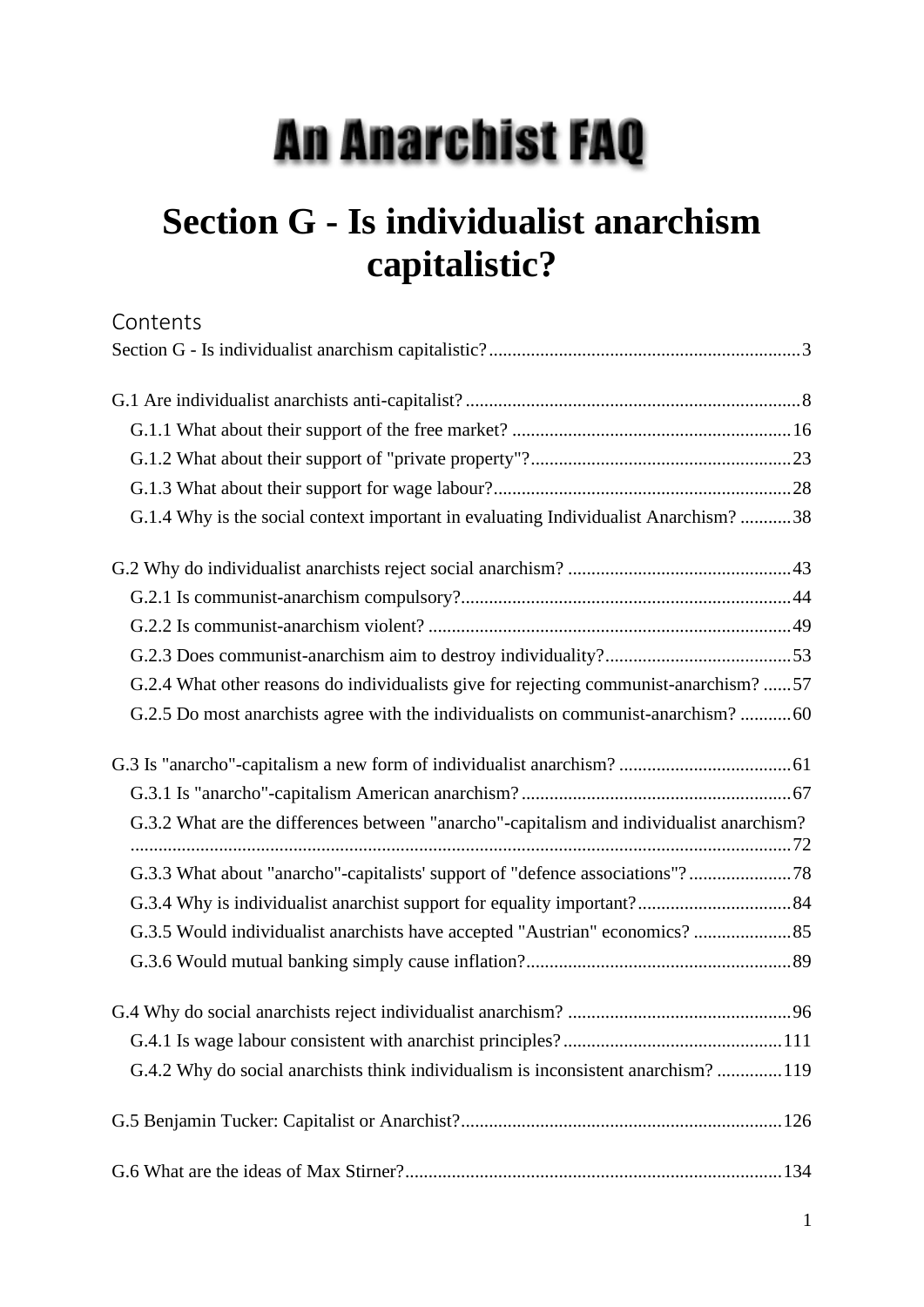|--|--|--|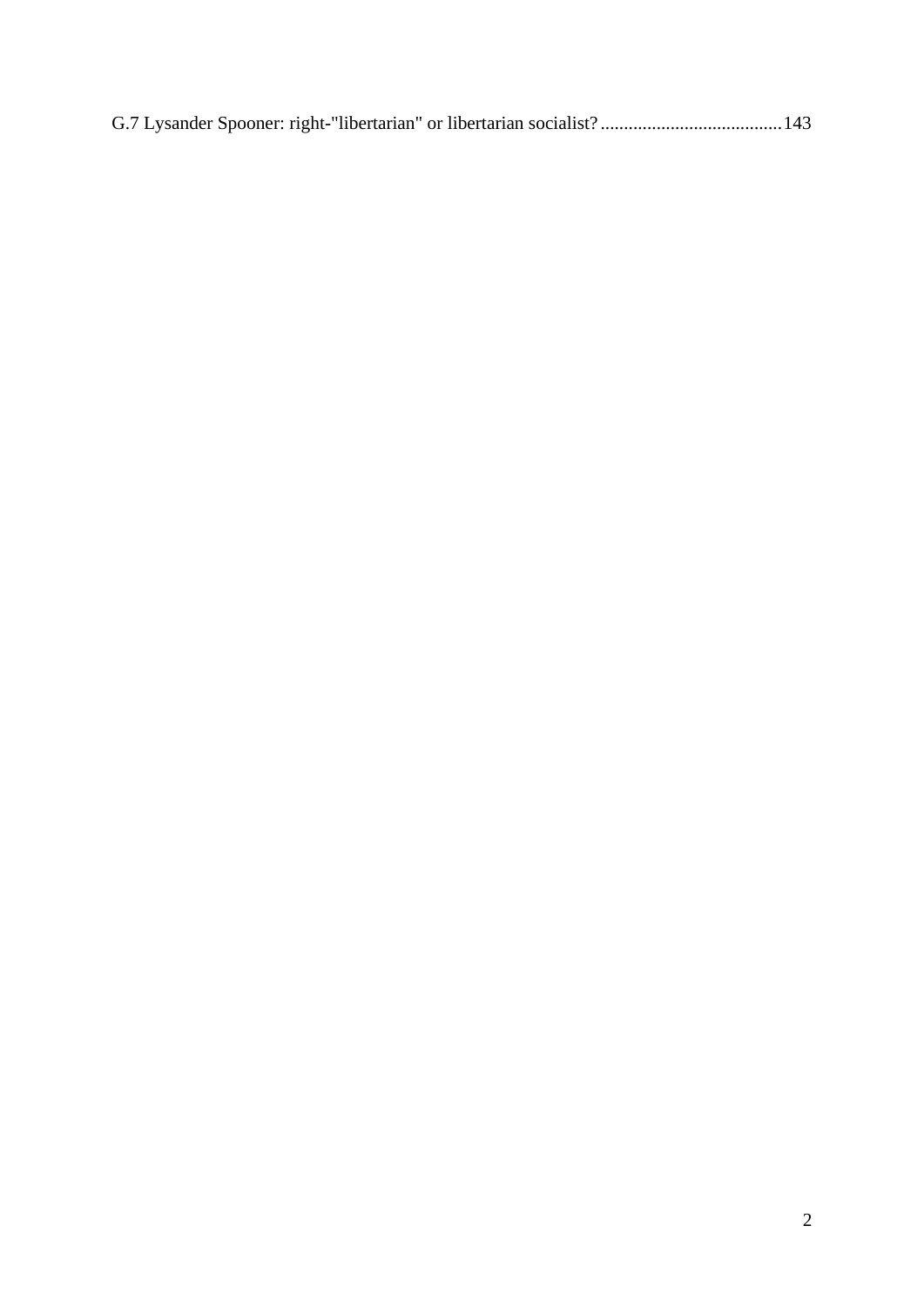## <span id="page-2-0"></span>**Section G - Is individualist anarchism capitalistic?**

The short answer is, no, it is not. While a diverse tendency, the individualist anarchists were opposed to the exploitation of labour, all forms of non-labour income (such as profits, interest and rent) as well as capitalist property rights (particularly in land). While aiming for a free market system, they considered laissez-faire capitalism to be based on various kinds of state enforced class monopoly which ensured that labour was subjected to rule, domination and exploitation by capital. As such it is deeply **anti**-capitalist and many individualist anarchists, including its leading figure Benjamin Tucker, explicitly called themselves socialists (indeed, Tucker often referred to his theory as *"Anarchistic-Socialism"*).

So, in this section of our anarchist FAQ we indicate why the individualist anarchists cannot be classified as "ancestors" of the bogus libertarians of the "anarcho"-capitalist school. Rather, they must be classified as libertarian **socialists** due to their opposition to exploitation, critique of capitalist property rights and concern for equality, albeit being on the liberal wing of anarchist thought. Moreover, while all wanted to have an economy in which all incomes were based on labour, many also opposed wage labour, i.e. the situation where one person sells their labour to another rather than the product of that labour (a position which, we argue, their ideas logically imply). So while **some** of their ideas do overlap with those of the "anarcho"-capitalist school they are not capitalistic, no more than the overlap between their ideas and anarcho-communism makes them communistic.

In this context, the creation of "anarcho"-capitalism may be regarded as yet another tactic by capitalists to reinforce the public's perception that there are no viable alternatives to capitalism, i.e. by claiming that "even anarchism implies capitalism." In order to justify this claim, they have searched the history of anarchism in an effort to find some thread in the movement that can be used for this purpose. They think that with the individualist anarchists they have found such a thread. However, such an appropriation requires the systematic ignoring or dismissal of key aspects of individualist-anarchism (which, of course, the right- "libertarian" does). Somewhat ironically, this attempt by right-"libertarians" to exclude individualist anarchism from socialism parallels an earlier attempt by state socialists to do the same. Tucker furiously refuted such attempts in an article entitled *"Socialism and the Lexicographers"*, arguing that *"the Anarchistic Socialists are not to be stripped of one half of their title by the mere dictum of the last lexicographer."* [**Instead of a Book**, p. 365]

Nevertheless, in the individualists we find anarchism coming closest to "classical" liberalism and being influenced by the ideas of Herbert Spencer, a forefather of "libertarian" capitalism (of the minimal state variety). As Kropotkin summarised, their ideas were *"a combination of those of Proudhon with those of Herbert Spencer."* [**Anarchism**, p. 296] What the "anarcho" capitalist is trying to is to ignore Proudhon's influence (i.e. the socialist aspect of their theories) which just leaves Spencer, who was a right-wing liberal. To reduce individualist anarchism so is to destroy what makes it a unique political theory and movement. While both Kropotkin and Tucker praised Spencer as a synthetic philosopher and social scientist, they were both painfully aware of the limitations in his socio-political ideas. Tucker considered his attacks on all forms of socialism (including Proudhon) as authoritarian as being, at best, misinformed or, at worse, dishonest. He also recognised the apologetic and limited nature of his attacks on state intervention, noting that *"amid his multitudinous illustrations . . . of the*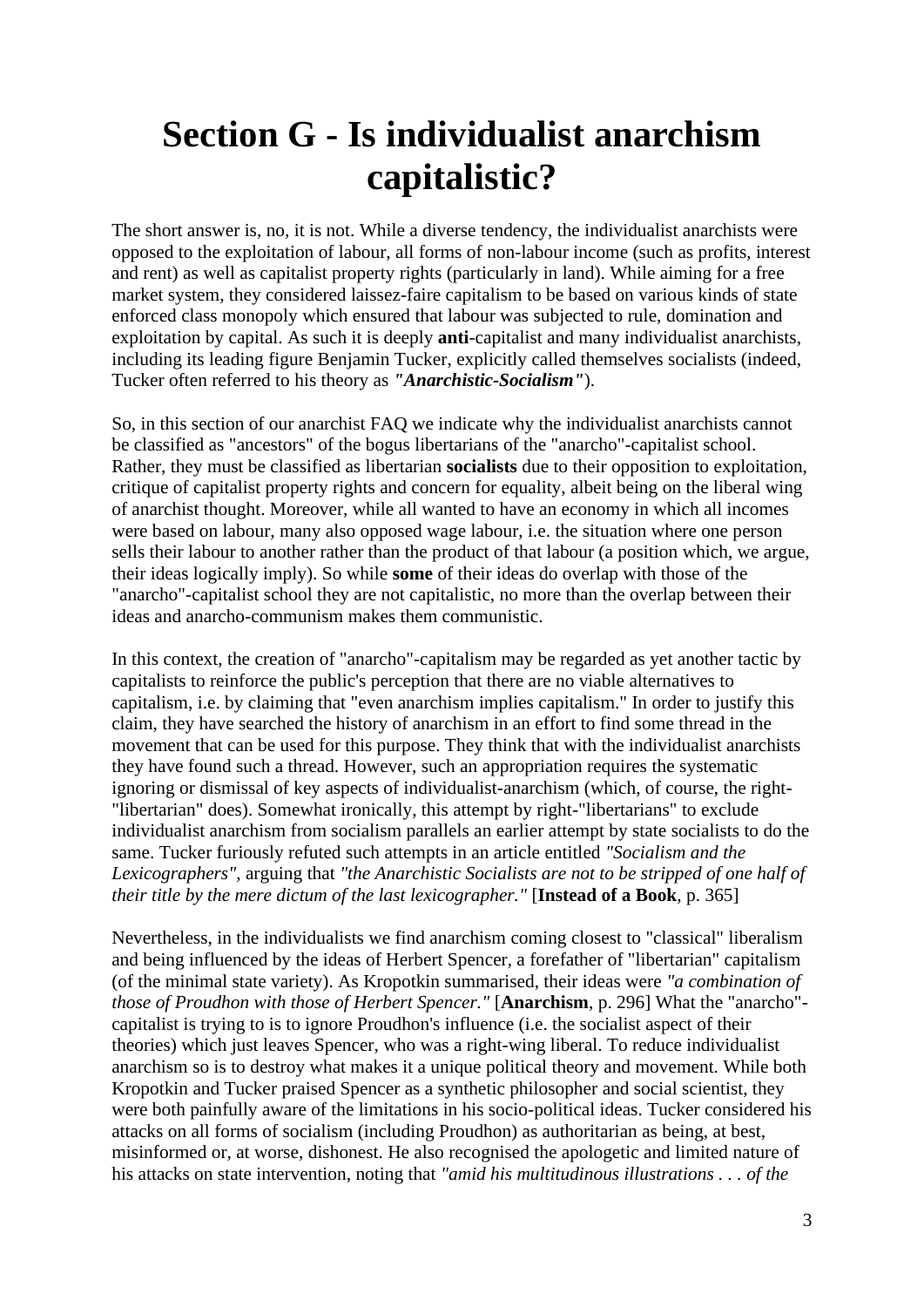*evils of legislation, he in every instance cites some law passed ostensibly at least to protect labour, alleviating suffering, or promote the people's welfare. But never once does he call attention to the far more deadly and deep-seated evils growing out of the innumerable laws creating privilege and sustaining monopoly."* Unsurprisingly, he considered Spencer as a *"champion of the capitalistic class."* [quoted by James J. Martin, **Men Against the State**, p. 240] As we will discuss in [section G.3,](sectionG.html#secg3) it is likely that he would have drawn the same conclusion about "anarcho"-capitalism.

This does not mean that the majority thread within the anarchist movement is uncritical of individualist anarchism. Far from it! Social anarchists have argued that this influence of nonanarchist ideas means that while its *"criticism of the State is very searching, and [its] defence of the rights of the individual very powerful,"* like Spencer it *"opens . . . the way for reconstituting under the heading of 'defence' all the functions of the State."* [Kropotkin, **Op. Cit.**, p. 297] This flows, social anarchists argue, from the impact of liberal principles and led some individualist anarchists like Benjamin Tucker to support contract theory in the name of freedom, without being aware of the authoritarian social relationships that could be implied by it, as can be seen under capitalism (other individualist anarchists were more aware of this contradiction as we will see). Therefore, social anarchists tend to think of individualist anarchism as an inconsistent form of anarchism, one which could become consistent by simply logically applying its own principles (see [section G.4\)](sectionG.html#secg4). On their part, many individualist anarchists simply denied that social anarchists where anarchists, a position other anarchists refute (see [section G.2\)](sectionG.html#secg2). As such, this section can also be considered, in part, as a continuation of the discussion begun in [section A.3.](sectionA.html#seca3)

Few thinkers are completely consistent. Given Tucker's adamant anti-statism and anticapitalism, it is likely that had he realised the authoritarian social relationships which contract theory tends to produce (and justify) when involving employing labour, he would have modified his views in such a way as to eliminate the contradiction (particularly as contracts involving wage labour directly contradicts his support for "occupancy and use"). It is understandable why he failed to do so, however, given the social context in which he lived and agitated. In Tucker's America, self-employment was still a possibility on a wide scale (in fact, for much of the nineteenth century it was the dominant form of economic activity). His reforms were aimed at making it easier for workers to gain access to both land and machinery, so allowing wage workers to become independent farmers or artisans. Unsurprisingly, therefore, he viewed individualist anarchism as a society of workers, not one of capitalists and workers. Moreover, as we will argue in [section G.4.1,](sectionG.html#secg41) his love for freedom and opposition to usury logically implies artisan and co-operative labour -- people selling the products of their labour, as opposed to the labour itself -- which itself implies selfmanagement in production (and society in general), not authoritarianism within the workplace (this was the conclusion of Proudhon as well as Kropotkin). Nevertheless, it is this inconsistency -- the non-anarchist aspect of individualist anarchism -- which right "libertarians" like Murray Rothbard select and concentrate on, ignoring the anti-capitalist context in which this aspect of individualist thought exists within. As David Wieck pointed out:

*"Out of the history of anarchist thought and action Rothbard has pulled forth a single thread, the thread of individualism, and defines that individualism in a way alien even to the spirit of a Max Stirner or a Benjamin Tucker, whose heritage I presume he would claim -- to say nothing of how alien is his way to the spirit of Godwin, Proudhon, Bakunin, Kropotkin, Malatesta, and the historically anonymous persons*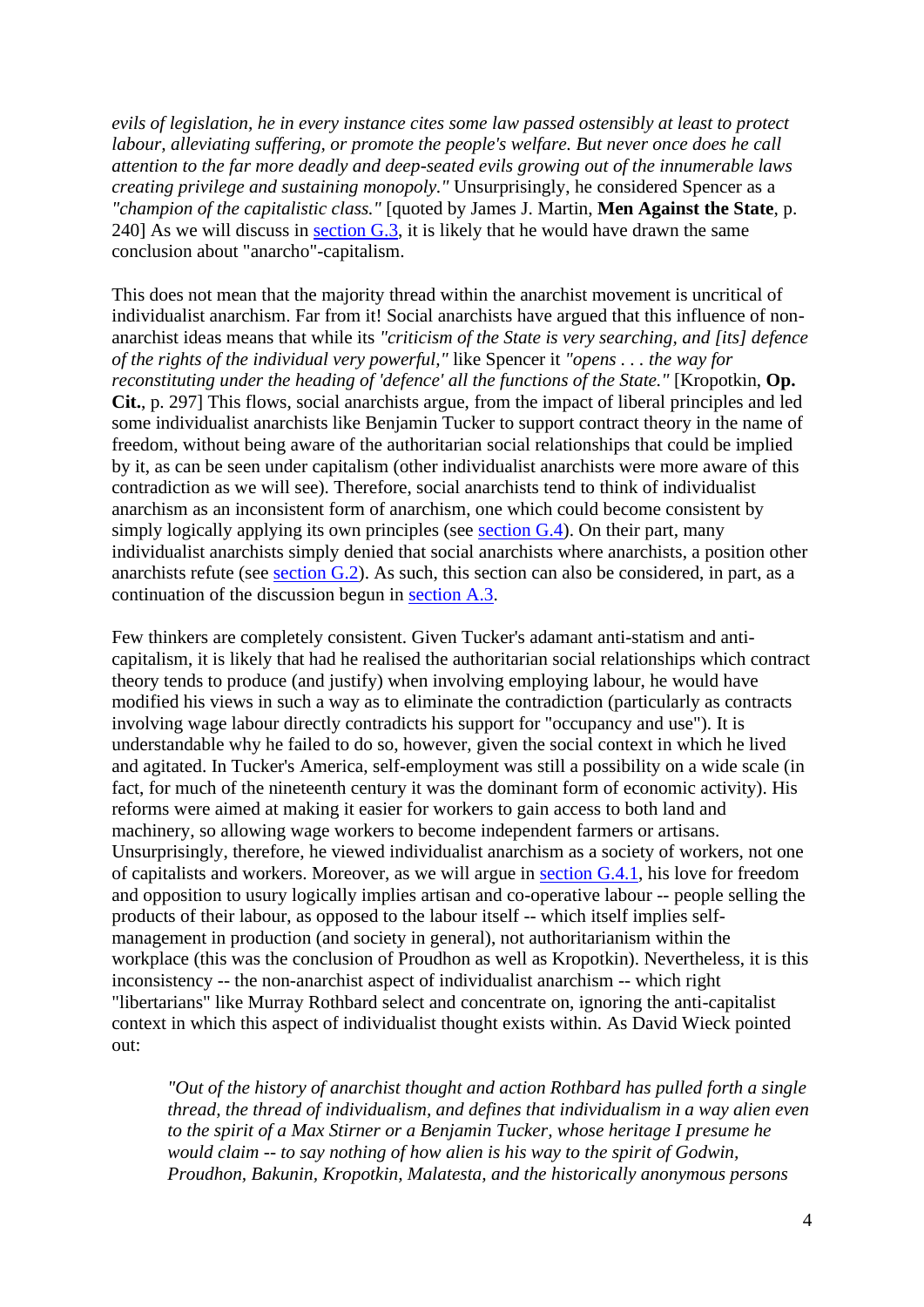*who through their thoughts and action have tried to give anarchism a living meaning. Out of this thread Rothbard manufactures one more bourgeois ideology."* [**Anarchist Justice**, pp. 227-228]

It is with this in mind that we discuss the ideas of people like Tucker. As this section of the FAQ will indicate, even at its most liberal, individualist, extreme anarchism was fundamentally **anti**-capitalist. Any concepts which "anarcho"-capitalism imports from the individualist tradition ignore both the theoretical underpinnings of their ideas as well as the social context of self-employment and artisan production within which those concepts arose, thus turning them into something radically different from what was intended by their originators. As we discuss in [section G.1.4](sectionG.html#secg14) the social context in which individualist anarchism developed is essential to understanding both its politics and its limitations (*"Anarchism in America is not a foreign importation but a product of the social conditions of this country and its historical traditions,"* although it is *"true that American anarchism was also influenced later by European ideas."* [Rudolf Rocker, **Pioneers of American Freedom**, p. 163]).

Saying that, it would be a mistake to suggest (as some writers have) that individualist anarchism can be viewed purely in American terms. While understanding the nature of American society and economy at the time is essential to understanding individualist anarchism, it would be false to imply that only individualist anarchism was the product of America conditions and subscribed to by Americans while social anarchism was imported from Europe by immigrants. After all, Albert and Lucy Parsons were both native-born Americans who became communist-anarchists while Emma Goldman and Alexander Berkman only become anarchists once they had arrived in America. Native-born Voltairine de Cleyre moved from individualist to communist anarchism. Josiah Warren may have been born in Boston, but he developed his anarchism after his experiences in a experimental community set up by Welsh socialist Robert Owen (who, in turn, was inspired by William Godwin's ideas). While Warren and Proudhon may have developed their ideas independently, American libertarians became aware of Proudhon and other European socialists as radical journals had correspondents in France during the 1848 revolution and partial translations of radical writings from Europe appeared as quickly as they could be transmitted and translated. Individualist anarchists like William Greene and Tucker were heavily influenced by the ideas of Proudhon and so imported aspects of European anarchism into American individualist anarchism while the likes of the French individualist E. Armand brought aspects of American anarchism into the European movement. Similarly, both Spooner and Greene had been members of the First International while individualist anarchists Joseph Labadie and Dyer Lum where organisers of the **Knights of Labor** union along with Albert and Lucy Parsons. Lum later joined the anarcho-communist inspired **International Working People's Association** (IWPA) and edited its English language paper (the **Alarm**) when Parson was imprisoned awaiting execution. All forms of anarchism were, in other words, a combination of European and American influences, both in terms of ideas and in terms of social experiences and struggles, even organisations.

While red-baiting and cries of "Un-American" may incline some to stress the "native-born" aspect of individualist anarchism (particularly those seeking to appropriate that tendency for their own ends), both wings of the US movement had native-born and foreign members, aspects and influences (and, as Rocker noted, the *"so-called white civilisation of [the American] continent is the work of European immigrants."* [**Op. Cit.**, p. 163]). While both sides tended to denounce and attack the other (particularly after the Haymarket events), they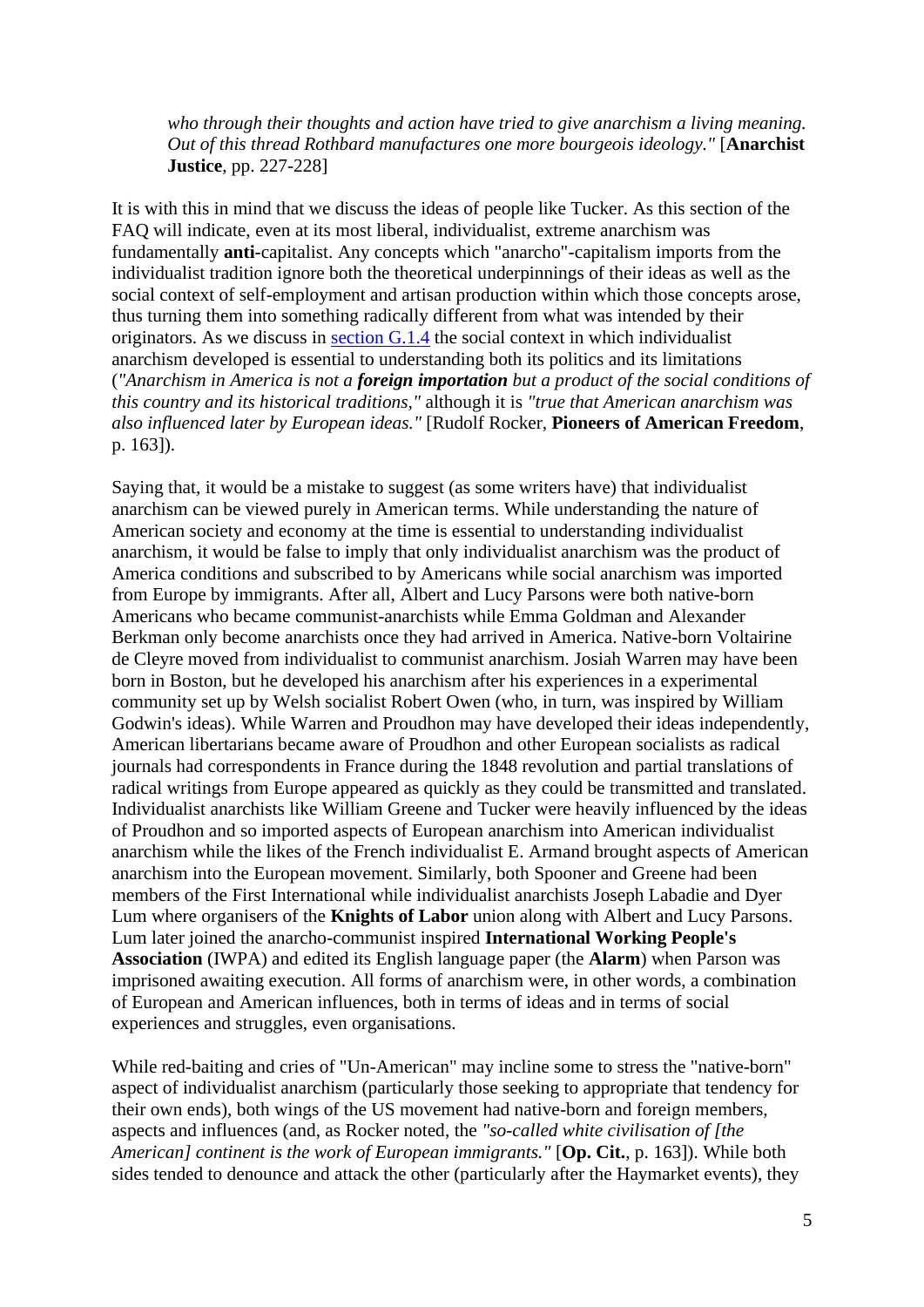had more in common than the likes of Benjamin Tucker and Johann Most would have been prepared to admit and each tendency, in its own way, reflected aspects of American society and the drastic transformation it was going through at the time. Moreover, it was changes in American society which lead to the steady rise of social anarchism and its eclipse of individualist anarchism from the 1880s onwards. While there has been a tendency to stress individualist tendency in accounts of American anarchism due to its unique characteristics, only those *"without a background in anarchist history"* would think *"that the individualist anarchists were the larger segment of the anarchist movement in the U.S. at the time. Nothing could be farther from the truth. The collectivist branch of anarchism was much stronger among radicals and workers during the late nineteenth century and early twentieth century than the individualist brand. Before the Civil War, the opposite would be true."* [Greg Hall, **Social Anarchism**, no. 30, pp. 90-91]

By the 1880s, social anarchism had probably exceeded the size of the "home-grown" individualists in the United States. The IWPA had some five thousand members at its peak with perhaps three times as many supporters. [Paul Avrich, **The Haymarket Tragedy**, p. 83] Its journals had an aggregate circulation of over 30,000. [George Woodcock, **Anarchism**, p. 395] In contrast, the leading individualist newspaper **Liberty** *"probably never had more than 600 to 1000 subscribers, but it was undoubtedly read by more than that."* [Charles H. Hamilton, *"Introduction"*, p. 1-19, **Benjamin R. Tucker and the Champions of Liberty**, Coughlin, Hamilton and Sullivan (eds.), p. 10] The repression after Haymarket took its toll and the progress of social anarchism was hindered for a decade. However, *"[b]y the turn of the century, the anarchist movement in America had become predominantly communist in orientation."* [Paul Avrich, **Anarchist Voices**, p. 5] As an added irony for those who stress the individualist nature of anarchism in America while dismissing social anarchism as a foreign import, the first American newspaper to use the name **"An-archist"** was published in Boston in 1881 by anarchists within the social revolutionary branch of the movement. [Paul Avrich, **The Haymarket Tragedy**, p. 57] Equally ironic, given the appropriation of the term by the American right, the first anarchist journal to use the term "libertarian" (**La Libertaire, Journal du Mouvement Social**) was published in New York between 1858 and 1861 by French communist-anarchist Joseph Déjacque. [Max Nettlau, **A Short History of Anarchism**, pp. 75-6]

All this is not to suggest that individualist anarchism does not have American roots nor that many of its ideas and visions were not significantly shaped by American social conditions and developments. Far from it! It is simply to stress that it did not develop in complete isolation of European anarchism during the latter half of the nineteenth century and that the social anarchism which overtook by the end of that century was also a product of American conditions (in this case, the transformation of a pre-capitalist society into a capitalist one). In other words, the rise of communist anarchism and the decline of individualist anarchism by the end of the nineteenth century reflected American society just as much as the development of the latter in the first place. Thus the rise of capitalism in America meant the rise of an anarchism more suitable to the social conditions and social relationships produced by that change. Unsurprisingly, therefore, individualist anarchism remains the minority trend in American anarchism to this day with such comrades as Joe Peacott (see his pamphlet **Individualism Reconsidered**), Kevin Carson (see his book **Studies in Mutualist Political Economy**) and Shawn Wilbur (who has painstakingly placed many rare early individualist and mutualist anarchist works onto the internet) keeping its ideas alive.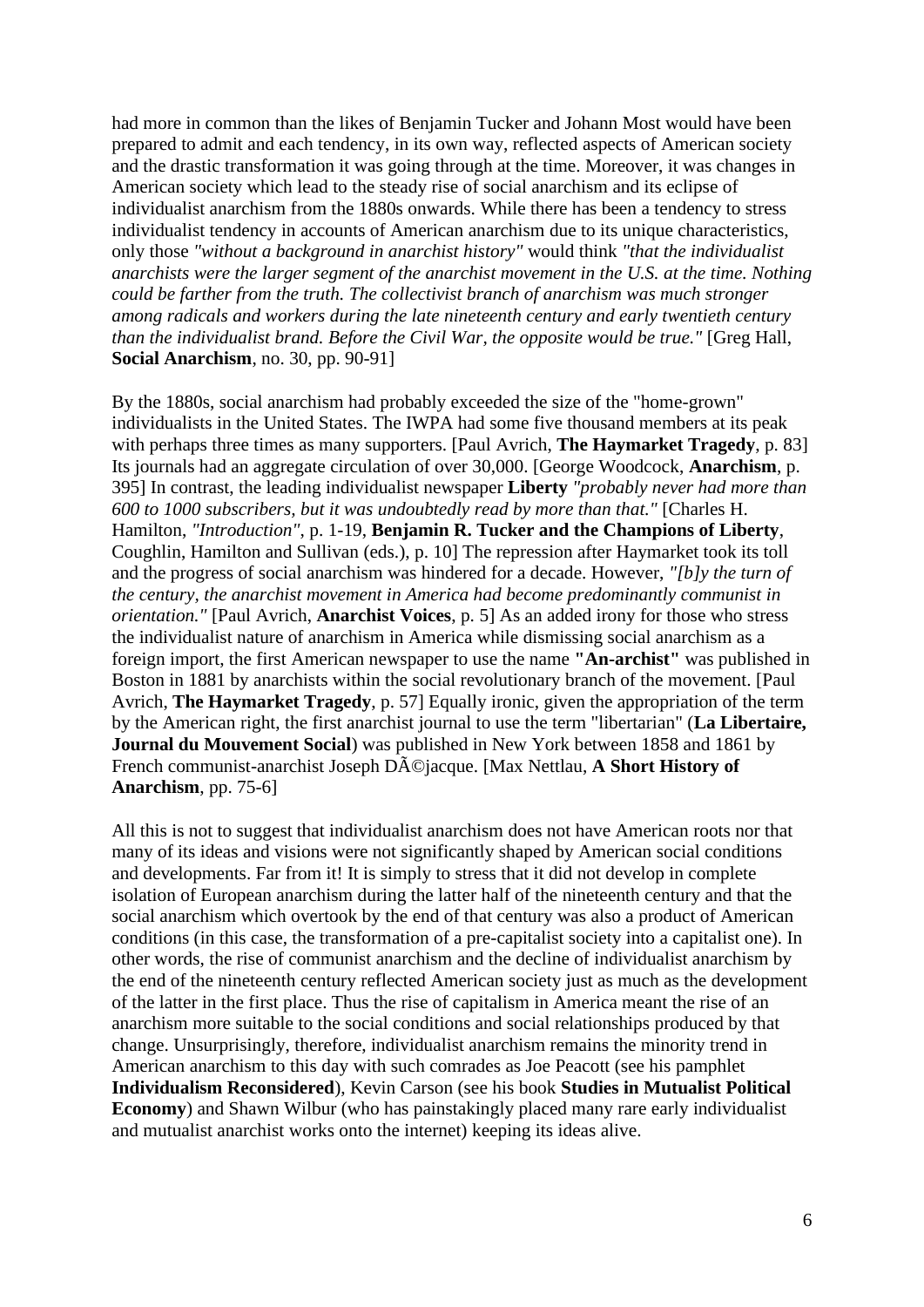So like social anarchism, individualist anarchism developed as a response to the rise of capitalism and the transformation of American society this produced. As one academic put it, the *"early anarchists, though staunchly individualistic, did not entertain a penchant for . . . capitalism. Rather, they saw themselves as socialists opposed to the state socialism of Karl Marx. The individualist anarchists saw no contradiction between their individualist stance and their rejection of capitalism."* She stresses that they were *"fervent anti-capitalists"* and thought that *"workers created value through their labour, a value appropriated by owners of businesses . . . The individualist anarchists blamed capitalism for creating inhumane working conditions and for increasing inequalities of wealth. Their self-avowed 'socialism' was rooted in their firm belief in equality, material as well as legal."* This, however, did not stop her asserting that *"contemporary anarcho-capitalists are descendants of nineteenth-century individualist anarchists such as Josiah Warren, Lysander Spooner, and Benjamin Tucker."* [Susan Love Brown, pp. 99-128, *"The Free Market as Salvation from Government"*, **Meanings of the Market**, James G. Carrier (ed.), p. 104, p. 107, p. 104 and p. 103] Trust an academic to ignore the question of how related **are** two theories which differ on such a key issue as whether to be anti-capitalist or not!

Needless to say, some "anarcho"-capitalists are well aware of the fact that individualist anarchists were extremely hostile to capitalism while supporting the "free market." Unsurprisingly, they tend to downplay this opposition, often arguing that the anarchists who point out the anti-capitalist positions of the likes of Tucker and Spooner are quoting them out of context. The truth is different. In fact, it is the "anarcho"-capitalist who takes the ideas of the individualist anarchists from both the historical and theoretical context. This can be seen from the "anarcho"-capitalist dismissal of the individualist anarchists' "bad" economics as well as the nature of the free society wanted by them.

It is possible, no doubt, to trawl through the many issues of, say, **Liberty** or the works of individualist anarchism to find a few comments which may be used to bolster a claim that anarchism need not imply socialism. However, a few scattered comments here and there are hardly a firm basis to ignore the vast bulk of anarchist theory and its history as a movement. This is particularly the case when applying this criteria consistently would mean that communist anarchism, for example, would be excommunicated from anarchism simply because of the opinions of **some** individualist anarchists. Equally, it may be possible to cobble together all the non-anarchist positions of individualist anarchists and so construct an ideology which justified wage labour, the land monopoly, usury, intellectual property rights, and so on but such an ideology would be nothing more than a mockery of individualist anarchism, distinctly at odds with its spirits and aims. It would only convince those ignorant of the anarchist tradition.

It is not a fitting tribute to the individualist anarchists that their ideas are today being associated with the capitalism that they so clearly despised and wished to abolish. As one modern day Individualist Anarchist argues:

*"It is time that anarchists recognise the valuable contributions of . . . individualist anarchist theory and take advantage of its ideas. It would be both futile and criminal to leave it to the capitalist libertarians, whose claims on Tucker and the others can be made only by ignoring the violent opposition they had to capitalist exploitation and monopolistic 'free enterprise' supported by the state."* [J.W. Baker, *"Native American Anarchism,"* pp. 43-62, **The Raven**, vol. 10, no. 1, pp. 61-2]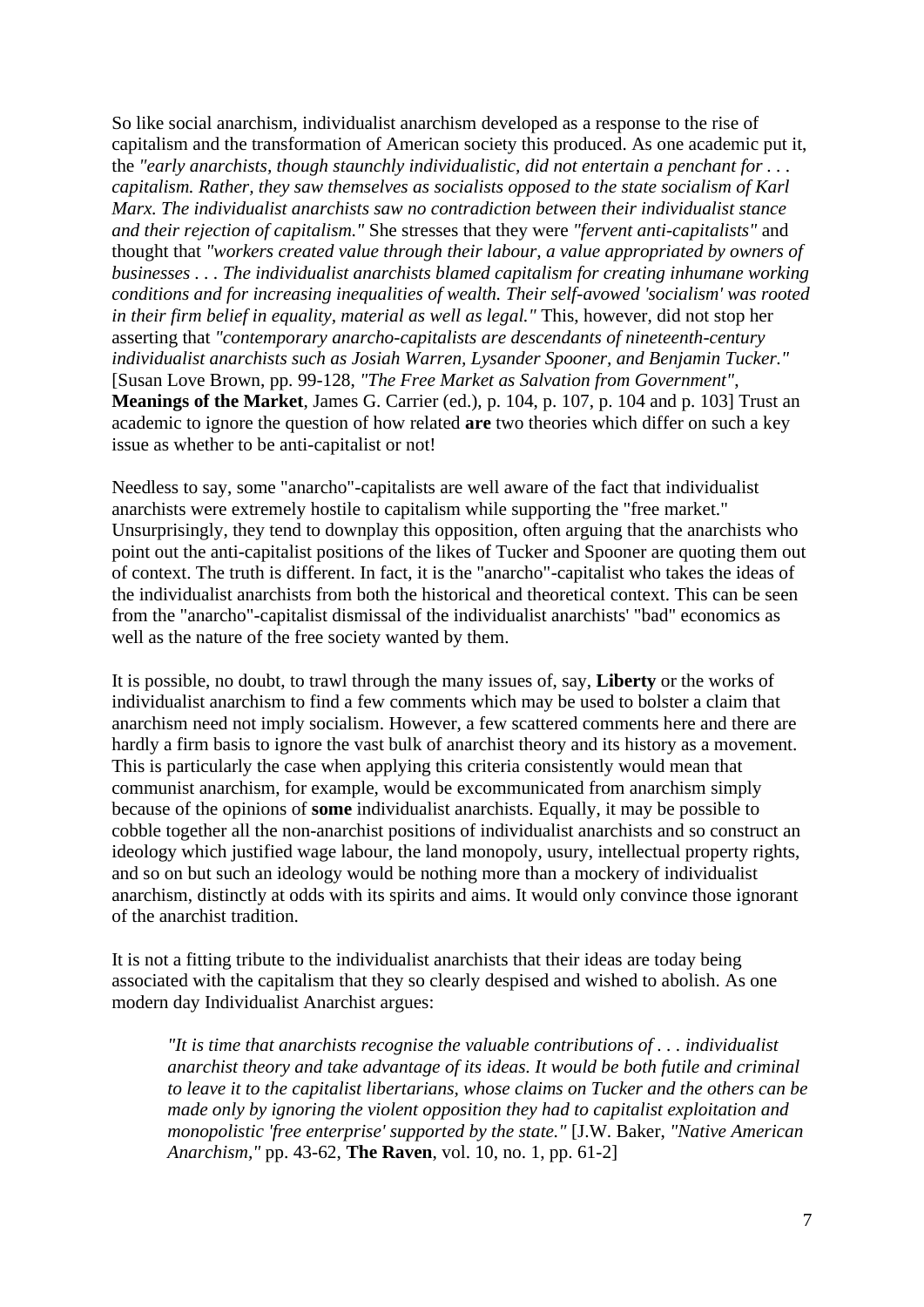We hope that this section of the FAQ will go some way to explaining the ideas and contributions of individualist anarchism to a new generation of rebels. Given the diversity of individualist anarchism, it is hard to generalise about it (some are closer to classical liberalism than others, for example, while a few embraced revolutionary means of change such as Dyer Lum). However, we will do our best to draw out the common themes of the movement, indicating where certain people differed from others. Similarly, there are distinct differences between European and American forms of mutualism, regardless of how often Tucker invoked Proudhon's name to justify his own interpretations of anarchism and we will indicate these (these differences, we think, justify calling the American branch individualist anarchism rather than mutualism). We will also seek to show why social anarchism rejects individualist anarchism (and vice versa) as well as giving a critical evaluation of both positions. Given the diverse nature of individualist anarchism, we are sure that we will not cover all the positions and individuals associated with it but we hope to present enough to indicate why the likes of Tucker, Labadie, Yarros and Spooner deserve better than to be reduced to footnotes in books defending an even more extreme version of the capitalism they spent their lives fighting.

## <span id="page-7-0"></span>**G.1 Are individualist anarchists anticapitalist?**

To answer this question, it is necessary to first define what we mean by capitalism and socialism. While there is a tendency for supporters of capitalism (and a few socialists!) to equate it with the market and private property, this is not the case. It is possible to have both and not have capitalism (as we discuss in [section G.1.1](sectionG.html#secg11) and [section G.1.2,](sectionG.html#secg12) respectively). Similarly, the notion that "socialism" means, by definition, state ownership and/or control, or that being employed by the state rather than by private capital is "socialism" is distinctly wrong. While some socialists have, undoubtedly, defined socialism in precisely such terms, socialism as a historic movement is much wider than that. As Proudhon put it, *"[m]odern Socialism was not founded as a sect or church; it has seen a number of different schools."* [**Selected Writings of Pierre-Joseph Proudhon**, p. 177]

As Proudhon, Bakunin, Kropotkin and Tucker all stressed, anarchism is one of those schools. For Kropotkin, anarchism was *"the no-government system of socialism."* [**Anarchism**, p. 46] Likewise, for Tucker, there were *"two schools of socialistic thought"*, one of which represented authority and the other liberty, namely *"State Socialism and Anarchism."* [**The Individualist Anarchists**, pp. 78-9] It was *"not Socialist Anarchism against Individualist Anarchism, but of Communist Socialism against Individualist Socialism."* [Tucker, **Liberty**, no. 129, p. 2] As one expert on Individualist Anarchism noted, Tucker *"looked upon anarchism as a branch of the general socialist movement."* [James J. Martin, **Men Against the State**, pp. 226-7] Thus we find Individualist anarchist Victor Yarros, like Tucker, talking about *"the position and teachings of the Anarchistic Socialists"* when referring to his ideas. [**Liberty**, no. 98, p. 5]

Part of problem is that in the 20th century, the statist school of socialism prevailed both within the labour movement (at least in English speaking countries or until fascism destroyed it in mainland Europe and elsewhere) and within the revolutionary movement (first as social democracy, then as Communism after the Russian Revolution). This lead, it should be noted, to anarchists not using the term "socialist" to describe their ideas as they did not want to be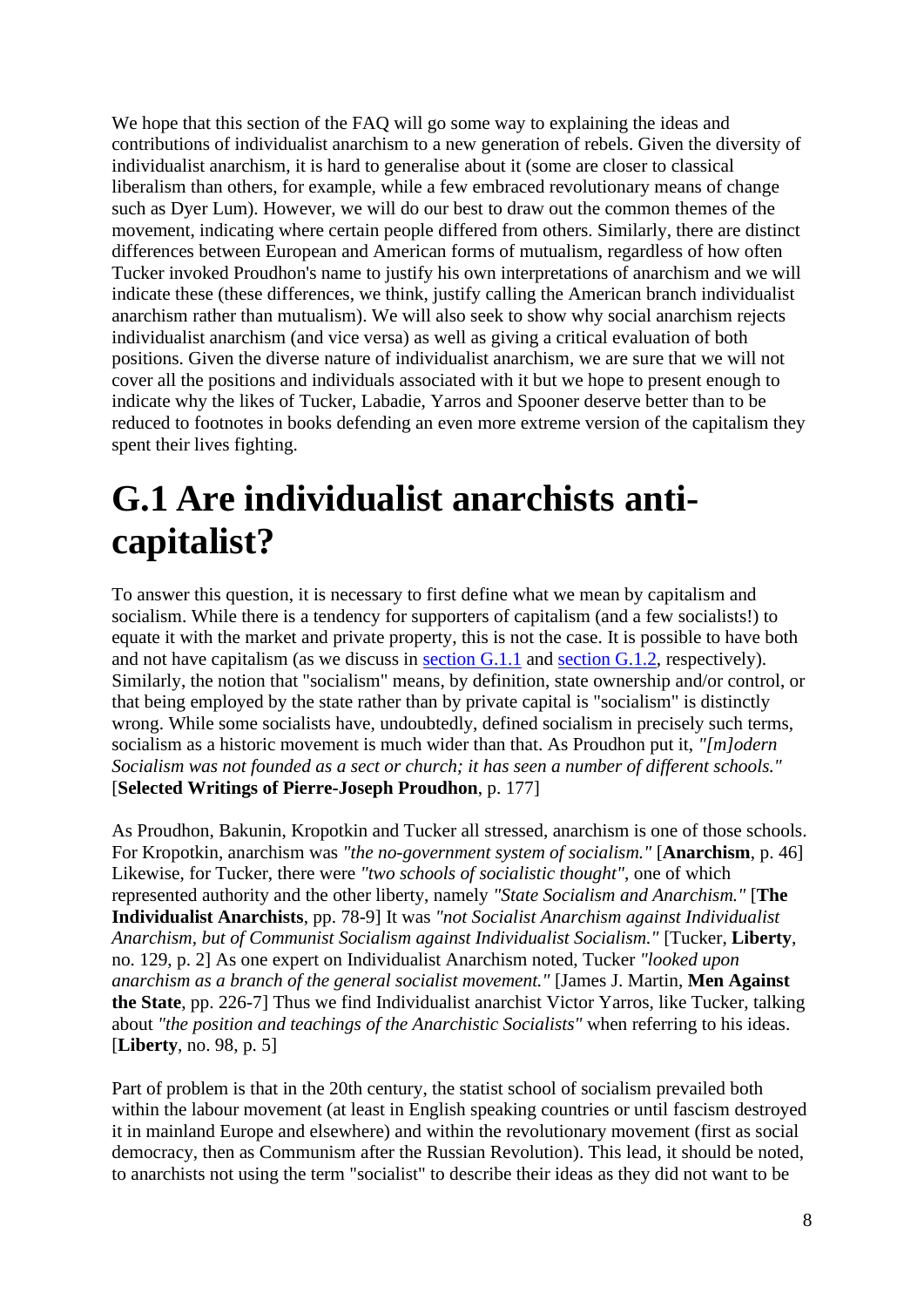confused with either reformed capitalism (social democracy) or state capitalism (Leninism and Stalinism). As anarchism was understood as being inherently anti-capitalist, this did not become an issue until certain right-wing liberals started calling themselves "anarcho" capitalists (somewhat ironically, these liberals joined with the state socialists in trying to limit anarchism to anti-statism and denying their socialist credentials). Another part of the problem is that many, particularly those in America, derive their notion of what socialism is from right-wing sources who are more than happy to agree with the Stalinists that socialism **is** state ownership. This is case with right-"libertarians", who rarely study the history or ideas of socialism and instead take their lead from such fanatical anti-socialists as Ludwig von Mises and Murray Rothbard. Thus they equate socialism with social democracy or Leninism/Stalinism, i.e. with state ownership of the means of life, the turning of part or the whole working population into employees of the government or state regulation and the welfare state. In this they are often joined by social democrats and Marxists who seek to excommunicate all other kinds of socialism from the anti-capitalist movement.

All of which leads to some strange contradictions. If "socialism" **is** equated to state ownership then, clearly, the individualist anarchists are not socialists but, then, neither are the social anarchists! Thus if we assume that the prevailing socialism of the 20th century defines what socialism is, then quite a few self-proclaimed socialists are not, in fact, socialists. This suggests that socialism cannot be limited to state socialism. Perhaps it would be easier to define "socialism" as restrictions on private property? If so, then, clearly, social anarchists are socialists but then, as we will prove, so are the individualist anarchists!

Of course, not all the individualist anarchists used the term "socialist" or "socialism" to describe their ideas although many did. Some called their ideas Mutualism and explicitly opposed socialism (William Greene being the most obvious example). However, at root the ideas were part of the wider socialist movement and, in fact, they followed Proudhon in this as he both proclaimed himself a socialist while also attacking it. The apparent contradiction is easily explained by noting there are two schools of socialism, state and libertarian. Thus it is possible to be both a (libertarian) socialist and condemn (state) socialist in the harshest terms.

So what, then, is socialism? Tucker stated that *"the bottom claim of Socialism"* was *"that labour should be put in possession of its own,"* that *"the natural wage of labour is its product"* and *"interest, rent, and profit . . . constitute the trinity of usury."* [**The Individualist Anarchists**, p. 78 and p. 80] This definition also found favour with Kropotkin who stated that socialism *"in its wide, generic, and true sense"* was an *"effort to abolish the exploitation of labour by capital."* [**Anarchism**, p. 169] For Kropotkin, anarchism was *"brought forth by the same critical and revolutionary protest which gave rise to Socialism in general"*, socialism aiming for *"the negation of Capitalism and of society based on the subjection of labour to capital."* Anarchism, unlike other socialists, extended this to oppose *"what constitutes the real strength of Capitalism: the State and its principle supports."* [**Environment and Evolution**, p. 19] Tucker, similarly, argued that Individualist anarchism was a form of socialism and would result in the *"emancipation of the workingman from his present slavery to capital."* [**Instead of a Book**, p. 323]

The various schools of socialism present different solutions to this exploitation and subjection. From the nationalisation of capitalist property by the state socialists, to the socialisation of property by the libertarian communists, to the co-operatives of mutualism, to the free market of the individualist anarchists, all are seeking, in one way or the other, to ensure the end of the domination and exploitation of labour by capital. The disagreements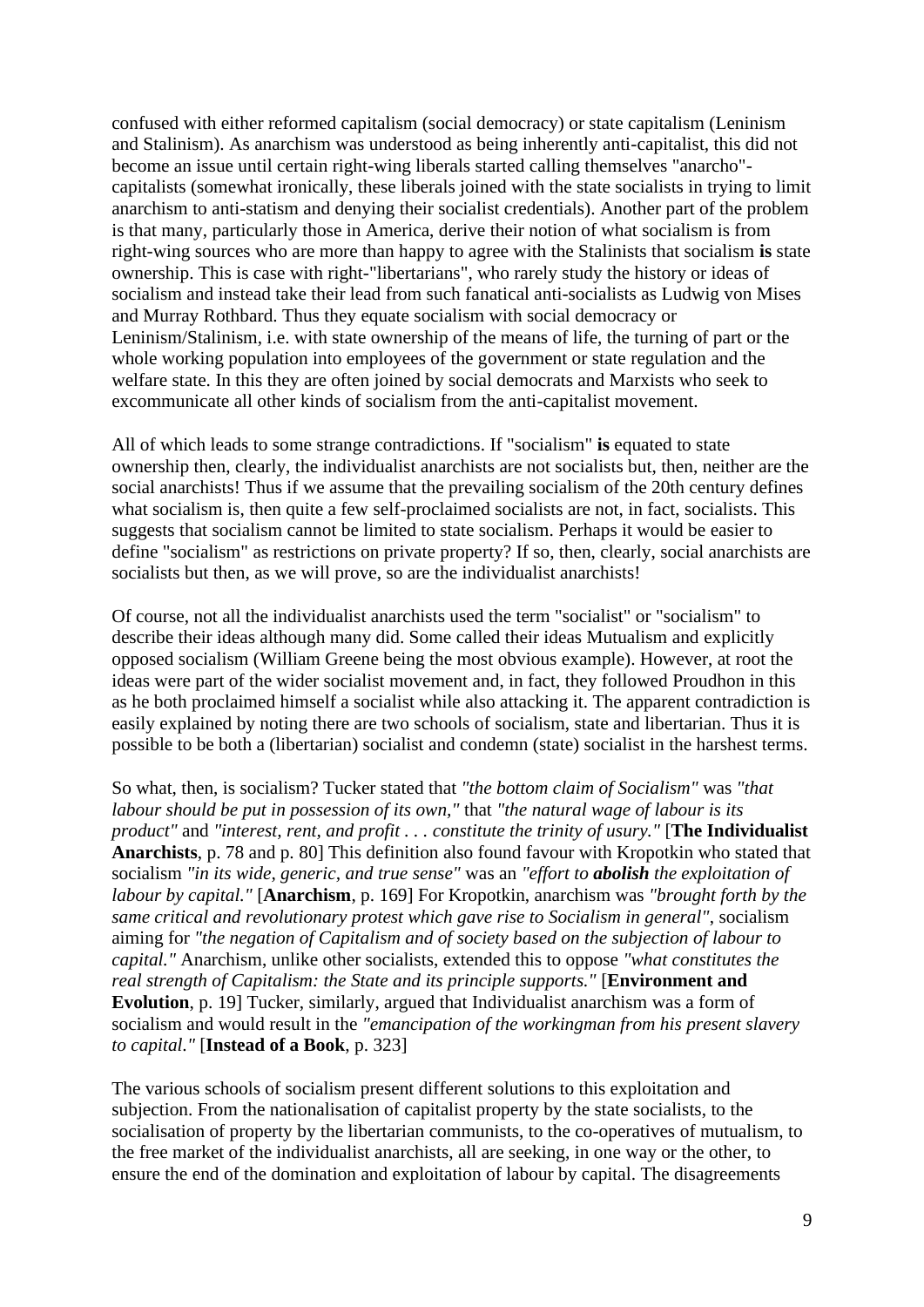between them all rest in whether their solutions achieve this aim and whether they will make life worth living and enjoyable (which also explains why individualist and social anarchists disagree so much!). For anarchists, state socialism is little more than state **capitalism**, with a state monopoly replacing capitalist monopolies and workers being exploited by one boss (the state) rather than many. So all anarchists would agree with Yarrows when he argued that *"[w]hile State Socialism removes the disease by killing the patient, no-State Socialism offers him the means of recovering strength, health, and vigour."* [**Liberty**, no. 98, p. 5]

So, why are the individualist anarchists anti-capitalists? There are two main reasons.

Firstly, the Individualist Anarchists opposed profits, interest and rent as forms of exploitation (they termed these non-labour incomes *"usury"*, but as Tucker stressed usury was *"but another name for the exploitation of labour."* [**Liberty**, no. 122, p. 4]). To use the words of Ezra Heywood, the Individualist Anarchists thought *"Interest is theft, Rent Robbery, and Profit Only Another Name for Plunder."* [quoted by Martin Blatt, *"Ezra Heywood & Benjamin Tucker,"*, pp. 28-43, **Benjamin R. Tucker and the Champions of Liberty**, Coughlin, Hamilton and Sullivan (eds.), p. 29] Non-labour incomes are merely *"different methods of levying tribute for the use of capital."* Their vision of the good society was one in which *"the usurer, the receiver of interest, rent and profit"* would not exist and Labour would *"secure its natural wage, its entire product."* [Tucker, **The Individualist Anarchists**, p. 80, p. 82 and p. 85] This would also apply to dividends, *"since no idle shareholders could continue in receipt of dividends were it not for the support of monopoly, it follows that these dividends are no part of the proper reward of ability."* [Tucker, **Liberty**, no. 282, p. 2]

In addition, as a means of social change, the individualists suggested that activists start *"inducing the people to steadily refuse the payment of rents and taxes."* [**Instead of a Book** pp. 299-300] These are hardly statements with which capitalists would agree. Tucker, as noted, also opposed interest, considering it usury (exploitation and a *"crime"*) pure and simple and one of the means by which workers were denied the full fruits of their labour. Indeed, he looked forward to the day when *"any person who charges more than cost for any product [will] . . . be regarded very much as we now regard a pickpocket."* This *"attitude of hostility to usury, in any form"* hardly fits into the capitalist mentality or belief system. [**Op. Cit.**, p. 155] Similarly, Ezra Heywood considered profit-taking *"an injustice which ranked second only to legalising titles to absolute ownership of land or raw-materials."* [James J. Martin, **Op. Cit.**, p. 111] Opposition to profits, rent or interest is hardly capitalistic -- indeed, the reverse.

Thus the Individualist Anarchists, like the social anarchists, opposed the exploitation of labour and desired to see the end of capitalism by ensuring that labour would own what it produced. They desired a society in which there would no longer be capitalists and workers, only workers. The worker would receive the full product of his/her labour, so ending the exploitation of labour by capital. In Tucker's words, a free society would see *"each man reaping the fruits of his labour and no man able to live in idleness on an income from capital"* and so society would *"become a great hive of Anarchistic workers, prosperous and free individuals"* combining *"to carry on their production and distribution on the cost principle."* [**The Individualist Anarchists**, p. 276]

Secondly, the Individualist Anarchists favoured a new system of land ownership based on *"occupancy and use."* So, as well as this opposition to capitalist usury, the individualist anarchists also expressed opposition to capitalist ideas on property (particularly property in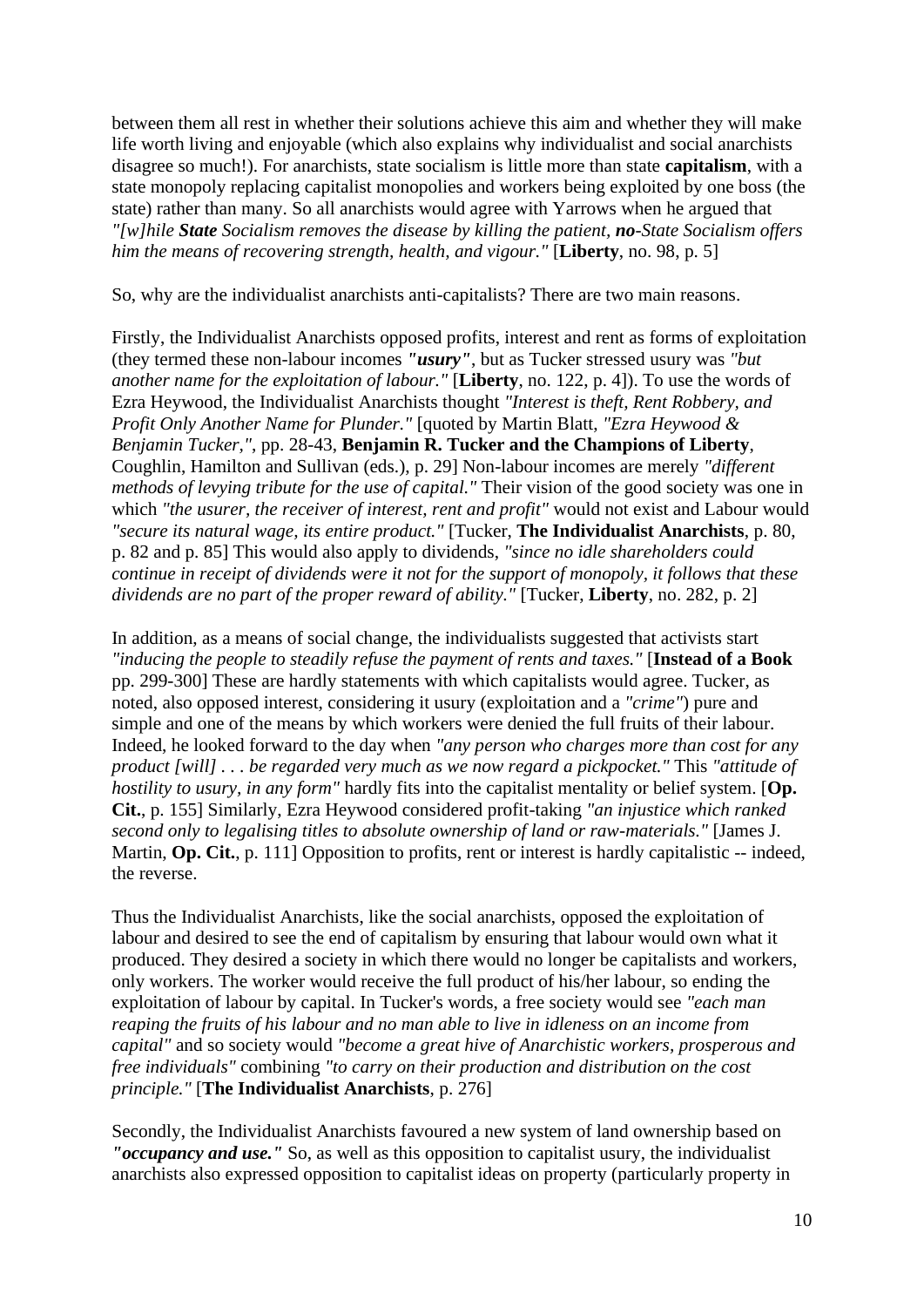land). J.K. Ingalls, for example, considered that *"the private domination of the land"* originated in *"usurpation only, whether of the camp, the court or the market. Whenever such a domination excludes or deprives a single human being of his equal opportunity, it is a violation, not only of the public right, and of the social duty, but of the very principle of law and morals upon which property itself is based."* [quoted by Martin, **Op. Cit.**, p. 148f] As Martin comments, for Ingalls, *"[t]o reduce land to the status of a commodity was an act of usurpation, enabling a group to 'profit by its relation to production' without the expenditure of labour time."* [**Op. Cit.**, p. 148] These ideas are identical to Proudhon's and Ingalls continues in this Proudhonian *"occupancy and use"* vein when he argues that possession *"remains possession, and can never become property, in the sense of absolute dominion, except by positive statue [i.e. state action]. Labour can only claim occupancy, and can lay no claim to more than the usufruct."* Current property ownership in land were created by *"forceful and fraudulent taking"* of land, which *"could give no justification to the system."* [quoted by Martin, **Op. Cit.**, p. 149]

The capitalist system of land ownership was usually termed the *"land monopoly"*, which consisted of *"the enforcement by government of land titles which do not rest upon personal occupancy and cultivation."* Under anarchism, individuals would *"no longer be protected by their fellows in anything but personal occupancy and cultivation of land"* and so *"ground rent would disappear."* [Tucker, **The Individualist Anarchists**, p. 85] This applied to what was on the land as well, such as housing:

*"If a man exerts himself by erecting a building on land which afterward, by the operation of the principle of occupancy and use, rightfully becomes another's, he must, upon demand of the subsequent occupant, remove from this land the results of his self-exertion, or, failing so to do, sacrifice his property therein."* [**Liberty**, no. 331, p. 4]

This would apply to both the land and what was on it. This meant that *"tenants would not be forced to pay . . . rent"* nor would landlords *"be allowed to seize their property."* This, as Tucker noted, was a complete rejection of the capitalist system of property rights and saw anarchism being dependent on *"the Anarchistic view that occupancy and use should condition and limit landholding becom[ing] the prevailing view."* [**The Individualist Anarchists**, p. 162 and p. 159] As Joseph Labadie put it, socialism includes any theory *"which has for its object the changing of the present status of property and the relations one person or class holds to another. In other words, any movement which has for its aim the changing of social relations, of companionships, of associations, of powers of one class over another class, is Socialism."* [our emphasis, **Liberty**, no. 158, p. 8] As such, both social and individualist anarchists are socialists as both aimed at changing the present status of property.

It should also be noted here that the individualist anarchist ideal that competition in banking would drive interest to approximately zero is their equivalent to the social anarchist principle of free access to the means of life. As the only cost involved would be an administration charge which covers the labour involved in running the mutual bank, all workers would have access to "capital" for (in effect) free. Combine this with "occupancy and use" in terms of land use and it can be seen that both individualist and social anarchists shared a common aim to make the means of life available to all without having to pay a tribute to an owner or be dependent on a ruling capitalist or landlord class.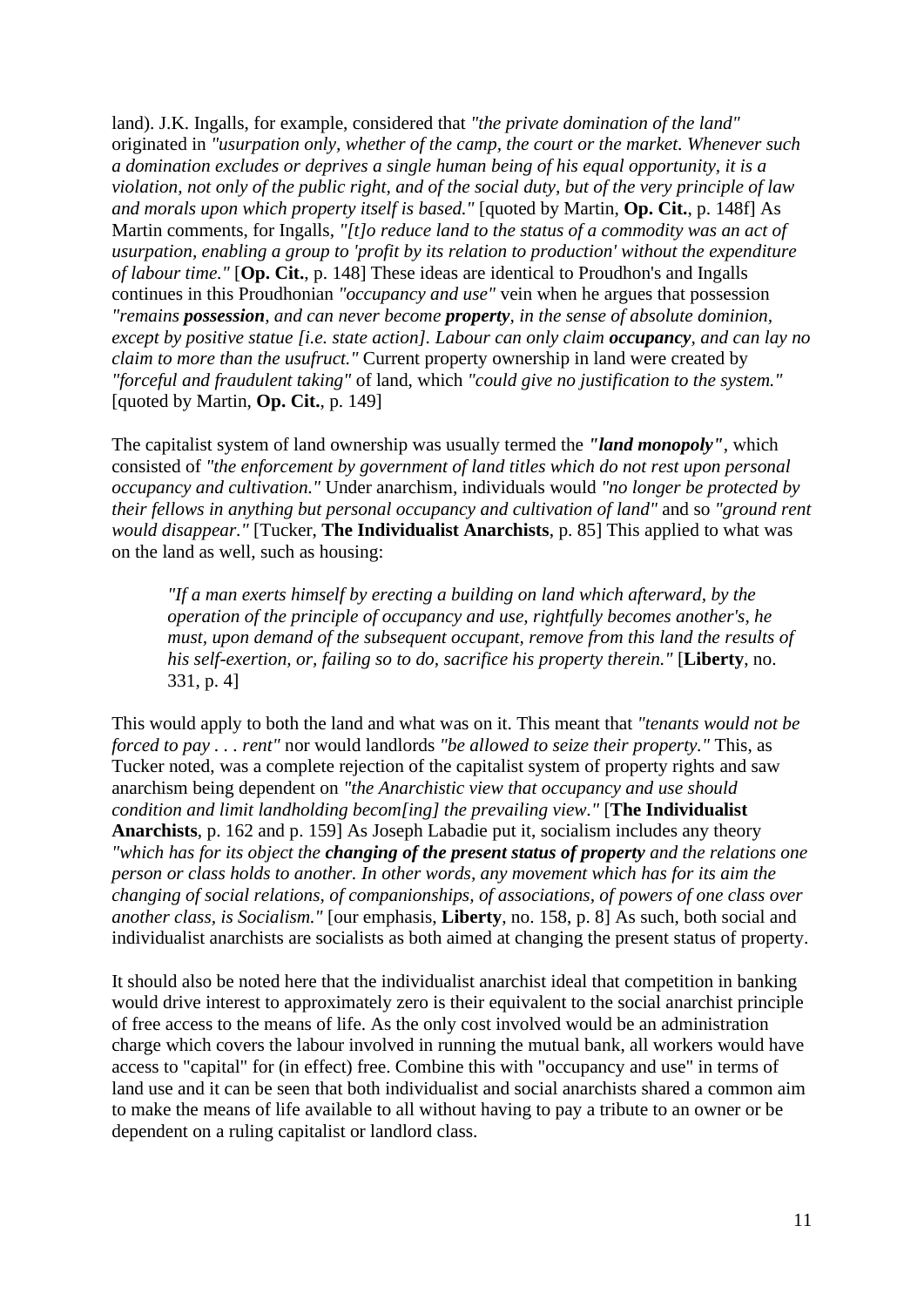For these reasons, the Individualist Anarchists are clearly anti-capitalist. While an Individualist Anarchy would be a market system, it would not be a capitalist one. As Tucker argued, the anarchists realised *"the fact that one class of men are dependent for their living upon the sale of their labour, while another class of men are relieved of the necessity of labour by being legally privileged to sell something that is not labour. . . . And to such a state of things I am as much opposed as any one. But the minute you remove privilege. . . every man will be a labourer exchanging with fellow-labourers . . . What Anarchistic-Socialism aims to abolish is usury . . . it wants to deprive capital of its reward."* As noted above, the term *"usury,"* for Tucker, was simply a synonym for *"the exploitation of labour."* [**Instead of a Book**, p. 404 and p. 396]

The similarities with social anarchism are obvious. Like them, the individualist anarchists opposed capitalism because they saw that profit, rent and interest were all forms of exploitation. As communist-anarchist Alexander Berkman noted, *"[i]f the worker would get his due -- that is, the things he produces or their equivalent -- where would the profits of the capitalist come from? If labour owned the wealth it produced, there would be no capitalism."* Like social anarchists they opposed usury, to have to pay purely for access/use for a resource. It ensured that a *"slice of their daily labour is taken from [the workers] for the privilege of using these factories"* [**What is Anarchism?**, p. 44 and p. 8] For Marx, abolishing interest and interest-bearing capital *"means the abolition of capital and of capitalist production itself."* [**Theories of Surplus Value**, vol. 3, p. 472] A position, incidentally, also held by Proudhon who maintained that *"reduction of interest rates to vanishing point is itself a revolutionary act, because it is destructive of capitalism."* [quoted by Edward Hyams, **Pierre-Joseph Proudhon: His Revolutionary Life, Mind and Works**, p. 188] Like many socialists, Individualist Anarchists used the term "interest" to cover all forms of surplus value: *"the use of money"* plus *"house-rent, dividends, or share of profits"* and having to *"pay a tax to somebody who owns the land." "In doing away with interest, the cause of inequality in material circumstances will be done away with."* [John Beverley Robinson, **The Individualist Anarchists**, pp. 144-5]

Given that Individualist Anarchism aimed to abolish interest along with rent and profit it would suggest that it is a socialist theory. Unsurprisingly, then, Tucker agreed with Marx's analysis on capitalism, namely that it lead to industry concentrating into the hands of a few and that it robbed workers of the fruits of the toil (for Francis Tandy it was a case of *"the Marxian theory of surplus value, upon which all Socialistic philosophy -- whether State or Anarchistic -- is necessarily based"* [**Op. Cit.**, no. 312, p. 3]). Tucker quoted a leading Marxist's analysis of capitalism and noted that *"Liberty endorses the whole of it, excepting a few phrases concerning the nationalisation of industry and the assumption of political power by working people."* However, he was at pains to argue that this analysis was first expounded by Proudhon, *"that the tendency and consequences of capitalistic production . . . were demonstrated to the world time and time again during the twenty years preceding the publication of 'Das Kapital'"* by the French anarchist. This included *"the historical persistence of class struggles in successive manifestations"* as well as *"the theory that labour is the source and measure of value." "Call Marx, then, the father of State socialism, if you will,"* argued Tucker, *"but we dispute his paternity of the general principles of economy on which all schools of socialism agree."* [**Liberty**, no. 35, p. 2]

This opposition to profits, rent and interest as forms of exploitation and property as a form of theft clearly makes individualist anarchism anti-capitalist and a form of (libertarian) socialism. In addition, it also indicates well the common ground between the two threads of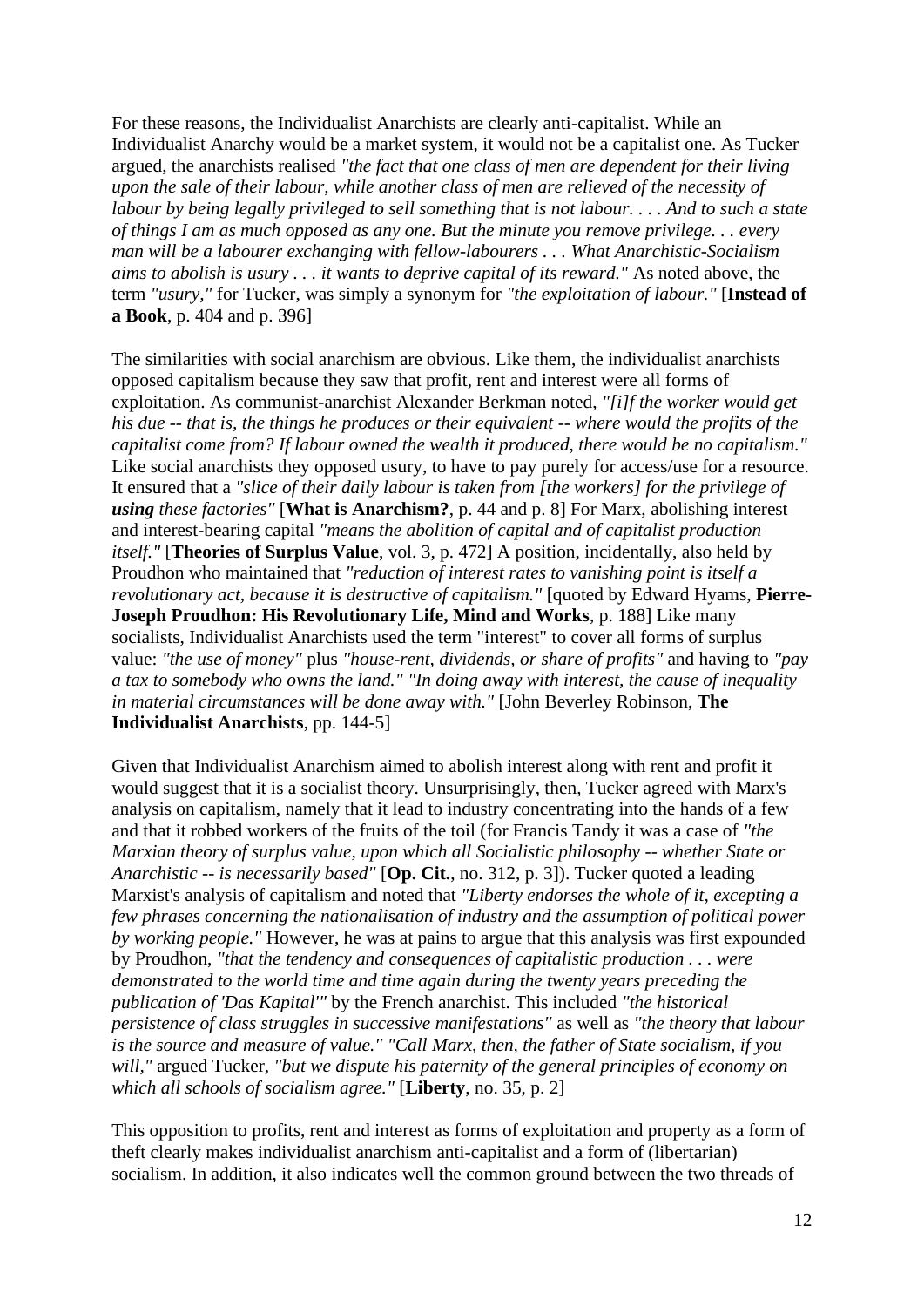anarchism, in particular their common position to capitalism. The social anarchist Rudolf Rocker indicates well this common position when he argues:

*"it is difficult to reconcile personal freedom with the existing economic system. Without doubt the present inequality of economic interests and the resulting class conflicts in society are a continual danger to the freedom of the individual . . . [T]he undisturbed natural development of human personality is impossible in a system which has its root in the shameless exploitation of the great mass of the members of society. One cannot be free either politically or personally so long as one is in economic servitude of another and cannot escape from this condition. This was recognised by men like Godwin, Warren, Proudhon, Bakunin, [and women like Goldman and de Cleyre, we must add!] and many others who subsequently reached the conviction that the domination of man over man will not disappear until there is an end of the exploitation of man by man."* [**Nationalism and Culture**, p. 167]

There are other, related, reasons why the individualist anarchists must be considered leftwing libertarians rather than right-wing ones. Given their opposition to non-labour income, they saw their proposals as having egalitarian implications. As regards equality, we discover that they saw their ideas as promoting it. Thus we find Tucker arguing that that the *"happiness possible in any society that does not improve upon the present in the matter of distribution of wealth, can hardly be described as beatific."* He was clearly opposed to *"the inequitable distribution of wealth"* under capitalism and equally clearly saw his proposals as a means of reducing it substantially. The abolition of those class monopolies which create interest, rent and profit would reduce income and wealth inequalities substantially. However, there was *"one exception, and that a comparatively trivial one"*, namely economic rent (the natural differences between different bits of land and individual labour). This *"will probably remain with us always. Complete liberty will very much lessen it; of that I have no doubt . . . At the worst, it will be a small matter, no more worth consideration in comparison with the liberty than the slight disparity that will always exist in consequence of inequalities of skill."* [*"Why I am an Anarchist"*, pp. 132-6, **Man!**, M. Graham (ed.), pp. 135-6] Another individualist anarchist, John Beverley Robinson, agreed:

*"When privilege is abolished, and the worker retains all that he produces, then will come the powerful trend toward equality of material reward for labour that will produce substantial financial and social equality, instead of the mere political equality that now exists."* [**Patterns of Anarchy**, pp. 278-9]

As did Lysander Spooner, who pointed out that the *"wheel of fortune, in the present state of things, is of such enormous diameter"* and *"those on its top are on so showy a height"* wjile *"those underneath it are in such a pit of debt, oppression, and despair."* He argued that under his system *"fortunes could hardly be represented by a wheel; for it would present no such height, no such depth, no such irregularity of motion as now. It should rather be represented by an extended surface, varied somewhat by inequalities, but still exhibiting a general level, affording a safe position for all, and creating no necessity, for either force or fraud, on the part of anyone to secure his standing."* Thus Individualist anarchism would create a condition *"neither of poverty, nor riches; but of moderate competency -- such as will neither enervate him by luxury, nor disable him by destitution; but which will at once give him and opportunity to labour, (both mentally and physically) and stimulate him by offering him all the fruits of his labours."* [quoted by Stephan L. Newman, **Liberalism at Wit's End**, p. 72 and p. 73]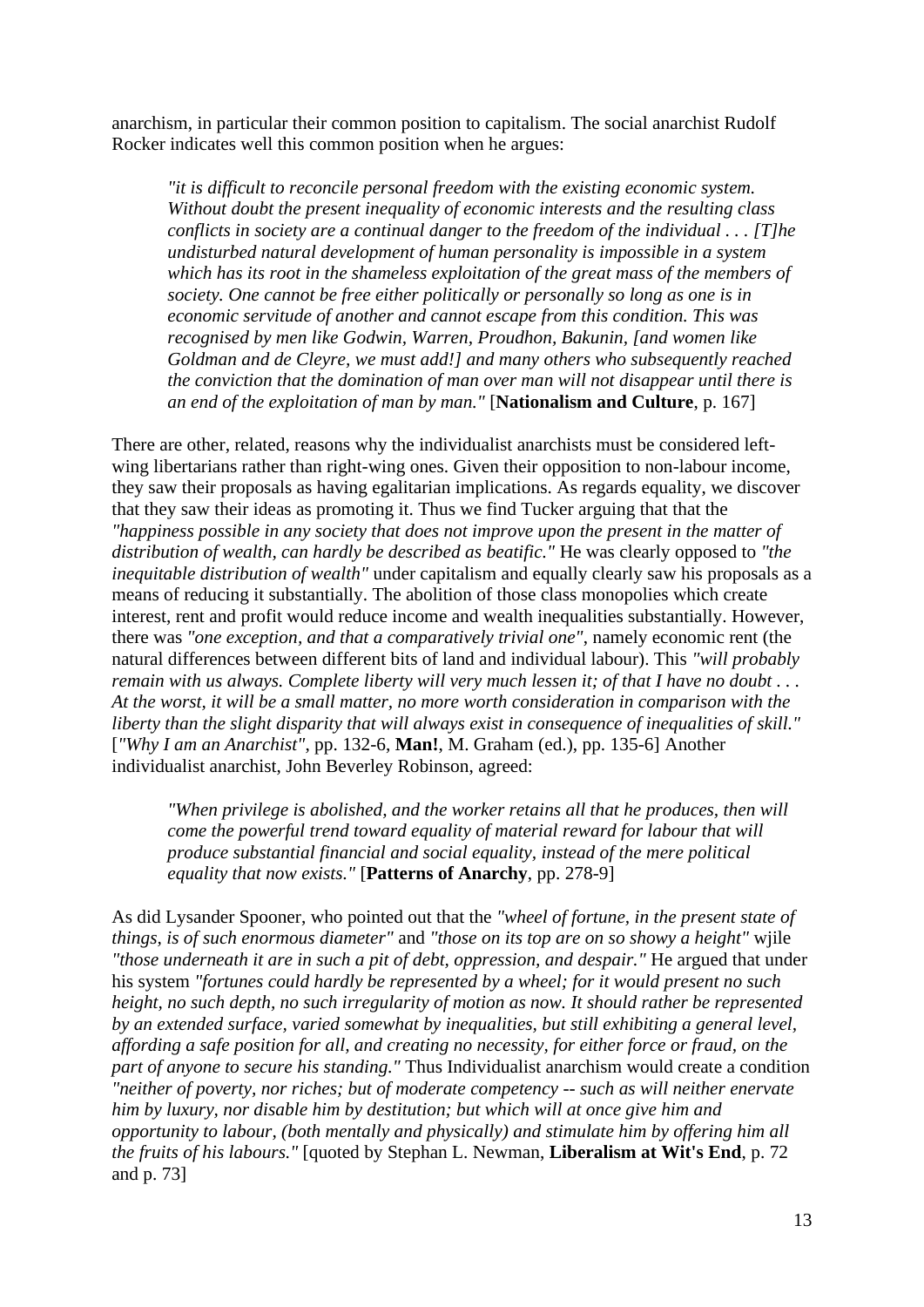As one commentator on individualist anarchism, Wm. Gary Kline, correctly tsummarised:

*"Their proposals were designed to establish true equality of opportunity . . . and they expected this to result in a society without great wealth or poverty. In the absence of monopolistic factors which would distort competition, they expected a society of largely self-employed workmen with no significant disparity of wealth between any of them since all would be required to live at their own expense and not at the expense of exploited fellow human beings."* [**The Individualist Anarchists: A Critique of Liberalism**, pp. 103-4]

Hence, like social anarchists, the Individualist Anarchists saw their ideas as a means towards equality. By eliminating exploitation, inequality would soon decrease as wealth would no longer accumulate in the hands of the few (the owners). Rather, it would flow back into the hands of those who produced it (i.e. the workers). Until this occurred, society would see *"[o]n one side a dependent class of wage-workers and on the other a privileged class of wealth-monopolisers, each become more and more distinct from the other as capitalism advances."* This has *"resulted in a grouping and consolidation of wealth which grows apace by attracting all property, no matter by whom produced, into the hands of the privileged, and hence property becomes a social power, an economic force destructive of rights, a fertile source of injustice, a means of enslaving the dispossessed."* [William Ballie, **The Individualist Anarchists**, p. 121]

Moreover, like the social anarchists, the Individualist Anarchists were aware that the state was not some neutral machine or one that exploited all classes purely for its own ends. They were aware that it was a vehicle of **class rule,** namely the rule of the capitalist class over the working class. Spooner thought that that *"holders of this monopoly [of the money supply] now rule and rob this nation; and the government, in all its branches, is simply their tool"* and that *"the employers of wage labour . . . are also the monopolists of money."* [Spooner, **A Letter to Grover Cleveland**, p. 42 and p. 48] Tucker recognised that *"capital had so manipulated legislation"* that they gained an advantage on the capitalist market which allowed them to exploit labour. [**The Individualist Anarchists**, pp. 82-3] He was quite clear that the state was a **capitalist** state, with *"Capitalists hav[ing] placed and kept on the statute books all sorts of prohibitions and taxes"* to ensure a "free market" skewed in favour of themselves. [**Instead of a Book**, p. 454] A.H. Simpson argued that the Individualist Anarchist *"knows very well that the present State . . . is simply the tool of the propertyowning class."* [**The Individualist Anarchists**, p. 92] Thus both wings of the anarchist movement were united in their opposition to capitalist exploitation and their common recognition that the state was a tool of the capitalist class, used to allow them to exploit the working class.

Tucker, like other individualist anarchists, also supported labour unions, and although he opposed violence during strikes he recognised that it was caused by frustration due to an unjust system. Indeed, like social anarchists, he considered *"the labourer in these days [as] a soldier. . . His employer is . . . a member of an opposing army. The whole industrial and commercial world is in a state of internecine war, in which the proletaires are massed on one side and the proprietors on the other."* The cause of strikes rested in the fact that *"before . . . strikers violated the equal liberty of others, their own right to equality of liberty had been wantonly and continuously violated"* by the capitalists using the state, for the *"capitalists . . . in denying [a free market] to [the workers] are guilty of criminal invasion."* [**Instead of a Book**, p. 460 and p. 454] *"With our present economic system,"* Tucker stressed, *"almost every*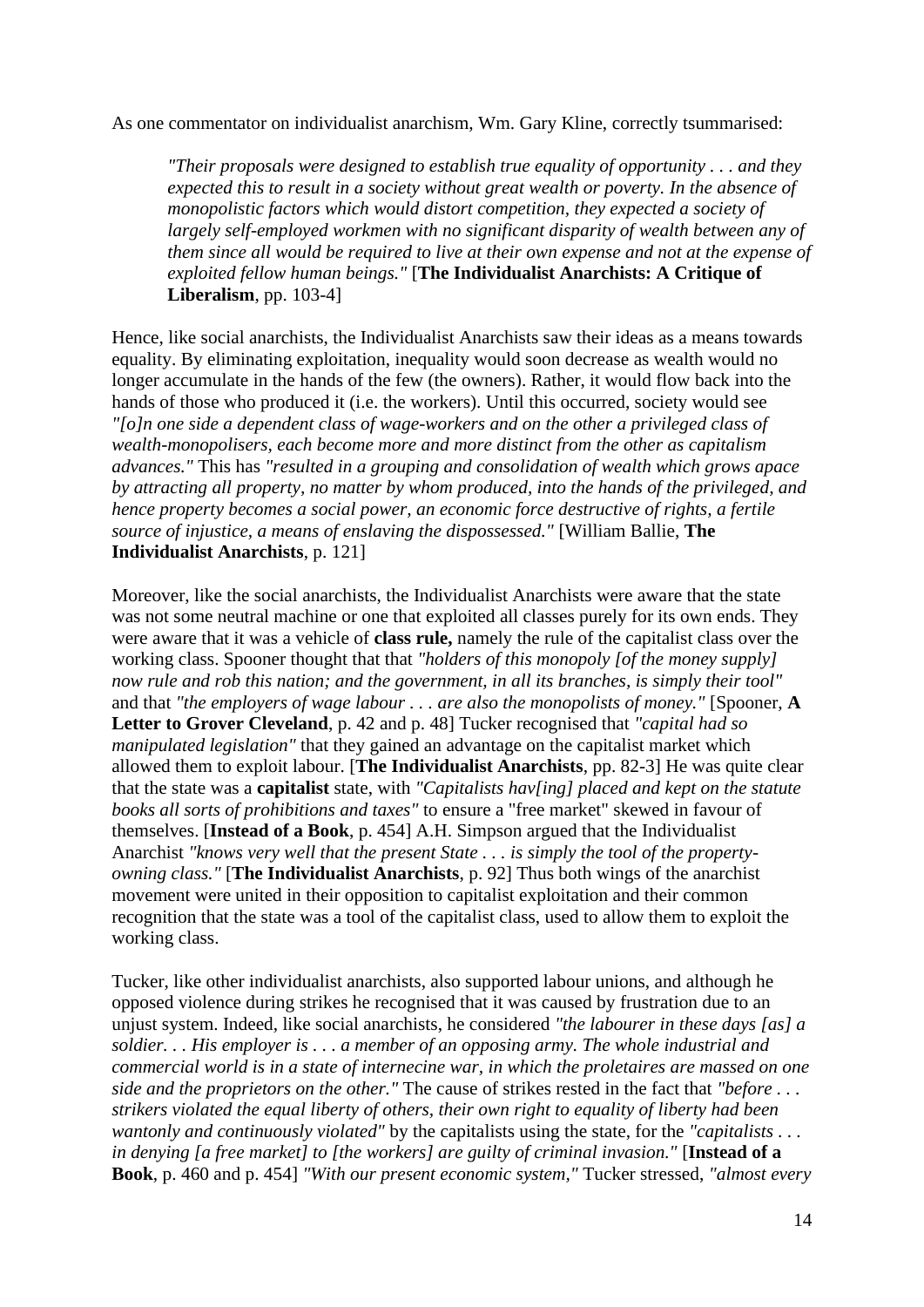*strike is just. For what is justice in production and distribution? That labour, which creates all, shall have all."* [**Liberty**, no. 19, p. 1]

Another important aspects of unions and strikes were that they represented both a growing class consciousness and the ability to change society. *"It is the power of the great unions to paralyse industry and ignore the government that has alarmed the political burglars,"* argued Victor Yarrows. This explained why unions and strikes were crushed by force as *"the State can have no rival, say the plutocrats, and the trades unions, with the sympathetic strike and boycott as weapons, are becoming too formidable."* Even defeated strikes were useful as they ensured that *"the strikers and their sympathisers will have acquired some additional knowledge of the essential nature of the beast, government, which plainly has no other purpose at present than to protect monopoly and put down all opposition to it." "There is such a thing as the solidarity of labour,"* Yarrows went on, *"and it is a healthy and encouraging sign that workmen recognise the need of mutual support and co-operation in their conflict with monopoly and its official and unofficial servants. Labour has to fight government as well as capital, 'law and order' as well as plutocracy. It cannot make the slightest movement against monopoly without colliding with some sort of 'authority', Federal, State, or municipal."* The problem was that the unions *"have no clear general aims and deal with results rather than causes."* [**Liberty**, no. 291, p. 3]

This analysis echoed Tucker's, who applauded the fact that *"[a]nother era of strikes apparently is upon us. In all trades and in all sections of the country labour is busy with its demands and its protests. Liberty rejoices in them. They give evidence of life and spirit and hope and growing intelligence. They show that the people are beginning to know their rights, and, knowing, dare to maintain them. Strikes, whenever and wherever inaugurated, deserve encouragement from all true friends of labour."* [**Op. Cit.**, no. 19, p. 1] Even failed strikes were useful, for they exposed *"the tremendous and dangerous power now wielded by capital."* [**Op. Cit.**, no. 39, p. 1] The *"capitalists and their tools, the legislatures, already begin to scent the impending dangers of trades-union socialism and initiatory steps are on foot in the legislatures of several states to construe labour combinations as conspiracies against commerce and industry, and suppress them by law."* [**Op. Cit.**, no. 22, p. 3]

Some individualist anarchists, like Dyer Lum and Joseph Labadie, were union organisers while Ezra Heywood *"scoffed at supporters of the status quo, who saw no evidence of the tyranny on the part of capital, and who brought up the matter of free contract with reference to labourers. This argument was no longer valid. Capital controlled land, machinery, steam power, waterfalls, ships, railways, and above all, money and public opinion, and was in a position to wait out recalcitrancy at its leisure."* [Martin, **Op. Cit.**, p. 107] For Lum, *"behind the capitalist . . . privilege stands as support"* and so social circumstances matter. *"Does liberty exist,"* he argued, *"where rent, interest, and profit hold the employee in economic subjection to the legalised possessor of the means of life? To plead for individual liberty under the present social conditions, to refuse to abate one jot of control that legalised capital has over individual labour, and to assert that the demand for restrictive or class legislation comes only from the voluntary associations of workmen [i.e., trade unions] is not alone the height of impudence, but a barefaced jugglery of words."* [**Liberty**, no. 101, p. 5]

Likewise, Tucker advocated and supported many other forms of non-violent direct action as well as workplace strikes, such as boycotts and rent strikes, seeing them as important means of radicalising the working class and creating an anarchist society. However, like social anarchists the Individualist Anarchists did not consider labour struggle as an end in itself --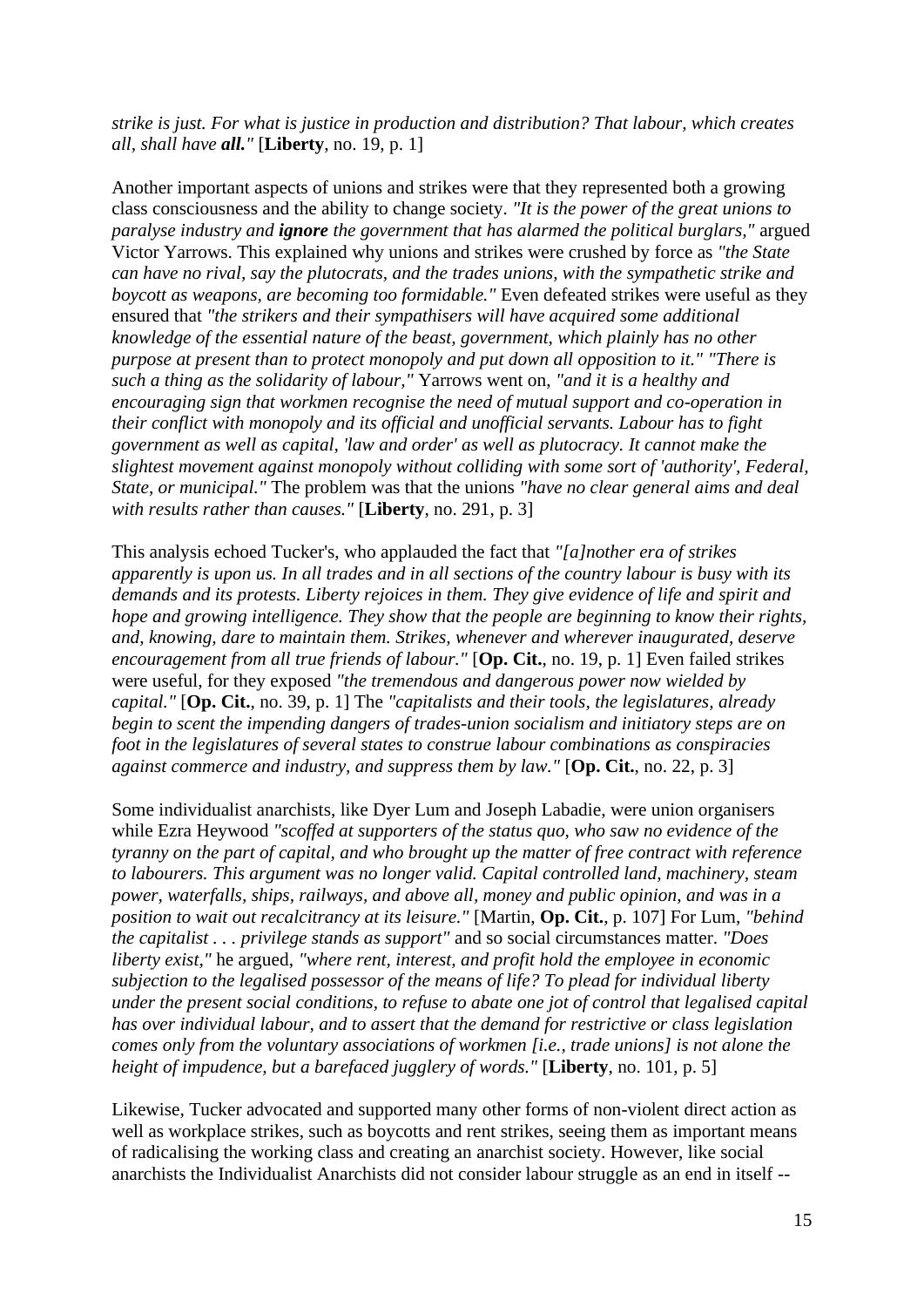they considered reforms (and discussion of a *"fair wage"* and *"harmony between capital and labour"*) as essentially *"conservative"* and would be satisfied with no less than *"the abolition of the monopoly privileges of capital and interest-taking, and the return to labour of the full value of its production."* [Victor Yarros, quoted by Martin, **Op. Cit.**, p. 206f]

Therefore, it is clear that both social and Individualist Anarchists share much in common, including an opposition to capitalism. The former may have been in favour of free exchange but between equally situated individuals. Only given a context of equality can free exchange be considered to benefit both parties equally and not generate growing inequalities which benefit the stronger of the parties involved which, in turn, skews the bargaining position of those involved in favour of the stronger (also see [section F.3\)](sectionF.html#secf3).

It is unsurprising, therefore, that the individualist anarchists considered themselves as socialists. Like Proudhon, they desired a (libertarian) socialist system based on the market but without exploitation and which rested on possession rather than capitalist private property. With Proudhon, only the ignorant or mischievous would suggest that such a system was capitalistic. The Individualist Anarchists, as can be seen, fit very easily into Kropotkin's comments that *"the anarchists, in common with all socialists . . . maintain that the now prevailing system of private ownership in land, and our capitalist production for the sake of profits, represent a monopoly which runs against both the principles of justice and the dictates of utility."* [**Anarchism**, p. 285] While they rejected the communist-anarchist solution to the social question, they knew that such a question existed and was rooted in the exploitation of labour and the prevailing system of property rights.

So why is Individualist Anarchism and Proudhon's mutualism socialist? Simply because they opposed the exploitation of labour by capital and proposed a means of ending it. The big debate between social and individualist anarchists is revolves around whether the other school can **really** achieve this common goal and whether its proposed solution would, in fact, secure meaningful individual liberty for all.

### <span id="page-15-0"></span>**G.1.1 What about their support of the free market?**

Many, particularly on the "libertarian"-right, would dismiss claims that the Individualist Anarchists were socialists. By their support of the "free market" the Individualist Anarchists, they would claim, show themselves as really supporters of capitalism. Most, if not all, anarchists would reject this claim. Why is this the case?

This because such claims show an amazing ignorance of socialist ideas and history. The socialist movement has had a many schools, many of which, but not all, opposed the market and private property. Given that the right "libertarians" who make such claims are usually not well informed of the ideas they oppose (i.e. of socialism, particularly **libertarian** socialism) it is unsurprising they claim that the Individualist Anarchists are not socialists (of course the fact that many Individualist Anarchists argued they **were** socialists is ignored). Coming from a different tradition, it is unsurprising they are not aware of the fact that socialism is not monolithic. Hence we discover right-"libertarian" guru von Mises claiming that the *"essence of socialism is the entire elimination of the market."* [**Human Action**, p. 702] This would have come as something of a surprise to, say, Proudhon, who argued that *"[t]o suppress competition is to suppress liberty itself."* [**The General Idea of the Revolution**, p. 50]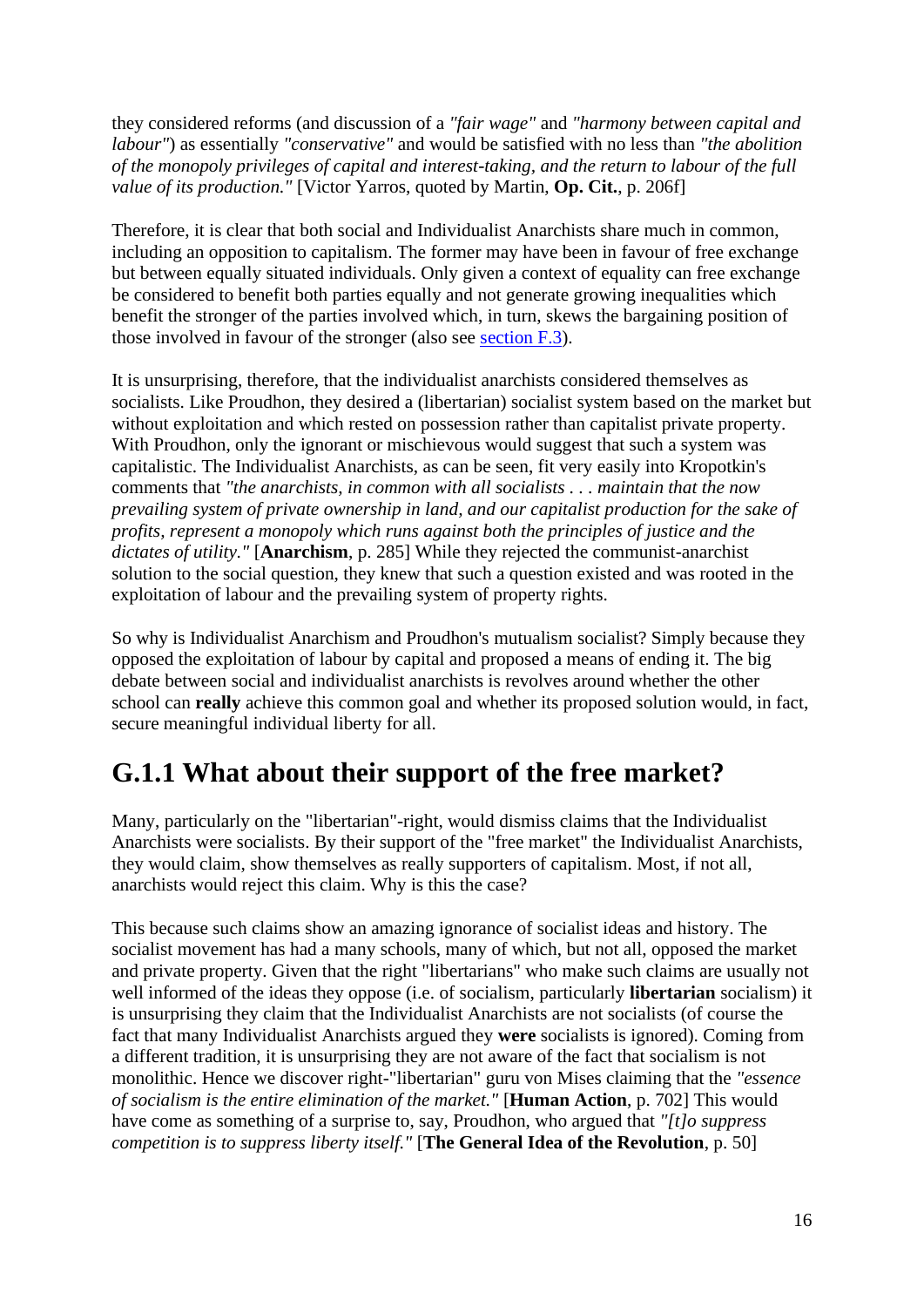Similarly, it would have surprised Tucker, who called himself a socialist while supporting a freer market than von Mises ever dreamt of. As Tucker put it:

*"Liberty has always insisted that Individualism and Socialism are not antithetical terms; that, on the contrary, the most perfect Socialism is possible only on condition of the most perfect Individualism; and that Socialism includes, not only Collectivism and Communism, but also that school of Individualist Anarchism which conceives liberty as a means of destroying usury and the exploitation of labour."* [**Liberty**, no. 129, p. 2]

Hence we find Tucker calling his ideas both *"Anarchistic Socialism"* and *"Individualist Socialism"* while other individualist anarchists have used the terms *"free market anticapitalism"* and *"free market socialism"* to describe the ideas.

The central fallacy of the argument that support for markets equals support for capitalism is that many self-proclaimed socialists are not opposed to the market. Indeed, some of the earliest socialists were market socialists (people like Thomas Hodgskin and William Thompson, although the former ended up rejecting socialism and the latter became a communal-socialist). Proudhon, as noted, was a well known supporter of market exchange. German sociologist Franz Oppenheimer expounded a similar vision to Proudhon and called himself a *"liberal socialist"* as he favoured a free market but recognised that capitalism was a system of exploitation. [*"Introduction"*, **The State**, p. vii] Today, market socialists like David Schweickart (see his **Against Capitalism** and **After Capitalism**) and David Miller (see his **Market, State, and community: theoretical foundations of market socialism**) are expounding a similar vision to Proudhon's, namely of a market economy based on cooperatives (albeit one which retains a state). Unfortunately, they rarely, if ever, acknowledge their debt to Proudhon (needless to say, their Leninist opponents do as, from their perspective, it damns the market socialists as not being real socialists).

It could, possibly, be argued that these self-proclaimed socialists did not, in fact, understand what socialism "really meant." For this to be the case, **other**, more obviously socialist, writers and thinkers would dismiss them as not being socialists. This, however, is not the case. Thus we find Karl Marx, for example, writing of *"the socialism of Proudhon."* [**Capital**, vol. 1, p. 161f] Engels talked about Proudhon being *"the Socialist of the small peasant and mastercraftsman"* and of *"the Proudhon school of Socialism."* [Marx and Engels, **Selected Works**, p. 254 and p. 255] Bakunin talked about Proudhon's *"socialism, based on individual and collective liberty and upon the spontaneous action of free associations."* He considered his own ideas as *"Proudhonism widely developed and pushed right to these, its final consequences"* [**Michael Bakunin: Selected Writings**, p. 100 and p. 198] For Kropotkin, while Godwin was *"first theoriser of Socialism without government -- that is to say, of Anarchism"* Proudhon was the second as he, *"without knowing Godwin's work, laid anew the foundations of Anarchism."* He lamented that *"many modern Socialists"* supported *"centralisation and the cult of authority"* and so *"have not yet reached the level of their two predecessors, Godwin and Proudhon."* [**Evolution and Environment**, pp. 26-7] These renown socialists did not consider Proudhon's position to be in any way anti-socialist (although, of course, being critical of whether it would work and its desirability if it did). Tucker, it should be noted, called Proudhon *"the father of the Anarchistic school of Socialism."* [**Instead of a Book**, p. 381] Little wonder, then, that the likes of Tucker considered themselves socialists and stated numerous times that they were.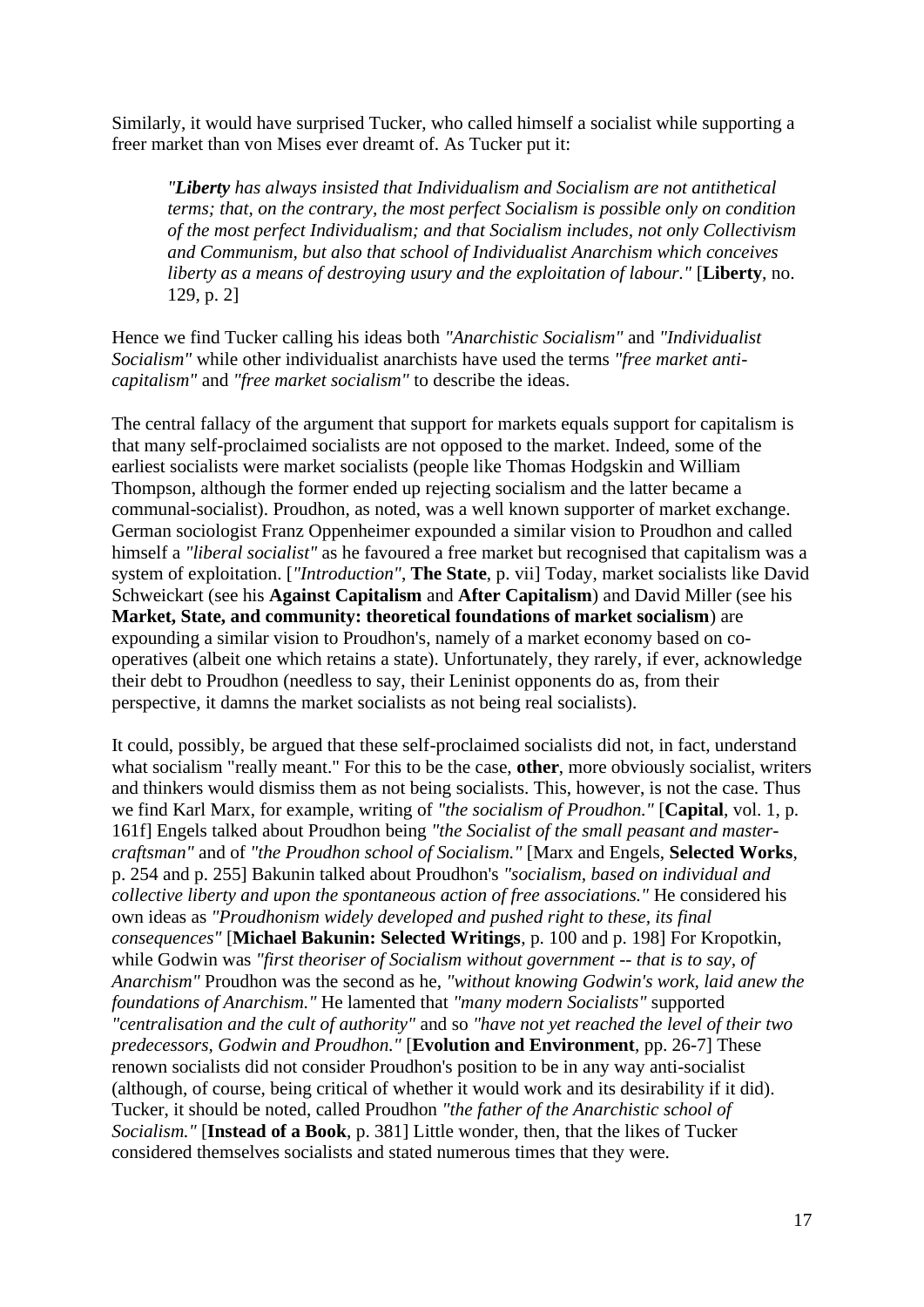Looking at Tucker and the Individualist anarchists we discover that other socialists considered them socialists. Rudolf Rocker stated that *"it is not difficult to discover certain fundamental principles which are common to all of them and which divide them from all other varieties of socialism. They all agree on the point that man be given the full reward of his labour and recognise in this right the economic basis of all personal liberty. They all regard the free competition of individual and social forces as something inherent in human nature . . . They answered the socialists of other schools who saw in free competition one of the destructive elements of capitalist society that the evil lies in the fact we have too little rather than too much competition, since the power of monopoly has made competition impossible."* [**Pioneers of American Freedom**, p. 160] Malatesta, likewise, saw many schools of socialism, including *"anarchist or authoritarian, mutualist or individualist."* [**Errico Malatesta: His Life and Ideas**, p. 95]

Adolph Fischer, one of the Haymarket Martyrs and contemporary of Tucker, argued that *"every anarchist is a socialist, but every socialist is not necessarily an anarchist. The anarchists are divided into two factions: the communistic anarchists and the Proudhon or middle-class anarchists."* The former *"advocate the communistic or co-operative method of production"* while the latter *"do not advocate the co-operative system of production, and the common ownership of the means of production, the products and the land."* [**The Autobiographies of the Haymarket Martyrs**, p. 81] However, while not being communists (i.e. aiming to eliminate the market), he obviously recognised the Individualists Anarchists as fellow socialists (we should point out that Proudhon **did** support co-operatives, but they did not carry this to communism as do most social anarchists -- as is clear, Fischer means communism by the term *"co-operative system of production"* rather than co-operatives as they exist today and Proudhon supported -- see [section G.4.2\)](sectionG.html#secg42).

Thus claims that the Individualist Anarchists were not "really" socialists because they supported a market system cannot be supported. The simple fact is that those who make this claim are, at best, ignorant of the socialist movement, its ideas and its history or, at worse, desire, like many Marxists, to write out of history competing socialist theories. For example, Leninist David McNally talks of the *"anarcho-socialist Pierre-Joseph Proudhon"* and how Marx combated *"Proudhonian socialism"* before concluding that it was *"non-socialism"* because it has *"wage-labour and exploitation."* [**Against the Market**, p. 139 and p. 169] Of course, that this is not true (even in a Marxist sense) did not stop him asserting it. As one reviewer correctly points out, *"McNally is right that even in market socialism, market forces rule workers' lives"* and this is *"a serious objection. But it is not tantamount to capitalism or to wage labour"* and it *"does not have exploitation in Marx's sense (i.e., wrongful expropriation of surplus by non-producers)"* [Justin Schwartz, **The American Political Science Review**, Vol. 88, No. 4, p. 982] For Marx, as we noted in **section C.2**, commodity production only becomes capitalism when there is the exploitation of wage labour. This is the case with Proudhon as well, who differentiated between possession and private property and argued that co-operatives should replace capitalist firms. While their specific solutions may have differed (with Proudhon aiming for a market economy consisting of artisans, peasants and co-operatives while Marx aimed for communism, i.e. the abolition of money via state ownership of capital) their analysis of capitalism and private property were identical -- which Tucker consistently noted (as regards the theory of surplus value, for example, he argued that *"Proudhon propounded and proved [it] long before Marx advanced it."* [**Liberty**, no. 92, p. 1])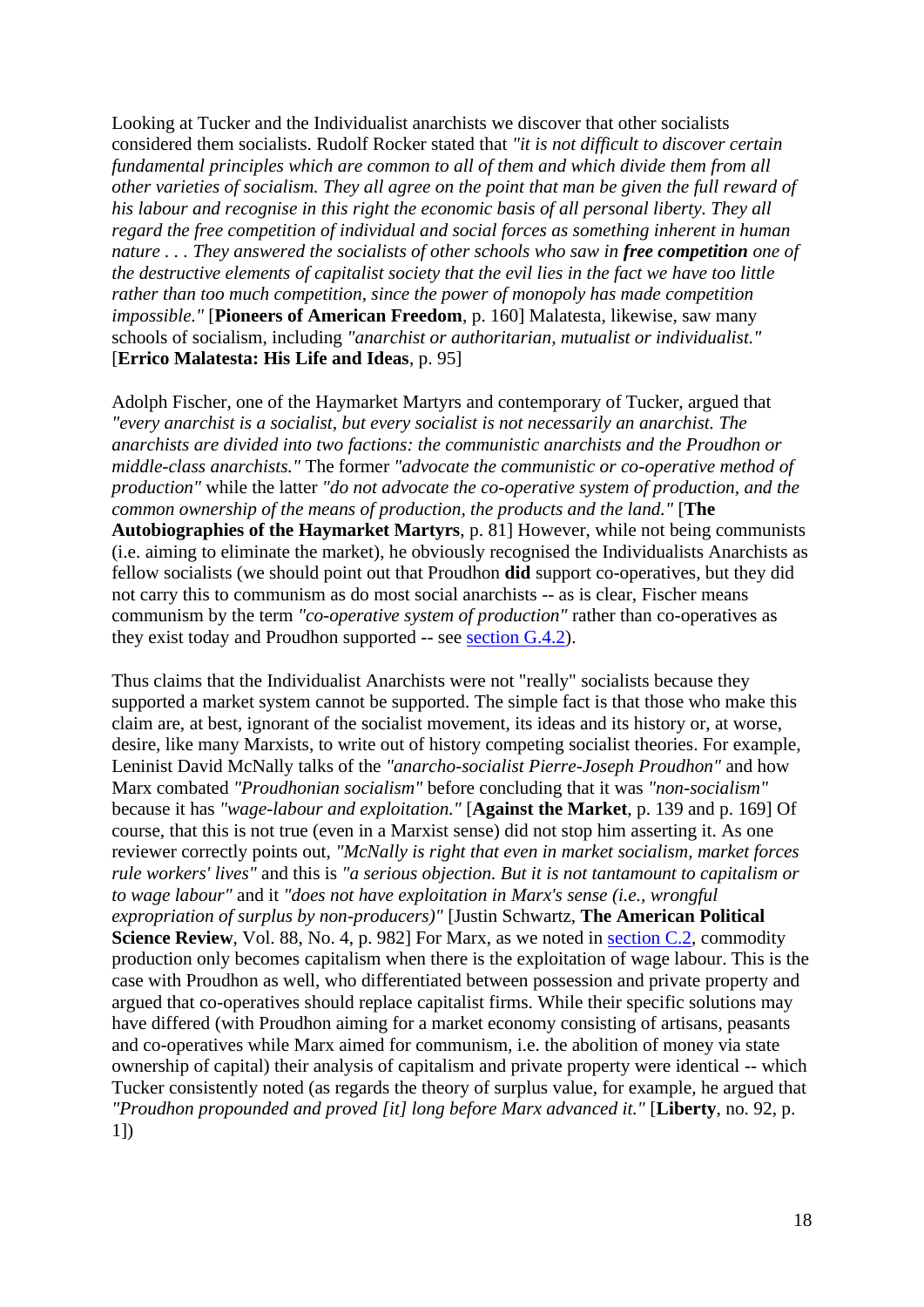As Tucker argued, *"the fact that State Socialism . . . has overshadowed other forms of Socialism gives it no right to a monopoly of the Socialistic idea."* [**Instead of a Book**, pp. 363-4] It is no surprise that the authoritarian left and "libertarian" right have united to define socialism in such a way as to eliminate anarchism from its ranks -- they both have an interest in removing a theory which exposes the inadequacies of their dogmas, which explains how we can have both liberty **and** equality and have a decent, free and just society.

There is another fallacy at the heart of the claim that markets and socialism do not go together, namely that all markets are capitalist markets. So another part of the problem is that the same word often means different things to different people. Both Kropotkin and Lenin said they were "communists" and aimed for "communism." However, it does not mean that the society Kropotkin aimed for was the same as that desired by Lenin. Kropotkin's communism was decentralised, created and run from the bottom-up while Lenin's was fundamentally centralised and top-down. Similarly, both Tucker and the Social-Democrat (and leading Marxist) Karl Kautsky called themselves a "socialist" yet their ideas on what a socialist society would be like were extremely different. As J.W. Baker notes, *"Tucker considered himself a socialist . . . as the result of his struggle against 'usury and capitalism,' but anything that smelled of 'state socialism' was thoroughly rejected."* [*"Native American Anarchism,"* pp. 43-62, **The Raven**, vol. 10, no. 1, p. 60] This, of course, does not stop many "anarcho"-capitalists talking about "socialist" goals as if all socialists were Stalinists (or, at best, social democrats). In fact, "socialist anarchism" has included (and continues to include) advocates of truly free markets as well as advocates of a non-market socialism which has absolutely nothing in common with the state capitalist tyranny of Stalinism. Similarly, they accept a completely ahistorical definition of "capitalism," so ignoring the massive state violence and support by which that system was created and is maintained.

The same with terms like "property" and the "free market," by which the "anarcho"-capitalist assumes the individualist anarchist means the same thing as they do. We can take land as an example. The individualist anarchists argued for an *"occupancy and use"* system of "property" (see [next section](sectionG.html#secg12) for details). Thus in their "free market," land would not be a commodity as it is under capitalism and so under individualist anarchism absentee landlords would be considered as aggressors (for under capitalism they use state coercion to back up their collection of rent against the actual occupiers of property). Tucker argued that local defence associations should treat the occupier and user as the rightful owner, and defend them against the aggression of an absentee landlord who attempted to collect rent. An "anarcho"-capitalist would consider this as aggression **against** the landlord and a violation of "free market" principles. Such a system of "occupancy and use" would involve massive violations of what is considered normal in a capitalist "free market." Equally, a market system which was based on capitalist property rights in land would **not** be considered as genuinely free by the likes of Tucker.

This can be seen from Tucker's debates with supporters of laissez-faire capitalism such as Auberon Herbert (who, as discussed in [section F.7.2,](sectionF.html#secf72) was an English minimal statist and sometimes called a forerunner of "anarcho"-capitalism). Tucker quoted an English critic of Herbert, who noted that *"When we come to the question of the ethical basis of property, Mr. Herbert refers us to 'the open market'. But this is an evasion. The question is not whether we should be able to sell or acquire 'in the open market' anything which we rightfully possess, but how we come into rightful possession."* [**Liberty**, no. 172, p. 7] Tucker rejected the idea *"that a man should be allowed a title to as much of the earth as he, in the course of his life, with the aid of all the workmen that he can employ, may succeed in covering with buildings.*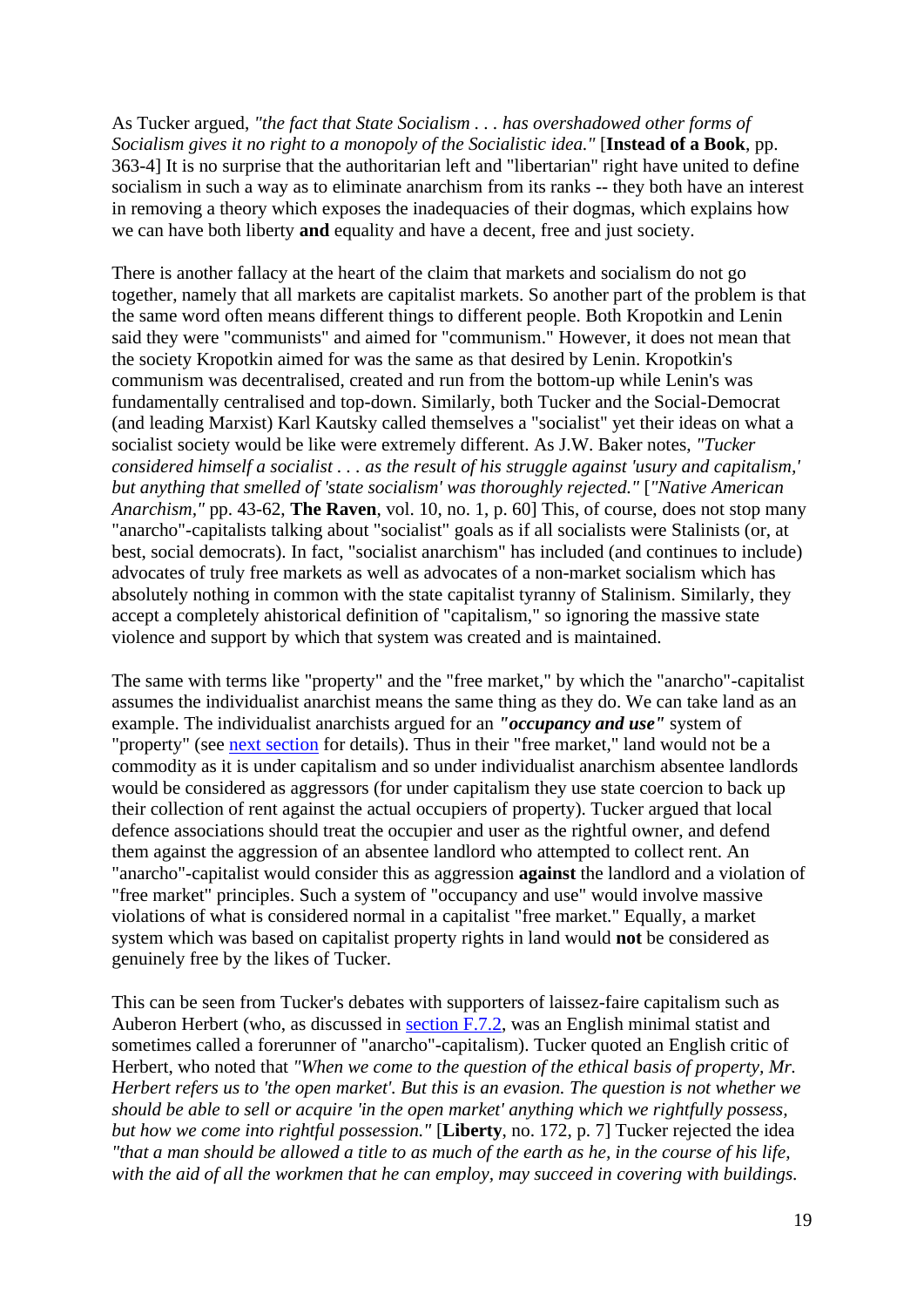*It is occupancy and use that Anarchism regards as the basis of land ownership, . . . A man cannot be allowed, merely by putting labour, to the limit of his capacity and beyond the limit of his person use, into material of which there is a limited supply and the use of which is essential to the existence of other men, to withhold that material from other men's use; and any contract based upon or involving such withholding is as lacking in sanctity or legitimacy as a contract to deliver stolen goods."* [**Op. Cit.**, no. 331, p. 4]

In other words, an individualist anarchist would consider an "anarcho"-capitalist "free market" as nothing of the kind and vice versa. For the former, the individualist anarchist position on "property" would be considered as forms of regulation and restrictions on private property and so the "free market." The individualist anarchist would consider the "anarcho" capitalist "free market" as another system of legally maintained privilege, with the free market distorted in favour of the wealthy. That capitalist property rights were being maintained by private police would not stop that regime being unfree. This can be seen when "anarcho"-capitalist Wendy McElroy states that *"radical individualism hindered itself . . . Perhaps most destructively, individualism clung to the labour theory of value and refused to incorporate the economic theories arising within other branches of individualist thought, theories such as marginal utility. Unable to embrace statism, the stagnant movement failed to adequately comprehend the logical alternative to the state -- a free market."* [*"Benjamin Tucker, Liberty, and Individualist Anarchism"*, pp. 421-434, **The Independent Review**, vol. II, No. 3, p. 433] Therefore, rather than being a source of commonality, individualist anarchism and "anarcho"-capitalism actually differ quite considerably on what counts as a genuinely free market.

So it should be remembered that "anarcho"-capitalists at best agree with Tucker, Spooner, et al on fairly vague notions like the "free market." They do not bother to find out what the individualist anarchists meant by that term. Indeed, the "anarcho"-capitalist embrace of different economic theories means that they actually reject the reasoning that leads up to these nominal "agreements." It is the "anarcho"-capitalists who, by rejecting the underlying economics of the mutualists, are forced to take any "agreements" out of context. It also means that when faced with obviously anti-capitalist arguments and conclusions of the individualist anarchists, the "anarcho"-capitalist cannot explain them and are reduced to arguing that the anti-capitalist concepts and opinions expressed by the likes of Tucker are somehow "out of context." In contrast, the anarchist can explain these so-called "out of context" concepts by placing them into the context of the ideas of the individualist anarchists and the society which shaped them.

The "anarcho"-capitalist usually admits that they totally disagree with many of the essential premises and conclusions of the individualist anarchist analyses (see [next section\)](sectionG.html#secg3). The most basic difference is that the individualist anarchists rooted their ideas in the labour theory of value while the "anarcho"-capitalists favour mainstream marginalist theory. It does not take much thought to realise that advocates of socialist theories and those of capitalist ones will naturally develop differing notions of what is and what should be happening within a given economic system. One difference that **has** in fact arisen is that the notion of what constitutes a "free market" has differed according to the theory of value applied. Many things can be attributed to the workings of a "free" market under a capitalist analysis that would be considered symptoms of economic unfreedom under most socialist driven analyses.

This can be seen if you look closely at the case of Tucker's comments that anarchism was simply *"consistent Manchesterianism."* If this is done then a simple example of this potential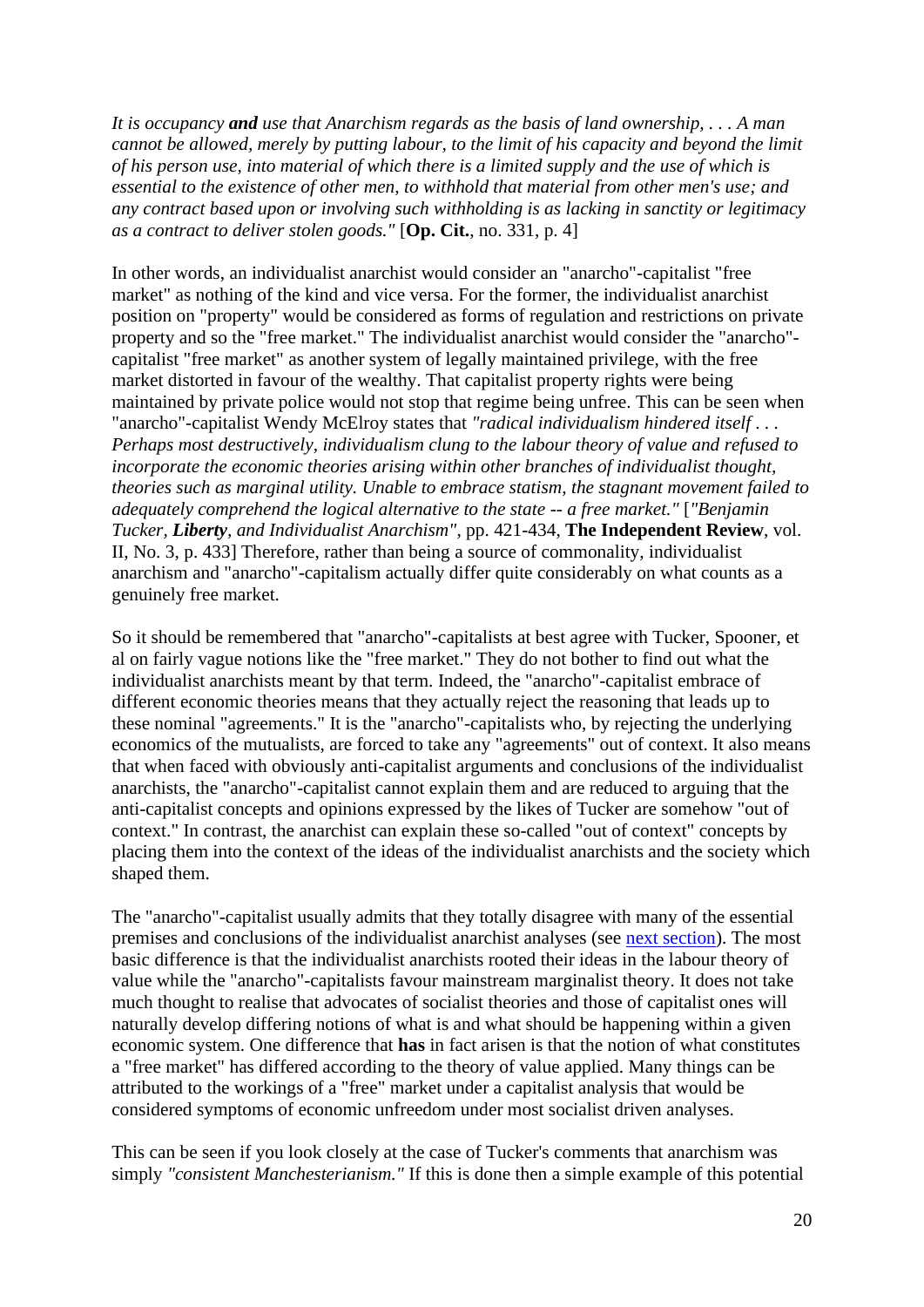confusion can be found. Tucker argued that anarchists *"accused"* the Manchester men *"of being inconsistent,"* that while being in favour of laissez faire for *"the labourer in order to reduce his wages"* they did not believe *"in liberty to compete with the capitalist in order to reduce his usury."* [**The Individualist Anarchists**, p. 83] To be consistent in this case is to be something other -- and more demanding in terms of what is accepted as "freedom" -- than the average Manchesterian (i.e. a supporter of "free market" capitalism). By *"consistent Manchesterism"*, Tucker meant a laissez-faire system in which class monopolies did not exist, where capitalist private property in land and intellectual property did not exist. In other words, a free market purged of its capitalist aspects. Partisans of the capitalist theory see things differently, of course, feeling justified in calling many things "free" that anarchists would not accept, and seeing "constraint" in what the anarchists simply thought of as "consistency." This explains both his criticism of capitalism **and** state socialism:

*"The complaint of the Archist Socialists that the Anarchists are bourgeois is true to this extent and no further -- that, great as is their detestation for a bourgeois society, they prefer its partial liberty to the complete slavery of State Socialism."* [*"Why I am an Anarchist"*, pp. 132-6, **Man!**, M. Graham (ed.), p. 136]

It should be clear that a "free market" will look somewhat different depending on your economic presuppositions. Ironically, this is something "anarcho"-capitalists implicitly acknowledge when they admit they do not agree with the likes of Spooner and Tucker on many of their key premises and conclusions (but that does not stop them claiming -- despite all that -- that their ideas are a modern version of individualist anarchism!). Moreover, the "anarcho"-capitalist simply dismisses all the reasoning that got Tucker there -- that is like trying to justify a law citing Leviticus but then saying "but of course all that God stuff is just absurd." You cannot have it both ways. And, of course, the "anarcho"-capitalist support for non-labour based economics allow them to side-step (and so ignore) much of what anarchists -- communists, collectivists, individualists, mutualists and syndicalists alike -- consider authoritarian and coercive about "actually existing" capitalism. But the difference in economic analysis is critical. No matter what they are called, it is pretty clear that individualist anarchist standards for the freedom of markets are far more demanding than those associated with even the freest capitalist market system.

This is best seen from the development of individualist anarchism in the 20th century. As historian Charles A. Madison noted, it *"began to dwindle rapidly after 1900. Some of its former adherents joined the more aggressive communistic faction . . . many others began to favour the rising socialist movement as the only effective weapon against billion-dollar corporations."* [*"Benjamin R. Tucker: Individualist and Anarchist,"* pp. 444-67, **The New England Quarterly**, Vol. 16, No. 3, pp. p. 464] Other historians have noted the same. *"By 1908,"* argued Eunice Minette Schuster *"the industrial system had fastened its claws into American soil"* and while the *"Individualist Anarchists had attempted to destroy monopoly, privilege, and inequality, originating in the lack of opportunity"* the *"superior force of the system which they opposed . . . overwhelmed"* them. Tucker left America in 1908 and those who remained *"embraced either Anarchist-Communism as the result of governmental violence against the labourers and their cause, or abandoned the cause entirely."* [**Native American Anarchism**, p. 158, pp. 159-60 and p. 156] While individualist anarchism did not entirely disappear with the ending of **Liberty**, social anarchism became the dominant trend in America as it had elsewhere in the world.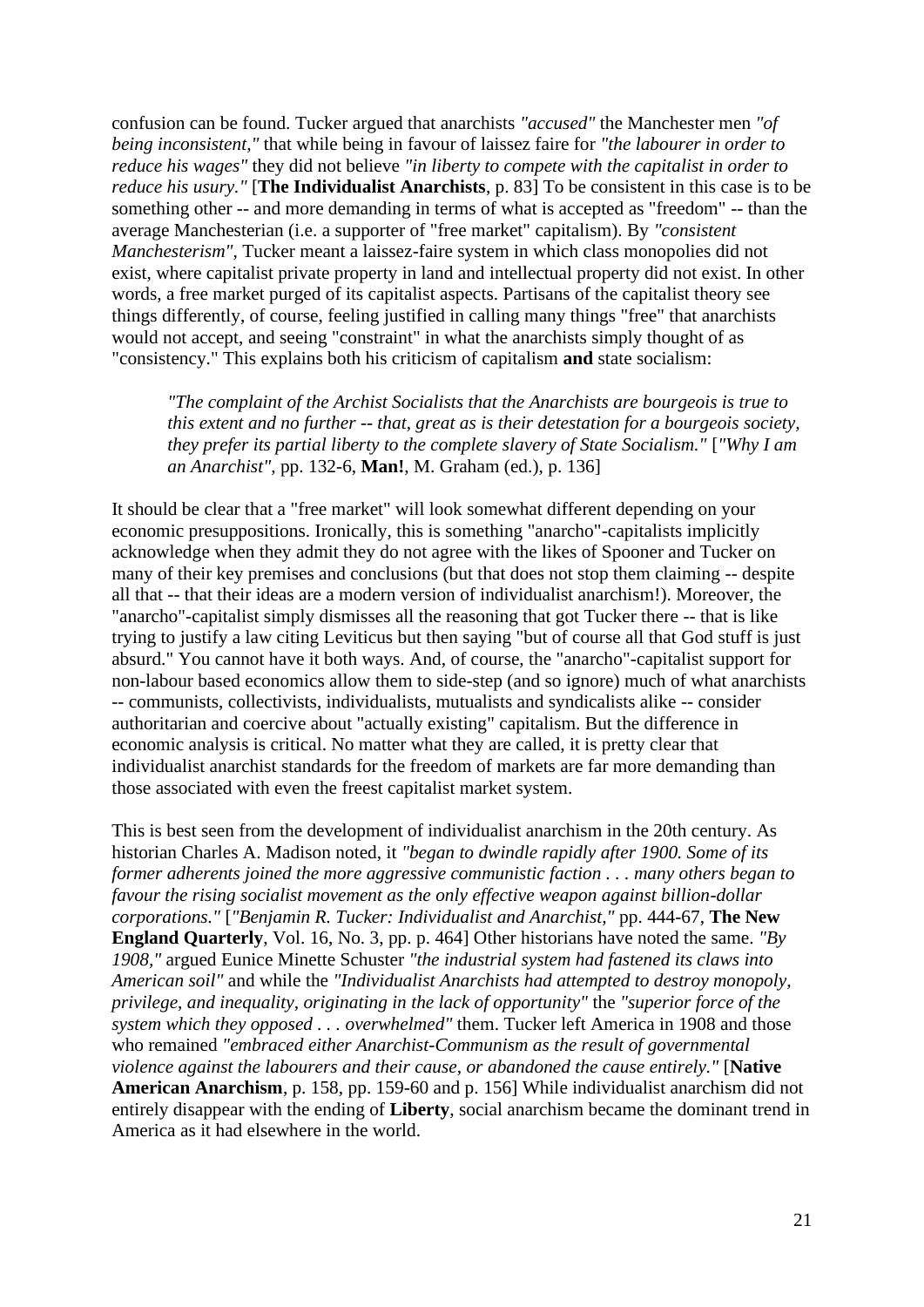As we note in [section G.4,](sectionG.html#secg4) the apparent impossibility of mutual banking to eliminate corporations by economic competition was one of the reasons Voltairine de Cleyre pointed to for rejecting individualist anarchism in favour of communist-anarchism. This problem was recognised by Tucker himself thirty years after **Liberty** had been founded. In the postscript to a 1911 edition of his famous essay *"State Socialism and Anarchism"*, he argued that when he wrote it 25 years earlier *"the denial of competition had not effected the enormous concentration of wealth that now so gravely threatens social order"* and so while a policy of mutual banking might have stopped and reversed the process of accumulation in the past, the way now was *"not so clear."* This was because the tremendous capitalisation of industry now made the money monopoly a convenience, but no longer a necessity. Admitted Tucker, the *"trust is now a monster which . . . even the freest competition, could it be instituted, would be unable to destroy"* as *"concentrated capital"* could set aside a sacrifice fund to bankrupt smaller competitors and continue the process of expansion of reserves. Thus the growth of economic power, producing as it does natural barriers to entry from the process of capitalist production and accumulation, had resulted in a situation where individualist anarchist solutions could no longer reform capitalism away. The centralisation of capital had *"passed for the moment beyond their reach."* The problem of the trusts, he argued, *"must be grappled with for a time solely by forces political or revolutionary,"* i.e., through confiscation either through the machinery of government *"or in denial of it."* Until this *"great levelling"* occurred, all individualist anarchists could do was to spread their ideas as those trying to *"hasten it by joining in the propaganda of State Socialism or revolution make a sad mistake indeed."* [quoted by James J. Martin, **Op. Cit.**, pp. 273-4]

In other words, the economic power of *"concentrated capital"* and *"enormous concentration of wealth"* placed an insurmountable obstacle to the realisation of anarchy. Which means that the abolition of usury and relative equality were considered **ends** rather than side effects for Tucker and if free competition could not achieve these then such a society would **not** be anarchist. If economic inequality was large enough, it meant anarchism was impossible as the rule of capital could be maintained by economic power alone without the need for extensive state intervention (this was, of course, the position of revolutionary anarchists like Bakunin, Most and Kropotkin in the 1870s and onwards whom Tucker dismissed as not being anarchists).

Victor Yarros is another example, an individualist anarchist and associate of Tucker, who by the 1920s had abandoned anarchism for social democracy, in part because he had become convinced that economic privilege could not be fought by economic means. As he put it, the most *"potent"* of the *"factors and forces [which] tended to undermine and discredit that movement"* was *"the amazing growth of trusts and syndicates, of holding companies and huge corporations, of chain banks and chain stores."* This *"gradually and insidiously shook the faith of many in the efficacy of mutual banks, co-operative associations of producers and consumers, and the competition of little fellows. Proudhon's plan for a bank of the people to make industrial loans without interest to workers' co-operatives, or other members, seemed remote and inapplicable to an age of mass production, mechanisation, continental and international markets."* [*"Philosophical Anarchism: Its Rise, Decline, and Eclipse"*, pp. 470- 483, **The American Journal of Sociology**, vol. 41, no. 4, p. 481]

If the individualist anarchists shared the "anarcho"-capitalist position or even shared a common definition of "free markets" then the *"power of the trusts"* would simply not be an issue. This is because "anarcho"-capitalism does not acknowledge the existence of such power, as, by definition, it does not exist in capitalism (although as noted in [section F.1](sectionF.html#secf1)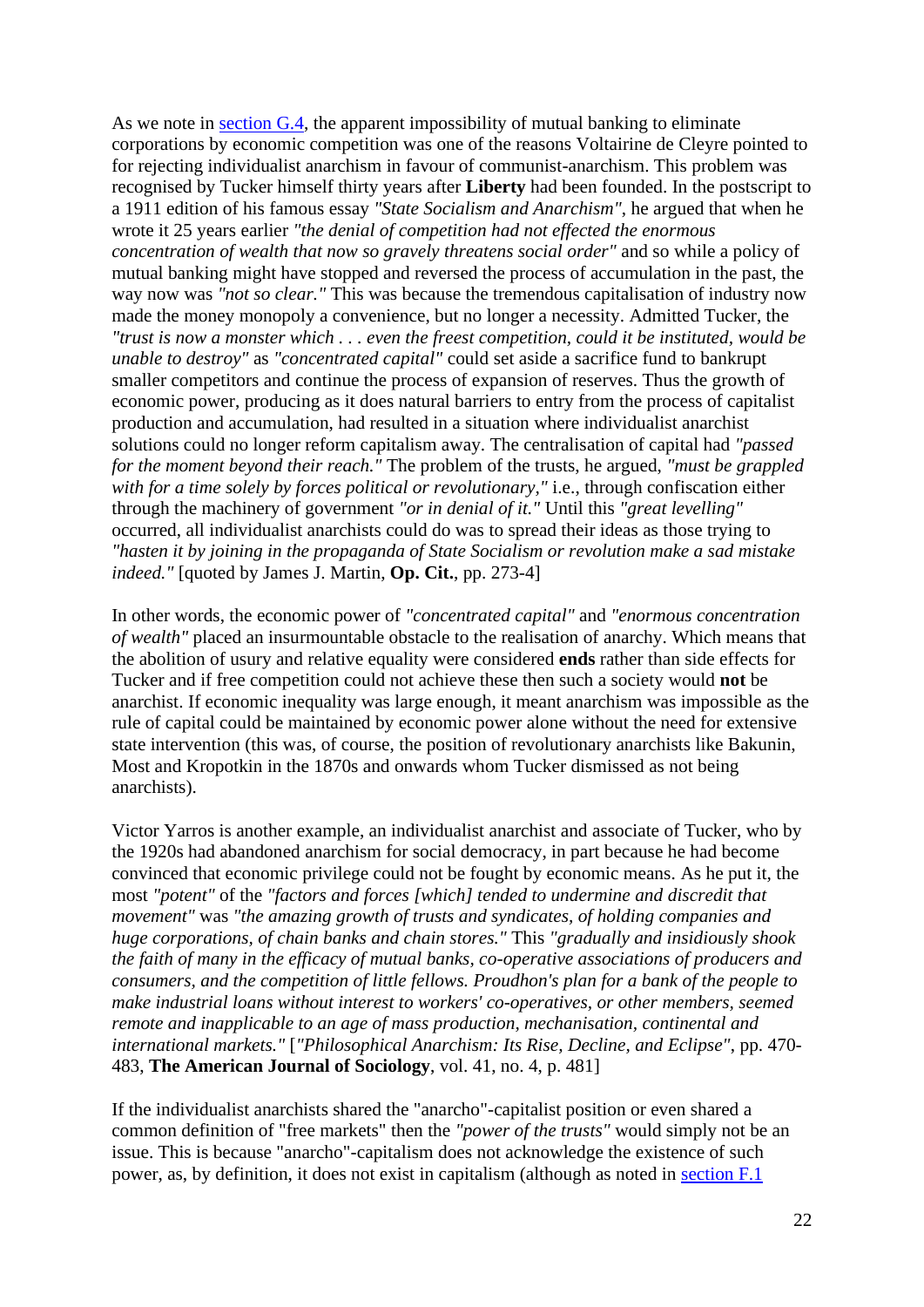Rothbard himself proved critics of this assertion right). Tucker's comments, therefore, indicate well how far individualist anarchism actually is from "anarcho"-capitalism. The "anarcho"-capitalist desires free markets no matter their result or the concentration of wealth existing at their introduction. As can be seen, Tucker saw the existence of concentrations of wealth as a problem and a hindrance towards anarchy. Thus Tucker was well aware of the dangers to individual liberty of inequalities of wealth and the economic power they produce. Equally, if Tucker supported the "free market" above all else then he would not have argued this point. Clearly, then, Tucker's support for the "free market" cannot be abstracted from his fundamental principles nor can it be equated with a "free market" based on capitalist property rights and massive inequalities in wealth (and so economic power). Thus individualist anarchist support for the free market does not mean support for a **capitalist** "free market."

In summary, the "free market" as sought by (say) Tucker would not be classed as a "free market" by right-wing "libertarians." So the term "free market" (and, of course, "socialism") can mean different things to different people. As such, it would be correct to state that **all** anarchists oppose the "free market" by definition as all anarchists oppose the **capitalist** "free market." And, just as correctly, "anarcho"-capitalists would oppose the individualist anarchist "free market," arguing that it would be no such thing as it would be restrictive of property rights (**capitalist** property rights of course). For example, the question of resource use in an individualist society is totally different than in a capitalist "free market" as landlordism would not exist. This is a restriction on capitalist property rights and a violation of a capitalist "free market." So an individualist "free market" would not be considered so by right-wing "libertarians" due to the substantial differences in the rights on which it would be based (with no right to capitalist private property being the most important).

All this means that to go on and on about individualist anarchism and it support for a free market simply misses the point. No one denies that individualist anarchists were (and are) in favour of a "free market" but this did not mean they were not socialists nor that they wanted the same kind of "free market" desired by "anarcho"-capitalism or that has existed under capitalism. Of course, whether their economic system would actually result in the abolition of exploitation and oppression is another matter and it is on this issue which social anarchists disagree with individualist anarchism **not** whether they are socialists or not.

### <span id="page-22-0"></span>**G.1.2 What about their support of "private property"?**

The notion that because the Individualist Anarchists supported "private property" they supported capitalism is distinctly wrong. This is for two reasons. Firstly, private property is not the distinctive aspect of capitalism -- exploitation of wage labour is. Secondly, and more importantly, what the Individualist Anarchists meant by "private property" (or "property") was distinctly different than what is meant by theorists on the "libertarian"-right or what is commonly accepted as "private property" under capitalism. Thus support of private property does not indicate a support for capitalism.

On the first issue, it is important to note that there are many different kinds of private property. If quoting Karl Marx is not **too** out of place:

*"Political economy confuses, on principle, two very different kinds of private property, one of which rests on the labour of the producer himself, and the other on*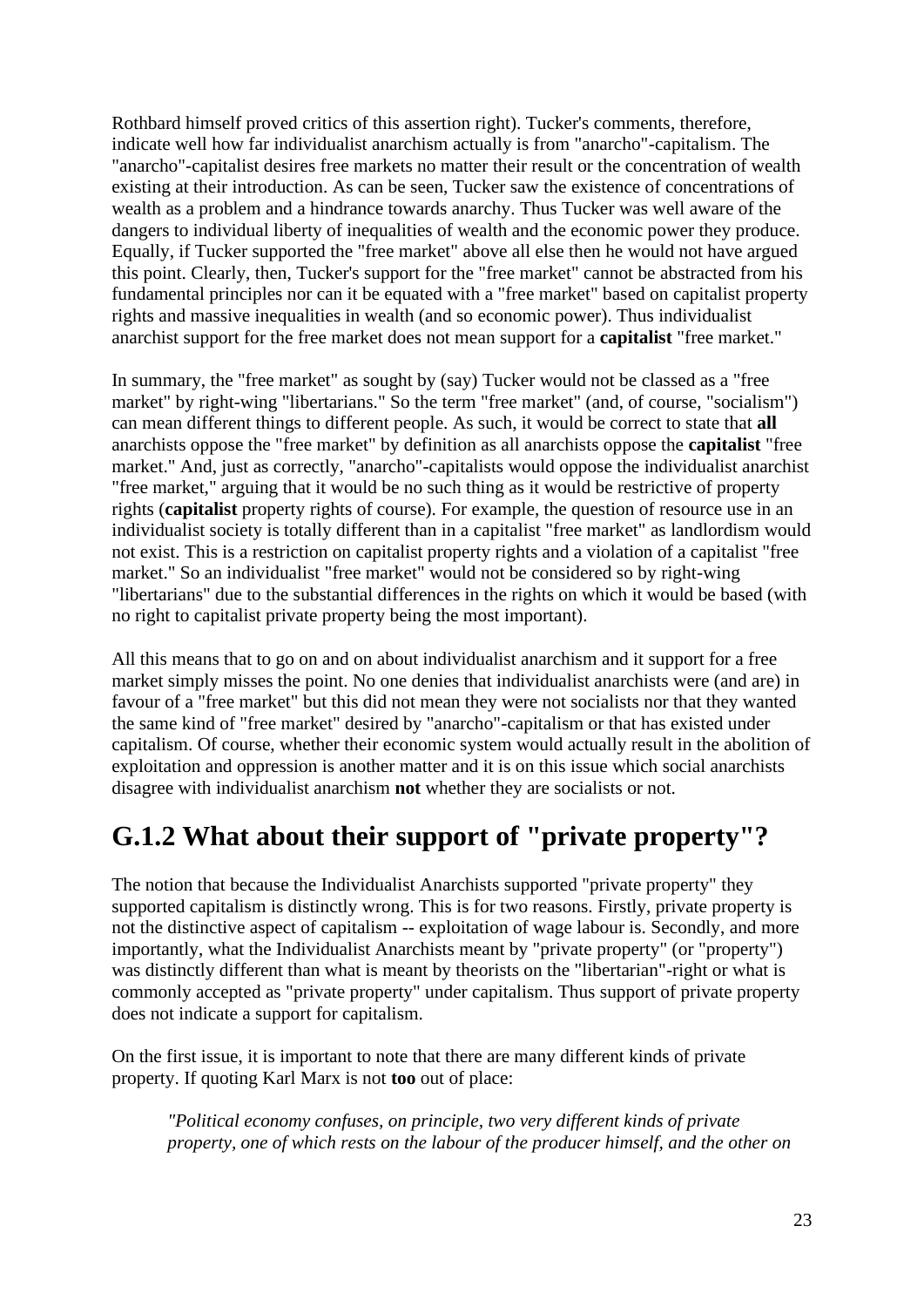*the exploitation of the labour of others. It forgets that the latter is not only the direct antithesis of the former, but grows on the former's tomb and nowhere else.* 

*"In Western Europe, the homeland of political economy, the process of primitive accumulation is more of less accomplished . . .* 

*"It is otherwise in the colonies. There the capitalist regime constantly comes up against the obstacle presented by the producer, who, as owner of his own conditions of labour, employs that labour to enrich himself instead of the capitalist. The contradiction of these two diametrically opposed economic systems has its practical manifestation here in the struggle between them."* [**Capital**, vol. 1, p. 931]

So, under capitalism, *"property turns out to be the right, on the part of the capitalist, to appropriate the unpaid labour of others, or its product, and the impossibility, on the part of the worker, of appropriating his own product."* In other words, property is not viewed as being identical with capitalism. *"The historical conditions of [Capital's] existence are by no means given with the mere circulation of money and commodities. It arises only when the owner of the means of production and subsistence finds the free worker available on the market, as the seller of his own labour-power."* Thus wage-labour, for Marx, is the necessary pre-condition for capitalism, **not** "private property" as such as *"the means of production and subsistence, while they remain the property of the immediate producer, are not capital. They only become capital under circumstances in which they serve at the same time as means of exploitation of, and domination over, the worker."* [**Op. Cit.**, p. 730, p. 264 and p. 938]

For Engels, *"[b]efore capitalistic production"* industry was *"based upon the private property of the labourers in their means of production"*, i.e., *"the agriculture of the small peasant"* and *"the handicrafts organised in guilds."* Capitalism, he argued, was based on capitalists owning *"social means of production only workable by a collectivity of men"* and so they *"appropriated . . . the product of the labour of others."* Both, it should be noted, had also made this same distinction in the **Communist Manifesto**, stating that *"the distinguishing feature of Communism is not the abolition of property generally, but the abolition of bourgeois property."* Artisan and peasant property is *"a form that preceded the bourgeois form"* which there *"is no need to abolish"* as *"the development of industry has to a great extent already destroyed it."* This means that communism *"derives no man of the power to appropriate the products of society; all that it does is to deprive him of the power to subjugate the labour of others by means of such appropriation."* [Marx and Engels, **Selected Works**, p. 412, p. 413, p. 414, p. 47 and p. 49]

We quote Marx and Engels simply because as authorities on socialism go, they are ones that right-"libertarians" (or Marxists, for that matter) cannot ignore or dismiss. Needless to say, they are presenting an identical analysis to that of Proudhon in **What is Property?** and, significantly, Godwin in his **Political Justice** (although, of course, the conclusions drawn from this common critique of capitalism were radically different in the case of Proudhon). This is, it must be stressed, simply Proudhon's distinction between property and possession (see [section B.3.1\)](sectionB.html#secb31). The former is theft and despotism, the latter is liberty. In other words, for genuine anarchists, "property" is a *social relation* and that a key element of anarchist thinking (both social and individualist) was the need to redefine that relation in accord with standards of liberty and justice.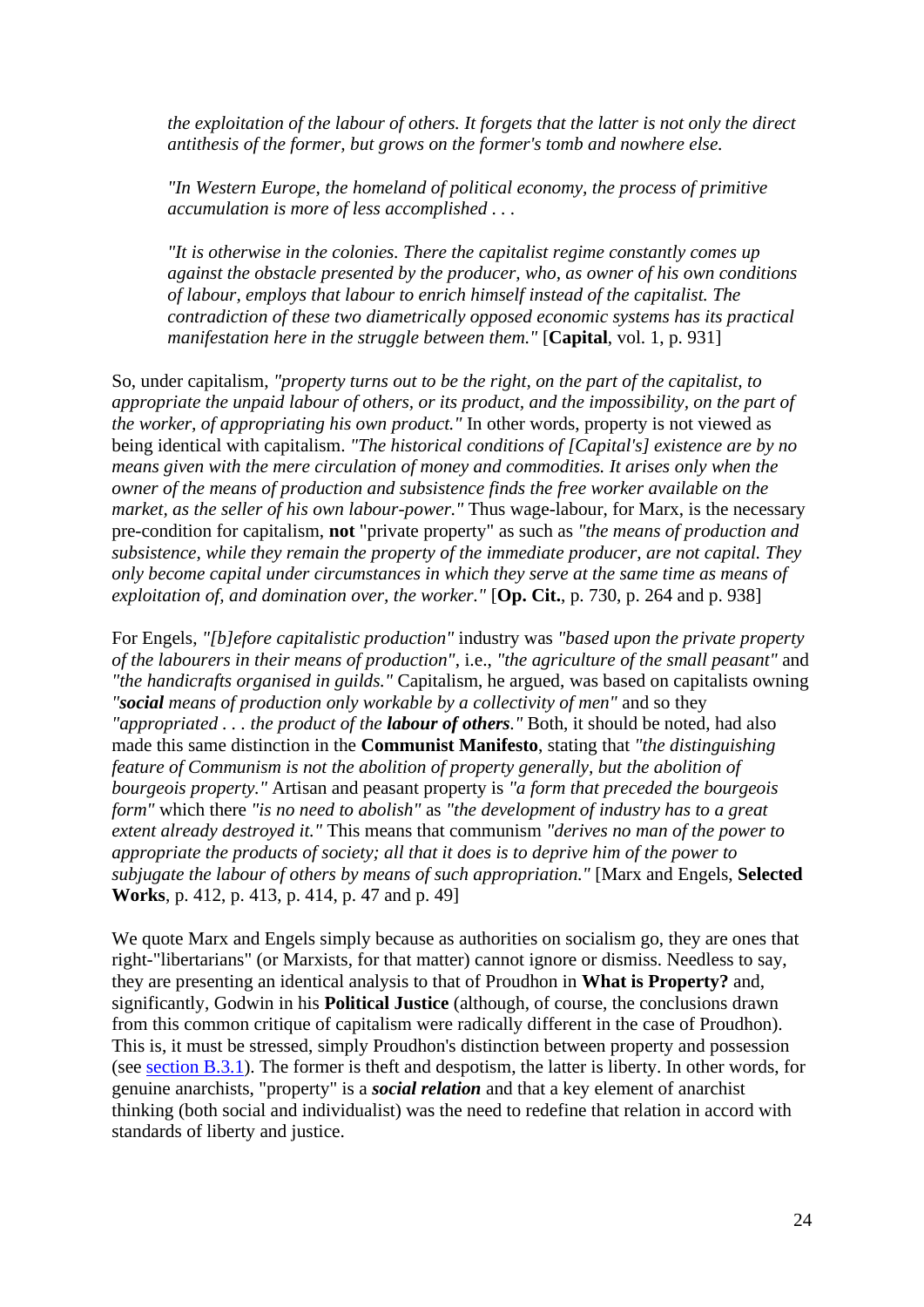So what right-"libertarians" do when they point out that the individualist anarchists supported property is to misunderstand the socialist critique of capitalism. They, to paraphrase Marx, confuse two very different kinds of "property," one of which rests on the labour of the producers themselves and the other on the exploitation of the labour of others. They do not analyse the social relationships between people which the property in question generates and, instead, concentrate on **things** (i.e. property). Thus, rather than being interested in people and the relationships they create between themselves, the right-"libertarian" focuses on property (and, more often than not, just the word rather than what the word describes). This is a strange position for someone seeking liberty to take, as liberty is a product of social interaction (i.e. the relations we have and create with others) and not a product of things (property is not freedom as freedom is a relationship between people, not things). They confuse property with possession (and vice versa).

In pre-capitalist social environments, when property is directly owned by the producer, capitalist defences of private property can be used against it. Even John Locke's arguments in favour of private property could be used against capitalism. As Murray Bookchin makes clear regarding pre-capitalist society:

*"Unknown in the 1640s, the non-bourgeois aspects of Locke's theories were very much in the air a century and a half later . . . [In an artisan/peasant society] a Lockean argument could be used as effectively against the merchants . . . to whom the farmers were indebted, as it could against the King [or the State]. Nor did the small proprietors of America ever quite lose sight of the view that attempts to seize their farmsteads and possessions for unpaid debts were a violation of their 'natural rights,' and from the 1770s until as late as the 1930s they took up arms to keep merchants and bankers from dispossessing them from land they or their ancestors had wrestled from 'nature' by virtue of their own labour. The notion that property was sacred was thus highly elastic: it could be used as effectively by pre-capitalist strata to hold on to their property as it could by capitalists strata to expand their holdings."* [**The Third Revolution**, vol. 1, pp. 187-8]

The individualist anarchists inherited this perspective on property and sought means of ending the transformation of American society from one where labour-property predominated into one where capitalist private property (and so exploitation) predominated. Thus their opposition to state interference in the economy as the capitalists were using the state to advance this process (see [section F.8.5\)](sectionF.html#secf85).

So artisan and co-operative property is not capitalist. It does not generate relationships of exploitation and domination as the worker owns and controls their own means of production. It is, in effect, a form of socialism (a *"petit bourgeois"* form of socialism, to use the typical insulting Marxist phrase). Thus support for "private property" need not mean support for capitalism (as shown, for example, by the Individualist Anarchists). To claim otherwise is to ignore the essential insight of socialism and totally distort the socialist case against capitalism.

To summarise, from an anarchist (and Marxist) perspective capitalism is **not** defined by "property" as such. Rather, it is defined by private property, property which is turned into a means of exploiting the labour of those who use it. For most anarchists, this is done by means of wage labour and abolished by means of workers' associations and self-management (see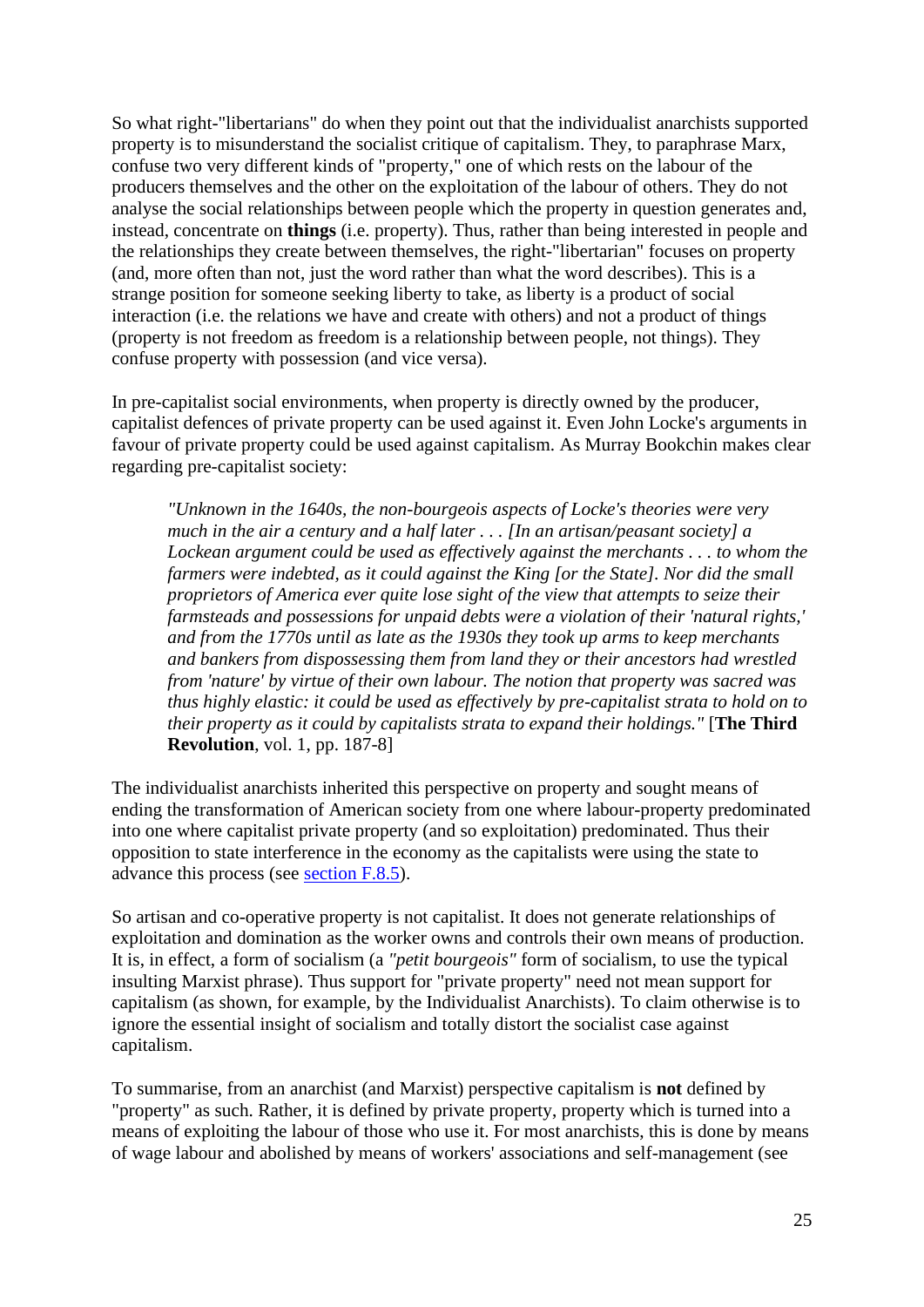[next section](sectionG.html#secg13) for a discussion of individualist anarchism and wage labour). To use Proudhon's terminology, there is a fundamental difference between property and possession.

Secondly, and more importantly, what the Individualist Anarchists meant by "private property" (or "property") was distinctly different than what is meant by supporters of capitalism. Basically, the "libertarian" right exploit, for their own ends, the confusion generated by the use of the word "property" by the likes of Tucker to describe a situation of "possession." Proudhon recognised this danger. He argued that *"it is proper to call different things by different names, if we keep the name 'property' for the former [individual possession], we must call the latter [the domain of property] robbery, repine, brigandage. If, on the contrary, we reserve the name 'property' for the latter, we must designate the former by the term possession or some other equivalent; otherwise we should be troubled with an unpleasant synonym."* [**What is Property?**, p. 373] Unfortunately Tucker, who translated this work, did not heed Proudhon's words of wisdom and called possession in an anarchist society by the word "property" (but then, neither did Proudhon in the latter part of his life!)

Looking at Tucker's arguments, it is clear that the last thing Tucker supported was capitalist property rights. For example, he argued that *"property, in the sense of individual possession, is liberty"* and contrasted this with capitalist property. [**Instead of a Book**, p. 394] That his ideas on "property" were somewhat different than that associated with right-"libertarian" thinkers is most clearly seen with regards to land. Here we discover him advocating *"occupancy and use"* and rejecting the "right" of land owners to bar the landless from any land they owned but did not **personally** use. Rent was *"due to that denial of liberty which takes the shape of land monopoly, vesting titles to land in individuals and associations which do not use it, and thereby compelling the non-owning users to pay tribute to the non-using owners as a condition of admission to the competitive market."* Anarchist opposition of rent did *"not mean simply the freeing of unoccupied land. It means the freeing of all land not occupied by the owner. In other words, it means land ownership limited by occupancy and use."* [Tucker, **The Individualist Anarchists**, p. 130 and p. 155] This would result in a *"system of occupying ownership . . . accompanied by no legal power to collect rent."* [**Instead of a Book**, p. 325]

A similar position was held by John Beverley Robinson. He argued that there *"are two kinds of land ownership, proprietorship or property, by which the owner is absolute lord of the land, to use it or to hold it out of use, as it may please him; and possession, by which he is secure in the tenure of land which he uses and occupies, but has no claim upon it at all if he ceases to use it."* Moreover, *"[a]ll that is necessary to do away with Rent is to away with absolute property in land."* [**Patterns of Anarchy**, p. 272] Joseph Labadie, likewise, stated that *"the two great sub-divisions of Socialists"* (anarchists and State Socialists) both *"agree that the resources of nature -- land, mines, and so forth -- should not be held as private property and subject to being held by the individual for speculative purposes, that use of these things shall be the only valid title, and that each person has an equal right to the use of all these things. They all agree that the present social system is one composed of a class of slaves and a class of masters, and that justice is impossible under such conditions."* [**What is Socialism?**]

Thus the Individualist Anarchists definition of "property" differed considerably from that of the capitalist definition. As they themselves acknowledge. Robinson argued that *"the only real remedy is a change of heart, through which land using will be recognised as proper and legitimate, but land holding will be regarded as robbery and piracy."* [**Op. Cit.**, p. 273]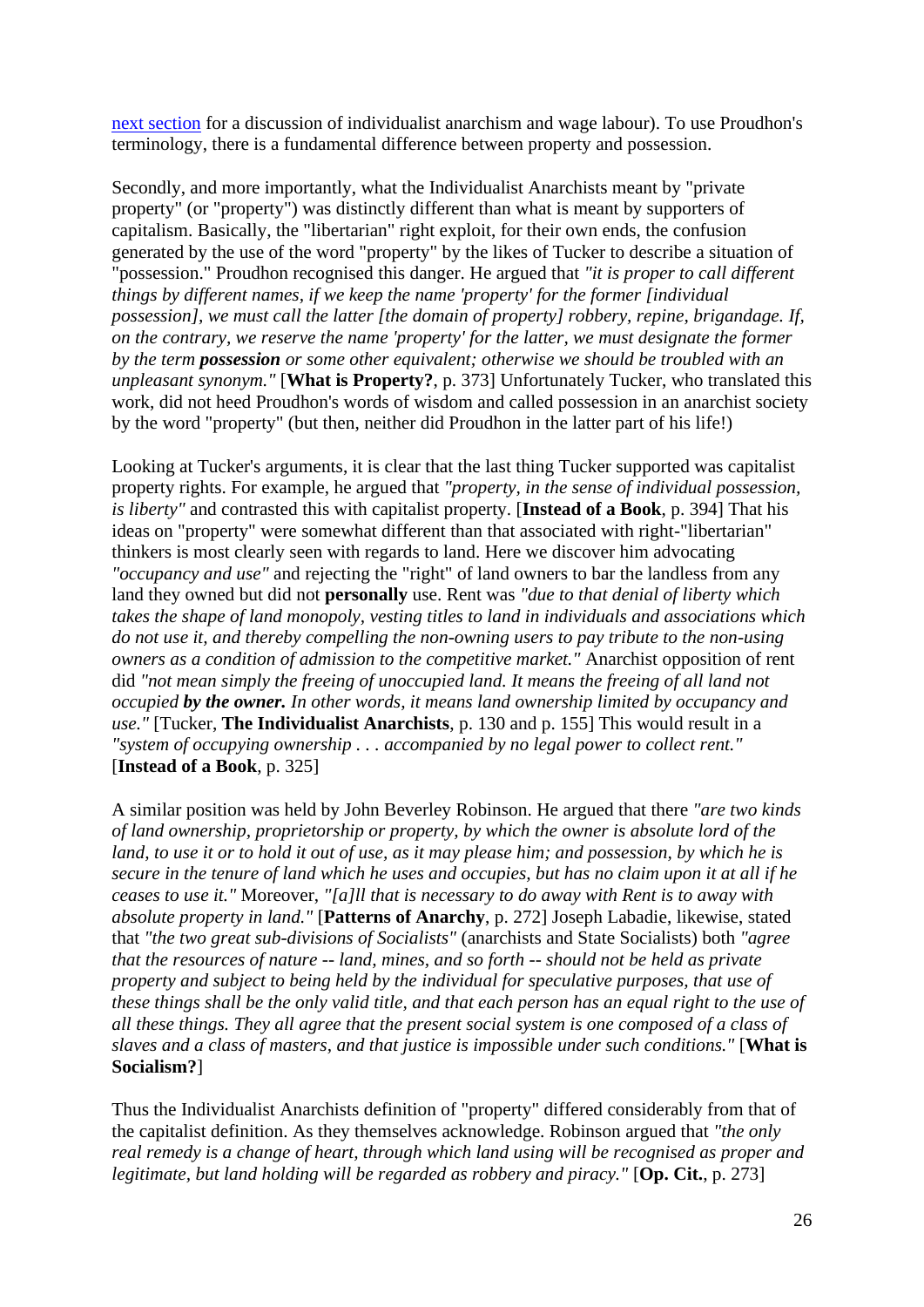Tucker, likewise, indicated that his ideas on "property" were not the same as existing ones when he argued that *"the present system of land tenure should be changed to one of occupancy and use"* and that *"no advocate of occupancy-and-use tenure of land believes that it can be put in force, until as a theory it has been as generally . . . seen and accepted as the prevailing theory of ordinary private property."* [**Occupancy and Use verses the Single Tax**] Thus, for Tucker, anarchism is dependent on *"the Anarchistic view that occupancy and use should condition and limit landholding becom[ing] the prevailing view."* [**The Individualist Anarchists**, p. 159]

Based on this theory of "property" Tucker opposed landlords and rent, arguing that anarchy *"means the freeing of all land not occupied by the owner"* that is, *"land ownership limited by occupancy and use."* He extended this principle to housing, arguing that *"Anarchic associations"* would *"not collect your rent, and might not even evict your tenant"* and *"tenants would not be forced to pay you rent, nor would you be allowed to seize their property. The Anarchic Associations would look upon your tenants very much as they would look upon your guests."* [**Op. Cit.**, p. 155 and p. 162] In fact, individualist anarchism would *"accord the actual occupant and user of land the right to that which is upon the land, who left it there when abandoning the land."* [Tucker, **Liberty**, no. 350, p. 4]

In the case of land and housing, almost all Individualist Anarchists argued that the person who lives or works on it (even under lease) would be regarded *"as the occupant and user of the land on which the house stands, and as the owner of the house itself,"* that is they become *"the owner of both land and house as soon as he becomes the occupant."* [Tucker, **Occupancy and Use Versus the Single Tax**] For Tucker, occupancy and use was *"the Anarchistic solution of the land question"* as it allowed free access to land to all, to be *"enjoyed by the occupant without payment of tribute to a non-occupant."* This applied to what was on the land as well, for if A builds a house, and rents it to B, who lives or works in it under the lease then Tucker would *"regard B as the occupant and user of the land on which the house stands, and as the owner of the house itself."* [**Liberty**, no. 308, p. 4]

Needless to say, the individualist anarchists were just as opposed to that mainstay of modern capitalism, the corporation. For Greene corporations *"disarrange our social organisation, and make the just distribution of the products of labour impossible."* [quoted by Wm. Gary Kline, **The Individualist Anarchists: A Critique of Liberalism**, p. 94] While opposing state attempts to limit trusts (it did not get to the root of the problem which lay in class privilege), Tucker took it for granted that *"corporate privileges are in themselves a wrong."* [**The Individualist Anarchists**, p. 129] Given that "occupancy and use" applies to what is on the land, it logically follows that for those workplaces with absentee owners (i.e., owners who hire managers to run them) then these are abandoned by their owners. By the "occupancy and use" criteria, the land and what is on it reverts to those actually using them (i.e., the workers in question). Corporations and shareowners, in other words, are extremely unlikely to exist in individualist anarchism.

Hence to claim that the Individualist Anarchists supported capitalist property rights is false. As can be seen, they advocated a system which differed significantly to the current system, indeed they urged the restriction of property rights to a form of possession. Unfortunately, by generally using the term "property" to describe this new system of possession they generated exactly the confusion that Proudhon foretold. Sadly, right-"libertarians" use this confusion to promote the idea that the likes of Tucker supported capitalist property rights and so capitalism. As Tucker argued, *"[d]efining it with Proudhon as the sum total of legal*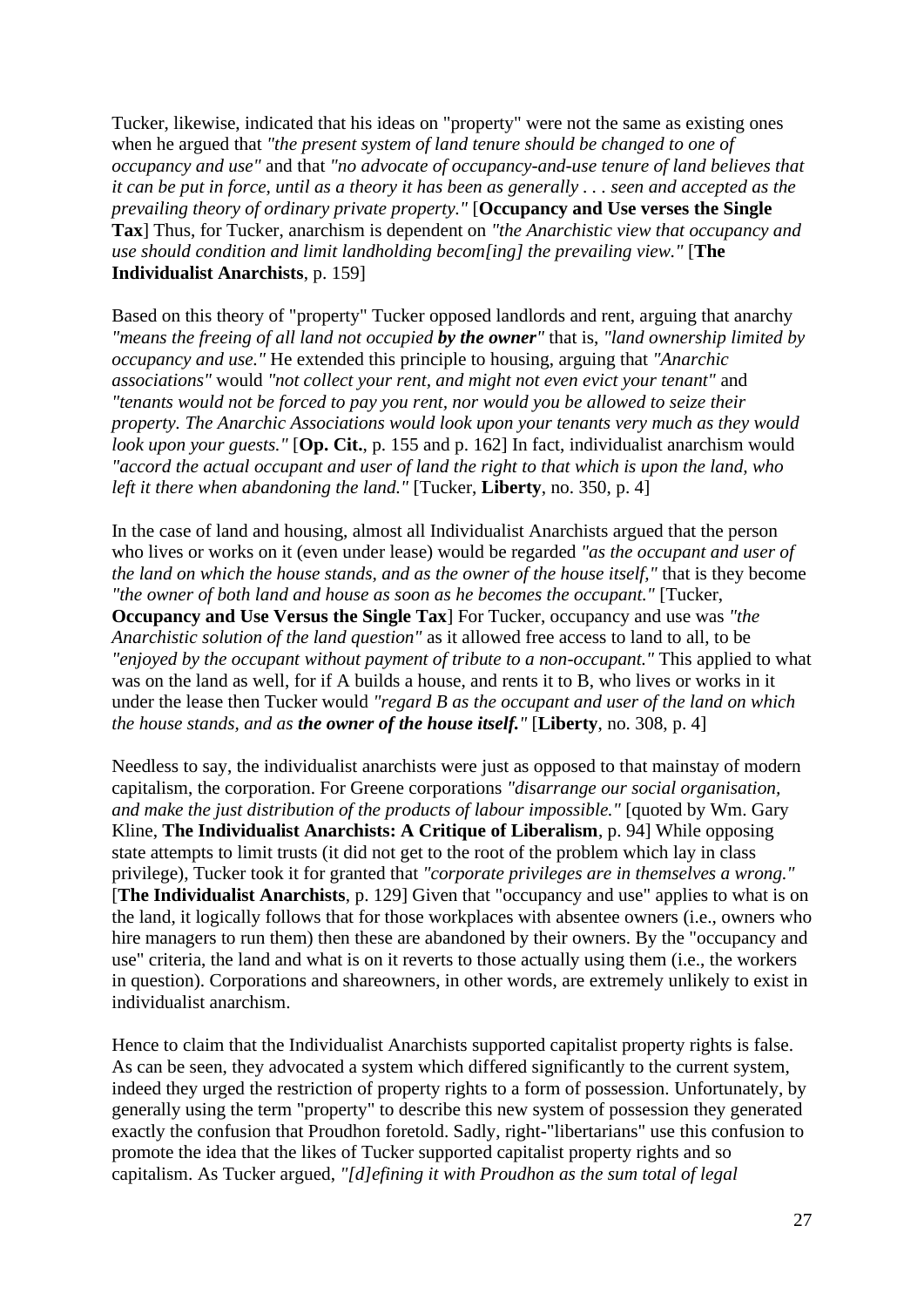*privileges bestowed upon the holder wealth, [individualist anarchism] agrees with Proudhon that property is robbery. But using the word in the commoner acceptation, as denoting the labour's individual possession of his product or of his proportional share of the joint product of himself and others, [it] holds that property is liberty."* [**Liberty**, no. 122, p. 4]

If, as it is sometimes suggested, the difference between a right "libertarian" is that they despise the state because it hinders the freedom of property while left libertarians condemn it because it is a bastion of property, it is worthwhile to note two important facts. Firstly, that individualist anarchism condemns the state because it protects the land monopoly, i.e., capitalist property rights in land and what is on it, rather than a system of "occupancy and use." Secondly, that all schools of anarchist oppose capitalism because it is based on the exploitation of labour, an exploitation which the state protects. Hence de Cleyre: *"I wish a sharp distinction made between the legal institution of property, and property in the sense that what a man definitely produces by his own labour is his own."* The inequality and oppressions of capitalism are *"the inevitable result of the whole politico-economic lie that man can be free and the institution of property continue to exist."* [**Exquisite Rebel**, p. 297] Given this, given these bastions of property against which the both the individualist and social anarchists turn their fire, it is obvious that both schools are left libertarians.

For these reasons it is clear that just because the Individualist Anarchists supported (a form of) "property" does not mean they are capitalists. After all, as we note in the [section G.2](sectionG.html#secg2) communist-anarchists recognise the necessity of allowing individuals to own and work their own land and tools if they so desire yet no one claims that they support "private property." Equally, that many of the Individualist Anarchists used the term "property" to describe a system of possession (or *"occupancy-and-use"*) should not blind us to the non-capitalist nature of that "property." Once we move beyond looking at the words they used to what they meant by those words we clearly see that their ideas are distinctly different from those of supporters of capitalism. In fact, they share a basic commonality with social anarchism (*"Property will lose a certain attribute which sanctifies it now. The absolute ownership of it - - 'the right to use or abuse' will be abolished -- and possession, use, will be the only title."* [Albert R. Parsons, **Anarchism: Its Philosophy and Scientific Basis**, p. 173]). This should be unsurprising given the influence of Proudhon on both wings of the movement.

As Malatesta noted, recognising the *"the right of workers to the products of their own labour,"* demanding *"the abolition of interest"* and *"the division of land and the instruments of labour among those who wish to use them"* would be *"a socialist school different from [communist-anarchism], but it is still socialism."* It would be a *"mutualist"* socialism. [**At the Café**, p. 54 and p. 56] In other words, property need not be incompatible with socialism. It all depends on the type of property being advocated.

### <span id="page-27-0"></span>**G.1.3 What about their support for wage labour?**

As we have argued in [section A.2.8](sectionA.html#seca28) and elsewhere, a consistent anarchist must oppose wage labour as this is a form of hierarchical authority. While social anarchism has drawn this logical conclusion from anarchist principles, individualist anarchism has not. While many of its supporters have expressed opposition to wage labour along with other forms hierarchical organisation, some (like Tucker) did not. The question is whether supporting wage labour disqualifies them from the socialist movement or not.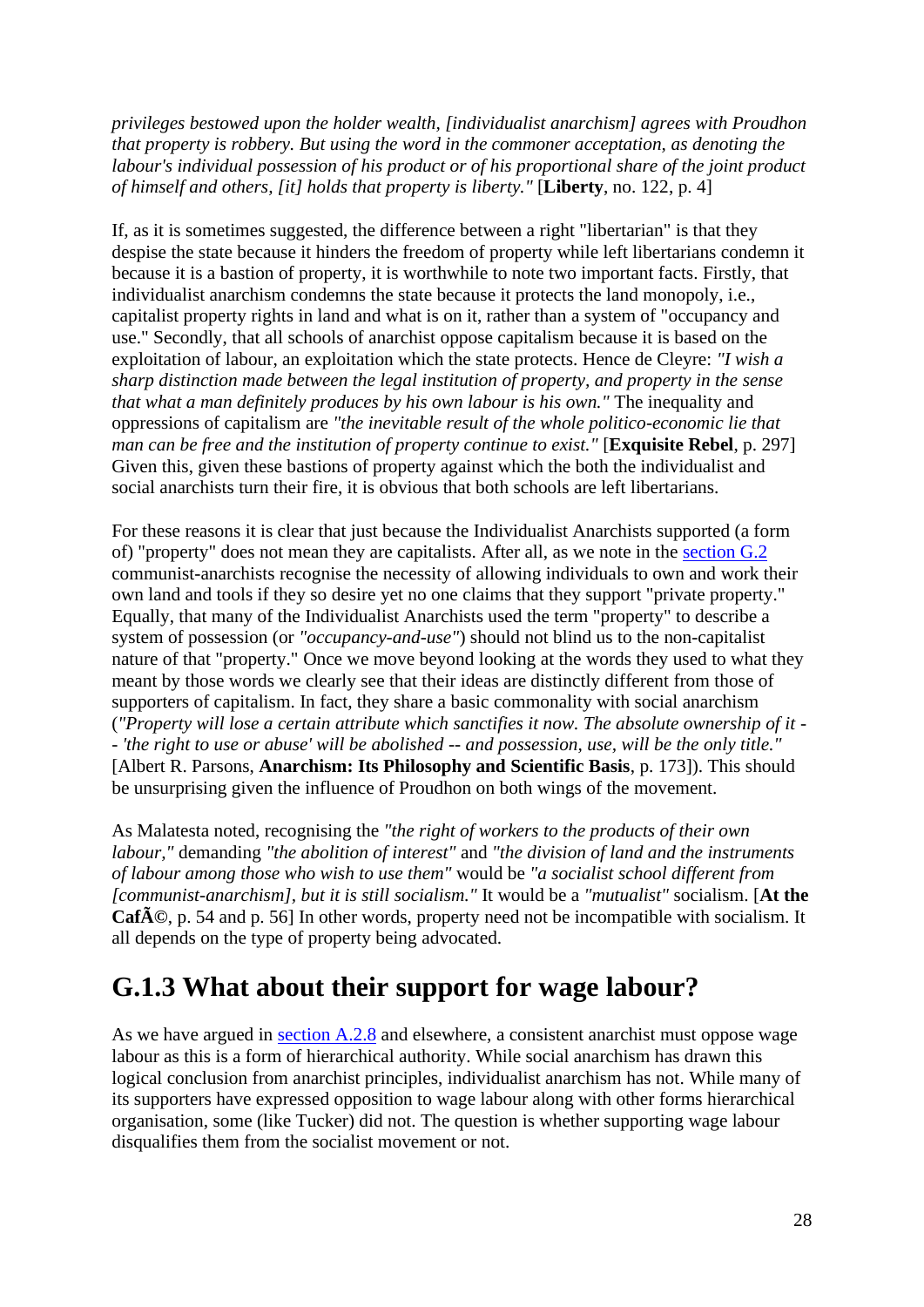Within individualist anarchism, there are two different positions on this matter. Some of them clearly opposed wage labour as inherently exploitative and saw their socio-economic ideas as a means of ending it. Others argued that it was not wage labour **as such** which was the problem and, as a consequence, they did not expect it to disappear under anarchy. So opposition to exploitation of labour was a universal thread in Individualist Anarchist thought, as it was in the social anarchist movement. However, opposition to wage slavery was a common, but not universal, thread within the individualist anarchist tradition. As we discuss in [section G.4,](sectionG.html#secg4) this is one of the key reasons why social anarchists reject individualist anarchism, arguing that this makes it both inconsistent in terms of general anarchist principles as well in the principles of individualist anarchism.

Voltairine de Cleyre in her overview of anarchism put the difference in terms of individualist anarchism and mutualist anarchism. As she put it, the *"extreme individualists"* held that the *"essential institutions of Commercialism are in themselves good, and are rendered vicious merely by the interference by the State."* This meant *"the system of employer and employed, buying and selling, banking, and all the other essential institutions of Commercialism"* would exist under their form of anarchism. Two key differences were that property in land would be modified so that it could be *"held by individuals or companies for such time and in such allotments as they use only"* and that *"wages would rise to the full measure of the individual production, and forever remain there"* as *"bosses would be hunting for men rather than men bosses."* In other words, land would no longer owned as under capitalism and workers would no longer be exploited as profit, interest and rent could not exist and the worker would get the full product of his or her labour in wages. In contrast, mutualist anarchism *"is a modification of the program of Individualism, laying more emphasis upon organisation, co-operation and free federation of the workers. To these the trade union is the nucleus of the free co-operative group, which will obviate the necessity of an employer . . . The mutualist position on the land question is identical with that of the Individualists."* The *"material factor which accounts for such differences as there are between Individualists and Mutualists"* was due to the former being intellectual workers and so *"never know[ing] directly the oppressions of the large factory, nor mingled with workers' associations. The Mutualists had; consequently their leaning towards a greater Communism."* [*"Anarchism"*, **Exquisite Rebel**, p. 77 and p. 78]

Next, we must clarify what is meant by *"wage labour"* and the related term *"wages system."* They are not identical. Marx, for example, corrected the Gotha Programme's *"abolition of the wage system"* by saying *"it should read: system of wage labour"* (although that did not stop him demanding *"the ultimate abolition of the wages system"* elsewhere). [Marx and Engels, **Selected Works**, p. 324 and p. 226] The difference lies in whether there is communism (distribution according to need) or socialism (distribution according to work done), as in Marx's (in)famous difference between a lower and higher phase of communism. It is the difference between a distribution of goods based on deeds and one based on needs and Kropotkin famous polemic *"The collectivist Wages System"* rests on it. He argued that the wages system was based on *"renumeration to each according to the time spent in producing, while taking into account the productivity of his labour"*. In other words: *"To each according to his deeds."* [**The Conquest of Bread**, p. 162 and p. 167] Such a wages system could exist in different forms. Most obviously, and the focus of Kropotkin's critique, it could be a regime where the state owned the means of production and paid its subjects according to their labour (i.e., state socialism). It could also refer to a system of artisans, peasants and co-operatives which sold the product of their labour on a market or exchanged their goods with others based on labour-time notes (i.e., associational socialism).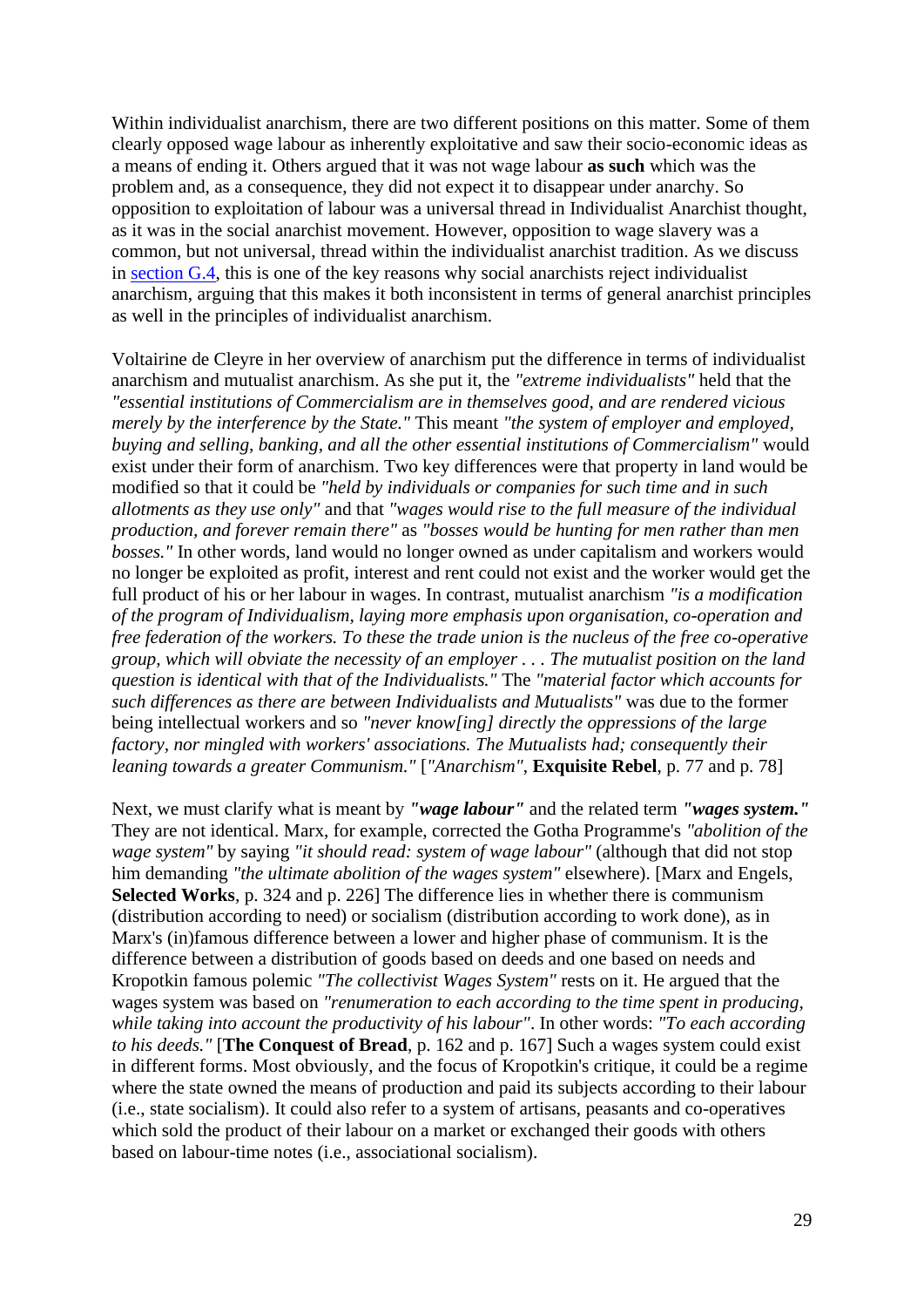This should not be confused with wage labour, in which a worker sells their labour to a boss. This results in a hierarchical social relationship being created in which the worker is the servant of the employer. The employer, as they own the labour of the worker, also keeps the product of said labour and as we argued in [section C.2,](sectionC.html#secc2) this places the boss is in a position to get the worker to produce more than they get back in wages. In other words, wage labour is based on oppression and can result in exploitation as the bosses control both the production process (i.e., the labour of the workers) and the goods it produces. It is this which explains socialist opposition to wage labour -- it is the means by which labour is exploited under capitalism (anarchist opposition to wage labour includes this but also extends it to include its denial of freedom to those subject to workplace hierarchy).

So for the purposes of this discussion *"wage labour"* refers to hierarchical social relationships **within** production while *"wages system"* refers to how goods are distributed once they are produced. Thus you can have a wages system without wage labour but not wage labour without a wages system. Communist-anarchists aim for the abolition of both wage labour and the wages system while mutualist-anarchists only aim to get rid of the first one.

The problem is that the terms are sometimes mixed up, with "wages" and "wages system" being confused with "wage labour." This is the case with the nineteenth century American labour movement which tended to use the term "wages system" to refer to wage labour and the expression *"abolition of the wages system"* to refer to the aim of replacing capitalism with a market system based on producer co-operatives. This is reflected in certain translations of Proudhon. Discussing the *"workmen's associations"* founded in France during the 1848 revolution, Proudhon noted that *"the workmen, in order to dispense with middlemen . . . , capitalists, etc., . . . have had to work a little more, and get along with less wages."* So he considered workers associations as paying "wages" and so, obviously, meant by "wages" labour income, **not** wage labour. The term "wage labour" was translated as "wages system," so we find Proudhon arguing that the *"workmen's associations"* are *"a protest against the wage system"* and a *"denial of the rule of capitalists."* Proudhon's aim was *"Capitalistic and proprietary exploitation, stopped everywhere, the wage system abolished, equal and just exchange guaranteed."* [**The General Idea of the Revolution**, pp. 89-90, p. 98 and p. 281] This has been translated as *"Capitalist and landlord exploitation halted everywhere, wagelabour abolished."* [quoted by John Ehrenberg, **Proudhon and his Age**, p. 116]

We are sorry to belabour this point, but it is essential for understanding the anarchist position on wage labour and the differences between different schools of socialism. So before discussing the relation of individualist anarchism to wage labour we needed to clarify what is meant by the term, particularly as some people use the term wages to mean any kind of direct payment for labour and so wage labour is sometimes confused with the wages system. Similarly, the terms wage labour and wages systems are often used interchangeably when, in fact, they refer to different things and abolition the wages system can mean different things depending on who is using the expression.

So after this unfortunately essential diversion, we can now discuss the position of individualist anarchism on wage labour. Unfortunately, there is no consistent position on this issue within the tradition. Some follow social anarchism in arguing that a free society would see its end, others see no contradiction between their ideas and wage labour. We will discuss each in turn.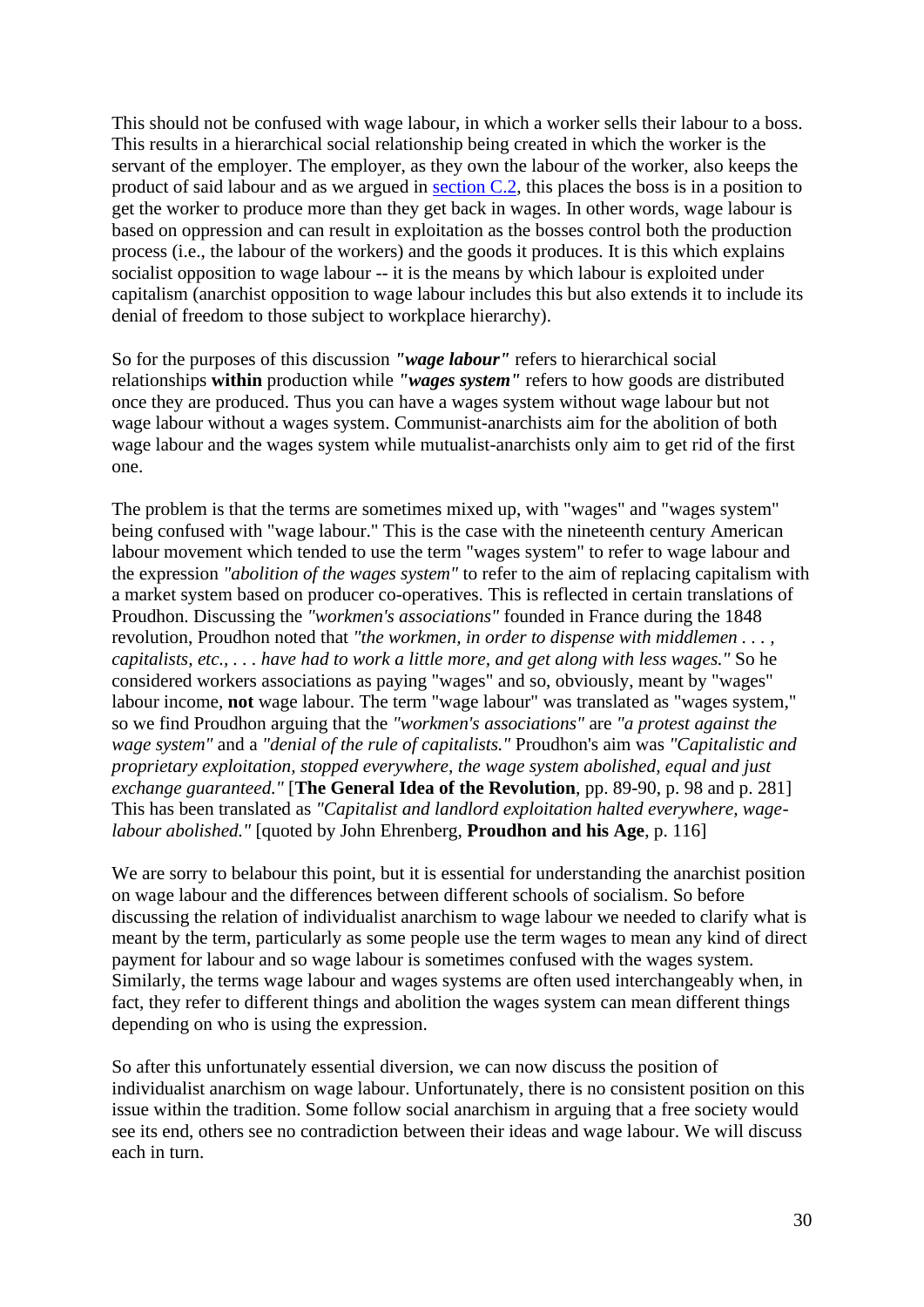Joshua King Ingalls, for example, praised attempts to set up communities based on libertarian principles as *"a demonstration . . . that none need longer submit to the tyranny and exactions of the swindler and speculator in the products of others toil. The example would be speedily followed by others who would break away from the slavery of wages, and assert their independence of capital."* [*"Method of Transition for the Consideration of the True Friends of Human Rights and Human Progress,"* **Spirit of the Age**, Vol. I, No. 25, pp. 385-387] The *"present relation of 'Capital and Labor' is . . . really a mixed relation between contract and status; held by fiction of law as one of 'freedom of contract,' while it retains potentially all the essential features of serfdom. Industrially and economically, the relation is substantially the same as that which existed between the chattel and his owner, and the serf and his lord."* Ingalls pointed to *"the terrible fear of being 'out of a job,' which freedom of contract means to a wage-worker."* [*"Industrial Wars and Governmental Interference,"* **The Twentieth Century**, September 6, 1894, pp. 11-12] *"To reward capital,"* he argued, *"is a direct inversion of natural right, as the right of man must be acknowledged paramount to that of property . . . Any system, securing a premium to capital, however small, must result in the want, degradation and servitude of one class, and in bestowing unearned wealth and power upon another."* [*"Man and Property, their Rights and Relations,"* **Spirit of the Age**, vol. I, no. 8, pp. 114-116] Like Proudhon, he recognised that joint productive activity resulted in an output greater than that possible by the same number of people working in isolation, an output monopolised by those who owned the workplace or land in question:

*"That the operation of any wealth increasing enterprise is co-operative needs only stating . . . and its logic in division of the product of the conjoint labour, can only be frustrated by the fiction that the worker has contracted away his share of the increase by accepting wages. But, being dispossessed of his common right to land, and to opportunity to use the common materials and forces, he can make no equitable contract and cannot be lawfully thus concluded . . . The only pretence which prevents this distribution, is the plea that the worker in accepting wages, has tacitly contracted away his share of the increase, has made a sale of his interest. Even this subterfuge fails logically however, whenever the operators reduce the rate of compensation without the full concurrence of the co-operative workers, and their just claim to joint ownership obtains again. It is altogether too late, to urge that this is a mere matter of exchange; so much money, so much labour-; and that the operator may lay off and take on whom he pleases. It never was, as economists teach, a matter of exchange, but one of co-operative endeavour."* [*"Industrial Wars and Governmental Interference,"* **The Twentieth Century**, September 6, 1894, pp. 11-12]

Unsurprisingly given this analysis he saw the need to replace wage labour (which he called *"false and immoral"*) with a better system: *"the adoption of honesty in our useful industries, and a reciprocal system of exchange, would unfold a grand and universal cooperative movement, seems so clear to me."* [*"The Wage Question"*, **The American Socialist**, Vol. 2, No. 38, p. 298] This would result in a boost to economic activity:

*"No one, say they, will do anything but for profits. But the man who works for wages has no profits; and is not only destitute of this stimulus, but his labour product is minus the profits of the capitalist, landlord, and forestaller. A rational economy would seem to require, that if any one received extra inducement to act, it should be that one who did the most labourious and repulsive work. It is thus seen, that while exorbitant profits afford an unnatural stimulus, in mere wages we have an inadequate*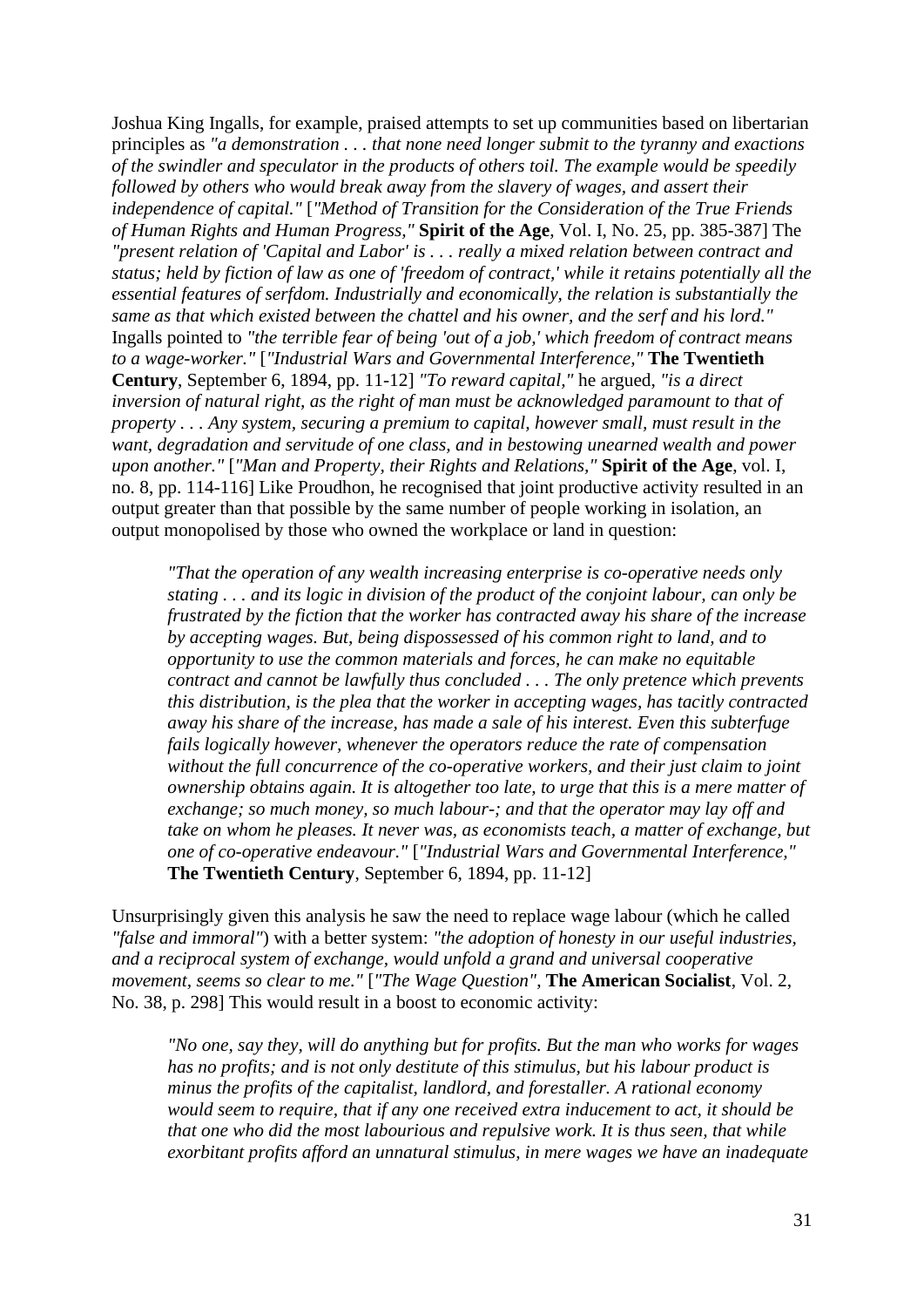*motive to action."* [*"Labor, Wages, And Capital. Division Of Profits Scientifically Considered"*, **Brittan's Quarterly Journal**, No. I, pp. 66-79]

The land monopoly was *"the foundation of class dominion and of poverty and industrial subjection."* [quoted by Bowman N. Hall, *"Joshua K. Ingalls, American Individualist: Land Reformer, Opponent of Henry George and Advocate of Land Leasing, Now an Established Mode",* pp. 383-96, **American Journal of Economics and Sociology**, Vol. 39, No. 4, p. 387] Without access to land, people would have no option to sell their liberty to others and, as such, the abolition of slavery and wage labour were related:

*"The right to life involves the right to land to live and labour upon. Commercial ownership of land which enables one to exclude another from it, and thus enforces involuntary idleness, is as destructive of human freedom as ownership of the person, enforcing involuntary service ... Liberation of the slaves would bring their labour in more direct competition with our over-crowded and poorly paid wage-workers. I did not offer this as a reason against the abolition of chattel slavery, but as a reason why the friends of emancipation from chattel slavery should unite with the friends for the emancipation of the wage worker, by restoring him the right to land, for the production of the means of life . . . The real issue was between the rights of labour and the rights of ownership."* [quoted by Bowman N. Hall, **Op. Cit.**, p. 385]

This analysis was a common theme in pre-civil war libertarian circles. As historian James J. Martin noted, *"[t]o men like Warren and Evens chattel slavery was merely one side of a brutal situation, and although sympathetic with its opponents, refused to take part in the struggle [against slavery] unless it was extended to a wholesale attack on what they termed 'wage slavery' in the states where Negro slavery no longer existed."* [**Men Against the State**, p. 81] Such a view, we may add, was commonplace in radical working class journals and movements of the time. Thus we find George Henry Evans (who heavily influenced Individualist Anarchists like Warren and Ingalls with the ideas of land reform based on *"occupancy and use"*) writing:

*"I was formally, like yourself, sir, a very warm advocate of the abolition of (black) slavery. This was before I saw that there was white slavery. Since I saw this, I have materially changed my views as to the means of abolishing Negro slavery. I now see clearly, I think, that to give the landless black the privilege of changing masters now possessed by the landless white, would hardly be a benefit to him in exchange for his surety of support in sickness and old age, although he is in a favourable climate."* [quoted by Martin, **Op. Cit.**, p. 81f]

Ingalls, likewise, *"considered the only 'intelligent' strike [by workers as] one which would be directed against wage work altogether."* For Lysander Spooner, liberty meant that the worker was entitled to *"all the fruits of his own labour"* and argued that this *"might be feasible"* only when *"every man [was] own employer or work for himself in a direct way, since working for another resulted in a portion being diverted to the employer."* [Martin, **Op. Cit.**, p. 153 and p. 172] To quote Spooner:

*"When a man knows that he is to have all the fruits of his labour, he labours with more zeal, skill, and physical energy, than when he knows -- as in the case of one labouring for wages -- that a portion of the fruits of his labour are going to another. . . In order that each man may have the fruits of his own labour, it is important, as a*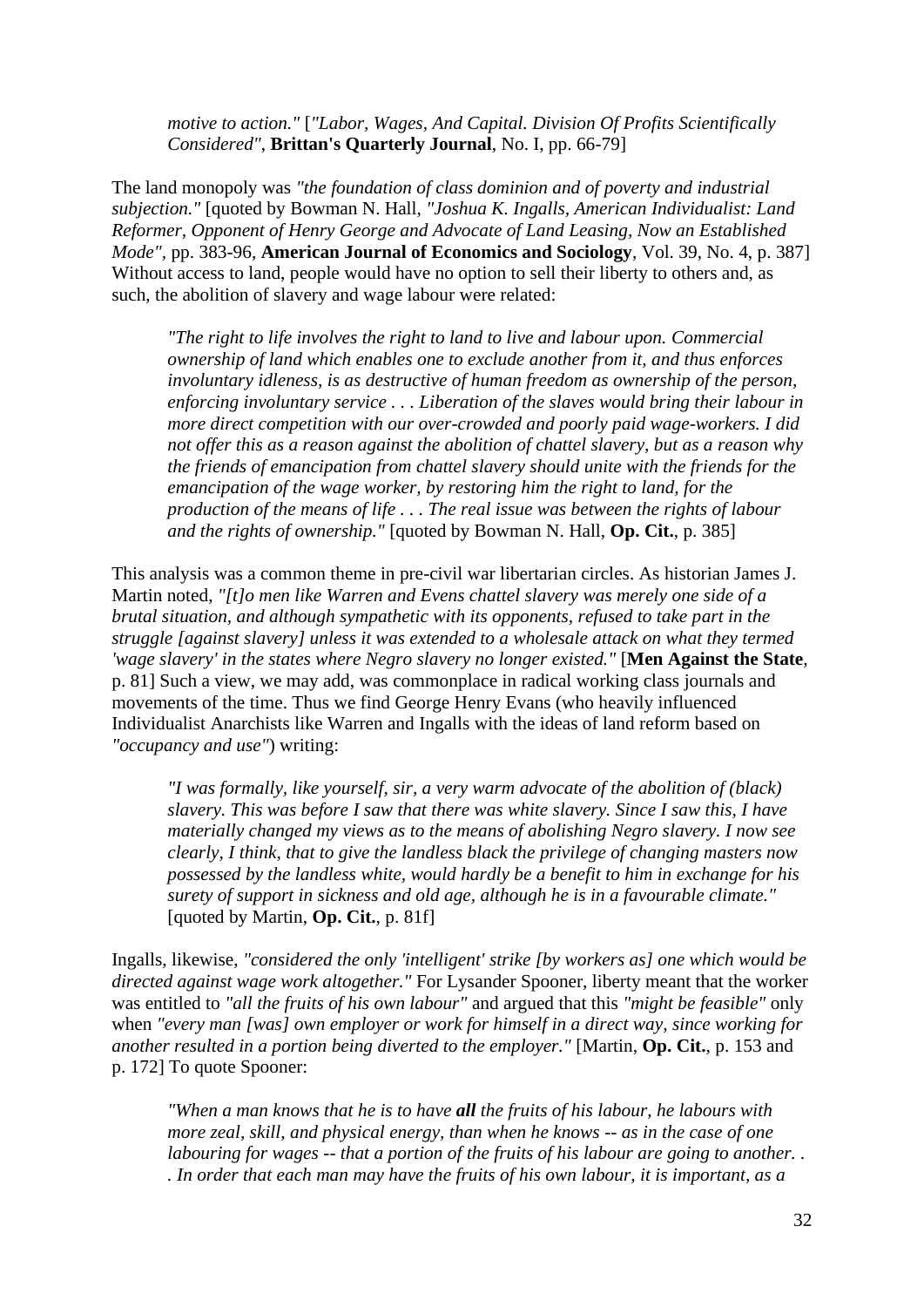*general rule, that each man should be his own employer, or work directly for himself, and not for another for wages; because, in the latter case, a part of the fruits of his labour go to his employer, instead of coming to himself . . . That each man may be his own employer, it is necessary that he have materials, or capital, upon which to bestow his labour."* [**Poverty: Its Illegal Causes and Legal Cure**, p. 8]

Wage labour had a negative impact on those subject to it in terms of their personal development. *"The mental independence of each individual would be greatly promoted by his pecuniary independence,"* Spooner argued. *"Freedom of thought, and the free utterance of thought, are, to a great degree, suppressed . . . by their dependence upon the will and favour of others, for that employment by which they must obtain their daily bread. They dare not investigate, or if they investigate, dare not freely avow and advocate those moral, social, religious, political, and economical truths, which alone calm rescue them from their degradation, lest they should thereby sacrifice their bread by stirring the jealousy of those out whom they are dependent, and who derive their power, wealth, and consequence from the ignorance and servitude of the poor.*" [Op. Cit., p. 54] As we argued in **section B.1**, all forms of hierarchy (including wage labour) distorts the personality and harms the individual psychologically.

Spooner argued that it was state restrictions on credit and money (the *"money monopoly"* based on banks requiring specie to operate) as the reason why people sell themselves to others on the labour market. As he put it, *"a monopoly of money . . . . put[s] it wholly out of the power of the great body of wealth-producers to hire the capital needed for their industries; and thus compel them . . . -- by the alternative of starvation -- to sell their labour to the monopolists of money . . . [who] plunder all the producing classes in the prices of their labour."* Spooner was well aware that it was capitalists who ran the state (*"the employers of wage labour . . . are also the monopolists of money"*). In his ideal society, the *"amount of money capable of being furnished . . . is so great that every man, woman, and child. . . could get it, and go into business for himself, or herself -- either singly, or in partnerships -- and be under no necessity to act as a servant, or sell his or her labour to others. All the great establishments, of every kind, now in the hands of a few proprietors, but employing a great number of wage labourers, would be broken up; for few, or no persons, who could hire capital, and do business for themselves, would consent to labour for wages for another."* [**A Letter to Grover Cleveland**, p. 20, p. 48 and p. 41]

As Eunice Minette Schuster noted, Spooner's *"was a revolt against the industrial system"*, a *"return to pre-industrial society."* He *"would destroy the factory system, wage labour . . . by making every individual a small capitalist, an independent producer"* and *"turn the clock of time backwards, not forward."* This position seems to have been a common one, for *"the early American Individualists aimed to return . . . to an economic system where everyone would be a small, independent proprietor."* [**Native American Anarchism**, p. 148, pp. 151-2 and p. 157] As another commentator on individualist anarchism also noted, *"the dominant vision of the future was obviously that of a relatively modest scale of production . . . underpinned by individual, self-employed workers"* and so the individualist anarchists *"expected a society of largely self-employed workmen with no significant disparity of wealth between any of them."* [Wm. Gary Kline **The Individualist Anarchists**, p. 95 and p. 104]

This is not to say that all the individualist anarchists ignored the rise of large scale industrial production. Far from it. Tucker, Greene and Lum all recognised that anarchism had to adjust to the industrial system and proposed different solutions for it. Greene and Lum followed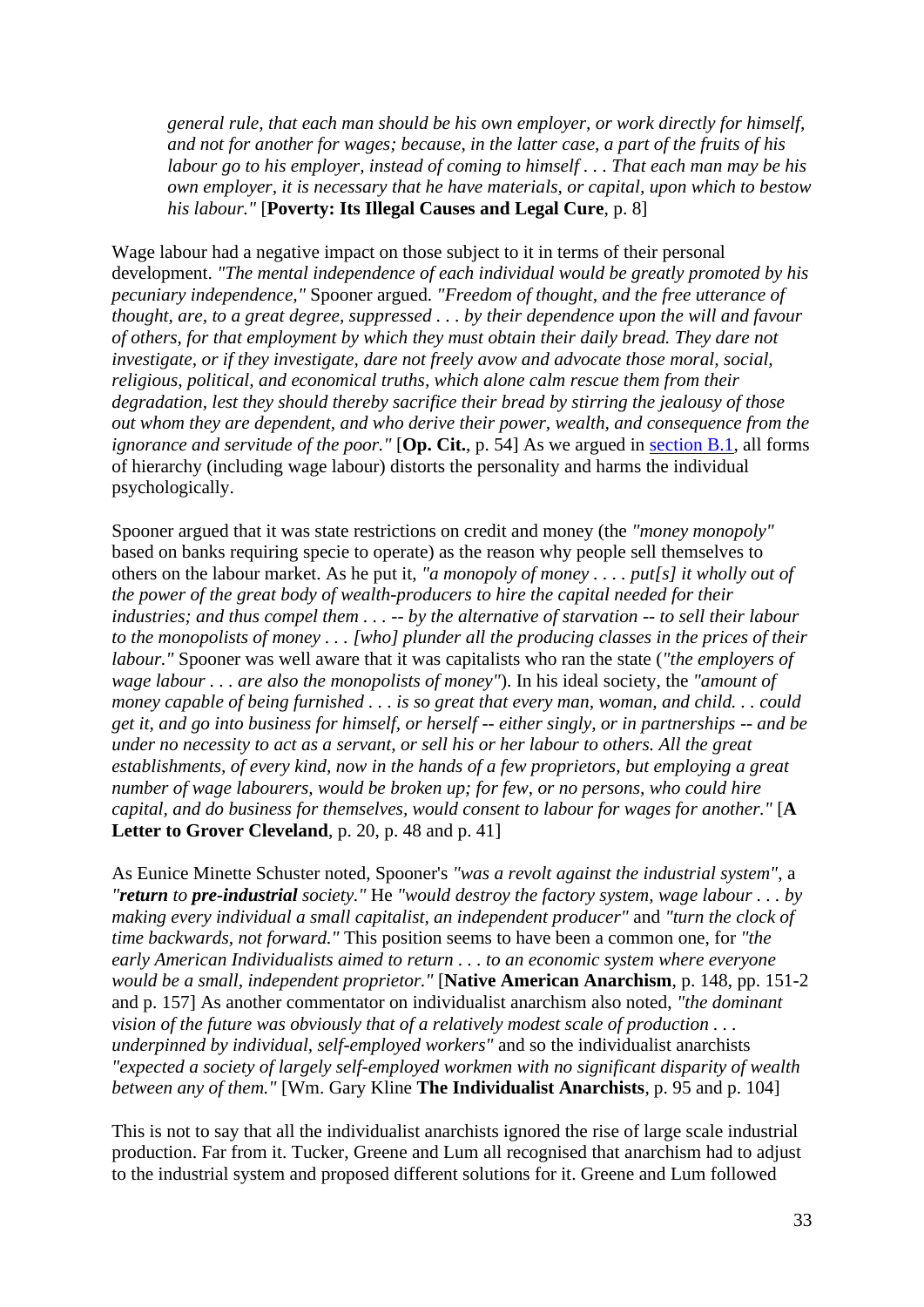Proudhon and advocated co-operative production while Tucker argued that mutual banks could result in a non-exploitative form of wage labour developing.

William Greene pronounced that *"[t]here is no device of the political economists so infernal as the one which ranks labour as a commodity, varying in value according to supply and demand . . . To speak of labour as merchandise is treason; for such speech denies the true dignity of man . . . Where labour is merchandise in fact . . . there man is merchandise also, whether in England or South Carolina."* This meant that, *"[c]onsidered from this point of view, the price of commodities is regulated not by the labour expended in their production, but by the distress and want of the labouring class. The greater the distress of the labourer, the more willing will he be to work for low wages, that is, the higher will be the price he is willing to give for the necessaries of life. When the wife and children of the labourer ask for bread, and he has none to give them, then, according to the political economists, is the community prosperous and happy; for then the rate of wages is low, and commodities command a high price in labour."* [**Mutual Banking**, pp. 49-50 and p. 49]

Greene's alternative was co-operation in production, consumption and exchange. *"The triple formula of practical mutualism"*, he argued, was *"the associated workshop"* for production, the *"protective union store"* for consumption and the *"the Mutual Bank"* for exchange. All three were required, for *"the Associated Workshop cannot exist for a single day without the Mutual Bank and the Protective Union Store."* Without mutual banking, the productive cooperatives would not survive as it would not gain access to credit or at a high rate (*"How do you advance the cause of labour by putting your associated neck under the heel of capital? Your talk about 'the emancipation of labour' is wind and vapour; labour cannot be emancipated by any such process."*) Thus the *"Associated Workshop ought to be an organisation of personal credit. For what is its aim and purpose? Is it not the emancipation of the labourer from all dependence upon capital and capitalists?"* [**Op. Cit.**, p. 37, p. 34, p. 35 and p. 34] The example of the Mondragon co-operative complex in the Basque country confirms the soundness of Greene's analysis.

Here we see a similar opposition to the commodification of labour (and so labourers) within capitalism that also marks social anarchist thought. As Rocker notes, Greene *"emphasised more strongly the principle of association than did Josiah Warren and more so than Spooner had done."* He had a *"strong sympathy for the principle of association. In fact, the theory of Mutualism is nothing less that co-operative labour based on the cost principle."* He also *"rejected . . . the designation of labour as a commodity"* and *"constantly endeavoured to introduce his ideas into the youthful labour movement . . . so as to prevent the social problem being regarded by labour as only a question of wages."* [**Pioneers of American Freedom**,, p. 108, p. 109, pp. 111-2 and p. 112] This support for producers' associations alongside mutual banks is identical to Proudhon's ideas -- which is unsurprising as Greene was a declared follower of the French anarchist. Martin also indicates Greene's support for co-operation and associative labour and its relation to the wider labour movement:

*"Coming at a time when the labour and consumer groups were experimenting with 'associated workshops' and 'protective union stores,' Greene suggested that the mutual bank be incorporated into the movement, forming what he called 'complementary units of production, consumption, and exchange . . . the triple formula of practical mutualism.'"* [**Op. Cit.**, pp. 134-5]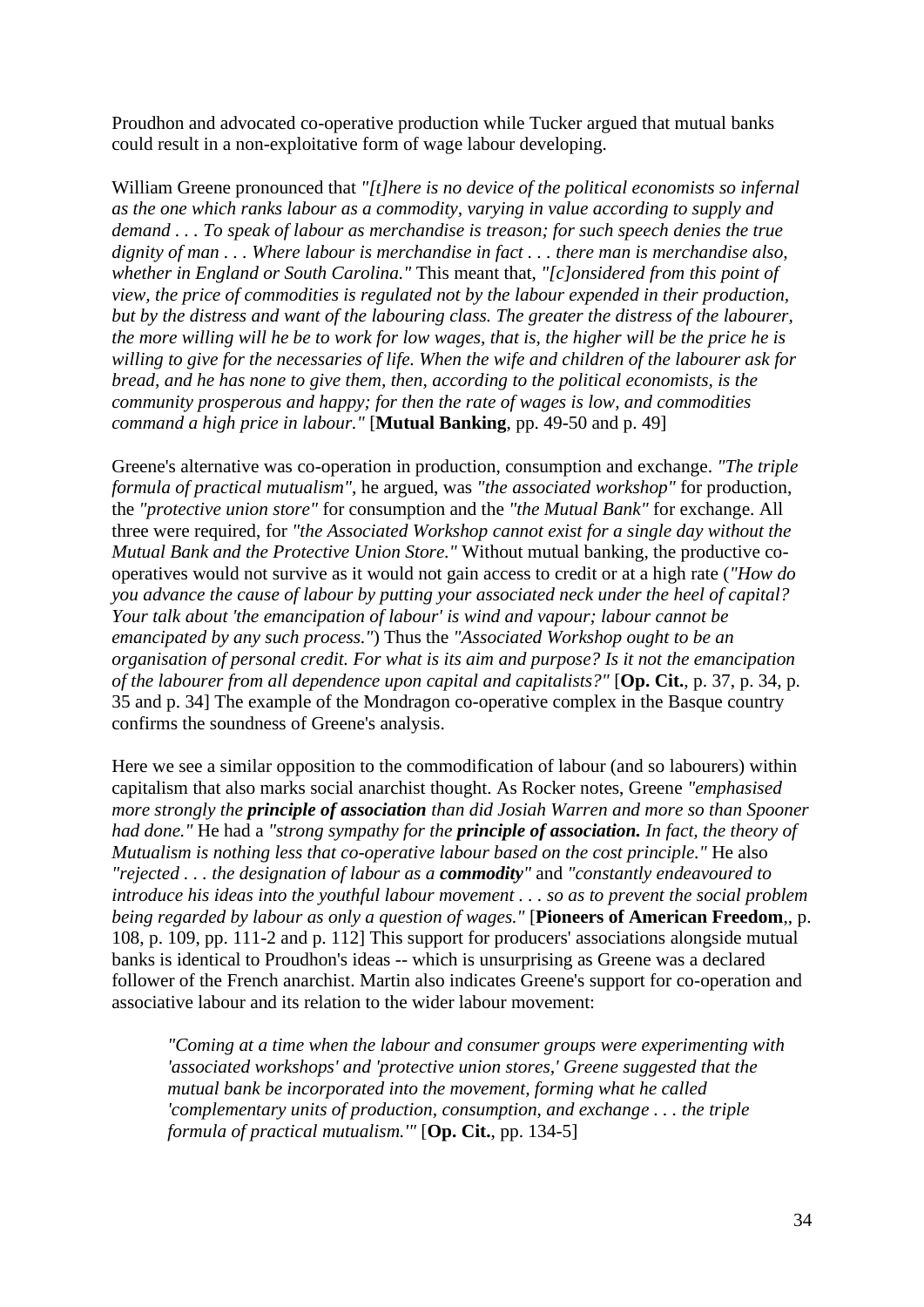Dyer Lum was another individualist anarchist who opposed wage labour and supported cooperative production. Like Greene, Lum took an active part in the labour movement and was a union organiser. As he put it, the Knights of Labor aimed to work for the *"abolishment of the wage-system"* as well as the right of life requiring the right to the means of living. Dyer, while rejecting their infatuation with political action, had *"the fullest sympathy"* for their aims and supported their economic measures. [**Liberty**, no. 82, p. 7] Unsurprisingly, as one historian notes, *"Lum began to develop an ideology that centred on the labour reformers' demand: 'The Wage System must go!'"* He joined *"the ideological path of labour reformers who turned to a radicalised laissez-faire explanation of wage slavery."* [Frank H. Brooks, *"Ideology, Strategy, and Organization: Dyer Lum and the American Anarchist Movement"*, pp. 57-83, **Labor History**, vol. 34, No. 1, p. 63 and p. 67] Like the communist-anarchists of the IWPA, for Lum trade unions were both the means of fighting capitalism and the way to abolish wage labour:

*"Anarchists in Chicago tended to be much more sympathetic to class organisation, specifically unions, because they had many contacts to local unions and the Knights of Labor. The issue was not resolved at the founding conference of the IWPA, but the Chicago anarchists did manage to get a resolution passed stating that 'we view in trades unions based upon progressive principles -- the abolition of the wages-system - - the corner-stone of a better society structure than the present one.'* 

*"Lum agreed wholeheartedly with this resolution, particularly the phrase 'abolition of the wages-system.' This phrase not only confirmed the ideological link between anarchism and labour reform, but also paralleled similar language in the declaration of principles of the Knights of Labor. By 1886, Lum had joined the Knights and he urged other anarchists, particularly individualists, to support their struggles. Lum continued to be involved with organised labour for the next seven years, seeing unions as a practical necessity in the struggle against class politics and state repression."* [Brooks, **Op. Cit.**, pp. 70-1]

However, *"[d]espite the similarity between the evolution of Lum's strategy and that of the revolutionary anti-statist socialists in the IWPA, his analysis of 'wage slavery' was considerably more individualistic."* [Brooks, **Op. Cit.**, p. 66] Lum saw it as resulting primarily from state interference in the economy which reduced the options available to working class people. With a genuine free market based on free land and free credit workers would work for themselves, either as independent producers or in co-operatives (*"where capital seeks labour . . . where authority dissolves under the genial glow of liberty, and necessity for wage-labour disappears."* [Dyer D. Lum, contained in Albert Parsons, **Anarchism**, p. 153]). Thus a key element of *"Lum's anarchism was his mutualist economics, an analysis of 'wage slavery' and a set of reforms that would 'abolish the wage system.'"* [Brooks, **Op. Cit.**, p. 71] Voltairine de Cleyre, in her individualist anarchist days, concurred with her mentor Lum, arguing for a *"complete international federation of labour, whose constituent groups shall take possession of land, mines, factories, all the instruments of production, issue their own certificates of exchange, and, in short, conduct their own industry without regulative interference from law-makers or employers."* [**The Voltairine de Cleyre Reader**, p. 6]

European individualist anarchists, it should be noted had a similar perspective. As mentioned in [section A.3.1,](sectionA.html#seca31) Frenchman E. Armand argued that *"ownership of the means of production and free disposal of his produce"* was *"the quintessential guarantee of the autonomy of the*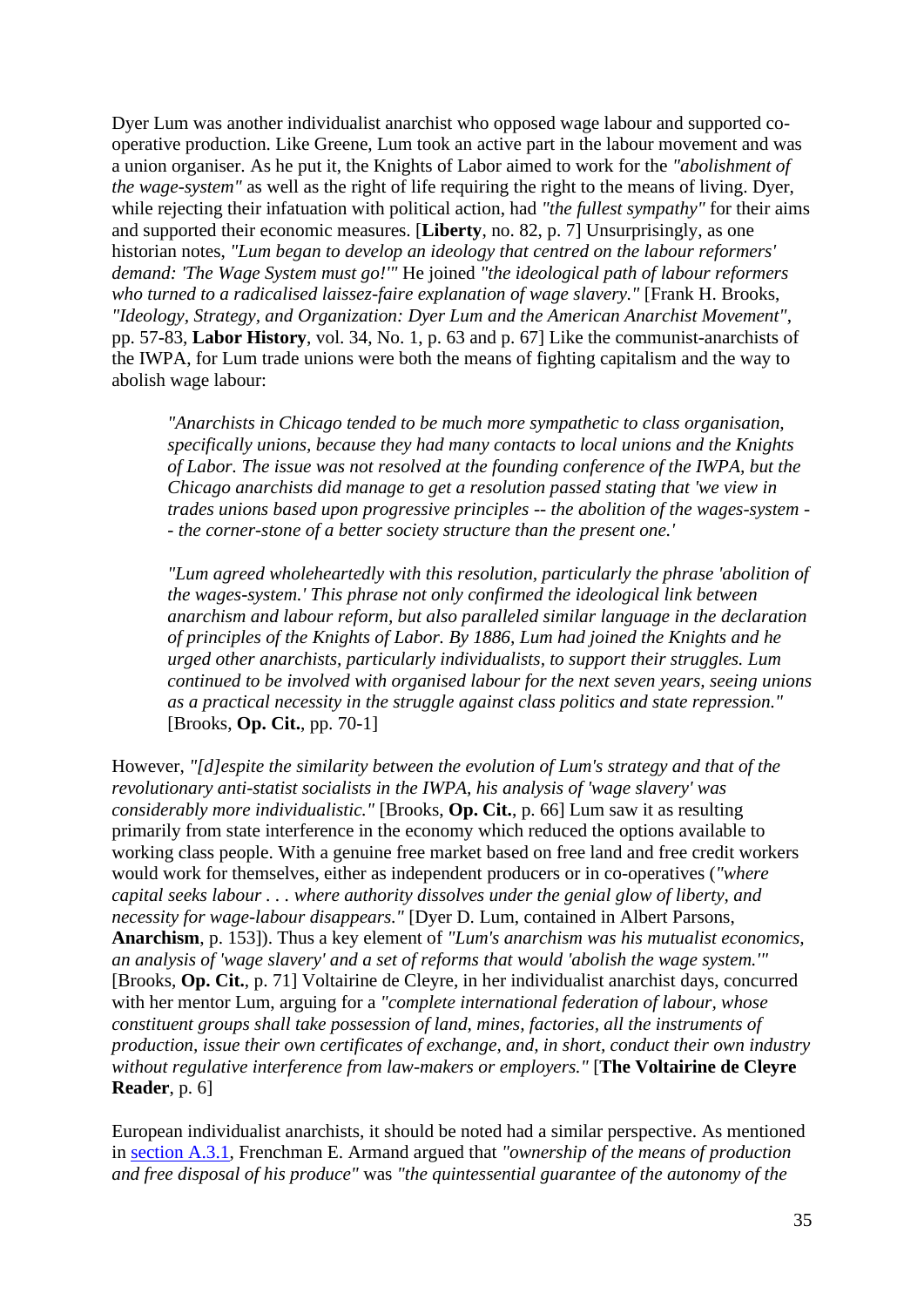*individual"* but only as long as *"the proprietor does not transfer it to someone else or reply upon the services of someone else in operating it."* [*"Mini-Manual of the Anarchist Individualist"*, pp. 145-9, **Anarchism**, Robert Graham (ed.), p. 147] Another French individualist anarchist, Ernest Lesigne, argued that in a free society, *"there should be no more proletaires"* as *"everybody"* would be *"proprietor."* This would result in *"The land to the cultivator. The mine to the miner. The tool to the labourer. The product to the producer."* [quoted approvingly by Tucker, **Instead of a Book**, p. 17 and p. 18] Lesigne considered *"cooperative production"* as *"a solution to the great problem of social economy, -- the delivery of products to the consumer at cost"* and as a means of producers to *"receive the value of your product, of your effort, without having to deal with a mass of hucksters and exploiters."* [**The Individualist Anarchists**, p. 123]

In other words, many individualist anarchists envisioned a society without wage labour and, instead, based upon peasant, artisan and associated/co-operative labour (as in Proudhon's vision). In other words, a **non**-capitalist society or, more positively, a (libertarian) socialist one as the workers' own and control the means of production they use. Like social anarchists, they opposed capitalist exploitation, wage slavery and property rights. However, not all individualist anarchists held this position, a notable exception being Benjamin Tucker and many of his fellow contributors of **Liberty**. Tucker asserted against the common labour movement and social anarchist equation of capitalism with wage slavery that *"[w]ages is not slavery. Wages is a form of voluntary exchange, and voluntary exchange is a form of Liberty."* [**Liberty**, no. 3, p. 1]

The question how is, does this support of wage labour equate to support for capitalism? The answer to that depends on whether you see such a system as resulting in the exploitation of labour. If socialism is, to requote Kropotkin, *"understood in its wide, generic, and true sense"* as *"an effort to abolish the exploitation of labour by capital"* then even those Individualist Anarchists who support wage labour must be considered as socialists due to their opposition to usury. It is for this reason we discover Rudolf Rocker arguing that Stephan P. Andrews was *"one of the most versatile and significant exponents of libertarian socialism"* in the USA in spite of his belief that *"the specific cause of the economic evil [of capitalism] is founded not on the existence of the wage system"* but, rather, on the exploitation of labour, *"on the unjust compensation of the worker"* and the usury that *"deprives him of a part of his labour."* [**Op. Cit.**, p. 85 and pp. 77-8] His opposition to exploitation meant he was a socialist, an opposition which individualist anarchism was rooted in from its earliest days and the ideas of Josiah Warren:

*"The aim was to circumvent the exploitation inherent in capitalism, which Warren characterised as a sort of 'civilised cannibalism,' by exchanging goods on cooperative rather than supply and demand principles."* [J.W. Baker, *"Native American Anarchism,"* pp. 43-62, **The Raven**, vol. 10, no. 1, p. 51]

So should not be implied that the term socialist is restricted simply to those who oppose wage labour. It should be noted that for many socialists, wage labour is perfectly acceptable -- as long as the state is the boss. As Tucker noted, State Socialism's *"principle plank"* is *"the confiscation of all capital by the State"*, so stopping *"the liberty of those non-aggressive individuals who are thus prevented from carrying on business for themselves or assuming relations between themselves as employer and employee if they prefer, and who are obliged to become employees of the State against their will."* [**Instead of a Book**, p. 378] Of course, such a position is not a very good form of socialism which is why anarchists have tended to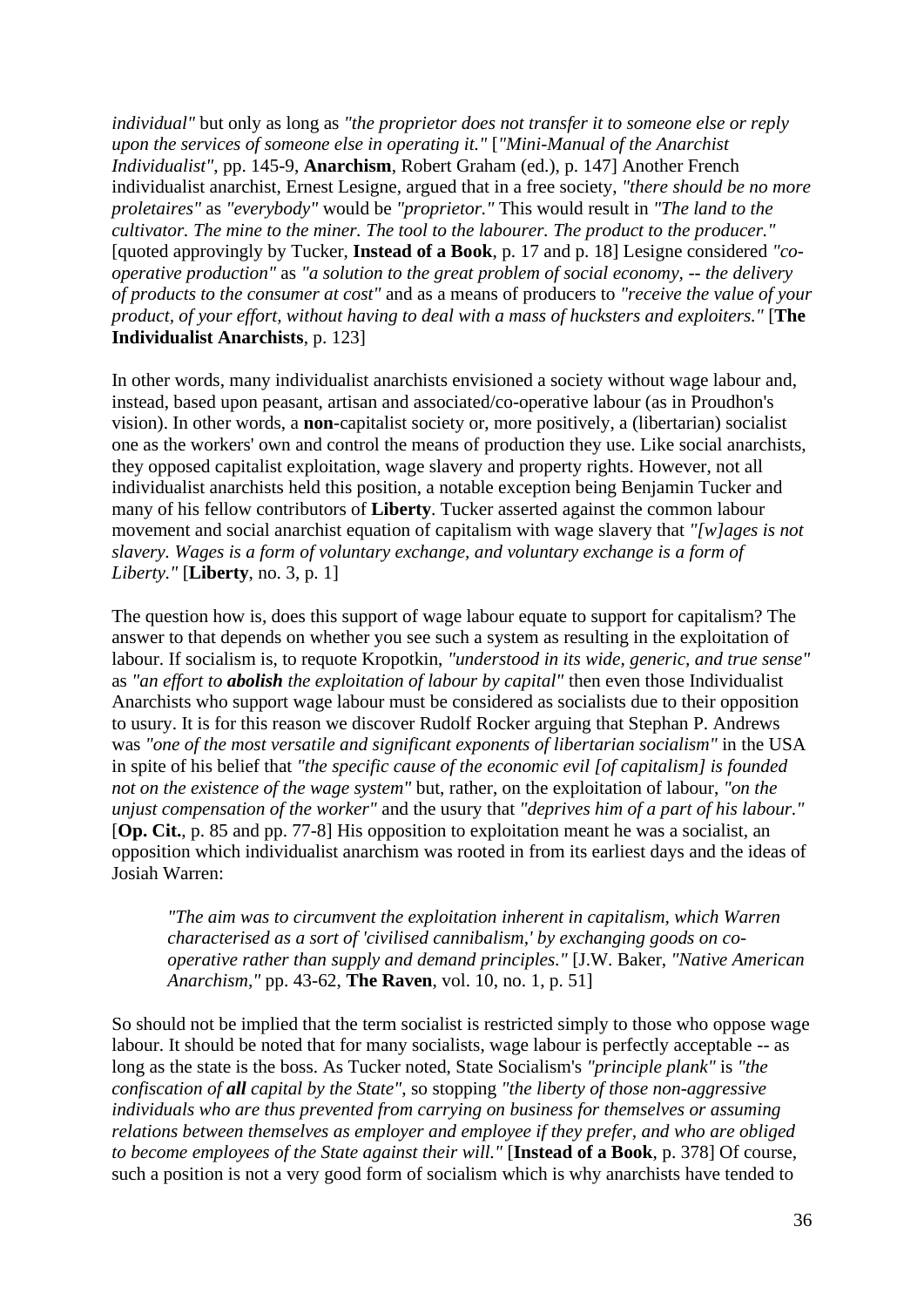call such schemes state-capitalism (an analysis which was confirmed once the Soviet Union was created, incidentally). If state bureaucrats own and control the means of production, it would not come as too great a surprise if they, like private bosses, did so to maximise their incomes and minimise that of their employees.

Which explains why the vast majority of anarchists do not agree with Tucker's position. Individualist anarchists like Tucker considered it as a truism that in their society the exploitation of labour could not exist. Thus even if some workers did sell their liberty, they would still receive the full product of their labour. As Tucker put it, *"when interest, rent and profit disappear under the influence of free money, free land, and free trade, it will make no difference whether men work for themselves, or are employed, or employ others. In any case they can get nothing but that wage for their labour which free competition determines."* [**Op. Cit.**, p. 274] Whether this could actually happen when workers sell their liberty to an employer is, of course, where other anarchists disagree. The owner of a workplace does not own simply his (labour) share of the total product produced within it. He (and it usually is a he) owns everything produced while workers get their wages. The employer, therefore, has an interest in getting workers to produce as much as they can during the period they are employed. As the future price of the commodity is unknown, it is extremely unlikely that workers will be able to accurately predict it and so it is unlikely that their wages will always equal the cost price of the product. As such, the situation that an individual worker would get his "natural" wage would be unlikely and so they would be exploited by their employer. At best, it could be argued that in the long run wages will rise to that level but, as Keynes noted, in the long run we are all dead and Tucker did not say that the free market would end exploitation eventually. So individual ownership of large-scale workplaces would not, therefore, end exploitation.

In other words, if (as Tucker argued) individualist anarchism desires *"[n]ot to abolish wages, but to make every man dependent upon wages and to secure every man his whole wages"* then this, logically, can only occur under workers control. We discuss this in more detail in [section G.4.1,](sectionG.html#secg41) where we also indicate how social anarchists consider Tucker's position to be in a basic contradiction to anarchist principles. Not only that, as well as being unlikely to ensure that labour received its full product, it also contradicts his own principle of *"occupancy and use"*. As such, while his support for non-exploitative wage labour does not exclude him from the socialist (and so anarchist) movement, it does suggest an inconsistent anarchism, one which can (fortunately) be easily made consistent by bringing it fully in line with its own stated ideals and principles.

Finally, we must note that there is a certain irony in this, given how keenly Tucker presented himself as a follower of Proudhon. This was because Proudhon agreed with Tucker's anarchist opponents, arguing continually that wage labour needed to be replaced by cooperative production to end exploitation and oppression in production. Proudhon and his followers, in the words of one historian, thought workers *"should be striving for the abolition of salaried labour and capitalist enterprise."* This was by means of co-operatives and their *"perspective was that of artisan labour . . . The manager/employer (patron) was a superfluous element in the production process who was able to deny the worker just compensation for his labour merely by possessing the capital that paid for the workshop, tools, and materials."* [Julian P. W. Archer, **The First International in France, 1864-1872**, p. 45] As Frank H. Brooks put it, *"Lum drew from the French anarchist Proudhon . . . a radical critique of classical political economy and . . . a set of positive reforms in land tenure and banking . . . Proudhon paralleled the native labour reform tradition in several ways.*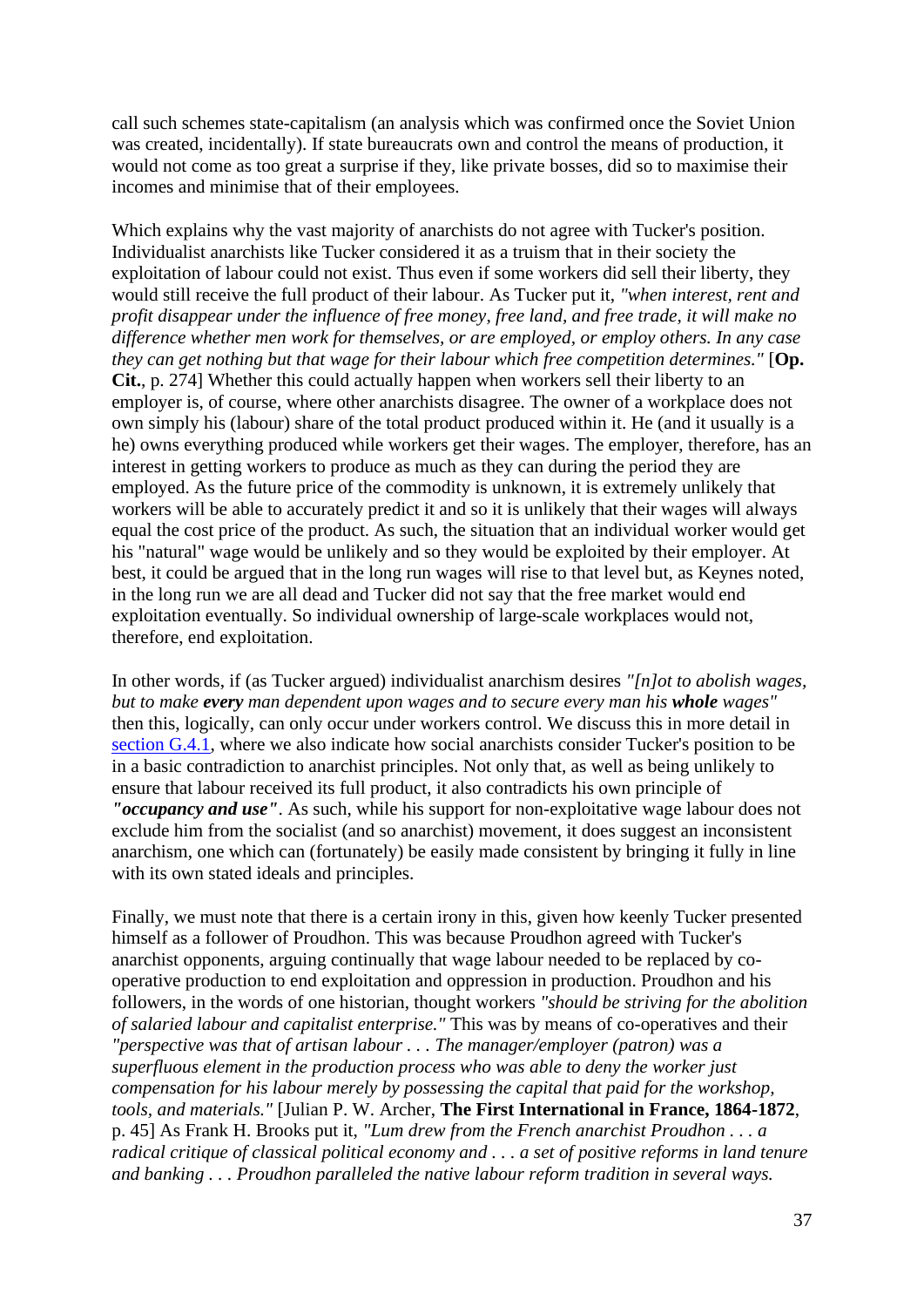*Besides suggesting reforms in land and money, Proudhon urged producer cooperation."* [**Op. Cit.**, p. 72] We discuss this aspect of Proudhon's ideas in [section G.4.2.](sectionG.html#secg42)

So, to conclude, it can be seen that individualist anarchists hold two positions on wage labour. Some are closer to Proudhon and the mainstream anarchist tradition than others while a few veer extremely close to liberalism. While all are agreed that their system would end the exploitation of labour, some of them saw the possibility of a non-exploitative wage labour while others aimed for artisan and/or co-operative production to replace it. Suffice to say, while few social anarchists consider non-exploitative wage labour as being very likely it is the opposition to non-labour income which makes individualist anarchism socialist (albeit, an inconsistent and flawed version of libertarian socialism).

## **G.1.4 Why is the social context important in evaluating Individualist Anarchism?**

When reading the work of anarchists like Tucker and Warren, we must remember the social context of their ideas, namely the transformation of America from a pre-capitalist to a capitalist society. The individualist anarchists, like other socialists and reformers, viewed with horror the rise of capitalism and its imposition on an unsuspecting American population, supported and encouraged by state action (in the form of protection of private property in land, restricting money issuing to state approved banks using specie, government orders supporting capitalist industry, tariffs, suppression of unions and strikes, and so on). In other words, the individualist anarchists were a response to the social conditions and changes being inflicted on their country by a process of *"primitive accumulation"* (see [section F.8\)](sectionF.html#secf8).

The non-capitalist nature of the early USA can be seen from the early dominance of selfemployment (artisan and peasant production). At the beginning of the 19th century, around 80% of the working (non-slave) male population were self-employed. The great majority of Americans during this time were farmers working their own land, primarily for their own needs. Most of the rest were self-employed artisans, merchants, traders, and professionals. Other classes -- employees (wage workers) and employers (capitalists) in the North, slaves and planters in the South -- were relatively small. The great majority of Americans were independent and free from anybody's command -- they owned and controlled their means of production. Thus early America was, essentially, a pre-capitalist society. However, by 1880, the year before Tucker started **Liberty**, the number of self-employed had fallen to approximately 33% of the working population. Now it is less than 10%. [Samuel Bowles and Herbert Gintis, **Schooling in Capitalist America**, p. 59] As the US Census described in 1900, until about 1850 *"the bulk of general manufacturing done in the United States was carried on in the shop and the household, by the labour of the family or individual proprietors, with apprentice assistants, as contrasted with the present system of factory labour, compensated by wages, and assisted by power."* [quoted by Jeremy Brecher and Tim Costello, **Common Sense for Hard Times**, p. 35] Thus the post-civil war period saw *"the factory system become general. This led to a large increase in the class of unskilled and semi-skilled labour with inferior bargaining power. Population shifted from the country to the city . . . It was this milieu that the anarchism of Warren-Proudhon wandered."* [Eunice Minette Schuster, **Native American Anarchism**, pp. 136-7]

It is **only** in this context that we can understand individualist anarchism, namely as a revolt against the destruction of working-class independence and the growth of capitalism,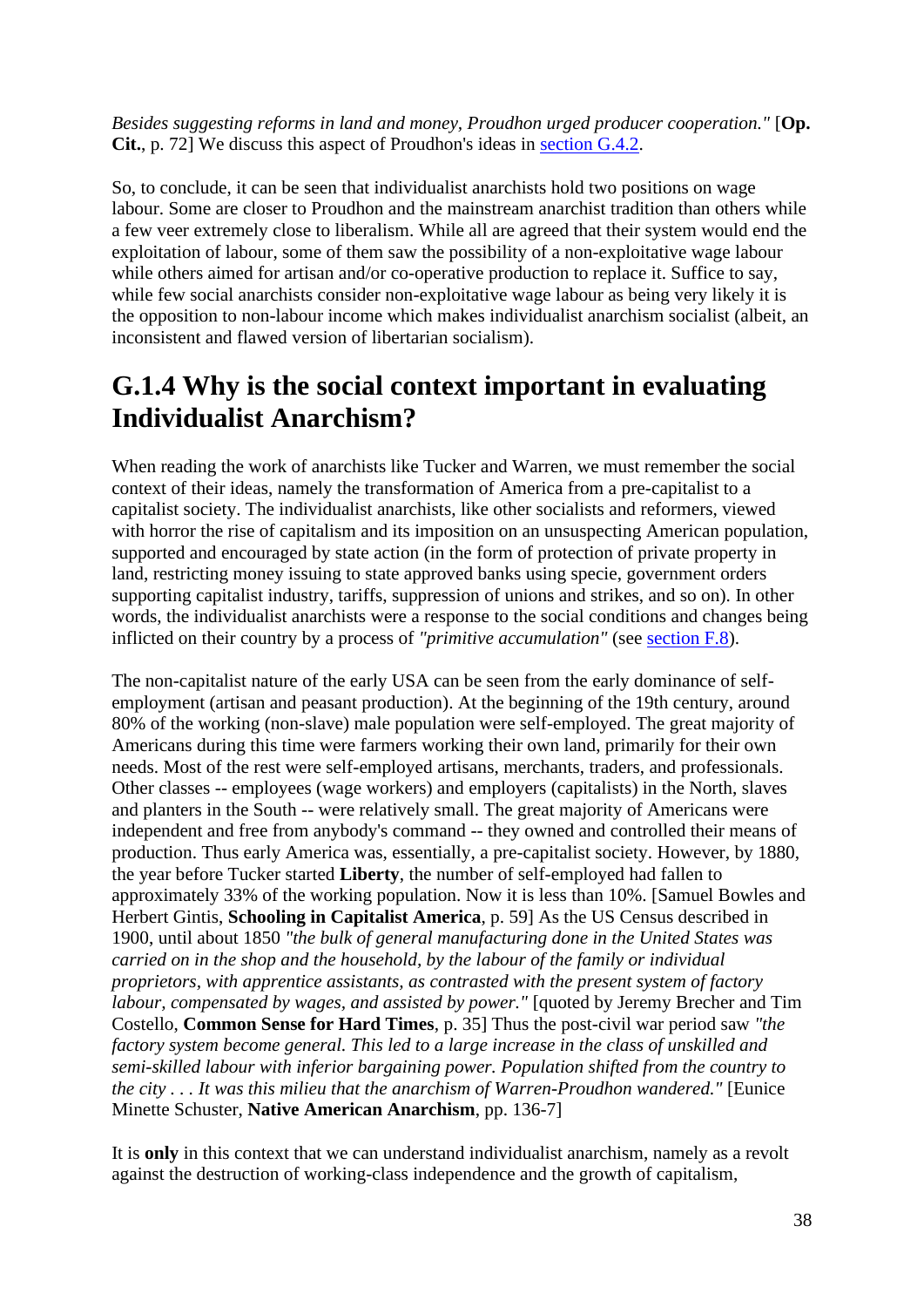accompanied by the growth of two opposing classes, capitalists and proletarians. This transformation of society by the rise of capitalism explains the development of **both** schools of anarchism, social and individualist. *"American anarchism,"* Frank H. Brooks argues, *"like its European counterpart, is best seen as a nineteenth century development, an ideology that, like socialism generally, responded to the growth of industrial capitalism, republican government, and nationalism. Although this is clearest in the more collectivistic anarchist theories and movements of the late nineteenth century (Bakunin, Kropotkin, Malatesta, communist anarchism, anarcho-syndicalism), it also helps to explain anarchists of early- to mid-century such as Proudhon, Stirner and, in America, Warren. For all of these theorists, a primary concern was the 'labour problem' -- the increasing dependence and immiseration of manual workers in industrialising economies."* [*"Introduction"*, **The Individualist Anarchists**, p. 4]

The Individualist Anarchists cannot be viewed in isolation. They were part of a wider movement seeking to stop the capitalist transformation of America. As Bowles and Ginitis note, this *"process has been far from placid. Rather, it has involved extended struggles with sections of U.S. labour trying to counter and temper the effects of their reduction to the status of wage labour."* The rise of capitalism *"marked the transition to control of work by nonworkers"* and *"with the rise of entrepreneurial capital, groups of formerly independent workers were increasingly drawn into the wage-labour system. Working people's organisations advocated alternatives to this system; land reform, thought to allow all to become an independent producer, was a common demand. Worker co-operatives were a widespread and influential part of the labour movement as early as the 1840s . . . but failed because sufficient capital could not be raised."* [**Op. Cit.**, p. 59 and p. 62] It is no coincidence that the issues raised by the Individualist Anarchists (land reform via *"occupancy-and-use"*, increasing the supply of money via mutual banks and so on) reflect these alternatives raised by working class people and their organisations. Little wonder Tucker argued that:

*"Make capital free by organising credit on a mutual plan, and then these vacant lands will come into use . . . operatives will be able to buy axes and rakes and hoes, and then they will be independent of their employers, and then the labour problem will solved."* [**Instead of a Book**, p. 321]

Thus the Individualist Anarchists reflect the aspirations of working class people facing the transformation of an society from a pre-capitalist state into a capitalist one. Changing social conditions explain why Individualist Anarchism must be considered socialistic. As Murray Bookchin noted:

*"Th[e] growing shift from artisanal to an industrial economy gave rise to a gradual but major shift in socialism itself. For the artisan, socialism meant producers' cooperatives composed of men who worked together in small shared collectivist associations, although for master craftsmen it meant mutual aid societies that acknowledged their autonomy as private producers. For the industrial proletarian, by contrast, socialism came to mean the formation of a mass organisation that gave factory workers the collective power to expropriate a plant that no single worker could properly own. These distinctions led to two different interpretations of the 'social question' . . . The more progressive craftsmen of the nineteenth century had tried to form networks of co-operatives, based on individually or collectively owned shops, and a market knitted together by a moral agreement to sell commodities according to a 'just price' or the amount of labour that was necessary to produce*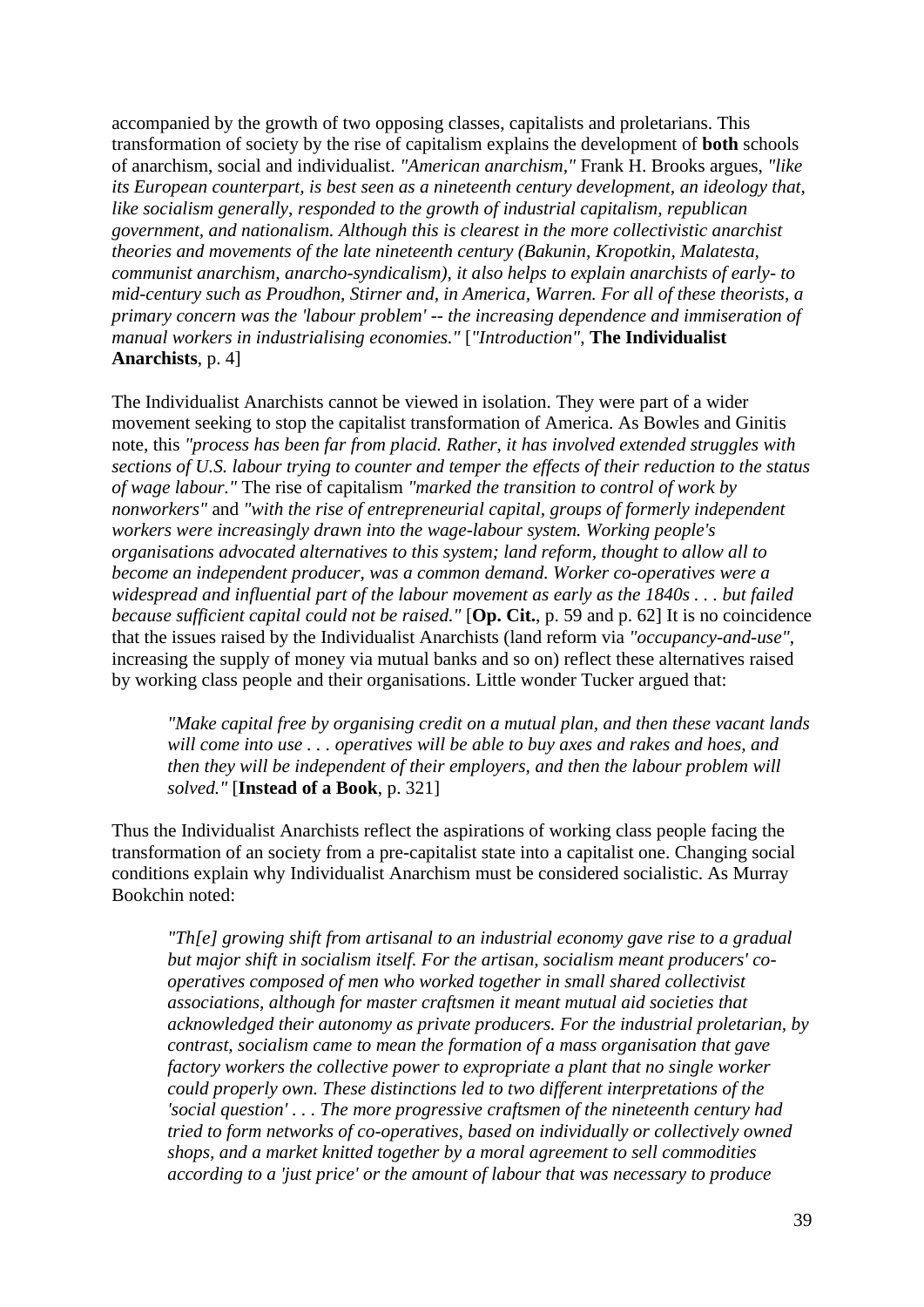*them. Presumably such small-scale ownership and shared moral precepts would abolish exploitation and greedy profit-taking. The class-conscious proletarian . . . thought in terms of the complete socialisation of the means of production, including land, and even of abolishing the market as such, distributing goods according to needs rather than labour . . . They advocated public ownership of the means of production, whether by the state or by the working class organised in trade unions."* [**The Third Revolution**, vol. 2, p. 262]

So, in this evolution of socialism we can place the various brands of anarchism. Individualist anarchism is clearly a form of artisanal socialism (which reflects its American roots) while communist anarchism and anarcho-syndicalism are forms of industrial (or proletarian) socialism (which reflects its roots in Europe). Proudhon's mutualism bridges these extremes, advocating as it does artisan socialism for small-scale industry and agriculture and cooperative associations for large-scale industry (which reflects the state of the French economy in the 1840s to 1860s). With the changing social conditions in the US, the anarchist movement changed too, as it had in Europe. Hence the rise of communist-anarchism in addition to the more native individualist tradition and the change in Individualist Anarchism itself:

*"Green emphasised more strongly the principle of association than did Josiah Warren and more so than Spooner had done. Here too Proudhon's influence asserts itself. . . In principle there is essentially no difference between Warren and Proudhon. The difference between them arises from a dissimilarity of their respective environments. Proudhon lived in a country where the sub-division of labour made cooperation in social production essential, while Warren had to deal with predominantly small individual producers. For this reason Proudhon emphasised the principle of association far more than Warren and his followers did, although Warren was by no means opposed to this view."* [Rudolf Rocker, **Pioneers of American Freedom**, p. 108]

As noted in [section A.3,](sectionA.html#seca3) Voltairine de Cleyre subscribed to a similar analysis, as does another anarchist, Peter Sabatini, more recently:

*"The chronology of anarchism within the United States corresponds to what transpired in Europe and other locations. An organised anarchist movement imbued with a revolutionary collectivist, then communist, orientation came to fruition in the late 1870s. At that time, Chicago was a primary centre of anarchist activity within the USA, due in part to its large immigrant population. . .* 

*"The Proudhonist anarchy that Tucker represented was largely superseded in Europe by revolutionary collectivism and anarcho-communism. The same changeover occurred in the US, although mainly among subgroups of working class immigrants who were settling in urban areas. For these recent immigrants caught up in tenuous circumstances within the vortex of emerging corporate capitalism, a revolutionary anarchy had greater relevancy than go slow mutualism."* [**Libertarianism: Bogus Anarchy**]

Murray Bookchin argued that the development of communist-anarchism *"made it possible for anarchists to adapt themselves to the new working class, the industrial proletariat, . . . This adaptation was all the more necessary because capitalism was now transforming not only European [and American] society but the very nature of the European [and American]*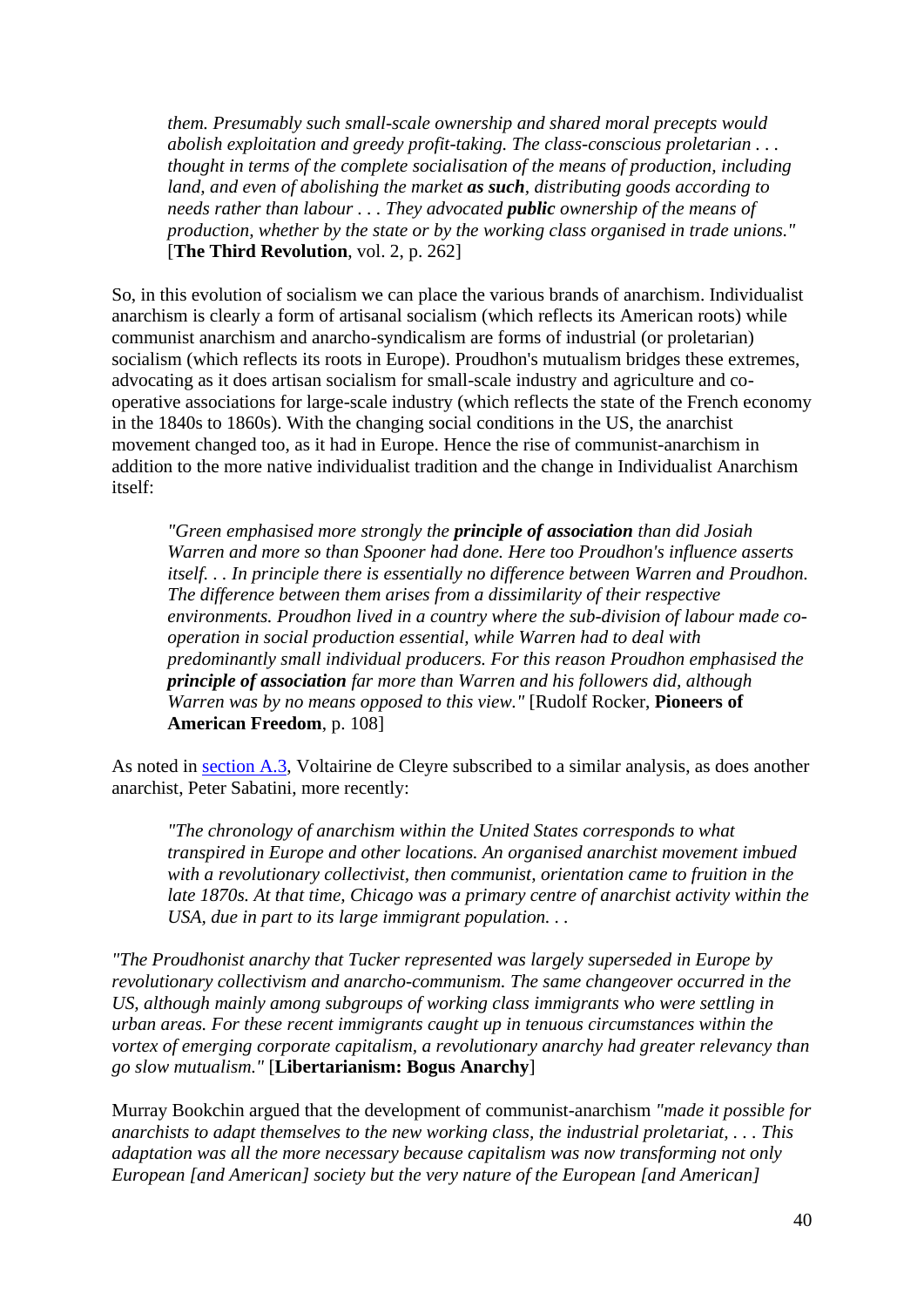*labour movement itself."* [**Op. Cit.**, p. 259] In other words, there have been many schools of socialism, all influenced by the changing society around them. As Frank H. Brooks notes, *"before Marxists monopolised the term, socialism, was a broad concept, as indeed Marx's critique of the 'unscientific' varieties of socialism in the Communist Manifesto indicated. Thus, when Tucker claimed that the individualist anarchism advocated in the pages of Liberty was socialist, he was not engaged in obfuscation or rhetorical bravado."* [*"Libertarian Socialism"*, pp. 75-7, **The Individualist Anarchists**, p. 75]

Looking at the society in which their ideas developed (rather than ahistorically projecting modern ideas backward) we can see the socialist core of Individualist Anarchism. It was, in other words, an un-Marxian form of socialism (as was mutualism and communist-anarchism). Thus, to look at the Individualist Anarchists from the perspective of "modern socialism" (say, communist-anarchism or Marxism) means to miss the point. The social conditions which produced Individualist Anarchism were substantially different from those existing today (and those which produced communist-anarchism and Marxism) and so what was a possible solution to the *"social problem"* **then** may not be one suitable **now** (and, indeed, point to a different kind of socialism than that which developed later). Moreover, Europe in the 1870s was distinctly different than America (although, of course, the USA **was** catching up). For example, there was still vast tracks of unclaimed land (once the Native Americans had been removed, of course) available to workers. In the towns and cities, artisan production *"remained important . . . into the 1880s"* [David Montgomery, **The Fall of the House of Labour**, p. 52] Until the 1880s, the possibility of self-employment was a real one for many workers, a possibility being hindered by state action (for example, by forcing people to buy land via Homestead Acts, restricting banking to those with specie, suppressing unions and strikes and so on -- see [section F.8.5\)](sectionF.html#secf85). Little wonder that Individualist Anarchism was considered a real solution to the problems generated by the creation of capitalism in the USA and that, by the 1880s, Communist Anarchist became the dominant form of anarchism. By that time the transformation of America was nearing completion and self-employment was no longer a real solution for the majority of workers.

This social context is essential for understanding the thought of people like Greene, Spooner and Tucker. For example, as Stephen L. Newman points out, Spooner *"argues that every man ought to be his own employer, and he envisions a world of yeoman farmers and independent entrepreneurs."* [**Liberalism at Wit's End**, p. 72] This sort of society was in the process of being destroyed when Spooner was writing. Needless to say, the Individualist Anarchists did not think this transformation was unstoppable and proposed, like other sections of US labour, various solutions to problems society faced. Given the commonplace awareness in the population of artisan production and its advantages in terms of liberty, it is hardly surprising that the individualist anarchists supported "free market" solutions to social problems. For, given the era, this solution implied workers' control and the selling of the product of labour, not the labourer him/herself. Unsurprisingly, therefore, the *"greatest part [of Liberty's readers] proves to be of the professional/intellectual class: the remainder includes independent manufacturers and merchants, artisans and skilled workers . . . The anarchists' hard-core supporters were the socio-economic equivalents of Jefferson's yeoman-farmers and craftsworkers: a freeholder-artisan-independent merchant class allied with freethinking professionals and intellectuals. These groups -- in Europe as well as in America -- had socioeconomic independence, and through their desire to maintain and improve their relatively free positions, had also the incentive to oppose the growing encroachments of the capitalist State."* [Morgan Edwards, *"Neither Bombs Nor Ballots: Liberty & the Strategy of*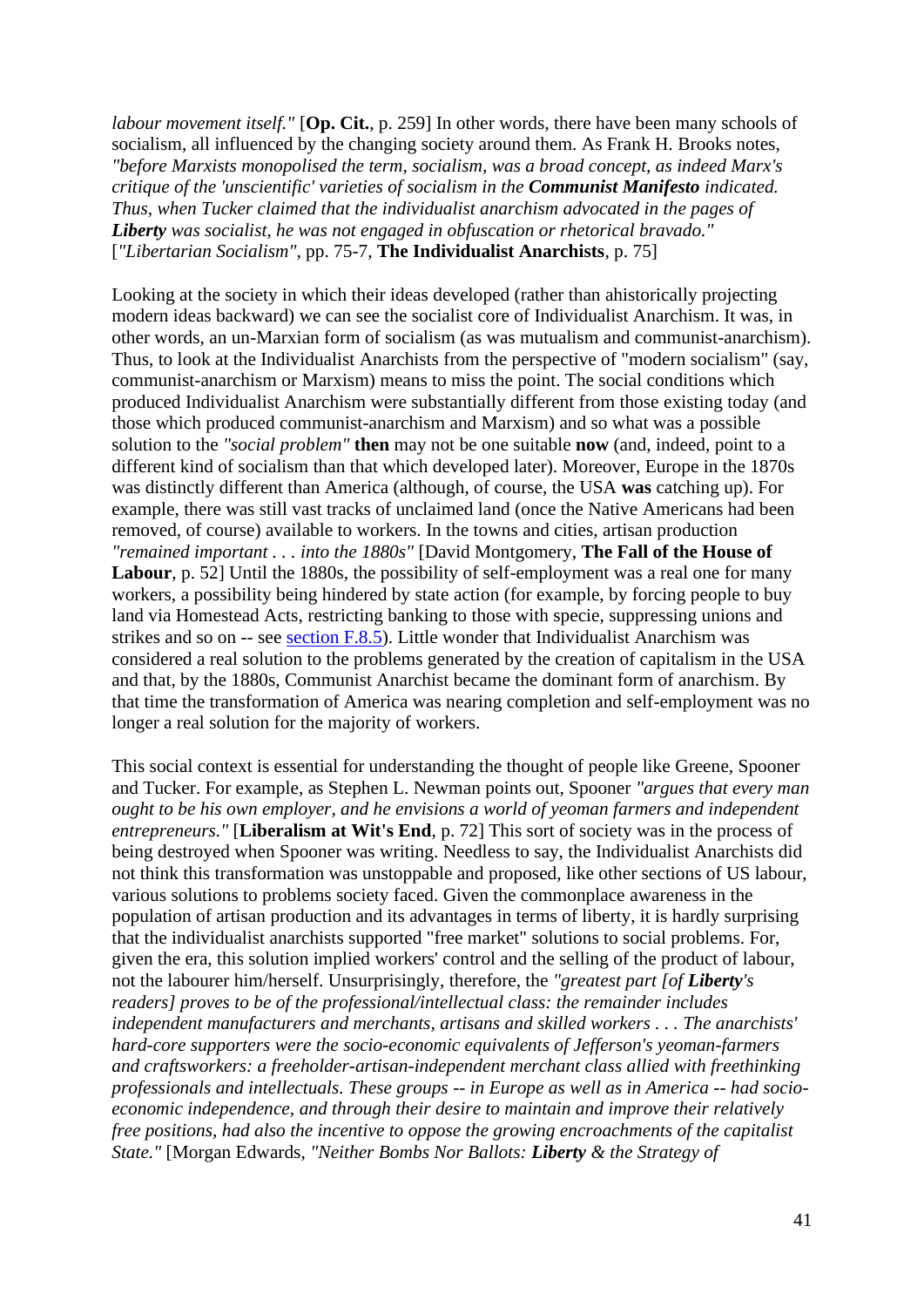*Anarchism"*, pp. 65-91, **Benjamin R. Tucker and the Champions of Liberty**, Coughlin, Hamilton and Sullivan (eds.), p. 85]

Individualist anarchism is obviously an aspect of a struggle between the system of peasant and artisan production of early America and the state encouraged system of capitalism. Indeed, their analysis of the change in American society from one of mainly independent producers into one based mainly upon wage labour has many parallels with Karl Marx's analysis of *"primitive accumulation"* in the Americas and elsewhere presented in chapter 33 of **Capital** (*"The Modern Theory of Colonization"*). It is this process which Individualist Anarchism protested against, the use of the state to favour the rising capitalist class. So the social context the individualist anarchists lived in must be remembered. America at the times was a predominantly rural society and industry was not as developed as it is now wage labour would have been minimised. As Wm. Gary Kline argues:

*"Committed as they were to equality in the pursuit of property, the objective for the anarchist became the construction of a society providing equal access to those things necessary for creating wealth. The goal of the anarchists who extolled mutualism and the abolition of all monopolies was, then, a society where everyone willing to work would have the tools and raw materials necessary for production in a non-exploitative system . . . the dominant vision of the future society . . . [was] underpinned by individual, self-employed workers."* [**The Individualist Anarchists: A Critique of Liberalism**, p. 95]

This social context helps explain why some of the individualist anarchists were indifferent to the issue of wage labour, unlike most anarchists. A limited amount of wage labour within a predominantly self-employed economy does not make a given society capitalist any more than a small amount of governmental communities within an predominantly anarchist world would make it statist. As Marx put it, in such socities *"the separation of the worker from the conditions of labour and from the soil . . . does not yet exist, or only sporadically, or on too limited a scale . . . Where, amongst such curious characters, is the 'field of abstinence' for the capitalists? . . . Today's wage-labourer is tomorrow's independent peasant or artisan, working for himself. He vanishes from the labour-market -- but not into the workhouse."* There is a *"constant transformation of wage-labourers into independent producers, who work for themselves instead of for capital"* and so *"the degree of exploitation of the wage-labourer remain[s] indecently low."* In addition, the *"wage-labourer also loses, along with the relation of dependence, the feeling of dependence on the abstemious capitalist."* [**Op. Cit.**, pp. 935-6] Within such a social context, the anti-libertarian aspects of wage labour are minimised and so could be overlooked by otherwise sharp critics of authoritarianism as Tucker and Andrews.

Therefore Rocker was correct when he argued that Individualist Anarchism was *"above all . . . rooted in the peculiar social conditions of America which differed fundamentally from those of Europe."* [**Op. Cit.**, p. 155] As these conditions changed, the viability of Individualist Anarchism's solution to the social problem decreased (as acknowledged by Tucker in 1911, for example -- see [section G.1.1\)](sectionG.html#secg11). Individualist Anarchism, argued Morgan Edwards, *"appears to have dwindled into political insignificance largely because of the erosion of its political-economic base, rather than from a simple failure of strategy. With the impetus of the Civil War, capitalism and the State had too great a head start on the centralisation of economic and political life for the anarchists to catch up. This centralisation reduced the independence of the intellectual/professional and merchant artisan group that were the mainstay of the Liberty circle."* [**Op. Cit.**, pp. 85-6] While many of the individualist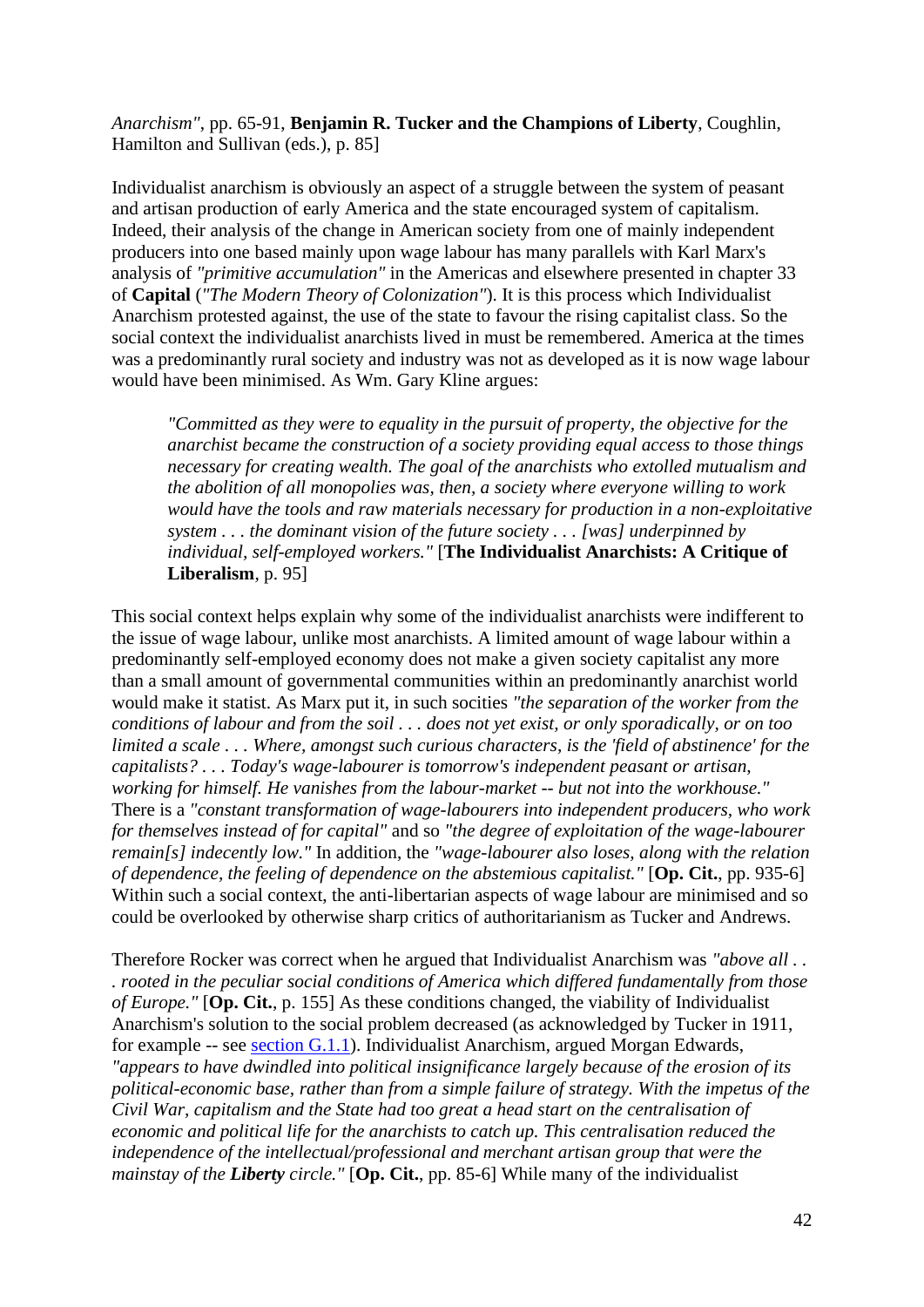anarchists adjusted their own ideas to changing social circumstances, as can be seen by Greene's support for co-operatives (*"the principle of association"*) as the only means of ending exploitation of labour by capital, the main forum of the movement (**Liberty**) did not consistently subscribe to this position nor did their support for union struggles play a major role in their strategy. Faced with another form of anarchism which supported both, unsurprisingly communist-anarchism replaced it as the dominant form of anarchism by the start of the 20th century in America.

If these social conditions are not taken into account then the ideas of the likes of Tucker and Spooner will be distorted beyond recognition. Similarly, by ignoring the changing nature of socialism in the face of a changing society and economy, the obvious socialistic aspects of their ideas will be lost. Ultimately, to analyse the Individualist Anarchists in an a-historic manner means to distort their ideas and ideals. Moreover, to apply those ideas in a nonartisan economy without the intention of radically transforming the socio-economic nature of that society towards one based on artisan production one would mean to create a society distinctly different than one they envisioned (see [section G.3](sectionG.html#secg3) for further discussion).

# **G.2 Why do individualist anarchists reject social anarchism?**

As noted in the [last section,](sectionG.html#secg1) the individualist anarchists considered themselves as anticapitalists and many called themselves mutualists and socialists. It may be objected that they opposed the more obviously socialist types of anarchism like communist-anarchism and, as a consequence, should be considered as supporters of capitalism. This is not the case as can be seen from **why** they rejected communist-anarchism. The key thing to remember is that capitalism does not equal the market. So while the individualist anarchists advocated a market economy, it *"is evident from their writings that they rejected both capitalism and communism -- as did Proudhon."* [Brian Morris, *"Global Anti-Capitalism"*, pp. 170-6, **Anarchist Studies**, vol. 14, no. 2, p. 175]

It should noted that while Tucker came to excommunicate non-individualist forms of anarchism from the movement, his initial comments on the likes of Bakunin and Kropotkin were very favourable. He reprinted articles by Kropotkin from his paper **La Revolte**, for example, and discussed *"the Anarchistic philosophy, as developed by the great Proudhon and actively propagated by the heroic Bakunin and his successors on both sides of the Atlantic."* [**Liberty**, no. 26, p. 3] After the rise of the IWPA in the early 1880s and the Haymarket police riot of 1886, Tucker changed his position. Now it was a case that the *"Anarchistic social ideal"* was *"utterly inconsistent with that of those Communists who falsely call themselves Anarchists while at the same time advocating a regime of Archism fully as despotic as that of the State Socialists themselves."* For Tucker, real anarchists did not advocate, like communist anarchists, *"forcible expropriation"* nor *"force as a revolutionary agent and authority as a safeguard of the new social order."* [**The Individualist Anarchists**, pp. 88-9] As will become clear, Tucker's summation of communist-anarchism leaves a lot to be desired. However, even after the break between individualist and communist anarchism in America, Tucker saw that both had things in common as both were socialists:

*"To be sure, there is a certain and very sincere comradeship that must exist between all honest antagonists of the exploitation of labour, but the word comrade cannot*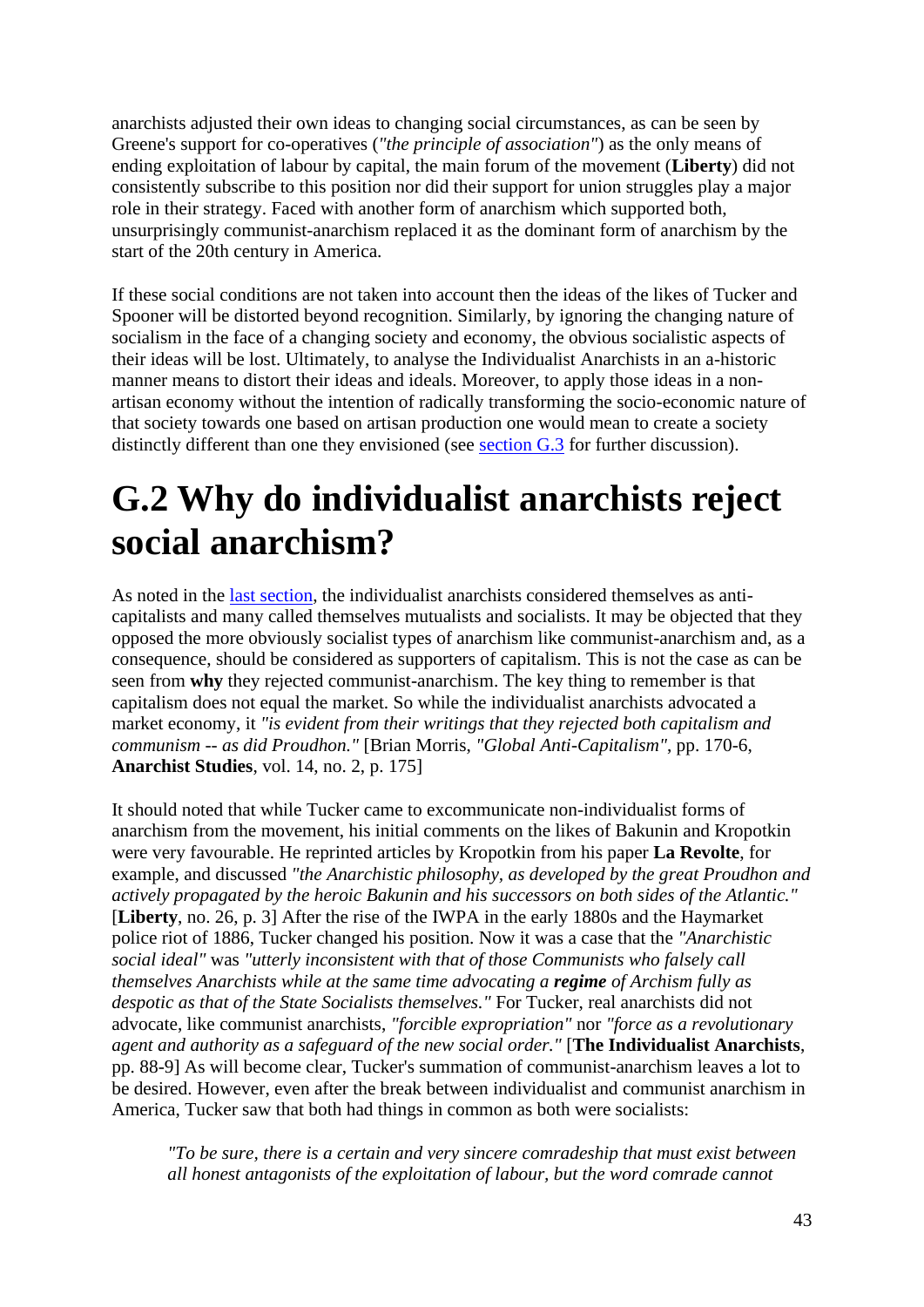#### *gloss over the vital difference between so-called Communist-Anarchism and Anarchism proper."* [**Liberty**, no. 172, p. 1]

Social anarchists would agree with Tucker in part, namely the need not to gloss over vital differences between anarchist schools but most reject Tucker's attempts to exclude other tendencies from *"Anarchism proper."* Instead, they would agree with Kropotkin and, while disagreeing with certain aspects of the theory, refuse to excommunicate him from the anarchist movement. As we discuss in [section G.2.5,](sectionG.html#secg25) few anarchists agreed with Tucker's sectarianism at the time and communist-anarchism was, and remains, the dominant tendency within anarchism.

It is these disagreements to which we now turn. It should be stressed, though, that the individualist anarchists, while tending to excommunicate social anarchism, also had many inclusive moments and so it makes these objections often seem petty and silly. Yes, there was certainly pettiness involved and it worked both ways and there was a certain amount of titfor-tat, just as there is now (although to a much lesser degree these days). Anarchistcommunist opposition to what some of them sadly called *"bourgeois anarchism"* was a fact, as was individualist anarchist opposition to communist-anarchism. Yet this should not blind us to what both schools had in common. However, if it were not for some opponents of anarchism (particularly those seeking to confuse libertarian ideas with propertarian ones) dragging these (mostly resolved) disagreements back into the light of day this section would be a lot shorter. As it is, covering these disagreements and showing how they could be resolved is a useful task -- if only to show how individualist and communist anarchism are not as alien as some make out.

There were four main objections made to communist-anarchism by the individualists. Firstly, that communist-anarchism was compulsory and any compulsory system could not be anarchist. Secondly, that a revolution would be imposing anarchism and so contradicted its principles. Thirdly, that distribution by need was based on altruism and, consequently, unlikely to succeed. Fourthly, that the communist-anarchists are determining how a free society would be organised which is authoritarian. Needless to say, communist-anarchists rejected these claims as being false and while we have already sketched these arguments, objections and replies in [section A.3.1 i](sectionA.html#seca31)t is worthwhile to repeat (and expand on) them here as these disagreements are sometimes highlighted by those who fail to stress what both schools have in common and, consequently, distort the debates and issues involved.

We will discuss these objections in the following sections.

## **G.2.1 Is communist-anarchism compulsory?**

Some individualist anarchists argued that communist-anarchists wanted to force everyone to be communists and, as such, this proved they were not anarchists. This objection is, ironically, both the most serious **and** the easiest to refute. As Tucker noted, *"to eliminate the compulsory element from Communism is to remove, in the view of every man who values liberty above aught else, the chief objection to it."* [**Liberty**, no. 122, p. 5] For Henry Appleton, there was *"a class of ranting enthusiasts who falsely call themselves Anarchists"* who advocated both violence and *"levelling"*. *"All Communism,"* he asserted, *"under whatever guise, is the natural enemy of Anarchism and a Communist sailing under the flag of Anarchism is as false a figure as could be invented."* Yet, ironically, A. H. Simpson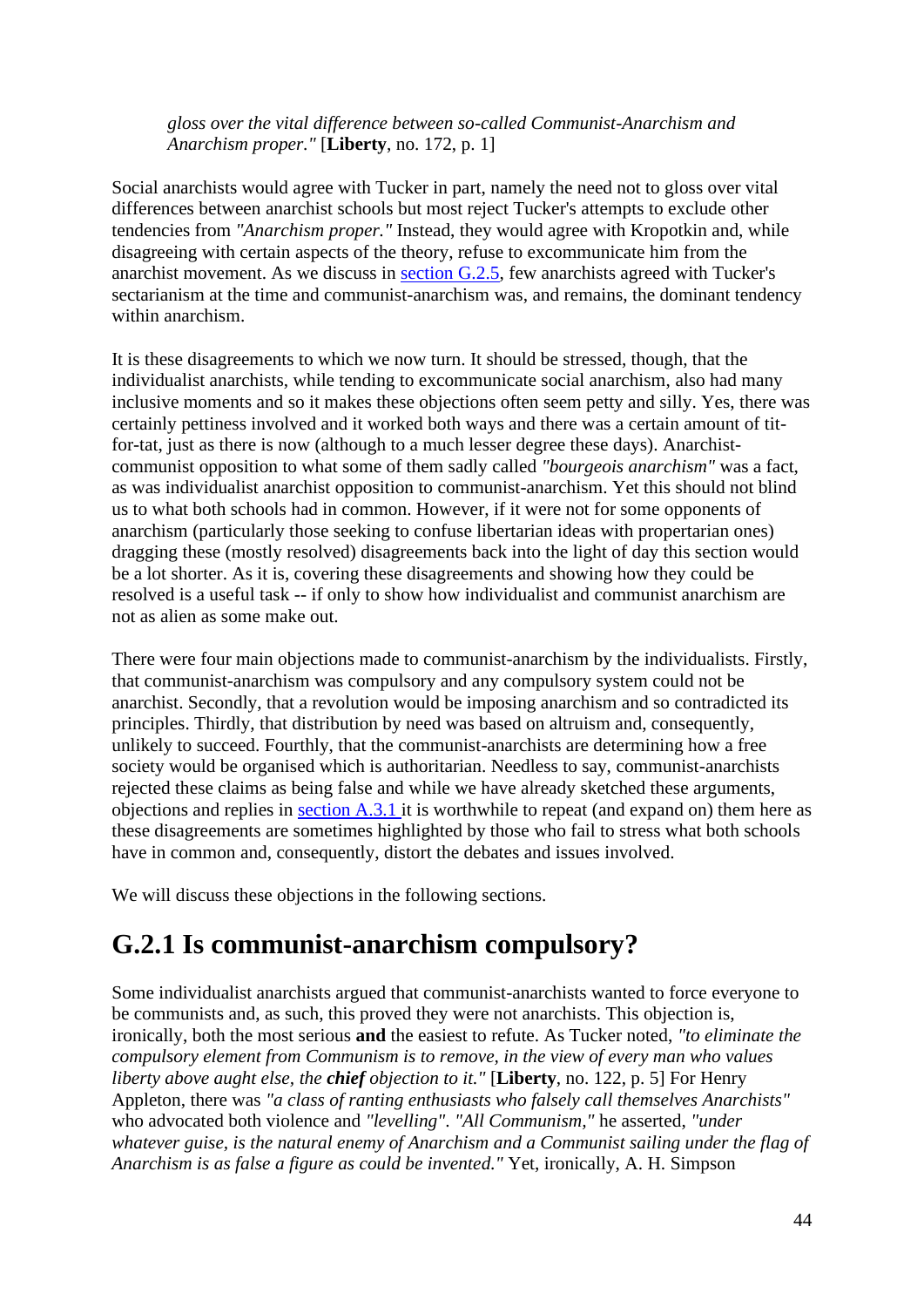disproved that particular claim for while attacking communism he ended by stating his *"argument applies only to aggressive Communists"* and that *"[v]oluntary Communism can exist and, if successful, flourish under Anarchy."* So, apparently, **some** kinds of communism are compatible with anarchism after all! Victor Yarrows, likewise, pointed to *"two different schools"* of communists, those who support *"voluntary Communism, which they intend to reach by the Anarchistic method"* and those who *"plot the forcible suppression of the entire system"* of private property. Only the former was *"voluntary or Anarchistic Communism."* [**The Individualist Anarchists**, pp. 89-90, p. 94, p. 95 and p. 96]

This, it should be noted, is more than enough to disprove any claims that genuine anarchists cannot be communists.

So, the question is whether communist-anarchists are in favour of forcing people to be communists. If their communism is based on voluntary association then, according to the Individualist Anarchists themselves, it is a form of anarchism. Unsurprisingly, we discover that communist-anarchists have long argued that their communism was voluntary in nature and that working people who did not desire to be communists would be free not to be.

This position can be found in Kropotkin, from his earliest writings to his last. Thus we discover him arguing that an anarchist revolution *"would take care not to touch the holding of the peasant who cultivates it himself . . . without wage labour. But we would expropriate all land that was not cultivated by the hands of those who at present possess the land."* This was compatible with communism because libertarian communists aimed at *"the complete expropriation of all those who have the means of exploiting human beings; the return to the community of the nation of everything that in the hands of anyone can be used to exploit others."* Following Proudhon's analysis, private property was different from individual possession and as long as *"social wealth remains in the hands of the few who possess it today"* there would be exploitation. Instead, the aim was to see such social wealth currently monopolised by the capitalist class *"being placed, on the day of the revolution, at the free disposition of all the workers."* This would *"create the situation where each person may live by working freely, without being forced to sell his work and his liberty to others."* [**Words of a Rebel**, p. 214, pp. 207-8, p. 207 and p. 208] If someone desired to work outside of the commune, then that was perfectly compatible with this aim.

This position was followed in later works. The *"scope of Expropriation,"* Kropotkin argued was clear and would only *"apply to everything that enables any man -- be he financier, millowner, or landlord -- to appropriate the product of others' toil."* Thus only those forms of property based on wage labour would be expropriated. In terms of housing, the same general rule applies (*"the expropriation of dwellings contains the whole social revolution"*). Kropotkin explicitly discusses the man who *"by dint of privation has contrived to buy a house just large enough to hold his family. And we are going to deprive him of his hardearned happiness, to turn him into the street! Certainly not . . . Let him work in his little garden, too."* Anarchist-communism *"will make the lodger understand that he need not pay his former landlord any more rent. Stay where you are, but rent free."* [**The Conquest of Bread**, p. 61, p. 95, pp. 95-6 and p. 96]

Which, incidentally, was **exactly** the same position as Tucker (see [section G.1.2\)](sectionG.html#secg12) and so Kropotkin's analysis of the land monopoly was identical: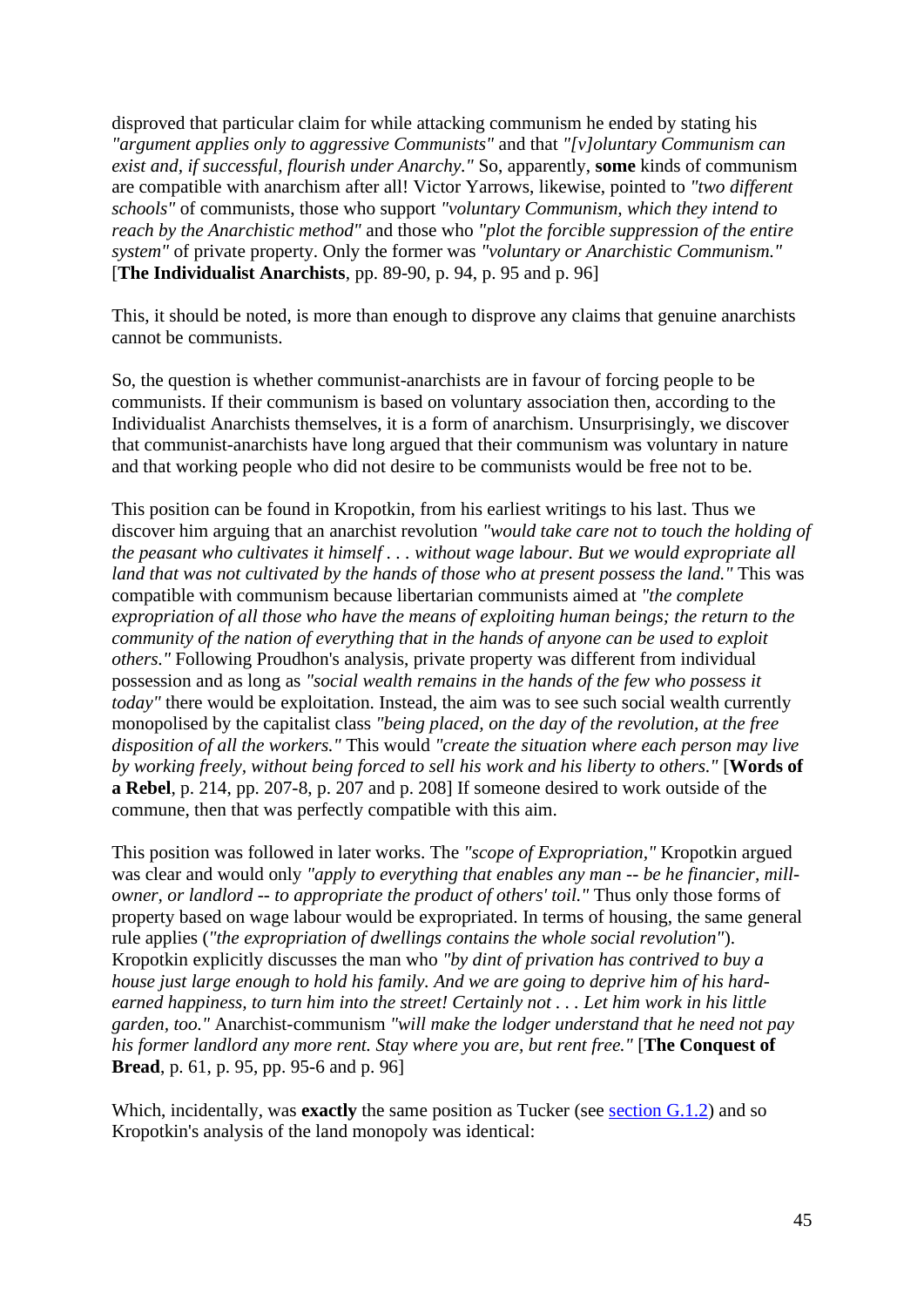*"when we see a peasant who is in possession of just the amount of land he can cultivate, we do not think it reasonable to turn him off his little farm. He exploits nobody, and nobody would have the right to interfere with his work. But if he possesses under the capitalist law more than he can cultivate himself, we consider that we must not give him the right of keeping that soil for himself, leaving it uncultivated when it might be cultivated by others, or of making others cultivate it for his benefit."* [**Act for Yourselves**, p. 104]

For Kropotkin, communism *"must be the work of all, a natural growth, a product of the constructive genius of the great mass. Communism cannot be imposed from above; it could not live even for a few months if the constant and daily co-operation of all did not uphold it. It must be free."* [**Anarchism**, p. 140]

Malatesta agreed. Anarchism, he stressed, *"cannot be imposed, both on moral grounds in regard to freedom, as well as because it is impossible to apply 'willy nilly' a regime of justice for all. It cannot be imposed on a minority by a majority. Neither can it be imposed by a majority on one or more minorities."* Thus *"anarchists who call themselves communists"* do so *"not because they wish to impose their particular way of seeing things on others"* but because *"they are convinced, until proved wrong, that the more human beings are joined in brotherhood, and the more closely they co-operate in their efforts for the benefit of all concerned, the greater is the well-being and freedom which each can enjoy." Imposed communism,"* he stressed, *"would be the most detestable tyranny that the human mind could conceive. And free and voluntary communism is ironical if one has not the right and the possibility to live in a different regime, collectivist, mutualist, individualist -- as one wishes, always on condition that there is no oppression or exploitation of others."* He agreed with Tucker that *"State communism, which is authoritarian and imposed, is the most hateful tyranny that has ever afflicted, tormented and handicapped mankind."* [**Errico Malatesta: His Life and Ideas**, p. 21, p. 34, p. 103 and p. 34]

Therefore, arguing that the land and machinery should be common property does **not** preclude individuals possessing it independently of communes as both are rooted in individual possession (or "occupancy and use") rather than private property. The key anarchist difference between property and possession explains any perceived contradiction in the communist position. Thus we find Kropotkin arguing that a communist-anarchist society is one *"without having the soil, the machinery, the capital in short, in the hands of private owners. We all believe that free organisations of workers would be able to carry on production on the farm and on the factory, as well, and probably much better, than it is conducted now under the individual ownership of the capitalist."* The commune *"shall take into possession of all the soil, the dwelling-houses, the manufactures, the mines and the means of communication."* [**Act for Yourselves**, p. 103 and p. 104]

This in no way contradicts his argument that the individuals will not be forced to join a commune. This is because the aim of anarchist-communism is, to quote another of Kropotkin's works, to place *"the product reaped or manufactured at the disposal of all, leaving to each the liberty to consume them as he pleases in his own home."* [**The Place of Anarchism in the Evolution of Socialist Thought**, p. 7] Thus individual ownership meant individual ownership of resources used by others rather than individual possession of resources which individuals used. This can be seen from his comment that *"some poor fellow"* who *"has contrived to buy a house just large enough to hold his family"* would not be expropriated by the commune (*"by all means let him stay there"*) while also asserting *"[w]ho,*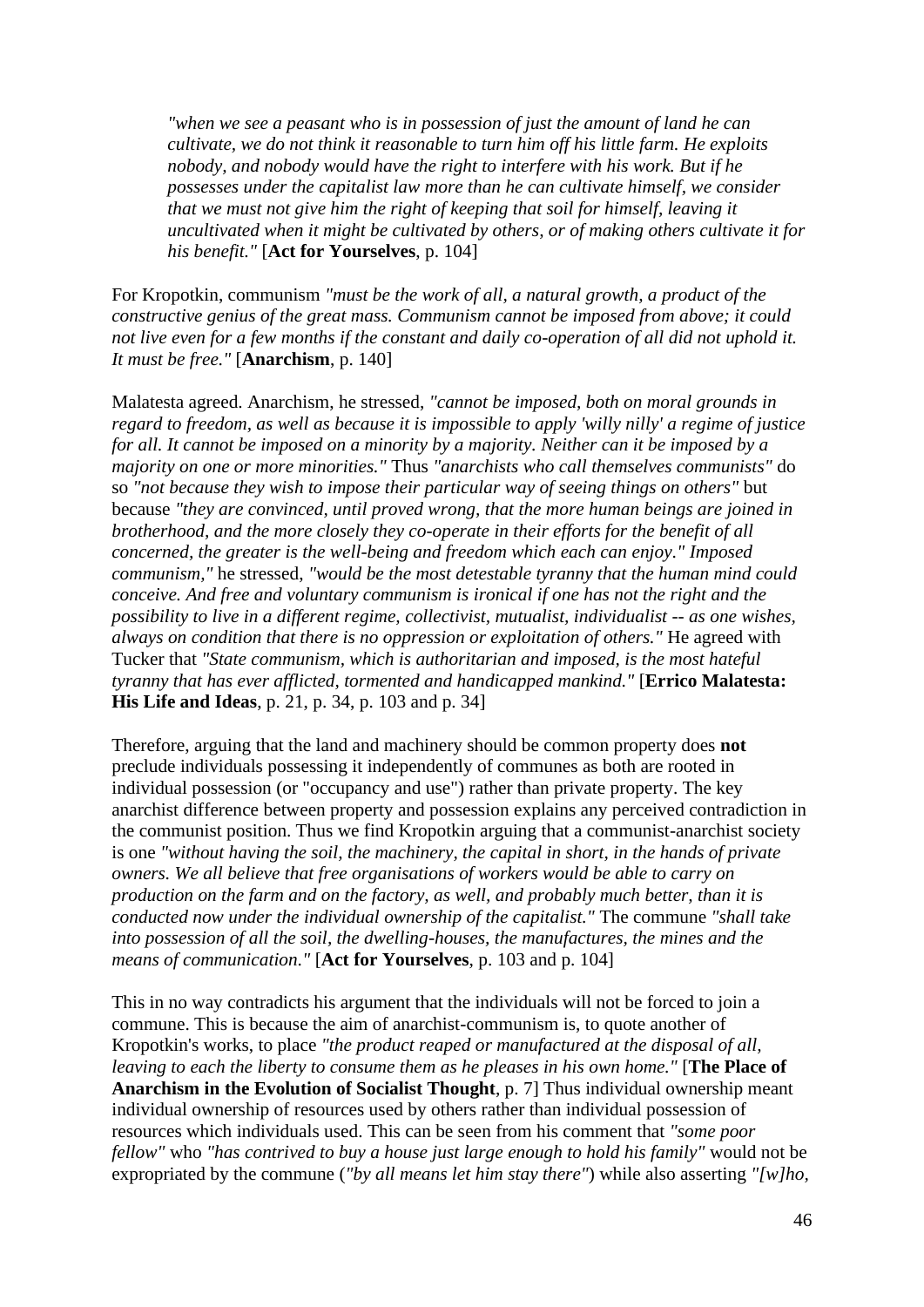*then, can appropriate for himself the tiniest plot of ground in such a city, without committing a flagrant injustice?"* [**Conquest of Bread**, p. 90]

Kropotkin's opposition to private appropriation of land can only be understood in context, namely from his discussion on the *"abolition of rent"* and the need for *"free dwellings"*, i.e. the end of landlordism. Kropotkin accepted that land could and would be occupied for personal use -- after all, people need a place to live! In this he followed Proudhon, who also argued that *"Land cannot be appropriated"* (Chapter 3, part 1 of **What is Property?**). For the French anarchist, the land *"is limited in amount"* and so *"it ought not to be appropriated"* (*"let any living man dare change his right of territorial possession into the right of property, and I will declare war upon him, and wage it to the death!"*). This meant that *"the land is indispensable to our existence, -- consequently a common thing, consequently insusceptible of appropriation."* Overall, *"labour has no inherent power to appropriate natural wealth."* [**What is Property?**, p. 106, p. 107 and p. 116] Proudhon, it is well known, supported the use of land (and other resources) for personal use. How, then, can he argue that the *"land cannot be appropriated"*? Is Proudhon subject to the same contradiction as Kropotkin? Of course not, once we take into account the fundamental difference between private property and possession, appropriation and use which underlies both individualist **and** communist anarchism. As Malatesta argued:

*"Communism is a free agreement: who doesn't accept it or maintain it remains outside of it . . . Everyone has the right to land, to the instruments of production and all the advantages that human beings can enjoy in the state of civilisation that humanity has reached. If someone does not want to accept a communist life and the obligations that it supposes, it is their business. They and those of a like mind will come to an agreement . . . [They] will have the same rights as the communists over the natural wealth and accumulated products of previous generations . . . I have always spoken of free agreement, of free communism. How can there be liberty without a possible alternative?"* [our emphasis, **At the caf** $\tilde{A}$ ©, pp. 69-70]

Compare this to individualist anarchist Stephen Byington's comment that *"[t]hose who wish to unite in the communistic enjoyment of their labour will be free to do so; those who wish to hold the products of their labour as private property will be equally free to do so."* [quoted by Wm. Gary Kline, **The Individualist Anarchists: A Critique of Liberalism**, p. 93] The similarities are as obvious as between Proudhon's and Kropotkin's arguments.

The same, it must be stressed, can be said of the *"Chicago Anarchists"* whom Tucker labelled as authoritarians. Thus we find Albert Parsons, for example, denouncing that kind of private property which allows exploitation to happen. The key problem was that *"the necessary means for the existence of all has been appropriated and monopolised by a few. The land, the implements of production and communication, the resources of life, are now held as private property, and its owners exact tribute from the propertyless"* (*"Wealth is power"*). The aim of communist-anarchism was to ensure the *"[f]ree access to the means of production [which] is the natural right of every man able and willing to work."* This implied that *"[a]ll organisation will be voluntary with the sacred right forever reserved for each individual 'to think and to rebel.'"* This meant that as far as the *"final outcome"* of social change was involved *"many disciples of anarchism believe [it] will be communism -- the common possession of the resources of life and the productions of united labour. No anarchist is compromised by this statement, who does not reason out the future outlook in this way."*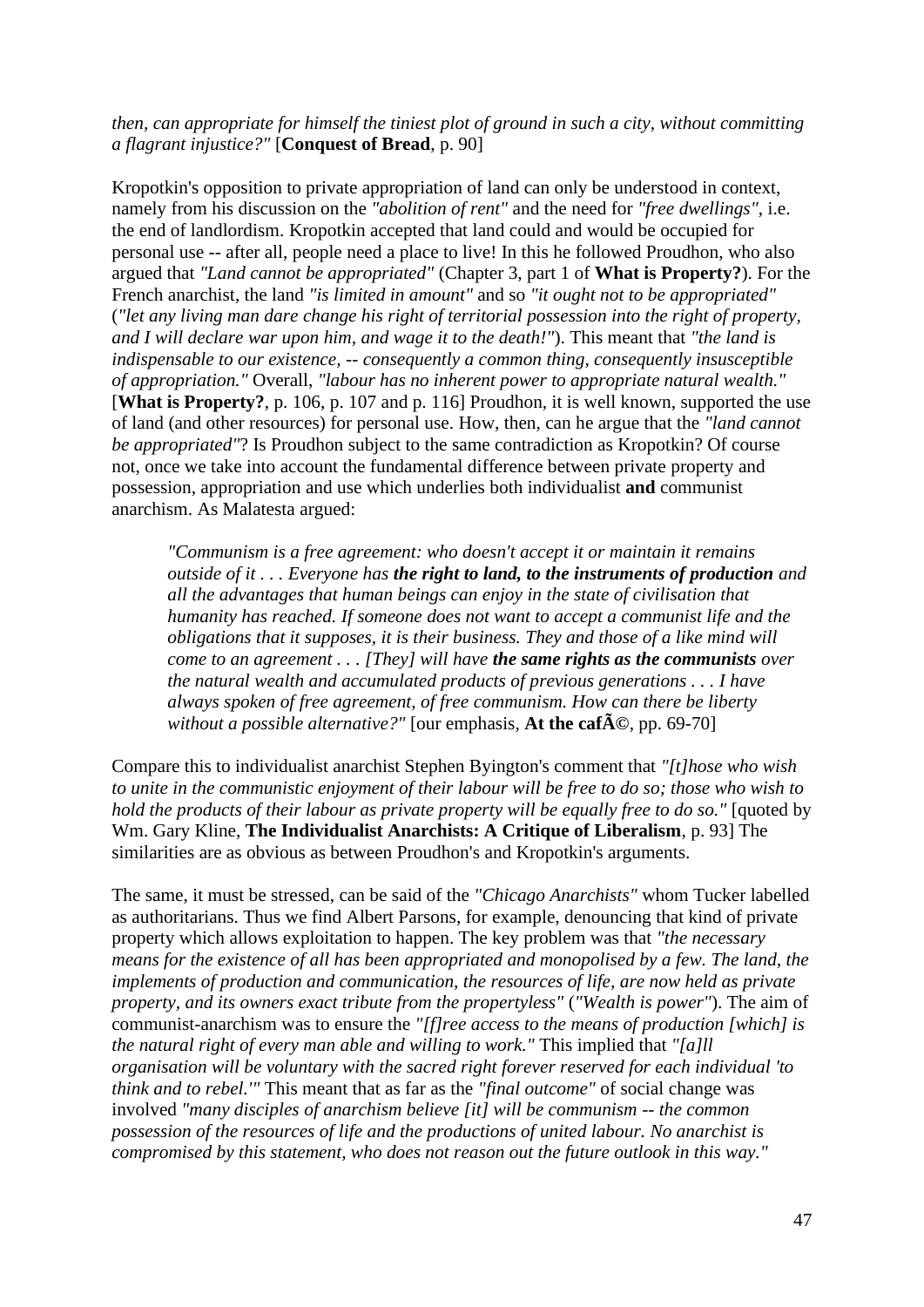[**Anarchism: Its Philosophy and Scientific Basis**, p. 97, p. 99, p. 96 ,p. 174 and pp. 174-5] This did not exclude mutualism or individualist anarchism:

*"Many expedients will be tried by which a just return may be awarded the worker for his exertions. The time check or labour certificate, which will be honoured at the store-houses hour for hour, will no doubt have its day. But the elaborate and complicated system of book-keeping this would necessitate, the impossibility of balancing one man's hour against another's with accuracy, and the difficulty in determining how much more one man owed natural resources, condition, and the studies and achievements of past generations, than did another, would, we believe, prevent this system from obtaining a thorough and permanent establishment. The mutual banking system . . . may be in operation in the future free society. Another system, more simple . . . appears the most acceptable and likely to prevail. Members of the groups . . . if honest producers . . . will be honoured in any other group they may visit, and given whatever is necessary for their welfare and comfort."* [**Op. Cit.**, p. 175]

As we discuss in [section G.4,](sectionG.html#secg4) this was the same conclusion that Voltairine de Cleyre reached three decades later. This was rooted in a similar analysis of property as Proudhon and Tucker, namely *"possession"* or *"occupancy and use"*: *"The workshops will drop into the hands of the workers, the mines will fall to the miners, and the land and all other things will be controlled by those who posses and use them. There will be, there can then be no title to anything aside from its possession and use."* The likes of Parsons supported communism was not because of an opposition between "communism" and "occupancy and use" but rather, like Kropotkin, because of *"the utter impossibility of awarding to each an exact return for the amount of labour performed will render absolute communism a necessity sooner or later."* [**Op. Cit.**, p. 105 and p. 176] So while capitalism *"expropriates the masses for the benefit of the privileged class . . . socialism teaches how all may possess property . . . [and] establish a universal system of co-operation, and to render accessible to each and every member of the human family the achievements and benefits of civilisation which, under capitalism, are being monopolised by a privileged class."* [August Spies, contained in Parsons, **Op. Cit.**, pp. 63-4]

All of which indicates that Tucker did not really understand communist-anarchism when he argued that communism is *"the force which compels the labourer to pool his product with the products of all and forbids him to sell his labour or his products."* [**Instead of a Book**, p. 400] Rather, communist-anarchists argue that communism must be free and voluntary. In other words, a communist-anarchist society would not "forbid" anything as those who are part of it must be in favour of communism for it to work. The option of remaining outside the communist-anarchist society is there, as (to requote Kropotkin) expropriation would *"apply to everything that enables any man [or woman] . . . to appropriate the product of others' toil."* [**The Conquest of Bread**, p. 61] Thus communist-anarchism would "forbid" exactly what Individualist Anarchism would "forbid" -- property, not possession (i.e. any form of "ownership" not based on "occupancy and use").

Tucker, at times, admits that this is the case. For example, he once noted that *"Kropotkin says, it is true, that he would allow the individual access to the land; but he proposes to strip him of capital entirely, and as he declares a few pages further on that without capital agriculture is impossible, it follows that such access is an empty privilege not at all equivalent to the liberty of individual production."* [quoted by George Woodcock and Ivan Avakumovic, **The Anarchist Prince**, p. 279] However, as two biographers of Kropotkin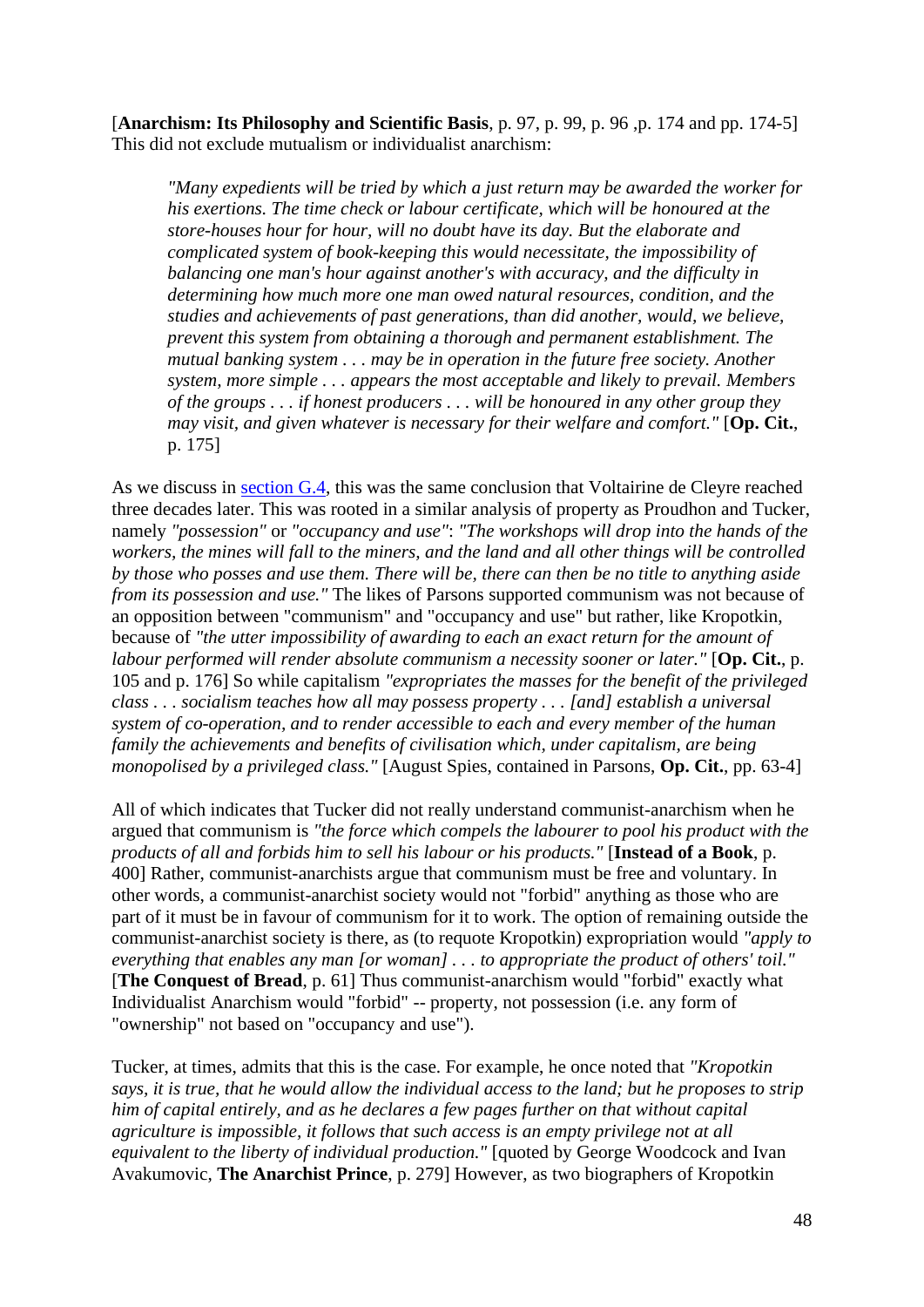note, Tucker *"partly misinterprets his opponent, as when he suggests that the latter's idea of communist anarchism would prevent the individual from working on his own if he wished (a fact which Kropotkin always explicitly denied, since the basis of his theory was the voluntary principle)."* [Woodcock and Avakumovic, **Op. Cit.**, p. 280] To quote Kropotkin himself:

*"when we see a Sheffield cutler, or a Leeds clothier working with their own tools or handloom, we see no use in taking the tools or the handloom to give to another worker. The clothier or cutler exploit nobody. But when we see a factory whose owners claim to keep to themselves the instruments of labour used by 1,400 girls, and consequently exact from the labour of these girls . . . profit . . . we consider that the people . . . are fully entitled to take possession of that factory and to let the girls produce . . . for themselves and the rest of the community . . . and take what they need of house room, food and clothing in return."* [**Act for Yourselves**, p. 105]

So Kropotkin argued that a communist-anarchist revolution would **not** expropriate the tools of self-employed workers who exploited no-one. Malatesta also argued that in an anarchist society *"the peasant [is free] to cultivate his piece of land, alone if he wishes; free is the shoe maker to remain at his last or the blacksmith in his small forge."* Thus these two very famous communist-anarchists also supported "property" but they are recognised as obviously socialists. This apparent contradiction is resolved when it is understood that for communistanarchists (like all anarchists) the abolition of property does not mean the end of possession and so *"would not harm the independent worker whose real title is possession and the work done"* unlike capitalist property. [Malatesta, **Op. Cit.**, p. 103] Compare this with Yarros' comment that *"[s]mall owners would not suffer from the application of the 'personal use' principle, while large owners, who have come into possession of the landed property, or the capital with which they purchased the landed property, by means that equal liberty could not sanction, would have no principle to base any protest on."* [**Liberty**, no. 197, p. 2] In other words, **all** anarchists (as we argue in [section B.3\)](sectionB.html#secb3) oppose private property but support possession (we return to this issue in [section I.6.2](sectionI.html#seci62) as it is an all too common fallacy).

### **G.2.2 Is communist-anarchism violent?**

Having shown that communist-anarchist is a valid form of anarchism even in terms of individualist anarchism in the [last section,](sectionG.html#secg22) it is now necessary to discuss the issue of methods, i.e., the question of revolution and violence. This is related to the first objection, with Tucker arguing that *"their Communism is another State, while my voluntary cooperation is not a State at all. It is a very easy matter to tell who is an Anarchist and who is not. Do you believe in any form of imposition upon the human will by force?"* [**Liberty**, no. 94, p. 4] However, Tucker was well aware that the state imposed its will on others by force and so the question was whether revolution was the right means of ending its oppression.

To a large degree, discussion on the question of revolution was clouded by the fact it took place during the height of the *"propaganda by the deed"* period in anarchist history (see [section A.2.18\)](sectionA.html#seca218). As George Woodcock noted, a *"cult of violence . . . marked and marred"* the IWPA and alienated the individualist anarchists. [**Anarchism**, p. 393] Johann Most was the focus for much of this rhetoric (see Paul Avrich's **The Haymarket Tragedy**, particularly the chapter entitled *"Cult of Dynamite"*). However, the reason why talk of dynamite found an audience had nothing to do with anarchism but rather because of the violence regularly directed against striking workers and unions. As we discuss more fully in [section G.3.1,](sectionG.html#secg31) strikes were habitually repressed by violence (by the state or by the employer's private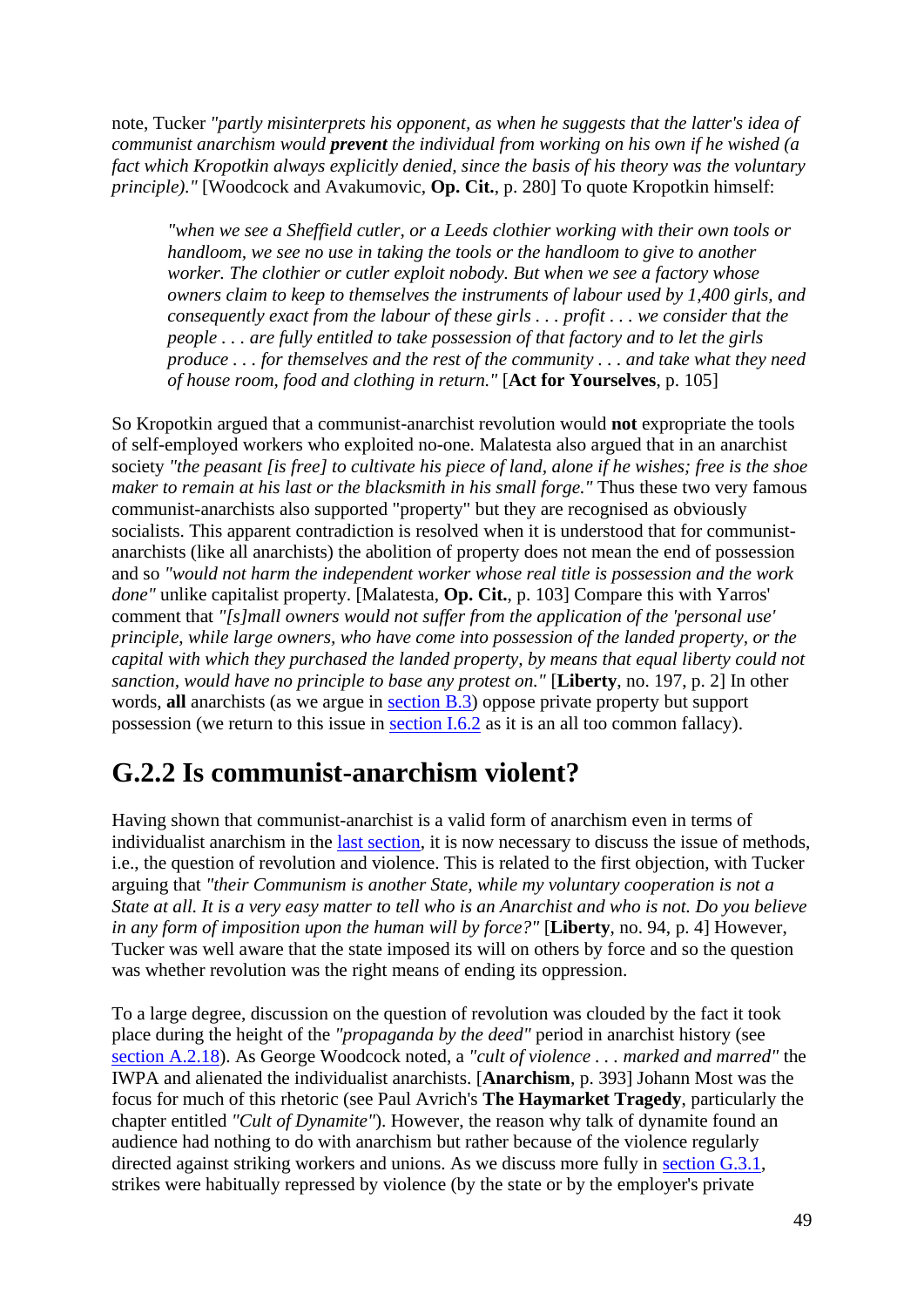police). The massive 1877 strike wave, for example, saw the **Chicago Times** urge the use of hand grenades against strikers while employers organised *"private guards and bands of uniformed vigilantes"* which *"roamed the streets, attacking and dispersing groups of workers.* Business leaders concluded that *"the chief lesson of the strike as the need for a stronger apparatus of repression"* and presented the city of Chicago with two Gatling guns to aid that task. *"The erection of government armouries in the centres of American cities dates from this period."* This repression and the vitriolic ruling class rhetoric used *"set a pattern for the future and fuelled the hatreds and passions without which the Haymarket tragedy would not have occurred."* [Paul Avrich, **The Haymarket Tragedy**, p. 33 and p. 35]

Given this general infatuation with dynamite and violence which this state and employer violence provoked, the possibility for misunderstanding was more than likely (as well as giving the enemies of anarchism ample evidence to demonise it while allowing the violence of the system they support to be downplayed). Rather than seeing communist-anarchists as thinking a revolution was the product of mass struggle, it was easy to assume that by revolution they meant acts of violence or terrorism conducted by a few anarchists on behalf of everyone else (this false perspective is one which Marxists to this day tend to repeat when dismissing anarchism). In such a situation, it is easy to see why so many individualist anarchists thought that a small group of anarchists sought to impose communism by means of violence. However, this was not the case. According to Albert Parsons, the communistanarchists argued that the working class *"will be driven to use [force] in self-defence, in selfpreservation against those who are degrading, enslaving and destroying them."* [**The Autobiographies of the Haymarket Martyrs**, p. 46] As August Spies put it, *"[t]o charge us with an attempt to overthrow the present system on or about May 4th, and then establish anarchy, is too absurd a statement, I think, even for a political office-holder to make . . . Only mad men could have planned such a brilliant scheme."* Rather, *"we have predicted from the lessons history teaches, that the ruling classes of to-day would no more listen to the voice of reason than their predecessors; that they would attempt by brute force to stay the wheel of progress."* [contained in Parsons, **Anarchism: Its Philosophy and Scientific Basis**, p. 55] Subsequent events have proven that Spies and Parsons had a point!

Thus arguments about violence should not result in the assumption that the individualist anarchists were pacifists as the subject usually is not violence as such but rather assassinations and attempts of minorities to use violence to create "anarchy" by destroying the state on behalf of the general population. *"To brand the policy of terrorism and assassination as immoral is ridiculously weak,"* argued Tucker. *"Liberty does not assume to set any limit on the right of an invaded individual to choose his own methods of defence. The invader, whether an individual or a government forfeits all claim to consideration from the invaded. This truth is independent of the character of the invasion."* This meant that the *"right to resist oppression by violence is beyond doubt. But its exercise would be unwise unless the suppression of free thought, free speech, and a free press were enforced so stringently that all other means of throwing it off had become hopeless."* Ultimately, though, the *"days of armed revolution have gone by. It is too easily put down."* [**Instead of a Book**, p. 430, p. 439 and p. 440]

Except for a small group of hard-core insurrectionists, few social anarchists think that violence should be the first recourse in social struggle. The ultra-revolutionary rhetoric associated with the 1883-6 period is not feature of the anarchist movement in general and so lessons have been learned. As far as strategy goes, the tactics advocated by social anarchists involve the same ones that individualist anarchists support, namely refusal of obedience to all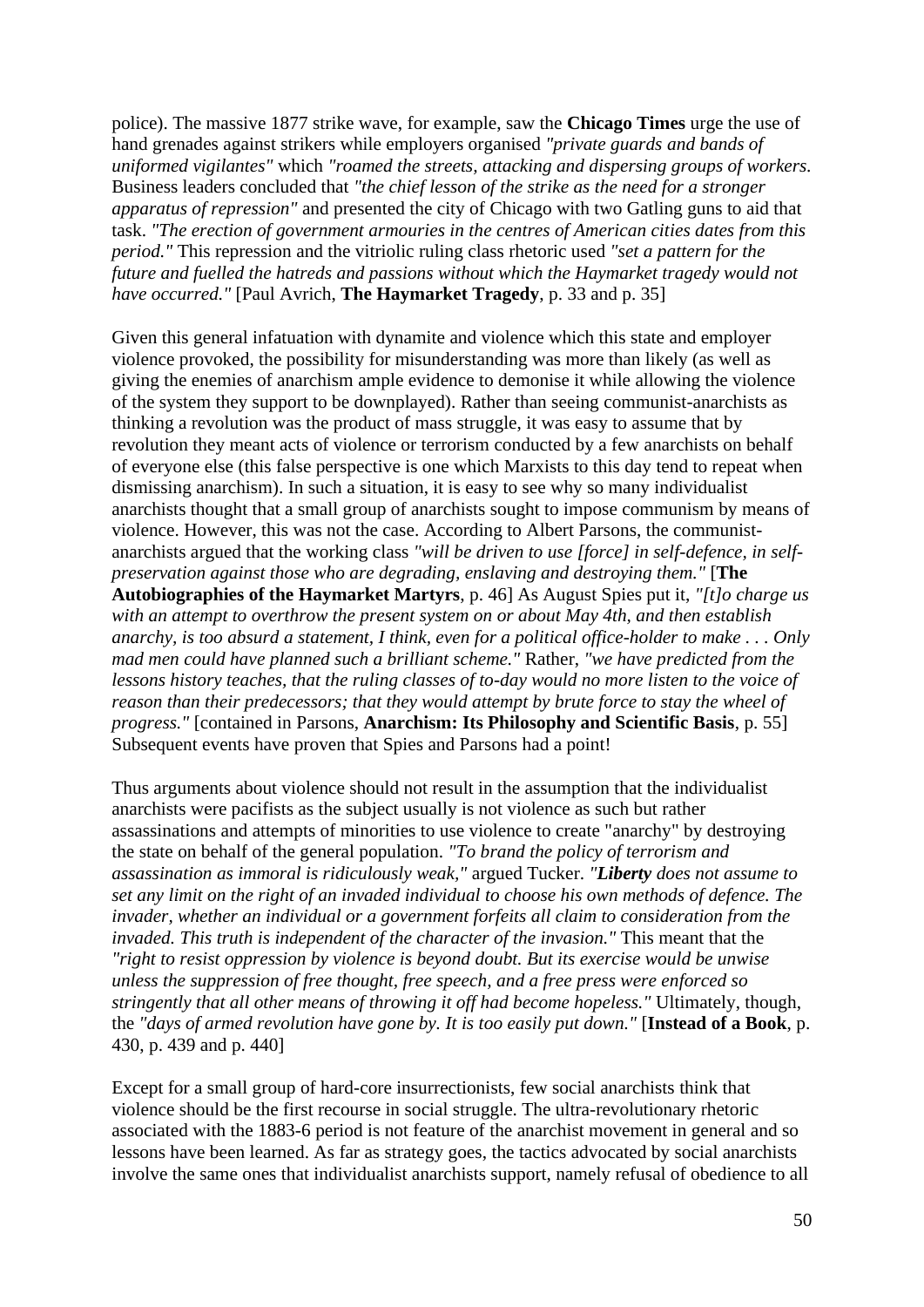forms of authority. This would include workplace, rent and tax strikes, occupations, protests and such like. Violence has always been seen as the last option, to be used only in selfdefence (or, sometimes, in revenge for greater acts of violence by oppressors). The problem is that any effective protest will result in the protesters coming into conflict with either the state or property owners. For example, a rent strike will see the agents of the property owner trying to evict tenants, as would a workers strike which occupied the workplace. Similarly, in the Seattle protests in 1999 the police used force against the non-violent protesters blocking the roads long before the Black Bloc started breaking windows (which is, in itself, nonviolent as it was directed against corporate property, not people -- unlike the police action). Unless the rebels simply did what they were told, then any non-violent protest could become violent -- but only because private property ultimately rests on state violence, a fact which becomes obvious when people refuse to acknowledge it and its privileges (*"There is only one law for the poor, to wit: Obey the rich."* [Parsons, **Op. Cit.**, p. 97]). Thus Adolph Fischer, one of the Haymarket Martyrs:

*"Would a peaceful solution of the social question be possible, the anarchists would be the first ones to rejoice over it.*

*"But is it not a fact that on occasion of almost every strike the minions of the institutions of private property -- militia, police, deputy sheriffs; yes, even federal troops -- are being called to the scenes of conflict between capital and labour, in order to protect the interests of capital? . . . What peaceful means should the toilers employ? There is, for example, the strike? If the ruling classes want to enforce the 'law' they can have every striker arrested and punished for 'intimidation' and conspiracy. A strike can only be successful if the striking workingmen prevent their places being occupied by others. But this prevention is a crime in the eyes of the law. Boycott? In several states the 'courts of justice' have decided that the boycott is a violation of the law, and in consequence thereof, a number of boycotts have had the pleasure of examining the inner construction of penitentiaries 'for 'conspiracy' against the interests of capital."* [**The Autobiographies of the Haymarket Martyrs**, pp. 85-6]

Some individualist anarchists did agree with this position. Dyer Lum, for example, *"supported revolutionary violence on practical and historical grounds. Practically speaking, Lum did not believe that 'wage slavery' could be ended by non-violence because capitalists would surely use force to resist."* [Frank H. Brooks, *"Ideology, Strategy, and Organization: Dyer Lum and the American Anarchist Movement"*, pp. 57-83, **Labor History**, vol. 34, No. 1, p. 71] Spooner's rhetoric could be as violent sounding as Johann Most at his worse and he called upon the subjects of the British Empire to rise in revolt (see his pamphlet **Revolution**). Equally, many social anarchists are pacifists or believe that anarchism can come about by means of reform and not revolution. Thus the reform/revolution divide does not quite equal the individualist/social anarchist divide, although it is fair to say that most individualist anarchists were and are reformists.

So, it must be stressed that most individualist anarchists did not oppose revolution **as such**. Rather they considered it as both unlikely to succeed and unnecessary. They rejected revolutionary expropriation *"not because we deem such expropriation unjust, invasive, criminal, but solely because we are we are convinced that there is a better, safer, and wiser way for labour to pursue with a view to emancipation."* With mutual banks, they argued, it became possible *"for labour to gradually lift itself into the position to command its full share*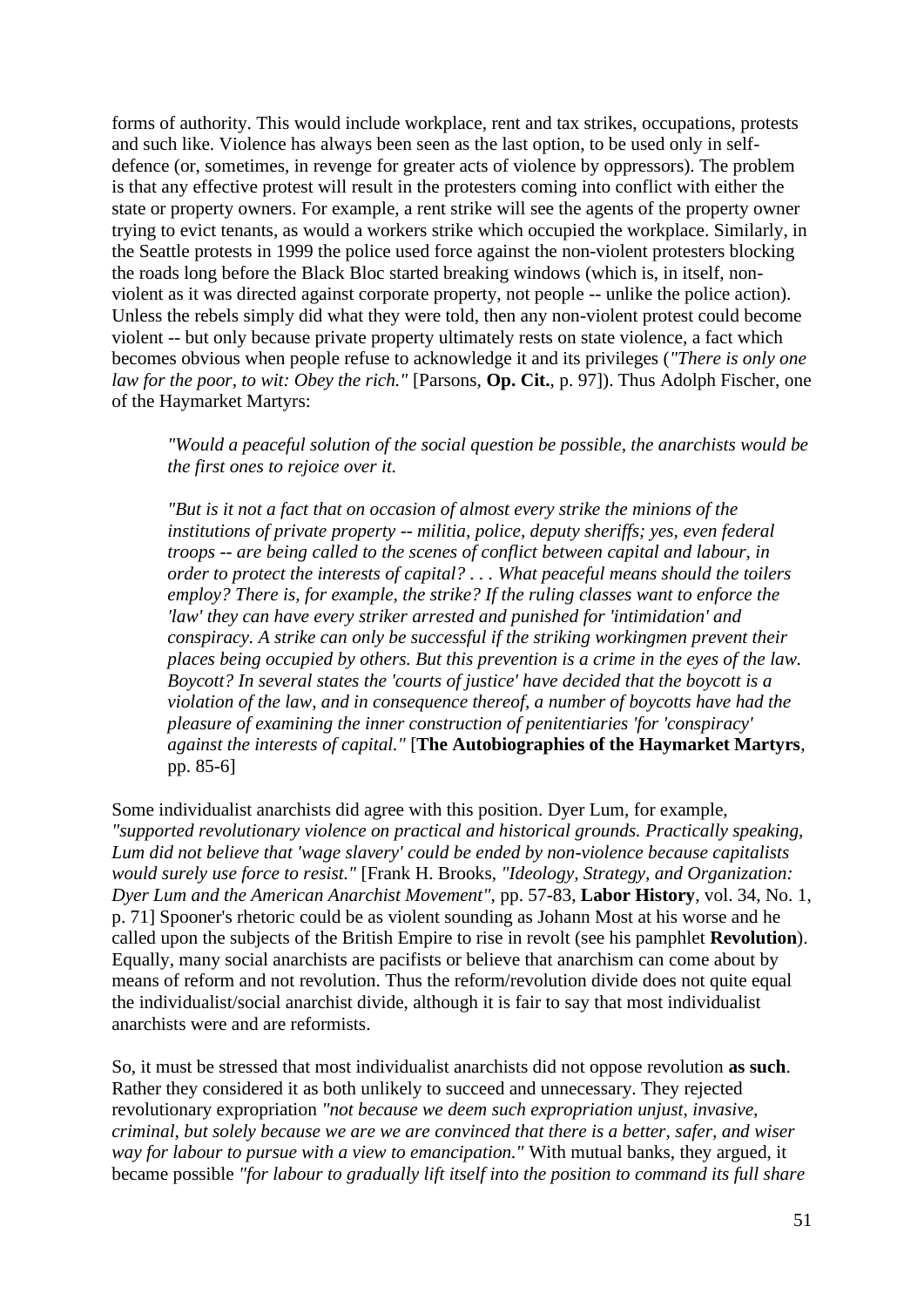*of wealth, and absorb in the shape of wages all that is now alienated from it in the forms of profit, interest proper, and monopoly rent."* [Yarrows, **Liberty**, no. 171, p. 5] As such, their aims were the same as communist-anarchism (namely to end exploitation of labour and the abolition of the state) but their means were different. Both, however, were well aware that the capitalism could not be ended by political action (i.e., voting). *"That the privileged class"*, argued William Bailie *"will submit to expropriation, even if demanded at the ballot-box, is a delusion possible only to him who knows not the actual situation confronting the people of this country."* [*"The Rule of the Monopolists"*, **Liberty**, no. 368, p. 4]

However, there was one area of life that was excluded from their opposition to expropriation: the land. As Yarros put it, *"the Anarchists' position on the land question, which involves the dispossession of present landlords and the entire abolition of the existing system of land tenure . . . They wish to expropriate the landlords, and allow the landless to settle on land which does not now belong to them."* This *"[o]ne exception . . . we are compelled to make"* involved *"believ[ing] that the landless will, individually and for the purpose of occupying ownership, take possession of the land not personally occupied and used by landlord, and will protect each other in the possession of such lands against any power hostile to them."* [**Op. Cit.**, no. 171, p. 4 and p. 5]

Yet as subsequent history has shown, landlords are just as likely to organise and support violent counter-revolutionary movements in the face of land reform as are industrial capitalists. Both sections of the capitalist class supported fascists like Mussolini, Franco and Pinochet in the face of even moderate attempts at expropriation by either reformist governments or the peasants themselves. So as the history of land reform shows, landlords are more than willing to turn to death squads and fascism to resist it. To suggest that squatting land would provoke less capitalist violence than, say, expropriating workplaces simply cannot be supported in the light of 20th century history. The choice, then, is simply to allow the landlords and capitalists to keep their property and try to but it back from them or use political or revolutionary means to expropriate them. Communist-anarchists thought that the mutual banks would not work and so supported expropriation by means of a mass revolt, a social revolution.

As such, communist-anarchists are not revolutionaries by choice but rather because they do not think capitalism can be reformed away nor that the ruling class will freely see their power, property and privileges taken from them. They reject the mutualist and individualist anarchist suggestion that mutual banks could provide enough credit to compete capitalism away and, even if it could, the state would simply outlaw it. This perspective does **not** imply, as many enemies of anarchist suggest, that social anarchists always seek to use violence but rather that we are aware that the state and capitalists will use violence against any effective protest. So, the methods social anarchists urge -- strikes, occupations, protests, and so forth - are all inherently non-violent but resistance by the state and capitalist class to these acts of rebellion often results in violence (which is dutifully reported as violence by the rebels, not the powerful, in the media). That the capitalist class will use violence and force to maintain its position *"is demonstrated in every strike which threatens their power; by every lock-out, by every discharge; by every black-list."* [Parsons, **Anarchism: Its Philosophy and Scientific Basis**, p. 105] Ultimately, the workings of capitalism itself provokes resistance to it. Even if no anarchist participated in, or help organise, strikes and protests they would occur anyway and the state would inevitably intervene to defend "law and order" and "private property" -- as the history of every class system proves. So communist-anarchism does not produce the class war, the class war produces communist-anarchism.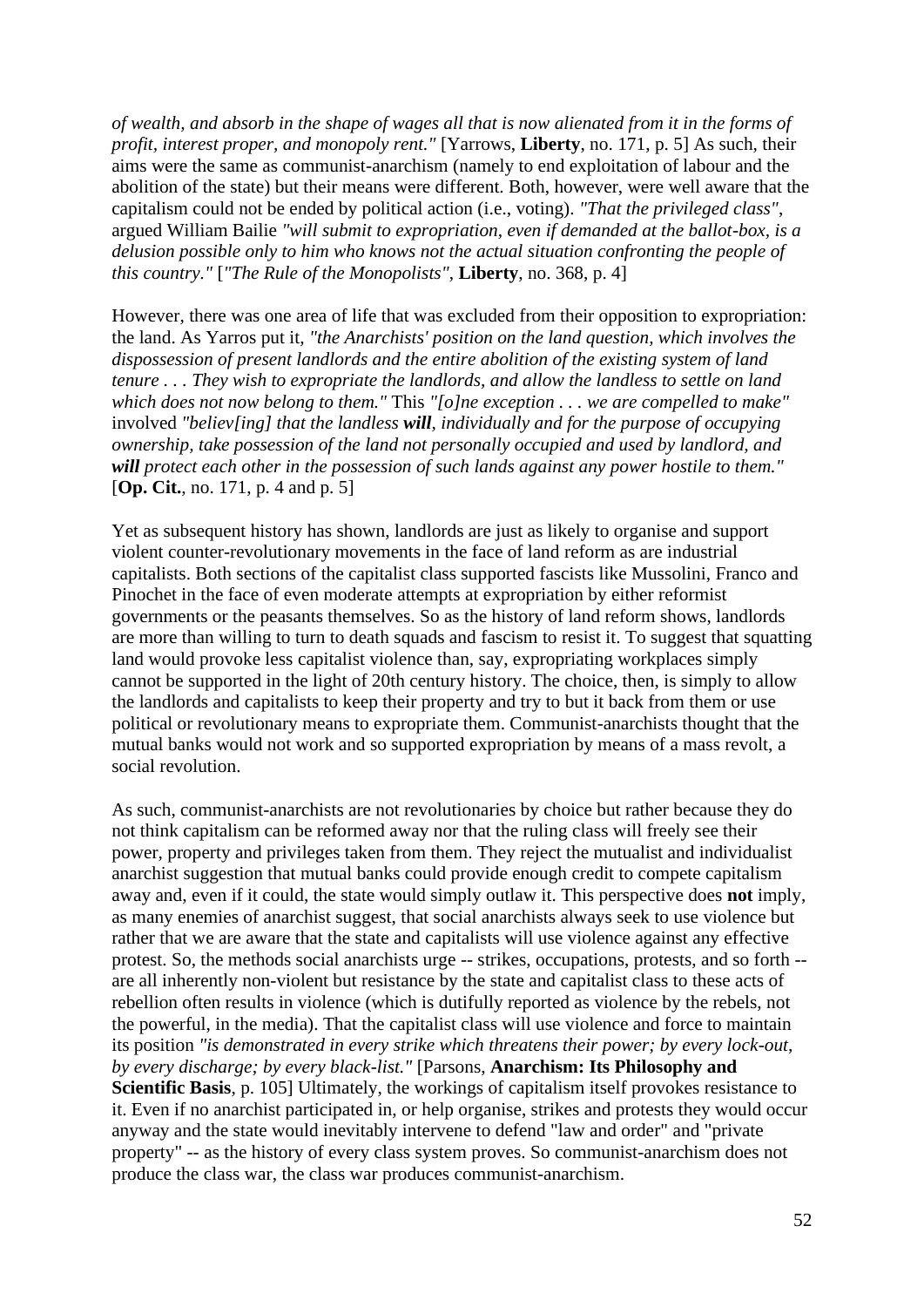In addition, Tucker thought that a violent revolution would not succeed for without an awareness of anarchist ideals in the general public, the old system would soon return. *"If government should be abruptly and entirely abolished tomorrow,"* he argued, *"there would probably ensue a series of physical conflicts about land and many other things, ending in reaction and a revival of the old tyranny."* [**Instead of a Book**, p. 329] Almost all revolutionary anarchists would agree with his analysis (see [section A.2.16\)](sectionA.html#seca216). Such anarchists have always seen revolution as the end of a long process of self-liberation and self-education through struggle. All anarchists reject the idea that all that was required was to eliminate the government, by whatever means, and the world would be made right. Rather, we have seen anarchism as a social movement which, like anarchy itself, requires the participation of the vast majority to be viable. Hence anarchist support for unions and strikes, for example, as a means of creating more awareness of anarchism and its solutions to the social question (see [section J.1\)](sectionJ.html#secj1). This means that communist-anarchists do not see revolution as imposing anarchism, but rather as an act of self-liberation by a people sick of being ruled by others and act to free themselves of tyranny.

So, in summary, in terms of tactics there is significant overlap between the strategies advocated by both social and individualist anarchists. The key difference is that the former do not think that the latter's mutual banks make expropriation unnecessary while the individualist anarchists think that expropriation of capital would provoke the state into attacking and it would be unlikely that the rebels would win. Both, however, can agree that violence should only be used in self-defence and that for most of the time it is not required as other forms of resistance are far more effective.

### **G.2.3 Does communist-anarchism aim to destroy individuality?**

Then there is the desirability of communism as such. A. H. Simpson argued that *"Anarchism is egoism; Communism is altruism"* and altruism in any form will involve *"the duty of the individual to sacrifice himself to God, the State, the community, the 'cause' of anything, superstition that always makes for tyranny. This idea, whether under Theocracy or Communism, will result in the same thing -- always authority."* He did, though, argue that in a free society people who *"desire to have their individuality submerged in the crowd"* would be free to set up their own communes. [**The Individualist Anarchists**, p. 92 and p. 94] This flows from Joshua Warren's experiences on Robert Owen's co-operative community **New Harmony** and the conclusions he drew from its collapse. Warren essentially began the individualist anarchist tradition by concluding that any sort of collective emphasis was bound to fail because it prevented people from sufficiently addressing individual concerns, since supposed collective concerns would inevitably take their place. The failure of these communities was rooted in a failure to understand the need for individual self-government. Thus, for Warren, it *"seemed that the differences of opinion, tastes, and purposes increased just in proportion to the demand for conformity"* and so it *"appeared that it was nature's own inherent law of diversity that had conquered us . . . Our 'united interests' were directly at war with the individualities of persons and circumstances."* [quoted by George Woodcock, **Anarchism**, p. 390] Thus, property within the limits of occupancy and use, and within an economy dominated by the cost principle or some close equivalent, had to be a necessary protection for the individual from both the potential tyranny of the group (communism) and from inequalities in wealth (capitalism).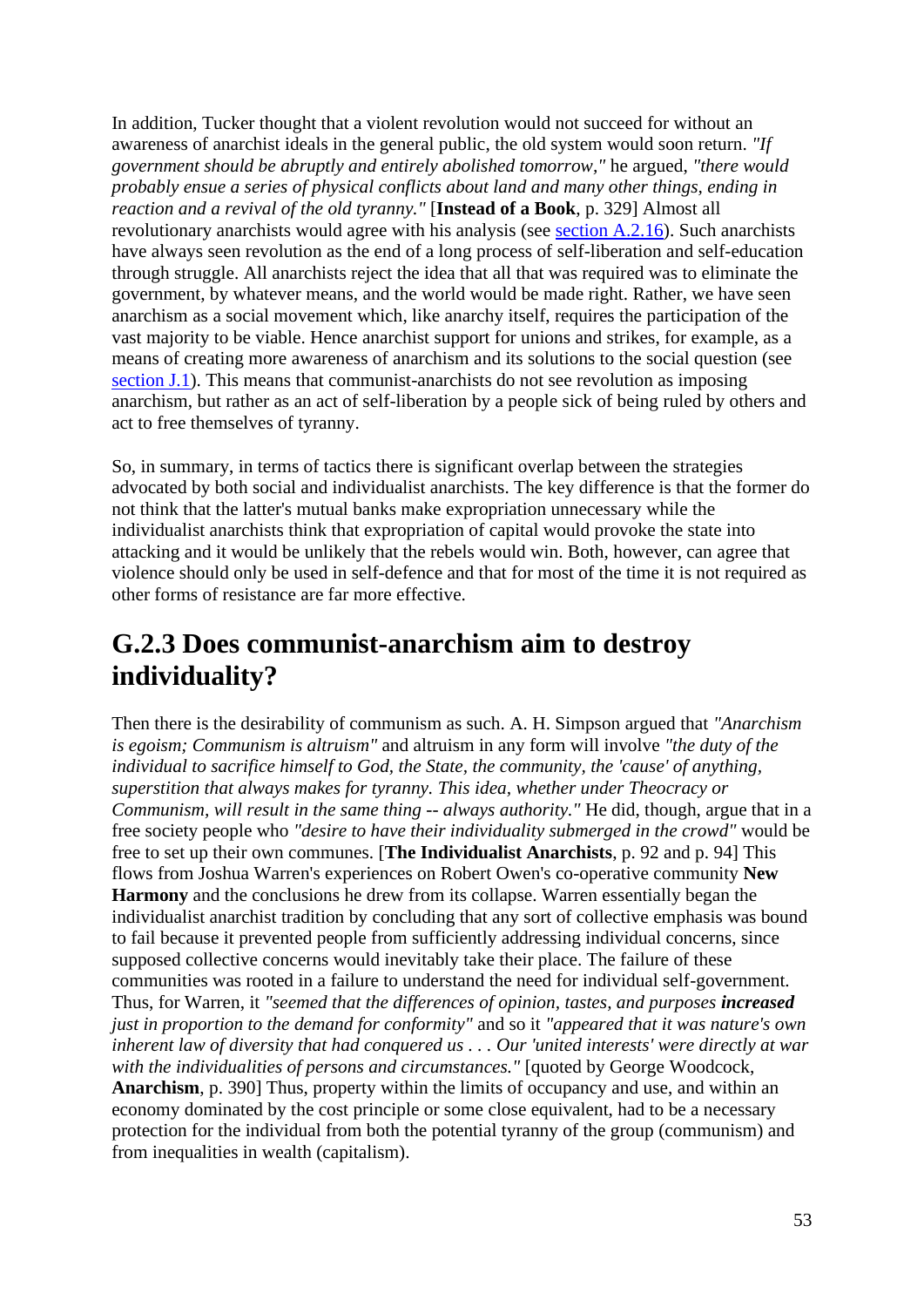In return, communist-anarchists would agree. *"Phalansteries,* argued Kropotkin, *"are repugnant to millions of human beings."* While most people feel *"the necessity of meeting his [or her] fellows for the pursue of common work . . . it is not so for the hours of leisure"* and such communities *"do not take this into account."* Thus a commune system does not imply communal living (although such arrangements *"can please some"*). Rather it was a case of *"isolated apartments . . . Isolation, alternating with time spent in society, is the normal desire of human nature."* [**The Conquest of Bread**, pp. 123-4] Kropotkin in his discussion on why intentional communities like that of Owen's failed repeated many of Warren's points and stressed that they were based on the authoritarian spirit and violated the need for individual liberty, isolation and diversity (see his **Small Communal Experiments and Why They Fail**). The aim of communist-anarchism is to create a communist society based on individual liberty and freely joined functional groups. It does not aim to burden individuals with communal issues beyond those required by said groupings. Thus self-managed communities involve managing only those affairs which truly rest in joint needs, with the interests of individuals and other groups only being discussed if they are harming others and other means of resolving disputes have failed. Whether this can actually happen, of course, will be discovered in a free society. If it did not, the communist-anarchists would be the first to seek alternative economic and social arrangements which guaranteed liberty.

It should also go without saying that no communist-anarchist sought a system by which individuals would have their personality destroyed. As Kropotkin stressed:

*"Anarchist Communism maintains that most valuable of all conquests -- individual liberty -- and moreover extends it and gives it a solid basis -- economic liberty - without which political liberty is delusive; it does not ask the individual who has rejected god, god the king, and god the parliament, to give himself unto himself a god more terrible than any of the preceding -- god the Community, or to abdicate upon its alter his independence, his will, his tastes, and to renew the vow of asceticism which he formally made before the crucified god. It says to him, on the contrary, 'No society is free so long as the individual is not so! Do not seek to modify society by imposing upon it an authority which shall make everything right; if you do you will fail . . . abolish the conditions which allow some to monopolise the fruit of labour of others.'"* [**The Place of Anarchism in Socialistic Evolution**, pp. 14-5]

Of course, denying that communist-anarchists seek such a regime is not the same as saying that such a regime would not be created by accident. Unsurprisingly, communist-anarchists have spent some time arguing that their system would not be subject to such a degeneration as its members would be aware of the danger and act to stop it (see, for example, [section](sectionI.html#seci56)  [I.5.6\)](sectionI.html#seci56). The key to understanding communist-anarchism is to recognise that it is based on free access. It does not deny an individual (or even a group of individuals) the ability to work their own land or workplace, it simply denies them the ability to exclude others from it unless they agree to be their servant first. The sharing of the products of labour is considered as the means to reduce even more any authority in society as people can swap workplaces and communities with ease, without worrying about whether they can put food on their table or not.

Of course, there is slight irony to Simpson's diatribe against communism in that it implicitly assumes that private property is not a god and that individuals should respect it regardless of how it impacts on them and their liberty. Would it not be altruism of the worse kind if working class people did not simply take the land and capital they need to survive rather than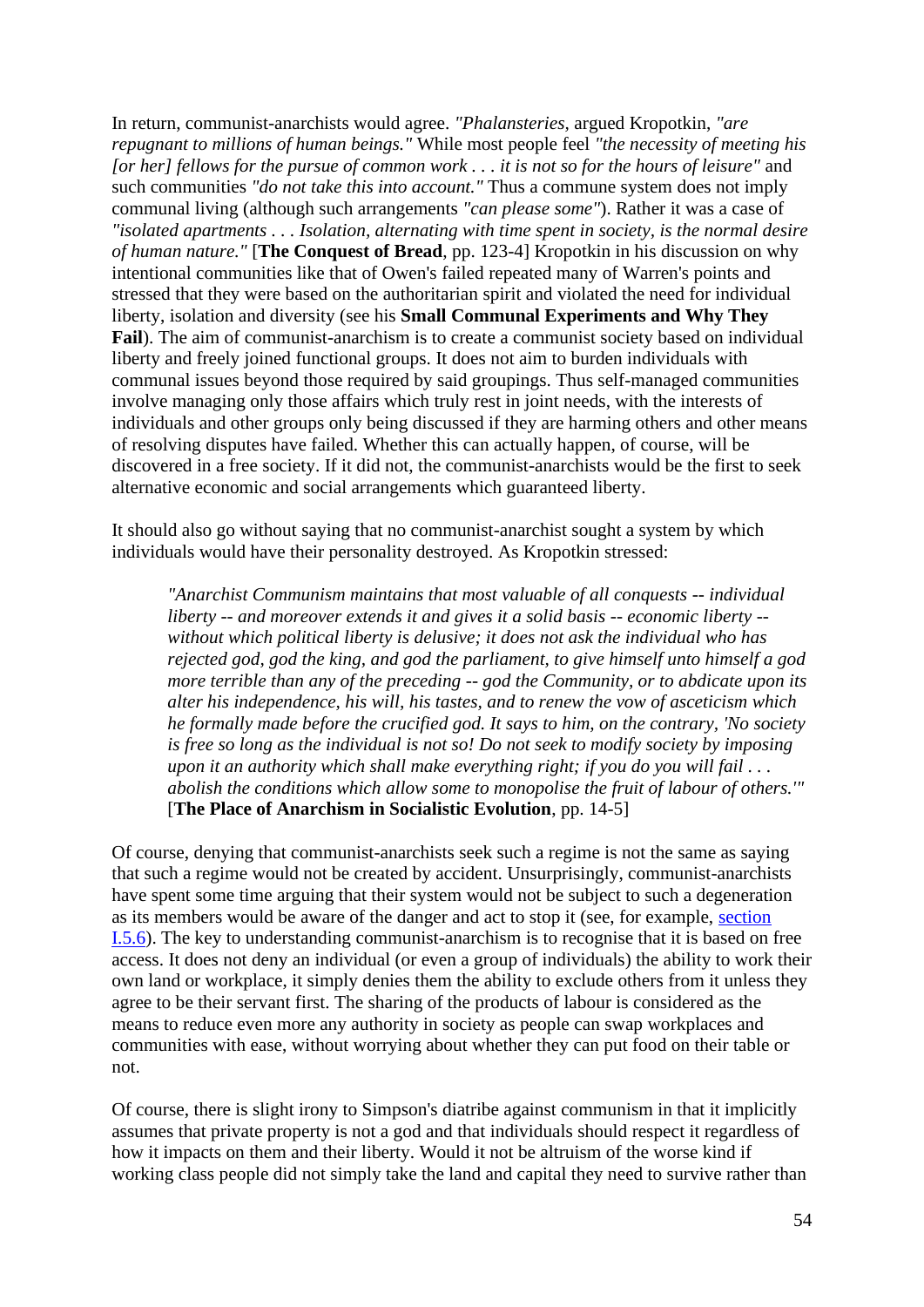sell their labour and liberty to its owners? So why exclude private property (even in a modified form) from individualist anarchist scorn? As we argue in [section G.6](sectionG.html#secg6) this was Max Stirner's position and, fundamentally, the communist-anarchist one too. Communistanarchists oppose private property as it generates relationships of authority and these harm those subject to them and, as a consequence, they argue that it is in the **self**-interest of the individuals so oppressed to expropriate private property and share the whole world.

The issue of sharing and what it implied also caused some individualist anarchists to oppose it. Henry Appleton argued that *"all communism rests upon an artificial attempt to level things, as against a social development resting upon untrammelled individual sovereignty."* The *"true Anarchist . . . is opposed to all manner of artificial levelling machines. How pitiful the ignorance which accuses him of wanting to level everything, when the very integral thought of Anarchism is opposed to levelling!"* [**The Individualist Anarchists**, p. 89] However, as we have indicated in [section A.2.5,](sectionA.html#seca25) all genuine anarchists, **including communist-anarchists**, are opposed to making or treating people as if they were identical. In fact, the goal of communist-anarchism has always been to ensure and protect the natural diversity of individuals by creating social conditions in which individuality can flourish. The fundamental principle of communism is the maxim *"from each according to their abilities, to each according to their needs."* There is nothing there about *"levelling"* or (which amounts to the same thing), *"equality of outcome."* To make an obvious point: *"If one person need medical treatment and another is more fortunate, they are not to be granted an equal amount of medical care, and the same is true of other human needs.* Hence Chomsky talks of the *"authentic left"* who recognise that individuals *"will differ in their aspirations, their abilities, and their personal goals"* and seek a society which allows that diversity to fully flourish. [**The Chomsky Reader**, p. 191 and p. 192] In the words of Rudolf Rocker:

*"a far greater degree of economic equality . . . would . . . be no guarantee against political and social oppression. Economic equality alone is not social liberation. It is just this which Marxism and all the other schools of authoritarian Socialism have never understood. Even in prison, in the cloister, or in the barracks one finds a fairly high degree of economic equality, as all the inmates are provided with the same dwelling, the same food, the same uniform, and the same tasks . . . [this was] the vilest despotism . . . the human being was merely the automation of a higher will, on whose decisions he had not the slightest influence. It was not without reason that Proudhon saw in a 'Socialism' without freedom the worst form of slavery. The urge for social justice can only develop properly and be effective, when it grows out of man's sense of personal freedom and is based on that. In other words Socialism will be free, or it will not be at all. In its recognition of this lies the genuine and profound justification for the existence of Anarchism."* [**Anarcho-Syndicalism**, p. 14]

Therefore, anarchists *"demand the abolition of all economic monopolies and the common ownership of the soil and all other means of production, the use of which must be available to all without distinction; for personal and social freedom is conceivable only on the basis of equal economic advantages for everybody.* [**Op. Cit.**, p. 11] As Kropotkin stressed, anarchists recognise that there are two types of communism, libertarian and authoritarian and *"our communism, is not that of the authoritarian school: it is anarchist communism, communism without government, free communism. It is a synthesis of the two chief aims pursued by humanity since the dawn of its history -- economic freedom and political freedom."* It is based on *"everybody, contributing for the common well-being to the full extent of his [or her] capacities . . . enjoy[ing] also from the common stock of society to the fullest possible extent*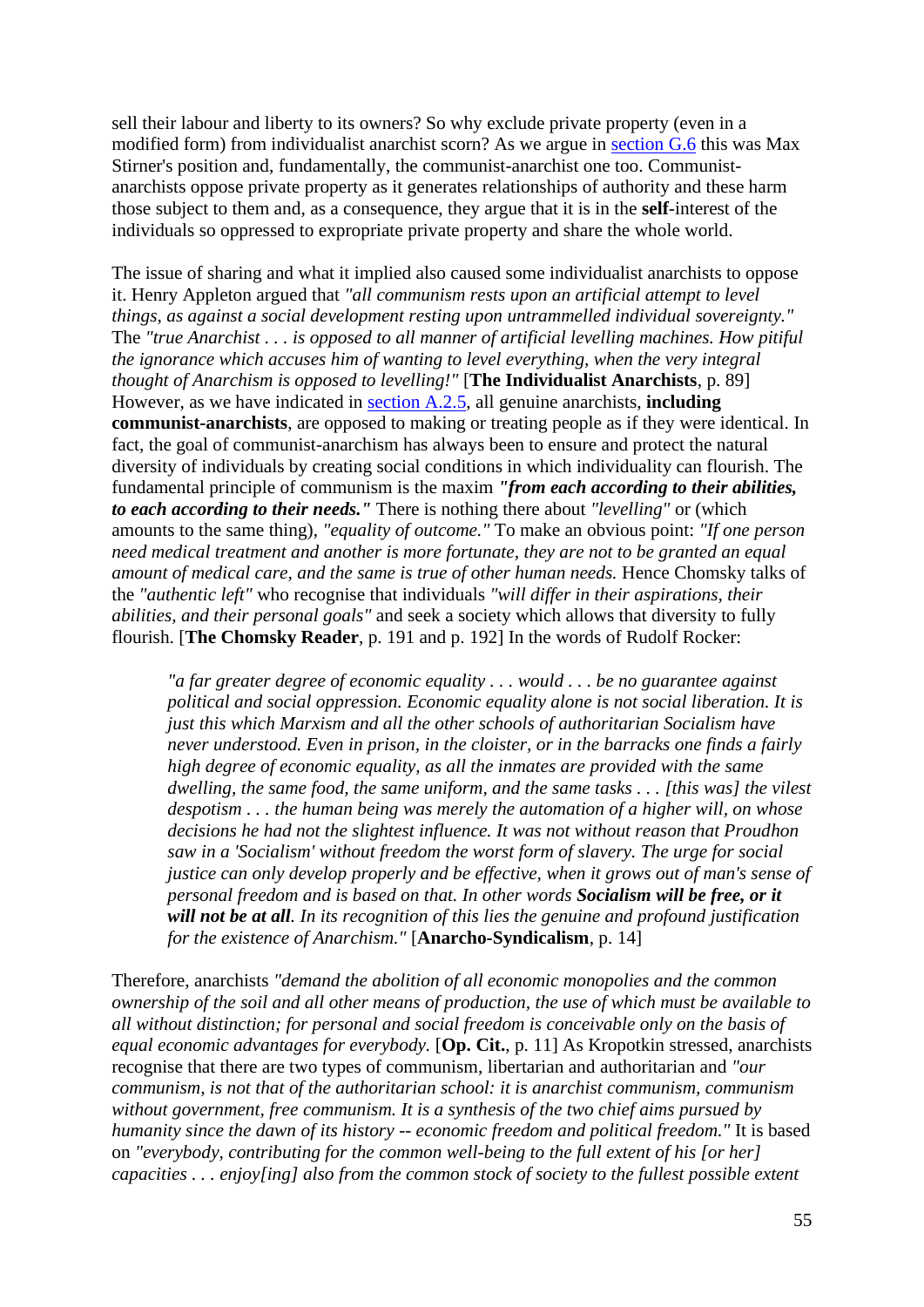*of his [or her] needs."* Thus it is rooted in individual tastes and diversity, on *"putting the wants of the individual above the valuation of the services he [or she] has rendered, or might render, to society."* Thus communism was *"the best basis for individual development and freedom"* and so *"the full expansion of man's faculties, the superior development of what is original in him, the greatest fruitfulness of intelligences, feeling and will."* It would ensure the *"most powerful development of individuality, of individual originality."* The *"most powerful development of individuality, of individual originality . . . can only be produced when the first needs of food and shelter are satisfied"* and this was why *"communism and anarchism"* are *"a necessary complement to one another."* [**Anarchism**, p. 61, p. 59, p. 60 and p. 141]

So, communist-anarchists would actually agree with individualist anarchists like Simpson and oppose any notion of *"levelling"* (artificial or otherwise). The aim of libertarian communism is to increase diversity and individuality, **not** to end it by imposing an abstract equality of outcome or of consumption that would utter ignore individual tastes or preferences. Given that communist-anarchists like Kropotkin and Malatesta continually stressed this aspect of their ideas, Simpson was simply confusing libertarian and authoritarian forms of communism for polemical effect rather than presenting a true account of the issues at hand.

A firmer critique of communist-anarchism can be found when Tucker argued that *"Kropotkinian anarchism means the liberty to eat, but not to cook; to drink, but not to brew; to wear, but not to spin; to dwell, but not to build; to give, but not to sell or buy; to think, but not to print; to speak, but not to hire a hall; to dance, but not to pay the fiddler."* [quoted by George Woodcock and Ivan Avakumovic, **Op. Cit.**, p. 279] Yet even this contains a distortion, as it is clear that communist-anarchism is based on the assumption that members of a communist society **would** have to contribute (if physically able, of course) to the common resources in order to gain access to them. The notion that Kropotkin thought that a communist society would only take into account *"to each according to their needs"* while ignoring *"from each according to their abilities"* seems hard to square with his published arguments. While it is true that individual contributions would not be exactly determined, it is false to suggest that communist-anarchism ignores the obvious truism that in order to consume you first need to produce. Simply put, if someone seeks to live off the work of others in a free society those within it would be asked to leave and provide for themselves. By their actions, they have shown that they do not want to live in a communist commune and those who do wish to live as communists would feel no particular need to provide for those who do not (see [section I.4.14\)](sectionI.html#seci414).

This can be seen when Tucker quoted **Freedom** saying that *"in the transitional revolutionary period communities and individuals may be obliged in self-defence to make it their rule that 'He who will not work neither shall he eat.' It is not always possible for us to act up to our principles and . . . expediency may force us to confine our Communism to those who are willing to be our brothers and equals."* Somewhat incredibly, Tucker stated *"I am not quite clear as to the meaning of this, and would ask to be enlightened on the question whether those objectionable individuals are to be let alone to live in their own way, or whether the State Socialistic plan would be pursued in dealing with them."* [**Liberty**, no. 149, p. 1] Clearly, his anti-communism got in the way of any attempt to build bridges or acknowledge that communist-anarchists had no desire (as noted above) to force people to be communists nor to have the "communism" of those unwilling (rather than unable) to contribute imposed on them!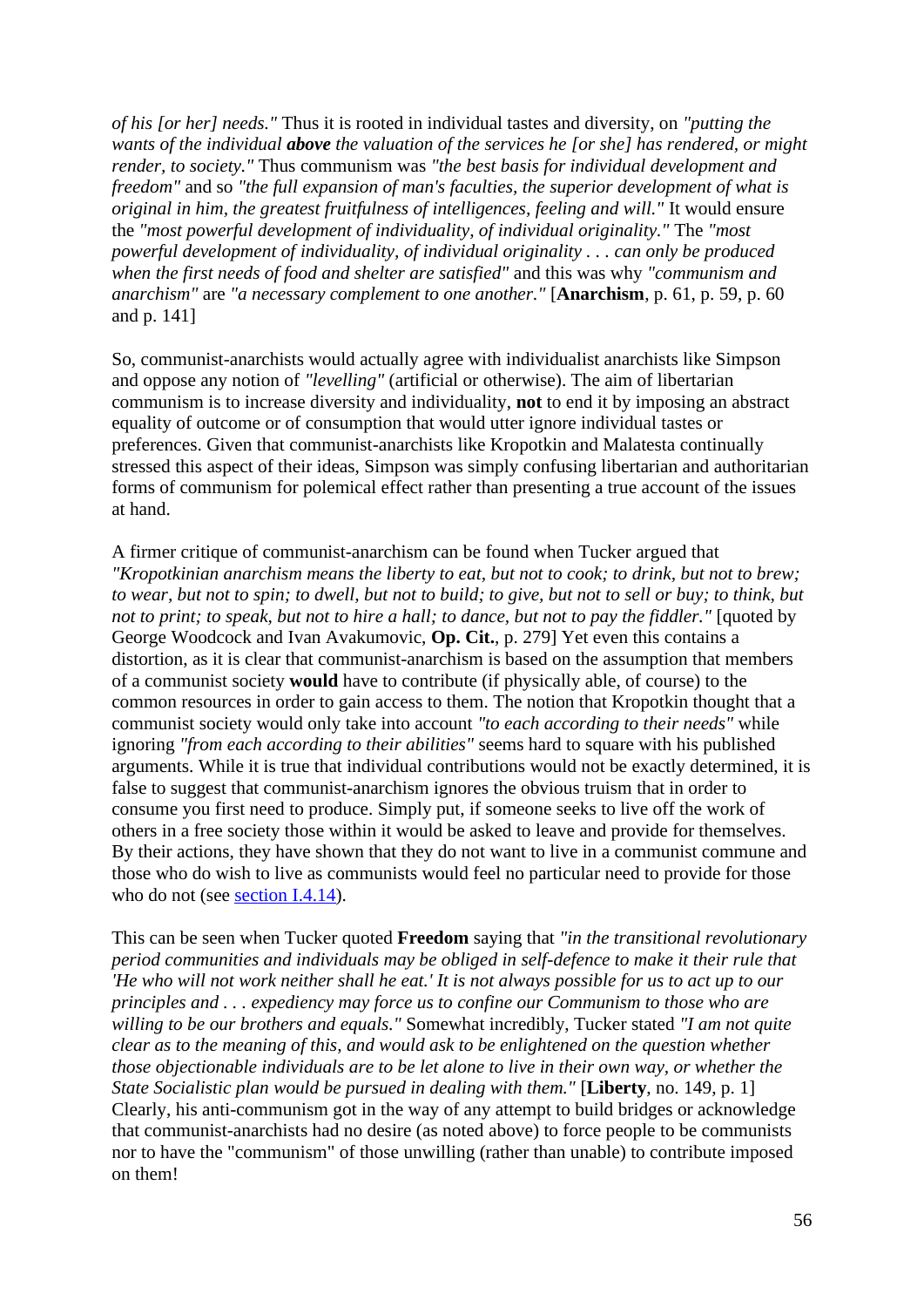## **G.2.4 What other reasons do individualists give for rejecting communist-anarchism?**

The other differences are not as major. Some individualist anarchists took umbrage because the communist-anarchists predicted that an anarchist society would take a communal form, so prescribing the future development of a free society in potentially authoritarian ways. As James Martin summarised, it was Tucker's *"belief that 'in all subsequent social co-operation no manner of organisation or combination whatsoever shall be binding upon any individual without his consent,' and to decide in advance upon a communal structure violated this maxim from the start."* [**Men Against the State**, p. 222] Others took umbrage because the communist-anarchists refused to spell out in sufficient detail exactly how their vision would work.

Communist-anarchists reply in four main ways. Firstly, the individualist anarchists themselves predicted roughly how they thought a free society would look and function, namely one on individual ownership of production based around mutual banks. Secondly, communist-anarchists presented any vision as one which was consistent with libertarian principles, i.e., their suggestions for a free society was based on thinking about the implication of anarchist principles in real life. There seemed little point in advocating anarchism if any future society would be marked by authority. To not discuss how a free society could work would result in authoritarian solutions being imposed (see [section I.2.1\)](sectionI.html#seci21). Thirdly, they were at pains to link the institutions of a free society to those already being generated within capitalism but in opposition to its hierarchical nature (see [section I.2.3\)](sectionI.html#seci23). Fourthly, presenting more than a sketch would be authoritarian as it is up to a free people to create their own society and solve their problems themselves (see [section I.2\)](sectionI.html#seci2).

Clearly, A. H. Simpson was wrong when he asserted that communist-anarchists argued thusly: *"Abolish private property by instituting compulsory Communism, and the State will go."* No communist-anarchist has ever argued for compulsory communism. Somewhat ironically, Simpson went on to argue that *"difference between Communism and Anarchy is plainly observable in their methods. Abolish the State . . . that bulwark of the robber system . . . says the Anarchist. Abolish private property, the source of all evil and injustice, parent of the State, says the Communist."* [**The Individualist Anarchists**, p. 92] Yet communistanarchists do **not** subscribe to the position of abolishing private property first, **then** the state. As we note when refuting the opposite assertion by Marxists in [section](sectionH.html#sech24) H.2.4, anarchists like Kropotkin and Malatesta followed Bakunin in arguing that **both** needed to be abolished at the same time. Kropotkin, for example, did not divide economic and political issues, for him it was a case of *"the political and economic principles of Anarchism."* [**Anarchism**, p. 159]

This unity of economic and political aspects of anarchism exists within Individualist Anarchism too, but it is hidden by the unfortunately tendency of its supporters of discussing certain forms of private property as state enforced monopolies. So to a large degree many of the disagreements between the two schools of anarchism were rooted in semantics. Thus we find William Bailie arguing that the anarchist-communist *"assumption that rent and interest are due to private property is not proven"* as *"both rent and interest are the result of monopoly, of restricted individual liberty."* [**Liberty**, no. 261, p. 1] In other words, rent is caused because the state enforces property rights which the individualist anarchists disagree with. Thus when individualist anarchists argue they seek to get rid of the state, they **also** mean the end of capitalist property rights (particularly in land). That this can lead to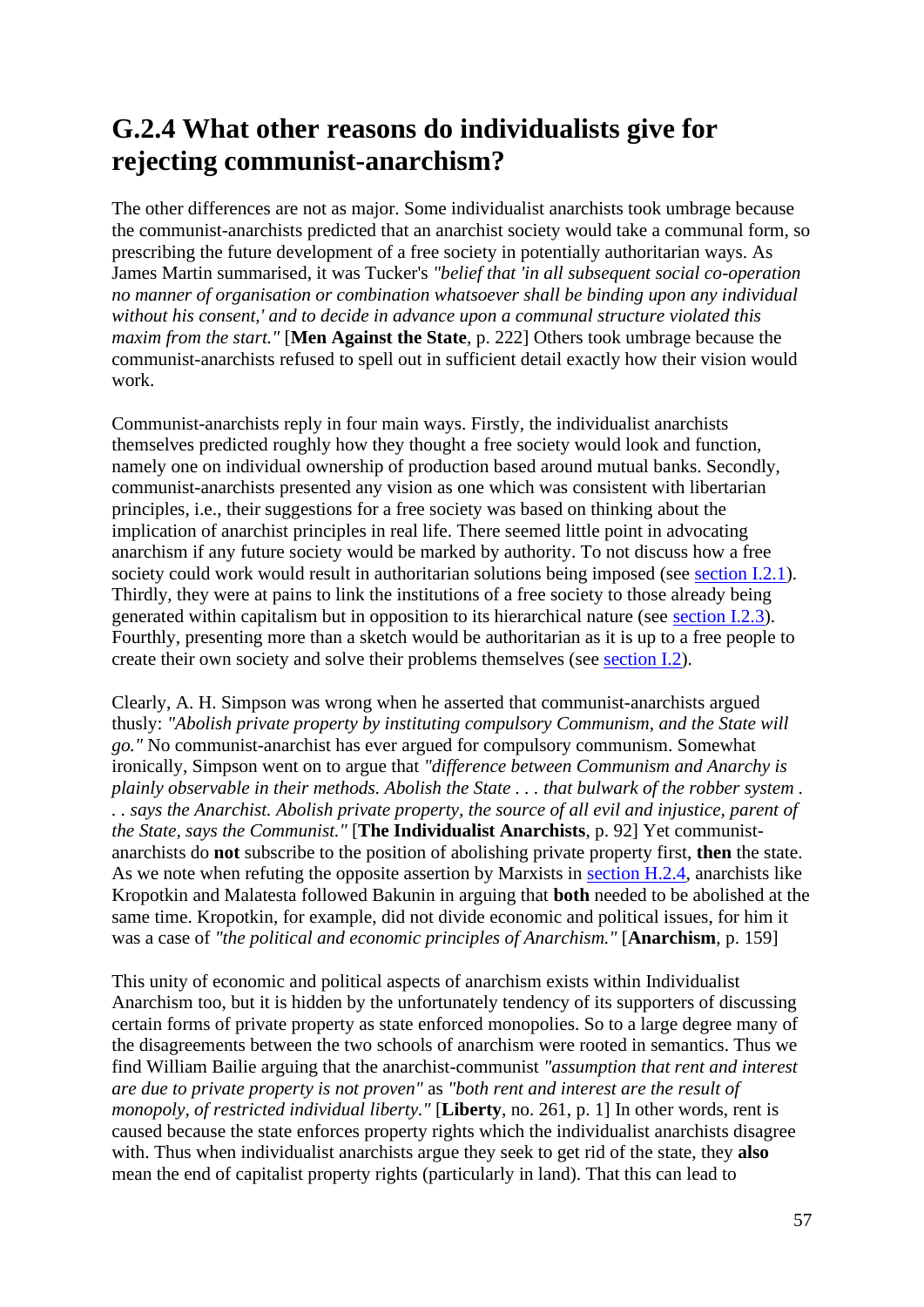confusion is obvious as, in the usual sense of the word, rent **is** caused by private property. The communists-anarchists, in contrast, generally used the term "private property" and "property" in the same way that Proudhon used it in 1840, namely property which allows its owner to exploit the labour of another. As such, they had no problem with those who laboured by themselves on their own property.

The lack of a market in communist-anarchism led some individualist anarchists like William Bailie to argue that it *"ignores the necessity for any machinery to adjust economic activities to their ends."* Either its supporters *"exalt a chaotic and unbalanced condition"* or they will produce an *"insufferable hierarchy."* [**The Individualist Anarchists**, p. 116] Thus, to use modern terms, either communist-anarchists embrace central planning or their system simply cannot produce goods to meet demand with over-production of unwanted goods and underproduction of desired ones. Needless to say, communist-anarchists argue that it is possible to bring the demand and production of goods into line without requiring centralised planning (which would be inefficient and a dire threat to individual freedom -- Kropotkin's arguments against state capitalism were proved right in Soviet Russia). It would require a system of horizontal links between self-managed workplaces and the transmission of appropriate information to make informed decisions (see [section I](sectionI.html) for a discussion of some possibilities).

Another objection to communist-anarchism was raised by Proudhon during his debates with the state communists of his time who also raised the slogan *"from each according to their abilities, to each according to their needs."* For Proudhon, wages in the sense of payment for labour would still exist in a anarchist society. This was because of two main reasons. Firstly, rewarding labour for its actual work done would be a great incentive in ensuring that it was efficiently done and meet the consumers requirements. Secondly, he considered communism as being potentially authoritarian in that society would determine what an individual should contribute and consume. As he put it:

#### *"Who then shall determine the capacity? who shall be the judge of the needs?*

*"You say that my capacity is 100: I maintain that it is only 90. You add that my needs are 90: I affirm that they are 100. There is a difference between us of twenty upon needs and capacity. It is, in other words, the well-known debate between <i>demand* and *supply. Who shall judge between the society and me?*

*"If the society persists, despite my protests, I resign from it, and that is all there is to it. The society comes to an end from lack of associates.*

*"If, having recourse to force, the society undertakes to compel me; if it demands from me sacrifice and devotion, I say to it: Hypocrite! you promised to deliver me from being plundered by capital and power; and now, in the name of equality and fraternity, in your turn, you plunder me. Formerly, in order to rob me, they exaggerated my capacity and minimised my needs. They said that products cost me so little, that I needed so little to live! You are doing the same thing. What difference is there then between fraternity and the wage system?"* [**The General Idea of the Revolution**, pp. 96-7]

Yet even here Proudhon shows the libertarian communist solution to this possible problem, namely free association. If there were a conflict between individuals within a free commune in terms of their contributions and consumption then the individual is free to leave (and,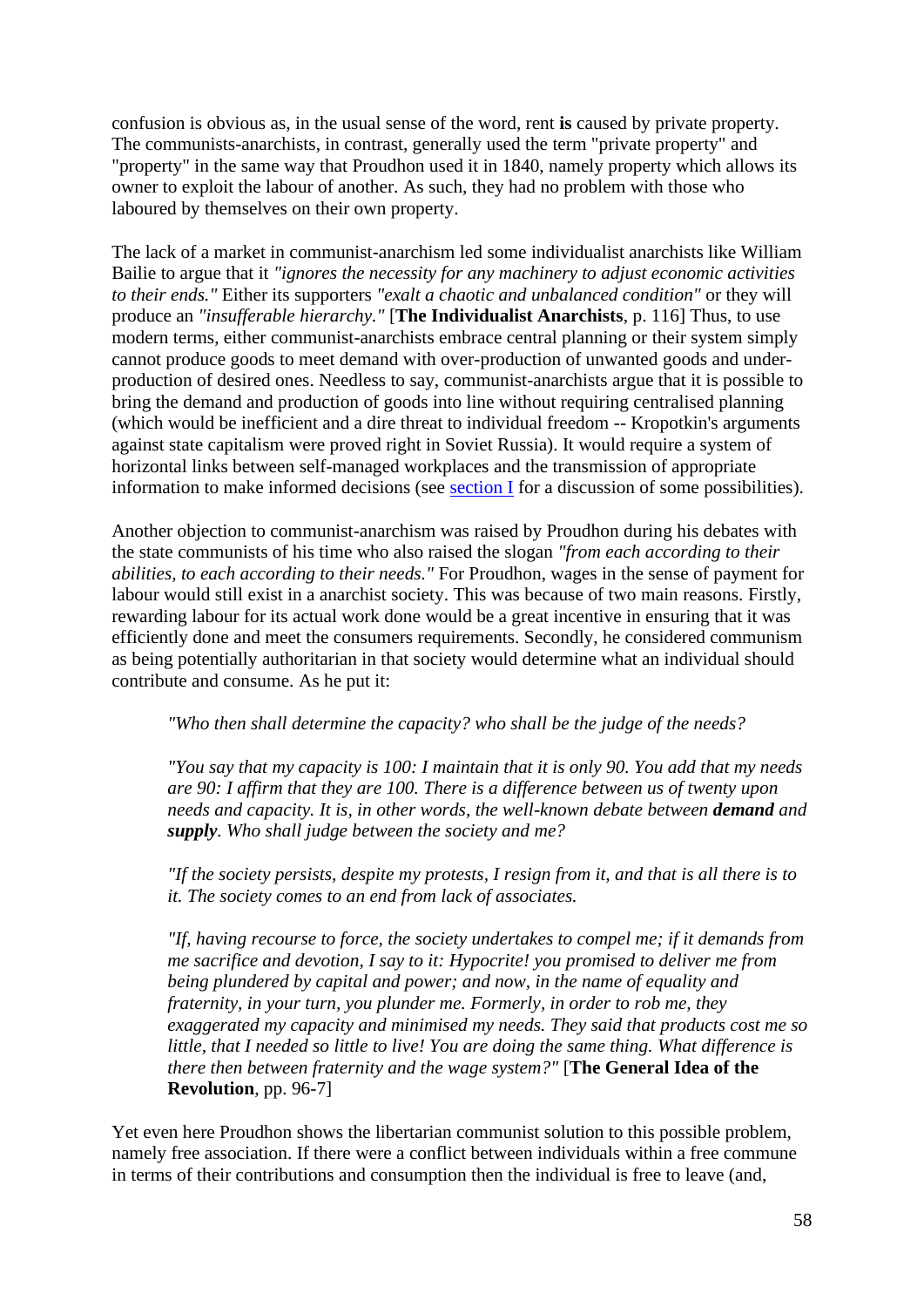conversely, the commune is free to expel an individual). Said individuals can seek another communist commune and join it or, conversely, work for themselves in their present location. Ultimately, free association means the freedom **not** to associate and libertarian communism is rooted in that truism. Thus, communist-anarchists would agree with the French anarchism when he *"conclude[d] that a single association can never include all the workmen in one industry, nor all industrial corporations, nor, a fortiori, a nation of 36 millions of men; therefore that the principle of association does not offer the required solution."* [**Op. Cit.**, p. 85] Like Proudhon, communist-anarchists base their anarchism on federations of associations and communes, with these federations and associations formed as and when they were required for joint activity. Thus the federation of communist communes and workplaces would play a similar role as Proudhon's *"agro-industrial federation,"* namely to end *"wage labour or economic servitude"* and *"to protect"* against *"capitalist and financial feudalism, both within them and from the outside"* as well as ensuring *"increasing equality"* and the *"application of application on the largest possible scale of the principles of mutualism"* and *"economic solidarity."* [**The Principle of Federation**, p. 70 and p. 71]

The key difference, of course, between Proudhon's mutualism and Kropotkin's communism was (as latter stressed) that the former supported payment for labour in terms of money or labour-cheques while the latter argued that this would be a modification of the wages system rather than its total abolition. Yet by divorcing payment for labour from its consumption, Proudhon argued that communism, like monopoly, made it difficult to determine exactly the costs involved in producing goods. The French anarchist argued that there was no way of knowing the real cost of anything produced outside the market. This could be seen from monopolies within capitalism:

*"How much does the tobacco sold by the administration cost? How much is it worth? You can answer the first of these questions: you need only call at the first tobacco shop you see. But you can tell me nothing about the second, because you have no standard of comparison and are forbidden to verify by experiment the items of cost of*   $administribution \hat{d} \epsilon$ . Therefore the tobacco business, made into a monopoly, necessarily *costs society more than it brings in; it is an industry which, instead of subsisting by its own product, lives by subsidies."* [**System of Economical Contradictions**, pp. 232-3]

Communist-anarchists reply by noting that the price of something is not independent of the degree of monopoly of an industry and so natural barriers to competition can skew prices. Equally, competition can be a race to the bottom and that competitors can undermine their own working conditions and enjoyment of life in order to gain an advantage (or, more often, simply survive) on the market. As we argue in [section I.1.3,](sectionI.html#seci13) markets have a tendency to undermine equality and solidarity and, over time, erode the basis of a free society.

As an aside, Proudhon's argument has obvious similarities with von Mises' much later attack on communism which is usually called the "socialist calculation argument" (see [section](sectionI.html#seci11)  [I.1.1\)](sectionI.html#seci11). As discussed in [section I.1.2,](sectionI.html#seci12) von Mises' argument was question begging in the extreme and our critique of that applies equally to Proudhon's claims. As such, communistanarchists argue that market prices usually do **not** reflect the real costs (in terms of their effects on individuals, society and the planet's ecology) -- even those prices generated by non-capitalist markets. Moreover, due to Proudhon's opposition to rent and interest, his own argument could be turned against mutualism and individualist anarchism as followers of von Mises have done. Without rent and interest, they argue, there is no way of identifying how much land or credit is worth and so resource use will be inefficient. Of course, this assumes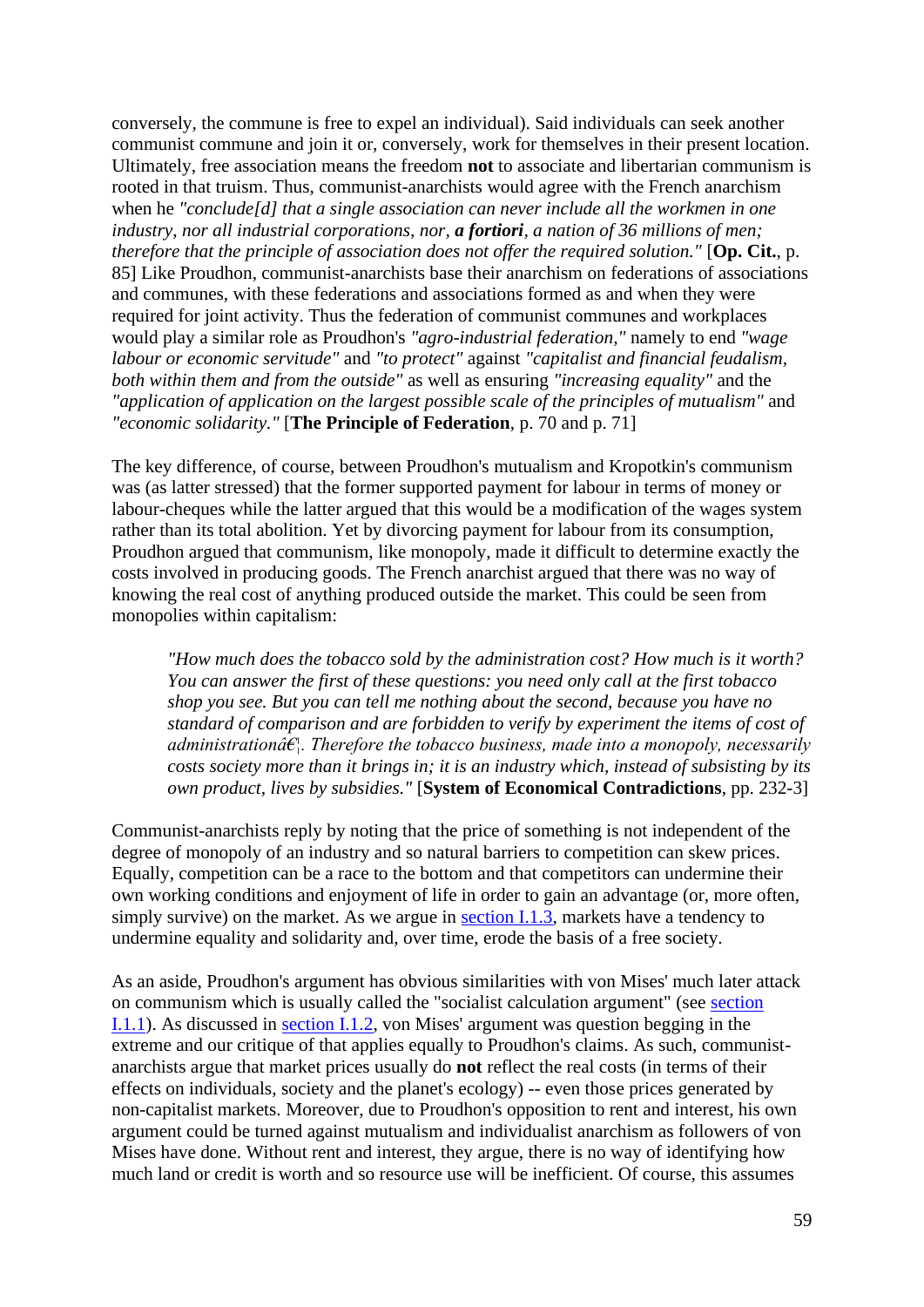that capitalist definitions of efficiency and "cost" are the only valid ones which is not the case. So, arguing that markets are required to correctly value goods and services is a twoedged sword, argue communist-anarchists.

One of the joys of Proudhon is that he provides material to critique both Kropotkin's communist-anarchism **and** Tucker's individualist anarchism for while opposed to communism he was equally opposed to wage labour, as we indicate in [section G.4.2](sectionG.html#secg42) (as such, those who quote Proudhon's attacks on communism but fail to note his attacks on wage slavery are extremely dishonest). Under mutualism, there would not be wage labour. Rather than employers paying wages to workers, workers would form co-operatives and pay themselves a share of the income they collectively produced. As Robert Graham put it, *"[t]hat both Tucker and Bakunin could claim Proudhon as their own illustrates the inherent ambiguity and elusiveness of his thought . . . With his death, that synthesis broke down into its conflicting parts."* [*"Introduction"*, Pierre-Joseph Proudhon, **The General idea of the Revolution**, p. xxxi] Social anarchism emphasised the self-management, associational and federalist aspects of Proudhon's ideas along with his critique of private property while individualist anarchism tended to stress his support for possession, "wages" (i.e., labour income), competition and markets.

### **G.2.5 Do most anarchists agree with the individualists on communist-anarchism?**

No, far from it. Most anarchists in the late nineteenth century recognised communistanarchism as a genuine form of anarchism and it quickly replaced collectivist anarchism as the dominant tendency.

So few anarchists found the individualist solution to the social question or the attempts of some of them to excommunicate social anarchism from the movement convincing. Across the world, including in America itself, communist anarchism became the bulk of the movement (social anarchism is the *"mainstream of anarchist theory"* and in the *"historical anarchist movement"* where anarcho-communism and anarcho-syndicalism have been *"predominating."* [John Clark, **The Anarchist Moment**, p. 143]). That is still the situation to this day, with individualist anarchism being a small part of the movement (again, it mostly exists in America and, to an even lesser degree, Britain). Moreover, with the notable exception of Johann Most, most leading communist-anarchists refused to respond in kind and recognised individualist anarchism as a form of anarchism (usually one suited to conditions in preindustrial America). Kropotkin, for example, included Individualist Anarchism in his 1911 account of Anarchism for the **Encyclopaedia Britannica** as well as his pamphlet **Modern Science and Anarchism**.

It should also be stressed that not all individualist anarchists followed Tucker's lead in refusing to call communist anarchism a form of anarchism. Joseph Labadie, Dyer Lum and Voltairine de Cleyre (when she was an individualist), for example, recognised the likes of Albert and Lucy Parsons, Kropotkin, Goldman and Berkman as fellow anarchists even if they disagreed with some of their methods and aspects of their preferred solution to the social problem. For Labadie, *"[o]ne may want liberty to advance the interests of Communism, another to further the cause of individualism"* and so nothing can *"stand in the way of uniting with other Anarchists who believe in Communism to get more liberty"* [**The Individualist Anarchists**, p. 260 and p. 262] Today, few (if any) individualist anarchists try to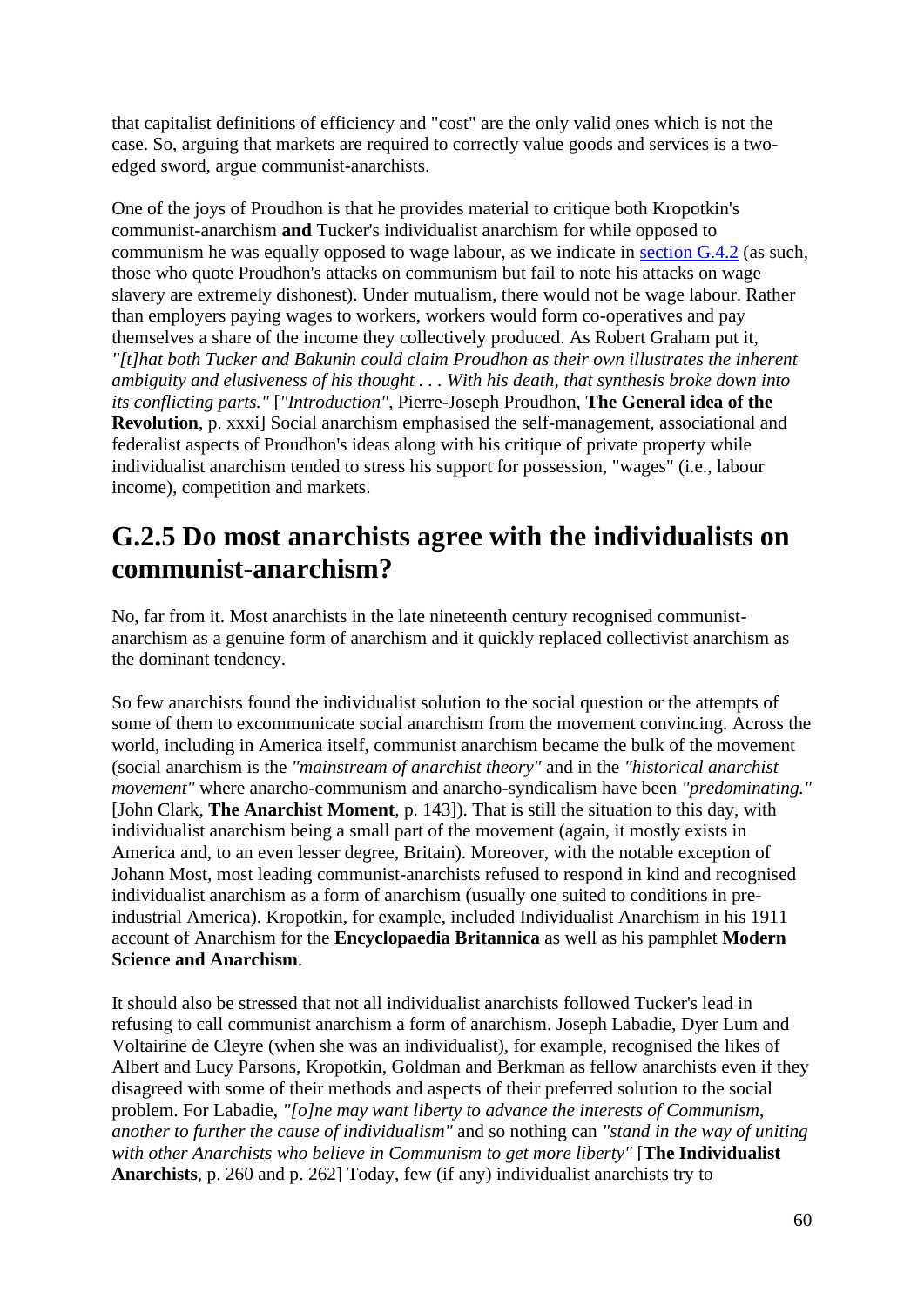excommunicate other anarchists from the movement, thankfully leaving the diatribes and sectarianism of a few individuals in the nineteenth century where they belong.

Suffice to say, an account of anarchism which excluded social anarchism would be a very short work indeed and, unsurprisingly, all serious accounts of anarchism concentrate on social anarchism, its thinkers and its organisations. Which, unfortunately, ensures that the diversity and richness of individualist anarchism is somewhat lost, as are its social roots and context (which, in turn, allows some academics to confuse individualist anarchism with "anarcho"-capitalism based on a superficial analysis of words like "property" and "markets"). This predominance of social anarchism is reflected in the movements journals.

While some of its admirers stress that **Liberty** was the longest lasting American anarchist paper, in fact a social anarchist paper has that claim to fame. **Fraye Arbeter Shtime** (**The Free Voice of Labour**) was a Yiddish language anarchist periodical which was first published in 1890 and lasted until 1977. This was followed by the Italian anarchist paper **L'Adunata dei Refrattari** which was published between 1922 and 1971. So when James Martin stated that **Liberty** was *"the longest-lived of any radical periodical of economic or political nature in the nation's history"* in 1953 he was wrong. [**Men Against the State**, p. 208] In terms of the English language, the London based communist-anarchist journal **Freedom** has existed (in various forms) from 1886 and so beats any claim made for **Liberty** as being the longest lasting English language anarchist journal by several decades. The anarcho-syndicalist **Black Flag**, another British based journal, began publication in 1971 and was still being published over 30 years later. As far as the longest running US-based anarchist journal, that title now goes to the social anarchist magazine **Anarchy: A Journal of Desire Armed** which was founded in 1980 and is still going strong. This is, we stress, not to diminish **Liberty** and its achievement but simply to put it into the context of the wider movement and the fact that, outside of America, social anarchism **is** the anarchist movement (and even within America, social anarchism was and is the bulk of it).

In summary, then, while individualist anarchism opposed communist-anarchism much of this opposition was rooted in misunderstandings and, at times, outright distortion. Once these are corrected, it becomes clear that both schools of anarchism share significant ideas in common. This is unsurprisingly, given the impact of Proudhon on both of them as well as their common concerns on the social question and participation in the labour and other popular movements. As both are (libertarian) socialists inspired by many of the same intellectual and social influences, this should come as no surprise. That a few individualist and communist anarchists tried to deny those common influences should not blind us to them or the fact that both schools of anarchism are compatible.

Ultimately, though, anarchism should be wide enough and generous enough to include both communist and individualist anarchism. Attempts to excommunicate one or the other seem petty given how much each has in common and, moreover, given that both are compatible with each other as both are rooted in similar perspectives on possession, capitalist property rights and voluntary association. Once the differences in terminology are understood, the differences are not impossible to reconcile.

# **G.3 Is "anarcho"-capitalism a new form of individualist anarchism?**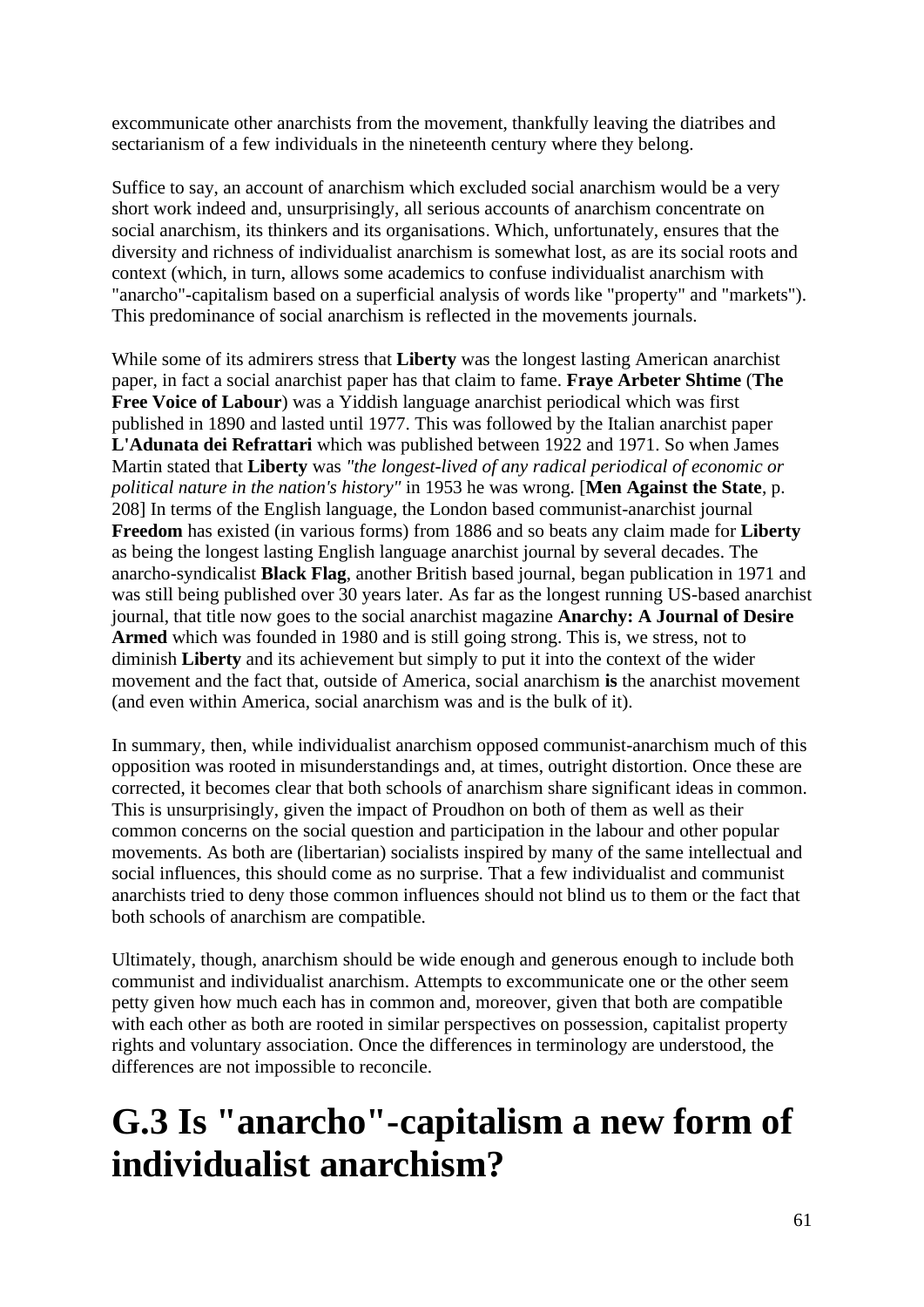No. As Carole Pateman once pointed out, *"[t]here has always been a strong radical individualist tradition in the USA. Its adherents have been divided between those who drew anarchist, egalitarian conclusions, and those who reduced political life to the capitalist economy writ large, to a series of exchanges between unequally situated individuals."* [**The Problem of Political Obligation**, p. 205] What right-"libertarians" and "anarcho"-capitalists do is to confuse these two traditions, ignoring fundamental aspects of individualist anarchism in order to do so. Thus anarchist Peter Sabatini:

*"in those rare moments when [Murray] Rothbard (or any other [right-wing] Libertarian) does draw upon individualist anarchism, he is always highly selective about what he pulls out. Most of the doctrine's core principles, being decidedly anti-Libertarianism, are conveniently ignored, and so what remains is shrill anti-statism conjoined to a vacuous freedom in hackneyed defence of capitalism. In sum, the 'anarchy' of Libertarianism reduces to a liberal fraud."* [**Libertarianism: Bogus Anarchy**]

As class struggle anarchist Benjamin Franks notes individualist anarchism *"has similarities with, but is not identical to, anarcho-capitalism."* [**Rebel Alliances**, p. 44] For Colin Ward, while the *"mainstream"* of anarchist propaganda *"has been anarchist-communism"* there are *"several traditions of individualist anarchism"*, including that associated with Max Stirner and *"a remarkable series of 19th-century American figures"* who *"differed from free-market liberals in their absolute mistrust of American capitalism, and in their emphasis on mutualism."* Ward was careful to note that by the *"late 20th century the word 'libertarian' . . . was appropriated by a new group of American thinkers"* and so *"it is necessary to examine the modern individualist 'libertarian' response from the standpoint of the anarchist tradition."* It was found to be wanting, for while Rothbard was *"the most aware of the actual anarchist tradition among the anarcho-capitalist apologists"* he may have been *"aware of a tradition, but he is singularly unaware of the old proverb that freedom for the pike means death for the minnow."* The individualist anarchists were *"busy social inventors exploring the potential of autonomy."* The *"American 'libertarians' of the 20th century are academics rather than social activists, and their inventiveness seems to be limited to providing an ideology for untrammelled market capitalism."* [**Anarchism: A Short Introduction**, pp. 2-3, p. 62, p. 67, and p. 69]

In this section we will sketch these differences between the genuine libertarian ideas of Individualist Anarchism and the bogus "anarchism" of right-"libertarian" ideology. This discussion builds upon our general critique of "anarcho"-capitalism we presented in [section](sectionF.html)  [F.](sectionF.html) However, here we will concentrate on presenting individualist anarchist analysis of "anarcho"-capitalist positions rather than, as before, mostly social anarchist ones (although, of course, there are significant overlaps and similarities). In this way, we can show the fundamental differences between the two theories for while there are often great differences between specific individualist anarchist thinkers all share a vision of a free society distinctly at odds with the capitalism of their time as well as the "pure" system of economic textbooks and right-"libertarian" dreams (which, ironically, so often reflects the 19th century capitalism the individualist anarchists were fighting).

First it should be noted that some "anarcho"-capitalists shy away from the term, preferring such expressions as "market anarchist" or "individualist anarchist." This suggests that there is some link between their ideology and that of Tucker and his comrades. However, the founder of "anarcho"-capitalism, Murray Rothbard, refused that label for, while *"strongly tempted,"*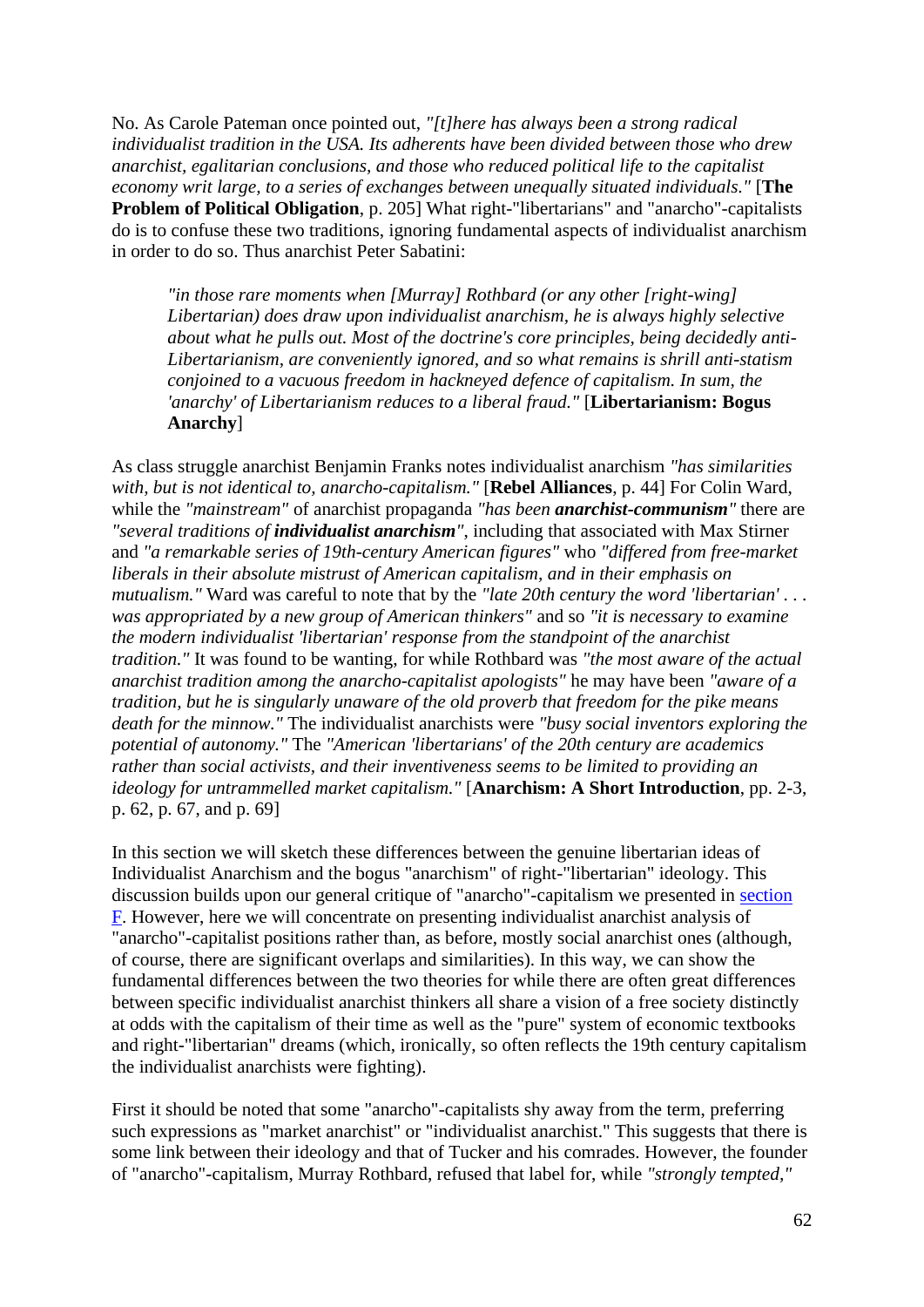he could not do so because *"Spooner and Tucker have in a sense pre-empted that name for their doctrine and that from that doctrine I have certain differences."* Somewhat incredibly Rothbard argued that on the whole politically *"these differences are minor,"* economically *"the differences are substantial, and this means that my view of the consequences of putting our more of less common system into practice is very far from theirs."* [*"The Spooner-Tucker Doctrine: An Economist's View"*, pp. 5-15, **Journal of Libertarian Studies**, vol. 20, no. 1, p. 7]

What an understatement! Individualist anarchists advocated an economic system in which there would have been very little inequality of wealth and so of power (and the accumulation of capital would have been minimal without profit, interest and rent). Removing this social and economic basis would result in **substantially** different political regimes. In other words, politics is not isolated from economics. As anarchist David Wieck put it, Rothbard *"writes of society as though some part of it (government) can be extracted and replaced by another arrangement while other things go on before, and he constructs a system of police and judicial power without any consideration of the influence of historical and economic context."* [**Anarchist Justice**, p. 227]

Unsurprisingly, the political differences he highlights **are** significant, namely *"the role of law and the jury system"* and *"the land question."* The former difference relates to the fact that the individualist anarchists *"allow[ed] each individual free-market court, and more specifically, each free-market jury, totally free rein over judicial decision."* This horrified Rothbard. The reason is obvious, as it allows real people to judge the law as well as the facts, modifying the former as society changes and evolves. For Rothbard, the idea that ordinary people should have a say in the law is dismissed. Rather, *"it would not be a very difficult task for Libertarian lawyers and jurists to arrive at a rational and objective code of libertarian legal principles and procedures."* [**Op. Cit.**, pp. 7-8] Of course, the fact that *"lawyers"* and *"jurists"* may have a radically different idea of what is just than those subject to their laws is not raised by Rothbard, never mind answered. While Rothbard notes that juries may defend the people against the state, the notion that they may defend the people against the authority and power of the rich is not even raised. That is why the rich have tended to oppose juries as well as popular assemblies. Unsurprisingly, as we indicated in [section F.6.1,](sectionF.html#secf61) Rothbard wanted laws to be made by judges, lawyers, jurists and other "libertarian" experts rather than jury judged and driven. In other words, to exclude the general population from any say in the law and how it changes. This hardly a *"minor"* difference! It is like a supporter of the state saying that it is a *"minor"* difference if you favour a dictatorship rather than a democratically elected government. As Tucker argued, *"it is precisely in the tempering of the rigidity of enforcement that one of the chief excellences of Anarchism consists . . . under Anarchism all rules and laws will be little more than suggestions for the guidance of juries, and that all disputes . . . will be submitted to juries which will judge not only the facts but the law, the justice of the law, its applicability to the given circumstances, and the penalty or damage to be inflicted because of its infraction . . . under Anarchism the law . . . will be regarded as just in proportion to its flexibility, instead of now in proportion to its rigidity."* [**The Individualist Anarchists**, pp. 160-1] In others, the law will evolve to take into account changing social circumstances and, as a consequence, public opinion on specific events and rights. Tucker's position is fundamentally **democratic** and evolutionary while Rothbard's is autocratic and fossilised.

This is particularly the case if you are proposing an economic system which is based on inequalities of wealth, power and influence and the means of accumulating more. As we note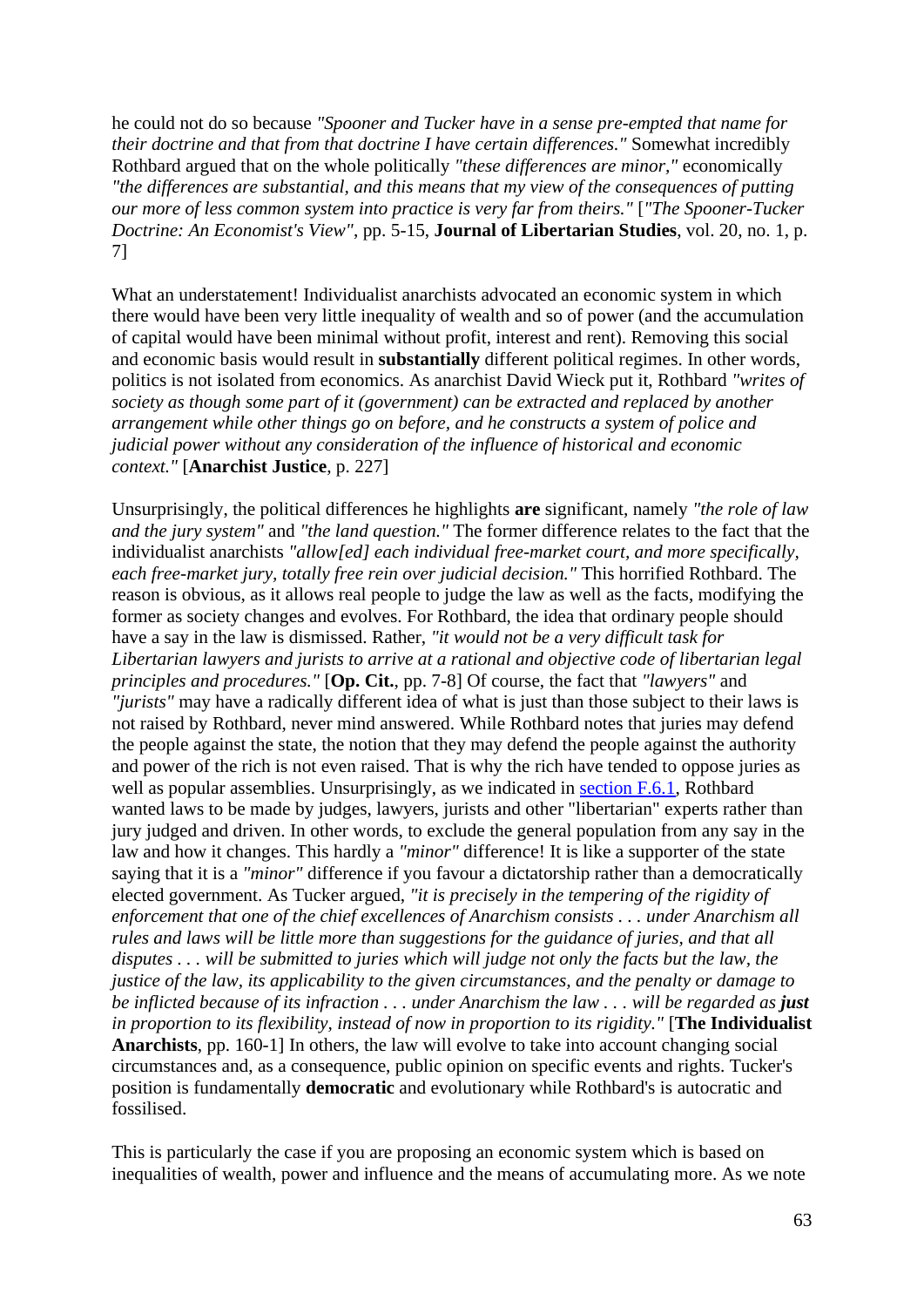in [section G.3.3,](sectionG.html#secg33) one of individualist anarchists that remained pointed this out and opposed Rothbard's arguments. As such, while Rothbard may have subscribed to a system of competing defence companies like Tucker, he expected them to operate in a substantially different legal system, enforcing different (capitalist) property rights and within a radically different socio-economic system. These differences are hardly *"minor"*. As such, to claim that "anarcho"-capitalism is simply individualist anarchism with "Austrian" economics shows an utter lack of understanding of what individualist anarchism stood and aimed for.

On the land question, Rothbard opposed the individualist position of *"occupancy and use"* as it *"would automatically abolish all rent payments for land."* Which was precisely **why** the individualist anarchists advocated it! In a predominantly rural economy, as was the case during most of the 19th century in America, this would result in a significant levelling of income and social power as well as bolstering the bargaining position of non-land workers by reducing the numbers forced onto the labour market (which, as we note in [section F.8.5,](sectionF.html#secf85) was the rationale for the state enforcing the land monopoly in the first place). He bemoans that landlords cannot charge rent on their *"justly-acquired private property"* without noticing that is begging the question as anarchists deny that this is *"justly-acquired"* land in the first place. Unsurprising, Rothbard considered *"the proper theory of justice in landed property can be found in John Locke"*, ignoring the awkward fact that the first self-proclaimed anarchist book was written **precisely** to refute that kind of theory and expose its anti-libertarian implications. His argument simply shows how far from anarchism his ideology is. For Rothbard, it goes without saying that the landlord's *"freedom of contract"* tops the worker's freedom to control their own work and live and, of course, their right to life. [**Op. Cit.**, p. 8 and p. 9]

For anarchists, *"the land is indispensable to our existence, consequently a common thing, consequently insusceptible of appropriation."* [Proudhon, **What is Property?**, p. 107] Tucker looked forward to a time when capitalist property rights in land were ended and *"the Anarchistic view that occupancy and use should condition and limit landholding becomes the prevailing view."* This *"does not simply mean the freeing of unoccupied land. It means the freeing of all land not occupied by the owner"* and *"tenants would not be forced to pay you rent, nor would you be allowed to seize their property. The Anarchic associations would look upon your tenants very much as they would look upon your guests."* [**The Individualist Anarchists**, p. 159, p. 155 and p. 162] The ramifications of this position on land use are significant. At its most basic, what counts as force and coercion, and so state intervention, are fundamentally different due to the differing conceptions of property held by Tucker and Rothbard. If we apply, for example, the individualist anarchist position on land to the workplace, we would treat the workers in a factory as the rightful owners, on the basis of occupation and use; at the same time, we could treat the share owners and capitalists as aggressors for attempting to force their representatives as managers on those actually occupying and using the premises. The same applies to the landlord against the tenant farmer. Equally, the outcome of such differing property systems will be radically different -- in terms of inequalities of wealth and so power (with having others working for them, it is unlikely that would-be capitalists or landlords would get rich). Rather than a *"minor"* difference, the question of land use fundamentally changes the nature of the society built upon it and whether it counts as genuinely libertarian or not.

Tucke was well aware of the implications of such differences. Supporting a scheme like Rothbard's meant *"departing from Anarchistic ground,"* it was *"Archism"* and, as he stressed in reply to one supporter of such property rights, it opened the door to other authoritarian positions: *"Archism in one point is taking him to Archism is another. Soon, if he is logical, he*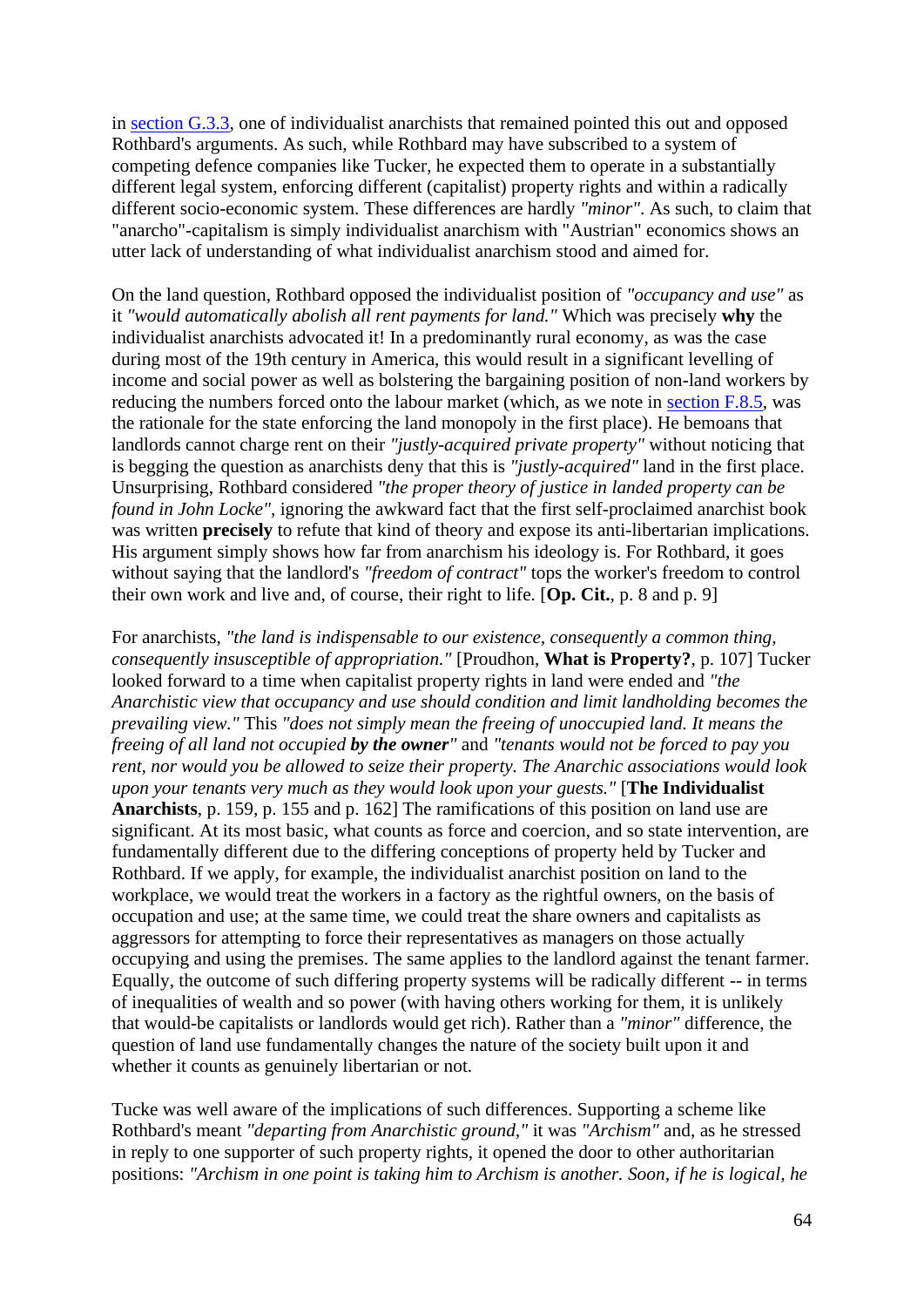*will be an Archist in all respects."* It was a *"fundamentally foolish"* position, because it *"starts with a basic proposition that must be looked upon by all consistent Anarchists as obvious nonsense." "What follows from this?"* asked Tucker. *"Evidently that a man may go to a piece of vacant land and fence it off; that he may then go to a second piece and fence that off; then to a third, and fence that off; then to a fourth, a fifth, a hundredth, a thousandth, fencing them all off; that, unable to fence off himself as many as he wishes, he may hire other men to do the fencing for him; and that then he may stand back and bar all other men from using these lands, or admit them as tenants at such rental as he may choose to extract."* It was *"a theory of landed property which all Anarchists agree in viewing as a denial of equal liberty."* It is *"utterly inconsistent with the Anarchistic doctrine of occupancy and use as the limit of property in land."* [**Liberty**, No. 180, p. 4 and p. 6] This was because of the dangers to liberty capitalist property rights in land implied:

*"I put the right of occupancy and use above the right of contract . . . principally by my interest in the right of contract. Without such a preference the theory of occupancy and use is utterly untenable; without it . . . it would be possible for an individual to acquire, and hold simultaneously, virtual titles to innumerable parcels of land, by the merest show of labour performed thereon . . . [This would lead to] the virtual ownership of the entire world by a small fraction of its inhabitants . . . [which would see] the right of contract, if not destroyed absolutely, would surely be impaired in an intolerable degree."* [**Op. Cit.**, no. 350, p. 4]

Clearly a position which Rothbard had no sympathy for, unlike landlords. Strange, though, that Rothbard did not consider the obvious liberty destroying effects of the monopolisation of land and natural resources as *"rational grounds"* for opposing landlords but, then, as we noted in [section F.1](sectionF.html#secf1) when it came to private property Rothbard simply could not see its statelike qualities -- even when he pointed them out himself! For Rothbard, the individualist anarchist position involved a *"hobbling of land sites or of optimum use of land ownership and cultivation and such arbitrary misallocation of land injures all of society."* [Rothbard, **Op. Cit.**, p. 9] Obviously, those subject to the arbitrary authority of landlords and pay them rent are not part of *"society"* and it is a strange coincidence that the interests of landlords just happen to coincide so completely with that of *"all of society"* (including their tenants?). And it would be churlish to remind Rothbard's readers that, as a methodological individualist, he was meant to think that there is no such thing as *"society"* -- just individuals. And in terms of these individuals, he clearly favoured the landlords over their tenants and justifies this by appealing, like any crude collectivist, to an abstraction (*"society"*) to which the tenants must sacrifice themselves and their liberty. Tucker would not have been impressed.

For Rothbard, the nineteenth century saw *"the establishment in North America of a truly libertarian land system."* [**The Ethics of Liberty**, p. 73] In contrast, the Individualist Anarchists attacked that land system as the *"land monopoly"* and looked forward to a time when *"the libertarian principle to the tenure of land"* was actually applied [Tucker, **Liberty**, no. 350, p. 5] So given the central place that "occupancy and use" lies in individualist anarchism, it was extremely patronising for Rothbard to assert that *"it seems . . . a complete violation of the Spooner-Tucker 'law of equal liberty' to prevent the legitimate owner from selling his land to someone else."* [*"The Spooner-Tucker Doctrine: An Economist's View"*, **Op. Cit.**, p. 9] Particularly as Tucker had explicitly addressed this issue and indicated the logical and common sense basis for this so-called "violation" of their principles. Thus "occupancy and use" was *"the libertarian principle to the tenure of land"* because it stopped a class of all powerful landlords developing, ensuring a real equality of opportunity and liberty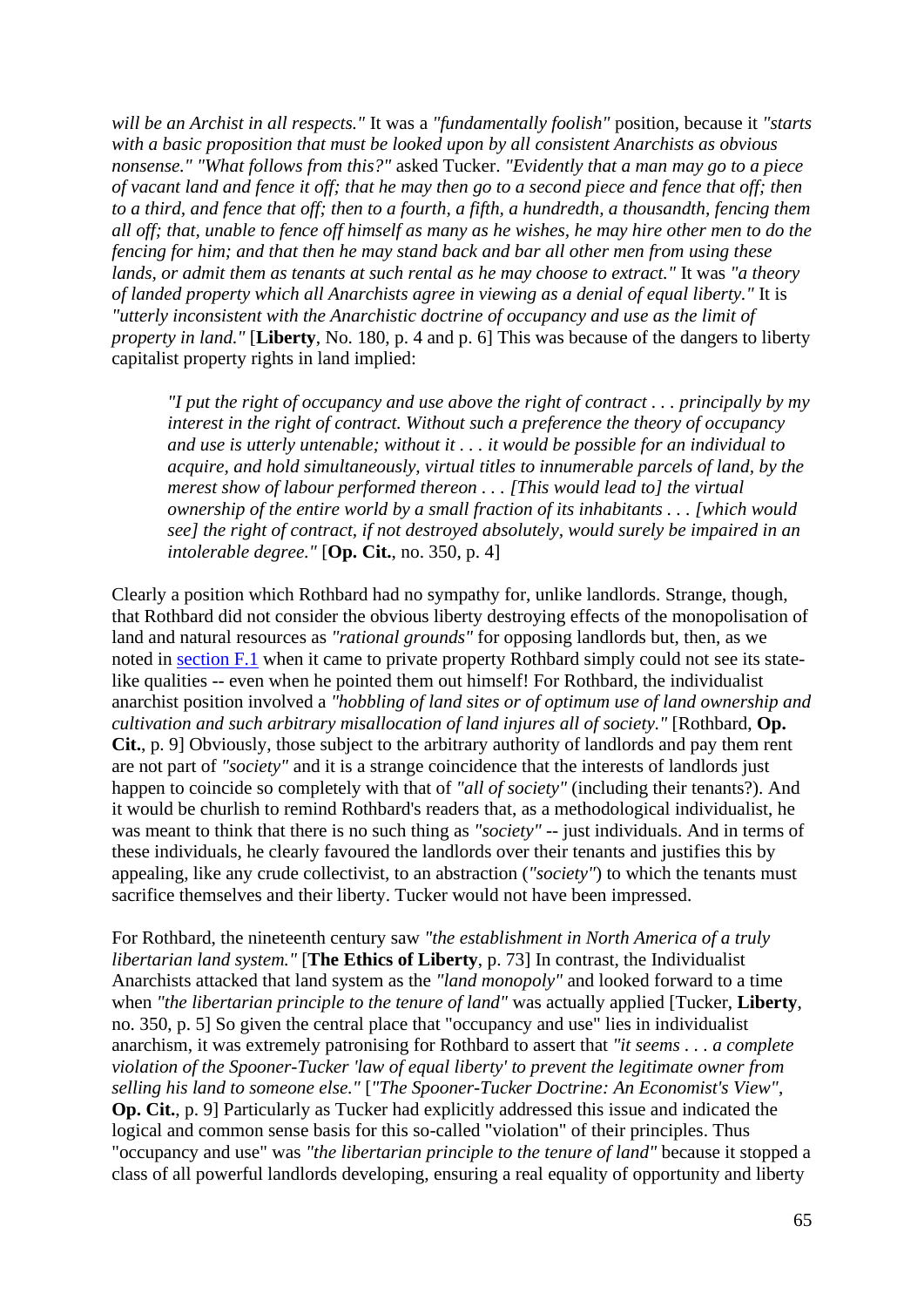rather than the formal "liberty" associated with capitalism which, in practice, means selling your liberty to the rich.

Somewhat ironically, Rothbard bemoaned that it *"seems to be a highly unfortunate trait of libertarian and quasi-libertarian groups to spend the bulk of their time and energy emphasising their most fallacious or unlibertarian points."* [**Op. Cit.**, p. 14] He pointed to the followers of Henry George and their opposition to the current land holding system and the monetary views of the individualist anarchists as examples (see [section G.3.6](sectionG.html#secg36) for a critique of Rothbard's position on mutual banking). Of course, both groups would reply that Rothbard's positions were, in fact, both fallacious and unlibertarian in nature. As, indeed, did Tucker decades before Rothbard proclaimed his private statism a form of "anarchism." Yarros' critique of those who praised capitalism but ignored the state imposed restrictions that limited choice within it seems as applicable to Rothbard as it did Herbert Spencer:

*"A system is voluntary when it is voluntary all round . . . not when certain transactions, regarded from certain points of view, appear Voluntary. Are the circumstances which compel the labourer to accept unfair terms law-created, artificial, and subversive of equal liberty? That is the question, and an affirmative answer to it is tantamount to an admission that the present system is not voluntary in the true sense."* [**Liberty**, no. 184, p. 2]

So while "anarcho"-capitalists like Walter Block speculate on how starving families renting their children to wealthy paedophiles is acceptable *"on libertarian grounds"* it is doubtful that any individualist anarchist would be so blas $\tilde{A}$ © about such an evil. [*"Libertarianism vs. Objectivism: A Response to Peter Schwartz,"* pp. 39-62, **Reason Papers**, Vol. 26, Summer 2003, p. 20] Tucker, for example, was well aware that liberty without equality was little more than a bad joke. *"If,"* he argued, *"after the achievement of all industrial freedoms, economic rent should prove to be the cause of such inequalities in comfort that an effective majority found themselves at the point of starvation, they would undoubtedly cry, 'Liberty be damned!' and proceed to even up; and I think that at that stage of the game they would be great fools if they didn't. From this it will be seen that I am no[t] . . . a stickler for absolute equal liberty under all circumstances."* Needless to say, he considered this outcome as unlikely and was keen to *"[t]ry freedom first."* [**Liberty**, no. 267, p. 2 and p. 3]

The real question is why Rothbard considered this a **political** difference rather than an economic one. Unfortunately, he did not explain. Perhaps because of the underlying **socialist** perspective behind the anarchist position? Or perhaps the fact that feudalism and monarchism was based on the owner of the land being its ruler suggests a political aspect to propertarian ideology best left unexplored? Given that the idea of grounding rulership on land ownership receded during the Middle Ages, it may be unwise to note that under "anarcho"-capitalism the landlord and capitalist would, likewise, be sovereign over the land **and** those who used it? As we noted in [section F.1,](sectionF.html#secf1) this is the conclusion that Rothbard does draw. As such, there **is** a political aspect to this difference, namely the difference between a libertarian social system and one rooted in authority.

Ultimately, *"the expropriation of the mass of the people from the soil forms the basis of the capitalist mode of production."* [Marx, **Capital**, vol. 1, p. 934] For there are *"two ways of oppressing men: either directly by brute force, by physical violence; or indirectly by denying them the means of life and this reducing them to a state of surrender."* In the second case, government is *"an organised instrument to ensure that dominion and privilege will be in the*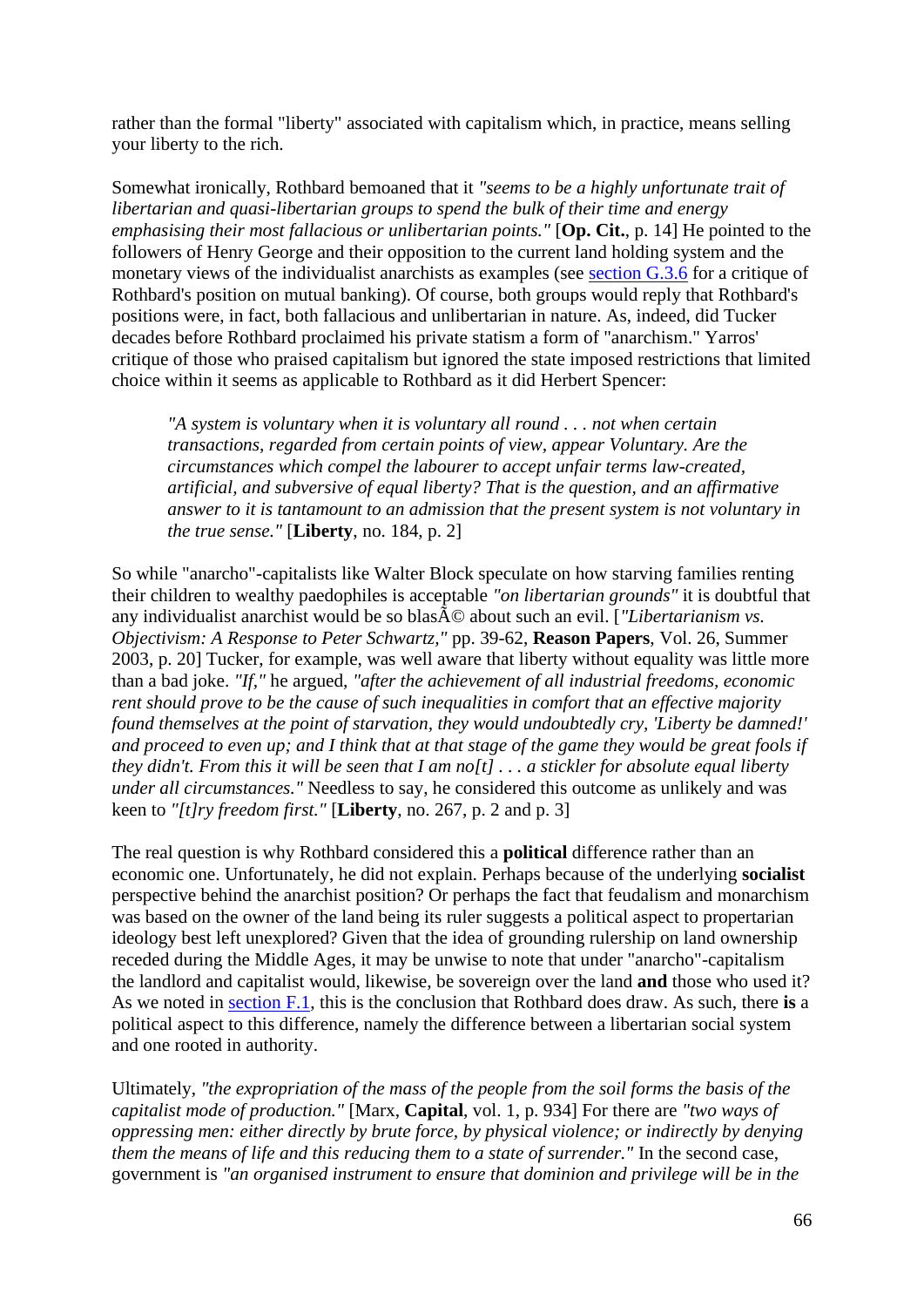*hands of those who . . . have cornered all the means of life, first and foremost the land, which they make use of to keep the people in bondage and to make them work for their benefit."* [Malatesta, **Anarchy**, p. 21] Privatising the coercive functions of said government hardly makes much difference.

As such, Rothbard was right to distance himself from the term individualist anarchism. It is a shame he did not do the same with anarchism as well!

# **G.3.1 Is "anarcho"-capitalism American anarchism?**

Unlike Rothbard, some "anarcho"-capitalists are more than happy to proclaim themselves "individualist anarchists" and so suggest that their notions are identical, or nearly so, with the likes of Tucker, Ingalls and Labadie. As part of this, they tend to stress that individualist anarchism is uniquely American, an indigenous form of anarchism unlike social anarchism. To do so, however, means ignoring not only the many European influences on individualist anarchism itself (most notably, Proudhon) but also downplaying the realities of American capitalism which quickly made social anarchism the dominant form of Anarchism in America. Ironically, such a position is deeply contradictory as "anarcho"-capitalism itself is most heavily influenced by a European ideology, namely "Austrian" economics, which has lead its proponents to reject key aspects of the indigenous American anarchist tradition.

For example, "anarcho"-capitalist Wendy McElroy does this in a short essay provoked by the Seattle protests in 1999. While Canadian, her rampant American nationalism is at odds with the internationalism of the individualist anarchists, stating that after property destruction in Seattle which placed American anarchists back in the media social anarchism *"is not American anarchism. Individualist anarchism, the indigenous form of the political philosophy, stands in rigorous opposition to attacking the person or property of individuals."* Like an ideological protectionist, she argued that *"Left [sic!] anarchism (socialist and communist) are foreign imports that flooded the country like cheap goods during the 19th century."* [**Anarchism: Two Kinds**] Apparently Albert and Lucy Parsons were un-Americans, as was Voltairine de Cleyre who turned from individualist to communist anarchism. And best not mention the social conditions in America which quickly made communist-anarchism predominant in the movement or that individualist anarchists like Tucker proudly proclaimed their ideas socialist!

She argued that *"[m]any of these anarchists (especially those escaping Russia) introduced lamentable traits into American radicalism"* such as *"propaganda by deed"* as well as a class analysis which *"divided society into economic classes that were at war with each other."* Taking the issue of *"propaganda by the deed"* first, it should be noted that use of violence against person or property was hardly alien to American traditions. The Boston Tea Party was just as *"lamentable"* an attack on *"property of individuals"* as the window breaking at Seattle while the revolution and revolutionary war were hardly fought using pacifist methods or respecting the *"person or property of individuals"* who supported imperialist Britain. Similarly, the struggle against slavery was not conducted purely by means Quakers would have supported (John Brown springs to mind), nor was (to use just one example) Shay's rebellion. So *"attacking the person or property of individuals"* was hardly alien to American radicalism and so was definitely **not** imported by *"foreign"* anarchists.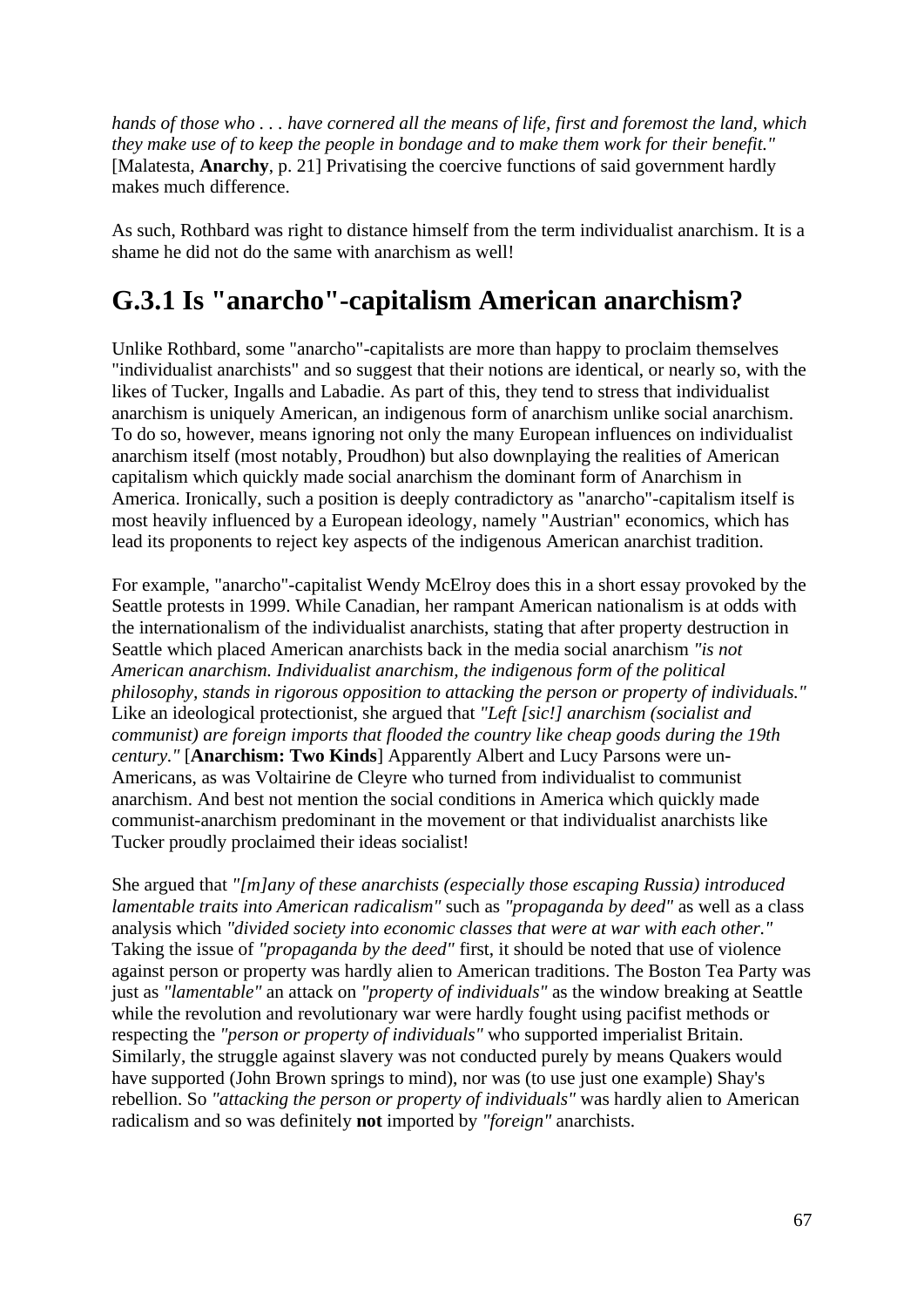Of course, anarchism in American became associated with terrorism (or *"propaganda by the deed"*) due to the Haymarket events of 1886 and Berkman's assassination attempt against Frick during the Homestead strike. Significantly, McElroy makes no mention of the substantial state and employer violence which provoked many anarchists to advocate violence in self-defence. For example, the great strike of 1877 saw the police opened fire on strikers on July 25th, killing five and injuring many more. *"For several days, meetings of workmen were broken up by the police, who again and again interfered with the rights of free speech and assembly."* The **Chicago Times** called for the use of hand grenades against strikers and state troops were called in, killing a dozen strikers. *"In two days of fighting, between 25 and 50 civilians had been killed, some 200 seriously injured, and between 300 and 400 arrested. Not a single policeman or soldier had lost his life."* This context explains why many workers, including those in reformist trade unions as well as anarchist groups like the IWPA, turned to armed self-defence ("violence"). The Haymarket meeting itself was organised in response to the police firing on strikers and killing at least two. The Haymarket bomb was thrown after the police tried to break-up a peaceful meeting by force: *"It is clear then that . . . it was the police and not the anarchists who were the perpetrators of the violence at the Haymarket."* All but one of the deaths and most of the injuries were caused by the police firing indiscriminately in the panic after the explosion. [Paul Avrich, **The Maymarket Tragedy**, pp. 32-4, p. 189, p. 210, and pp. 208-9] As for Berkman's assassination attempt, this was provoked by the employer's Pinkerton police opening fire on strikers, killing and wounding many. [Emma Goldman, **Living My Life**, vol. 1, p. 86]

In other words, it was **not** foreign anarchists or alien ideas which associated anarchism with violence but, rather, the reality of American capitalism. As historian Eugenia C. Delamotte puts it, *"the view that anarchism stood for violence . . . spread rapidly in the mainstream press from the 1870s"* because of *"the use of violence against strikers and demonstrators in the labour agitation that marked these decades -- struggles for the eight-hour day, better wages, and the right to unionise, for example. Police, militia, and private security guards harassed, intimidated, bludgeoned, and shot workers routinely in conflicts that were just as routinely portrayed in the media as worker violence rather than state violence; labour activists were also subject to brutal attacks, threats of lynching, and many other forms of physical assault and intimidation . . . the question of how to respond to such violence became a critical issue in the 1870s, with the upswelling of labour agitation and attempts to suppress it violently."* [**Voltairine de Cleyre and the Revolution of the Mind**, pp. 51-2]

Joseph Labadie, it should be noted, thought the *"Beastly police"* got what they deserved at Haymarket as they had attempted to break up a peaceful public meeting and such people should *"go at the peril of their lives. If it is necessary to use dynamite to protect the rights of free meeting, free press and free speech, then the sooner we learn its manufacture and use . . . the better it will be for the toilers of the world."* The radical paper he was involved in, the **Labor Leaf**, had previously argued that *"should trouble come, the capitalists will use the regular army and militia to shoot down those who are not satisfied. It won't be so if the people are equally ready."* Even reformist unions were arming themselves to protect themselves, with many workers applauding their attempts to organise union militias. As worker put it, *"[w]ith union men well armed and accustomed to military tactics, we could keep Pinkerton's men at a distance . . . Employers would think twice, too, before they attempted to use troops against us . . . Every union ought to have its company of sharpshooters."* [quoted by Richard Jules Oestreicher, **Solidarity and Fragmentation**, p. 200 and p. 135]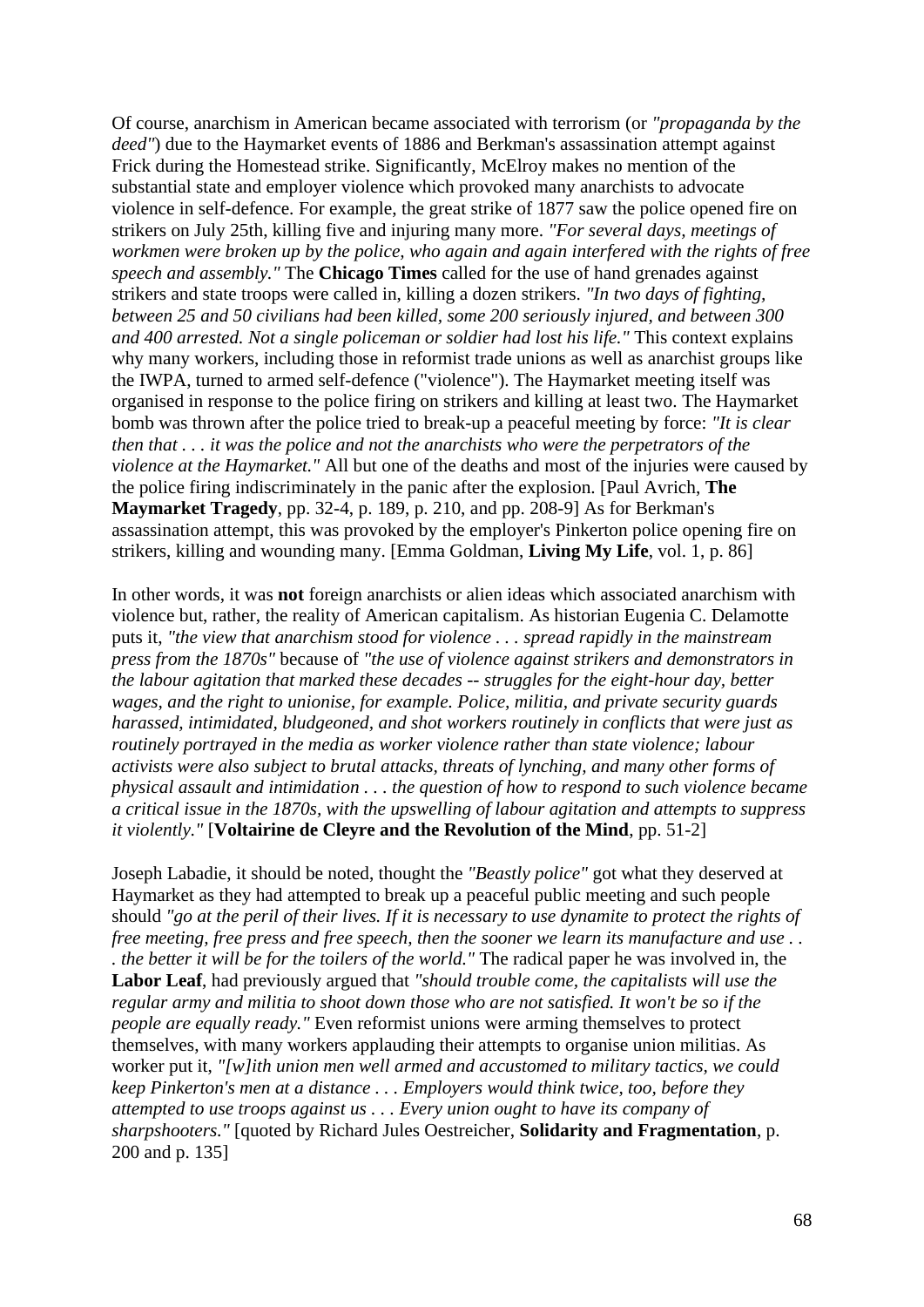While the violent rhetoric of the Chicago anarchists was used at their trial and is remembered (in part because enemies of anarchism take great glee in repeating it), the state and employer violence which provoked it has been forgotten or ignored. Unless this is mentioned, a seriously distorted picture of both communist-anarchism **and** capitalism are created. It is significant, of course, that while the **words** of the Martyrs are taken as evidence of anarchism's violent nature, the actual violence (up to and including murder) against strikers by state and private police apparently tells us nothing about the nature of the state or capitalist system (Ward Churchill presents an excellent summary such activities in his article *"From the Pinkertons to the PATRIOT Act: The Trajectory of Political Policing in the United States, 1870 to the Present"* [**CR: The New Centennial Review**, Vol. 4, No. 1, pp. 1-72]).

So, as can be seen, McElroy distorts the context of anarchist violence by utterly ignoring the far worse capitalist violence which provoked it. Like more obvious statists, she demonises the resistance to the oppressed while ignoring that of the oppressor. Equally, it should also be noted Tucker rejected violent methods to end class oppression not out of principle, but rather strategy as there *"was no doubt in his mind as to the righteousness of resistance to oppression by recourse to violence, but his concern now was with its expedience . . . he was absolutely convinced that the desired social revolution would be possible only through the utility of peaceful propaganda and passive resistance."* [James J. Martin, **Men Against the State**, p. 225] For Tucker *"as long as freedom of speech and of the press is not struck down, there should be no resort to physical force in the struggle against oppression."* [quoted by Morgan Edwards, *"Neither Bombs Nor Ballots: Liberty & the Strategy of Anarchism"*, pp. 65-91, **Benjamin R. Tucker and the Champions of Liberty**, Coughlin, Hamilton and Sullivan (eds.), p. 67] Nor should we forget that Spooner's rhetoric could be as blood-thirsty as Johann Most's at times and that American individualist anarchist Dyer Lum was an advocate of insurrection.

As far as class analysis does, which *"divided society into economic classes that were at war with each other"*, it can be seen that the "left" anarchists were simply acknowledging the reality of the situation -- as did, it must be stressed, the individualist anarchists. As we noted in [section G.1,](sectionG.html#secg1) the individualist anarchists were well aware that there was a class war going on, one in which the capitalist class used the state to ensure its position (the individualist anarchist *"knows very well that the present State is an historical development, that it is simply the tool of the property-owning class; he knows that primitive accumulation began through robbery bold and daring, and that the freebooters then organised the State in its present form for their own self-preservation."* [A.H. Simpson, **The Individualist Anarchists**, p. 92]). Thus workers had a right to a genuinely free market for *"[i]f the man with labour to sell has not this free market, then his liberty is violated and his property virtually taken from him. Now, such a market has constantly been denied . . . to labourers of the entire civilised world. And the men who have denied it are . . . Capitalists . . . [who] have placed and kept on the statuebooks all sorts of prohibitions and taxes designed to limit and effective in limiting the number of bidders for the labour of those who have labour to sell."* [**Instead of a Book**, p. 454] For Joshua King Ingalls, *"[i]n any question as between the worker and the holder of privilege, [the state] is certain to throw itself into the scale with the latter, for it is itself the source of privilege, the creator of class rule."* [quoted by Bowman N. Hall, *"Joshua K. Ingalls, American Individualist: Land Reformer, Opponent of Henry George and Advocate of Land Leasing, Now an Established Mode,"* pp. 383-96, **American Journal of Economics and Sociology**, Vol. 39, No. 4, p. 292] Ultimately, the state was *"a police force to regulate the people in the interests of the plutocracy."* [Ingalls, quoted by Martin, **Op. Cit.**, p. 152]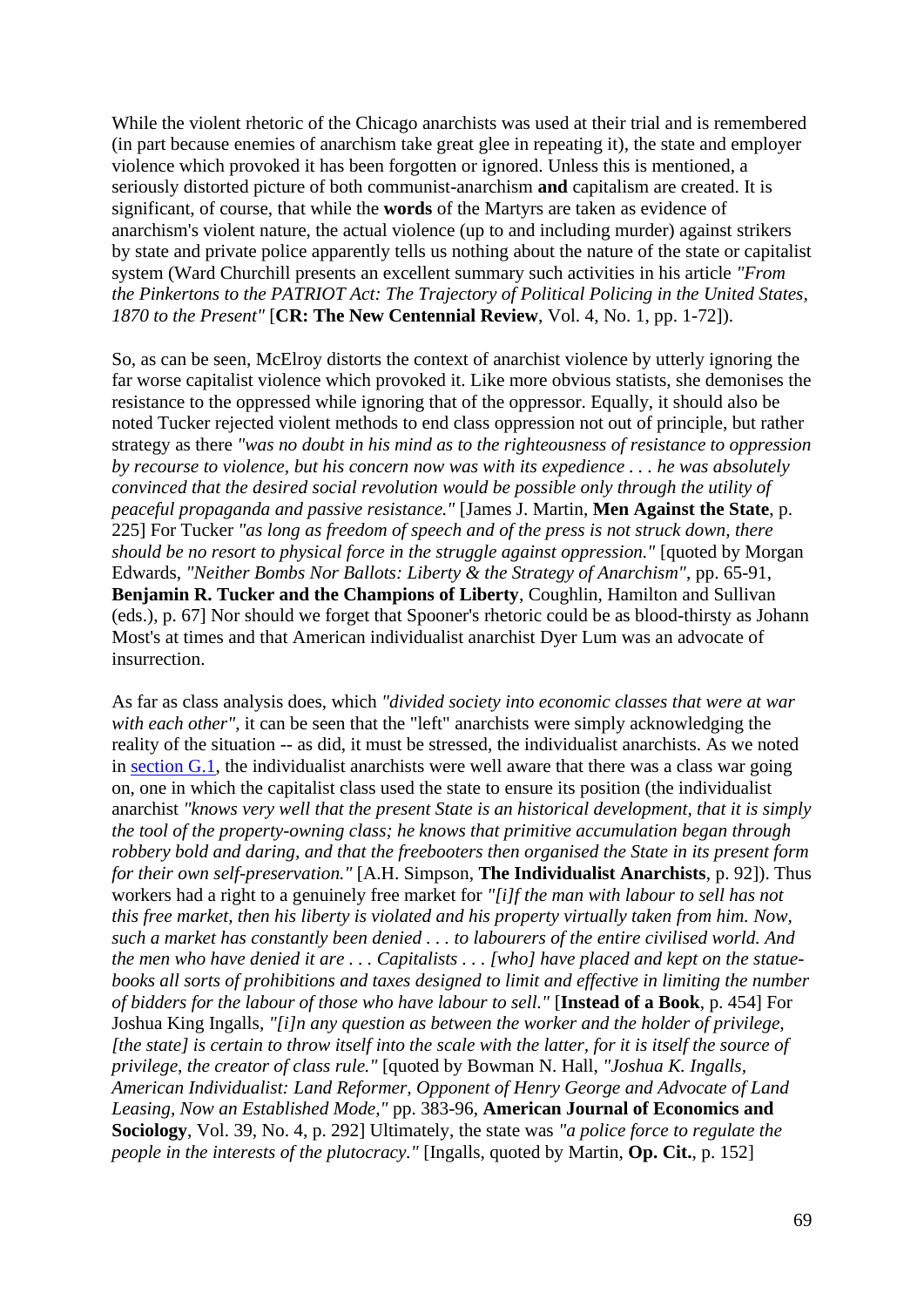Discussing Henry Frick, manager of the Homestead steelworkers who was shot by Berkman for using violence against striking workers, Tucker noted that Frick did not *"aspire, as I do, to live in a society of mutually helpful equals"* but rather it was *"his determination to live in luxury produced by the toil and suffering of men whose necks are under his heel. He has deliberately chosen to live on terms of hostility with the greater part of the human race."* While opposing Berkman's act, Tucker believed that he was *"a man with whom I have much in common, -- much more at any rate than with such a man as Frick."* Berkman *"would like to live on terms of equality with his fellows, doing his share of work for not more than his share of pay."* [**The Individualist Anarchists**, pp. 307-8] Clearly, Tucker was well aware of the class struggle and why, while not supporting such actions, violence occurred when fighting it.

As Victor Yarros summarised, for the individualist anarchists the *"State is the servant of the robbers, and it exists chiefly to prevent the expropriation of the robbers and the restoration of a free and fair field for legitimate competition and wholesome, effective voluntary cooperation."* [*"Philosophical Anarchism: Its Rise, Decline, and Eclipse"*, pp. 470-483, **The American Journal of Sociology**, vol. 41, no. 4, p. 475] For "anarcho"-capitalists, the state exploits all classes subject to it (perhaps the rich most, by means of taxation to fund welfare programmes and legal support for union rights and strikes).

So when McElroy states that, *"Individualist anarchism rejects the State because it is the institutionalisation of force against peaceful individuals"*, she is only partly correct. While it may be true for "anarcho"-capitalism, it fails to note that for the individualist anarchists the modern state was the institutionalisation of force by the capitalist class to deny the working class a free market. The individualist anarchists, in other words, like social anarchists also rejected the state because it imposed certain class monopolies and class legislation which ensured the exploitation of labour by capital -- a significant omission on McElroy's part. *"Can it be soberly pretended for a moment that the State . . . is purely a defensive institution?"* asked Tucker. *"Surely not . . . you will find that a good nine-tenths of existing legislation serves . . . either to prescribe the individual's personal habits, or, worse still, to create and sustain commercial, industrial, financial, and proprietary monopolies which deprive labour of a large part of the reward that it would receive in a perfectly free market."* [Tucker, **Instead of a Book**, pp. 25-6] In fact:

*"As long as a portion of the products of labour are appropriated for the payment of fat salaries to useless officials and big dividends to idle stockholders, labour is entitled to consider itself defrauded, and all just men will sympathise with its protest."* [Tucker, **Liberty**, no. 19, p. 1]

It goes without saying that almost all "anarcho"-capitalists follow Rothbard in being totally opposed to labour unions, strikes and other forms of working class protest. As such, the individualist anarchists, just as much as the "left" anarchists McElroy is so keen to disassociate them from, argued that *"[t]hose who made a profit from buying or selling were class criminals and their customers or employees were class victims. It did not matter if the exchanges were voluntary ones. Thus, left anarchists hated the free market as deeply as they hated the State."* [McElroy, **Op. Cit.**] Yet, as any individualist anarchist of the time would have told her, the "free market" did not exist because the capitalist class used the state to oppress the working class and reduce the options available to choose from so allowing the exploitation of labour to occur. Class analysis, in other words, was not limited to *"foreign"* anarchism, nor was the notion that making a profit was a form of exploitation (usury). As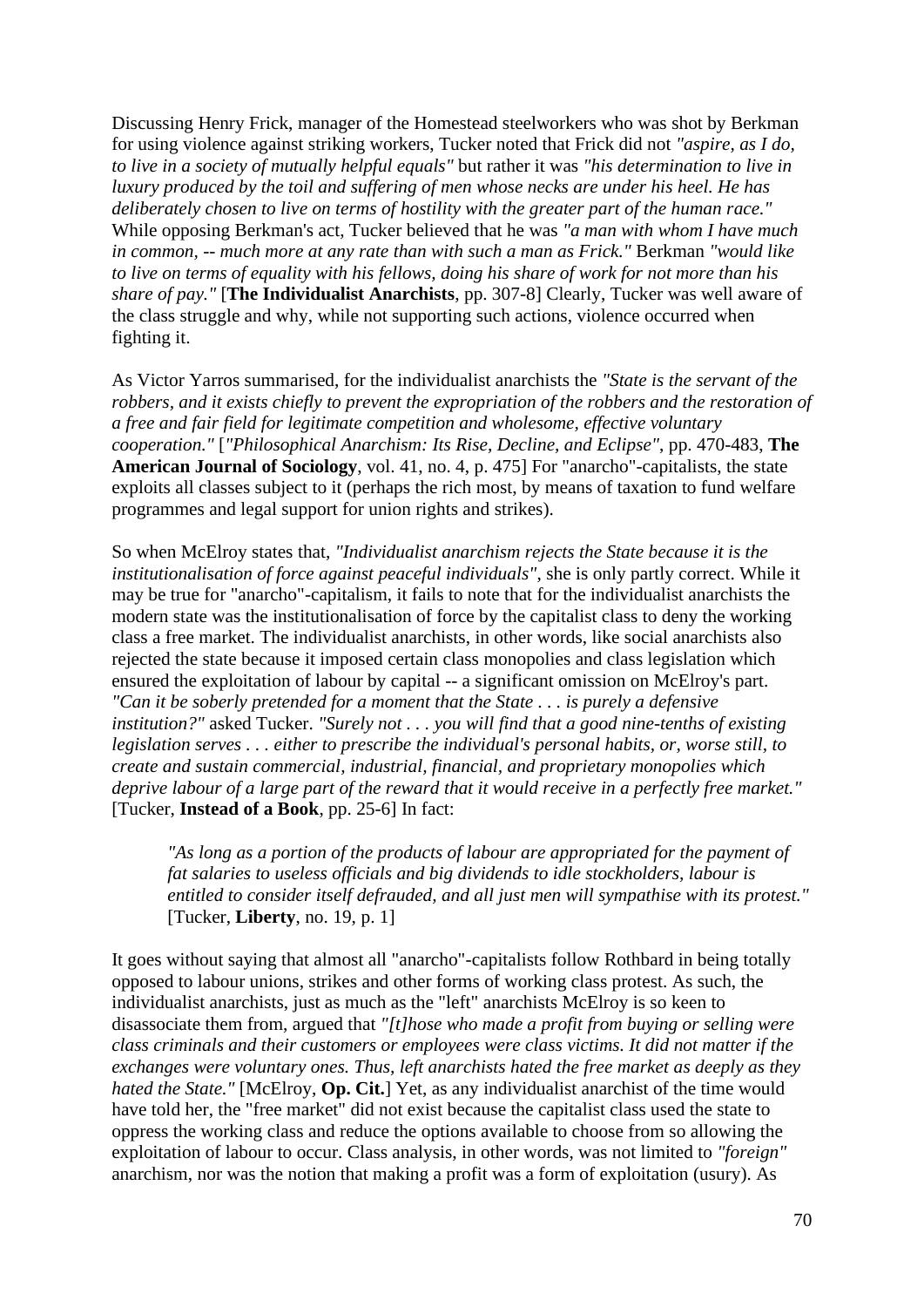#### Tucker continually stressed: *"Liberty will abolish interest; it will abolish profit; it will abolish monopolistic rent; it will abolish taxation; it will abolish the exploitation of labour."* [**The Individualist Anarchists**, p. 157]

It should also be noted that the "left" anarchist opposition to the individualist anarchist "free market" is due to an analysis which argues that it will not, in fact, result in the anarchist aim of ending exploitation nor will it maximise individual freedom (see [section G.4\)](sectionG.html#secg4). We do not "hate" the free market, rather we love individual liberty and seek the best kind of society to ensure free people. By concentrating on markets being free, "anarcho"-capitalism ensures that it is wilfully blind to the freedom-destroying similarities between capitalist property and the state (as we discussed in [section F.1\)](sectionF.html#secf1). An analysis which many individualist anarchists recognised, with the likes of Dyer Lum seeing that replacing the authority of the state with that of the boss was no great improvement in terms of freedom and so advocating cooperative workplaces to abolish wage slavery. Equally, in terms of land ownership the individualist anarchists opposed any voluntary exchanges which violated *"occupancy and use"* and so they, so, *"hated the free market as deeply as they hated the State."* Or, more correctly, they recognised that voluntary exchanges can result in concentrations of wealth and so power which made a mockery of individual freedom. In other words, that while the market may be free the individuals within it would not be.

McElroy partly admits this, saying that *"the two schools of anarchism had enough in common to shake hands when they first met. To some degree, they spoke a mutual language. For example, they both reviled the State and denounced capitalism. But, by the latter, individualist anarchists meant 'state-capitalism' the alliance of government and business."* Yet this *"alliance of government and business"* has been the only kind of capitalism that has ever existed. They were well aware that such an alliance made the capitalist system what it was, i.e., a system based on the exploitation of labour. William Bailie, in an article entitled *"The Rule of the Monopolists"* simply repeated the standard socialist analysis of the state when he talked about the *"gigantic monopolies, which control not only our industry, but all the machinery of the State, -- legislative, judicial, executive, -- together with school, college, press, and pulpit."* Thus the *"preponderance in the number of injunctions against striking, boycotting, and agitating, compared with the number against locking-out, blacklisting, and the employment of armed mercenaries."* The courts could not ensure justice because of the *"subserviency of the judiciary to the capitalist class . . . and the nature of the reward in store for the accommodating judge."* Government *"is the instrument by means of which the monopolist maintains his supremacy"* as the law-makers *"enact what he desires; the judiciary interprets his will; the executive is his submissive agent; the military arm exists in reality to defend his country, protect his property, and suppress his enemies, the workers on strike."* Ultimately, *"when the producer no longer obeys the State, his economic master will have lost his power."* [**Liberty**, no. 368, p. 4 and p. 5] Little wonder, then, that the individualist anarchists thought that the end of the state and the class monopolies it enforces would produce a radically different society rather than one essentially similar to the current one but without taxes. Their support for the "free market" implied the end of capitalism and its replacement with a new social system, one which would end the exploitation of labour.

She herself admits, in a roundabout way, that "anarcho"-capitalism is significantly different that individualist anarchism. *"The schism between the two forms of anarchism has deepened with time,"* she asserts. This was *"[l]argely due to the path breaking work of Murray Rothbard"* and so, unlike genuine individualist anarchism, the new *"individualist anarchism"* (i.e., "anarcho"-capitalism) *"is no longer inherently suspicious of profit-making practices,*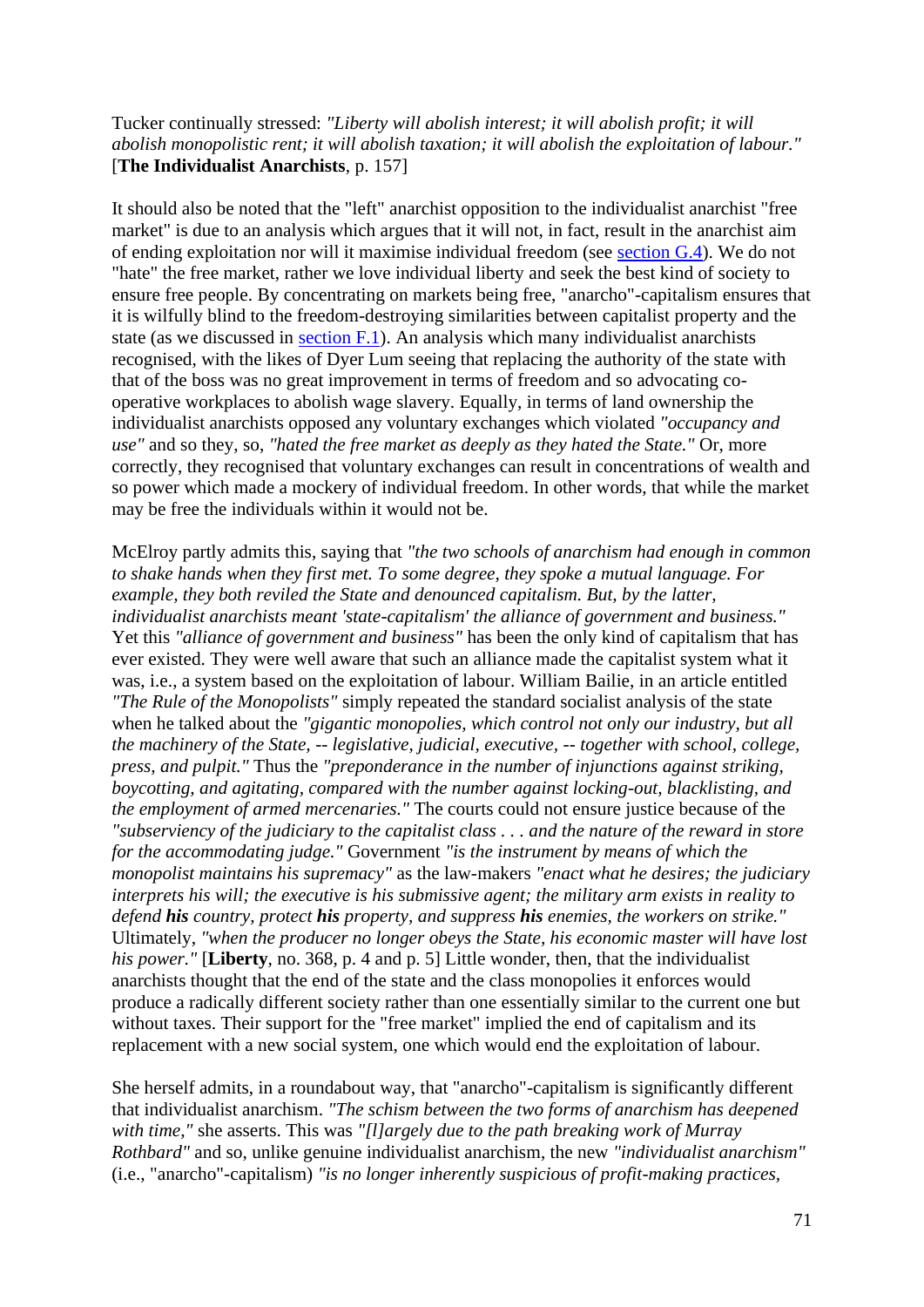*such as charging interest. Indeed, it embraces the free market as the voluntary vehicle of economic exchange"* (does this mean that the old version of it did not, in fact, embrace *"the free market"* after all?) This is because it *"draws increasingly upon the work of Austrian economists such as Mises and Hayek"* and so *"it draws increasingly farther away from left anarchism"* and, she fails to note, the likes of Warren and Tucker. As such, it would be churlish to note that "Austrian" economics was even more of a *"foreign import"* much at odds with American anarchist traditions as communist anarchism, but we will! After all, Rothbard's support of usury (interest, rent and profit) would be unlikely to find much support from someone who looked forward to the development of *"an attitude of hostility to usury, in any form, which will ultimately cause any person who charges more than cost for any product to be regarded very much as we now regard a pickpocket."* [Tucker, **The Individualist Anarchists**, p. 155] Nor, as noted above, would Rothbard's support for an *"Archist"* (capitalist) land ownership system have won him anything but dismissal nor would his judge, jurist and lawyer driven political system have been seen as anything other than rule by the few rather than rule by none.

Ultimately, it is a case of influences and the kind of socio-political analysis and aims it inspires. Unsurprisingly, the main influences in individualist anarchism came from social movements and protests. Thus poverty-stricken farmers and labour unions seeking monetary and land reform to ease their position and subservience to capital all plainly played their part in shaping the theory, as did the Single-Tax ideas of Henry George and the radical critiques of capitalism provided by Proudhon and Marx. In contrast, "anarcho"-capitalism's major (indeed, predominant) influence is "Austrian" economists, an ideology developed (in part) to provide intellectual support against such movements and their proposals for reform. As we will discuss in the [next section,](sectionG.html#secg32) this explains the quite fundamental differences between the two systems for all the attempts of "anarcho"-capitalists to appropriate the legacy of the likes of Tucker.

## **G.3.2 What are the differences between "anarcho" capitalism and individualist anarchism?**

The key differences between individualist anarchism and "anarcho"-capitalism derive from the fact the former were socialists while the latter embrace capitalism with unqualified enthusiasm. Unsurprisingly, this leans to radically different analyses, conclusions and strategies. It also expresses itself in the vision of the free society expected from their respective systems. Such differences, we stress, all ultimately flow from fact that the individualist anarchists were/are socialists while the likes of Rothbard are wholeheartedly supporters of capitalism.

As scholar Frank H. Brooks notes, *"the individualist anarchists hoped to achieve socialism by removing the obstacles to individual liberty in the economic realm."* This involved making equality of opportunity a reality rather than mere rhetoric by ending capitalist property rights in land and ensuring access to credit to set-up in business for themselves. So while supporting a market economy *"they were also advocates of socialism and critics of industrial capitalism, positions that make them less useful as ideological tools of a resurgent capitalism."* [**The Individualist Anarchists**, p. 111] Perhaps unsurprisingly, most right-"libertarians" get round this problem by hiding or downplaying this awkward fact. Yet it remains essential for understanding both individualist anarchism and why "anarcho"-capitalism is not a form of anarchism.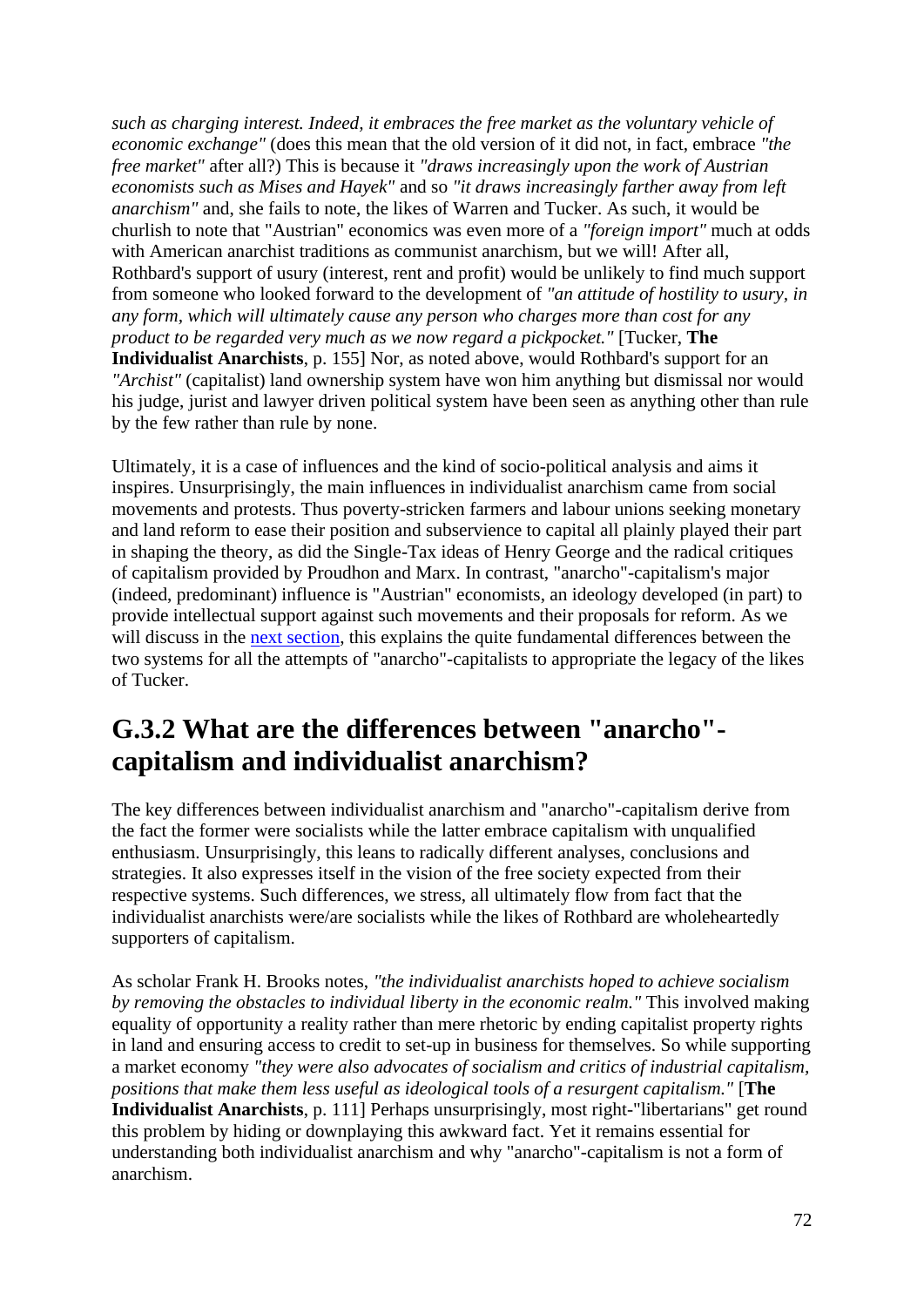Unlike both individualist and social anarchists, "anarcho"-capitalists support capitalism (a "pure" free market type, which has never existed although it has been approximated occasionally as in 19th century America). This means that they totally reject the ideas of anarchists with regards to property and economic analysis. For example, like all supporters of capitalists they consider rent, profit and interest as valid incomes. In contrast, all Anarchists consider these as exploitation and agree with the Tucker when he argued that *"[w]hoever contributes to production is alone entitled. What has no rights that who is bound to respect. What is a thing. Who is a person. Things have no claims; they exist only to be claimed. The possession of a right cannot be predicted of dead material, but only a living person."* [quoted by Wm. Gary Kline, **The Individualist Anarchists**, p. 73]

This, we must note, is the fundamental critique of the capitalist theory that capital is productive. In and of themselves, fixed costs do not create value. Rather value is creation depends on how investments are developed and used once in place. Because of this the Individualist Anarchists, like other anarchists, considered non-labour derived income as usury, unlike "anarcho"-capitalists. Similarly, anarchists reject the notion of capitalist property rights in favour of possession (including the full fruits of one's labour). For example, anarchists reject private ownership of land in favour of a "occupancy and use" regime. In this we follow Proudhon's **What is Property?** and argue that *"property is theft"* as well as *"despotism"*. Rothbard, as noted in the [section F.1,](sectionF.html#secf1) rejected this perspective.

As these ideas are an **essential** part of anarchist politics, they cannot be removed without seriously damaging the rest of the theory. This can be seen from Tucker's comments that *"Liberty insists. . . [on] the abolition of the State and the abolition of usury; on no more government of man by man, and no more exploitation of man by man."* [quoted by Eunice Schuster, **Native American Anarchism**, p. 140] Tucker indicates here that anarchism has specific economic **and** political ideas, that it opposes capitalism along with the state. Therefore anarchism was never purely a "political" concept, but always combined an opposition to oppression with an opposition to exploitation. The social anarchists made exactly the same point. Which means that when Tucker argued that *"Liberty insists on Socialism. . . -- true Socialism, Anarchistic Socialism: the prevalence on earth of Liberty, Equality, and Solidarity"* he knew exactly what he was saying and meant it wholeheartedly. [**Instead of a Book**, p. 363] So because "anarcho"-capitalists embrace capitalism and reject socialism, they cannot be considered anarchists or part of the anarchist tradition.

There are, of course, overlaps between individualist anarchism and "anarcho"-capitalism, just as there are overlaps between it and Marxism (and social anarchism, of course). However, just as a similar analysis of capitalism does not make individualist anarchists Marxists, so apparent similarities between individualist anarchism and "anarcho"-capitalism does not make the former a forerunner of the latter. For example, both schools support the idea of "free markets." Yet the question of markets is fundamentally second to the issue of property rights for what is exchanged on the market is dependent on what is considered legitimate property. In this, as Rothbard noted, individualist anarchists and "anarcho"-capitalists differ and different property rights produce different market structures and dynamics. This means that capitalism is not the only economy with markets and so support for markets cannot be equated with support for capitalism. Equally, opposition to markets is **not** the defining characteristic of socialism. As such, it **is** possible to be a market socialist (and many socialist are) as "markets" and "property" do not equate to capitalism as we proved in sections [G.1.1](sectionG.html#secg11) and [G.1.2](sectionG.html#secg12) respectively.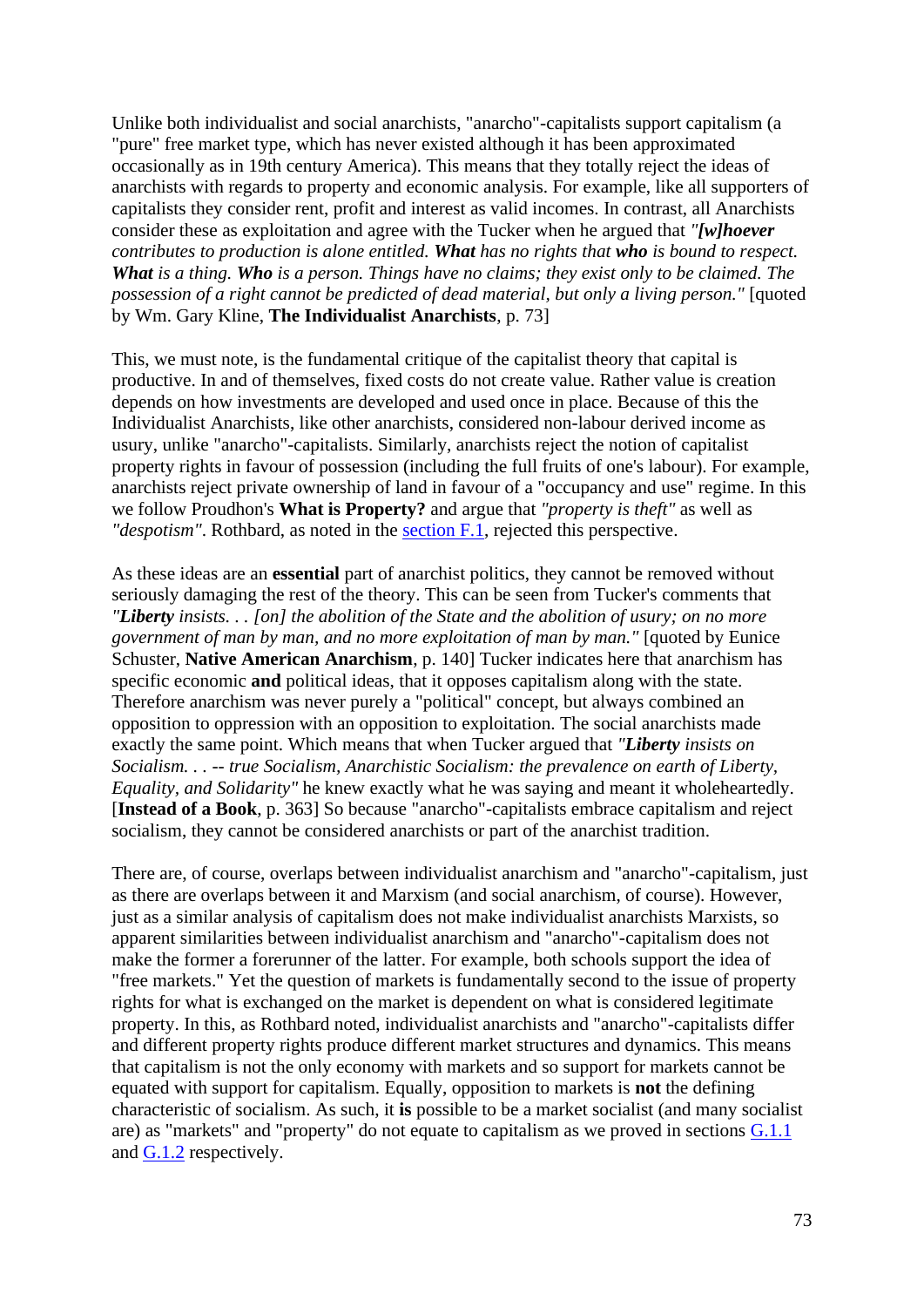One apparent area of overlap between individualist anarchism and "anarcho"-capitalism is the issue of wage labour. As we noted in [section G.1.3,](sectionG.html#secg13) unlike social anarchists, some individualist anarchists were not consistently against it. However, this similarity is more apparent than real as the individualist anarchists were opposed to exploitation and argued (unlike "anarcho"-capitalism) that in their system workers bargaining powers would be raised to such a level that their wages would equal the full product of their labour and so it would not be an exploitative arrangement. Needless to say, social anarchists think this is unlikely to be the case and, as we discuss in [section G.4.1,](sectionG.html#secg41) individualist anarchist support for wage labour is in contradiction to many of the stated basic principles of the individualist anarchists themselves. In particular, wage labour violates "occupancy and use" as well as having more than a passing similarity to the state.

However, these problems can be solved by consistently applying the principles of individualist anarchism, unlike "anarcho"-capitalism, and that is why it is a real (if inconsistent) school of anarchism. Moreover, the social context these ideas were developed in and would have been applied ensure that these contradictions would have been minimised. If they had been applied, a genuine anarchist society of self-employed workers would, in all likelihood, have been created (at least at first, whether the market would increase inequalities is a moot point between anarchists). Thus we find Tucker criticising Henry George by noting that he was *"enough of an economist to be very well aware that, whether it has land or not, labour which can get no capital -- that is, which is oppressed by capital -- cannot, without accepting the alternative of starvation, refuse to reproduce capital for the capitalists."* Abolition of the money monopoly will increase wages, so allowing workers to *"steadily lay up money, with which he can buy tools to compete with his employer or to till his bit of land with comfort and advantage. In short, he will be an independent man, receiving what he produces or an equivalent thereof. How to make this the lot of all men is the labour question. Free land will not solve it. Free money, supplemented by free land, will."* [**Liberty**, no. 99 , p. 4 and p. 5] Sadly, Rothbard failed to reach George's level of understanding (at least as regards his beloved capitalism).

Which brings us another source of disagreement, namely on the effects of state intervention and what to do about it. As noted, during the rise of capitalism the bourgeoisie were not shy in urging state intervention against the masses. Unsurprisingly, working class people generally took an anti-state position during this period. The individualist anarchists were part of that tradition, opposing what Marx termed *"primitive accumulation"* in favour of the precapitalist forms of property and society it was destroying.

However, when capitalism found its feet and could do without such obvious intervention, the possibility of an "anti-state" capitalism could arise. Such a possibility became a definite once the state started to intervene in ways which, while benefiting the system as a whole, came into conflict with the property and power of individual members of the capitalist and landlord class. Thus social legislation which attempted to restrict the negative effects of unbridled exploitation and oppression on workers and the environment were having on the economy were the source of much outrage in certain bourgeois circles:

*"Quite independently of these tendencies [of individualist anarchism] . . . the antistate bourgeoisie (which is also anti-statist, being hostile to any social intervention on the part of the State to protect the victims of exploitation -- in the matter of working hours, hygienic working conditions and so on), and the greed of unlimited exploitation, had stirred up in England a certain agitation in favour of pseudo-*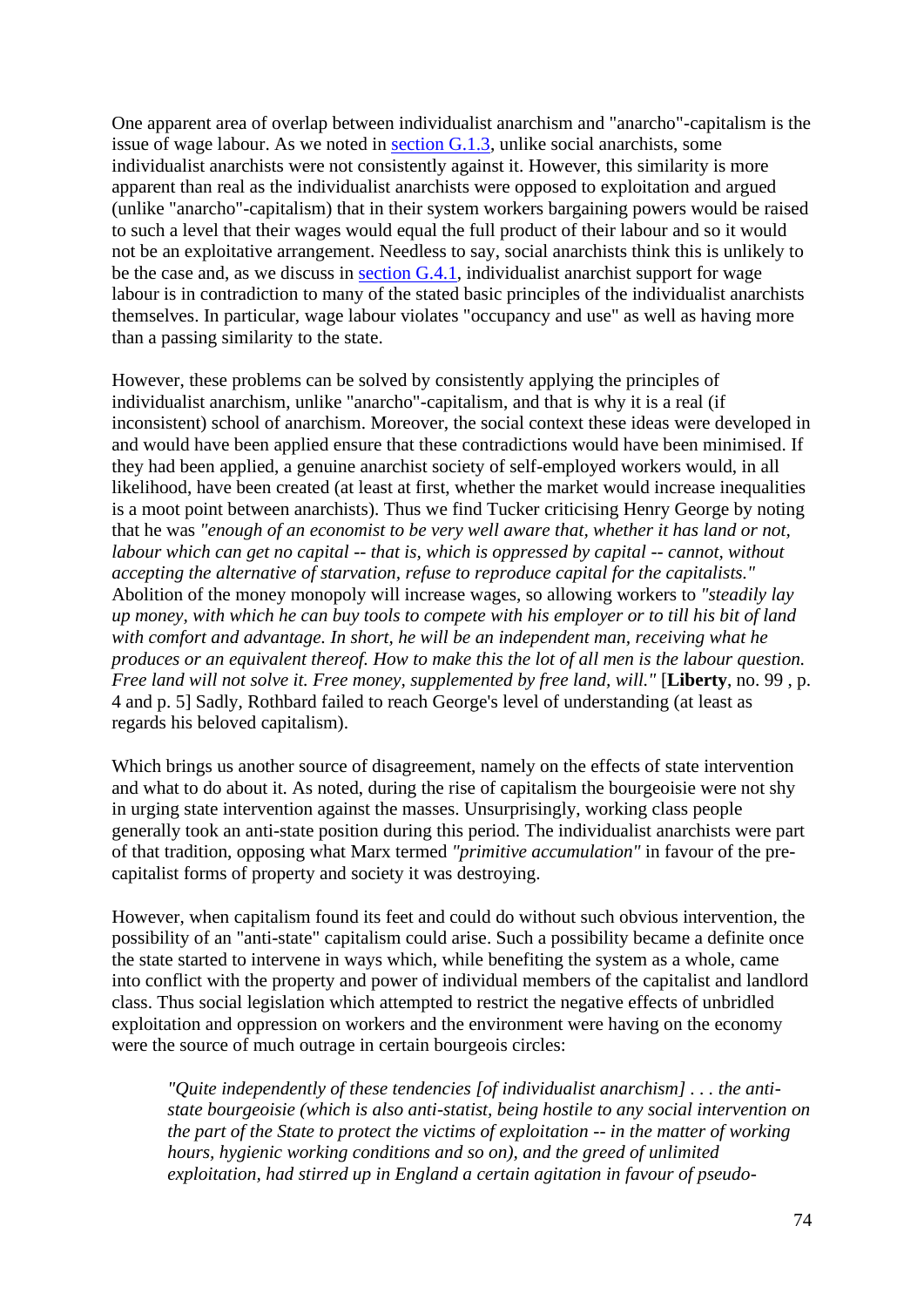*individualism, an unrestrained exploitation. To this end, they enlisted the services of a mercenary pseudo-literature . . . which played with doctrinaire and fanatical ideas in order to project a species of 'individualism' that was absolutely sterile, and a species of 'non-interventionism' that would let a man die of hunger rather than offend his dignity."* [Max Nettlau, **A Short History of Anarchism**, p. 39]

This perspective can be seen when Tucker denounced Herbert Spencer as a champion of the capitalistic class for his vocal attacks on social legislation which claimed to benefit working class people but staying strangely silent on the laws passed to benefit (usually indirectly) capital and the rich. "Anarcho"-capitalism is part of that tradition, the tradition associated with a capitalism which no longer needs obvious state intervention as enough wealth as been accumulated to keep workers under control by means of market power.

In other words, there is substantial differences between the victims of a thief trying to stop being robbed and be left alone to enjoy their property and the successful thief doing the same! Individualist Anarchist's were aware of this. For example, Victor Yarros stressed this key difference between individualist anarchism and the proto-"libertarian" capitalists of "voluntaryism":

*"[Auberon Herbert] believes in allowing people to retain all their possessions, no matter how unjustly and basely acquired, while getting them, so to speak, to swear off stealing and usurping and to promise to behave well in the future. We, on the other hand, while insisting on the principle of private property, in wealth honestly obtained under the reign of liberty, do not think it either unjust or unwise to dispossess the*  landlords who have monopolised natural wealth by force and fraud. We hold that the *poor and disinherited toilers would be justified in expropriating, not alone the landlords, who notoriously have no equitable titles to their lands, but all the financial lords and rulers, all the millionaires and very wealthy individuals. . . . Almost all possessors of great wealth enjoy neither what they nor their ancestors rightfully acquired (and if Mr. Herbert wishes to challenge the correctness of this statement, we are ready to go with him into a full discussion of the subject). . . .* 

*"If he holds that the landlords are justly entitled to their lands, let him make a defence of the landlords or an attack on our unjust proposal."* [quoted by Carl Watner, *"The English Individualists As They Appear In Liberty,"* pp. 191-211, **Benjamin R. Tucker and the Champions of Liberty**, Coughlin, Hamilton and Sullivan (eds.), pp. 199-200]

It could be argued, in reply, that some "anarcho"-capitalists do argue that stolen property should be returned to its rightful owners and, as a result, do sometimes argue for land reform (namely, the seizing of land by peasants from their feudal landlords). However, this position is, at best, a pale shadow of the individualist anarchist position or, at worse, simply rhetoric. As leading "anarcho"-capitalist Walter Block pointed out:

*"While this aspect of libertarian theory sounds very radical, in practice it is less so. This is because the claimant always needs proof. Possession is nine tenths of the law, and to overcome the presumption that property is now in the hands of its rightful owners required that an evidentiary burden by overcome. The further back in history was the initial act of aggression (not only because written evidence is less likely to be available), the less likely it is that there can be proof of it."* [**Op. Cit.**, pp. 54-5]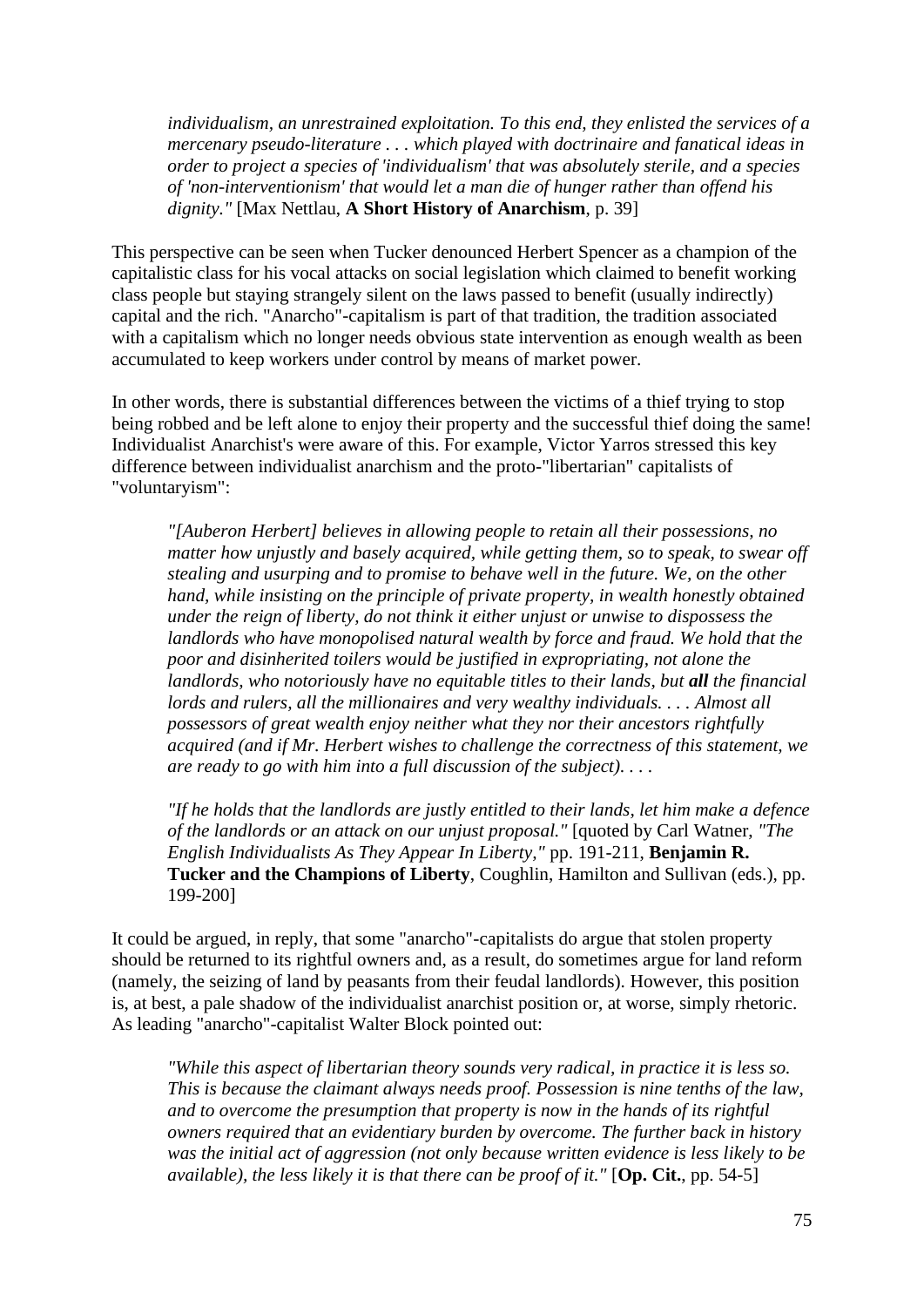Somewhat ironically, Block appears to support land reform in Third World countries in spite of the fact that the native peoples have no evidence to show that they are the rightful owners of the land they work. Nor does he bother himself to wonder about the wider social impact of such theft, namely in the capital that was funded using it. If the land was stolen, then so was its products and so was any capital bought with the profits made from such goods. But, as he says, this aspect of right-"libertarian" ideology *"sounds very radical"* but *"in practice it is less so."* Apparently, theft **is** property! Not to mention that nine tenths of property is currently possessed (i.e., used) not by its "rightful owners" but rather those who by economic necessity have to work for them. This is a situation the law was designed to protect, including (apparently) a so-called "libertarian" one.

This wider impact is key. As we indicated in [section F.8,](sectionF.html#secf8) state coercion (particularly in the form of the land monopoly) was essential in the development of capitalism. By restricting access to land, working class people had little option but to seek work from landlords and capitalists. Thus the stolen land ensured that workers were exploited by the landlord and the capitalist and so the exploitation of the land monopoly was spread throughout the economy, with the resulting exploited labour being used to ensure that capital accumulated. For Rothbard, unlike the individualist anarchists, the land monopoly had limited impact and can be considered separately from the rise of capitalism:

*"the emergence of wage-labour was an enormous boon for many thousands of poor workers and saved them from starvation. If there is no wage labour, as there was not in most production before the Industrial Revolution, then each worker must have enough money to purchase his own capital and tools. One of the great things about the emergence of the factory system and wage labour is that poor workers did not have to purchase their own capital equipment; this could be left to the capitalists."* [**Konkin on Libertarian Strategy**]

Except, of course, **before** the industrial revolution almost all workers did, in fact, have their own capital and tools. The rise of capitalism was based on what the exclusion of working people from the land by means of the land monopoly. Farmers were barred, by the state, from utilising the land of the aristocracy while their access to the commons was stripped from them by the imposition of capitalist property rights by the state. Thus Rothbard is right, in a sense. The emergence of wage-labour was based on the fact that workers had to purchase access to the land from those who monopolised it by means of state action -- which was precisely what the individualist anarchists opposed. Wage labour, after all, first developed **on the land** not with the rise of the factory system. Even Rothbard, we hope, would not have been so crass as to say that landlordism was an enormous boon for those poor workers as it saved them from starvation for, after all, one of the great things about landlordism is that poor workers did not have to purchase their own land; that could be left to the landlords.

The landless workers, therefore, had little option but to seek work from those who monopolised the land. Over time, increasing numbers found work in industry where employers happily took advantage of the effects of the land monopoly to extract as much work for as little pay as possible. The profits of both landlord and capitalist exploitation were then used to accumulate capital, reducing the bargaining power of the landless workers even more as it became increasingly difficult to set-up in business due to natural barriers to competition. It should also be stressed that once forced onto the labour market, the proletariat found itself subjected to numerous state laws which prevented their free association (for example, the banning of unions and strikes as conspiracies) as well as their ability to purchase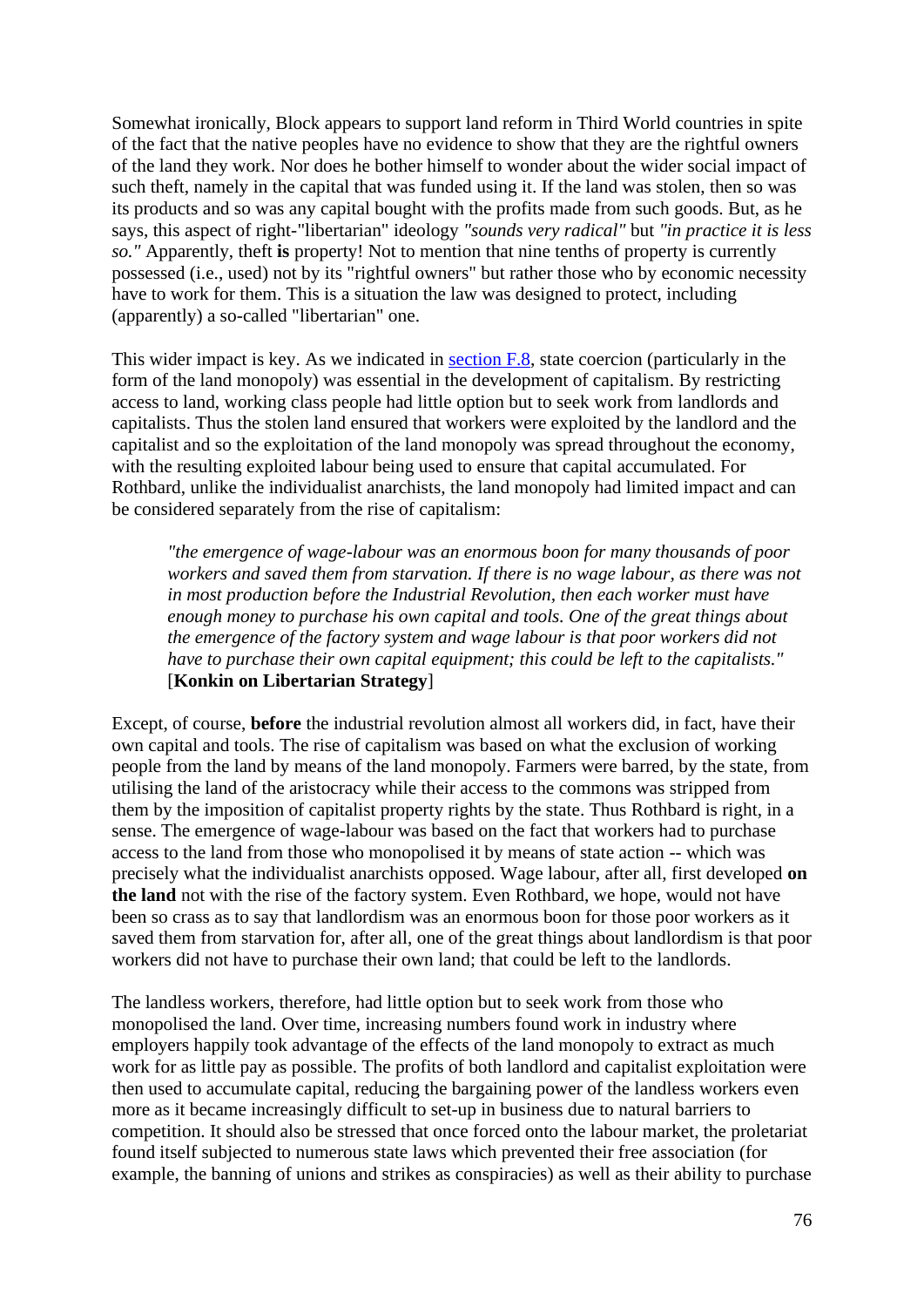their own capital and tools. Needless to say, the individualist anarchists recognised this and considered the ability of workers to be able to purchase their own capital and tools as an essential reform and, consequently, fought against the money monopoly. They reasoned, quite rightly, that this was a system of class privilege designed to keep workers in a position of dependency on the landlords and capitalists, which (in turn) allowed exploitation to occur. This was also the position of many workers, who rather than consider capitalism a boon, organised to defend their freedom and to resist exploitation -- and the state complied with the wishes of the capitalists and broke that resistance.

Significantly, Tucker and other individualist anarchists saw state intervention has a result of capital manipulating legislation to gain an advantage on the so-called free market which allowed them to exploit labour and, as such, it benefited the **whole** capitalist class (*"If, then, the capitalist, by abolishing the free market, compels other men to procure their tools and advantages of him on less favourable terms than they could get before, while it may be better for them to come to his terms than to go without the capital, does he not deduct from their earnings?"* [Tucker, **Liberty**, no. 109, p. 4]). Rothbard, at best, acknowledges that **some** sections of big business benefit from the current system and so fails to have a comprehensive understanding of the dynamics of capitalism as a **system** (rather as an ideology). This lack of understanding of capitalism as a historic and dynamic system rooted in class rule and economic power is important in evaluating "anarcho"-capitalist claims to anarchism.

Then there is the issue of strategy, with Rothbard insisting on *"political action,"* namely voting for the Libertarian Party (or least non-"libertarian" party). *"I see no other conceivable strategy for the achievement of liberty than political action,"* he stated. Like Marxists, voting was seen as the means of achieving the abolition of the state, as *"a militant and abolitionist [Libertarian Party] in control of Congress could wipe out all the [non-'libertarian'] laws overnight . . . No other strategy for liberty can work."* [**Op. Cit.**] The individualist anarchists, like other anarchists, rejected such arguments as incompatible with genuine libertarian principles. As Tucker put it, voting could not be libertarian as it would make the voter *"an accomplice in aggression."* [**The Individualist Anarchists**, p. 305]

Rothbard's position indicates an interesting paradox. Rothbard wholeheartedly supported *"political action"* as the only means of achieving the end of the state. Marxists (when not excommunicating anarchism from the socialist movement) often argue that they agree with the anarchists on the ends (abolition of the state) but only differed on the means (i.e., political action over direct action). Obviously, no one calls Marx an anarchist and this is precisely because he aimed to use political action to achieve the abolition of the state. Yet, for some reason, Rothbard's **identical** position on tactics makes some call him an anarchist. So, given Rothbard's argument that the state must be seized first by a political party by means of *"political action"* in order to achieve his end, the question must be raised why he is considered an anarchist at all. Marx and Engels, like Lenin, all made identical arguments against anarchism, namely that political action was essential so that the Socialist Party could seize state power and implement the necessary changes to ensure that the state withered away. No one has ever considered them anarchists in spite of the common aim of ending the state yet many consider Rothbard to be an anarchist despite advocating the same methods as the Marxists. As we noted in [section F.8,](sectionF.html#secf8) a better term for "anarcho"-capitalism could be "Marxist-capitalism" and Rothbard's argument for "political action" confirms that suggestion.

Needless to say, other strategies favoured by many individualists anarchists were rejected by "anarcho"-capitalists. Unlike Tucker, Lum and others, Rothbard was totally opposed to trade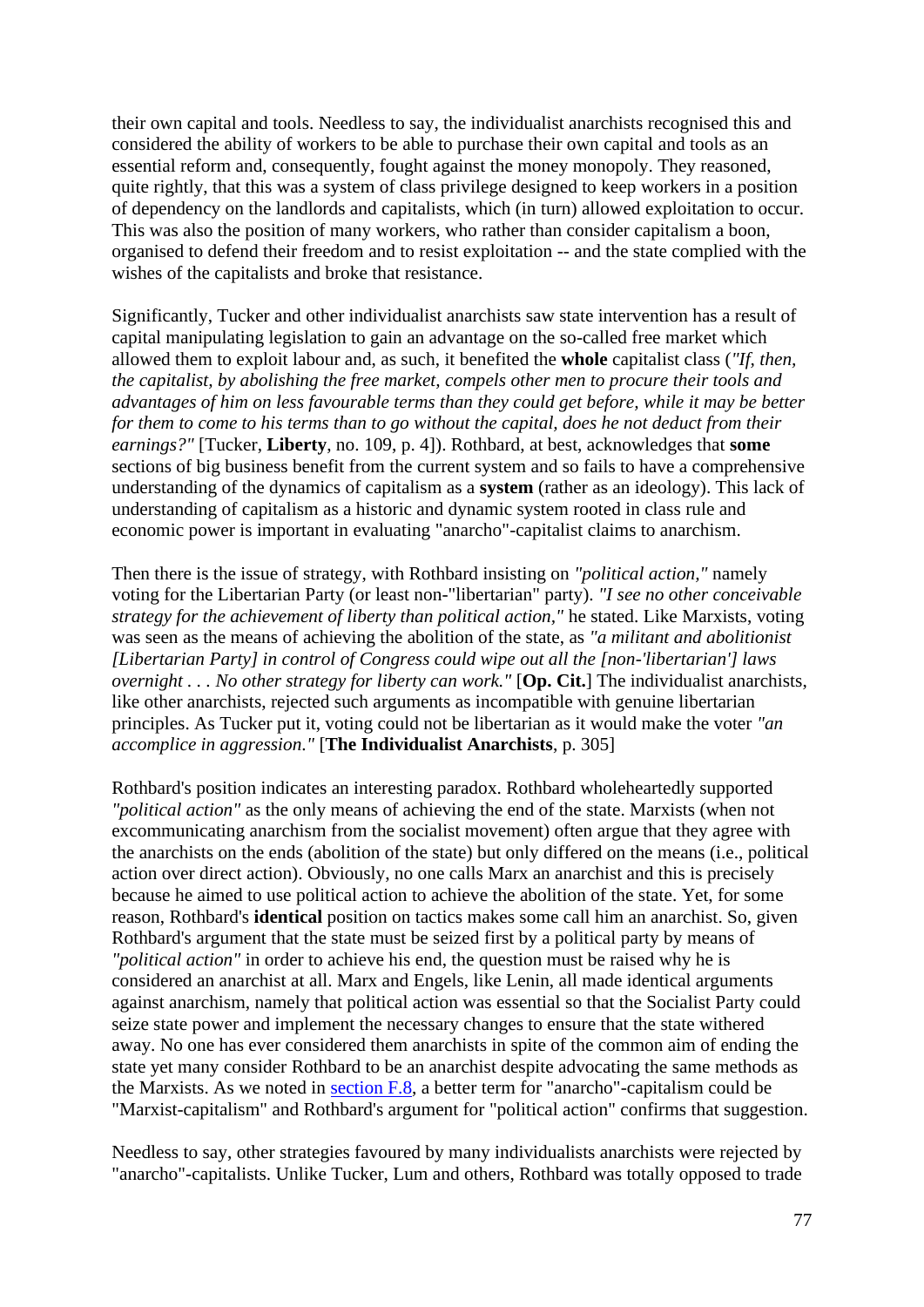unions and strikes, viewing unions as coercive institutions which could not survive under genuine capitalism (given the powers of property owners and the inequalities of such a society, he may well have been right in thinking workers would be unable to successfully defend their basic freedoms against their masters but that is another issue). The individualist anarchists were far more supportive. Henry Cohen, for example, considered the union as a *"voluntary association formed for the mutual benefit of its members, using the boycott and other passive weapons in its fight against capitalism and the State."* This was *"very near the Anarchist idea."* Some individualists were more critical of unions than others. One, A.H. Simpson, argued that the trade unions *"are as despotic and arbitrary as any other organisation, and no more Anarchistic than the Pullman or Carnegie companies."* In other words, the unions were to be opposed because they were like capitalist corporations! [**The Individualist Anarchists**, p. 285 and p. 288] For Tucker, as we note in [section G.5,](sectionG.html#secg5) unions were *"a movement for self-government on the part of the people"* and it was *"in supplanting"* the state *"by an intelligent and self-governing socialism that the trades unions develop their chief significance."* [**Liberty**, no. 22, p. 3]

So the claims that "anarcho"-capitalism is a new form of individualist anarchism can only be done on the basis of completely ignoring the actual history of capitalism as well as ignoring the history, social context, arguments, aims and spirit of individualist anarchism. This is only convincing if the actual ideas and aims of individualist anarchism are unknown or ignored and focus is placed on certain words used (like "markets" and "property") rather than the specific meanings provided to them by its supporters. Sadly, this extremely superficial analysis is all too common -- particularly in academic circles and, of course, in right- "libertarian" ones.

Finally, it may be objected that "anarcho"-capitalism is a diverse, if small, collection of individuals and some of them are closer to individualist anarchism than others. Which is, of course, true (just as some Marxists are closer to social anarchism than others). A few of them do reject the notion than hundreds of years of state-capitalist intervention has had little impact on the evolution of the economy and argue that a genuinely free economy would see the end of the current form of property rights and non-labour income as well as the self-employment and co-operatives becoming the dominant form of workplace organisation (the latter depends on the former, of course, for without the necessary social preconditions a preference for selfemployment will remain precisely that). As Individualist Anarchist Shawn Wilbur put, there is a difference between those "anarcho"-capitalists who are ideologues for capitalism first and foremost and the minority who are closer to traditional anarchist aspirations. If the latter manage to jettison the baggage they have inherited from "Austrian" economics as well as the likes of Murray Rothbard and realise that they are, in fact, free market socialists and **not** in favour of capitalism then few anarchists would hold their past against them any more than they would a state socialist or left-liberal who realised the error of their ways. Until they do, though, few anarchists would accept them as anarchists.

#### **G.3.3 What about "anarcho"-capitalists' support of "defence associations"?**

It would be fair to say that "anarcho"-capitalist interest in individualist anarchism rests on their argument that, to quote Tucker, *"defense is a service, like any other service"*, and that such a service could and should be provided by private agencies paid for like any other commodity on the market. [**Liberty**, no. 104, p. 4] Therefore: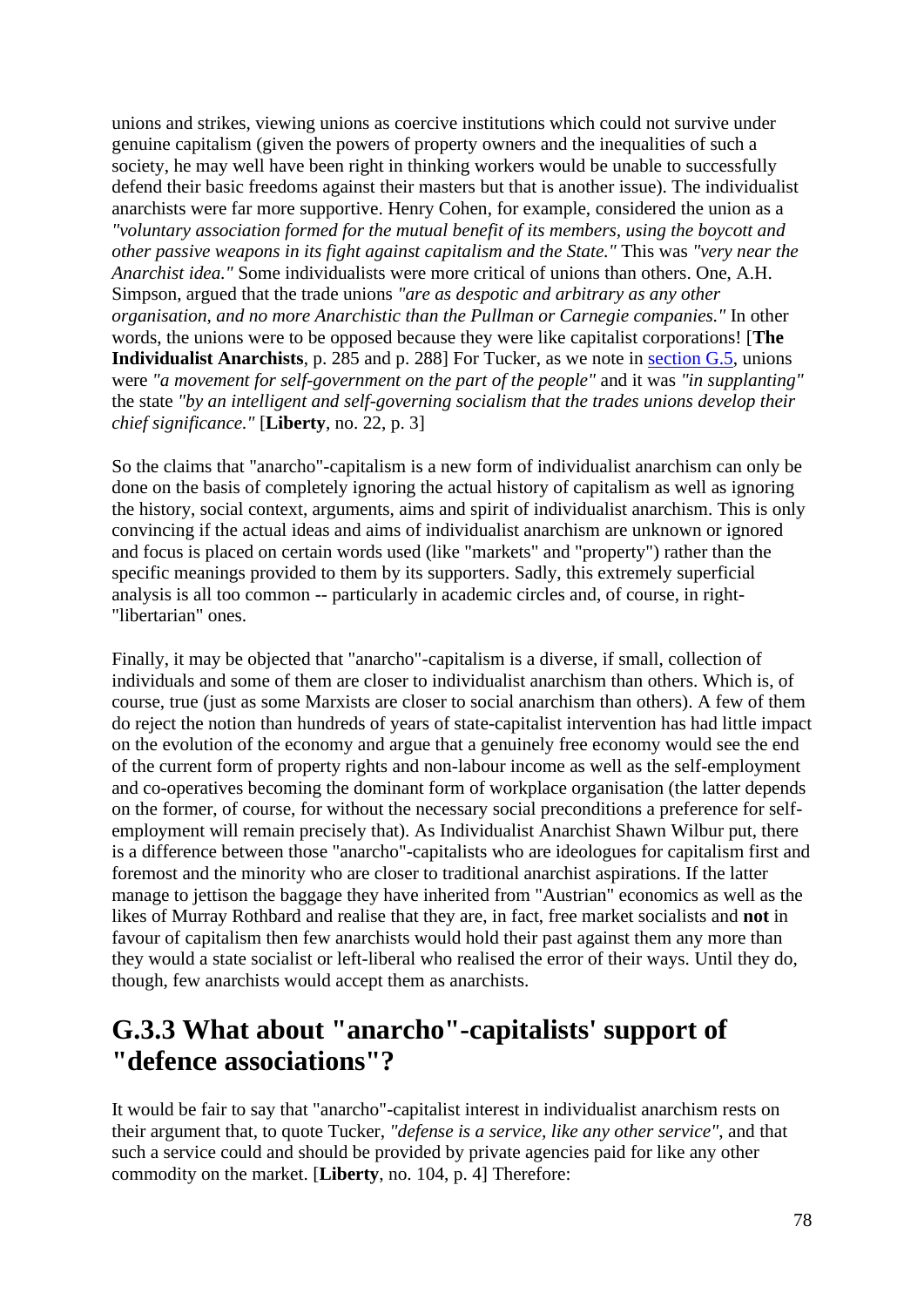*"Anarchism means no government, but it does not mean no laws and no coercion. This may seem paradoxical, but the paradox vanishes when the Anarchist definition of government is kept in view. Anarchists oppose government, not because they disbelieve in punishment of crime and resistance to aggression, but because they disbelieve in compulsory protection. Protection and taxation without consent is itself invasion; hence Anarchism favours a system of voluntary taxation and protection."* [**Op. Cit.**, no. 212, p. 2]

While most of the rest of the theory is ignored or dismissed as being the product of "bad" economics, this position is considered the key link between the two schools of thought. However, it is not enough to say that both the individualist anarchists and "anarcho" capitalists support a market in protection, you need to look at what forms of property are being defended and the kind of society within which it is done. Change the social context, change the kinds of property which are being defended and you change the nature of the society in question. In other words, defending capitalist property rights within an unequal society is radically different in terms of individual liberty than defending socialistic property rights within an equal society -- just as a market economy based on artisan, peasant and cooperative production is fundamentally different to one based on huge corporations and the bulk of the population being wage slaves. Only the most superficial analysis would suggest that they are the same and label both as being "capitalist" in nature.

It should, therefore, not be forgotten that the individualist anarchists advocated a system rooted in individual possession of land and tools plus the free exchange of the products of labour between self-employed people or wage workers who receive the full equivalent of their product. This means that they supported the idea of a market in "defence associations" to ensure that the fruits of an individual's labour would not be stolen by others. Again, the social context of individualist anarchism -- namely, an egalitarian economy without exploitation of labour (see section  $G(3.4)$  -- is crucial for understanding these proposals. However, as in their treatment of Tucker's support for contract theory, "anarcho"-capitalists remove the individualist anarchists' ideas about free-market defence associations and courts from the social context in which they were proposed, using those ideas in an attempt to turn the individualists into defenders of capitalism.

As indicated in [section G.1.4,](sectionG.html#secg14) the social context in question was one in which an economy of artisans and peasant farmers was being replaced by a state-backed capitalism. This context is crucial for understanding the idea of the "defence associations" that Tucker suggested. For what he proposed was clearly **not** the defence of capitalist property relations. This can be seen, for example, in his comments on land use. Thus:

*"'The land for the people' . . . means the protection by . . . voluntary associations for the maintenance of justice . . . of all people who desire to cultivate land in possession of whatever land they personally cultivate . . . and the positive refusal of the protecting power to lend its aid to the collection of any rent, whatsoever."* [**Instead of a Book**, p. 299]

There is no mention here of protecting **capitalist** farming, i.e. employing wage labour; rather, there is explicit mention that only land being used for **personal** cultivation -- thus **without** employing wage labour -- would be defended. In other words, the defence association would defend *"occupancy and use"* (which is a clear break with capitalist property rights) and not the domination of the landlord over society or those who use the land the landlord claims to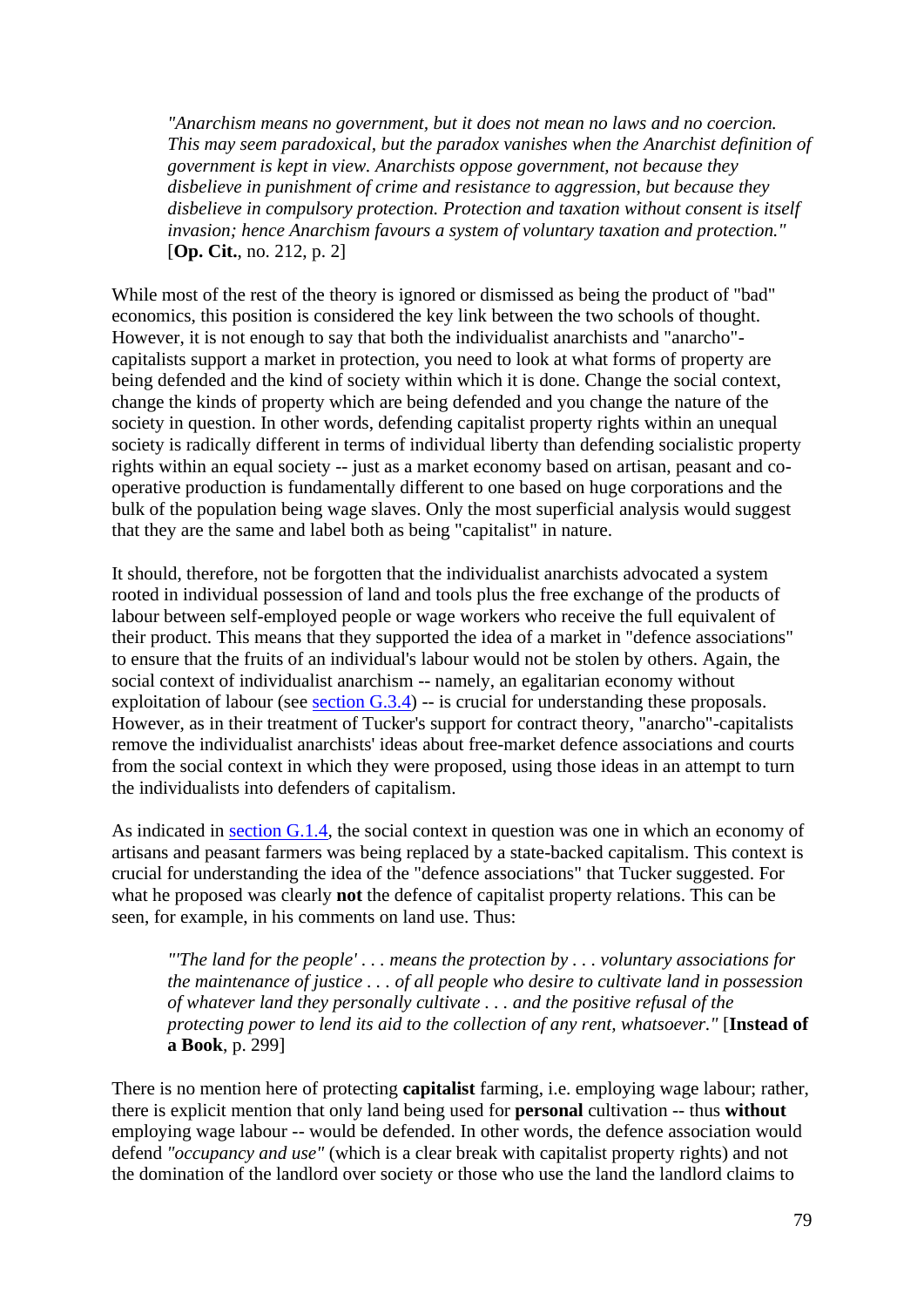own. This means that certain contracts were not considered valid within individualist anarchism even if they were voluntarily agreed to by the parties involved and so would not be enforceable by the "defence associations." As Tucker put it:

*"A man cannot be allowed, merely by putting labour, to the limit of his capacity and beyond the limit of his personal use, into material of which there is a limited supply and the use of which is essential to the existence of other men, to withhold that material from other men's use; and any contract based upon or involving such withholding is lacking in sanctity or legitimacy as a contract to deliver stolen goods."* [**Liberty**, No. 321, p. 4]

Refusal to pay rent on land is a key aspect of Tucker's thought, and it is significant that he explicitly rejects the idea that a defence association can be used to collect it. In addition, as a means towards anarchy, Tucker suggests *"inducing the people to steadily refuse the payment of rent and taxes."* [**Instead of a Book**, p. 299] It is hard to imagine that a landowner influenced by Murray Rothbard or David Friedman would support such an arrangement or a "defence association" that supported it. As such, the individualist anarchist system would impose restrictions on the market from an "anarcho"-capitalist perspective. Equally, from an individualist anarchist perspective, "anarcho"-capitalism would be enforcing a key class monopoly by force and so would simply be another kind of state. As Tucker put it in reply to the proto-right-"libertarian" Auberon Herbert:

*"It is true that Anarchists . . . do, in a sense, propose to get rid of ground-rent by force. That is to say, if landlords should try to evict occupants, the Anarchists advice the occupants to combine to maintain their ground by force . . . But it is also true that the Individualists . . . propose to get rid of theft by force . . . The Anarchists justify the use of machinery (local juries, etc.) to adjust the property question involved in rent just as the Individualists justify similar machinery to adjust the property question involved in theft."* [**Op. Cit.**, no. 172, p. 7]

It comes as no surprise to discover that Tucker translated Proudhon's **What is Property?** and subscribed to its conclusion that *"property is robbery"*!

This opposition to the *"land monopoly"* was, like all the various economic proposals made by the individualist anarchists, designed to eliminate the vast differences in wealth accruing from the *"usury"* of industrial capitalists, bankers, and landlords. For example, Josiah Warren *"proposed like Robert Owen an exchange of notes based on labour time . . . He wanted to establish an 'equitable commerce' in which all goods are exchanged for their cost of production . . . In this way profit and interest would be eradicated and a highly egalitarian order would emerge."* [Peter Marshall, **Demanding the Impossible**, p. 385] Given that the Warrenites considered that both workers and managers would receive equal payment for equal hours worked (the manager may, in fact earn less if it were concluded that their work was less unpleasant than that done on the shopfloor), the end of a parasitic class of wealthy capitalists was inevitable.

In the case of Benjamin Tucker, he was a firm adherent of socialist economic analysis, believing that a free market and interest-free credit would reduce prices to the cost of production and increase demand for labour to the point where workers would receive the full value of their labour. In addition, recognising that gold was a rare commodity, he rejected a gold-backed money supply in favour of a land-backed one, as land with *"permanent*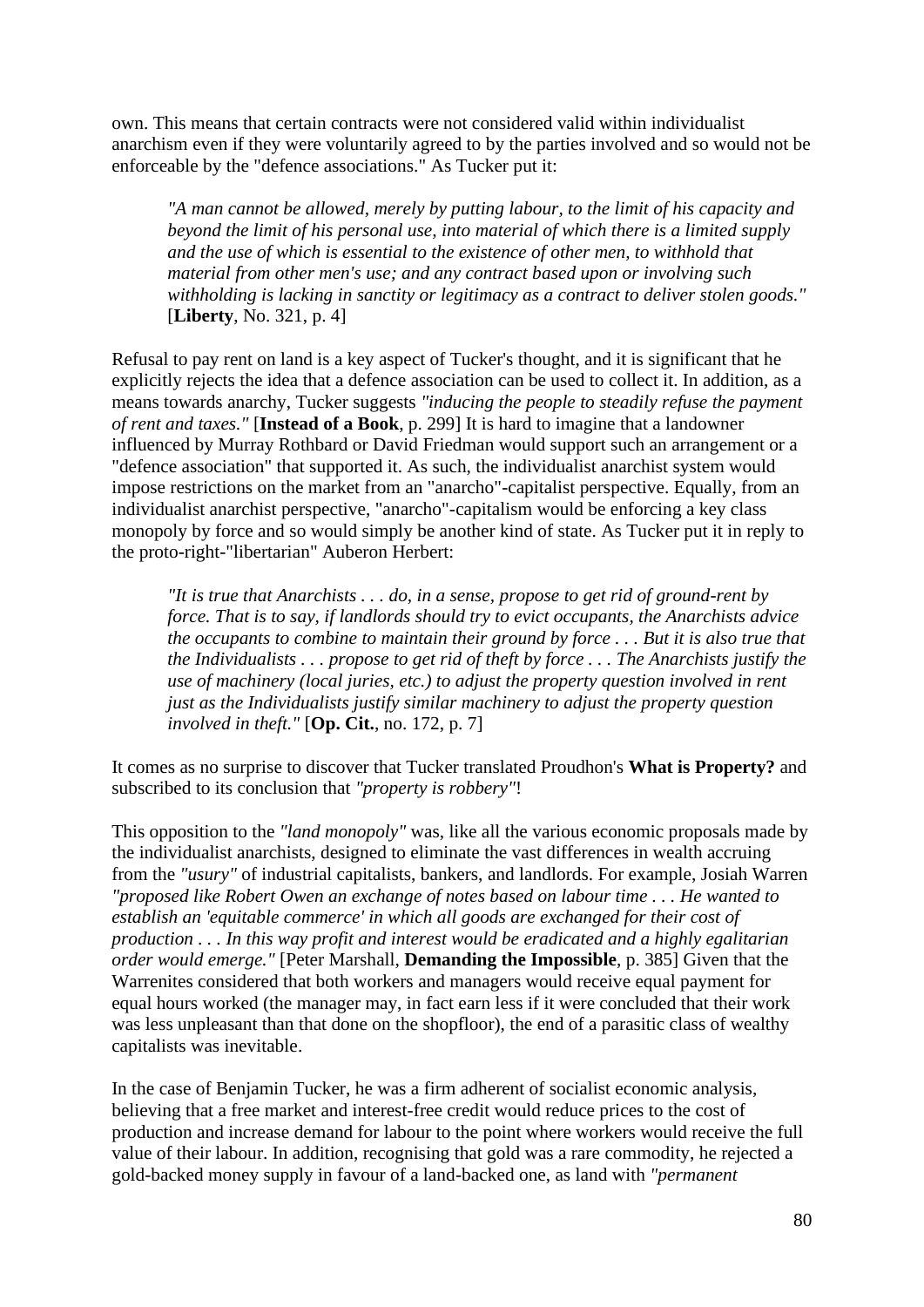*improvements on"* it is *"an excellent basis for currency."* [**Instead of a Book**, p. 198] Given that much of the population at the time worked on their own land, such a money system would have ensured easy credit secured by land. Mutualism replaced the gold standard (which, by its very nature would produce an oligarchy of banks) with money backed by other, more available, commodities.

Such a system, the individualist anarchists argued, would be unlikely to reproduce the massive inequalities of wealth associated with capitalism and have a dynamic utterly different to that system. They did not consider the state as some alien body grafted onto capitalism which could be removed and replaced with "defence associations" leaving the rest of society more or less the same. Rather, they saw the state as being an essential aspect of capitalism, defending key class monopolies and restricting freedom for the working class. By abolishing the state, they automatically abolished these class monopolies and so capitalism. In other words, they had political **and** economic goals and ignoring the second cannot help but produce **different** results. As Voltairine de Cleyre put it in her individualist days, Anarchism *"means not only the denial of authority, not only a new economy, but a revision of the principles of morality. It means the development of the individual as well as the assertion of the individual."* [**The Voltairine de Cleyre Reader**, p. 9]

Right-"libertarians" reject all of this, the social context of Tucker's ideas on "defence associations." They do not aim for a *"new economy"*, but simply the existing one without a public state. They have no critique of capitalist property rights nor any understanding of how such rights can produce economic power and limit individual freedom. In fact, they attack what they consider the "bad economics" of the individualists without realising it is **precisely** these "bad" (i.e. anti-capitalist) economics which will minimise, if not totally eliminate, any potential threat to freedom associated with "defence associations." Without the accumulations of wealth inevitable when workers' do not receive the full product of their labour, it is unlikely that a "defence association" would act like the private police forces American capitalists utilised to break unions and strikes both in Tucker's time and now. Unless this social context exists, any defence associations will soon become mini-states, serving to enrich the elite few by protecting the usury they gain from, and their power and control (i.e. government) over, those who toil. In other words, the "defence associations" of Tucker and Spooner would not be private states, enforcing the power of capitalists and landlords upon wage workers. Instead, they would be like insurance companies, protecting possessions against theft (as opposed to protecting capitalist theft from the dispossessed as would be the case in "anarcho"-capitalism -- an important difference lost on the private staters). Where social anarchists disagree with individualist anarchists is on whether a market system will actually produce such equality, particularly one without workers' self-management replacing the authority inherent in the capitalist-labourer social relationship. As we discuss in [section](sectionG.html#secg4)  [G.4,](sectionG.html#secg4) without the equality and the egalitarian relationships of co-operative and artisan production there would be a tendency for capitalism and private statism to erode anarchy.

In addition, the emphasis given by Tucker and Lysander Spooner to the place of juries in a free society is equally important for understanding how their ideas about defence associations fit into a non-capitalist scheme. For by emphasising the importance of trial by jury, they knock an important leg from under the private statism associated with "anarcho"-capitalism. Unlike a wealthy judge, a jury made up mainly of fellow workers would be more inclined to give verdicts in favour of workers struggling against bosses or of peasants being forced off their land by immoral, but legal, means. As Lysander Spooner argued in 1852, *"[i]f a jury have not the right to judge between the government and those who disobey its laws, and resist*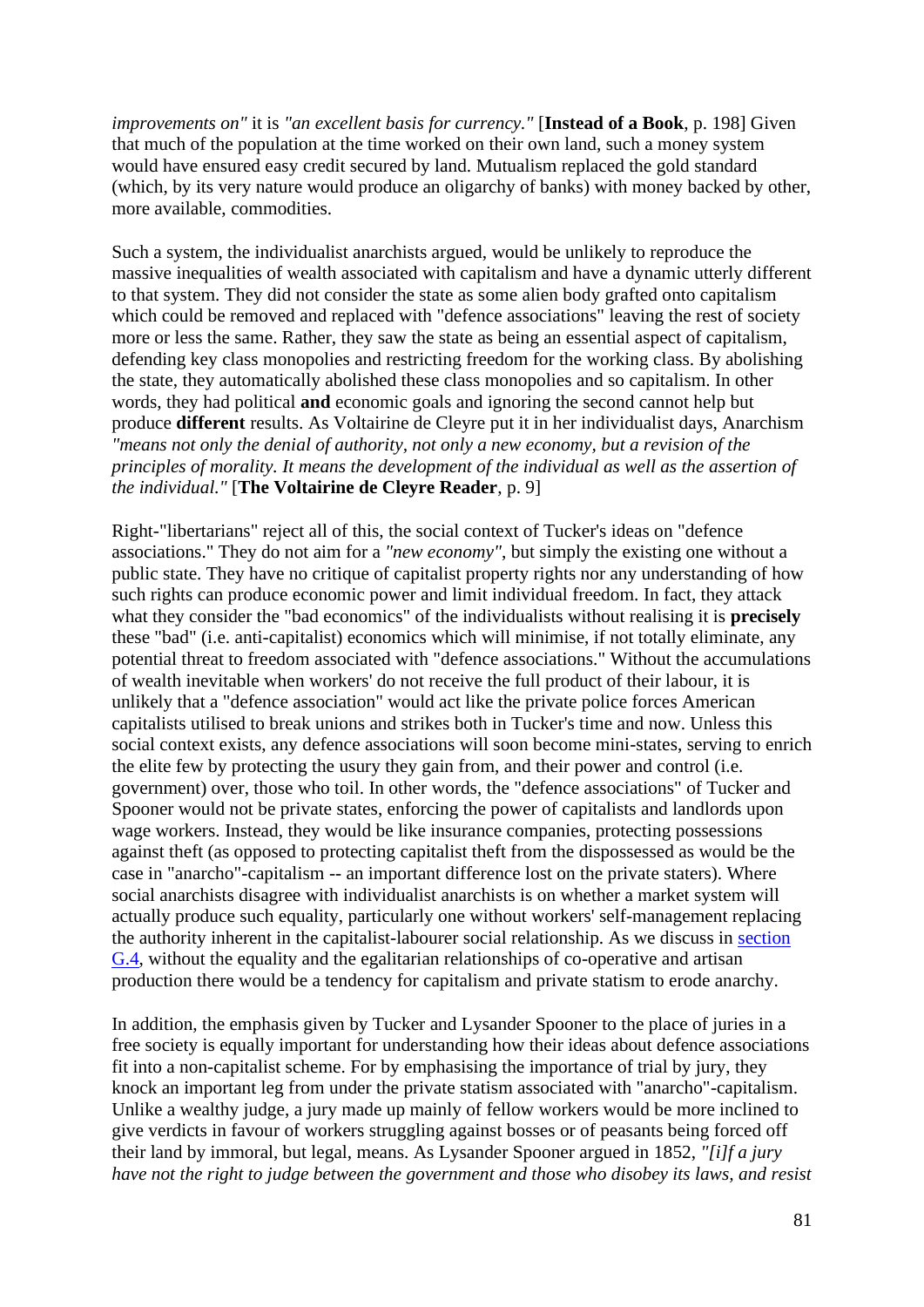*its oppressions, the government is absolute, and the people, legally speaking, are slaves. Like many other slaves they may have sufficient courage and strength to keep their masters somewhat in check; but they are nevertheless known to the law only as slaves."* [**Trial by Jury**] It is hardly surprising that Rothbard rejects this in favour of a legal system determined and interpreted by lawyers, judges and jurists. Indeed, as we noted in [section F.6.1,](sectionF.html#secf61) Rothbard explicitly rejected the idea that juries should be able to judge the law as well as the facts of a case under his system. Spooner would have had no problem recognising that replacing government imposed laws with those made by judges, jurists and lawyers would hardly change the situation much. Nor would he have been too surprised at the results of a free market in laws in a society with substantial inequalities in income and wealth.

Individualist Anarchist Laurance Labadie, the son of Tucker associate Joseph Labadie, argued in response to Rothbard as follows:

*"Mere common sense would suggest that any court would be influenced by experience; and any free-market court or judge would in the very nature of things have some precedents guiding them in their instructions to a jury. But since no case is exactly the same, a jury would have considerable say about the heinousness of the offence in each case, realising that circumstances alter cases, and prescribing penalty accordingly. This appeared to Spooner and Tucker to be a more flexible and equitable administration of justice possible or feasible, human beings being what they are . . .*

*"But when Mr. Rothbard quibbles about the jurisprudential ideas of Spooner and Tucker, and at the same time upholds presumably in his courts the very economic evils which are at bottom the very reason for human contention and conflict, he would seem to be a man who chokes at a gnat while swallowing a camel."* [quoted by Mildred J. Loomis and Mark A. Sullivan, *"Laurance Labadie: Keeper Of The Flame"*, pp. 116-30, **Benjamin R. Tucker and the Champions of Liberty**, Coughlin, Hamilton and Sullivan (eds.), p. 124]

As we argued in detail in [section F.6,](sectionF.html#secf6) a market for "defence associations" within an unequal system based on extensive wage labour would simply be a system of private states, enforcing the authority of the property owner over those who use but do not own their property. Such an outcome can only be avoided within an egalitarian society where wage-labour is minimised, if not abolished totally, in favour of self-employment (whether individually or cooperatively). In other words, the kind of social context which the individualist anarchists explicitly or implicitly assumed and aimed for. By focusing selectively on a few individualist proposals taken out of their social context, Rothbard and other "anarcho"-capitalists have turned the libertarianism of the individualist anarchists into yet another ideological weapon in the hands of (private) statism and capitalism.

When faced with the actual visions of a good society proposed by such people as Tucker and Spooner, "anarcho"-capitalists tend to dismiss them as irrelevant. They argue that it does not matter what Tucker or Spooner thought would emerge from the application of their system, it is the fact they advocated the "free market", "private property" and "defence associations" that counts. In response anarchists note three things. Firstly, individualist anarchists generally held radically different concepts of what a "free market" and "private property" would be in their system and so the tasks of any "defence association" would be radically different. As such, anarchists argue that "anarcho"-capitalists simply look at the words people use rather than what they meant by them and the social context in which they are used. Secondly, it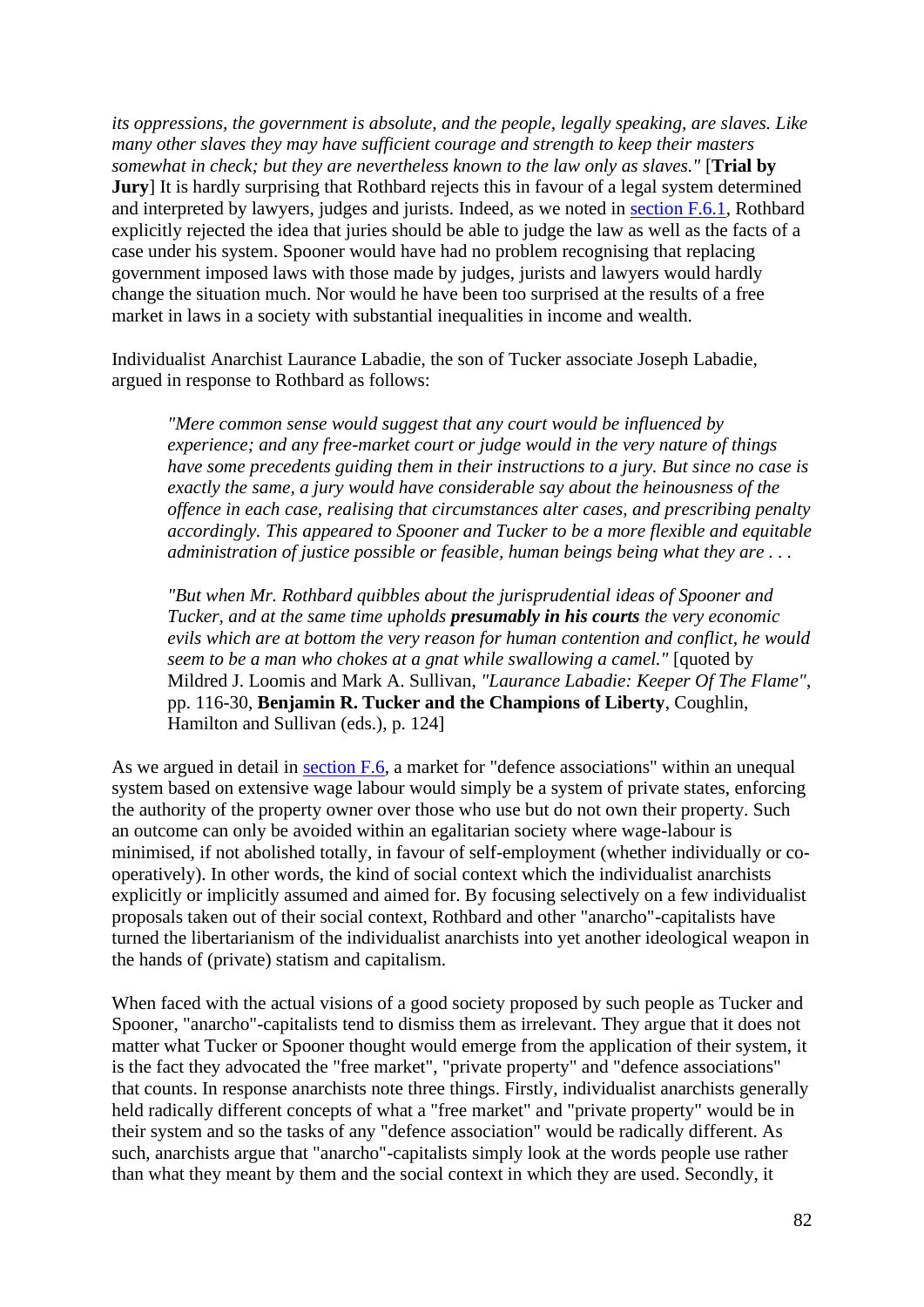seems a strange form of support to rubbish the desired goals of people you claim to follow. If someone claimed to be a Marxist while, at the same time, arguing that Marx was wrong about socialism people would be justified in questioning their use of that label. Thirdly, and most importantly, no one advocates a means which would not result in their desired ends. If Tucker and Spooner did not think their system would result in their goals they would have either changed their goals or changed their method. As noted in [section G.1.1,](sectionG.html#secg11) Tucker explicitly argued that concentrations of wealth under capitalism had reached such levels that his system of free competition would not end it. Clearly, then, outcomes were important to individualist anarchists.

The lack of commonality can also be seen from the right-"libertarian" response to Kevin Carson's excellent **Studies in Mutualist Political Economy**, an impressive modern restatement of the ideas of Tucker and other individualist anarchists. Leading "anarcho" capitalist Walter Block dismissed *"Marxists like Carson"* and labelled him *"a supposed anarchist"* who on many issues *"is out there, way, way out there in some sort of Marxist never-never land."* [*"Kevin Carson as Dr. Jeryll and Mr. Hyde"*, pp. 35-46, **Journal of Libertarian Studies**, vol. 20, no. 1, p. 40, p. 43 and p. 45] Another right-"libertarian", George Reisman, concurred stated that for the most part *"Carson is a Marxist"*, while arguing that *"the 'individualist' anarchist shows himself to be quite the collectivist, attributing to the average person qualities of independent thought and judgement that are found only in exceptional individuals."* Carson's *"views on the nature of ownership give full support to the conception of anarchy . . . as being nothing but chaos."* Overall, *"Carson is essentially a Marxist and his book filled with ignorant Marxist diatribes against capitalism."* [*"Freedom is Slavery: Laissez-Faire capitalism is government intervention"*, **Op. Cit.**, pp. 47-86, p. 47, p. 55, p. 61 and p. 84] Needless to say, all the issues which Block and Geisman take umbridge at can be found in the works of individualist anarchists like Tucker (Carson's excellent dissection of these remarkably ignorant diatribes is well worth reading [*"Carson's Rejoinders"*, pp. 97-136, **Op. Cit.**]).

So the notion that a joint support for a market in "defence services" can allow the social and theoretical differences between "anarcho"-capitalism and individualist anarchism to be ignored is just nonsense. This can best be seen from the fate of any individualist anarchist defence association within "anarcho"-capitalism. As it would not subscribe to Rothbard's preferred system of property rights it would be in violation of the *"general libertarian law code"* drawn up and implemented by right-"libertarian" jurists, judges and lawyers. This would, by definition, make such an association *"outlaw"* when it defended tenants against attempts to extract rents from them or to evict them from the land or buildings they used but did not own. As it is a judge-run system, no jury would be able to judge the law as well as the crime, so isolating the capitalist and landlord class from popular opposition. Thus the ironic situation arises that the *"Benjamin Tucker defence association"* would be declared an outlaw organisation under "anarcho"-capitalism and driven out of business (i.e., destroyed) as it broke the land monopoly which the law monopoly enforces. Even more ironically, such an organisation would survive in an communist anarchist society (assuming it could find enough demand to make it worthwhile).

If the world had had the misfortune of having "anarcho"-capitalism imposed on it in the nineteenth century, individualist anarchists like Warren, Tucker, Labadie, Ingalls and Lum would have joined Proudhon, Bakunin, Kropotkin, Parsons and Goldman in prison for practising *"occupancy and use"* in direct violation of the *"general libertarian law code."* That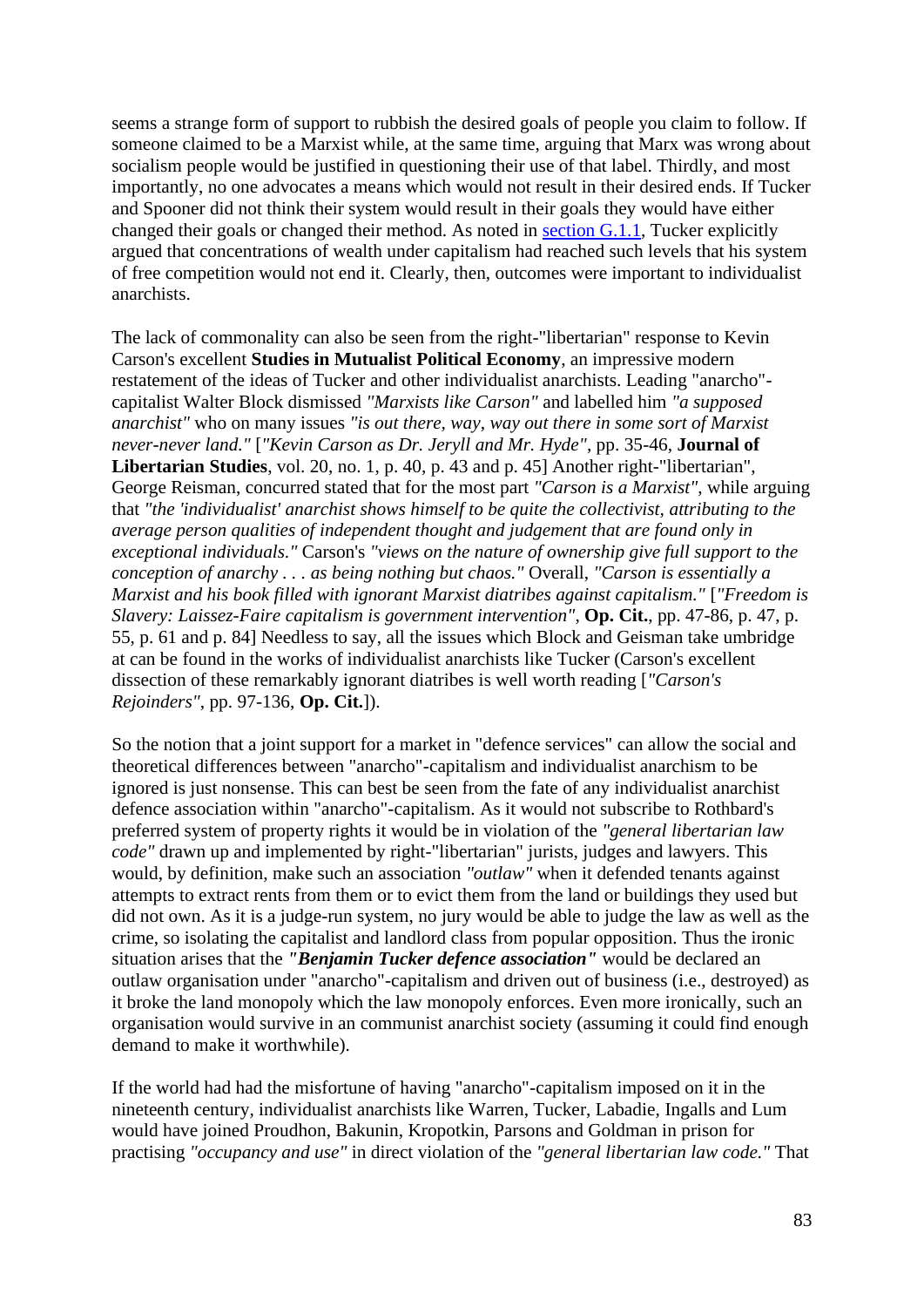it was private police, private courts and private prisons which were enforcing such a regime would not have been considered that much of an improvement.

Unsurprisingly, Victor Yarros explicitly distanced himself from those *"want liberty to still further crush and oppress the people; liberty to enjoy their plunder without fear of the State's interfering with them . . . liberty to summarily deal with impudent tenants who refuse to pay tribute for the privilege of living and working on the soil."* [**Liberty**, no. 102, p. 4] He would have had little problem recognising "anarcho"-capitalism as being a supporter of *"that particular kind of freedom which the bourgeoisie favours, and which is championed by the bourgeoisie's loyal servants, [but] will never prove fascinating to the disinherited and oppressed."* [**Op. Cit.**, no. 93, p. 4]

## **G.3.4 Why is individualist anarchist support for equality important?**

Another another key difference between genuine individualist anarchism and "anarcho" capitalism is the former's support for equality and the latter's a lack of concern for it.

In stark contrast to anarchists of all schools, inequality is not seen to be a problem with "anarcho"-capitalists (see section  $F(3)$ ). However, it is a truism that not all "traders" are equally subject to the market (i.e., have the same market power). In many cases, a few have sufficient control of resources to influence or determine price and in such cases, all others must submit to those terms or not buy the commodity. When the commodity is labour power, even this option is lacking -- workers have to accept a job in order to live. As we argued in [section C.9,](sectionC.html#secc9) workers are usually at a disadvantage on the labour market when compared to capitalists, and this forces them to sell their liberty in return for making profits for others. These profits increase inequality in society as the property owners receive the surplus value their workers produce. This increases inequality further, consolidating market power and so weakens the bargaining position of workers further, ensuring that even the freest competition possible could not eliminate class power and society (something Tucker eventually recognised as occurring with the development of trusts within capitalism -- see [section](sectionG.html#secg11)  [G.1.1\)](sectionG.html#secg11).

By removing the underlying commitment to abolish non-labour income, any "anarchist" capitalist society would have vast differences in wealth and so power. Instead of a government imposed monopolies in land, money and so on, the economic power flowing from private property and capital would ensure that the majority remained in (to use Spooner's words) *"the condition of servants"* (see sections [F.2](sectionF.html#secf2) and [F.3.1](sectionF.html#secf31) for more on this). The Individualist Anarchists were aware of this danger and so supported economic ideas that opposed usury (i.e. rent, profit and interest) and ensured the worker the full value of her labour. While not all of them called these ideas "socialist" it is clear that these ideas **are** socialist in nature and in aim (similarly, not all the Individualist Anarchists called themselves anarchists but their ideas are clearly anarchist in nature and in aim). This combination of the political and economic is essential as they mutually reinforce each other. Without the economic ideas, the political ideas would be meaningless as inequality would make a mockery of them. As Spooner argued, inequality lead to many social evils:

*"Extremes of difference, in their pecuniary circumstances, divide society into castes; set up barriers to personal acquaintance; prevent or suppress sympathy; give to*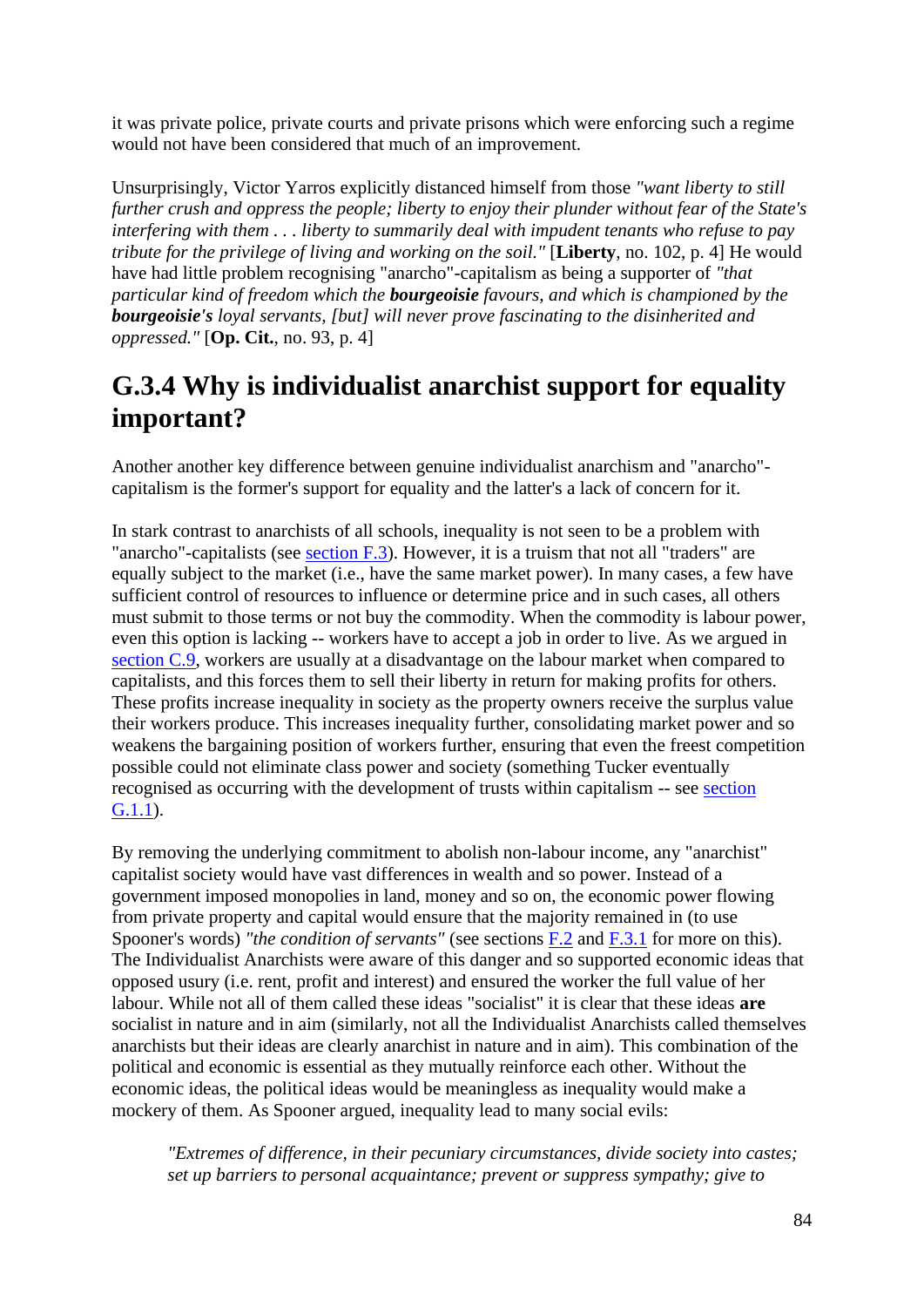*different individuals a widely different experience, and thus become the fertile source of alienation, contempt, envy, hatred, and wrong. But give to each man all the fruits of his own labour, and a comparative equality with others in his pecuniary condition, and caste is broken down; education is given more equally to all; and the object is promoted of placing each on a social level with all: of introducing each to the acquaintance of all; and of giving to each the greatest amount of that experience, which, being common to all, enables him to sympathise with all, and insures to himself the sympathy of all. And thus the social virtues of mankind would be greatly increased."* [**Poverty: Its Illegal Causes and Legal Cure**, pp. 46-7]

Because of the evil effects of inequality on freedom, both social and individualist anarchists desire to create an environment in which circumstances would not drive people to sell their liberty to others at a disadvantage. In other words, they desired an equalisation of market power by opposing interest, rent and profit and capitalist definitions of private property. Kline summarises this by saying *"the American [individualist] anarchists exposed the tension existing in liberal thought between private property and the ideal of equal access. The Individual Anarchists were, at least, aware that existing conditions were far from ideal, that the system itself working against the majority of individuals in their efforts to attain its promises. Lack of capital, the means to creation and accumulation of wealth, usually doomed a labourer to a life of exploitation. This the anarchists knew and they abhorred such a system."* [**The Individualist Anarchists: A critique of liberalism**, p. 102]

And this desire for bargaining equality is reflected in their economic ideas and by removing these underlying economic ideas of the individualist anarchists, "anarcho"-capitalism makes a mockery of any ideas they do appropriate. Essentially, the Individualist Anarchists agreed with Rousseau that in order to prevent extreme inequality of fortunes you deprive people of the means to accumulate in the first place and **not** take away wealth from the rich. An important point which "anarcho"-capitalism fails to understand or appreciate.

The Individualist Anarchists assumed that exploitation of labour would be non-existent in their system, so a general equality would prevail and so economic power would not undermine liberty. Remove this underlying assumption, assume that profits could be made and capital accumulated, assume that land can be monopolised by landlords (as the "anarcho"-capitalists do) and a radically different society is produced. One in which economic power means that the vast majority have to sell themselves to get access to the means of life and are exploited by those who own them in the process. A condition of "free markets" may exist, but as Tucker argued in 1911, it would not be anarchism. The *deus ex machina* of invisible hands takes a beating in the age of monopolies.

So we must stress that the social situation is important as it shows how apparently superficially similar arguments can have radically different aims and results depending on who suggests them and in what circumstances. Hence the importance of individualist anarchist support for equality. Without it, genuine freedom would not exist for the many and "anarchy" would simply be private statism enforcing rule by the rich.

#### **G.3.5 Would individualist anarchists have accepted "Austrian" economics?**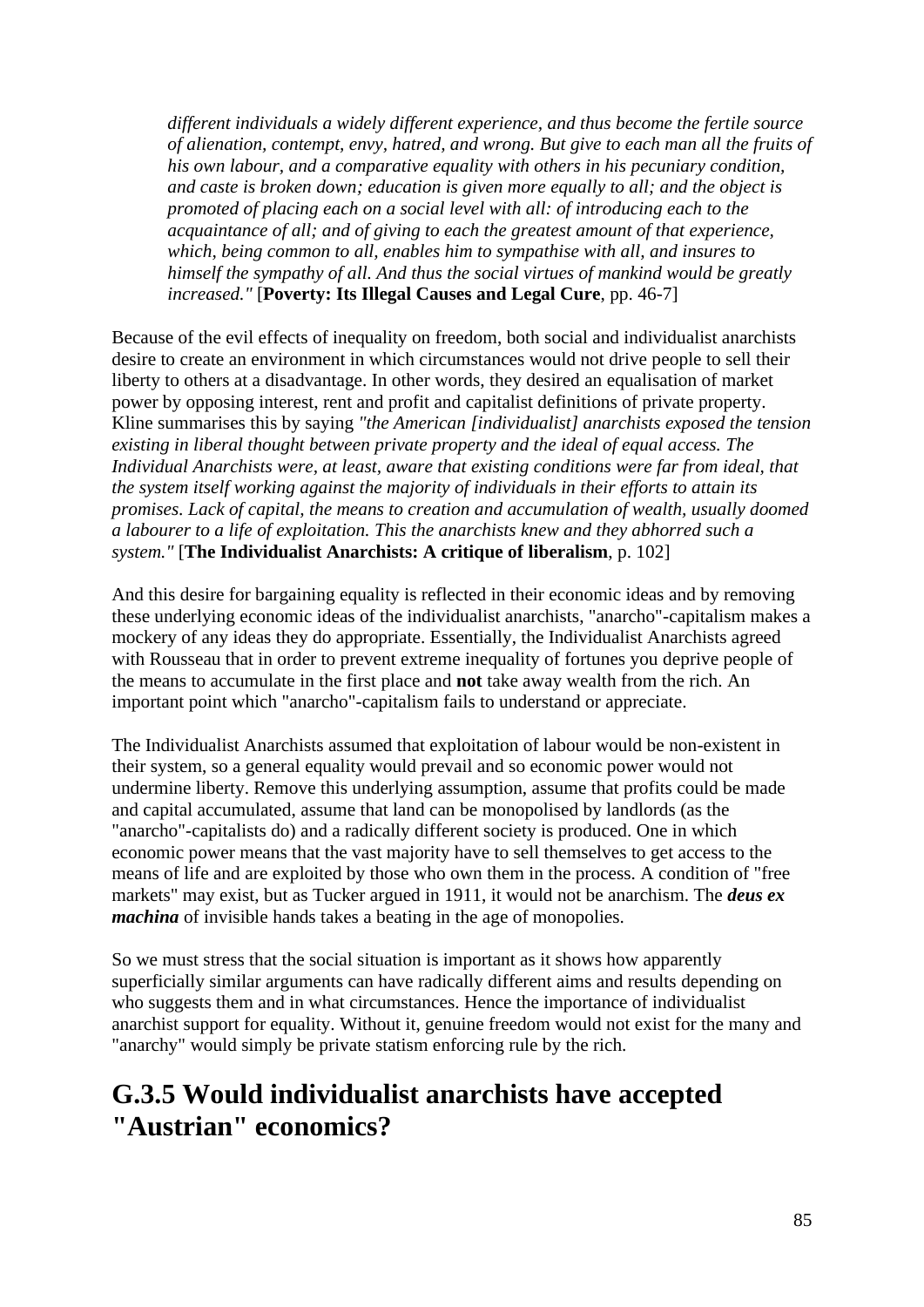One of the great myths perpetrated by "anarcho"-capitalists is the notion that "anarcho" capitalism is simply individualist anarchism plus "Austrian" economics. Nothing could be further from the truth, as is clear once the individualist anarchist positions on capitalist property rights, exploitation and equality are understood. Combine this with their vision of a free society as well as the social and political environment they were part of and the ridiculous nature of such claims become obvious.

At its most basic, Individualist anarchism was rooted in socialist economic analysis as would be expected of a self-proclaimed socialist theory and movement. The "anarcho"-capitalists, in a roundabout way, recognise this with Rothbard dismissing the economic fallacies of individualist anarchism in favour of "Austrian" economics. *"There is,"* he stated, *"in the body of thought known as 'Austrian economics,' a scientific [sic!] explanation of the workings of the free market . . . which individualist anarchists could easily incorporate into their so political and social Weltanshauung. But to do this, they must throw out the worthless excess baggage of money-crankism and reconsider the nature and justification of the economic categories of interest, rent and profit."* Yet Rothbard's assertion is nonsense, given that the individualist anarchists were well aware of various justifications for exploitation expounded by the defenders of capitalism and rejected everyone. He himself noted that the *"individualist anarchists were exposed to critiques of their economic fallacies; but, unfortunately, the lesson, despite the weakness of Tucker's replies, did not take."* [*"The Spooner-Tucker Doctrine: An Economist's View"*, **Op. Cit.**, p. 14] As such, it seems like extremely wishful thinking that the likes of Tucker would have rushed to embrace an economic ideology whose basic aim has always been to refute the claims of socialism and defend capitalism from attacks on it.

Nor can it be suggested that the individualist anarchists were ignorant of the developments within bourgeois economics which the "Austrian" school was part of. Both Tucker and Yarros, for example, attacked marginal productivity theory as advocated by John B. Clark. [**Liberty**, no. 305] Tucker critiqued another anarchist for once being an *"Anarchistic socialist, standing squarely upon the principles of Liberty and Equity"* but then *"abandon[ing] Equity by repudiating the Socialistic theory of value and adopting one which differs but little, if any, from that held by the ordinary economist."* [**Op. Cit.**, no. 80, p. 4] So the likes of Tucker were well aware of the so-called marginalist revolution and rejected it.

Somewhat ironically, a key founders of "Austrian" economics was quoted favourably in Liberty but only with regards to his devastating critique of existing theories of interest and profit. Hugo Bilgram asked a defender of interest whether he had *"ever read Volume 1 of Böhm-Bawerk's 'Capital and Interest'"* for in this volume *"the fructification theory is . . . completely refuted.*" Bilgram, needless to say, did not support BA hm-Bawerk's defence of usury, instead arguing that restrictions in the amount of money forced people to pay for its use and *"[t]his, and nothing else, [causes] the interest accruing to capital, regarding which the modern economists are doing their utmost to find a theory that will not expose the system of industrial piracy of today.*" He did not exclude  $\overline{B}\tilde{A}\parallel m-Bawerk$ 's theory from his conclusion that *"since every one of these pet theories is based on some fallacy, [economists] cannot agree upon any one."* The abolition of the money monopoly will *"abolish the power of capital to appropriate a net profit."* [**Op. Cit.**, no. 282, p. 11] Tucker himself noted that Böhm-Bawerk *"has refuted all these ancient apologies for interest -- productivity of capital, abstinence, etc."* [**Op. Cit.**, no. 287, p. 5] **Liberty** also published a synopsis of Francis Tandy's **Voluntary Socialism**, whose chapter 6 was *"devoted to an analysis of value according to the marginal utility value of Böhm-Bawerk. It also deals with the Marxian*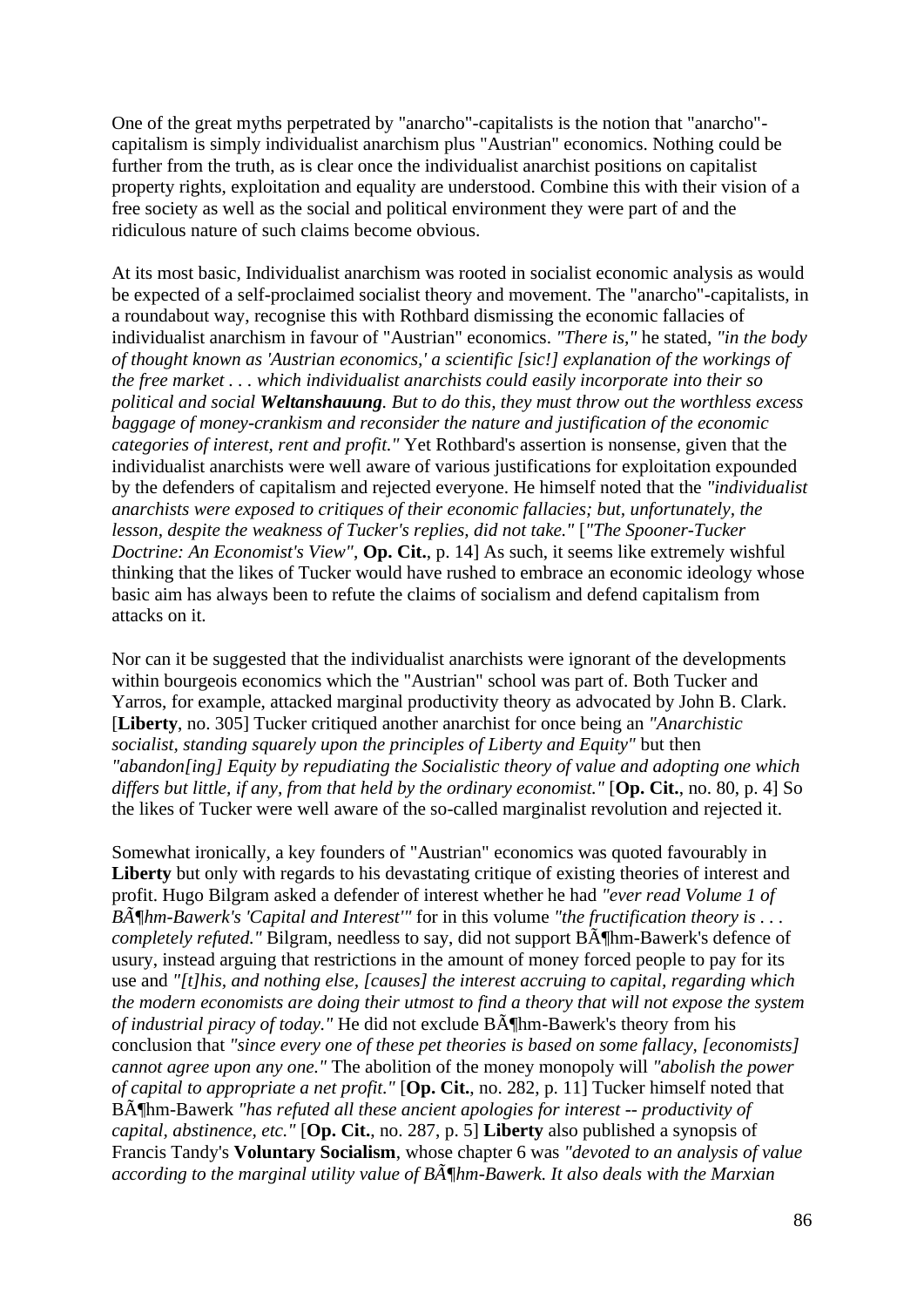*theory of surplus value, showing that all our economic ills are due to the existence of that surplus value."* [**Op. Cit.**, no. 334, p. 5] Clearly, then, the individualist anarchists were aware of the "Austrian" tradition and only embraced its critique of previous defences of non-labour incomes.

We have already critiqued the "time preference" justification for interest in [section C.2.7](sectionC.html#secc27) so will not go into it in much detail here. Rothbard argued that it *"should be remembered by radicals that, if they wanted to, all workers could refuse to work for wages and instead form their own producers' co-operatives and wait for years for their pay until the producers are sold to the consumers; the fact that they do not do so, shows the enormous advantage of the capital investment, wage-paying system as a means of allowing workers to earn money far in advance of the sale of their products."* And how, Professor Rothbard, are these workers to live during the years they wait until their products are sold? The reason why workers do not work for themselves has nothing to do with "time preference" but their lack of resources, their **class** position. Showing how capitalist ideology clouds the mind, Rothbard asserted that interest (*"in the shape of 'long-run' profit"*) would still exist in a *"world in which everyone invested his own money and nobody loaned or borrowed."* [**Op. Cit.**, p. 12] Presumably, this means that the self-employed worker who invests her own money into her own farm pays herself interest payments just as her labour income is, presumably, the "profits" from which this "interest" payment is deducted along with the "rent" for access to the land she owns!

So it seems extremely unlikely that the individualist anarchists would have considered "Austrian" economics as anything other than an attempt to justify exploitation and capitalism, like the other theories they spent so much time refuting. They would quickly have noted that "time preference", like the "waiting"/"abstinence" justifications for interest, is based on taking the current class system for granted and ignoring the economic pressures which shape individual decisions. In Tucker's words (when he critiqued Henry George's argument that interest is related to time) *"increase which is purely the work of time bears a price only because of monopoly."* The notion that "time" produced profit or interest was one Tucker was well aware of, and refuted on many occasions. He argued that it was class monopoly, restrictions on banking, which caused interest and *"where there is no monopoly there will be little or no interest."* If someone *"is to be rewarded for his mere time, what will reward him save [another]'s labour? There is no escape from this dilemma. The proposition that the man who for time spent in idleness receives the product of time employed in labour is a parasite upon the body industrial is one which . . . [its supporters] can never successfully dispute with men who understand the rudiments of political economy."* [**Liberty**, no. 109, p. 4 and p. 5] For Joshua King Ingalls, *"abstinence"* (or the ability to *"wait,"* as it was renamed in the late nineteenth century) was *"a term with which our cowardly moral scientists and political economists attempt to conjure up a spirit that will justify the greed of our land and money systems; by a casuistry similar to that which once would have justified human slavery."* [*"Labor, Wages, And Capital. Division Of Profits Scientifically Considered,"* **Brittan's Quarterly Journal**, I (1873), pp. 66-79]

What of the economic justification for that other great evil for individualist anarchists, rent? Rothbard attacked Adam Smith comment that landlords were monopolists who demanded rent for nature's produce and like to reap where they never sowed. As he put it, Smith showed *"no hint of recognition here that the landlord performs the vital function of allocating the land to its most productive use."* [**An Austrian Perspective on the History of Economic Thought**, vol. 1, p. 456] Yet, as Smith was well aware, it is the farmer who has to feed himself and pay rent who decides how best to use the land, not the landlord. All the landlord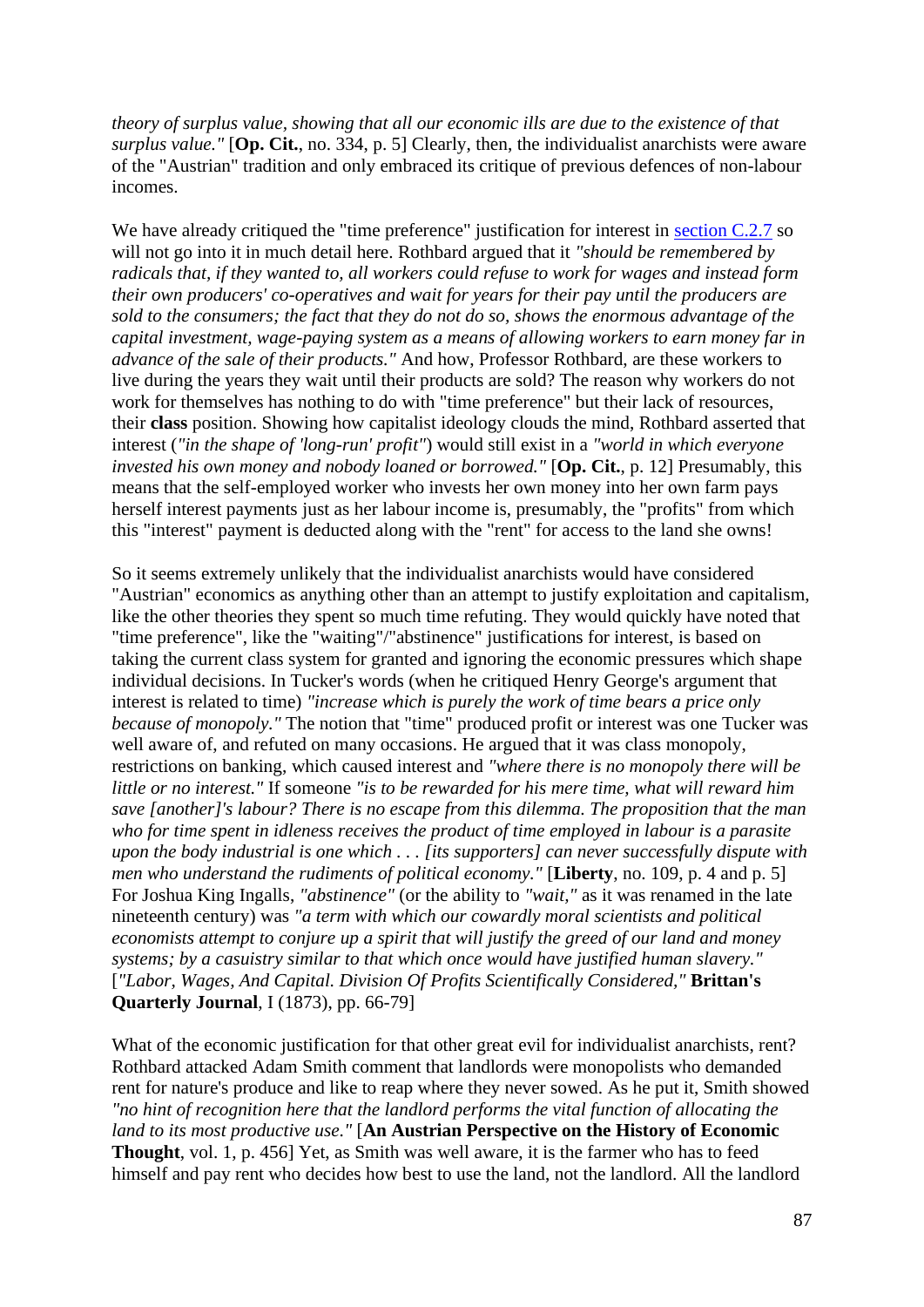does is decide whether to throw the farmer off the land when a more profitable business opportunity arrives (as in, say, during the Highland clearances) or that it is more "productive" to export food while local people starve (as in, say, the great Irish famine). It was precisely this kind of arbitrary power which the individualist anarchists opposed. As John Beverley Robinson put it, the *"land owner gives nothing whatever, but permission to you to live and work on his land. He does not give his product in exchange for yours. He did not produce the land. He obtained a title at law to it; that is, a privilege to keep everybody off his land until they paid him his price. He is well called the lord of the land -- the landlord!"* [**Patterns of Anarchy**, p. 271]

Significantly, while Rothbard attacked Henry George's scheme for land nationalisation as being a tax on property owners and stopping rent playing the role "Austrian" economic theory assigns it, the individualist anarchists opposed it because, at best, it would not end landlordism or, at worse, turn the state into the only landlord. In an unequal society, leasing land from the state *"would greatly enhance the power of capitalism to engross the control of the land, since it would relieve it of the necessity of applying large amounts in purchasing land which it could secure the same control of by lease . . . It would greatly augment and promote the reign of the capitalism and displace the independent worker who now cultivates his own acres, but who would be then unable to compete with organised capital . . . and would be compelled to give up his holding and sink into the ranks of the proletariat."* [Joshua King Ingalls, Bowman N. Hall, *"Joshua K. Ingalls, American Individualist: Land Reformer, Opponent of Henry George and Advocate of Land Leasing, Now an Established Mode"*, pp. 383-96, **American Journal of Economics and Sociology**, Vol. 39, No. 4, p. 394]

Given Tucker's opposition to rent, interest and profit is should go without saying that he rejected the neo-classical and "Austrian" notion that a workers' wages equalled the "marginal product," i.e. its contribution to the production process (see section  $C<sub>1</sub>2$  for a critique of this position). Basing himself on the socialist critique of classical economics developed by Proudhon and Marx, he argued that non-labour income was usury and would be driven to zero in a genuinely free market. As such, any notion that Tucker thought that workers in a "free market" are paid according to their marginal product is simply wrong and any claim otherwise shows a utter ignorance of the subject matter. Individualist anarchists like Tucker strongly believed that a truly free (i.e. non-capitalist) market would ensure that the worker would receive the *"full product"* of his or her labour. Nevertheless, in order to claim Tucker as a proto-"anarcho"-capitalist, "anarcho"-capitalists may argue that capitalism pays the "market price" of labour power, and that this price **does** reflect the *"full product"* (or value) of the worker's labour. As Tucker was a socialist, we doubt that he would have agreed with the "anarcho"-capitalist argument that market price of labour reflected the value it produced. He, like the other individualist anarchists, was well aware that labour produces the "surplus value" which was appropriated in the name of interest, rent and profit. In other words, he very forcibly rejected the idea that the market price of labour reflects the value of that labour, considering *"the natural wage of labour is its product"* and *"that this wage, or product, is the only just source of income."* [**Instead of a Book**, p. 6]

**Liberty** also favourably quoted a supporter of the silver coinage, General Francis A. Walker, and his arguments in favour of ending the gold standard. It praised his argument as *"far more sound and rational than that of the supercilios, narrow, bigoted monomentallists."* Walker attacked those *"economists of the a priori school, who treat all things industrial as if they were in a state of flux, ready to be poured indifferently into any kind of mould or pattern."* These economists *"are always on hand with the answer that industrial society will 'readjust'*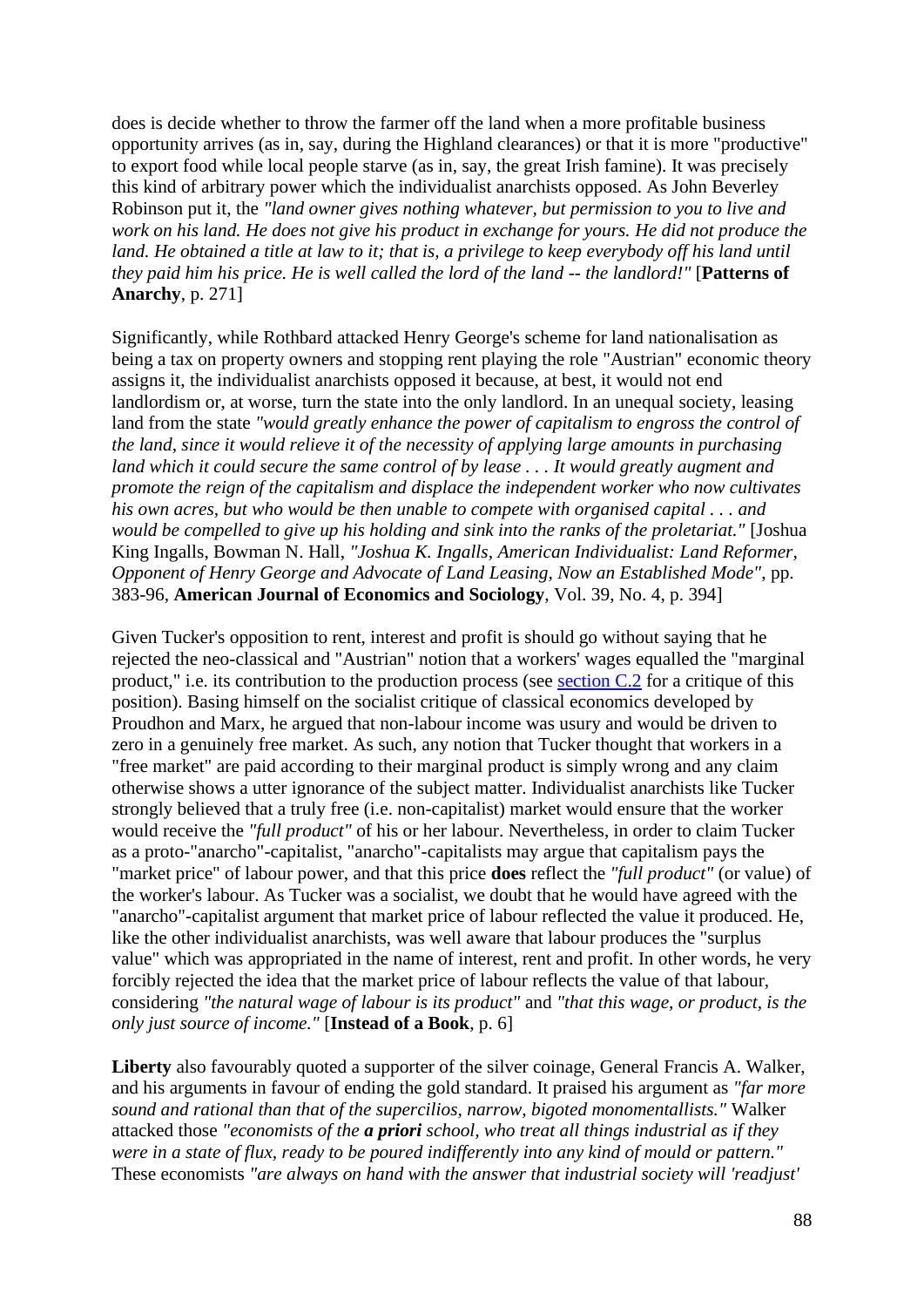*itself to the new conditions"* and *"it would not matter if wages were at any time unduly depressed by combinations of employers, inasmuch as the excess of profits resulting would infallibly become capital, and as such, constitute an additional demand for labour . . . It has been the teaching of the economists of this sort which has so deeply discredited political economy with the labouring men on the one hand, and with practical business men on the other."* The *"greatest part of the evil of a diminishing money supply is wrought through the discouragement of enterprise."* [**Liberty**, no. 287, p. 11] Given that the "Austrian" school takes the **a priori** methodology to ridiculous extremes and is always on hand to defend *"excess of profits"*, *"combinations of employers"* and the gold standard we can surmise Tucker's reaction to Rothbard's pet economic ideology.

Somewhat ironically, give Rothbard's attempts to inflict bourgeois economics along with lots of other capitalist ideology onto individualist anarchism, Kropotkin noted that supporters of *"individualist anarchism . . . soon realise that the individualisation they so highly praise is not attainable by individual efforts, and . . . [some] abandon the ranks of the anarchists, and are driven into the liberal individualism of the classical economists."* [**Anarchism**, p. 297] "Anarcho"-capitalists confuse the ending place of **ex**-anarchists with their starting point. As can be seen from their attempt to co-opt the likes of Spooner and Tucker, this confusion only appears persuasive by ignoring the bulk of their ideas as well as rewriting the history of anarchism.

So it can, we think, be save to assume that Tucker and other individualist anarchists would have little problem in refuting Rothbard's economic fallacies as well as his goldbug notions (which seem to be a form of the money monopoly in another form) and support for the land monopoly. Significantly, modern individualist anarchists like Kevin Carson have felt no need to embrace "Austrian" economics and retain their socialist analysis while, at the same time, making telling criticisms of Rothbard's favourite economic ideology and the apologetics for "actually existing" capitalism its supporters too often indulge in (Carson calls this *"vulgar libertarianism"*, wherein right-"libertarians" forget that the current economuy is far from their stated ideal when it is a case of defending corporations or the wealthy).

## **G.3.6 Would mutual banking simply cause inflation?**

One of the arguments against Individualist and mutualist anarchism, and mutual banking in general, is that it would just produce accelerating inflation. The argument is that by providing credit without interest, more and more money would be pumped into the economy. This would lead to more and more money chasing a given set of goods, so leading to price rises and inflation.

Rothbard, for example, dismissed individualist anarchist ideas on mutual banking as being *"totally fallacious monetary views."* He based his critique on "Austrian" economics and its notion of *"time preference"* (see [section C.2.7](sectionC.html#secc27) for a critique of this position). Mutual banking would artificially lower the interest rate by generating credit, Rothbard argued, with the new money only benefiting those who initially get it. This process "exploits" those further down the line in the form accelerating inflation. As more and more money was be pumped into the economy, it would lead to more and more money chasing a given set of goods, so leading to price rises and inflation. To prove this, Rothbard repeated Hume's argument that *"if everybody magically woke up one morning with the quantity of money in his possession doubled"* then prices would simply doubled. [*"The Spooner-Tucker Doctrine: An Economist's View"*, **Journal of Libertarian Studies**, vol. 20, no. 1, p. 14 and p. 10]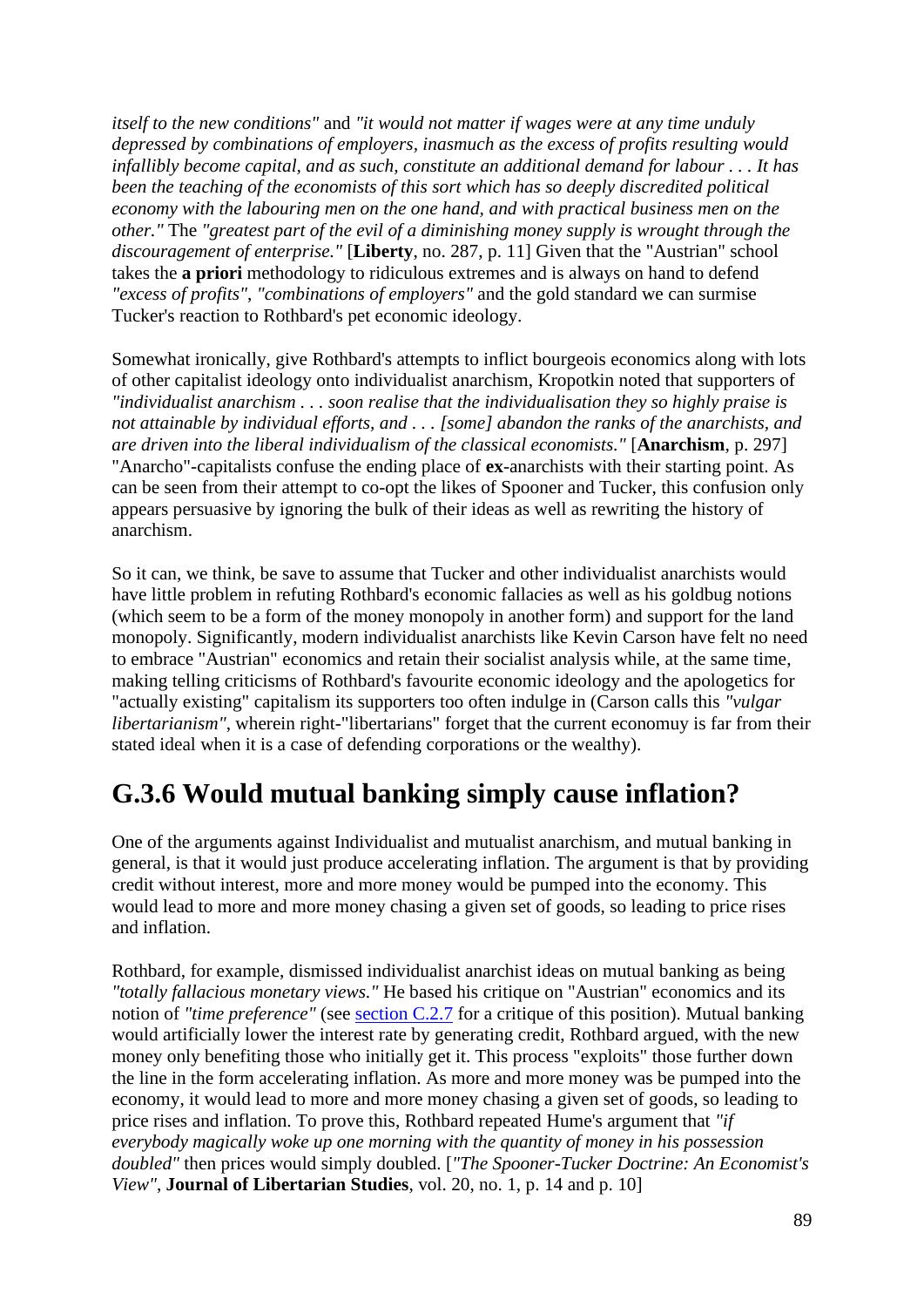However, Rothbard is assuming that the amount of goods and services are fixed. This is just wrong and shows a real lack of understanding of how money works in a real economy. This is shown by the lack of agency in his example, the money just "appears" by magic (perhaps by means of a laissez-fairy?). Milton Friedman made the same mistake, although he used the more up to date example of government helicopters dropping bank notes. As post-Keynesian economist Nicholas Kaldor pointed out with regards to Friedman's position, the *"transmission mechanism from money to income remained a 'black box' -- he could not explain it, and he did not attempt to explain it either. When it came to the question of how the authorities increase the supply of bank notes in circulation he answered that they are scattered over populated areas by means of a helicopter -- though he did not go into the ultimate consequences of such an aerial Santa Claus."* [**The Scourge of Monetarism**, p. 28]

Friedman's and Rothbard's analysis betrays a lack of understanding of economics and money. This is unsurprising as it comes to us via neo-classical economics. In neo-classical economics inflation is always a monetary phenomena -- too much money chasing too few goods. Milton Friedman's Monetarism was the logical conclusion of this perspective and although "Austrian" economics is extremely critical of Monetarism it does, however, share many of the same assumptions and fallacies (as Hayek's one-time follower Nicholas Kaldor noted, key parts of Friedman's doctrine are *"closely reminiscent of the Austrian school of the twenties and the early thirties"* although it *"misses some of the subtleties of the Hayekian transmission mechanism and of the money-induced distortions in the 'structure of production.'"* [**The Essential Kaldor**, pp. 476-7]). We can reject this argument on numerous points.

Firstly, the claim that inflation is always and everywhere a monetary phenomena has been empirically refuted -- often using Friedman's own data and attempts to apply his dogma in real life. As we noted in [section C.8.3,](sectionC.html#secc83) the growth of the money supply and inflation have no fixed relationship, with money supply increasing while inflation falling. As such, *"the claim that inflation is always and everywhere caused by increases in the money supply, and that the rate of inflation bears a stable, predictable relationship to increases in the money supply is ridiculous."* [Paul Ormerod, **The Death of Economics**, p. 96] This means that the assumption that increasing the money supply by generating credit will always simply result in inflation cannot be supported by the empirical evidence we have. As Kaldor stressed, the *"the 'firstround effects' of the helicopter operation could be anything, depending on where the scatter occurred . . . there is no reason to suppose that the ultimate effect on the amount of money in circulation or on incomes would bear any close relation to the initial injections."* [**The Scourge of Monetarism**, p. 29]

Secondly, even if we ignore the empirical record (as "Austrian" economics tends to do when faced with inconvenient facts) the "logical" argument used to explain the theory that increases in money will increase prices is flawed. Defenders of this argument usually present mental exercises to prove their case (as in Hume and Friedman). Needless to say, such an argument is spurious in the extreme simply because money does not enter the economy in this fashion. It is generated to meet specific demands for money and is so, generally, used productively. In other words, money creation is a function of the demand for credit, which is a function of the needs of the economy (i.e. it is endogenous) and **not** determined by the central bank injecting it into the system (i.e. it is **not** exogenous). And this indicates why the argument that mutual banking would produce inflation is flawed. It does not take into account the fact that money will be used to generate *new* goods and services.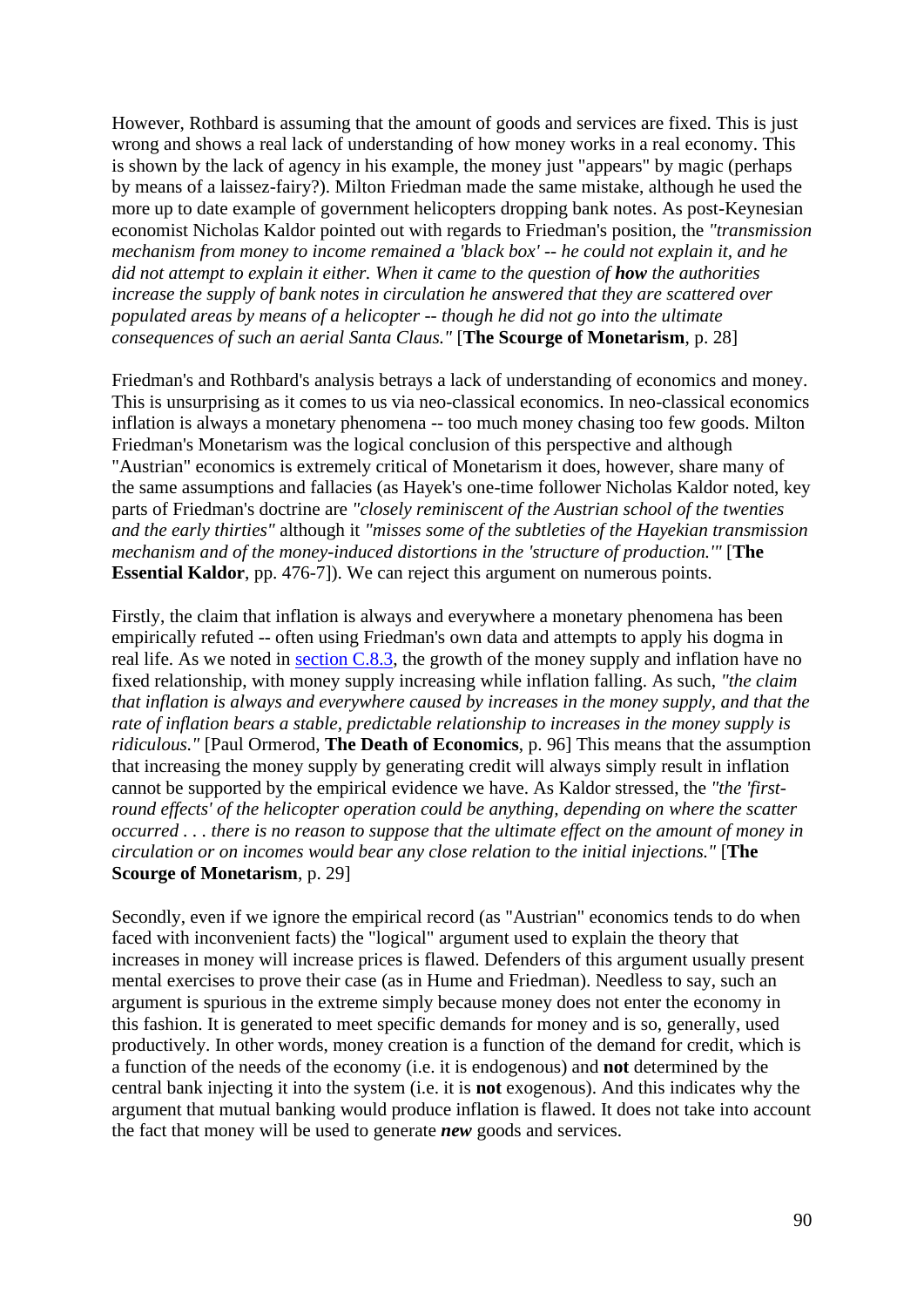As leading Post-Keynesian economist Paul Davidson argued, the notion that *"inflation is always and everywhere a monetary phenomenon"* (to use Friedman's expression) is *"ultimately based on the old homily that inflation is merely 'too many dollars chasing too few goods.'"* Davidson notes that *"[t]his 'too many dollars cliché is usually illustrated by employing a two-island parable. Imagine a hypothetical island where the only available goods are 10 apples and the money supply consists of, say, 10 \$1 bills. If all the dollars are used to purchase the apples, the price per apple will be \$1. For comparison, assume that on a second island there are 20 \$1 bills and only 10 apples. All other things being equal, the price will be \$2 per apple. Ergo, inflation occurs whenever the money supply is excessive relative to the available goods."* The similarities with Rothbard's argument are clear. So are its flaws as *"no explanation is given as to why the money supply was greater on the second island. Nor is it admitted that, if the increase in the money supply is associated with entrepreneurs borrowing 'real bills' from banks to finance an increase in payrolls necessary to harvest, say, 30 additional apples so that the \$20 chases 40 apples, then the price will be only \$0.50 per apple. If a case of 'real bills' finance occurs, then an increase in the money supply is not associated with higher prices but with greater output."* [**Controversies in Post Keynesian Economics**, p. 100] Davidson is unknowingly echoing Tucker (*"It is the especial claim of free banking that it will increase production . . . If free banking were only a picayanish attempt to distribute more equitably the small amount of wealth now produced, I would not waste a moment's energy on it."* [**Liberty**, no. 193, p. 3]).

This, in reply to the claims of neo-classical economics, indicates why mutual banking would not increase inflation. Like the neo-classical position, Rothbard's viewpoint is static in nature and does not understand how a real economy works. Needless to say, he (like Friedman) did not discuss how the new money gets into circulation. Perhaps, like Hume, it was a case of the money fairy (laissez-fairy?) placing the money into people's wallets. Maybe it was a case, like Friedman, of government (black?) helicopters dropping it from the skies. Rothbard did not expound on the mechanism by which money would be created or placed into circulation, rather it just appears one day out of the blue and starts chasing a given amount of goods. However, the individualist anarchists and mutualists did not think in such bizarre (typically, economist) ways. Rather than think that mutual banks would hand out cash willy-nilly to passing strangers, they realistically considered the role of the banks to be one of evaluating useful investment opportunities (i.e., ones which would be likely to succeed). As such, the role of credit would be to **increase** the number of goods and services in circulation along with money, so ensuring that inflation is not generated (assuming that it is caused by the money supply, of course). As one Individualist Anarchist put it, *"[i]n the absence of such restrictions [on money and credit], imagine the rapid growth of wealth, and the equity in its distribution, that would result."* [John Beverley Robinson, **The Individualist Anarchists**, p. 144] Thus Tucker:

*"A is a farmer owning a farm. He mortgages his farm to a bank for \$1,000, giving the bank a mortgage note for that sum and receiving in exchange the bank's notes for the same sum, which are secured by the mortgage. With the bank-notes A buys farming tools of B. The next day B uses the notes to buy of C the materials used in the manufacture of tools. The day after, C in turn pays them to D in exchange for something he needs. At the end of a year, after a constant succession of exchanges, the notes are in the hands of Z, a dealer in farm produce. He pays them to A, who gives in return \$1,000 worth of farm products which he has raised during the year. Then A carries the notes to the bank, receives in exchange for them his mortgage note, and the bank cancels the mortgage. Now, in this whole circle of transactions,*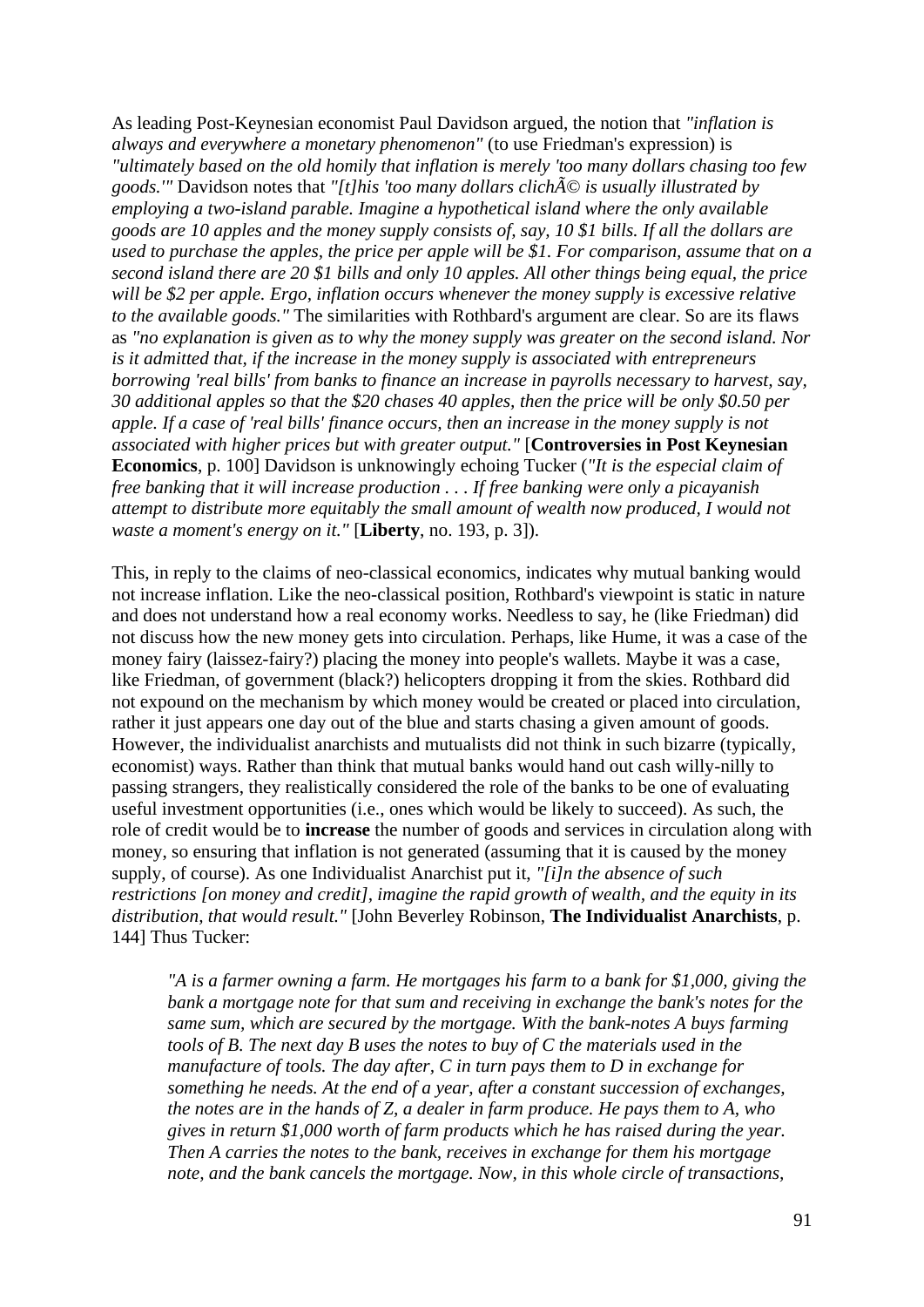#### *has there been any lending of capital? If so, who was the lender? If not, who is entitled to interest?"* [**Instead of a Book**, p. 198]

Obviously, in a real economy, as Rothbard admits *"inflation of the money supply takes place a step at a time and that the first beneficiaries, the people who get the new money first, gain at the expense of the people unfortunate enough to come last in line."* This process is *"plunder and exploitation"* as the *"prices of things they [those last in line] have to buy shooting up before the new injection [of money] filters down to them."* [**Op. Cit.**, p. 11] Yet this expansion of the initial example, again, assumes that there is no increase in goods and services in the economy, that the *"first beneficiaries"* do nothing with the money bar simply buying more of the existing goods and services. It further assumes that this existing supply of goods and services is unchangeable, that firms do not have inventories of goods and sufficient slack to meet unexpected increases in demand. In reality, of course, a mutual bank would be funding productive investments and any firm will respond to increasing demand by increasing production as their inventories start to decline. In effect, Rothbard's analysis is just as static and unrealistic as the notion of money suddenly appearing overnight in people's wallets. Perhaps unsurprisingly Rothbard compared the credit generation of banks to the act of counterfeiters so showing his utter lack of awareness of how banks work in a credit-money (i.e., real) economy.

The "Austrian" theory of the business cycle is rooted in the notion that banks artificially lower the rate of interest by providing more credit than their savings and specie reverses warrant. Even in terms of pure logic, such an analysis is flawed as it cannot reasonably be asserted that all "malinvestment" is caused by credit expansion as capitalists and investors make unwise decisions all the time, irrespective of the supply of credit. Thus it is simply false to assert, as Rothbard did, that the *"process of inflation, as carried out in the real [sic!] world"* is based on *"new money"* entered the market by means of *"the loan market"* but *"this fall is strictly temporary, and the market soon restores the rate to its proper level."* A crash, according to Rothbard, is the process of restoring the rate of interest to its *"proper"* level yet a crash can occur even if the interest rate is at that rate, assuming that the banks can discover this equilibrium rate and have an incentive to do so (as we discussed in [section C.8](sectionC.html#secc8) both are unlikely). Ultimately, credit expansion fails under capitalism because it runs into the contradictions within the capitalist economy, the need for capitalists, financiers and landlords to make profits via exploiting labour. As interest rates increase, capitalists have to service their rising debts putting pressure on their profit margins and so raising the number of bankruptcies. In an economy without non-labour income, the individualist anarchists argued, this process is undercut if not eliminated.

So expanding this from the world of fictional government helicopters and money fairies, we can see why Rothbard is wrong. Mutual banks operate on the basis of providing loans to people to set up or expand business, either as individuals or as co-operatives. When they provide a loan, in other words, they **increase** the amount of goods and services in the economy. Similarly, they do not simply increase the money supply to reduce interest rates. Rather, they reduce interest rates to increase the demand for money in order to increase the productive activity in an economy. By producing new goods and services, inflation is kept at bay. Would increased demand for goods by the new firms create inflation? Only if every firm was operating at maximum output, which would be a highly unlikely occurrence in reality (unlike in economic textbooks).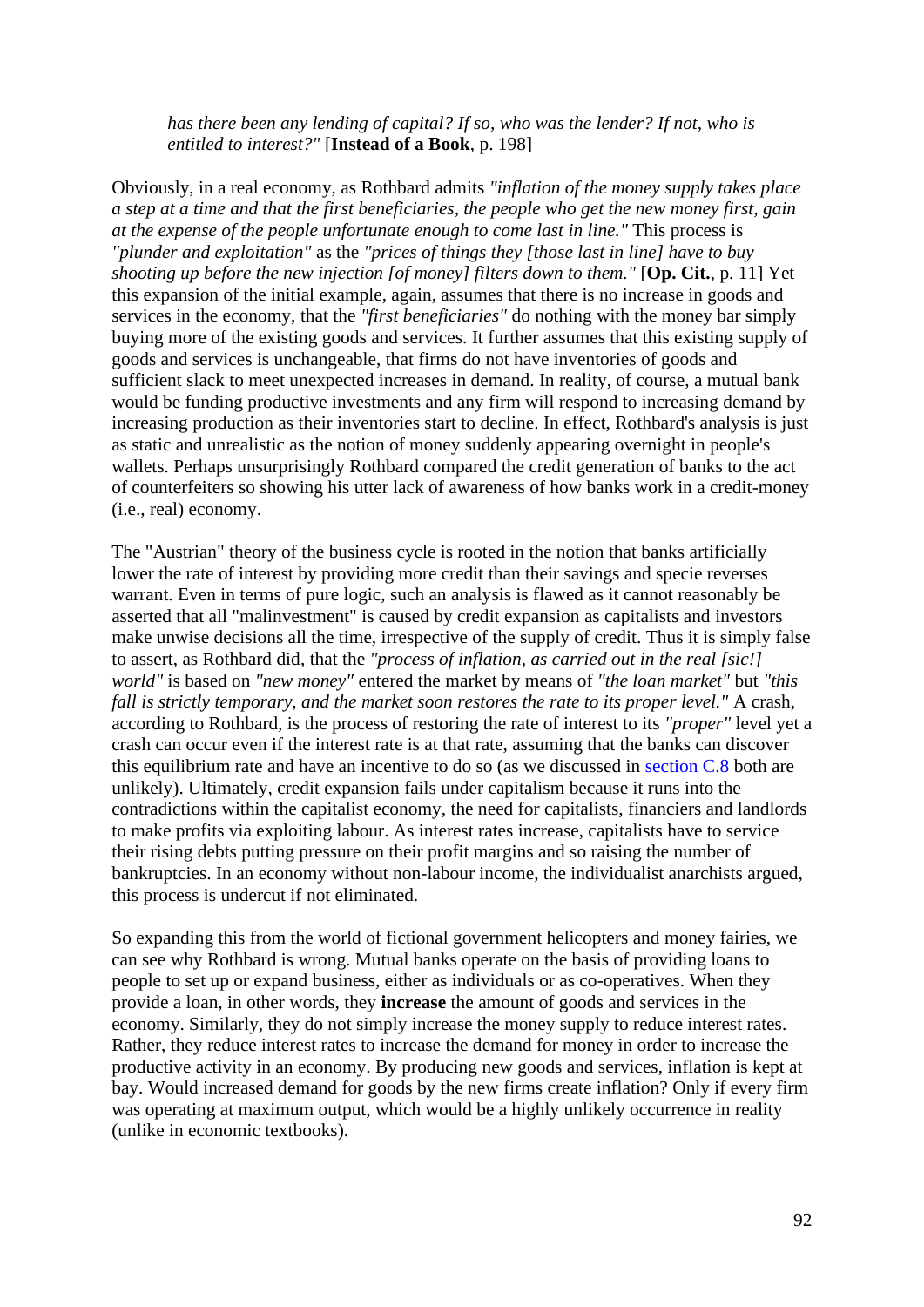So what, then does case inflation? Inflation, rather than being the result of monetary factors, is, in fact, a result of profit levels and the dynamic of the class struggle. In this most anarchists agree with post-Keynesian economics which views inflation as *"a symptom of an on-going struggle over income distribution by the exertion of market power."* [Paul Davidson, **Op. Cit.**, p. 102] As workers' market power increases via fuller employment, their organisation, militancy and solidarity increases so eroding profits as workers keep more of the value they produce. Capitalists try and maintain their profits by rising prices, thus generating inflation (i.e. general price rises). Rather than accept the judgement of market forces in the form of lower profits, capitalists use their control over industry and market power of their firms to maintain their profit levels at the expense of the consumer (i.e., the workers and their families).

In this sense, mutual banks **could** contribute to inflation -- by reducing unemployment by providing the credit needed for workers to start their own businesses and co-operatives, workers' power would increase and so reduce the power of managers to extract more work for a given wage and give workers a better economic environment to ask for better wages and conditions. This was, it should be stressed, a key reason why the individualist anarchists supported mutual banking:

*"people who are now deterred from going into business by the ruinously high rates which they must pay for capital with which to start and carry on business will find their difficulties removed . . . This facility of acquiring capital will give an unheard of impetus to business, and consequently create an unprecedented demand for labour - a demand which will always be in excess of the supply, directly to the contrary of the present condition of the labour market . . . Labour will then be in a position to dictate its wages."* [Tucker, **The Individualist Anarchists**, pp. 84-5]

And, it must also be stressed, this was a key reason why the capitalist class turned against Keynesian full employment policies in the 1970s (see [section C.8.3\)](sectionC.html#secc83). Lower interest rates and demand management by the state lead precisely to the outcome predicted by the likes of Tucker, namely an increase in working class power in the labour market as a result of a lowering of unemployment to unprecedented levels. This, however, lead to rising prices as capitalists tried to maintain their profits by passing on wage increases rather than take the cut in profits indicated by economic forces. This could also occur if mutual banking took off and, in this sense, mutual banking could produce inflation. However, such an argument against the scheme requires the neo-classical and "Austrian" economist to acknowledge that capitalism cannot produce full employment and that the labour market must always be skewed in favour of the capitalist to keep it working, to maintain the inequality of bargaining power between worker and capitalist. In other words, that capitalism needs unemployment to exist and so cannot produce an efficient and humane allocation of resources.

By supplying working people with money which is used to create productive co-operatives and demand for their products, mutual banks increase the amount of goods and services in circulation as it increases the money supply. Combined with the elimination of profit, rent and interest, inflationary pressures are effectively undercut (it makes much more sense to talk of a interest/rent/profits-prices spiral rather than a wages-prices spiral when discussing inflation). Only in the context of the ridiculous examples presented by neo-classical and "Austrian" economics does increasing the money supply result in rising inflation. Indeed, the "sound economic" view, in which if the various money-substitutes are in a fixed and constant proportion to "real money" (i.e. gold or silver) then inflation would not exist, ignores the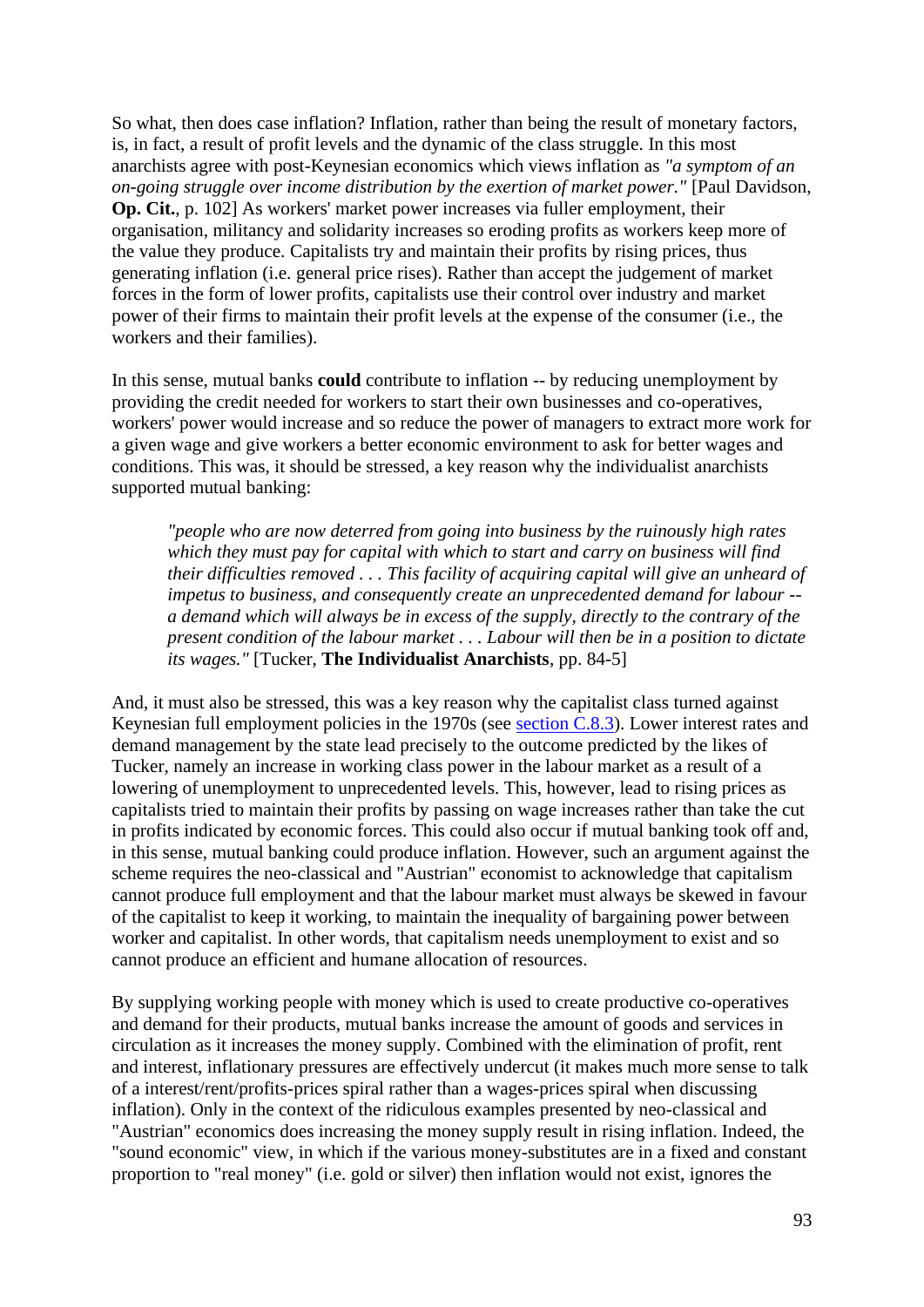history of money and the nature of the banking system. It overlooks the fact that the emergence of bank notes, fractional reserve banking and credit was a spontaneous process, not planned or imposed by the state, but rather came from the profit needs of capitalist banks which, in turn, reflected the real needs of the economy (*"The truth is that, as the exchanges of the world increased, and the time came when there was not enough gold and silver to effect these exchanges, so . . . people had to resort to paper promises."* [John Beverley Robinson, **Op. Cit.**, p. 139]). What **was** imposed by the state, however, was the imposition of legal tender, the use of specie and a money monopoly (*"attempt after attempt has been made to introduce credit money outside of government and national bank channels, and the promptness of the suppression has always been proportional to the success of the attempt."* [Tucker, **Liberty**, no. 193, p. 3]).

Given that the money supply is endogenous in nature, any attempt to control the money supply will fail. Rather than control the money supply, which would be impossible, the state would have to use interest rates. To reduce the demand for money, interest rates would be raised higher and higher, causing a deep recession as business cannot maintain their debt payments and go bankrupt. This would cause unemployment to rise, weakening workers' bargaining power and skewing the economy back towards the bosses and profits -- so making working people pay for capitalism's crisis. Which, essentially, is what the Thatcher and Reagan governments did in the early 1980s. Finding it impossible to control the money supply, they raised interest rates to dampen down the demand for credit, which provoked a deep recession. Faced with massive unemployment, workers' market power decreased and their bosses increased, causing a shift in power and income towards capital.

So, obviously, in a capitalist economy the increasing of credit is a source of instability. While not causing the business cycle, it does increase its magnitude. As the boom gathers strength, banks want to make money and increase credit by lowering interest rates below what they should be to match savings. Capitalists rush to invest, so soaking up some of the unemployment which always marks capitalism. The lack of unemployment as a disciplinary tool is why the boom turns to bust, not the increased investment. Given that in a mutualist system, profits, interest and rent do not exist then erosion of profits which marks the top of a boom would not be applicable. If prices drop, then labour income drops. Thus a mutualist society need not fear inflation. As Kaldor argued with regard to the current system, *"under a 'credit-money' system . . . unwanted or excess amounts of money could never come into existence; it is the increase in the value of transactions . . . which calls forth an increase in the 'money supply' (whether in the form of bank balances or notes in circulation) as a result of the net increase in the value of working capital at the various stages of production and distribution."* [**Op. Cit.**, p. 46] The gold standard cannot do what a well-run credit-currency can do, namely tailor the money supply to the economy's demand for money. The problem in the nineteenth century was that a capitalist credit-money economy was built upon a commodity-money base, with predictably bad results.

Would this be any different under Rothbard's system? Probably not. For Rothbard, each bank would have 100% reserve of gold with a law passed that defined fractional reserve banking as fraud. How would this affect mutual banks? Rothbard argued that attempts to create mutual banks or other non-gold based banking systems would be allowed under his system. Yet, how does this fit into his repeated call for a 100% gold standard for banks? Why would a mutual bank be excluded from a law on banking? Is there a difference between a mutual bank issuing credit on the basis of a secured loan rather than gold and a normal bank doing so? Needless to say, Rothbard never did address the fact that the customers of the banks **know** that they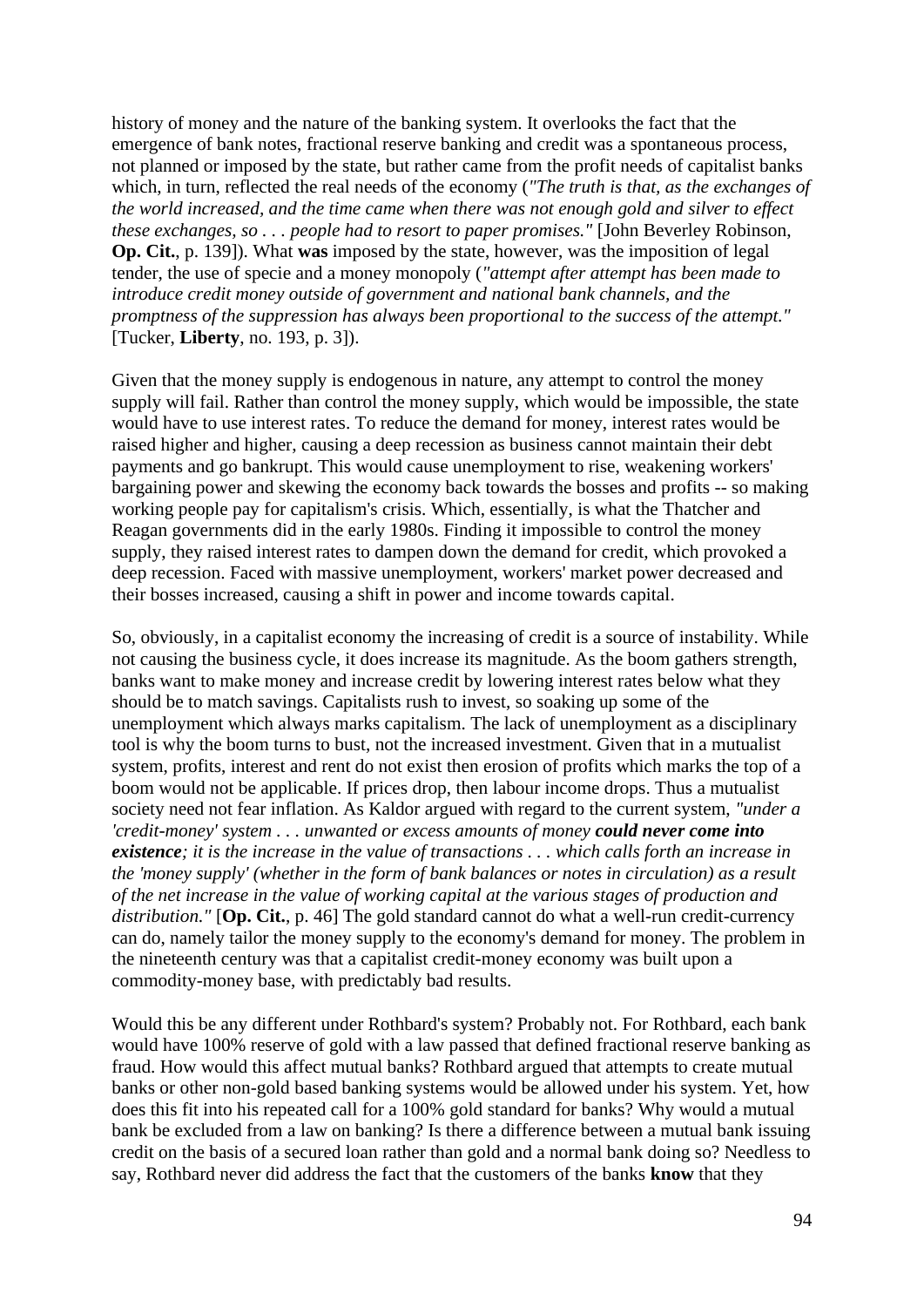practised fractional reserve banking and still did business with them. Nor did he wonder why no enterprising banker exploited a market niche by advertising a 100% reserve policy. He simply assumed that the general public subscribed to his gold-bug prejudices and so would not frequent mutual banks. As for other banks, the full might of the law would be used to stop them practising the same policies and freedoms he allowed for mutual ones. So rather than give people the freedom to choose whether to save with a fractional reserve bank or not, Rothbard simply outlawed that option. Would a regime inspired by Rothbard's goldbug dogmas really allow mutual banks to operate when it refuses other banks the freedom to issue credit and money on the same basis? It seems illogical for that to be the case and so would such a regime not, in fact, simply be a new form of the money monopoly Tucker and his colleagues spent so much time combating? One thing is sure, though, even a 100% gold standard will not stop credit expansion as firms and banks would find ways around the law and it is doubtful that private defence firms would be in a position to enforce it.

Once we understand the absurd examples used to refute mutual banking plus the real reasons for inflation (i.e., *"a symptom of a struggle over the distribution of income."* [Davidson, **Op. Cit.**, p. 89]) and how credit-money actually works, it becomes clear that the case against mutual banking is far from clear. Somewhat ironically, the post-Keynesian school of economics provides a firm understanding of how a real credit system works compared to Rothbard's logical deductions from imaginary events based on propositions which are, at root, identical with Walrasian general equilibrium theory (an analysis "Austrians" tend to dismiss). It may be ironic, but not unsurprising as Keynes praised Proudhon's follower Silvio Gesell in **The General Theory** (also see Dudley Dillard's essay *"Keynes and Proudhon"* [**The Journal of Economic History**, vol. 2, No. 1, pp. 63-76]). Libertarian Marxist Paul Mattick noted Keynes debt to Proudhon, and although Keynes did not subscribe to Proudhon's desire to use free credit to fund *"independent producers and workers' syndicates"* as a means create an economic system *"without exploitation"* he did share the Frenchman's *"attack upon the payment of interest"* and wish to see the end of the rentier. [**Marx and Keynes**, p. 5 and p. 6]

Undoubtedly, given the "Austrian" hatred of Keynes and his economics (inspired, in part, by the defeat inflicted on Hayek's business cycle theory in the 1930s by the Keynesians) this will simply confirm their opinion that the Individualist Anarchists did not have a sound economic analysis! As Rothbard noted, the individualist anarchist position was *"simply pushing to its logical conclusion a fallacy adopted widely by preclassical and by current Keynesian writers."* [**Op. Cit.**, p. 10] However, Keynes was trying to analyse the economy as it is rather than deducing logically desired conclusions from the appropriate assumptions needed to confirm the prejudices of the assumer (like Rothbard). In this, he did share the same method if not exactly the same conclusions as the Individualist Anarchists and Mutualists.

Needless to say, social anarchists do not agree that mutual banking can reform capitalism away. As we discuss in [section G.4,](sectionG.html#secg4) this is due to many factors, including the nature barriers to competition capital accumulation creates. However, this critique is based on the real economy and does not reflect Rothbard's abstract theorising based on pre-scientific methodology. While other anarchists may reject certain aspects of Tucker's ideas on money, we are well aware, as one commentator noted, that his *"position regarding the State and money monopoly derived from his Socialist convictions"* where socialism *"referred to an intent to fundamentally reorganise the societal systems so as to return the full product of labour to the labourers."* [Don Werkheiser, *"Benjamin R. Tucker: Champion of Free Money"*,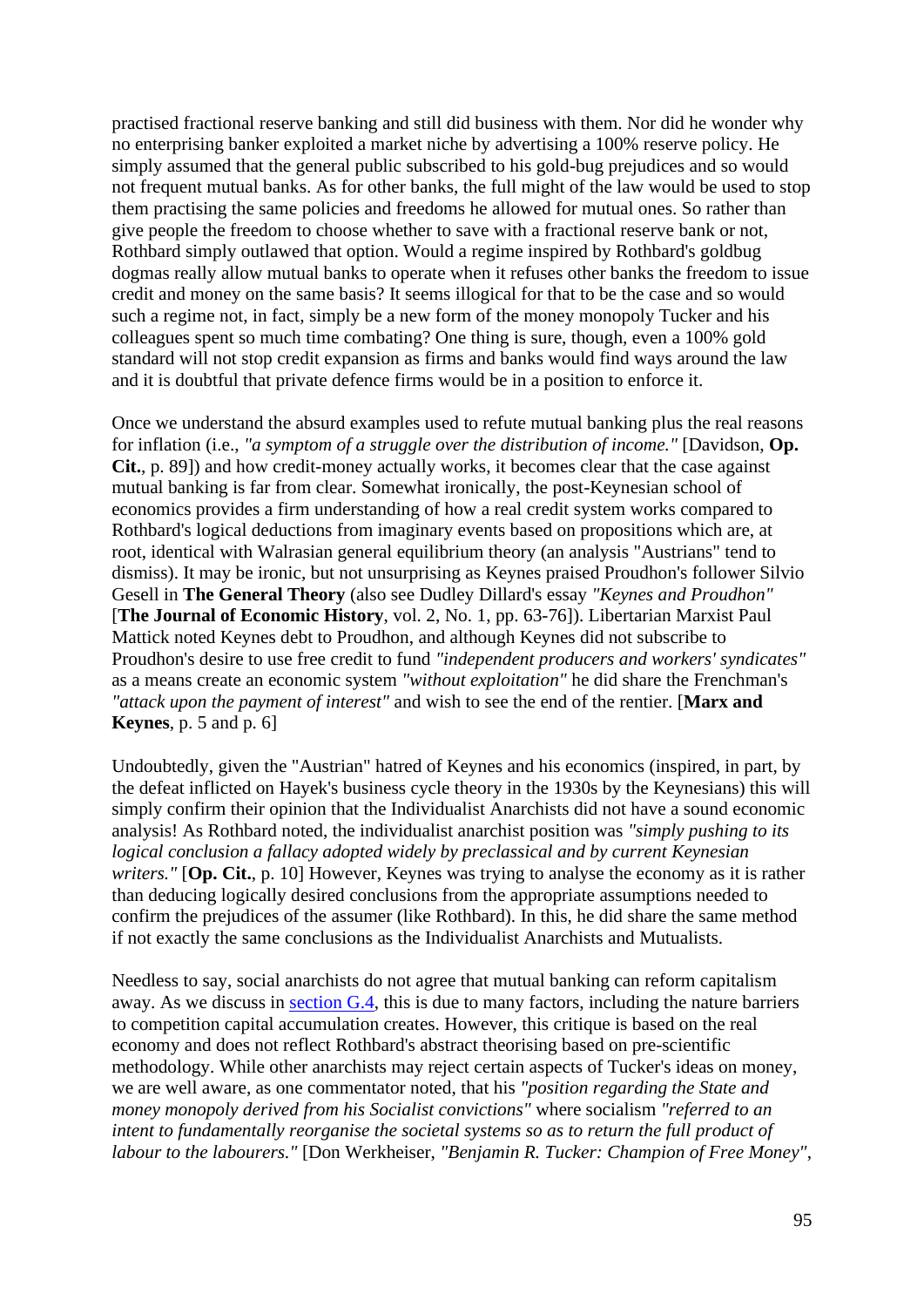pp. 212-221, **Benjamin R. Tucker and the Champions of Liberty**, Coughlin, Hamilton and Sullivan (eds.), p. 212]

# **G.4 Why do social anarchists reject individualist anarchism?**

As James J. Martin notes, *"paralleling"* European social anarchism *"chronologically was a kindred but nearly unconnected phenomenon in America, seeking the same ends through individualistic rather than collectivistic dynamics."* [**Men Against the State**, p. ix]

When the two movements meet in American in the 1880s, the similarities and differences of both came into sharp relief. While both social and individualist anarchists reject capitalism as well as the state and seek an end to the exploitation of labour by capital (i.e. to usury in all its forms), both schools of anarchism rejected each others solutions to the social problem. The vision of the social anarchists was more communally based, urging social ownership of the means of life. In contrast, reflecting the pre-dominantly pre-capitalist nature of postrevolution US society, the Individualist Anarchists urged possession of the means of life and mutual banking to end profit, interest and rent and ensure every worker access to the capital they needed to work for themselves (if they so desired). While social anarchists placed cooperatives (i.e., workers' self-management) at the centre of their vision of a free society, many individualist anarchists did not as they thought that mutual banking would end exploitation by ensuring that workers received the full product of their labour.

Thus their vision of a free society and the means to achieve it were somewhat different (although, we stress, **not** mutually exclusive as communist anarchists supported artisan possession of the means of possession for those who rejected communism and the Individualist Anarchists supported voluntary communism). Tucker argued that a communist could not be an anarchist and the communist-anarchists argued that Individualist Anarchism could not end the exploitation of capital by labour. Here we indicate why social anarchists reject individualist anarchism (see [section G.2](sectionG.html#secg2) for a summary of why Individualist Anarchists reject social anarchism).

Malatesta summarises the essential points of difference as well as the source of much of the misunderstandings:

*"The individualists assume, or speak as if they assumed, that the (anarchist) communists wish to impose communism, which of course would put them right outside the ranks of anarchism.*

*"The communists assume, or speak as if they assumed, that the (anarchist) individualists reject every idea of association, want the struggle between men, the domination of the strongest -- and this would put them not only outside the anarchist movement but outside humanity.*

*"In reality those who are communists are such because they see in communism freely accepted the realisation of brotherhood, and the best guarantee for individual freedom. And individualists, those who are really anarchists, are anti-communist because they fear that communism would subject individuals nominally to the tyranny*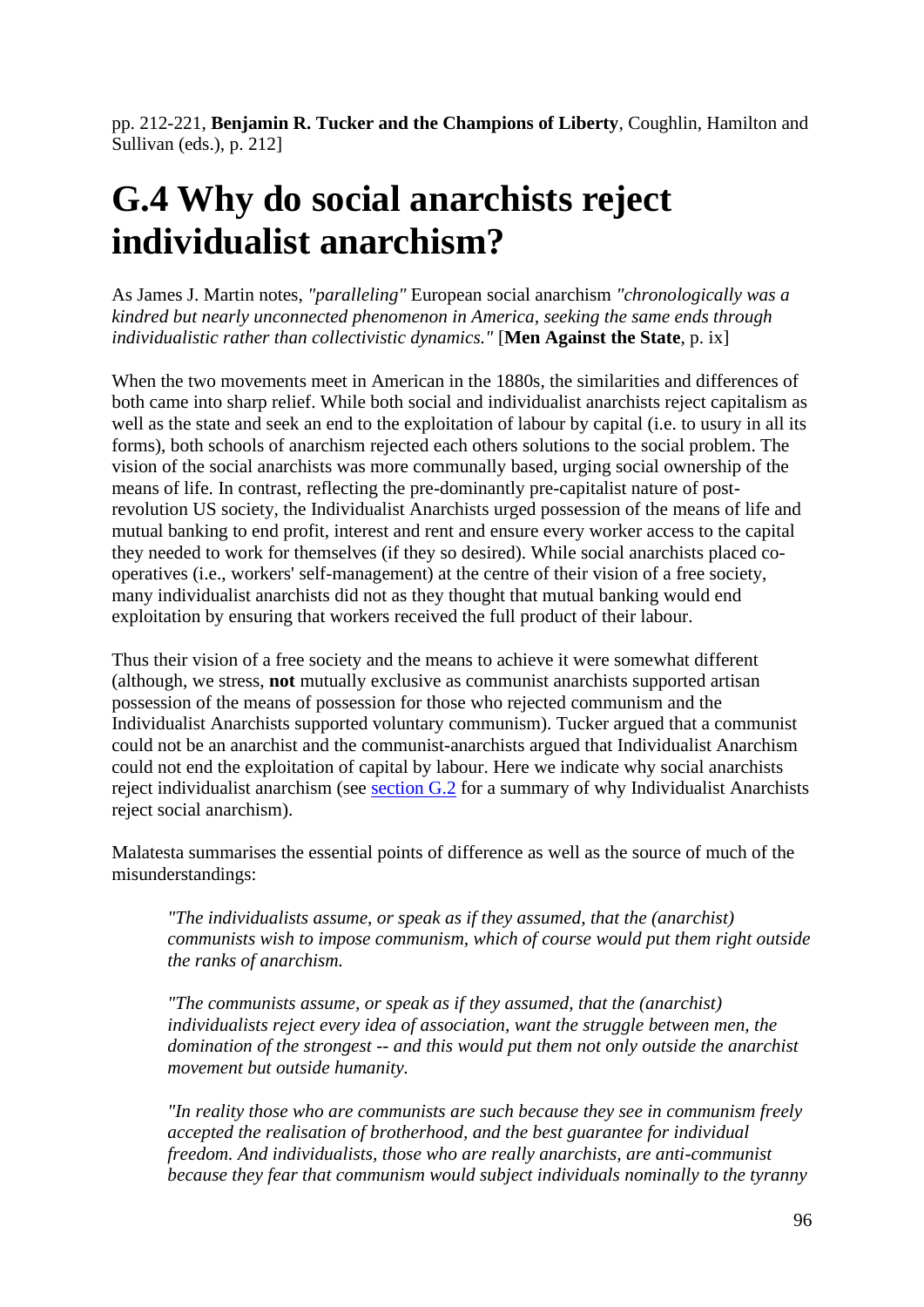*of the collectivity and in fact to that of the party or caste which, with the excuse of administering things, would succeed in taking possession of the power to dispose of material things and thus of the people who need them. Therefore they want each individual, or each group, to be in a position to enjoy freely the product of their labour in conditions of equality with other individuals and groups, with whom they would maintain relations of justice and equity.*

*"In which case it is clear that there is no basic difference between us. But, according to the communists, justice and equity are, under natural conditions impossible of attainment in an individualistic society, and thus freedom too would not be attained.*

*"If climatic conditions throughout the world were the same, if the land were everywhere equally fertile, if raw materials were evenly distributed and within reach of all who needed them, if social development were the same everywhere in the world . . . then one could conceive of everyone . . . finding the land, tools and raw materials needed to work and produce independently, without exploiting or being exploited. But natural and historical conditions being what they are, how is it possible to establish equality and justice between he who by chance finds himself with a piece of arid land which demands much labour for small returns with him who has a piece of fertile and well sited land?" Of between the inhabitant of a village lost in the mountains or in the middle of a marshy area, with the inhabitants of a city which hundreds of generations of man have enriched with all the skill of human genius and labour?* [**Errico Malatesta: His Life and Ideas**, pp. 31-2]

The social anarchist opposition to individualist anarchism, therefore, resolves around the issues of inequality, the limitations and negative impact of markets and whether wage-labour is consistent with anarchist principles (both in general and in terms of individualist anarchism itself). We discuss the issue of wage labour and anarchist principles in the [next section](sectionG.html#secg41) and argue in [section G.4.2](sectionG.html#secg42) that Tucker's support for wage-labour, like any authoritarian social relationship, ensures that this is an inconsistent form of anarchism. Here we concentration on issues of inequality and markets.

First, we must stress that individualist anarchism plays an important role in reminding all socialists that capitalism does **not** equal the market. Markets have existed before capitalism and may, if we believe market socialists like David Schweickart and free market socialists like Benjamin Tucker and Kevin Carson, even survive it. While some socialists (particularly Leninists echoing, ironically, supporters of capitalism) equate capitalism with the market, this is not the case. Capitalism is a specific form of market economy based on certain kinds of property rights which result in generalised wage labour and non-labour incomes (exploitation). This means that the libertarian communist critique of capitalism is to a large degree independent of its critique of markets and their negative impact. Equally, the libertarian communist critique of markets, while applicable to capitalism, applies to other kinds of economy. It is fair to say, though, that capitalism tends to intensify and worsen the negative effects of markets.

Second, we must also note that social anarchists are a diverse grouping and include the mutualism of Proudhon, Bakunin's collectivism and Kropotkin's communism. All share a common hostility to wage labour and recognise, to varying degrees, that markets tend to have negative aspects which can undermine the libertarian nature of a society. While Proudhon was the social anarchist most in favour of competition, he was well aware of the need for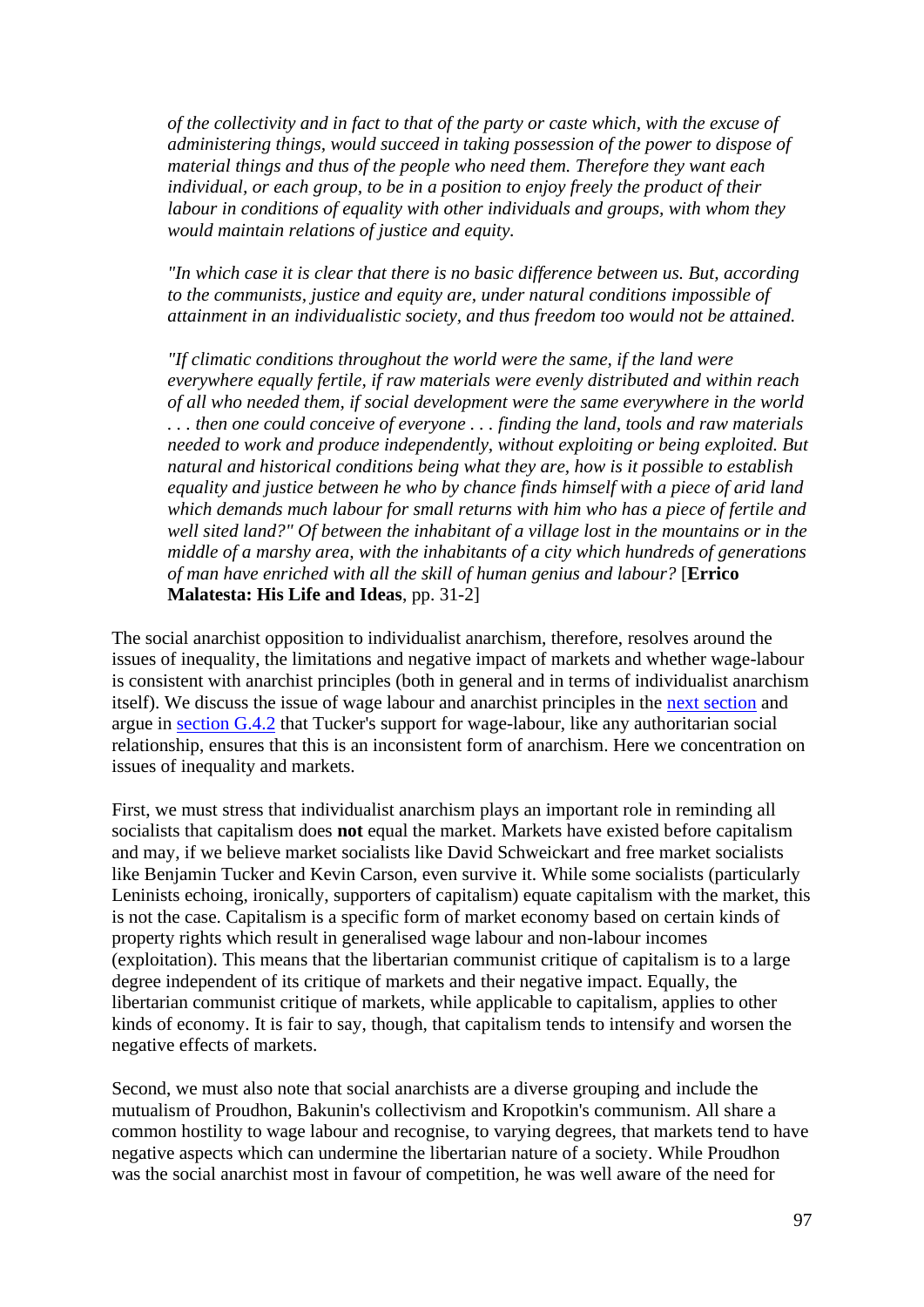self-managed workplaces to federate together to protect themselves from its negative aspects -- aspects he discussed at length. His *"agro-industrial federation"* was seen as a means of socialising the market, of ensuring that competition would not reach such levels as to undermine the freedom and equality of those within it. Individualist anarchists, in contrast, tended not to discuss the negative effects of markets in any great depth (if at all), presumably because they thought that most of the negative effects would disappear along with capitalism and the state. Other anarchists are not so optimistic.

So, two key issues between social and individualist anarchism are the related subjects of property and competition. As Voltairine de Cleyre put it when she was an individualist anarchist:

*"She and I hold many differing views on both Economy and Morals . . . Miss Goldmann [sic!] is a communist; I am an individualist. She wishes to destroy the right of property, I wish to assert it. I make my war upon privilege and authority, whereby the right of property, the true right in that which is proper to the individual, is annihilated. She believes that co-operation would entirely supplant competition; I hold that competition in one form or another will always exist, and that it is highly desirable it should."* [**The Voltairine de Cleyre Reader**, p. 9]

The question of "property" is subject to much confusion and distortion. It should be stressed that both social and individualist anarchists argue that the only true property is that produced by labour (mental and physical) and capitalism results in some of that being diverted to property owners in the form of interest, rent and profits. Where they disagree is whether it is possible and desirable to calculate an individual's contribution to social production, particularly within a situation of joint labour. For Tucker, it was a case of creating *"the economic law by which every man may get the equivalent of his product."* [quoted by George Woodcock and Ivan Avakumovic, **The Anarchist Prince**, p. 279] Social anarchists, particularly communist ones, question whether it is possible in reality to discover such a thing in any society based on joint labour (*"which it would be difficult to imagine could exist in any society where there is the least complexity of production."* [George Woodcock and Ivan Avakumovic, **Op. Cit.**, p. 280]).

This was the crux of Kropotkin's critique of the various schemes of "labour money" and "labour vouchers" raised by other schools of socialism (like mutualism, collectivism and various state socialist systems). They may abolish wage labour (or, at worse, create state capitalism) but they did not abolish the wages system, i.e., payment according to work done. This meant that a system of individualist distribution was forced upon a fundamentally cooperative system of production and so was illogical and unjust (see Kropotkin's *"The Collectivist Wage System"* in **The Conquest of Bread**). Thus Daniel Guérin:

*"This method of remuneration, derived from modified individualism, is in contradiction to collective ownership of the means of production, and cannot bring about a profound revolutionary change in man. It is incompatible with anarchism; a new form of ownership requires a new form of remuneration. Service to the community cannot be measured in units of money. Needs will have to be given precedence over services, and all the products of the labour of all must belong to all, each to take his share of them freely. To each according to his need should be the motto of libertarian communism."* [**Anarchism**, p. 50]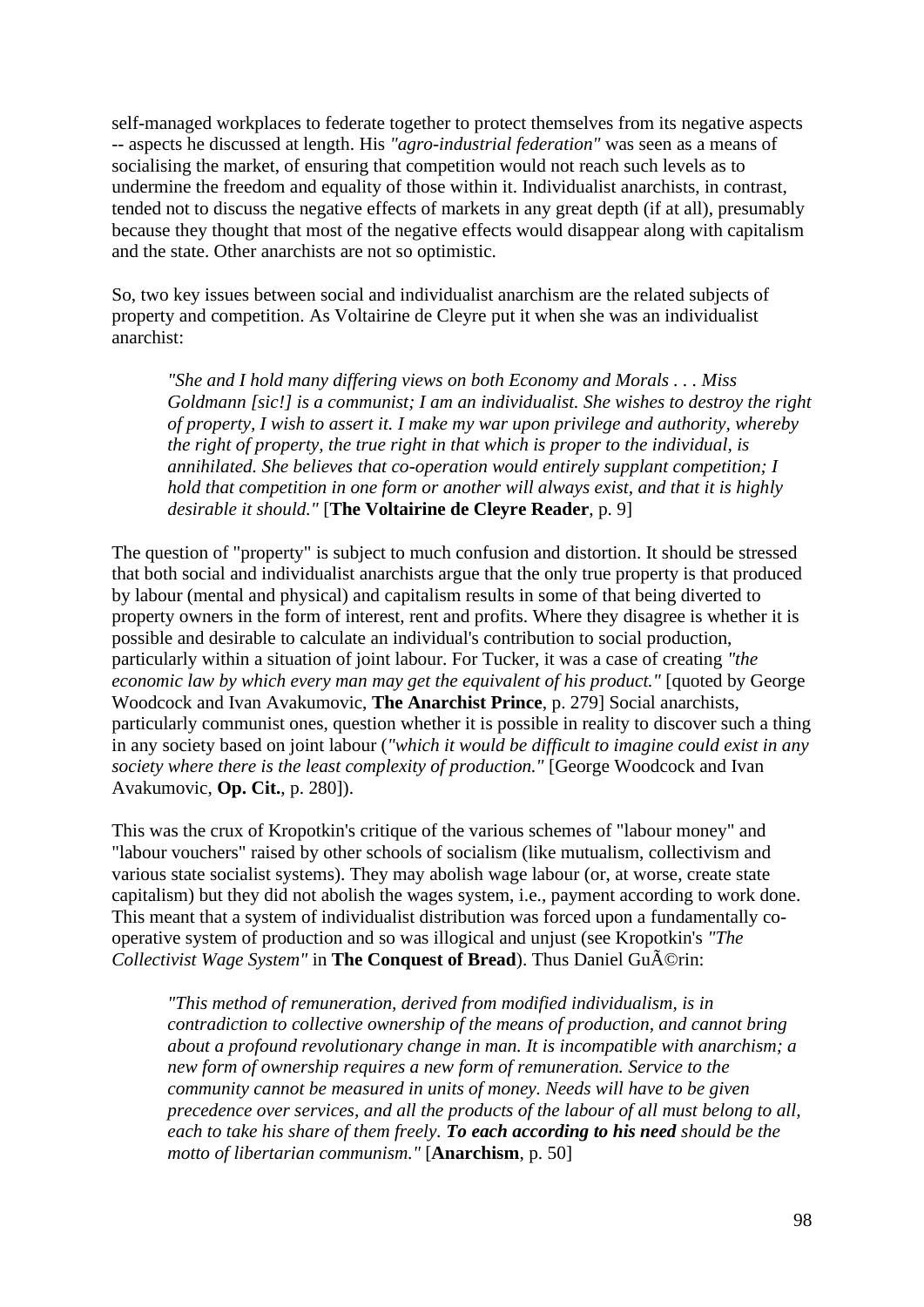Simply put, wages rarely reflect the actual contribution of a specific person to social wellbeing and production nor do they reflect their actual needs. To try and get actual labour income to reflect the actual contribution to society would be, communist-anarchists argued, immensely difficult. How much of a product's price was the result of better land or more machinery, luck, the willingness to externalise costs, and so on? Voltairine de Cleyre summarised this problem and the obvious solution:

*"I concluded that as to the question of exchange and money, it was so exceedingly bewildering, so impossible of settlement among the professors themselves, as to the nature of value, and the representation of value, and the unit of value, and the numberless multiplications and divisions of the subject, that the best thing ordinary workingmen or women could do was to organise their industry so as to get rid of money altogether. I figured it this way: I a* $\epsilon$ <sup>TM</sup>*m not any more a fool than the rest of ordinary humanity; Iâ* $\epsilon^{\text{TM}}$  *ve figured and figured away on this thing for years, and directly I thought myself middling straight, there came another money reformer and showed me the hole in that scheme, till, at last , it appears that between 'bills of credit,' and 'labour notes' and 'time checks,' and 'mutual bank issues,' and 'the invariable unit of value,' none of them have any sense. How many thousands of years is it going to get this sort of thing into people* $\hat{\alpha} \in T^M$ *s heads by mere preaching of theories. Let it be this way: Let there be an end of the special monopoly on securities for money issues. Let every community go ahead and try some member's money scheme if it wants; - let every individual try it if he pleases. But better for the working people let them all go. Let them produce together, co-operatively rather than as employer and employed; let them fraternise group by group, let each use what he needs of his own product, and deposit the rest in the storage-houses, and let those others who need goods have them as occasion arises."* [**Exquisite Rebel**, p. 62]

And, obviously, it must be stressed that "property" in the sense of personal possessions would still exist in communist-anarchism. As the co-founder of **Freedom** put it:

*"Does Anarchism, then, it may be asked, acknowledge no Meum or Tuum, no personal property? In a society in which every man is free to take what he requires, it is hardly conceivable that personal necessaries and conveniences will not be appropriated, and difficult to imagine why they should not . . . When property is protected by no legal enactments, backed by armed force, and is unable to buy personal service, it resuscitation on such a scale as to be dangerous to society is little to be dreaded. The amount appropriated by each individual, and the manner of his appropriation, must be left to his own conscience, and the pressure exercised upon him by the moral sense and distinct interests of his neighbours."* [Charlotte Wilson, **Anarchist Essays**, p. 24]

To use an appropriate example, public libraries are open to all local residents and they are free to borrow books from the stock available. When the book is borrowed, others cannot come along and take the books from a person's home. Similarly, an individual in a communist society can take what they like from the common stocks and use it as they see fit. They do not need permission from others to do so, just as people freely go to public parks without requiring a vote by the local community on whether to allow access or not. Communism, in other words, does not imply community control of personal consumption nor the denial of individuals to appropriate and use the common stock of available goods. Socialised consumption does **not** mean "society" telling people what to consume but rather ensuring that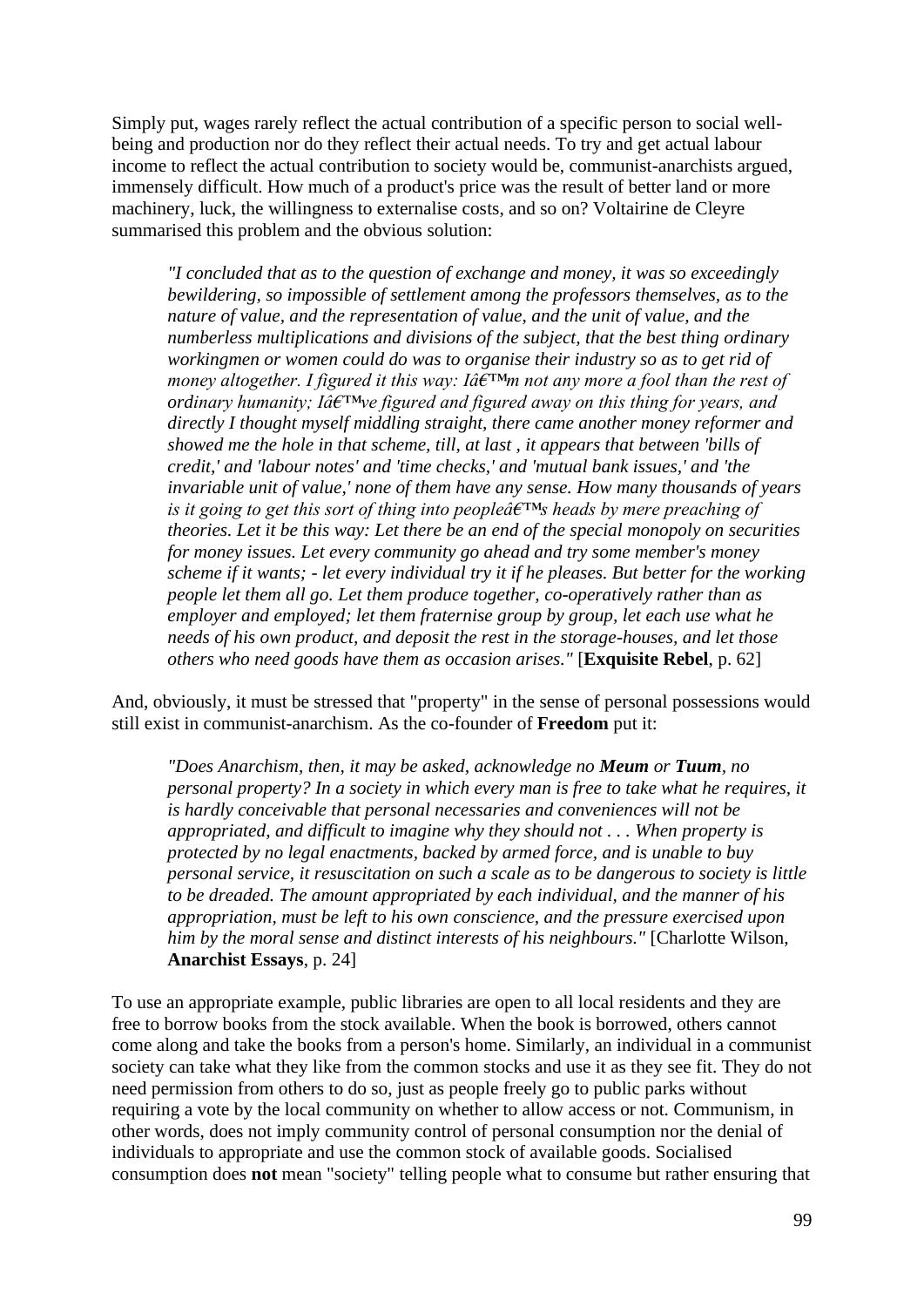all individuals have free access to the goods produced by all. As such, the issue is not about "property" in the sense of personal property but rather "property" in the sense of access to the means of life by those who use them. Will owner occupiers be able to exclude others from, say, their land and workplaces unless they agree to be their servants?

Which brings us to a key issue between certain forms of individualist anarchism and social anarchism, namely the issue of wage labour. As capitalism has progressed, the size of workplaces and firms have increased. This has lead to a situation were ownership and use has divorced, with property being used by a group of individuals distinct from the few who are legally proclaimed to be its owners. The key problem arises in the case of workplaces and how do non-possessors gain access to them. Under social anarchism, any new members of the collective automatically become part of it, with the same rights and ability to participate in decision making as the existing ones. In other words, socialised production does **not** mean that "society" will allocate individuals work tasks but rather it ensures that all individuals have free access to the means of life. Under individualist anarchism, however, the situation is not as clear with some (like Tucker) supporting wage labour. This suggests that the holders of workplaces can exclude others from the means of life they possess and only allow them access only under conditions which create hierarchical social relationships between them. Thus we could have a situation in which the owners who actually manage their own workplaces are, in effect, working capitalists who hire others to do specific tasks in return for a wage.

The problem is highlighted in Tucker's description of what would replace the current system of statism (and note he calls it *"scientific socialism"* thus squarely placing his ideas in the anti-capitalist camp):

*"we have something very tangible to offer , . . We offer non-compulsive organisation. We offer associative combination. We offer every possible method of voluntary social union by which men and women may act together for the furtherance of well-being. In short, we offer voluntary scientific socialism in place of the present compulsory, unscientific organisation which characterises the State and all of its ramifications."* [quoted by Martin, **Op. Cit.**, p. 218]

Yet it is more than possible for voluntary social unions to be authoritarian and exploitative (we see this every day under capitalism). In other words, not every form of non-compulsive organisation is consistent with libertarian principles. Given Tucker's egoism, it is not hard to conclude that those in stronger positions on the market will seek to maximise their advantages and exploit those who are subject to their will. As he put it, *"[s]o far as inherent right is concerned, might is the only measure. Any man . . . and any set of men . . . have the right, if they have the power, to kill or coerce other men and to make the entire world subservient to their ends. Society's right to enslave the individual and the individual's right to enslave society are only unequal because their powers are unequal."* In the market, all contracts are based ownership of resources which exist before any specific contracts is made. If one side of the contract has more economic power than the other (say, because of their ownership of capital) then it staggers belief that egoists will not seek to maximise said advantage and so the market will tend to increase inequalities over time rather than reduce them. If, as Tucker argued, *"Anarchic associations would recognise the right of individual occupants to combine their holdings and work them under any system they might agree upon, the arrangement being always terminable at will, with reversion to original rights"* then we have the unfortunate situation where inequalities will undermine anarchism and defence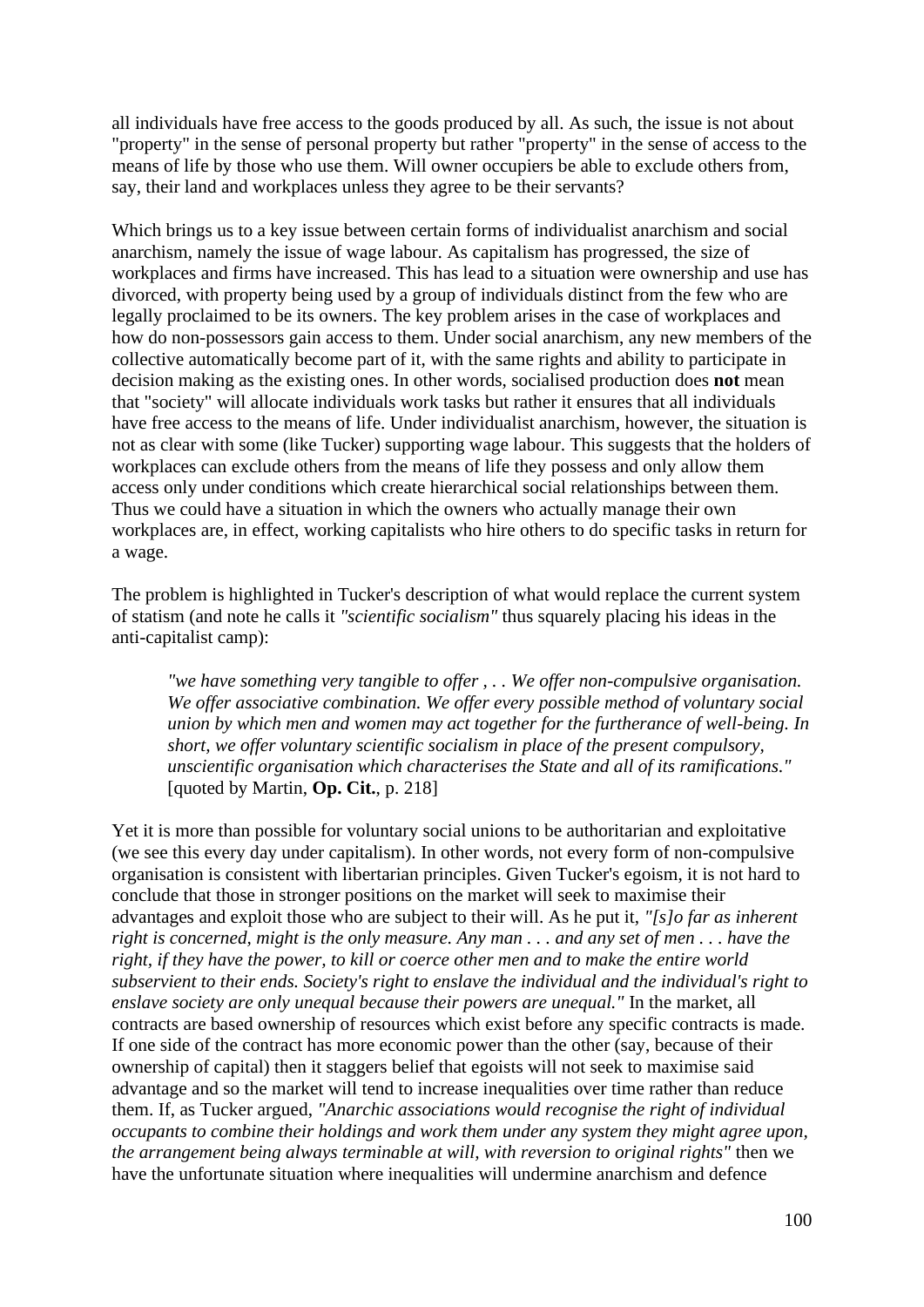associations arising which will defend them against attempts by those subject to them to use direct action to rectify the situation. [**The Individualist Anarchists**, p. 25 and p. 162]

Kropotkin saw the danger, arguing that such an idea *"runs against the feelings of equality of most of us"* and *"brings the would-be 'Individualists' dangerously near to those who imagine themselves to represent a 'superior breed' -- those to whom we owe the State . . . and all other forms of oppression."* [**Evolution and Environment**, p. 84] As we discuss in the [next](sectionG.html#secg41)  [section,](sectionG.html#secg41) it is clear that wage labour (like any hierarchical organisation) is not consistent with general anarchist principles and, furthermore, in direct contradiction to individualist anarchist principles of "occupancy and use." Only if "occupancy and use" is consistently applied and so wage labour replaced by workers associations can the inequalities associated with market exchanges not become so great as to destroy the equal freedom of all required for anarchism to work.

Individualist anarchists reply to this criticism by arguing that this is derived from a narrow reading of Stirner's ideas and that they are in favour of universal egoism. This universal egoism and the increase in competition made possible by mutual banking will ensure that workers will have the upper-hand in the market, with the possibility of setting up in business themselves always available. In this way the ability of bosses to become autocrats is limited, as is their power to exploit their workers as a result. Social anarchists argue, in response, that the individualists tend to underestimate the problems associated with natural barriers to entry in an industry. This could help generate generalised wage labour (and so a new class of exploiters) as workers face the unpleasant choice of working for a successful firm, being unemployed or working for low wages in an industry with lower barriers to entry. This process can be seen under capitalism when co-operatives hire wage workers and not include them as members of the association (i.e. they exercise their ownership rights to exclude others). As Proudhon argued:

*"I have shown the contractor, at the birth of industry, negotiating on equal terms with his comrades, who have since become his workmen. It is plain, in fact, that this original equality was bound to disappear through the advantageous position of the master and the dependent position of the wage-workers. In vain does the law assure the right of each to enterprise . . . When an establishment has had leisure to develop itself, enlarge its foundations, ballast itself with capital, and assure itself a body of patrons, what can a workman do against a power so superior?"* [**System of Economical Contradictions**, p. 202]

Voltairine de Cleyre also came to this conclusion. Discussing the limitations of the Single Tax land reform, she noted that *"the stubborn fact always came up that no man would employ another to work for him unless he could get more for his product than he had to pay for it, and that being the case, the inevitable course of exchange and re-exchange would be that the man having received less than the full amount, could buy back less than the full amount, so that eventually the unsold products must again accumulate in the capitalist's hands; and again the period of non-employment arrives."* This obviously applied to individualist anarchism. In response to objections like this, individualists tend to argue that competition for labour would force wages to equal output. Yet this ignores natural barriers to competition: *"it is well enough to talk of his buying hand tools, or small machinery which can be moved about; but what about the gigantic machinery necessary to the operation of a mine, or a mill? It requires many to work it. If one owns it, will he not make the others pay tribute for using it?"* [**Op. Cit.**, p. 60 and p. 61]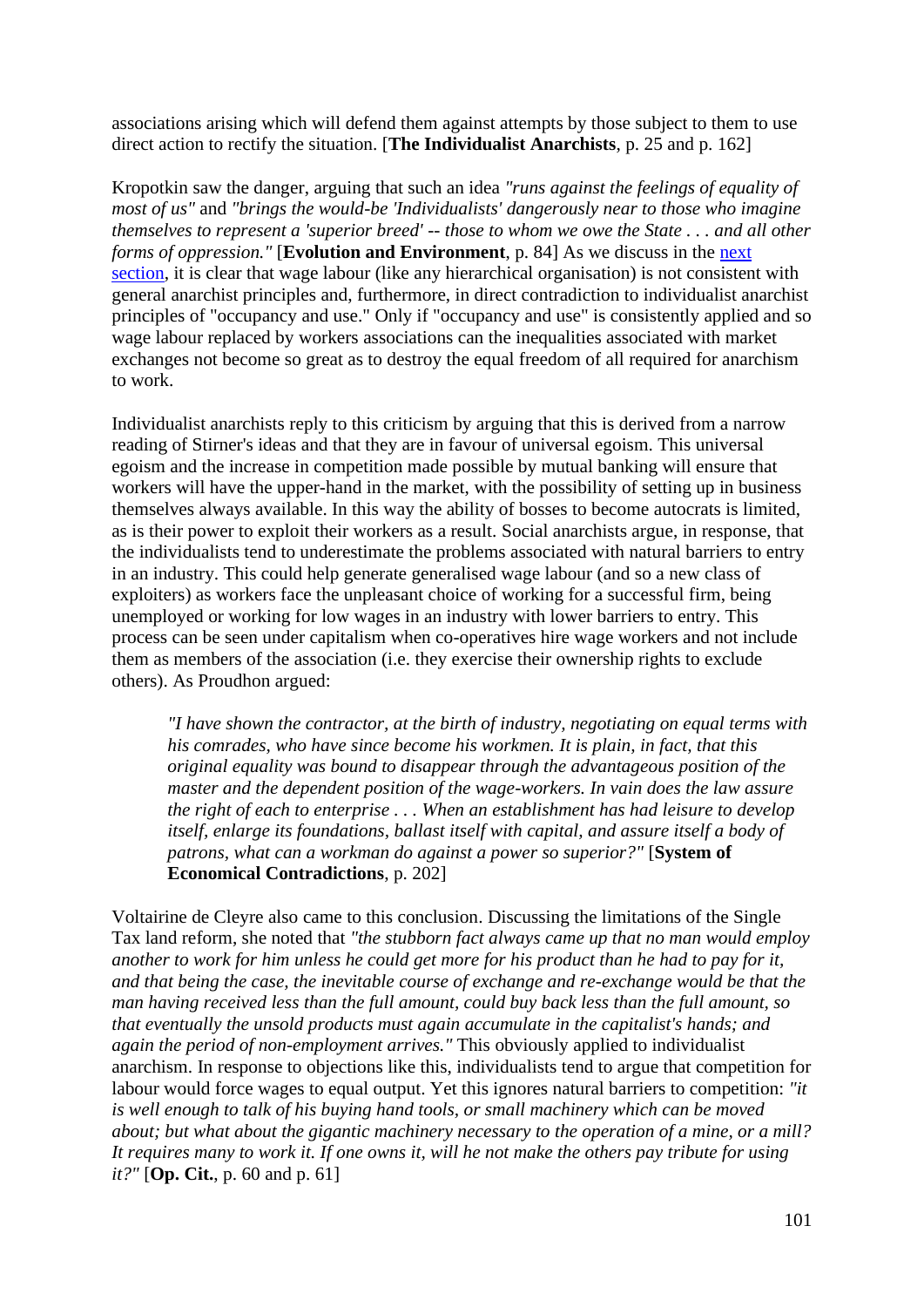As such, a free market based on wage labour would be extremely unlikely to produce a nonexploitative society and, consequently, it would not be socialist and so not anarchist. Moreover, the successful business person would seek to secure his or her property and power and so employ police to do so. *"I confess that I am not in love with all these little states,"* proclaimed de Cleyre, *"and it is . . . the thought of the anarchist policeman that has driven me out of the individualist's camp, wherein I for some time resided."* [quoted by Eugenia C. Delamotte, **Gates of Freedom**, p. 25] This outcome can only be avoided by consistently applying "occupancy and use" in such as way as to eliminate wage labour totally. Only this can achieve a society based on freedom **of** association as well as freedom **within** association.

As we noted in [section G.2,](sectionG.html#secg2) one of the worries of individualist anarchists is that social anarchism would subject individuals to group pressures and concerns, violating individual autonomy in the name of collective interests. Thus, it is argued, the individual will become of slave of the group in practice if not in theory under social anarchism. However, an inherent part of our humanity is that we associate with others, that we form groups and communities. To suggest that there are no group issues within anarchism seems at odds with reality. Taken literally, of course, this implies that such a version of "anarchy" there would be no forms of association at all. No groups, no families, no clubs: nothing bar the isolated individual. It implies no economic activity beyond the level of peasant farming and one-person artisan workplaces. Why? Simply because any form of organisation implies "group issues." Two people deciding to live together or one hundred people working together becomes a group, twenty people forming a football club becomes a group. And these people have joint interests and so group issues. In other words, to deny group issues is implying a social situation that has never existed nor ever will. Thus Kropotkin:

*"to reason in this way is to pay . . . too large a tribute to metaphysical dialectics, and to ignore the facts of life. It is impossible to conceive a society in which the affairs of any one of its members would not concern many other members, if not all; still less a society in which a continual contact between its members would not have established an interest of every one towards all others, which would render it impossible to act without thinking of the effects which our actions may have on others."* [**Evolution and Environment**, p. 85]

Once the reality of "group issues" is acknowledged, as most individualist anarchists do, then the issue of collective decision making automatically arises. There are two ways of having a group. You can be an association of equals, governing yourselves collectively as regards collective issues. Or you can have capitalists and wage slaves, bosses and servants, government and governed. Only the first, for obvious reasons, is compatible with anarchist principles. Freedom, in other words, is a product of how we interact with each other, not of isolation. Simply put, anarchism is based on self-management of group issues, not in their denial. Free association is, in this perspective, a necessary but not sufficient to guarantee freedom. Therefore, social anarchists reject the individualists' conception of anarchy, simply because it can, unfortunately, allow hierarchy (i.e. government) back into a free society in the name of "liberty" and "free contracts." Freedom is fundamentally a social product, created in and by community. It is a fragile flower and does not fare well when bought and sold on the market.

Moreover, without communal institutions, social anarchists argue, it would be impossible to specify or supply group or public goods. In addition, occupancy and use would, on the face of it, preclude such amenities which are utilised by members of a community such as parks,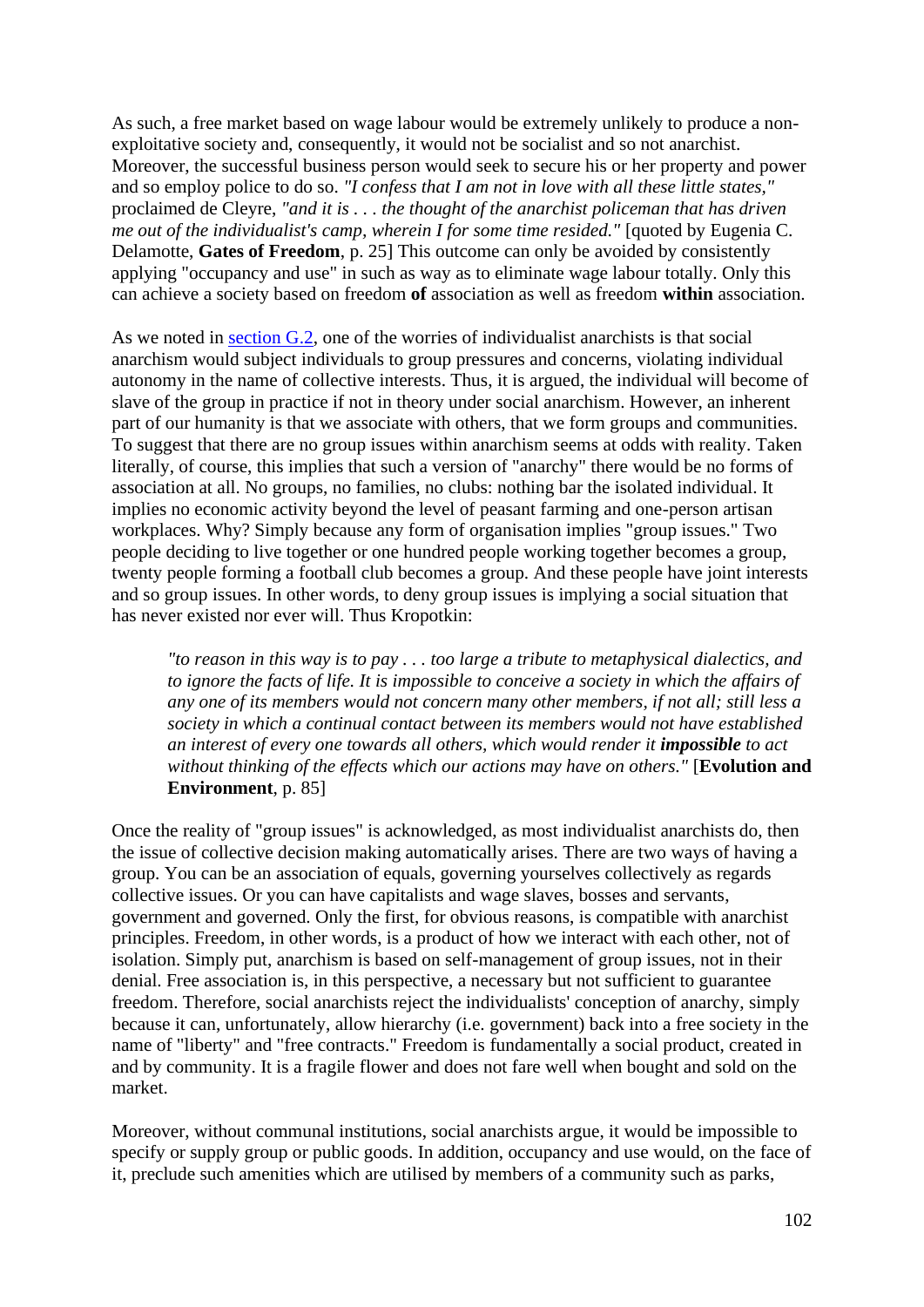roads or bridges -- anything which is used but not occupied continually. In terms of roads and bridges, who actually occupies and uses them? The drivers? Those who maintain it? The occupiers of the houses which it passes? Those who funded it construction? If the last, then why does this not apply to housing and other buildings left on land? And how are the owners to collect a return on their investment unless by employing police to bar access to nonpayers? And would such absentee owners not also seek to extend their appropriations to other forms of property? Would it not be far easier to simply communalise such forms of commonly used "property" rather than seek to burden individuals and society with the costs of policing and restricting access to them?

After all, social anarchists note, for Proudhon there was a series of industries and services that he had no qualms about calling *"public works"* and which he considered best handled by communes and their federations. Thus *"the control undertaking such works will belong to the municipalities, and to districts within their jurisdiction"* while *"the control of carrying them out will rest with the workmen's associations."* This was due to both their nature and libertarian values and so the *"direct, sovereign initiative of localities, in arranging for public works that belong to them, is a consequence of the democratic principle and the free contract: their subordination to the State is . . . a return to feudalism."* Workers' selfmanagement of such public workers was, again, a matter of libertarian principles for *"it becomes necessary for the workers to form themselves into democratic societies, with equal conditions for all members, on pain of a relapse into feudalism."* [**The General Idea of the Revolution**, p. 276 and p. 277]

In the case of a park, either it is open to all or it is fenced off and police used to bar access. Taking "occupancy and use" as our starting point then it becomes clear that, over time, either the community organises itself communally or a park becomes private property. If a group of people frequent a common area then they will have to discuss how to maintain it -- for example, arrange for labour to be done on it, whether to have a play-ground for children or to have a duck pond, whether to increase the numbers and types of trees, and so forth. That implies the development of communal structures. In the case of new people using the amenity, either they are excluded from it (and have to pay for access) or they automatically join the users group and so the park is, in effect, common property and socialised. In such circumstances, it would be far easier simply to ignore the issue of individual contributions and base access on need (i.e., communistic principles). However, as already indicated in [section G.2.1,](sectionG.html#secg21) social anarchists reject attempts to coerce other workers into joining a cooperative or commune. Freedom cannot be given, it must be taken and social anarchism, like all forms of anarchy, cannot be imposed. How those who reject social anarchism will gain access to common property will depend, undoubtedly, on specific circumstances and who exactly is involved and how they wish to utilise it. As such, it will be difficult to generalise as each commune will determine what is best and reach the appropriate contracts with any individualist anarchists in their midst or vicinity.

It should also be pointed out (and this may seem ironic), wage labour does have the advantage that people can move to new locations and work without having to sell their old means of living. Often moving somewhere can be a hassle if one has to sell a shop or home. Many people prefer not to be tied down to one place. This is a problem in a system based on "occupancy and use" as permanently leaving a property means that it automatically becomes abandoned and so its users may be forced to stay in one location until they find a buyer for it. This is not an issue in social anarchism as access to the means of life is guaranteed to all members of the free society.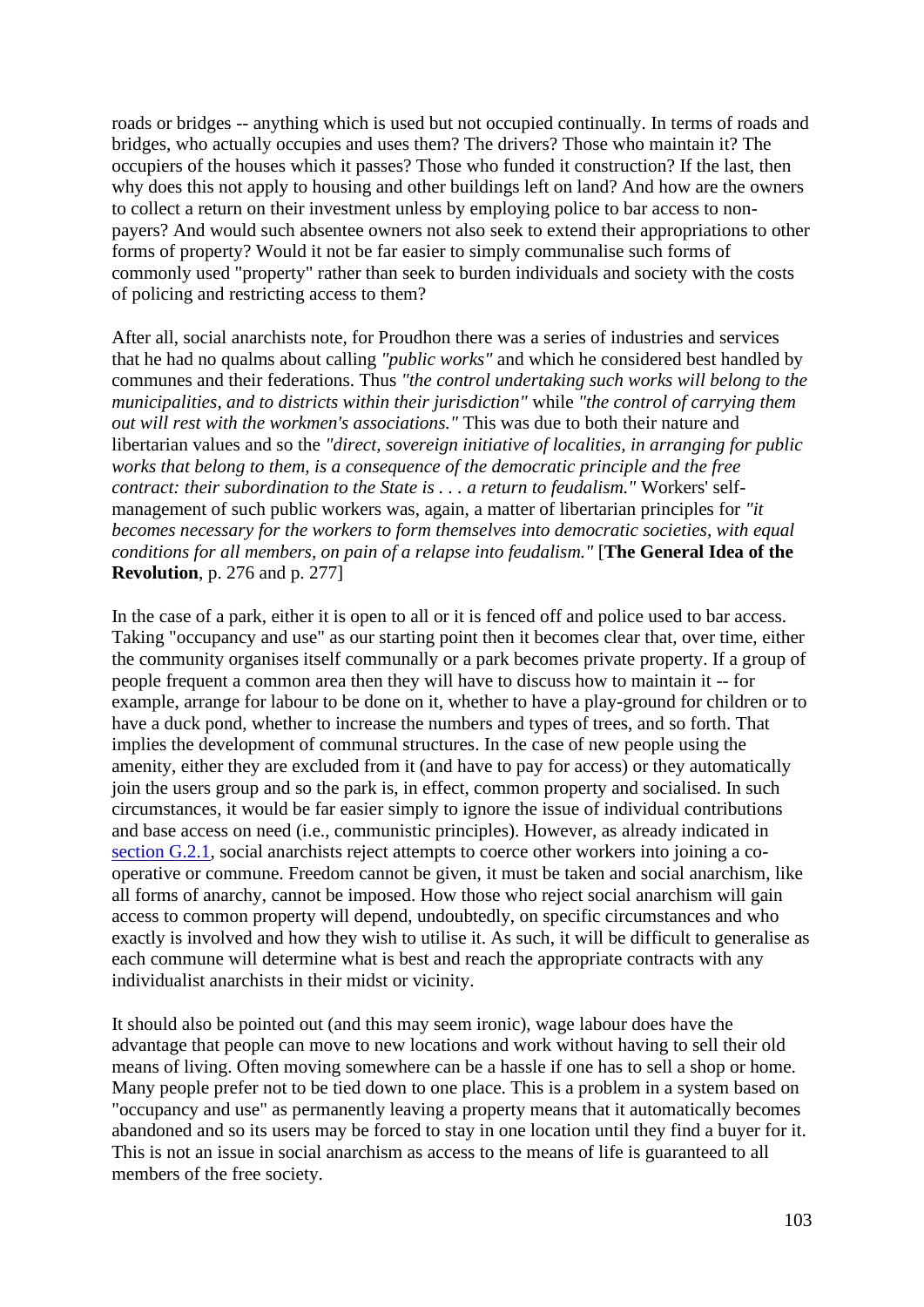Most social anarchists also are critical of the means which individualists anarchists support to achieve anarchy, namely to abolish capitalism by the creation of mutual banks which would compete exploitation and oppression away. While mutual banks could aid the position of working class people under capitalism (which is why Bakunin and other social anarchists recommended them), they cannot undermine or eliminate it. This is because capitalism, due to its need to accumulate, creates **natural** barriers to entry into a market (see [section C.4\)](sectionC.html#secc4). Thus the physical size of the large corporation would make it immune to the influence of mutual banking and so usury could not be abolished. Even if we look at the claimed indirect impact of mutual banking, namely an increase in the demand of labour and so wages, the problem arises that if this happens then capitalism would soon go into a slump (with obvious negative effects on small firms and co-operatives). In such circumstances, the number of labourers seeking work would rise and so wages would fall and profits rise. Then it is a case of whether the workers would simply tolerate the slump and let capitalism continue or whether they would seize their workplaces and practice the kind of expropriation individualist anarchists tended to oppose.

This problem was recognised by many individualist anarchists themselves and it played a significant role in its decline as a movement. By 1911 Tucker had come to the same conclusions as communist-anarchists on whether capitalism could be reformed away. As we noted in [section G.1.1,](sectionG.html#secg11) he *"had come to believe that free banking and similar measures, even if inaugurated, were no longer adequate to break the monopoly of capitalism or weaken the authority of the state."* [Paul Avrich, **Anarchist Voices**, p. 6] While admitted that political or revolutionary action was required to destroy the concentrations of capital which made anarchy impossible even with free competition, he rejected the suggestion that individualist anarchists should join in such activity. Voltairine de Cleyre came to similar conclusions earlier and started working with Emma Goldman before becoming a communist-anarchist sometime in 1908. Perhaps unsurprisingly, one historian argues that as the *"native American variety of anarchism dissolved in the face of increasing State repression and industrialisation, rationalisation, and concentration of capital, American anarchists were forced either to acquiesce or to seek a more militant stain of anarchism: this latter presented itself in the form of Communist Anarchism . . . Faith in peaceful evolution toward an anarchist society seemed archaic and gradually faded."* [Kline, **The Individualist Anarchists**, p. 83]

So while state action may increase the degree of monopoly in an industry, the natural tendency for any market is to place barriers (natural ones) to new entries in terms of set-up costs and so on. This applies just as much to co-operatives as it does to companies based on wage-labour. It means that if the relation between capital and labour was abolished **within** the workplace (by their transformation into co-operatives) but they remained the property of their workers, it would only be a matter of time before the separation of the producers from their means of production reproduced itself. This is because, within any market system, some firms fail and others succeed. Those which fail will create a pool of unemployed workers who will need a job. The successful co-operatives, safe behind their natural barriers to entry, would be in a stronger position than the unemployed workers and so may hire them as wage labourers -- in effect, the co-operative workers would become "collective capitalists" hiring other workers. This would end workers' self-management (as not all workers are involved in the decision making process) as well as workers' ownership, i.e. *"occupancy and use,"* (as not all workers' would own the means of production they used). The individual workers involved may "consent" to becoming wage slaves, but that is because it is the best option available rather than what they really want. Which, of course, is the same as under capitalism.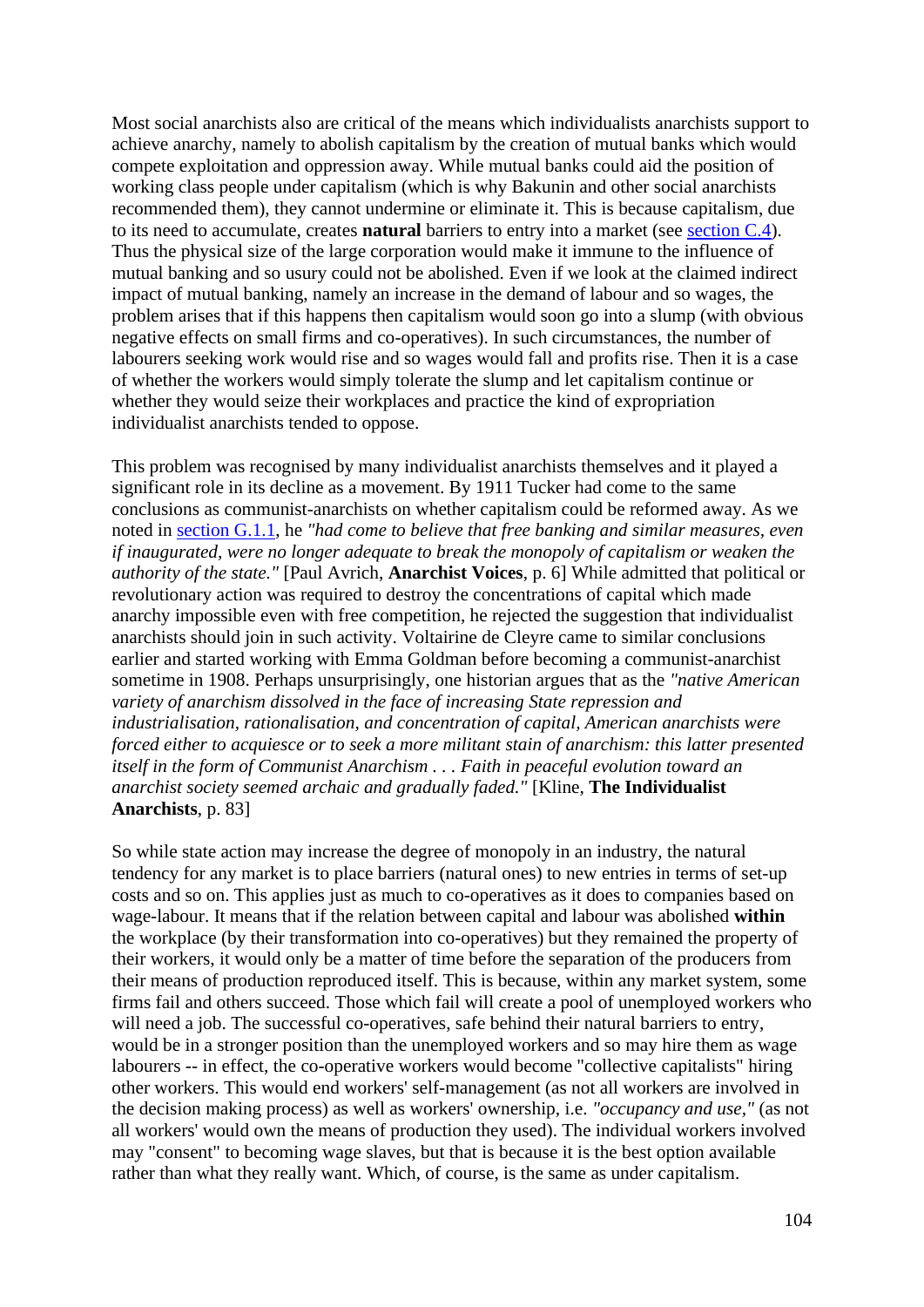This was why Proudhon argued that *"every worker employed in the association"* must have *"an undivided share in the property of the company"* in order to ensure workers' selfmanagement. [**Op. Cit.**, p. 222] Only this could ensure *"occupancy and use"* and so selfmanagement in a free society (i.e. keep that society free). Thus in anarchism, as de Cleyre summarised, it is *"a settled thing that to be free one must have liberty of access to the sources and means of production"* Without socialisation of the means of life, liberty of access could be denied. Little wonder she argued that she had become *"convinced that a number of the fundamental propositions of individualistic economy would result in the destruction of equal liberty."* The only logical anarchist position is *"that some settlement of the whole labour question was needed which would not split up the people again into land possessors and employed wage-earners."* Hence her movement from individualism towards, first, mutualism and then communism -- it was the only logical position to take in a rapidly industrialising America which had made certain concepts of individualism obsolete. It was her love of freedom which made her sensitive to the possibility of any degeneration back into capitalism: *"the instinct of liberty naturally revolted not only at economic servitude, but at the outcome of it, class-lines."* [**Op. Cit.**, p. 58, p. 105, p. 61 and p. 55] As we argue in [section G.4.2](sectionG.html#secg42) such a possibility can be avoided only by a consistent application of "occupancy and use" which, in practice, would be nearly identical to the communalisation or socialisation of the means of life.

This issue is related to the question of inequality within a market economy and whether free exchanges tend to reduce or increase any initial inequalities. While Individualist Anarchists argue for the *"cost principle"* (i.e. cost being the limit of price) the cost of creating the same commodity in different areas or by different people is not equal. Thus the market price of a good **cannot** really equal the multitude of costs within it (and so price can only equal a workers' labour in those few cases where that labour was applied in average circumstances). This issue was recognised by Tucker, who argued that *"economic rent . . . is one of nature's inequalities. It will probably remain with us always. Complete liberty will every much lessen it; of that I have no doubt."* [*"Why I am an Anarchist"*, pp. 132-6, **Man!**, M. Graham (ed.), pp. 135-6] However, argue social anarchists, the logic of market exchange produces a situation where the stronger party to a contract seeks to maximise their advantage. Given this, free exchange will tend to **increase** differences in wealth and income over time, not eliminate them. As Daniel Gu $\tilde{A}$ ©rin summarised:

*"Competition and the so-called market economy inevitably produce inequality and exploitation, and would do so even if one started from complete equality. They could not be combined with workers' self-management unless it were on a temporary basis, as a necessary evil, until (1) a psychology of 'honest exchange' had developed among the workers; (2) most important, society as a whole had passed from conditions of shortage to the stage of abundance, when competition would lose its purpose . . . The libertarian communist would condemn Proudhon's version of a collective economy as being based on a principle of conflict; competitors would be in a position of equality at the start, only to be hurled into a struggle which would inevitably produce victors and vanquished, and where goods would end up by being exchanged according to the principles of supply and demand."* [**Op. Cit.**, pp. 53-4]

Thus, even a non-capitalist market could evolve towards inequality and away from fair exchange. It was for this reason that Proudhon argued that a portion of income from agricultural produce be paid into a central fund which would be used to make equalisation payments to compensate farmers with less favourably situated or less fertile land. As he put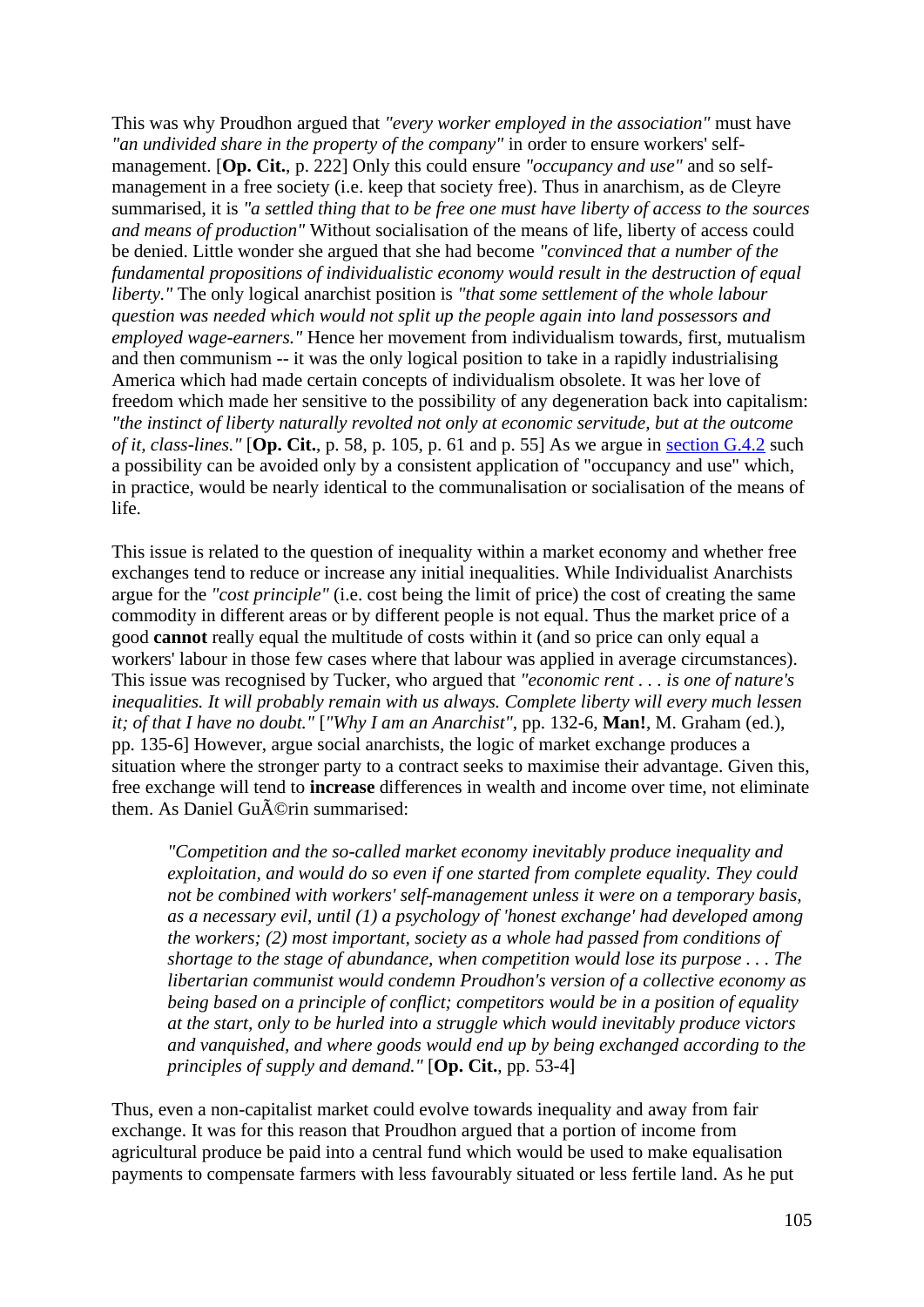it, economic rent *"in agriculture has no other cause than the inequality in the quality of land . . . if anyone has a claim on account of this inequality . . . [it is] the other land workers who hold inferior land. That is why in our scheme for liquidation [of capitalism] we stipulated that every variety of cultivation should pay a proportional contribution, destined to accomplish a balancing of returns among farm workers and an assurance of products."* [**Op. Cit.**, p. 209] His advocacy of federations of workers' associations was, likewise, seen as a means of abolishing inequalities.

Unlike Proudhon, however, individualist anarchists did not propose any scheme to equalise income. Perhaps Tucker was correct and the differences would be slight, but in a market situation exchanges tend to magnify differences, **not** reduce them as the actions of selfinterested individuals in unequal positions will tend to exacerbate differences. Over time these slight differences would become larger and larger, subjecting the weaker party to relatively increasingly worse contracts. Without equality, individualist anarchism would quickly become hierarchical and non-anarchist. As the communist-anarchist paper **Freedom** argued in the 1880s:

*"Are not the scandalous inequalities in the distribution of wealth today merely the culminate effect of the principle that every man is justified in securing to himself everything that his chances and capacities enable him to lay hands on?*

*"If the social revolution which we are living means anything, it means the destruction of this detestable economic principle, which delivers over the more social members of the community to the domination of the most unsocial and self-interested."* [**Freedom**, vol. 2, no. 19]

**Freedom**, it should be noted, is slightly misrepresenting the position of individualist anarchists. They did **not** argue that every person could appropriate all the property he or she could. Most obviously, in terms of land they were consistently opposed to a person owning more of it than they actually used. They also tended to apply this to what was on the land as well, arguing that any buildings on it were abandoned when the owner no longer used them. Given this, individualist anarchists have stressed that such a system would be unlikely to produce the inequalities associated with capitalism (as Kropotkin noted, equality was essential and was implicitly acknowledged by individualists themselves who argued that their system *"would offer no danger, because the rights of each individual would have been limited by the equal rights of all others."* [**Evolution and Environment**, p. 85]). Thus contemporary individualist anarchist Joe Peacott:

*"Although individualists envision a society based on private property, we oppose the economic relationships of capitalism, whose supporters misuse words like private enterprise and free markets to justify a system of monopoly ownership in land and the means of production which allows some to skim off part or even most of the wealth produced by the labour of others. Such a system exists only because it is protected by the armed power of government, which secures title to unjustly acquired and held land, monopolises the supply of credit and money, and criminalises attempts by workers to take full ownership of the means of production they use to create wealth. This state intervention in economic transactions makes it impossible for most workers to become truly independent of the predation of capitalists, banks, and landlords. Individualists argue that without the state to enforce the rules of the capitalist*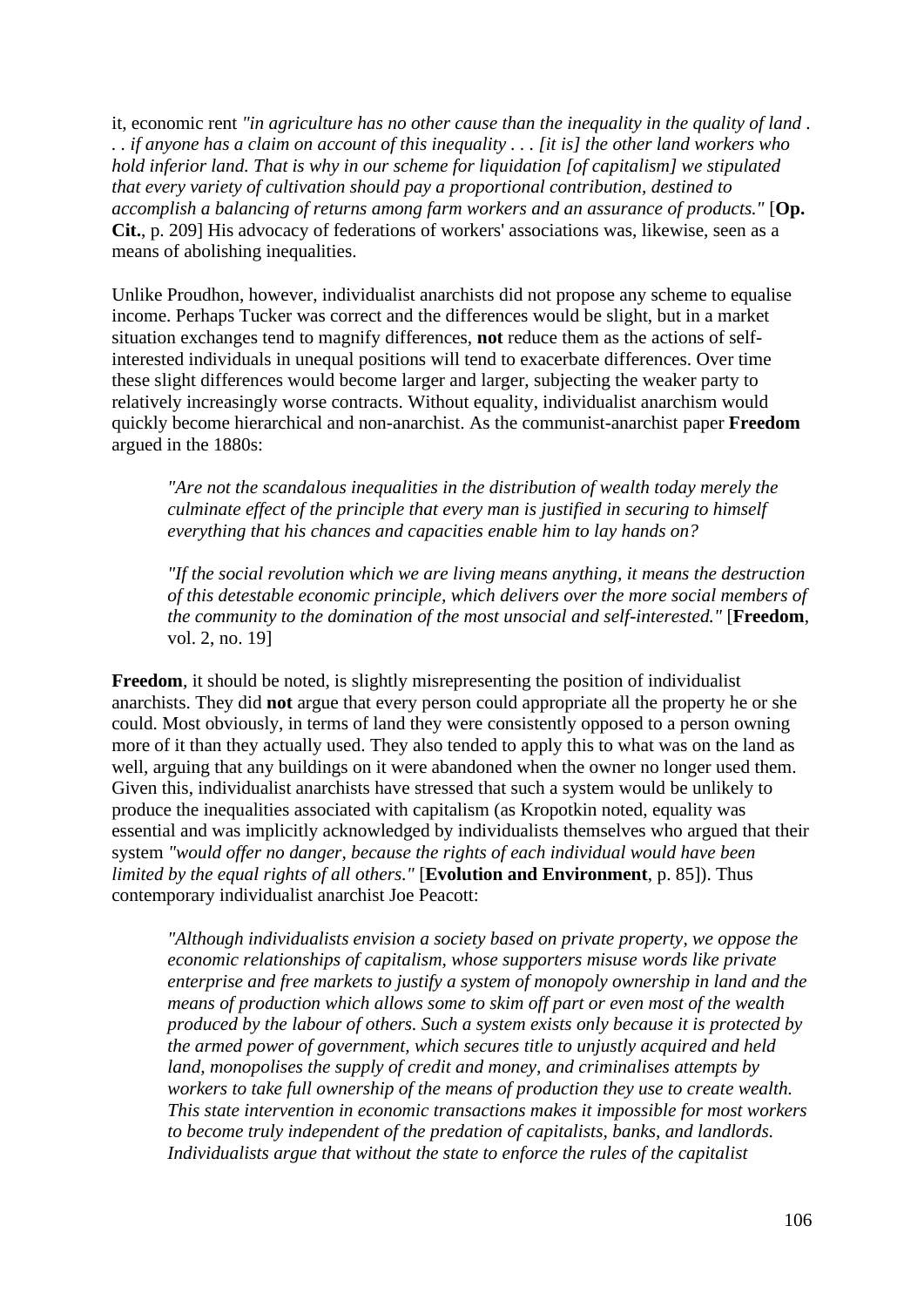*economy, workers would not allow themselves to be exploited by these thieves and capitalism would not be able to exist . . .*

*"One of the criticisms of individualist economic proposals raised by other anarchists is that a system based on private ownership would result in some level of difference among people in regard to the quality or quantity of possessions they have. In a society where people are able to realise the full value of their labour, one who works harder or better than another will possess or have the ability to acquire more things than someone who works less or is less skilled at a particular occupation . . .*

*"The differences in wealth that arise in an individualist community would likely be relatively small. Without the ability to profit from the labour of others, generate interest from providing credit, or extort rent from letting out land or property, individuals would not be capable of generating the huge quantities of assets that people can in a capitalist system. Furthermore, the anarchist with more things does not have them at the expense of another, since they are the result of the owner's own effort. If someone with less wealth wishes to have more, they can work more, harder, or better. There is no injustice in one person working 12 hours a day and six days a week in order to buy a boat, while another chooses to work three eight hour days a week and is content with a less extravagant lifestyle. If one can generate income only by hard work, there is an upper limit to the number and kind of things one can buy and own."* [**Individualism and Inequality**]

However, argue social anarchists, market forces may make such an ideal impossible to achieve or maintain. Most would agree with Peter Marshall's point that *"[u]ndoubtedly real difficulties exist with the economic position of the individualists. If occupiers became owners overnight as Benjamin Tucker recommended, it would mean in practice that those with good land or houses would merely become better off than those with bad. Tucker's advocacy of 'competition everywhere and always' among occupying owners, subject to the only moral law of minding your own business might will encourage individual greed rather than fair play for all."* [**Demanding the Impossible**, p. 653]

Few social anarchists are convinced that all the problems associated with markets and competition are purely the result of state intervention. They argue that it is impossible to have most of the underlying pre-conditions of a competitive economy without the logical consequences of them. It is fair to say that individualist anarchists tend to ignore or downplay the negative effects of markets while stressing their positive ones.

While we discuss the limitations of markets in [section I.1.3,](sectionI.html#seci13) suffice to say here that competition results in economic forces developing which those within the market have to adjust to. In other words, the market may be free but those within it are not. To survive on the market, firms would seek to reduce costs and so implement a host of dehumanising working practices in order to compete successfully on the market, things which they would resist if bosses did it. Work hours could get longer and longer, for example, in order to secure and maintain market position. This, in turn, affects our quality of life and our relationship with our partners, children, parents, friends, neighbours and so on. That the profits do not go to the executives and owners of businesses may be a benefit, it matters little if people are working longer and harder in order to invest in machinery to ensure market survival. Hence **survival,** not **living,** would be the norm within such a society, just as it is, unfortunately, in capitalism.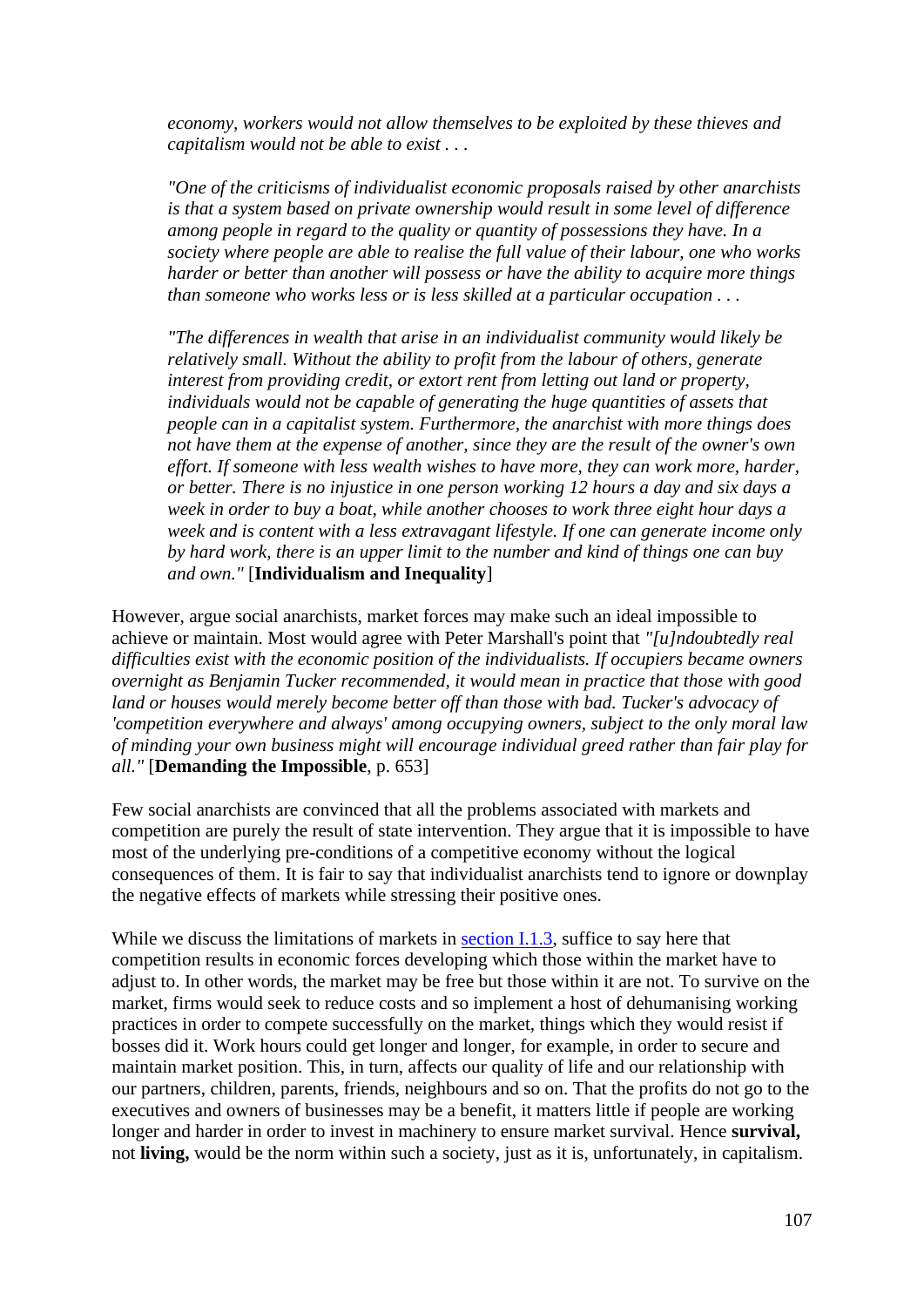Ultimately, Individualist Anarchists lose sight of the fact that success and competition are not the same thing. One can set and reach goals without competing. That we may loose more by competing than by co-operating is an insight which social anarchists base their ideas on. In the end, a person can become a success in terms of business but lose sight of their humanity and individuality in the process. In contrast, social anarchists stress community and cooperation in order to develop us as fully rounded individuals. As Kropotkin put it, *"the individualisation they so highly praise is not attainable by individual efforts."* [**Anarchism**, p. 297]

As we noted in [section D.1,](sectionD.html#secd1) the capitalist state intervenes into the economy and society to counteract the negative impact of market forces on social life and the environment as well as, of course, protecting and enhancing the position of itself and the capitalist class. As individualist anarchism is based on markets (to some degree), it seems likely that market forces would have similar negative impacts (albeit to a lesser degree due to the reduced levels of inequality implied by the elimination of non-labour incomes). Without communal institutions, social anarchists argue, individualist anarchism has no means of counteracting the impact of such forces except, perhaps, by means of continual court cases and juries. Thus social issues would not be discussed by all affected but rather by small sub-groups retroactively addressing individual cases.

Moreover, while state action may have given the modern capitalist an initial advantage on the market, it does not follow that a truly free market will not create similar advantages naturally over time. And if it did, then surely a similar system would develop? As such, it does not follow that a non-capitalist market system would remain such. In other words, it is true that extensive state intervention was required to **create** capitalism but after a time economic forces can usually be relied upon to allow wage workers to be exploited. The key factor is that while markets have existed long before capitalism, that system has placed them at the centre of economic activity. In the past, artisans and farmers produced for local consumers, with the former taking their surplus to markets. In contrast, capitalism has produced a system where producers are primarily geared to exchanging **all** goods they create on an extensive market rather simply a surplus locally. This implies that the dynamics of a predominantly market system may be different from those in the past in which the market played a much smaller role and where self-sufficiency was always a possibility. It is difficult to see how, for example, car workers or IT programmers could produce for their own consumption using their own tools.

So in a market economy with a well developed division of labour it is possible for a separation of workers from their means of production to occur. This is particularly the case when the predominant economic activity is not farming. Thus the net effect of market transactions could be to re-introduce class society simply by their negative long-term consequences. That such a system developed without state aid would make it no less unfree and unjust. It is of little use to point out that such a situation is **not** what the Individualist Anarchists desired for it is a question of whether their ideas would actually result in what they wanted. Social anarchists have fears that it will not. Significantly, as we noted in [section](sectionG.html#secg3)  [G.3,](sectionG.html#secg3) Tucker was sensible enough to argue that those subject to such developments should rebel against it.

In response, individualist anarchists could argue that the alternative to markets would be authoritarian (i.e., some form of central planning) and/or inefficient as without markets to reward effort most people would not bother to work well and provide for the consumer. So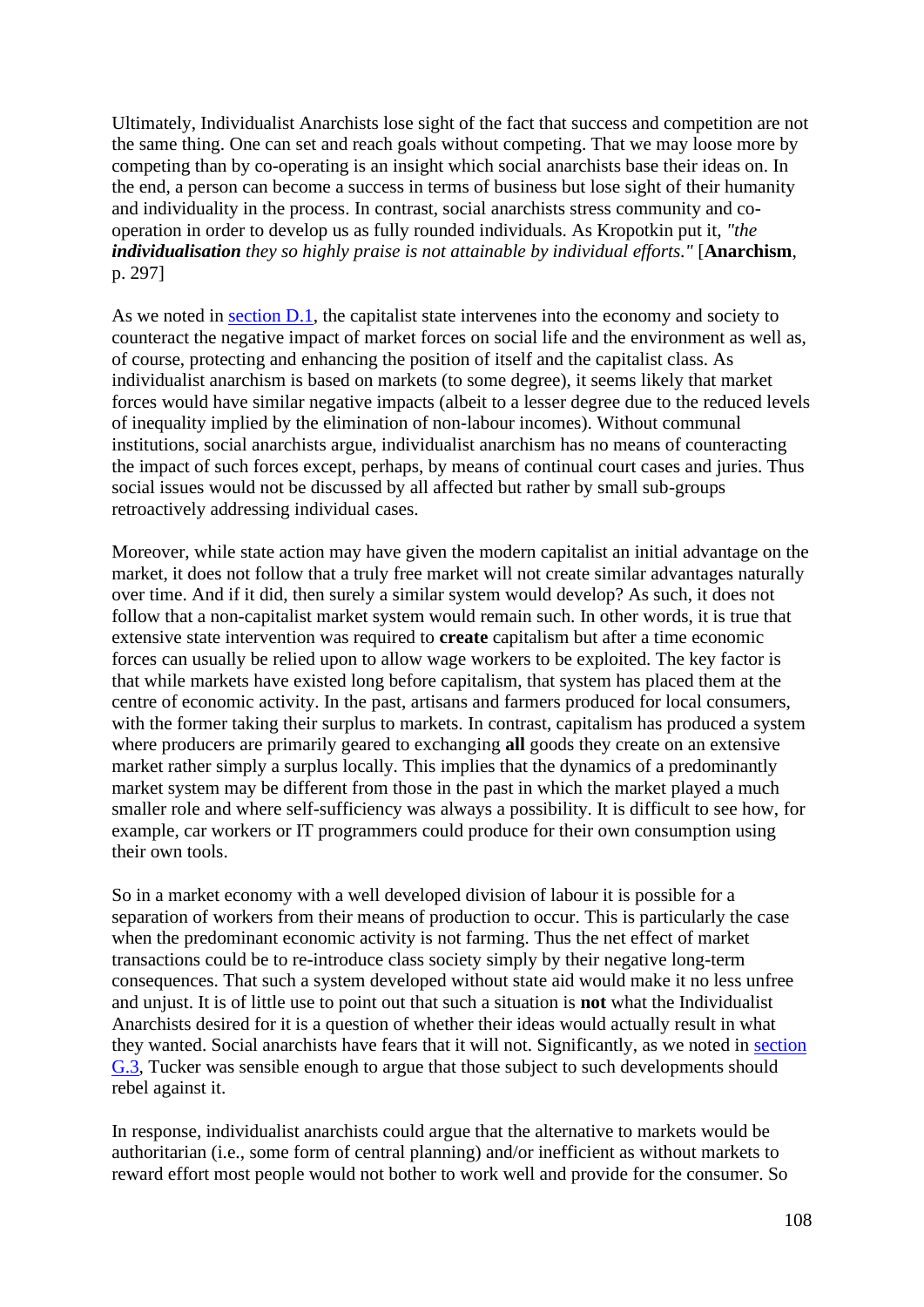while markets do have problems with them, the alternatives are worse. Moreover, when social anarchists note that there is a remarkable correlation between competitiveness in a society and the presence of clearly defined "have" and "have-not" groups individualist anarchists would answer that the causation flows not from competitiveness to inequality but from inequality to competitiveness. In a more equal society people would be less inclined to compete as ruthlessly as under capitalism and so the market would not generate as many problems as it does today. Moreover, eliminating the artificial barriers erected by the state would allow a universal competition to develop rather than the one sided form associated with capitalism. With a balance of market power, competition would no longer take the form it currently does.

Yet, as noted above, this position ignores natural barriers to competition The accumulation needs of a competitive market economy do not disappear just because capitalism has been replaced by co-operatives and mutual credit banks. In any market economy, firms will try to improve their market position by investing in new machinery, reducing prices by improving productivity and so on. This creates barriers to new competitors who have to expend more money in order to match the advantages of existing firms. Such amounts of money may not be forthcoming from even the biggest mutual bank and so certain firms would enjoy a privileged position on the market. Given that Tucker defined a monopolist as *"any person, corporation, or institution whose right to engage in any given pursuit of life is secured, either wholly or partially, by any agency whatsoever -- whether the nature of things or the force of events or the decree of arbitrary power -- against the influence of competition"* we may suggest that due to **natural** barriers, an individualist anarchist society would not be free of monopolists and so of usury. [quoted by James J. Martin, **Men Against the State**, p. 210]

For this reason, even in a mutualist market certain companies would receive a bigger slice of profits than (and at the expense of) others. This means that exploitation would still exist as larger companies could charge more than cost for their products. It could be argued that the ethos of an anarchist society would prevent such developments happening but, as Kropotkin noted, this has problems, firstly because of *"the difficulty if estimating the market value"* of a product based on *"average time"* or cost necessary to produce it and, secondly, if that could be done then to get people *"to agree upon such an estimation of their work would already require a deep penetration of the Communist principles into their ideas."* [**Environment and Evolution**, p. 84] In addition, the free market in banking would also result in **its** market being dominated by a few big banks, with similar results. As such, it is all fine and well to argue that with rising interest rates more competitors would be drawn into the market and so the increased competition would automatically reduce them but that is only possible if there are no serious natural barriers to entry.

This obviously impacts on how we get from capitalism to anarchism. Natural barriers to competition limit the ability to compete exploitation away. So as to its means of activism, individualist anarchism exaggerates the potential of mutual banks to fund co-operatives. While the creation of community-owned and -managed mutual credit banks would help in the struggle for a free society, such banks are not enough in themselves. Unless created as part of the social struggle against capitalism and the state, and unless combined with community and strike assemblies, mutual banks would quickly die, because the necessary social support required to nurture them would not exist. Mutual banks must be part of a network of other new socio-economic and political structures and cannot be sustained in isolation from them. This is simply to repeat our earlier point that, for most social anarchists, capitalism cannot be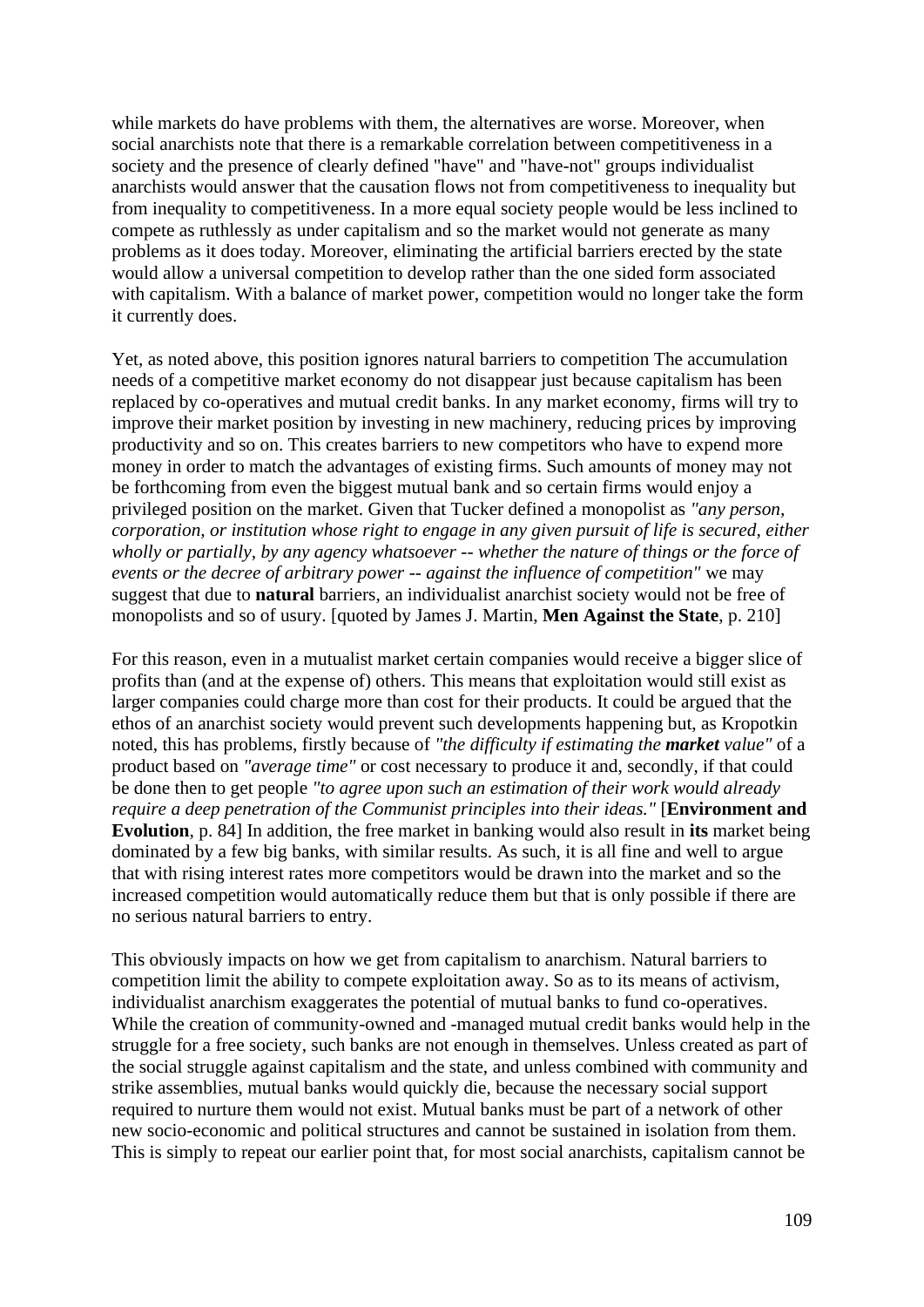reformed away. As such, social anarchists would tend to agree with the summary provided by this historian:

*"If [individualist anarchists] rejected private ownership of property, they destroyed their individualism and 'levelled' mankind. If they accepted it, they had the problem of offering a solution whereby the inequalities [of wealth] would not amount to a tyranny over the individual. They meet the same dilemma in 'method.' If they were consistent libertarian individualists they could not force from 'those who had' what they had acquired justly or unjustly, but if they did not force it from them, they perpetuated inequalities. They met a stone wall."* [Eunice Minette Schuster, **Native American Anarchism**, p. 158]

So while Tucker believed in direct action, he opposed the "forceful" expropriation of social capital by the working class, instead favouring the creation of a mutualist banking system to replace capitalism with a non-exploitative system. Tucker was therefore fundamentally a **reformist,** thinking that anarchy would evolve from capitalism as mutual banks spread across society, increasing the bargaining power of labour. And reforming capitalism over time, by implication, always means tolerating boss's control during that time. So, at its worse, this is a reformist position which becomes little more than an excuse for tolerating landlord and capitalist domination.

Also, we may note, in the slow transition towards anarchism, we would see the rise of procapitalist "defence associations" which **would** collect rent from land, break strikes, attempt to crush unions and so on. Tucker seemed to have assumed that the anarchist vision of *"occupancy-and-use"* would become universal. Unfortunately, landlords and capitalists would resist it and so, ultimately, an Individualist Anarchist society would have to either force the minority to accept the majority wishes on land use (hence his comments on there being *"no legal power to collect rent"*) or the majority are dictated to by the minority who are in favour of collecting rent and hire "defence associations" to enforce those wishes. With the head start big business and the wealthy have in terms of resources, conflicts between pro- and anti-capitalist "defence associations" would usually work against the anti-capitalist ones (as trade unions often find out). In other words, reforming capitalism would not be as non-violent or as simple as Tucker maintained. The vested powers which the state defends will find other means to protect themselves when required (for example, when capitalists and landlords backed fascism and fascist squads in Italy after workers "occupied and used" their workplaces and land workers and peasants "occupied and used" the land in 1920). We are sure that economists will then rush to argue that the resulting law system that defended the collection of rent and capitalist property against "occupancy and use" was the most "economically efficient" result for "society."

In addition, even if individualist mutualism **did** result in an increase in wages by developing artisan and co-operative ventures that decreased the supply of labour in relation to its demand, this would not eliminate the subjective and objective pressures on profits that produce the business cycle within capitalism (see [section C.7\)](sectionC.html#secc7). In fact, it was increase the subjective pressures considerably as was the case under the social Keynesian of the post-war period. Unsurprisingly, business interests sought the necessary "reforms" and ruthlessly fought the subsequent strikes and protests to achieve a labour market more to their liking (see [section C.8.2](sectionC.html#secc82) for more on this). This means that an increase in the bargaining power of labour would soon see capital moving to non-anarchist areas and so deepening any recession caused by a lowering of profits and other non-labour income. This could mean that during an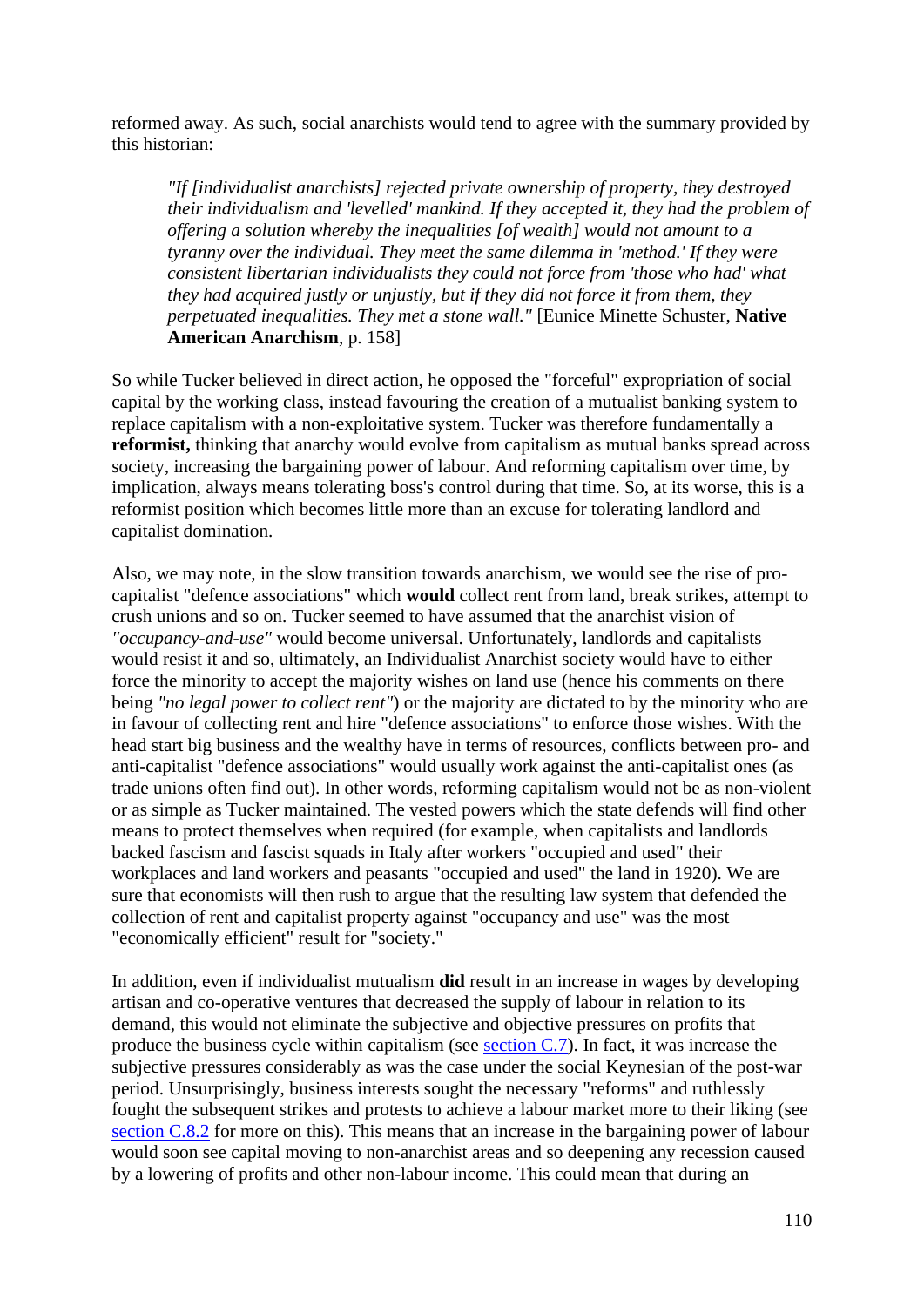economic slump, when workers' savings and bargaining position were weak, the gains associated with mutualism could be lost as co-operative firms go bust and mutual banks find it hard to survive in a hostile environment.

Mutual banks would not, therefore, undermine modern capitalism, as recognised by social anarchists from Bakunin onward. They placed their hopes in a social revolution organised by workplace and community organisations, arguing that the ruling class would be as unlikely to tolerate being competed away as they would be voted away. The collapse of social Keynesianism into neo-liberalism shows that even a moderately reformed capitalism which increased working class power will not be tolerated for too long. In other words, there was a need for social revolution which mutual banks do not, and could not, eliminate.

However, while social anarchists disagree with the proposals of individualist anarchists, we do still consider them to be a form of anarchism -- one with many flaws and one perhaps more suited to an earlier age when capitalism was less developed and its impact upon society far less than it is now (see  $\frac{\text{section } G.1.4}{\text{Total}}$ ). Individualist and social anarchism could co-exist happily in a free society and neither believes in forcing the other to subscribe to their system. As Paul Nursey-Bray notes *"linking all of these approaches . . . is not just the belief in individual liberty and its corollary, the opposition to central or state authority, but also a belief in community, and an equality of community members."* The *"discussion over forms of property . . . should not be allowed to obscure the commonality of the idea of the free community of self-regulating individuals."* And so *"there are meeting points in the crucial ideas of individual autonomy and community that suggest, at least, a basis for the discussion of equality and property relations."* [**Anarchist Thinkers and Thought**, p. xvi]

### **G.4.1 Is wage labour consistent with anarchist principles?**

No, it is not. This can be seen from social anarchism, where opposition to wage labour as hierarchical and exploitative is taken as an obvious and logical aspect of anarchist principles. However, ironically, this conclusion must also be drawn from the principles expounded by individualist anarchism. However, as noted in [section G.1.3,](sectionG.html#secg13) while many individualist anarchists opposed wage labour and sought it end not all did. Benjamin Tucker was one of the latter. To requote him:

*"Wages is not slavery. Wages is a form of voluntary exchange, and voluntary exchange is a form of Liberty."* [**Liberty**, no. 3, p. 1]

The question of wage labour was one of the key differences between Tucker and communistanarchist Johann Most. For Most, it signified that Tucker supported the exploitation of labour. For Tucker, Most's opposition to it signified that he was not a real anarchist, seeking to end freedom by imposing communism onto all. In response to Most highlighting the fact that Tucker supported wage labour, Tucker argued as followed:

*"If the men who oppose wages -- that is, the purchase and sale of labour -- were capable of analysing their thought and feelings, they would see that what really excites their anger is not the fact that labour is bought and sold, but the fact that one class of men are dependent for their living upon the sale of their labour, while another class of men are relieved of the necessity of labour by being legally privileged to sell something that is not labour, and that, but for the privilege, would be enjoyed*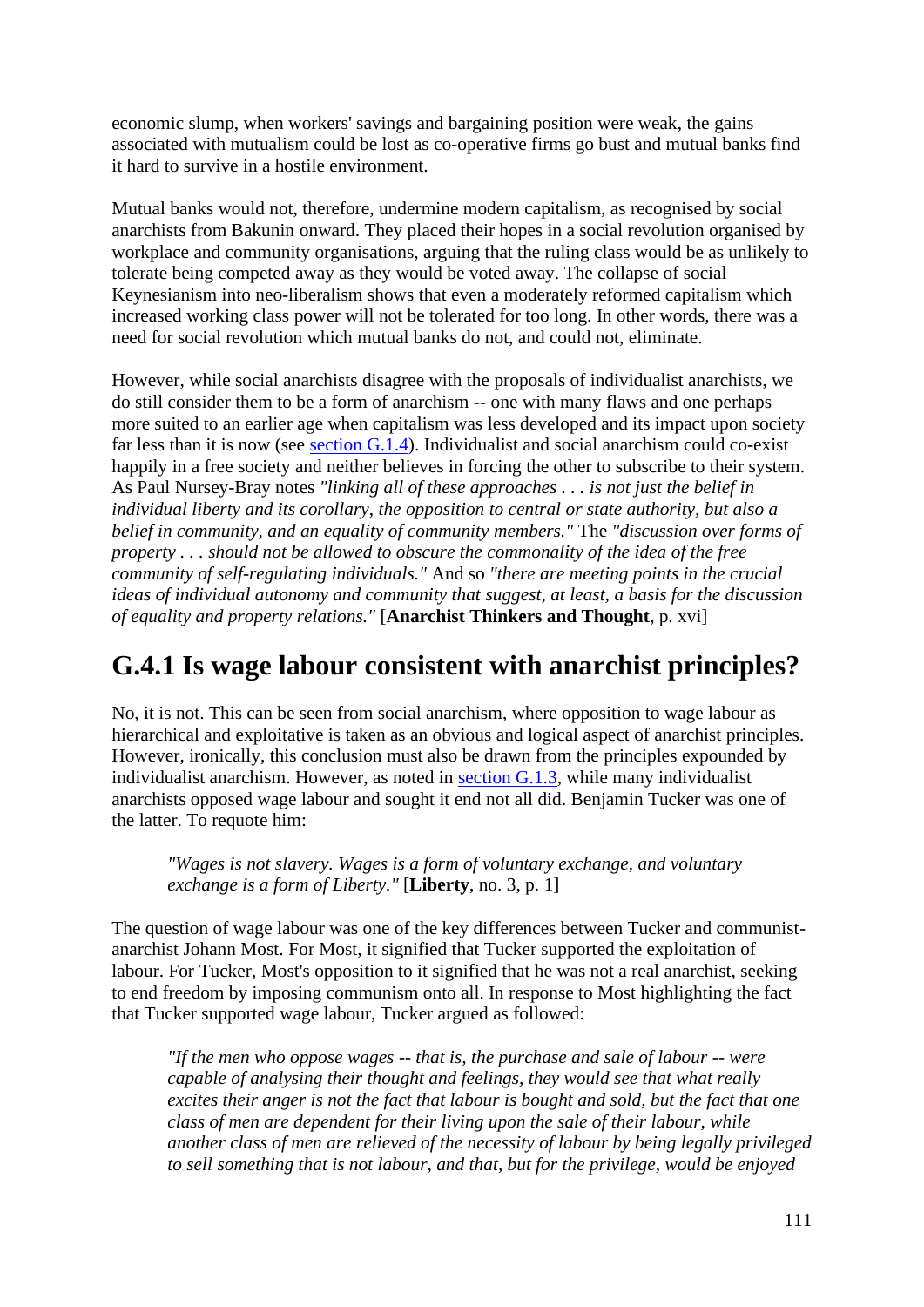*by all gratuitously. And to such a state of things I am as much opposed as any one. But the minute you remove privilege, the class that now enjoy it will be forced to sell their labour, and then, when there will be nothing but labour with which to buy labour, the distinction between wage-payers and wage-receivers will be wiped out, and every man will be a labourer exchanging with fellow-labourers. Not to abolish wages, but to make every man dependent upon wages and secure to every man his whole wages is the aim of Anarchistic Socialism. What Anarchistic Socialism aims to abolish is usury. It does not want to deprive labour of its reward; it wants to deprive capital of its reward. It does not hold that labour should not be sold; it holds that capital should not be hired at usury."* [**Liberty**, no. 123, p. 4]

Social anarchists, in reply, would argue that Tucker is missing the point. The reason why almost all anarchists are against wage labour is because it generates social relationships based on authority and, as such, it sets the necessary conditions for the exploitation of labour to occur. If we take the creation of employer-employee relationships within an anarchy, we see the danger of private statism arising (as in "anarcho"-capitalism) and so the end of anarchy. Such a development can be seen when Tucker argued that if, in an anarchy, *"any labourers shall interfere with the rights of their employers, or shall use force upon inoffensive 'scabs,' or shall attack their employers' watchmen . . . I pledge myself that, as an Anarchist and in consequence of my Anarchistic faith, I will be among the first to volunteer as a member of a force to repress these disturbers of order, and, if necessary, sweep them from the earth."* [**Op. Cit.**, p. 455] Tucker's comments were provoked by the Homestead strike of 1892, where the striking steelworkers fought with, and defeated, their employer's Pinkerton thugs sent to break the strike (Tucker, it should be stressed supported the strikers but not their methods and considered the capitalist class as responsible for the strike by denying workers a free market).

In such a situation, these defence associations would be indeed "private states" and here Tucker's ideas unfortunately do parallel those of the "anarcho"-capitalists (although, as Tucker thought that the employees would not be exploited by the employer, this does not suggest that Tucker can be considered a forefather of "anarcho"-capitalism). As Kropotkin warned, *"[f]or their self-defence, both the citizen and group have a right to any violence [within individualist anarchy] . . . Violence is also justified for enforcing the duty of keeping an agreement. Tucker . . . opens . . . the way for reconstructing under the heading of the 'defence' all the functions of the State."* [**Anarchism**, p. 297]

Such an outcome is easy to avoid, however, by simply consistently applying individualist anarchist principles and analysis to wage labour. To see why, it is necessary simply to compare private property with Tucker's definition of the state.

How did Tucker define the state? All states have two common elements, *"aggression"* and *"the assumption of sole authority over a given area and all within it, exercised generally for the double purpose of more complete oppression of its subjects and extension of its boundaries."* This monopoly of authority is important, as *"I am not aware that any State has ever tolerated a rival State within its borders."* So the state, Tucker stated, is *"the embodiment of the principle of invasion in an individual, or a band of individuals, assuming to act as representatives or masters of the entire people within a given area."* The *"essence of government is control, or the attempt to control. He who attempts to control another is a governor, an aggressor, an invader . . . he who resists another's attempt to control is not an aggressor, an invader, a governor, but simply a defender, a protector."* In short, *"the*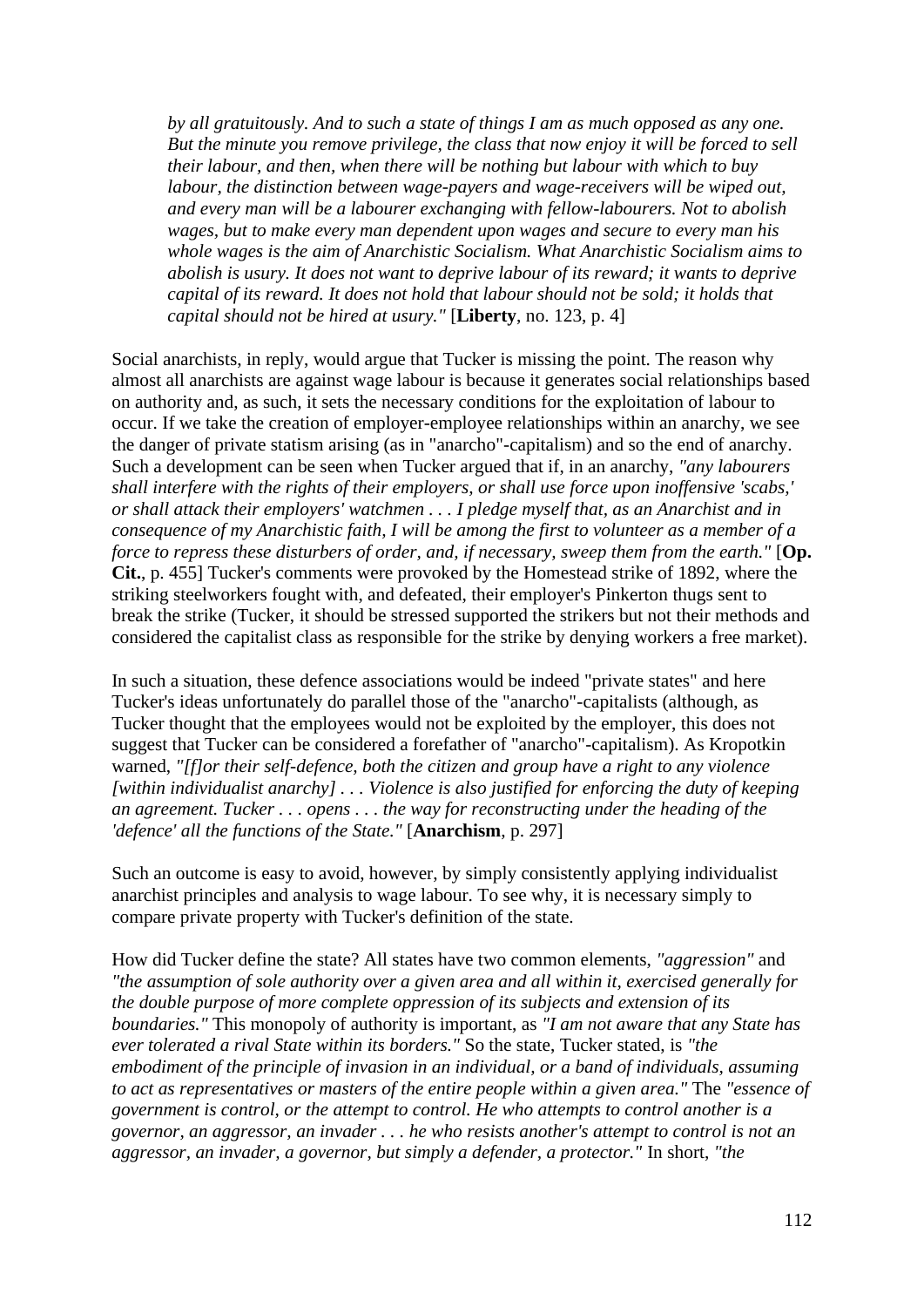#### *Anarchistic definition of government: the subjection of the non-invasive individual to an external will."* [**The Individualist Anarchists**, p. 24]

The similarities with capitalist property (i.e., one based on wage labour) is obvious. The employer assumes and exercises *"sole authority over a given area and all within it,"* they are the boss after all and so capitalists are the *"masters of the entire people within a given area."* That authority is used to control the employees in order to maximise the difference between what they produce and what they get paid (i.e., to ensure exploitation). As August Spies, one of the Haymarket Martyrs, noted:

*"I was amazed and was shocked when I became acquainted with the condition of the wage-workers in the New World.*

*"The factory: the ignominious regulations, the surveillance, the spy system, the servility and lack of manhood among the workers and the arrogant arbitrary behaviour of the boss and his associates -- all this made an impression upon me that I have never been able to divest myself of. At first I could not understand why the workers, among them many old men with bent backs, silently and without a sign of protest bore every insult the caprice of the foreman or boss would heap upon them. I was not then aware of the fact that the opportunity to work was a privilege, a favour, and that it was in the power of those who were in the possession of the factories and instruments of labour to deny or grant this privilege. I did not then understand how difficult it was to find a purchaser for ones labour, I did not know then that there were thousands and thousands of idle human bodies in the market, ready to hire out upon most any conditions, actually begging for employment. I became conscious of this, very soon, however, and I knew then why these people were so servile, whey suffered the humiliating dictates and capricious whims of their employers."* [**The Autobiographies of the Haymarket Martyrs**, pp. 66-7]

That this is a kind of state-like authority becomes clear when we consider company towns. As Ward Churchill notes, the *"extent of company power over workers included outright ownership of the towns in which they lived, a matter enabling employers to garner additional profits by imposing exorbitant rates of rent, prices for subsistence commodities, tools, and such health care as was available. Conditions in these 'company towns' were such that, by 1915, the Commission on Industrial Relations was led to observe that they displayed 'every aspect of feudalism except the recognition of special duties on the part of the employer.' The job of the Pinkertons -- first for the railroads, then more generally -- was to prevent workers from organising in a manner that might enable them to improve their own circumstances, thus reducing corporate profits."* [*"From the Pinkertons to the PATRIOT Act: The Trajectory of Political Policing in the United States, 1870 to the Present"*, pp. 1-72, **CR: The New Centennial Review**, vol. 4, No. 1, pp. 11-2] In the words of one historian of the Pinkerton Agency *"[b]y the mid-1850s a few businessmen saw the need for greater control over their employees; their solution was to sponsor a private detective system. In February 1855, Allan Pinkerton, after consulting with six midwestern railroads, created such an agency in Chicago."* [Frank Morn, quoted by Churchill, **Op. Cit.**, p. 4] As we have noted in [section](sectionF.html#secf671)  [F.7.1,](sectionF.html#secf671) such regimes remained into the 1930s, with corporations having their own well armed private police to enforce the propertarian hierarchy (see also [section F.6.2\)](sectionF.html#secf62).

So, in terms of monopoly of authority over a given area the capitalist company and the state share a common feature. The reason why wage labour violates Individualist Anarchist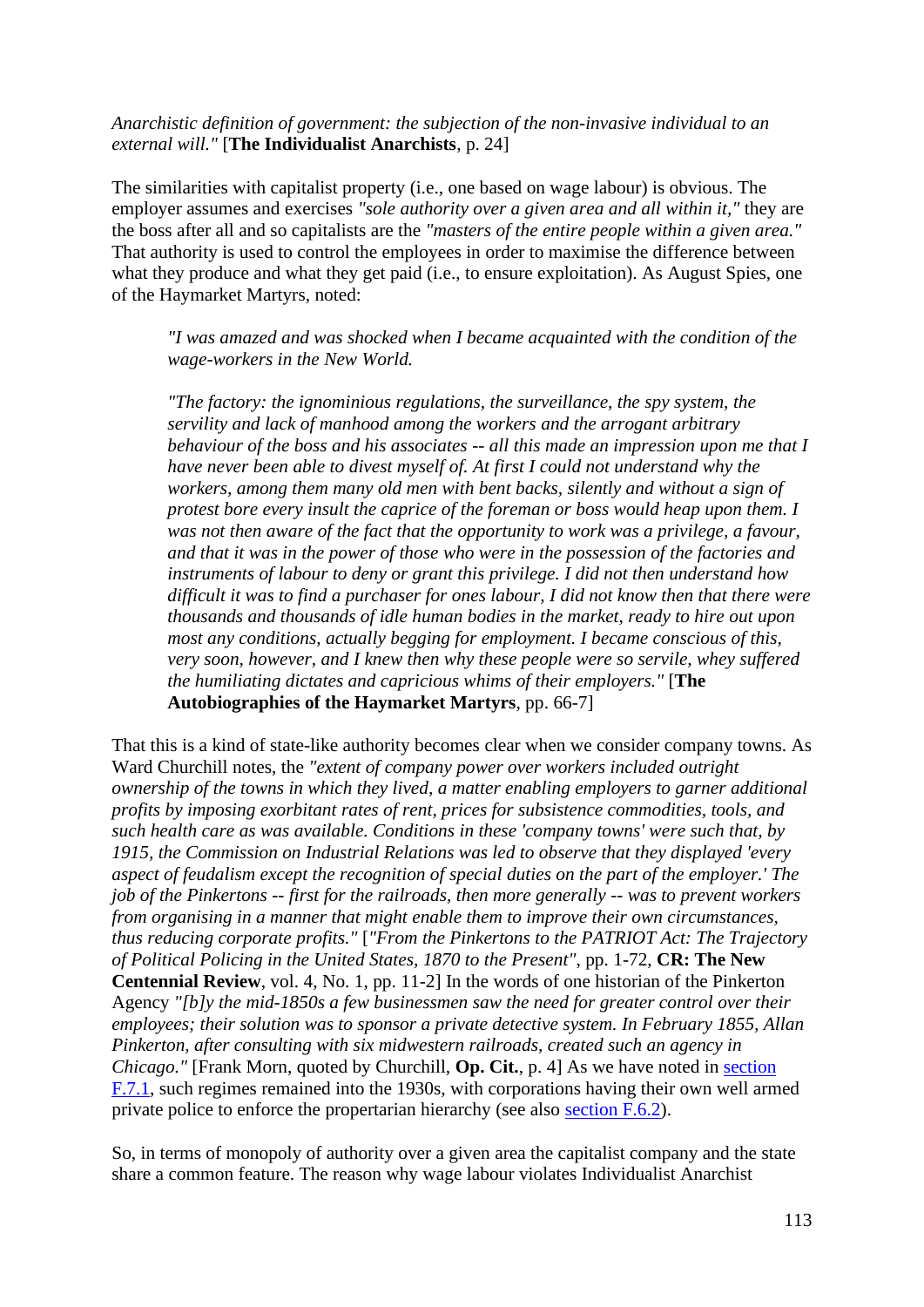principles is clear. If the workers who use a workplace do not own it, then someone else will (i.e. the owner, the boss). This in turn means that the owner can tell those who use the resource what to do, how to do it and when. That is, they are the sole authority over the workplace and those who use it. However, according to Tucker, the state can be defined (in part) as *"the assumption of sole authority over a given area and all within it."* Tucker considered this element as *"common to all States"* and so opposition to the state logically implies support for workers' self-management for only in this case can people govern themselves during the working day (see [section B.4](sectionB.html#secb4) for more discussion). Even with Tucker's other aspect, *"aggression"*, there are issues. Competition is inherently aggressive, with companies seeking to expand their market share, go into new markets, drive their competitors out of business, and so forth. Within the firm itself, bosses always seek to make workers do more work for less, threatening them with the sack if they object.

Tucker's comments on strikers brings to light an interesting contradiction in his ideas. After all, he favoured a system of "property" generally defined by use and occupancy, that is whoever uses and possesses is to be consider the owner. As we indicated in [section G.1.2,](sectionG.html#secg12) this applied to both the land and what was on it. In particular, Tucker pointed to the example of housing and argued that rent would not be collected from tenants nor would they be evicted for not paying it. Why should this position change when it is a workplace rather than a house? Both are products of labour, so that cannot be the criteria. Nor can it be because one is used for work as Tucker explicitly includes the possibility that a house could be used as a workplace.

Thus we have a massive contradiction between Tucker's "occupancy and use" perspective on land use and his support for wage labour. One letter to **Liberty** (by "Egoist") pointed out this contradiction. As the letter put it, *"if production is carried on in groups, as it now is, who is the legal occupier of the land? The employer, the manager, or the ensemble of those engaged in the co-operative work? The latter appearing the only rational answer."* [**Op. Cit.**, no. 143, p. 4] Sadly, Tucker's reply did not address this particular question and so we are left with an unresolved contradiction.

Looking at the Homestead strike which provoked Tucker's rant against strikers, the similarities between wage labour and statism become even clearer. The 3,800 workers locked out by Carnegie at Homestead in 1892 definitely occupied and used the works from which they were barred entry by the owners. The owners, obviously, did not use the workplace themselves -- they hired **others** to occupy and use it **for** them. Now, why should *"occupancy and use"* be acceptable for land and housing but not for workplaces? There is no reason and so wage labour, logically, violates *"occupancy and use"* -- for under wage labour, those who occupy and use a workplace do not own or control it. Hence *"occupancy and use"* logically implies workers' control and ownership.

The Homestead lockout of 1892, ironically enough, occurred when the owners of the steel mill provoked the union in order to break its influence in the works. In other words, the property owners practised *"aggression"* to ensure their *"sole authority over a given area and all within it"* (to use Tucker's words). As such, the actions of the capitalist property owners meets Tucker's definition of the state exactly. According to the Carnegie Steel Company, it had *"a legal right to the enjoyment of our property, and to operate it as we please . . . But for years our works have been managed . . . by men who do not own a dollar in them. This will stop right here. The Carnegie Steel Company will hereafter control their works in the employment of labour."* Secretary Lovejoy of the corporation was clear on this, and its wider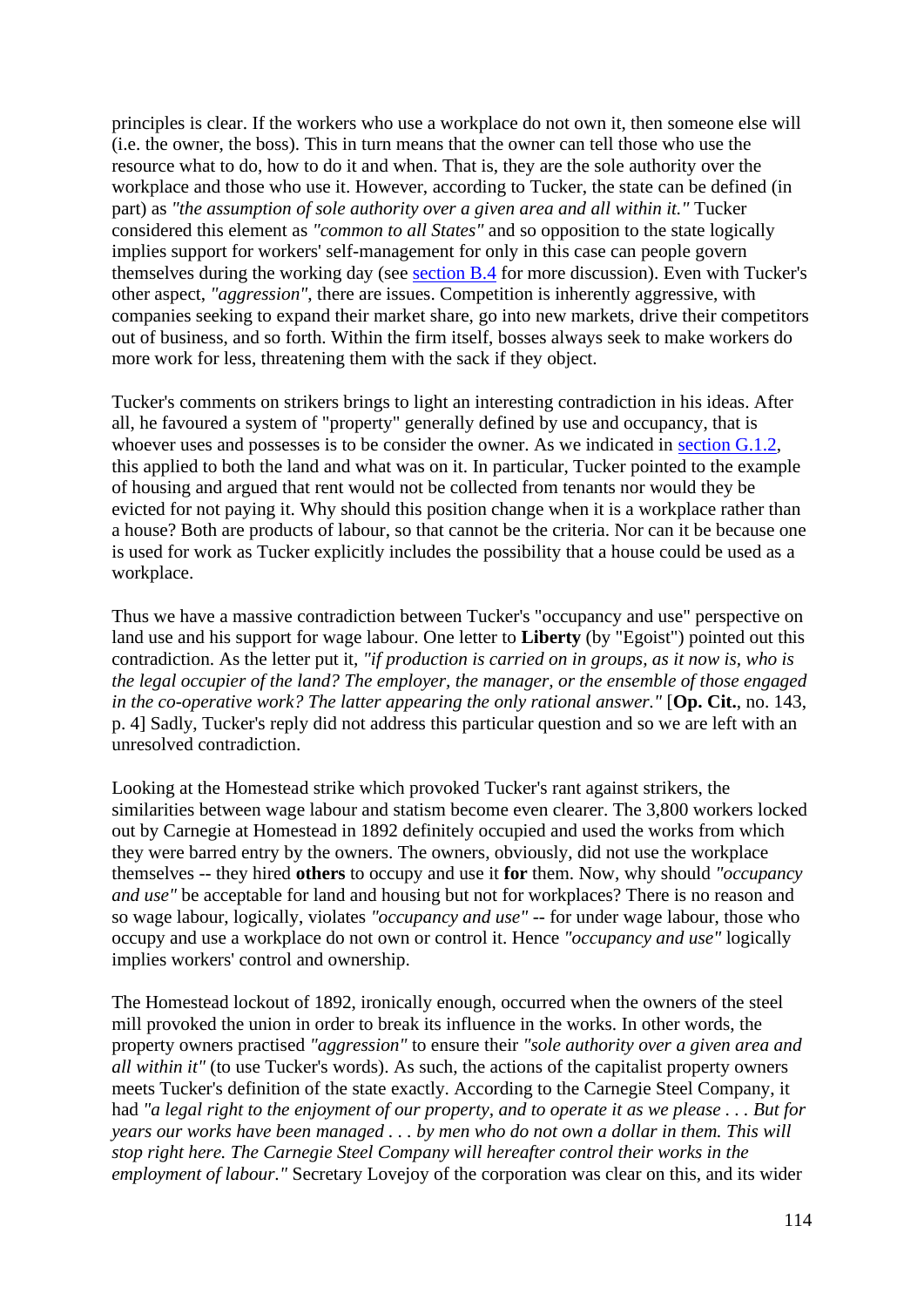impact, arguing that *"[t]his outbreak will settle one matter forever, and that is that the Homestead mill hereafter will be run non-union . . . other mills heretofore union [will] become non-union and thus free their owners from the arbitrary dictation of labour unions."* [quoted by Peter Krause, **The Battle for Homestead 1880-1892**, p. 12 and pp. 39-40]

In other words, the workers will henceforth be submit to the arbitrary dictation of the owners, who would be free to exercise their authority without hindrance of those subject to it. Unsurprisingly, for the workers, the strike was over their freedom and independence, of their ability to control their own labour. As one historian notes, the *"lockout crushed the largest trade union in America . . . the victory at Homestead gave Carnegie and his fellow steelmasters carte blanche in the administration of their works. The lockout put 'the employers in the saddle' -- precisely where they would remain, without union interference, for four decades."* The Pinkerton agents *"were preparing to enforce the authority putatively designated to them by Henry Clay Frick"* (although Frick *"had been counting on the ultimate authority of the state from the outset."*). [Peter Krause, **Op. Cit.**, p. 13, p. 14 and p. 25]

Nor was the 1892 lockout an isolated event. There had been a long history of labour disputes at Homestead. In 1882, for example, a strike occurred over the *"question of complete and absolute submission on the part of manufacturers to the demands of their men,"* in the words of one ironmaster. [quoted by Krause, **Op. Cit.**, p. 178] It was a question of power, whether bosses would have sole and total authority over a given area and all within it. The workers won that strike, considering it *"a fight for freedom."* As such, the 1892 lockout was the end result of years of management attempts to break the union and so *"in creating and fortifying the system that had, over the years, produced the conditions for this violence, Carnegie's role cannot be denied. What provoked the apparently 'barbaric' and 'thankless' workers of Homestead was not, as an account limited to that day might indicate, the sudden intrusion of Pinkerton agents into their dispute but the slow and steady erosion of their rights and their power, over which Carnegie and his associates in steel and politics had presided for years, invisibly but no less violently."* [Krause, **Op. Cit.**, p. 181 and p. 43]

The conflict at Homestead was thus directly related to the issue of ensuring that the *"sole authority over a given area and all within it"* rested in the hands of the capitalists. This required smashing the union for, as Tucker noted, no state *"has ever tolerated a rival State within its borders."* The union was a democratic organisation, whose *"basic organisation . . . was the lodge, which elected its own president and also appointed a mill committee to enforce union rules within a given department of the steelworks. The union maintained a joint committee of the entire works."* Elected union officials who *"act[ed] without the committee's authorisation"* were *"replaced. Over and above the Advisory Committee stood the mass meeting"* which was *"often open to all workers,"* not just union members. This union democracy was the key to the strike, as Carnegie and his associates *"were deeply troubled by its effects in the workplace. So troubled, in fact, that beyond the issue of wages or any issues related to it, it was unionism itself that was the primary target of Carnegie's concern."* [Krause, **Op. Cit.**, p. 293]

Instead of a relatively libertarian regime, in which those who did the work managed it, the lockout resulted in the imposition of a totalitarian regime for the *"purpose of more complete oppression of its subjects"* and by its competitive advantage on the market, the *"extension of its boundaries"* (to use Tucker's description of the state). *"Without the encumbrance of the union,"* notes Krause, *"Carnegie was able to slash wages, impose twelve-hour workdays, eliminate five hundred jobs, and suitably assuage his republican conscience with the*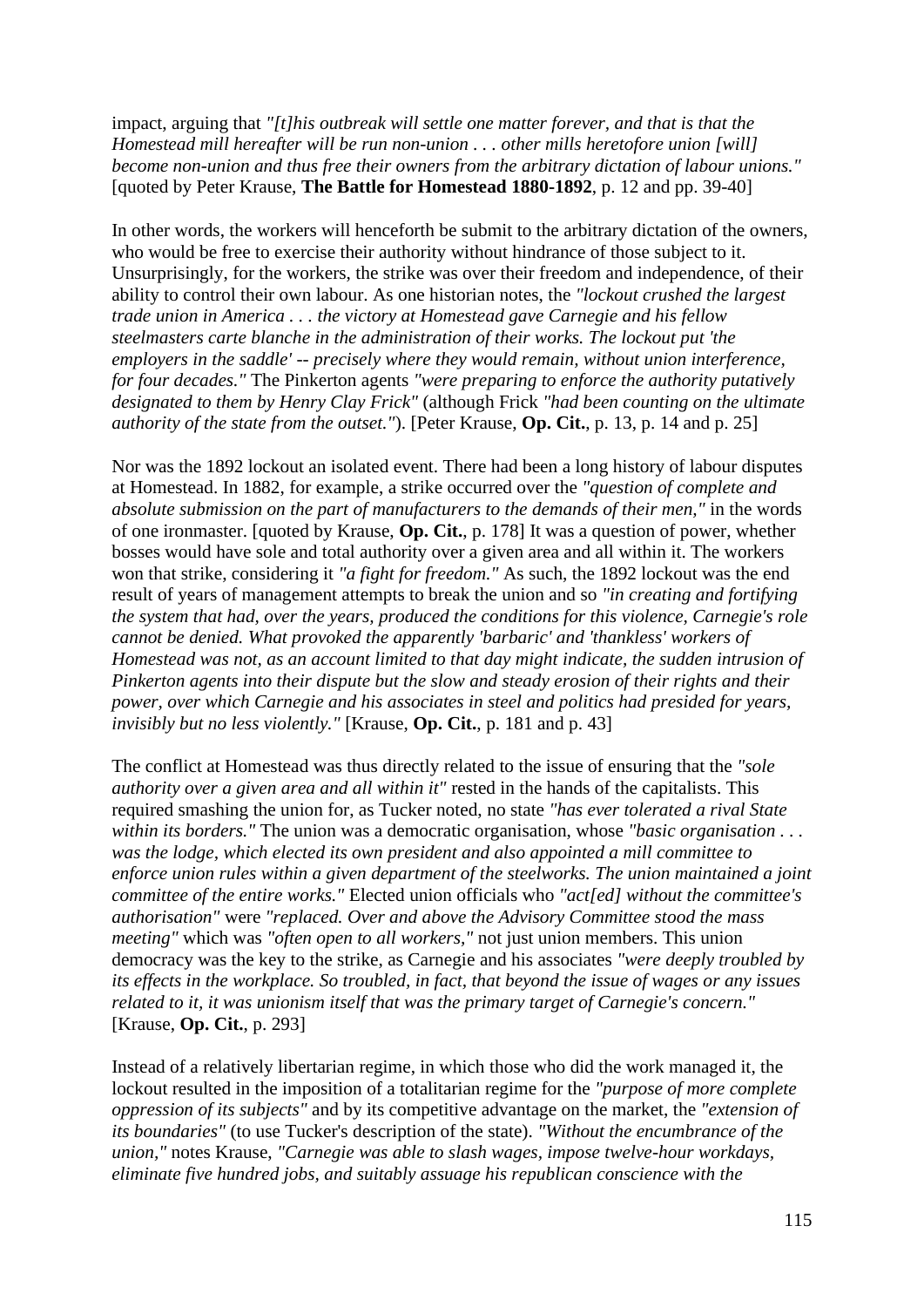*endowment of a library."* And so *"the labour difficulties that precipitated the Homestead Lockout had less to do with quantifiable matter such as wages and wage scales than with the politics of the workers' claim to a franchise within the mill -- that is, the legitimacy, authority, and power of the union."* [**Op. Cit.**, p. 361 and p. 294]

The contradictions in wage labour become clear when Secretary Lovejoy stated that with the lockout the owners had declared that *"we have decided to run our Homestead Mill ourselves."* [quoted by Krause, **Op. Cit.**, p. 294] Except, of course, they did no such thing. The workers who occupied and used the steel mills still did the work, but without even the smallest say in their labour. A clearer example of why wage labour violates the individualist anarchist principle of "occupancy and use" would be harder to find. As labour historian David Montgomery put it, the Homestead lockout was a *"crisp and firm declaration that workers' control was illegal -- that the group discipline in the workplace and community by which workers enforced their code of mutualism in opposition to the authority and power of the mill owners was tantamount to insurrection against the republic -- clearly illuminated the ideological and political dimensions of workplace struggles."* [**The Fall of the House of Labour**, p. 39] This defeat of America's most powerful trade union was achieved by means of a private police, supported by the State militia.

Thus we have numerous contradictions in Tucker's position. On the one hand, occupancy and use precludes landlords renting land and housing but includes capitalists hiring workers to "occupancy and use" their land and workplaces; the state is attacked for being a monopoly of power over a given area while the boss can have the same authority; opposing voluntary wage labour shows that you are an authoritarian, but opposing voluntary landlordism is libertarian. Yet, there is no logical reason for workplaces to be excluded from "occupancy and use." As Tucker put it:

*"Occupancy and use is the only title to land in which we will protect you; if you attempt to use land which another is occupying and using, we will protect him against you; if another attempts to use land to which you lay claim, but which you are not occupying and using, we will not interfere with him; but of such land as you occupy and use you are the sole master, and we will not ourselves take from you, or allow anyone else to take from you, whatever you may get out of such land."* [**Liberty**, no. 252, p. 3]

Needless to say, neither Carnegie nor Frick were occupying and using the Homestead steelmills nor were any of the other shareholders. It was precisely the autocratic authority of the owners which their private army and the state militia sought to impose on those who used, but did not own, the steel-mills (as the commander of the state troops noted, others *"can hardly believe the actual communism of these people. They believe the works are theirs quite as much as Carnegie's."* [quoted by Jeremy Brecher, **Strike!**, p. 60] As we discuss in the [next](sectionG.html#secg42)  [section,](sectionG.html#secg42) this is precisely why most anarchists have opposed wage labour as being incompatible with general anarchist principles. In other words, a consistent anarchism precludes all forms of authoritarian social relationships.

There is another reason why wage labour is at odds with anarchist principles. This is to do with our opposition to exploitation and usury. Simply put, there are the problems in determining what are the "whole wages" of the employer and the employee. The employer, of course, does not simply get his "share" of the collectively produced output, they get the whole amount. This would mean that the employer's "wages" are simply the difference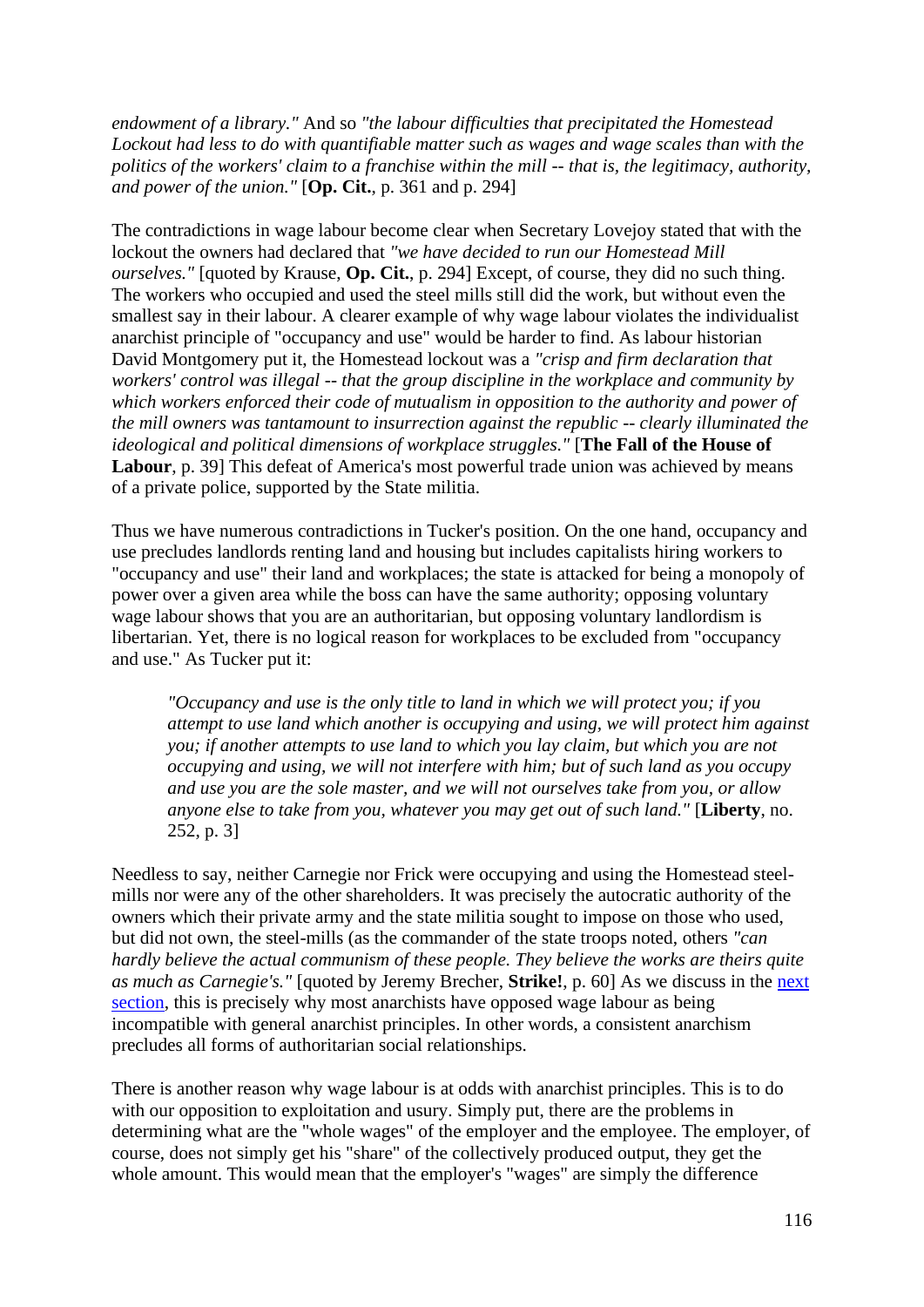between the cost of inputs and the price the goods were sold on the market. This would imply that the market wage of the labour has to be considered as equalling the workers' *"whole wage"* and any profits equalling the bosses *"whole wage"* (some early defences of profit did argue precisely this, although the rise of shareholding made such arguments obviously false). The problem arises in that the employer's income is not determined independently of their ownership of capital and their monopoly of power in the workplace. This means that the boss can appropriate for themselves all the advantages of co-operation and self-activity within the workplace simply because they owned it. Thus, "profits" do not reflect the labour ("wages") of the employer.

It was this aspect of ownership which made Proudhon such a firm supporter of workers associations. As he put it, a *"hundred men, uniting or combining their forces, produce, in certain cases, not a hundred times, but two hundred, three hundred, a thousand times as much. This is what I have called collective force. I even drew from this an argument, which, like so many others, remains unanswered, against certain forms of appropriation: that it is not sufficient to pay merely the wages of a given number of workmen, in order to acquire their product legitimately; that they must be paid twice, thrice or ten times their wages, or an equivalent service rendered to each one of them."* Thus, *"all workers must associate, inasmuch as collective force and division of labour exist everywhere, to however slight a degree."* Industrial democracy, in which *"all positions are elective, and the by-laws subject to the approval of the members*, would ensure that *"the collective force, which is a product of the community, ceases to be a source of profit to a small number of managers"* and becomes *"the property of all the workers."* [**The General Idea of the Revolution**, pp. 81-2, p. 217, p. 222 and p. 223]

Proudhon had first expounded this analysis in **What is Property?** in 1840 and, as K. Steven Vincent notes, this was *"[o]one of the reasons Proudhon gave for rejecting 'property' [and] was to become an important motif of subsequent socialist thought."* Thus *"collective endeavours produced an additional value"* which was *"unjustly appropriated by the proprietaire."* [**Pierre-Joseph Proudhon the Rise of French Republican Socialism** p. 64 and p. 65] Marx, it should be noted, concurred. Without mentioning Proudhon, he stressed how a capitalist buys the labour-power of 100 men and *"can set the 100 men to work. He pays them the value of 100 independent labour-powers, but does not pay them for the combined labour power of the 100."* [**Capital**, Vol. 1, p. 451] Only co-operative workplaces can ensure that the benefits of co-operative labour are not monopolised by the few who happen to own, and so control, the means of production.

If this is not done, then it becomes a case of simply renaming "profits" to "wages" and saying that they are the result of the employers work rather than their ownership of capital. However, this is not the case as some part of the "wages" of the employer is derived purely from their owning capital (and is usury, charging to allow use) while, for the workers, it is unlikely to equal their product in the short run. Given that the major rationale for the Homestead strike of 1892 **was** to secure the despotism of the property owner, the results of breaking the union should be obvious. According to David Brody in his work **The Steel Workers**, after the union was broken *"the steel workers output doubled in exchange for an income rise of one-fifth . . . The accomplishment was possible only with a labour force powerless to oppose the decisions of the steel men."* [quoted by Jeremy Brecher, **Op. Cit.**, p. 62] At Homestead, between 1892 and 1907 the daily earnings of highly-skilled plate-mill workers fell by a fifth while their hours increased from eight to twelve. [Brecher, **Op. Cit.**, p. 63] Who would dare claim that the profits this increased exploitation created somehow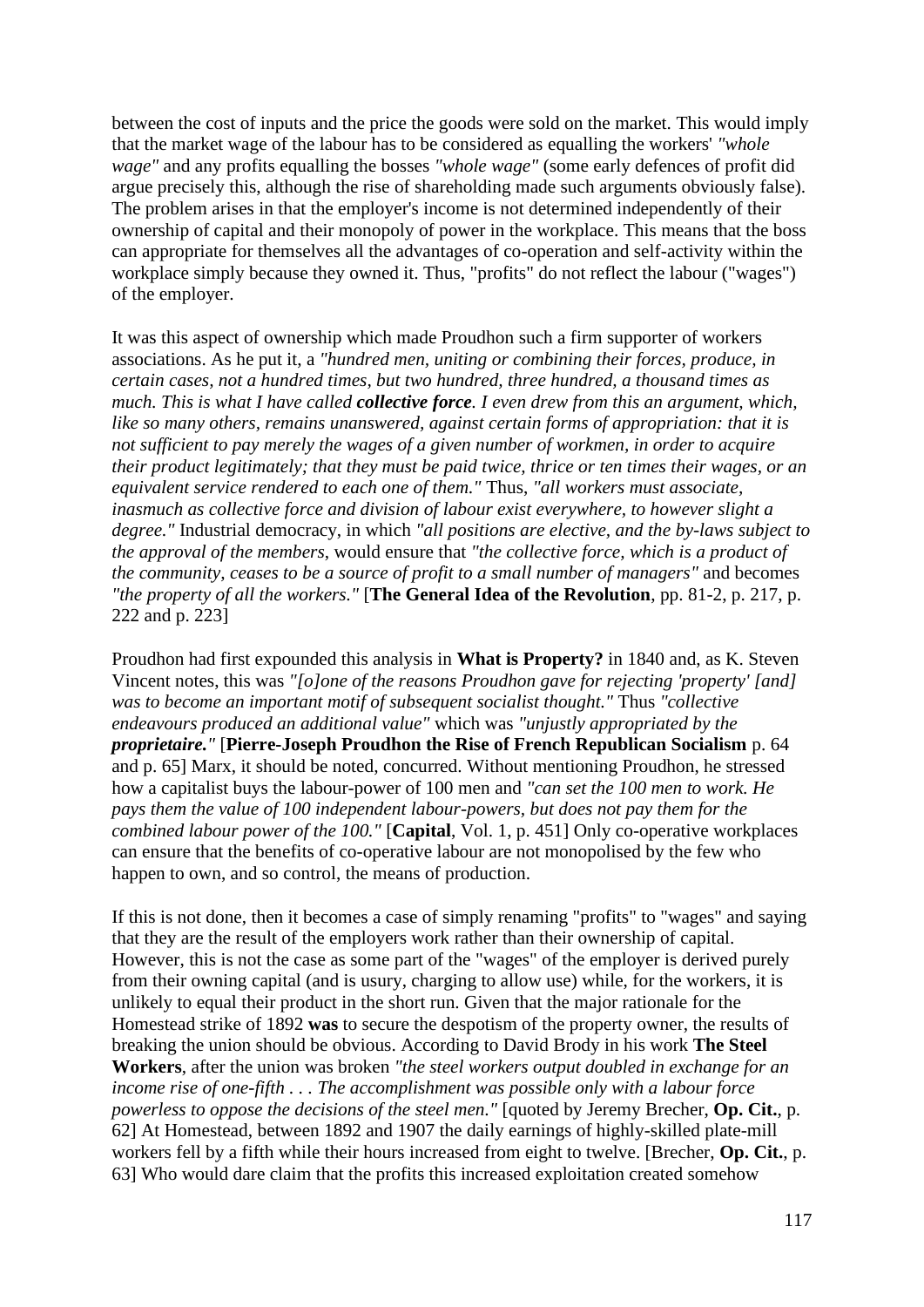reflected the labour of the managers rather than their total monopoly of authority within the workplace?

The logic is simple -- which boss would employ a worker unless they expected to get more out of their labour than they pay in wages? And why does the capitalist get this reward? They own "capital" and, consequently, their "labour" partly involves excluding others from using it and ordering about those whom they do allow in -- in exchange for keeping the product of their labour. As Marx put it, *"the worker works under the control of the capitalist to whom his labour belongs"* and *"the product is the property of the capitalist and not that of the worker, its immediate producer."* And so *"[f]rom the instant he steps into the workshop, the use-value of his labour-power and therefore its use, which is labour, belongs to the capitalist."* [**Op. Cit.**, p. 291 and p. 292] This suggests that exploitation takes place within production and so a contract for wages made beforehand simply cannot be expected to anticipate the use-value extracted by the boss from the workers subjected to his authority. Thus wage labour and exploitation would go hand-in-hand -- and so Most's horror at Tucker's support for it.

As best, it could be argued that such "wages" would be minimal as workers would be able to swap jobs to get higher wages and, possibly, set up co-operatives in competition. However, this amounts to saying that, in the long run, labour gets its full product and to say that is to admit in the short term that labour **is** exploited. Yet nowhere did Tucker argue that labour would get its full product **eventually** in a free society, rather he stressed that liberty would result in the end of exploitation. Nor should we be blind to the fact that a market economy is a dynamic one, making the long run unlikely to ever appear (*"in the long run we are all dead"* as Keynes memorably put it). Combine this with the natural barriers to competition we indicated in [section G.4](sectionG.html#secg4) and we are left with problems of usury/exploitation in an individualist anarchist system.

The obvious solution to these problems is to be found in Proudhon, namely the use of cooperatives for any workplace which cannot be operated by an individual. This was the also the position of the Haymarket anarchists, with August Spies (for example) arguing that *"large factories and mines, and the machinery of exchange and transportation . . . have become too vast for private control. Individuals can no longer monopolise them."* [contained in Albert Parsons, **Anarchism: Its Philosophy and Scientific Basis**, pp. 60-1] Proudhon denounced property as *"despotism"*, for Albert Parsons the *"wage system of labour is a despotism."* [**Op. Cit.**, p. 21]

As Frank H. Brooks notes, *"producer and consumer co-operatives were a staple of American labour reform (and of Proudhonian anarchism)."* This was because they *"promised the full reward of labour to the producer, and commodities at cost to the consumer."* [**The Individualist Anarchists**, p. 110] This was the position of Voltairine de Cleyre (during her individualist phase) as well as her mentor Dyer Lum:

*"Lum drew from the French anarchist Proudhon . . . a radical critique of classical political economy and . . . a set of positive reforms in land tenure and banking . . . Proudhon paralleled the native labour reform tradition in several ways. Besides suggesting reforms in land and money, Proudhon urged producer co-operation."* [Frank H. Brooks, *"Ideology, Strategy, and Organization: Dyer Lum and the American Anarchist Movement"*, pp. 57-83, **Labor History**, Vol. 34, No. 1, p. 72]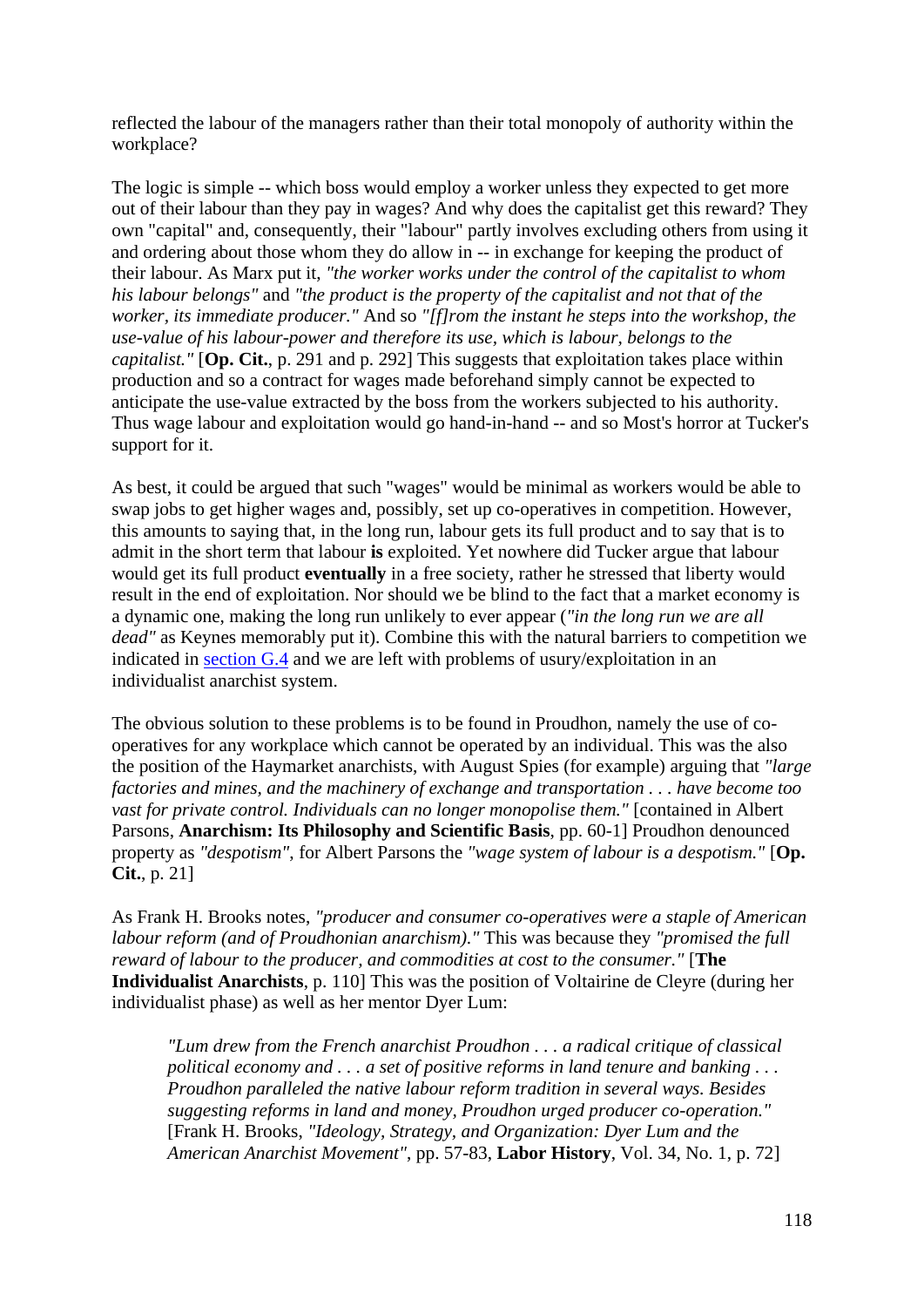So, somewhat ironically given his love of Proudhon, it was, in fact, Most who was closer to the French anarchist's position on this issue than Tucker. Kropotkin echoed Proudhon's analysis when he noted that *"the only guarantee not to be robbed of the fruits of your labour is to possess the instruments of labour."* [**The Conquest of Bread**, p. 145] In other words, for a self-proclaimed follower of Proudhon, Tucker ignored the French anarchist's libertarian arguments against wage labour. The key difference between the communist-anarchists and Proudhon was on the desirability of making the product of labour communal or not (although both recognised the right of people to share as they desired). However, it must be stressed that Proudhon's analysis was not an alien one to the individualist anarchist tradition. Joshua King Ingalls, for example, presented a similar analysis to Proudhon on the issue of joint production as well as its solution in the form of co-operatives (see [section G.1.3](sectionG.html#secg13) for details) and Dyer Lum was a firm advocator of the abolition of wage labour. So integrating the insights of social anarchism on this issue with individualist anarchism would not be difficult and would build upon existing tendencies within it.

In summary, social anarchists argue that individualist anarchism does not solve the social question. If it did, then they would be individualists. They argue that in spite of Tucker's claims, workers would still be exploited in any form of individualist anarchism which retained significant amounts of wage labour as well as being a predominantly hierarchical, rather than libertarian, society. As we argue in the [next section,](sectionG.html#secg42) this is why most anarchists consider individualist anarchism as being an inconsistent form of anarchism.

## **G.4.2 Why do social anarchists think individualism is inconsistent anarchism?**

From our discussion of wage labour in the [last section,](sectionG.html#secg41) some may consider that Tucker's support for wage labour would place him outside the ranks of anarchism. After all, this is one of the key reasons why most anarchists reject "anarcho"-capitalism as a form of anarchism. Surely, it could be argued, if Murray Rothbard is not an anarchist, then why is Tucker?

That is not the case and the reason is obvious -- Tucker's support for wage labour is inconsistent with his ideas on "occupancy and use" while Rothbard's are in line with his capitalist property rights. Given the key place self-management holds in almost all anarchist thought, unsurprisingly we find Chomsky summarising the anarchist position thusly:

*"A consistent anarchist must oppose private ownership of the means of production and the wage slavery which is a component of this system, as incompatible with the principle that labour must be freely undertaken and under the control of the producer . . . A consistent anarchist must oppose not only alienated labour but also the stupefying specialisation of labour that takes place when the means for developing production."* [*"Notes on Anarchism"*, **Chomsky on Anarchism**, p. 123]

Thus the *"consistent anarchist, then, will be a socialist, but a socialist of a particular sort."* [**Op. Cit.**, p. 125] Which suggests that Tucker's position is one of inconsistent anarchism. While a socialist, he did not take his libertarian positions to their logical conclusions -- the abolition of wage labour. There is, of course, a certain irony in this. In response to Johann Most calling his ideas *"Manchesterism"*, Tucker wrote *"what better can a man who professes Anarchism want than that? For the principle of Manchesterism is liberty, and consistent Manchesterism is consistent adherence to liberty. The only inconsistency of the Manchester*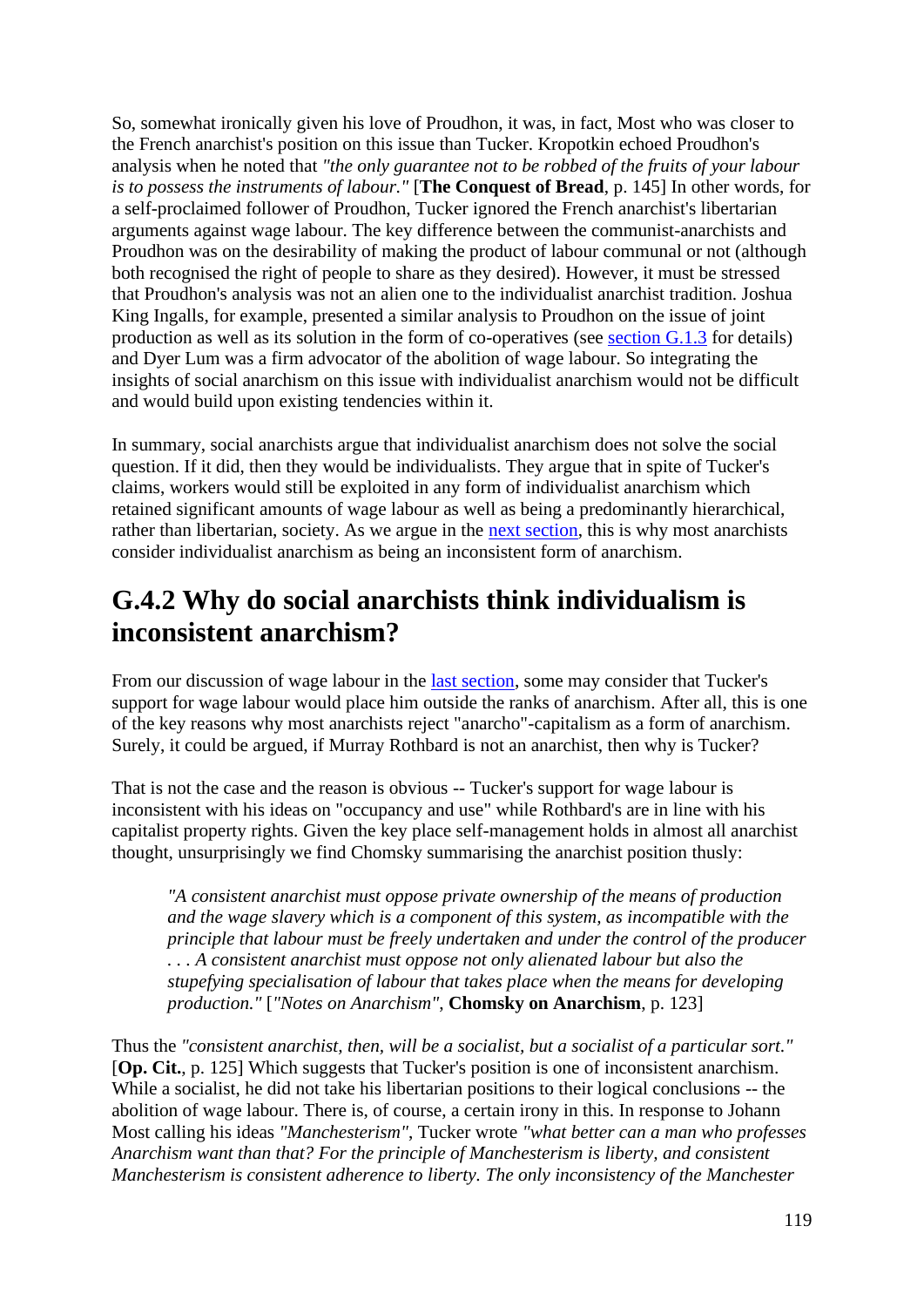*men lies in their infidelity to liberty in some of its phases. And these infidelity to liberty in some of its phases is precisely the fatal inconsistency of the 'Freiheit' school . . . Yes, genuine A narchism is consistent Manchesterism, and Communistic or pseudo-Anarchism is inconsistent Manchesterism."* [**Liberty**, no. 123, p. 4]

In other words, if individualist anarchism is, as Tucker claimed, *"consistent Manchesterism"* then, argue social anarchists, individualist anarchism is "inconsistent" anarchism. This means that some of Tucker's arguments contradict some of his own fundamental principles, most obviously his indifference to wage labour. This, as argued, violates "occupancy and use", his opposition to exploitation and, as it is a form of hierarchy, his anarchism.

To see what we mean we must point out that certain individualist anarchists are not the only "inconsistent" ones that have existed. The most obvious example is Proudhon, whose sexism is well known, utterly disgraceful and is in direct contradiction to his other ideas and principles. While Proudhon attacked hierarchy in politics and economics, he fully supported patriarchy in the home. This support for a form of archy does not refute claims that Proudhon was an anarchist, it just means that certain of his ideas were inconsistent with his key principles. As one French anarcha-feminist critic of Proudhon put it in 1869: *"These so-called lovers of liberty, if they are unable to take part in the direction of the state, at least they will be able to have a little monarchy for their personal use, each in his own home . . . Order in the family seems impossible to them -- well then, what about in the state?"* [Andr $\tilde{A} \mathbb{O}$  L $\tilde{A} \mathbb{O}$ o, quoted by Carolyn J. Eichner, *"'Vive La Commune!' Feminism, Socialism, and Revolutionary Revival in the Aftermath of the 1871 Paris Commune,"*, pp. 68-98, **Journal of Women's History**, Vol. 15, No.2, p. 75] Rejecting monarchy and hierarchy on the state level and within the workplace while supporting it -- in the form of rule by the father -- on the family level was simply illogical and inconsistent. Subsequent anarchists (from Bakunin onwards) solved this obvious contradiction by consistently applying anarchist principles and opposing sexism and patriarchy. In other words, by critiquing Proudhon's sexism by means of the very principles he himself used to critique the state and capitalism.

Much the same applies to individualist anarchists. The key issue is that, given their own principles, individualist anarchism can easily become **consistent** anarchism. That is why it is a school of anarchism, unlike "anarcho"-capitalism. All that is required is to consistently apply "occupancy and use" to workplaces (as Proudhon advocated). By consistently applying this principle they can finally end exploitation along with hierarchy, so bringing all their ideas into line.

Tucker's position is also in direct opposition to Proudhon's arguments, which is somewhat ironic since Tucker stressed being inspired by and following the French anarchist and his ideas (Tucker referred to Proudhon as being both *"the father of the Anarchistic school of socialism"* as well as *"being the Anarchist par excellence"* [Tucker, **Instead of a Book**, p. 391]). Tucker is distinctly at odds with Proudhon who consistently opposed wage-labour and so, presumably, was also an advocate of *"pseudo-Anarchism"* alongside Kropotkin and Most. For Proudhon, the worker has *"sold and surrendered his liberty"* to the proprietor, with the proprietor being *"a man, who, having absolute control of an instrument of production, claims the right to enjoy the product of the instrument without using it himself."* This leads to exploitation and if *"the labourer is proprietor of the value which he creates, it follows"* that *"all production being necessarily collective, the labourer is entitled to a share of the products and profits commensurate with his labour"* and that, *"all accumulated capital being social property, no one can be its exclusive proprietor."* [**What is Property?**, p. 130, p. 293 and p.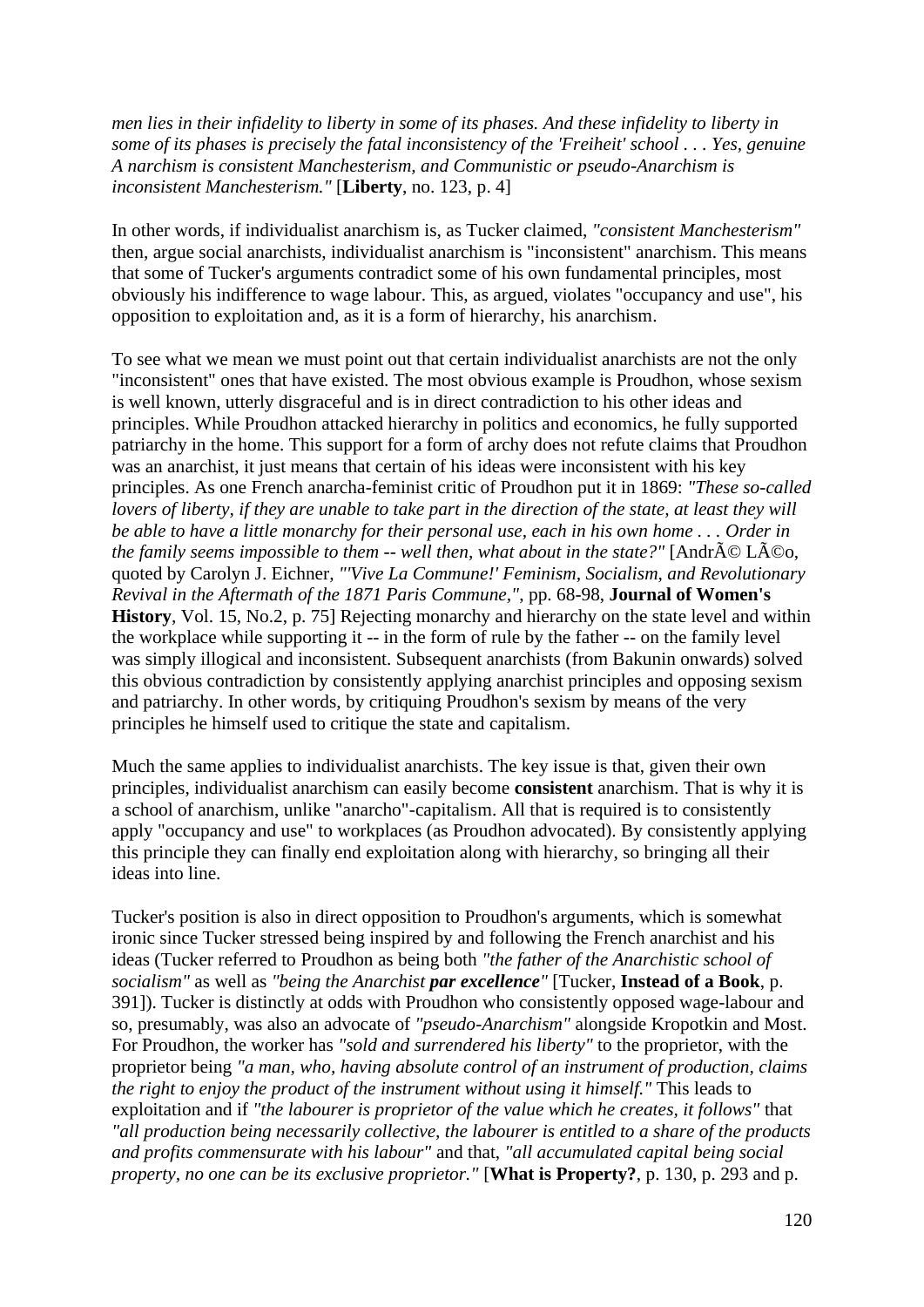130] With *"machinery and the workshop, divine right -- that is, the principle of authority - makes its entrance into political economy. Capital . . . Property . . . are, in economic language, the various names of . . . Power, Authority."* Thus, under capitalism, the workplace has a *"hierarchical organisation."* There are three alternatives, capitalism (*"that is, monopoly and what follows"*), state socialism (*"exploitation by the State"*) *"or else . . . a solution based on equality, -- in other words, the organisation of labour, which involves the negation of political economy and the end of property."* [**System of Economical Contradictions**, pp. 203-4 and p. 253]

For Proudhon, employees are *"subordinated, exploited"* and their *"permanent condition is one of obedience."* The wage worker is, therefore, a *"slave."* Indeed, capitalist companies *"plunder the bodies and souls of wage workers"* and they are *"an outrage upon human dignity and personality."* However, in a co-operative the situation changes and the worker is an *"associate"* and *"forms a part of the producing organisation"* and *"forms a part of the sovereign power, of which he was before but the subject."* Without co-operation and association, *"the workers . . . would remain related as subordinates and superiors, and there would ensue two industrial castes of masters and wage-workers, which is repugnant to a free and democratic society."* [**The General Idea of the Revolution in the Nineteenth Century**, p. 216, p. 219 and p. 216] As Robert Graham notes, *"Proudhon's market socialism is indissolubly linked to his notions of industry democracy and workers' self-management."* [*"Introduction"*, **Op. Cit.,**, p. xxxii]

This analysis lead Proudhon to call for co-operatives to end wage labour. This was most consistently advocated in his **The General Idea of the Revolution** but appears repeatedly in his work. Thus we find him arguing in 1851 that socialism is *"the elimination of misery, the abolition of capitalism and of wage-labour, the transformation of property, . . . the effective and direct sovereignty of the workers, . . . the substitution of the contractual regime for the legal regime."* [quoted by John Ehrenberg, **Proudhon and his Age**, p. 111] Fourteen years later, he argued the same, with the aim of his mutualist ideas being *"the complete emancipation of the workers . . . the abolition of the wage worker."* Thus a key idea of Proudhon's politics is the abolition of wage labour: *"Industrial Democracy must. . . succeed Industrial Feudalism."* [quoted by K. Steven Vincent, **Pierre-Joseph Proudhon and the Rise of French Republican Socialism** p. 222 and p. 167] *"In democratising us,"* Proudhon argued, *"revolution has launched us on the path of industrial democracy."* [**Selected Writings of Pierre-Joseph Proudhon**, p. 63]

(As an aside, it is deeply significant how different Proudhon's analysis of hierarchy and wage-labour is to Murray Rothbard's. For Rothbard, both *"hierarchy"* and *"wage-work"* were part of *"a whole slew of institutions necessary to the triumph of liberty"* (others included *"granting of funds by libertarian millionaires, and a libertarian political party"*). He strenuously objected to those *"indicting"* such institutions *"as non-libertarian or nonmarket"*. [**Konkin on Libertarian Strategy**] For Proudhon -- as well as Bakunin, Kropotkin, and others -- both wage-labour and hierarchy were anti-libertarian by their very nature. How could hier-archy be *"necessary"* for the triumph of an-archy? Logically, it makes no sense. An-**archy**, by definition, means no-archy rather than wholehearted support for a specific form of **archy**, namely hier-**archy**! At best, Rothbard was a "voluntary archist" not an anarchist.)

As Charles A. Dana put it (in a work published by Tucker and described by him as *"a really intelligent, forceful, and sympathetic exposition of mutual banking"*), *"[b]y introducing mutualism into exchanges and credit we introduce it everywhere, and labour will assume a*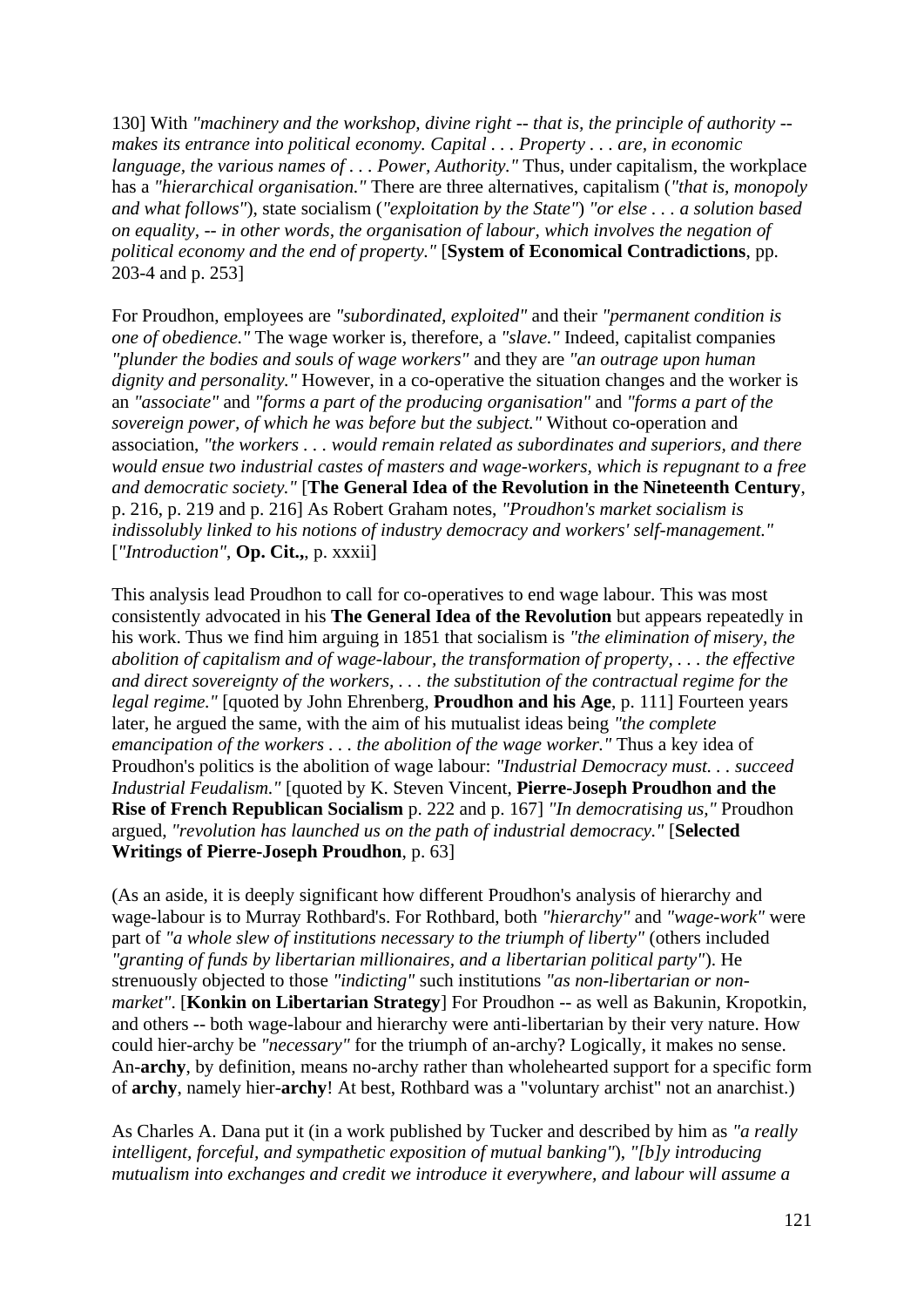*new aspect and become truly democratic."* Labour *"must be reformed by means of association as well as banking"* for *"if labour be not organised, the labourers will be made to toil for others to receive the fruit thereof as heretofore."* These co-operatives *"to a great extent abolish the exploitation of the employed worker by the employing capitalist, and make the worker his own employer; but, in order to completely gain that end, the associations must be associated, united in one body for mutual aid."* This is *"the Syndicate of Production."* [**Proudhon and His** *"Bank of the People"*, p. 45, p. 50 and p. 54] Tucker, however, asserted that Proudhon included the syndicate of production *"to humour those of his associated who placed stress on these features. He did not consider them of any value."* [**Op. Cit.**, pp. 51-2] However, he was simply incorrect. Industrial democracy was a key aspect of Proudhon's ideas, as was the creation of an *"agro-industrial federation"* based on these self-managed associations. This can be seen from Tucker's own comparison of Marx and Proudhon made on the formers death:

*"For Karl Marx, the 'egalitaire', we feel the profoundest respect; as for Karl Marx, the 'authoritaire', we must consider him an enemy. . . . Proudhon was years before Marx [in discussing the struggle of the classes and the privileges and monopolies of capital]. . . . The vital difference between Proudhon and Marx [was] to be found in their respective remedies which they proposed. Man would nationalise the productive and distributive forces; Proudhon would individualise and associate them. Marx would make the labourers political masters; Proudhon would abolish political mastership entirely . . . Man believed in compulsory majority rule; Proudhon believed in the voluntary principle. In short, Marx was an 'authoritaire'; Proudhon was a champion of Liberty."* [**Liberty**, no. 35, p. 2]

Ironically, therefore, by Tucker placing so much stress in opposing capitalist **exploitation,** instead of capitalist **oppression,** he was actually closer to the *"authoritaire"* Marx than Proudhon and, like Marx, opened the door to various kinds of domination and restrictions on individual self-government within anarchism. Again we see a support for contract theory creating authoritarian, not libertarian, relationships between people. Simply out, the social relationships produced by wage labour shares far too much in common with those created by the state **not** to be of concern to any genuine libertarian. Arguing that it is based on consent is as unconvincing as those who defend the state in similar terms.

And we must add that John Stuart Mill (who agreed with the Warrenite slogan *"Individual Sovereignty"*) faced with the same problem that wage labour made a mockery of individual liberty came to the same conclusion as Proudhon. He thought that if *"mankind is to continue to improve"* (and it can only improve within liberty, we must add) then in the end one form of association will predominate, *"not that which can exist between a capitalist as chief, and workpeople without a voice in management, but the association of the labourers themselves on terms of equality, collectively owning the capital with which they carry on their operations, and working under managers elected and removable by themselves."* [quoted by Carole Pateman, **Participation and Democratic Theory**, p. 34]

Tucker himself pointed out that *"the essence of government is control. . . He who attempts to control another is a governor, an aggressor, an invader."* [**Instead of a Book**, p. 23] So when Tucker suggests that (non-exploitative, and so non-capitalist) wage labour could exist in individualist anarchy there is a distinct contradiction. Unlike wage labour under capitalism, workers would employ other workers and all would (in theory) receive the full product of their labour. Be that as it may, such relationships are not libertarian and so contradict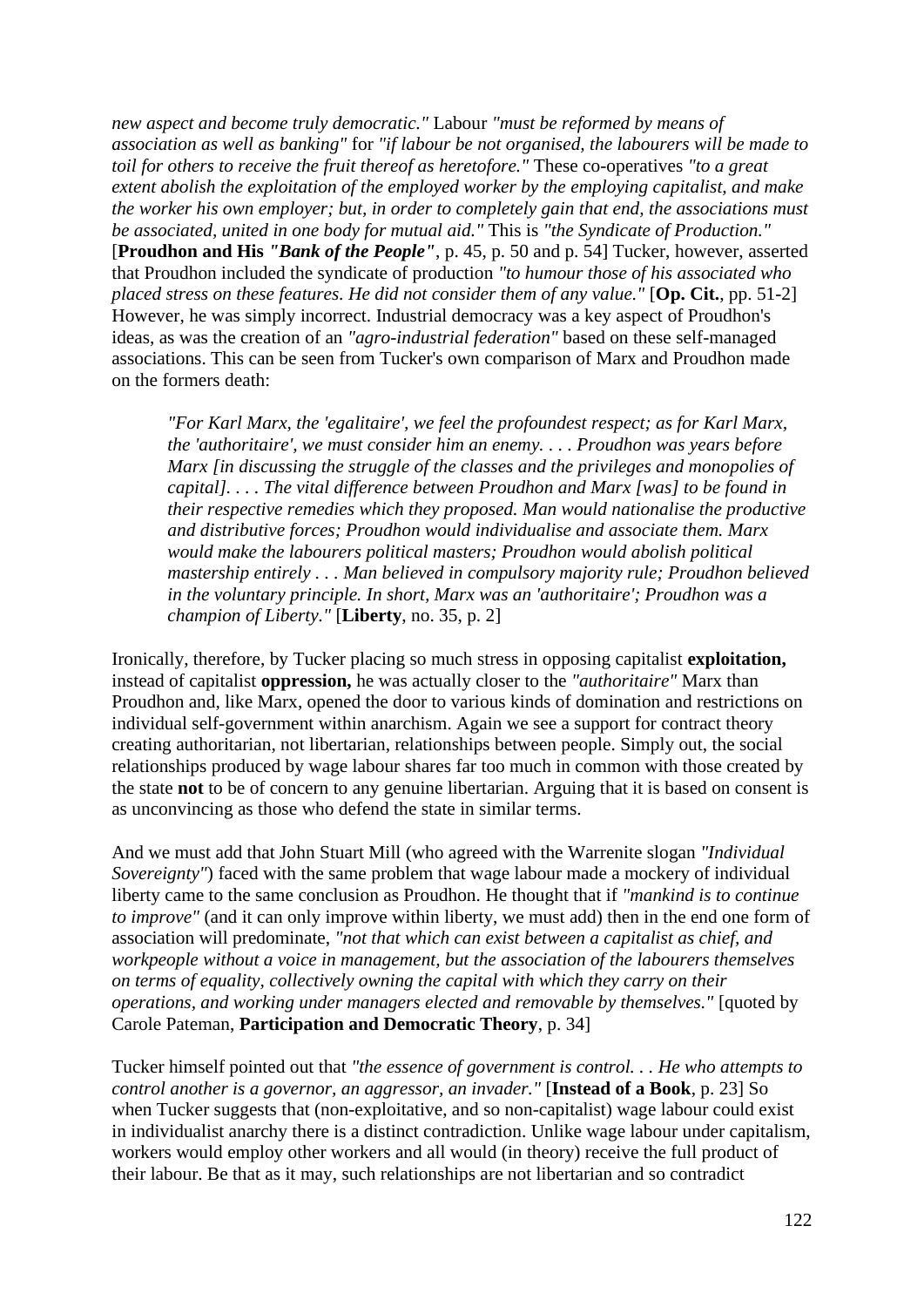Tucker's own theories on individual liberty (as Proudhon and Mill recognised with their own, similar, positions). Wage labour is based on the control of the worker by the employer; hence Tucker's contract theory can lead to a form of "voluntary" and "private" government within the workplace. This means that, while outside of a contract an individual is free, within it he or she is governed. This violates Tucker's concept of *"equality of liberty,"* since the boss has obviously more liberty than the worker during working hours.

Therefore, logically, individualist anarchism must follow Proudhon and support co-operatives and self-employment in order to ensure the maximum individual self-government and labour's *"natural wage."* So Tucker's comments about strikers and wage labour show a basic inconsistency in his basic ideas. This conclusion is not surprising. As Malatesta argued:

*"The individualists give the greatest importance to an abstract concept of freedom and fail to take into account, or dwell on the fact, that real, concrete freedom is the outcome of solidarity and voluntary co-operation . . . They certainly believe that to work in isolation is fruitless and that an individual, to ensure a living as a human being and to materially and morally enjoy all the benefits of civilisation, must either exploit -- directly or indirectly -- the labour of others . . . or associate with his [or her] fellows and share their pains and the joys of life. And since, being anarchists, they cannot allow the exploitation of one by another, they must necessarily agree that to be free and live as human beings they have to accept some degree and form of voluntary communism."* [**The Anarchist Revolution**, p. 16]

Occupancy and use, therefore, implies the collective ownership of resources used by groups which, in turn, implies associative labour and self-management. In other words, *"some degree and form of voluntary communism."* Ultimately, as John P. Clark summarised, opposition to authority which is limited to just the state hardly makes much sense from a libertarian perspective:

*"Neither . . . is there any reason to consider such a position a very consistent or convincing form of anarchism . . . A view of anarchism which seeks to eliminate coercion and the state, but which overlooks other ways in which people dominate other people, is very incomplete and quite contradictory type of anarchism. The most thorough-going and perceptive anarchist theories have shown that all types of domination are interrelated, all are destructive, and all must be eliminated . . . Anarchism may begin as a revolt against political authority, but if followed to its logical conclusion it becomes an all-encompassing critique of the will to dominate and all its manifestations."* [**Max Stirner's Egoism**, pp. 92-3]

Certain individualist anarchists were keenly aware of the fact that even free association need not be based on freedom for both parties. Take, for example, marriage. Marriage, correctly argued John Beverley Robinson, is based on *"the promise to obey"* and this results in *"a very real subordination."* As part of *"the general progress toward freedom in all things,"* marriage will *"become the union of those who are both equal and both free."* [**Liberty**, no. 287, p. 2] Why should property associated subordination be any better than patriarchal subordination? Does the fact that one only lasts 8 or 12 hours rather than 24 hours a day really make one consistent with libertarian principles and the other not?

Thus Tucker's comments on wage labour indicates a distinct contradiction in his ideas. It violates his support for *"occupancy and use"* as well as his opposition to the state and usury.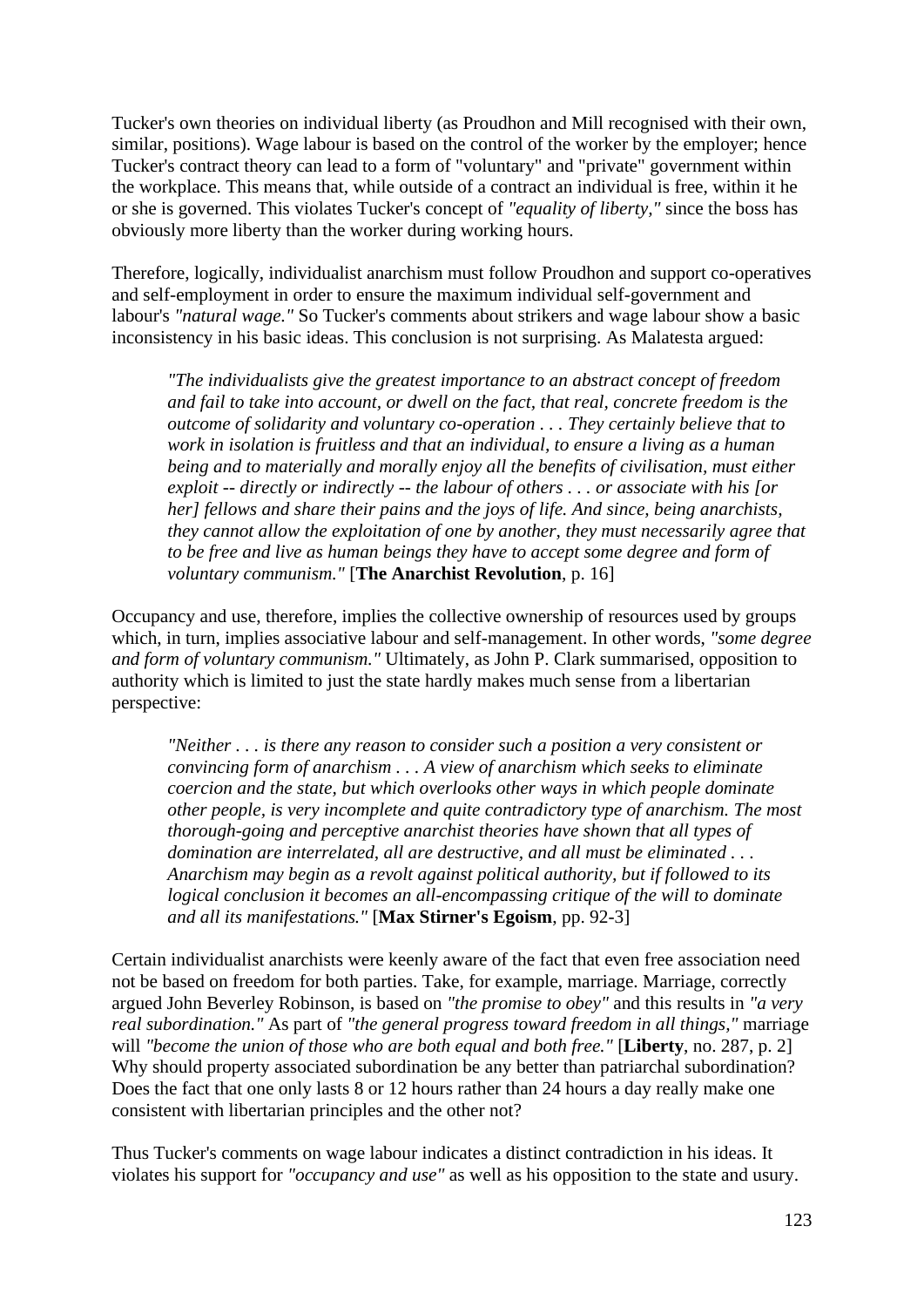It could, of course, be argued that the contradiction is resolved because the worker consents to the authority of the boss by taking the job. However, it can be replied that, by this logic, the citizen consents to the authority of the state as a democratic state allows people to leave its borders and join another one -- that the citizen does not leave indicates they consent to the state (this flows from Locke). When it came to the state, anarchists are well aware of the limited nature of this argument (as one individualist anarchist put it: *"As well say that the government of New York or even of the United States is voluntary, and, if you don't like New York Sunday laws, etc., you can secede and go to -- South Carolina."* [A. H. Simpson, **The Individualist Anarchists**, p. 287]). In other words, consent of and by itself does not justify hierarchy for if it did, the current state system would be anarchistic. This indicates the weakness of contract theory as a means of guaranteeing liberty and its potential to generate, and justify, authoritarian social relationships rather than libertarian and liberty enhancing ones.

This explains anarchist opposition to wage labour, it undermines liberty and, as a result, allows exploitation to happen. Albert Parsons put it well. Under capitalism labour *"is a commodity and wages is the price paid for it. The owner of this commodity -- of labour - sells it, that is himself, to the owner of capital in order to live . . . The reward of the wage labourer's activity is not the product of his labour -- far from it."* This implies exploitation and so class struggle as there is a *"irreconcilable conflict between wage labourers and capitalists, between those who buy labour or sell its products, and the wage worker who sells labour (himself) in order to live."* This is because the boss will seek to use their authority over the worker to make them produce more for the agreed wage. Given this, during a social revolution the workers *"first act will, of necessity, be the application of communistic principles. They will expropriate all wealth; they will take possession of all foundries, workshops, factories, mines, etc., for in no other way could they be able to continue to produce what they require on a basis of equality, and be, at the same time, independent of any authority."* [**Anarchism: Its Philosophy and Scientific Basis**, p. 99, p. 104 and p. 166] Hence Kropotkin's comment that *"anarchism . . . refuses all hierarchical organisation and preaches free agreement."* [**Anarchism**, p. 137] To do otherwise is to contradict the basic ideas of anarchism.

Peter Kropotkin recognised the statist implications of some aspects of anarchist individualism which Tucker's strike example highlights. Tucker's anarchism, due to its uncritical support for contract theory, could result in a few people dominating economic life, because *"no force"* would result in the perpetuation of authority structures, with freedom simply becoming the *"right to full development"* of *"privileged minorities."* But, Kropotkin argued, *"as such monopolies cannot be maintained otherwise than under the protection of a monopolist legislation and an organised coercion by the State, the claims of these individualists necessarily end up in a return to the State idea and to that same coercion which they so fiercely attack themselves. Their position is thus the same as that of Spencer and of the socalled 'Manchester school' of economists, who also begin by a severe criticism of the State and end up in its full recognition in order to maintain the property monopolies, of which the State is the necessary stronghold."* [**Op. Cit.**, p. 162]

Such would be the possible (perhaps probable) result of the individualists' contract theory of freedom without a social background of communal self-management and ownership. As can be seen from capitalism, a society based on the abstract individualism associated with contract theory would, in practice, produce social relationships based on power and authority (and so force -- which would be needed to back up that authority), **not** liberty. As we argued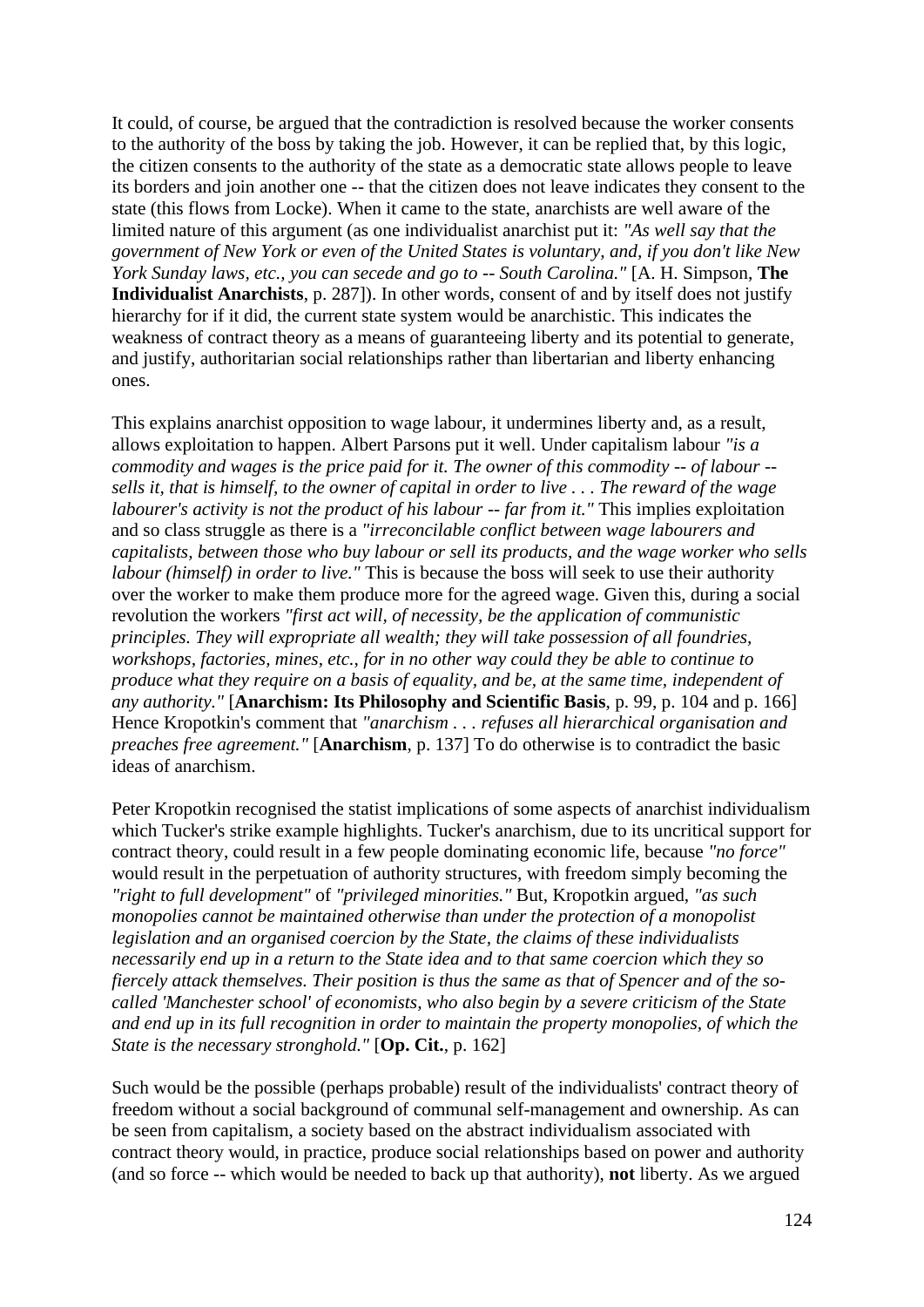in [section A.2.14,](sectionA.html#seca214) voluntarism is **not** enough in itself to preserve freedom. This result, as noted in [section A.3,](sectionA.html#seca3) could **only** be avoided by workers' control, which is in fact the logical implication of Tucker's and other individualists' proposals. This is hardly a surprising implication, since as we've seen, artisan production was commonplace in 19th-century America and its benefits were extolled by many individualists. Without workers' control, individualist anarchism would soon become a form of capitalism and so statism -- a highly unlikely intention of individualists like Tucker, who hated both.

Therefore, given the assumptions of individualist anarchism in both their economic and political aspects, it is forced along the path of co-operative, not wage, labour. In other words, individualist anarchism is a form of socialism as workers receive the full product of their labour (i.e. there is no non-labour income) and this, in turn, logically implies a society in which self-managed firms compete against each other on the free market, with workers selling the product of their labour and not the labour itself. As this unites workers with the means of production they use, it is **not** capitalism and instead a form of socialism based upon worker ownership and control of the places they work.

For individualist anarchists not to support co-operatives results in a contradiction, namely that the individualist anarchism which aims to secure the worker's *"natural wage"* cannot in fact do so, while dividing society into a class of order givers and order takers which violates individual self-government. It is this contradiction within Tucker's thought which the selfstyled "anarcho"-capitalists take advantage of in order to maintain that individualist anarchism in fact implies capitalism (and so private-statism), not workers' control. In order to reach this implausible conclusion, a few individualist anarchist ideas are ripped from their social context and applied in a way that makes a mockery of them.

Given this analysis, it becomes clear why few social anarchists exclude individualist anarchism from the anarchist tradition while almost all do so for "anarcho"-capitalism. The reason is simple and lies in the analysis that any individualist anarchism which supports wage labour is **inconsistent** anarchism. It **can** easily be made **consistent** anarchism by applying its own principles consistently. In contrast, "anarcho"-capitalism rejects so many of the basic, underlying, principles of anarchism and has consistently followed the logical conclusions of such a rejection into private statism and support for hierarchical authority associated with private property that it cannot be made consistent with the ideals of anarchism. In constrast, given its **own** principles, individualist anarchism can easily become **consistent** anarchism. That is why it is a school of anarchism, unlike "anarcho"-capitalism. All that is required is to consistently apply "occupancy and use" to workplaces (as Proudhon advocated as did many individualist anarchists). By consistently applying this principle it finally ends exploitation along with hierarchy, so bringing all its ideals into line.

As Malatesta argued, *"anarchy, as understood by the anarchists and as only they can interpret it, is based on socialism. Indeed were it not for those schools of socialism which artificially divide the natural unity of the social question, and consider some aspects out of context . . . we could say straight out that anarchy is synonymous with socialism, for both stand for the abolition of the domination and exploitation of man by man, whether exercised at bayonet point or by a monopoly of the means of life."* Without socialism, liberty is purely *"liberty . . . for the strong and the property owners to oppress and exploit the weak, those who have nothing . . . [so] lead[ing] to exploitation and domination, in other words, to authority . . . for freedom is not possible without equality, and real anarchy cannot exist without solidarity, without socialism."* [**Anarchy**, p. 48 and p. 47]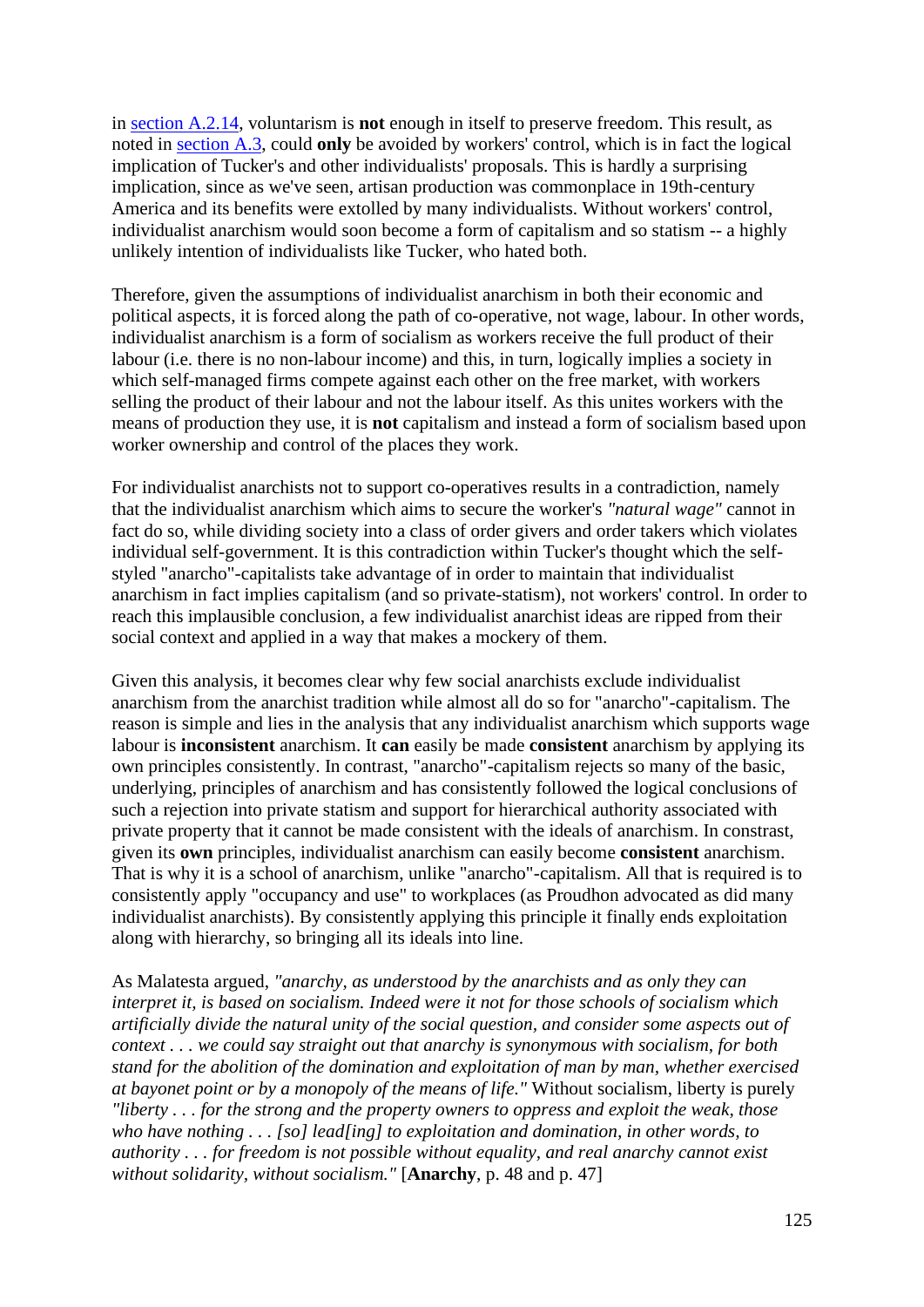# **G.5 Benjamin Tucker: Capitalist or Anarchist?**

Benjamin Tucker, like all genuine anarchists, was against both the state and capitalism, against both oppression and exploitation. While not against the market and property he was firmly against capitalism as it was, in his eyes, a state-supported monopoly of social capital (tools, machinery, etc.) which allows owners to exploit their employees, i.e., to avoid paying workers the full value of their labour. He thought that the *"labouring classes are deprived of their earnings by usury in its three forms, interest, rent and profit."* [quoted by James J. Martin, **Men Against the State**, p. 210f] Therefore *"Liberty will abolish interest; it will abolish profit; it will abolish monopolistic rent; it will abolish taxation; it will abolish the exploitation of labour; it will abolish all means whereby any labourer can be deprived of any of his product."* [**The Individualist Anarchists**, p. 157]

This stance puts him squarely in the libertarian socialist tradition and, unsurprisingly, Tucker referred to himself many times as a socialist and considered his philosophy to be *"Anarchistic socialism."* For Tucker, capitalist society was exploitative and stopped the full development of all and so had to be replaced:

*"[This] society is fundamentally anti-social. The whole so-called social fabric rests on privilege and power, and is disordered and strained in every direction by the inequalities that necessarily result therefrom. The welfare of each, instead of contributing to that of all, as it naturally should and would, almost invariably detracts from that of all. Wealth is made by legal privilege a hook with which to filch from labour's pockets. Every man who gets rich thereby makes his neighbours poor. The better off one is, the worse the rest are . . . Labour's Deficit is precisely equal to the Capitalist's Efficit.*

*"Now, Socialism wants to change all this. Socialism says . . . that no man shall be able to add to his riches except by labour; that is adding to his riches by his labour alone no man makes another man poorer; that on the contrary every man this adding to his riches makes every other man richer; . . . that every increase in capital in the hands of the labourer tends, in the absence of legal monopoly, to put more products, better products, cheaper products, and a greater variety of products within the reach of every man who works; and that this fact means the physical, mental, and moral perfecting of mankind, and the realisation of human fraternity."* [**Instead of a Book**, pp. 361-2]

It is true that he also sometimes railed against "socialism," but in those cases it is clear that he was referring to **state** socialism. Like many anarchists (including Proudhon, Bakunin and Kropotkin), he argued that there are two kinds of socialism based upon two different principles:

*"The two principles referred to are Authority and Liberty, and the names of the two schools of Socialistic thought which fully and unreservedly represent one or the other of them are, respectively, State Socialism and Anarchism. Whoso knows what these two schools want and how they propose to get it understands the Socialistic movement. For, just as it has been said that there is no half-way house between Rome*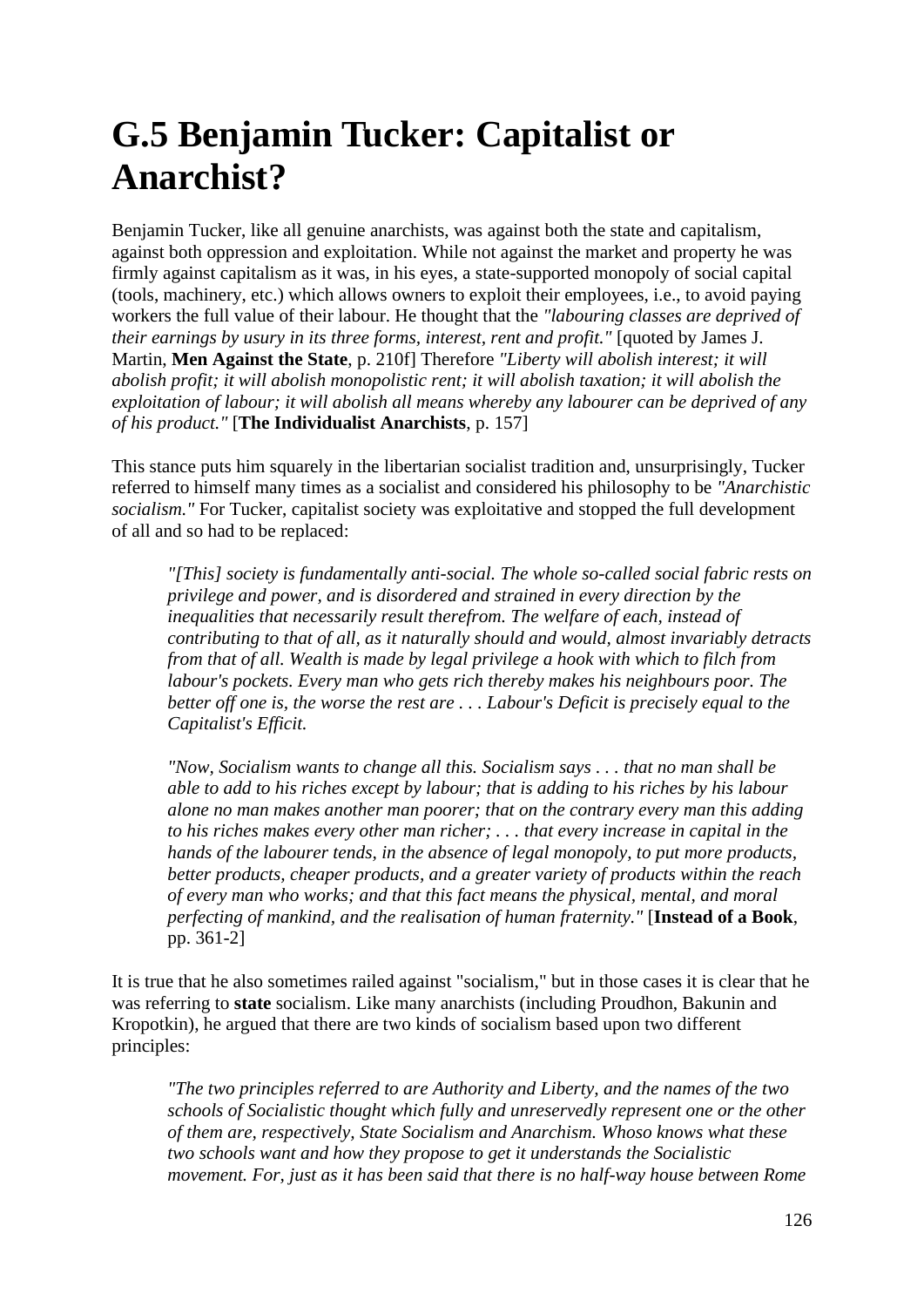*and Reason, so it may be said that there is no half-way house between State Socialism and Anarchism."* [**The Anarchist Reader**, p. 150]

Like other socialists, Tucker argued that profits *"to a few mean robbery of others, - monopoly. Andrews and Warren, realising this, make individual sovereignty and the cost principle the essential conditions of a true civilisation."* [**Liberty**, no. 94, p. 1] Like Proudhon, he argued that *"property, in the sense of individual possession, is liberty."* [**Op. Cit.**, no. 122, p. 4] However, unlike state socialists and communist-anarchists, Tucker saw a key role for a market system under socialism. In this he followed Proudhon who also argued that competition was required to ensure that prices reflected the labour costs involved in producing it and so interest, rent and profit were opposed because they did not reflect actual costs but simply usury paid to the wealthy for being allowed to use part of their wealth, a part the rich could comfortably lend out to others as they were not using it. Once capitalism was abolished, the market would be able to reach its full promise and become a means of enriching all rather than the few:

*"Liberty's aim -- universal happiness -- is that of all Socialists, in contrast with that of the Manchester men -- luxury fed by misery. But its principle -- individual sovereignty -- is that of the Manchester men, in contrast with that of the Socialists -- individual subordination. But individual sovereignty, when logically carried out, leads, not to luxury fed by misery, but to comfort for all industrious persons and death for all idle ones."* [**Liberty**, no. 89, p. 1]

As other anarchists have also argued, likewise for Tucker -- the state is the *"protector"* of the exploiter. *"Usury is the serpent gnawing at labour's vitals, and only liberty can detach and kill it. Give labourers their liberty and they will keep their wealth."* [**The Individualist Anarchists**, p. 89] From this it is clear that he considered laissez-faire capitalism to be opposed to genuine individual sovereignty. This was because it was based on the state interfering in the market by enforcing certain restrictions on competition in favour of the capitalist class and certain types of private property. Thus his opposition to the state reflected his opposition to capitalist property rights and the abolition of the state automatically meant their abolition as well.

Tucker spent considerable time making it clear that he was against capitalist private property rights, most notably in land and what was on it. He supported Proudhon's argument that *"property is theft,"* even translating many of Proudhon's works including the classic *"What is Property?"* where that phrase originated. Tucker advocated **possession** (or *"occupancy and use,"* to use his preferred expression for the concept) but not private property, believing that empty land, houses, and so on should be squatted by those who could use them, as labour (i.e. use) would be the only title to "property" (Tucker opposed all non-labour income as usury). For Tucker, the true *"Anarchistic doctrine"* was *"occupancy and use as the basis and limit of land ownership."* Supporting the current property rights regime meant *"departing from Anarchistic ground."* It was *"Archism"* and *"all Anarchists agree in viewing [it] as a denial of equal liberty"* and *"utterly inconsistent with the Anarchistic doctrine of occupancy and use as the limit of property in land."* [**Liberty**, no. 180, p. 4 and p. 6] He looked forward to the day when *"the Anarchistic view that occupancy and use should condition and limit landholding becomes the prevailing view."* [**Op. Cit.**, no. 162, p. 5]

This was because Tucker did not believe in a *"natural right"* to property nor did he approve of unlimited holdings of scarce goods and *"in the case of land, or of any other material the*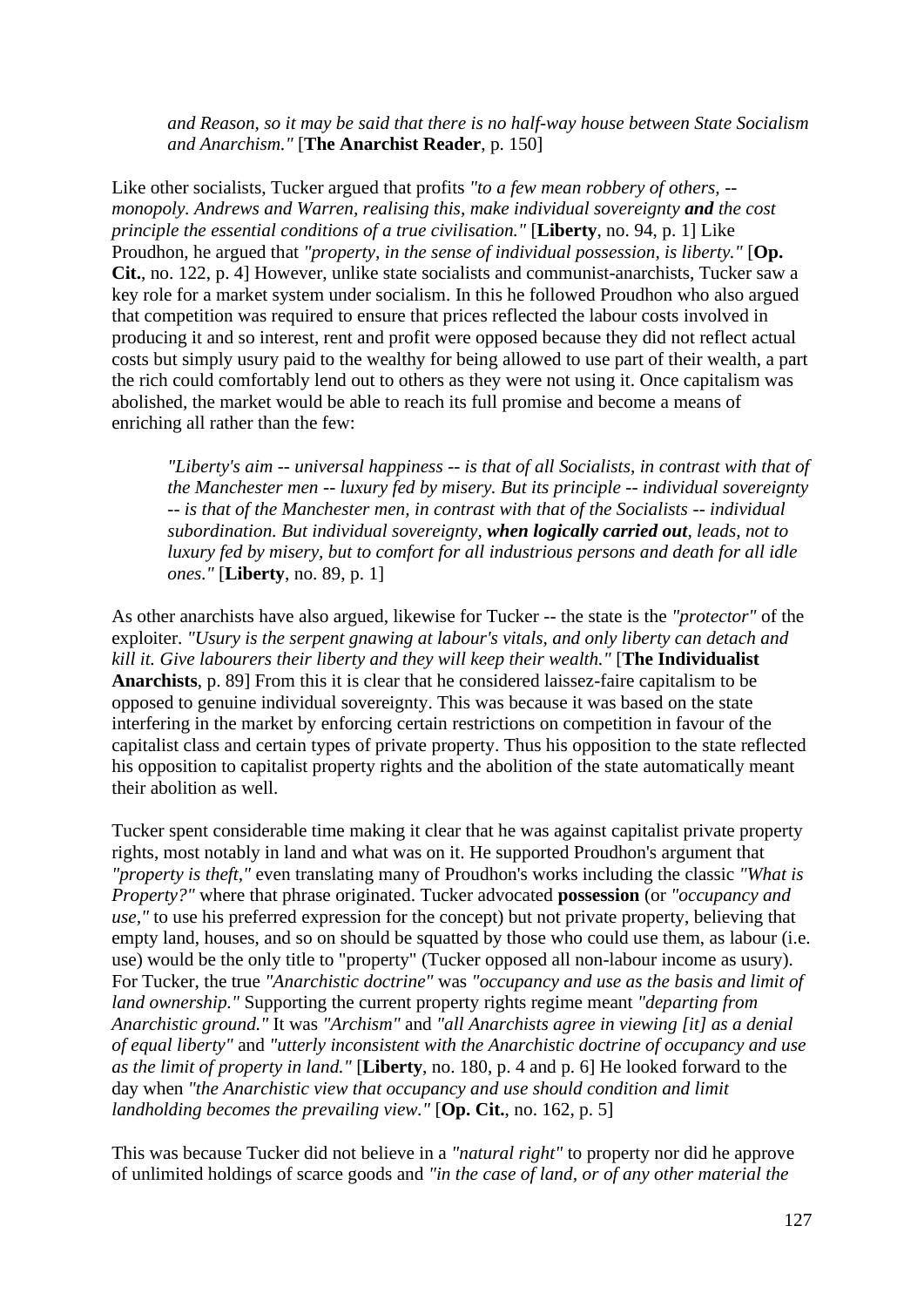*supply of which is so limited that all cannot hold it in unlimited quantities, Anarchism undertakes to protect no titles except such as are based on actual occupancy and use."* [**Instead of a Book**, p. 61] He clearly recognised that allowing "absolute" rights to private property in land would result in the liberty of non-owners being diminished and so *"I put the right of occupancy and use above the right of contract . . . principally by my interest in the right of contract. Without such a preference the theory of occupancy and use is utterly untenable; without it . . . it would be possible for an individual to acquire, and hold simultaneously, virtual titles to innumerable parcels of land, by the merest show of labour performed thereon.* This would lead to *"the virtual ownership of the entire world by a small fraction of its inhabitants"* which would result in *"the right of contract, if not destroyed absolutely, would surely be impaired in an intolerable degree."* [**Liberty**, no. 350, p. 4] Thus *"[i]t is true . . . that Anarchism does not recognise the principle of human rights. But it recognises human equality as a necessity of stable society."* [**Instead of a Book**, p. 64]

So Tucker considered private property in land use (which he called the *"land monopoly"*) as one of the four great evils of capitalism. According to Tucker, *"the land monopoly . . . consists in the enforcement by government of land titles which do not rest upon personal occupancy and cultivation . . . the individual should no longer be protected by their fellows in anything but personal occupation and cultivation of land." "Rent"*, he argued, *"is due to the denial of liberty which takes the shape of the land monopoly, vesting titles to land in individuals and associations which do not use it, and thereby compelling the non-owning users to pay tribute to the non-using owners as a condition of admission to the competitive market."* the land *"should be free to all, and no one would control more than he [or she] used."* [**The Individualist Anarchists**, p. 85, p. 130 and p. 114] Ending this monopoly would, he thought, reduce the evils of capitalism and increase liberty (particularly in predominantly agricultural societies such as the America of his era). For those who own no property have no room for the soles of their feet unless they have the permission of those who do own property, hardly a situation that would increase, never mind protect, freedom for all. Significantly, Tucker extended this principle to what was on the land, and so Tucker would *"accord the actual occupant and user of land the right to that which is upon the land, who left it there when abandoning the land."* [**Liberty**, no. 350, p. 4] The freedom to squat empty land and buildings would, in the absence of a state to protect titles, further contribute to the elimination of rent:

*"Ground rent exists only because the State stands by to collect it and to protect land titles rooted in force or fraud. Otherwise land would be free to all, and no one could control more than he used."* [quoted by James J. Martin, **Op. Cit.**, p. 210]

This would lead to *"the abolition of landlordism and the annihilation of rent."* [**Instead of a Book**, p. 300] Significantly, Tucker considered the **Irish Land League** (an organisation which used non-payment of rent to secure reforms against the British state) as *"the nearest approach, on a large scale, to perfect Anarchistic organisation that the world has yet seen. An immense number of local groups . . . each group autonomous, each free . . . each obeying its own judgement . . . all co-ordinated and federated."* [**The Individualist Anarchists**, p. 263]

The other capitalist monopolies were based on credit, tariffs and patents and all were reflected in (and supported by) the law. As far as tariffs went, this was seen as a statist means of *"fostering production at high prices"* which the workers paid for. Its abolition *"would result in a great reduction in the prices of all articles taxed.* [**Op. Cit.**, p. 85 and p. 86] With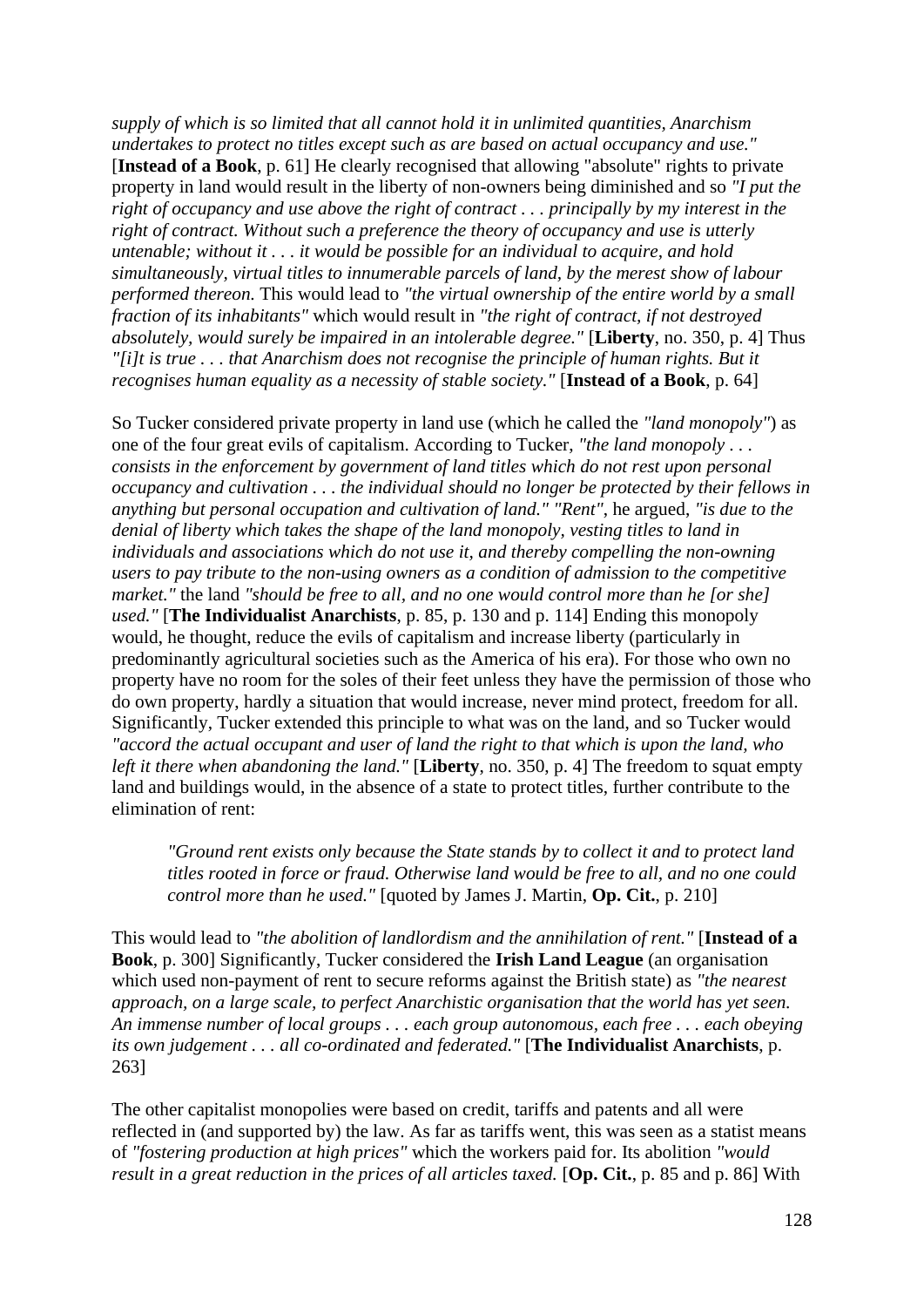capitalists in the protected industries being unable to reap high profits, they would be unable to accumulate capital to the same degree and so the market would also become more equal. As for patents, Tucker considered that there was *"no more justification for the claim of the discoverer of an idea to exclusive use of it than there would have been for a claim on the part of the man who first 'struck oil' to ownership of the entire oil region or petroleum product . . . The central injustice of copyright and patent law is that it compels the race to pay an individual through a long term of years a monopoly price for knowledge that he has discovered today, although some other man or men might, and in many cases very probably would, have discovered it tomorrow."* [**Liberty**, no. 173, p. 4] The state, therefore, protects the inventors (or, these days, the company the inventors work for) *"against competition for a period long enough to enable them to extort from the people a reward enormously in excess of the labour measure of their services -- in other words, in giving certain people a right of property for a term of years in laws and facts of Nature, and the power to extract tribute from others for the use of this natural wealth, which should be open to all."* [**The Individualist Anarchists**, p. 86]

However, the key monopoly was the credit monopoly. Tucker believed that bankers monopoly of the power to create credit and currency was the linchpin of capitalism. Although he thought that all forms of monopoly are detrimental to society, he maintained that the banking monopoly is the worst, since it is the root from which both the industrial-capitalist and landlordist monopolies grow and without which they would wither and die. For, if credit were not monopolised, its price (i.e. interest rates) would be much lower, which in turn would drastically lower the price of capital goods and buildings -- expensive items that generally cannot be purchased without access to credit. This would mean that the people currently *"deterred from going into business by the ruinously high rates they must pay for capital with which to start and carry on business will find their difficulties removed"* (they would simply *"pay for the labour of running the banks"*). This *"facility of acquiring capital will give an unheard of impetus to business, and consequently create an unprecedented demand for labour -- a demand which will always be in excess of the supply, directly to the contrary of the present condition of the labour market . . . Labour will then be in a position to dictate its wages."* [**Op. Cit.**, p. 84 and p. 85]

Following Proudhon, Tucker argued that if any group of people could legally form a "mutual bank" and issue credit based on any form of collateral they saw fit to accept, the price of credit would fall to the labour cost of the paperwork involved in running the bank. He claimed that banking statistics show this cost to be less than one percent of principal, and hence, that a one-time service fee which covers this cost and no more is the only **nonusurious** charge a bank can make for extending credit. This charge should not be called "interest" since, as it represented the labour-cost in providing, it is non-exploitative. This would ensure that workers could gain free access to the means of production (and so, in effect, be the individualist equivalent of the communist-anarchist argument for socialisation).

Tucker believed that under mutual banking, capitalists' ability to extract surplus value from workers in return for the use of tools, machinery, etc. would be eliminated because workers would be able to obtain zero-interest credit and use it to buy their own instruments of production instead of "renting" them, as it were, from capitalists. *"Make capital free by organising credit on a mutual plan,"* stressed Tucker, *"and then these vacant lands will come into use . . . operatives will be able to buy axes and rakes and hoes, and then they will be independent of their employers, and then the labour problem will solved."* [**Instead of a Book**, p. 321] Easy access to mutual credit would result in a huge increase in the purchase of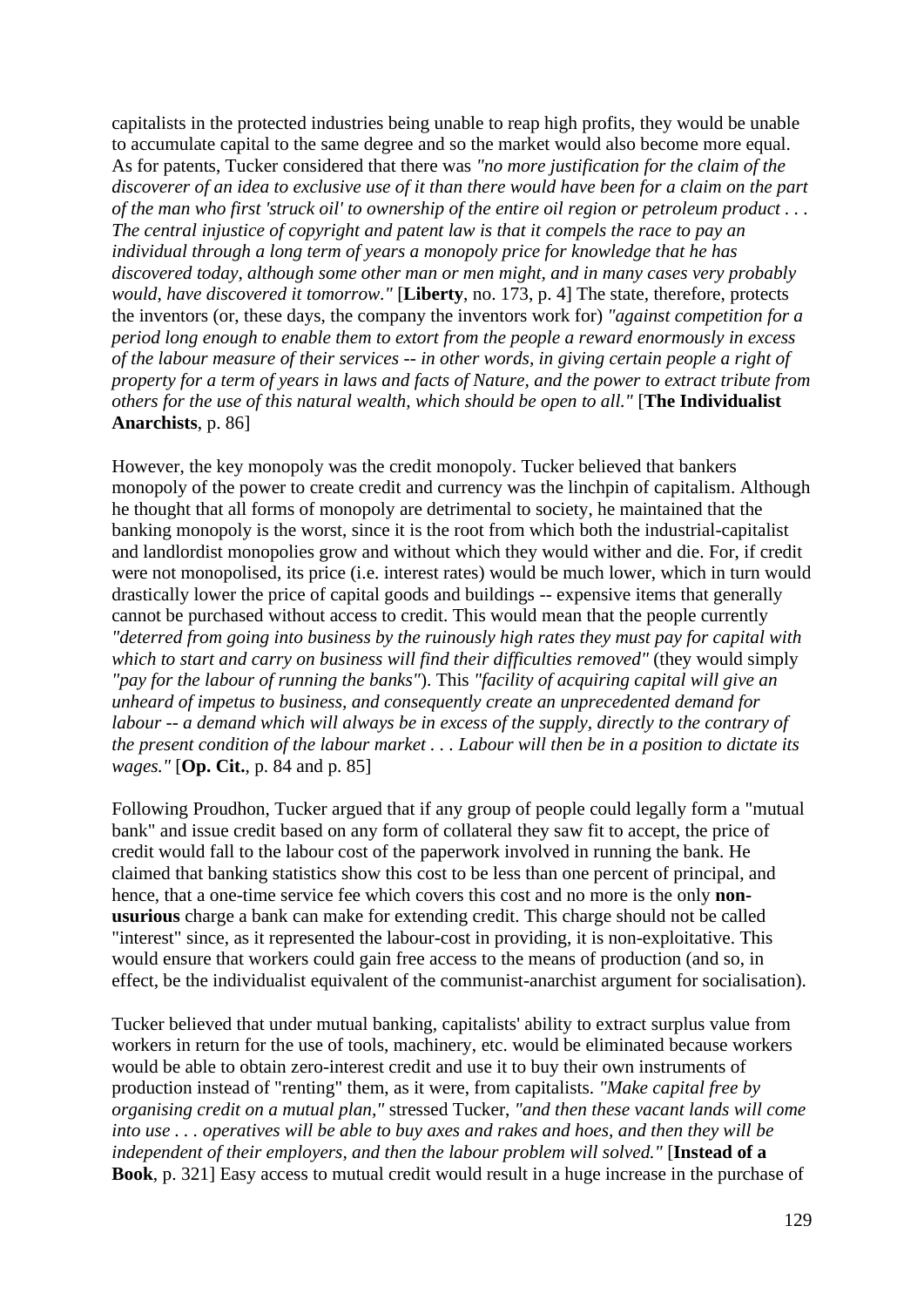capital goods, creating a high demand for labour, which in turn would greatly increase workers' bargaining power and thus raise their wages toward equivalence with the value their labour produces.

For Tucker, reforms had to be applied at the heart of the system and so he rejected the notion of setting up intentional communities based on anarchist principles in the countryside or in other countries. *"Government makes itself felt alike in city and in country,"* he argued, *"capital has its usurious grip on the farm as surely as on the workshop, and the oppression and exactions of neither government nor capital can be avoided by migration. The State is the enemy, and the best means of fighting it can be found in communities already existing."* He stressed that *"I care nothing for any reform that cannot be effected right here in Boston among the every day people whom I meet in the streets."* [quoted by Martin, **Op. Cit.**, p. 249 and p. 248]

It should be noted that while his social and political vision remained mostly the same over his lifetime, Tucker's rationale for his system changed significantly. Originally, like the rest of the American individualist anarchist tradition he subscribed to a system of natural rights. Thus he advocated "occupancy and use" based on a person's right to have access to the means of life as well as its positive effects on individual liberty. However, under the influence of Max Stirner's book **The Ego and Its Own**, Tucker along with many of his comrades, became egoists (see [next section](sectionG.html#secg6) for a discussion of Stirner). This resulted in Tucker arguing that while previously *"it was my habit to talk glibly of the right of man to land"* this was *"a bad habit, and I long ago sloughed it off."* Now a person's *"only right over the land is his might over it."* [**Instead of a Book**, p. 350] Contracts were seen as the means of securing the peaceful preservation of the ego's personality as it would be against a person's self-interest to aggress against others (backed-up, of course, by means of freely joined defence associations). It should be noted that the issue of egoism split the individualist anarchist movement and lead to its further decline.

Tucker's ideal society was one of small entrepreneurs, farmers, artisans, independent contractors and co-operative associations based around a network of mutual banks. He looked to alternative institutions such as co-operative banks and firms, schools and trade unions, combined with civil disobedience in the form of strikes, general strikes, tax and rent strikes and boycotts to bring anarchism closer. He was firm supporter of the labour movement and *"strikes, whenever and wherever inaugurated, deserve encouragement from all the friends of labour . . . They show that people are beginning to know their rights, and knowing, dare to maintain them."* Echoing Bakunin's thoughts on the subject, Tucker maintained that strikes should be supported and encouraged because *"as an awakening agent, as an agitating force, the beneficent influence of a strike is immeasurable . . . with our present economic system almost every strike is just. For what is justice in production and distribution? That labour, which creates all, shall have all."* [**Liberty**, no. 19, p. 7] While critical of certain aspects of trade unionism, Tucker was keen to stress that *"it is not to be denied for a moment that workingmen are obliged to unite and act together in order, not to successfully contend with, but to defend themselves at least to some extent from, the all-powerful possessors of natural wealth and capital."* [**Op. Cit.**, no. 158, p. 1]

Like the anarcho-syndicalists and many other social anarchists, Tucker considered Labour unions as a positive development, being a *"crude step in the direction of supplanting the State"* and involved a *"movement for self-government on the part of the people, the logical outcome of which is ultimate revolt against those usurping political conspiracies which*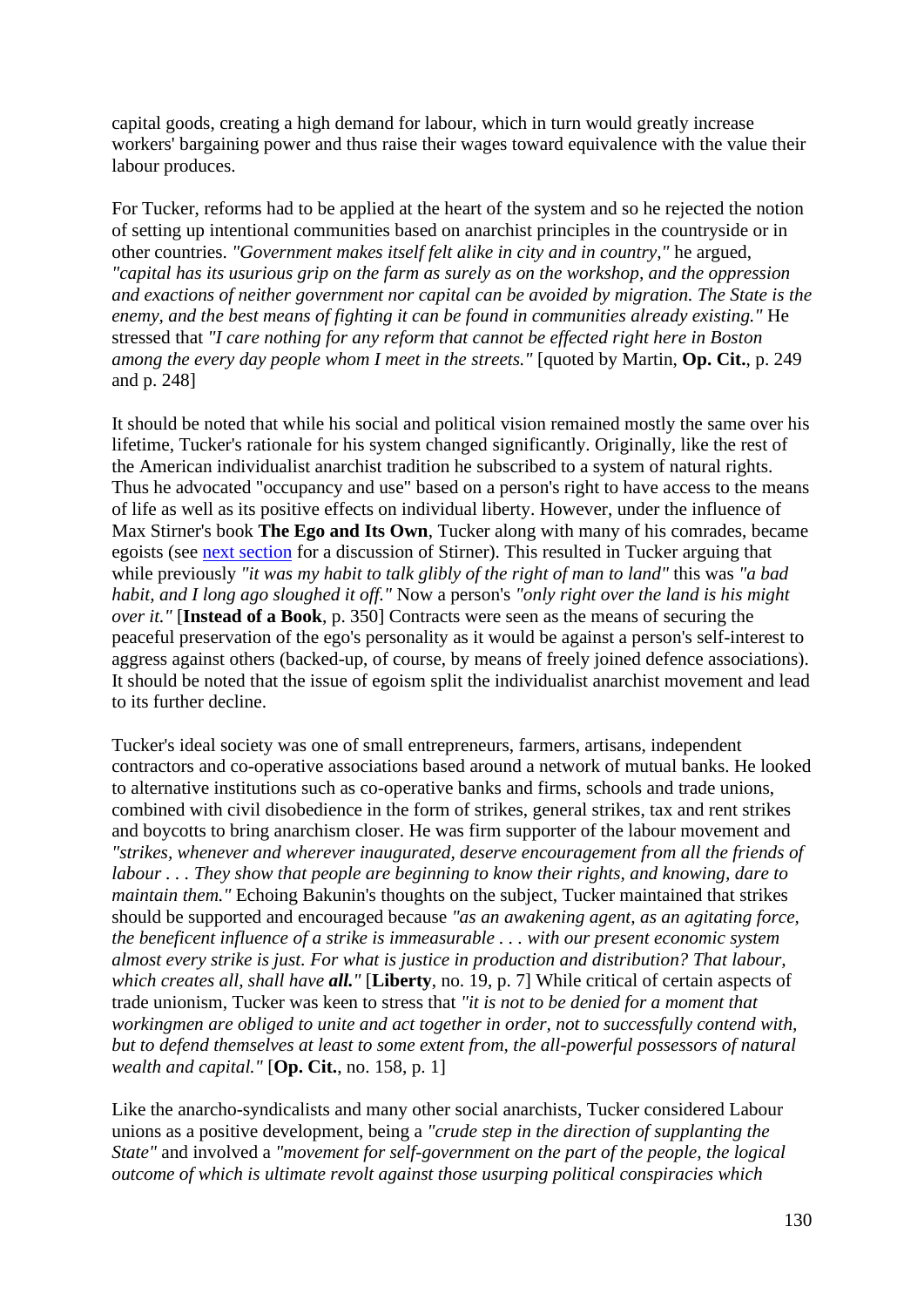*manifest themselves in courts and legislatures. Just as the [Irish] Land League has become a formidable rival of the British State, so the amalgamated trades unions may yet become a power sufficiently strong to defy the legislatures and overthrow them."* Thus unions were *"a potent sign of emancipation."* Indeed, he called the rise of the unions *"trades-union socialism,"* saw in it a means of *"supplanting"* the state by *"an intelligent and self-governing socialism"* and indicated that *"imperfect as they are, they are the beginnings of a revolt against the authority of the political State. They promise the coming substitution of industrial socialism for usurping legislative mobism."* [**The Individualist Anarchists**, pp. 283-284] Hence we see the co-operative nature of the voluntary organisations supported by Tucker and a vision of socialism being based on self-governing associations of working people.

In this way working people would reform capitalism away by non-violent social protest combined with an increase in workers' bargaining power by alternative voluntary institutions and free credit. Exploitation would be eliminated and workers would gain economic liberty. His ideal society would be classless, with *"each man reaping the fruit of his labour and no man able to live in idleness on an income from capital"* and society *"would become a great hive of Anarchistic workers, prosperous and free individuals."* While, like all anarchists, he rejected *"abolute equality"* he did envision an egalitarian society whose small differences in wealth were rooted in labour, not property, and so liberty, while abolishing exploitation, would *"not abolish the limited inequality between one labourer's product and another's . . . Liberty will ultimately make all men rich; it will not make all men equally rich."* [**The Individualist Anarchists**, p. 276, p. 156 and p. 157] He firmly believed that the *"most perfect Socialism is possible only on the condition of the most perfect individualism."* [quoted by Peter Marshall, **Demanding the Impossible**, p. 390]

As we noted in [section G.1.3,](sectionG.html#secg13) there is one apparent area of disagreement between Tucker and most other socialists, namely the issue of wage labour. For almost all anarchists the employer/employee social relationship does not fit in well with Tucker's statement that *"if the individual has the right to govern himself, all external government is tyranny."* [**The Individualist Anarchists**, p. 86] However, even here the differences are not impossible to overcome. It is important to note that because of Tucker's proposal to increase the bargaining power of workers through access to mutual credit, his individualist anarchism is not only compatible with workers' control but would in fact **promote** it (as well as logically requiring it -- see <u>section</u>  $G.4.1$ ).

For if access to mutual credit were to increase the bargaining power of workers to the extent that Tucker claimed it would, they would then be able to: (1) demand and get workplace democracy; and (2) pool their credit to buy and own companies collectively. This would eliminate the top-down structure of the firm and the ability of owners to pay themselves unfairly large salaries as well as reducing capitalist profits to zero by ensuring that workers received the full value of their labour. Tucker himself pointed this out when he argued that Proudhon (like himself) *"would individualise and associate"* workplaces by mutualism, which would *"place the means of production within the reach of all."* [quoted by Martin, **Op. Cit.**, p. 228] Proudhon used the word *"associate"* to denote co-operative (i.e. directly democratic) workplaces (and given Proudhon's comments -- quoted in [section G.4.2](sectionG.html#secg42) -- on capitalist firms we can dismiss any attempt to suggest that the term *"individualise"* indicates support for capitalist rather than artisan/peasant production, which is the classic example of individualised production). For as Proudhon recognised, only a system without wage slavery (and so exploitation) would ensure the goal of all anarchists: *"the greatest amount of liberty compatible with equality of liberty."* [Tucker, **Instead of a Book**, p. 131]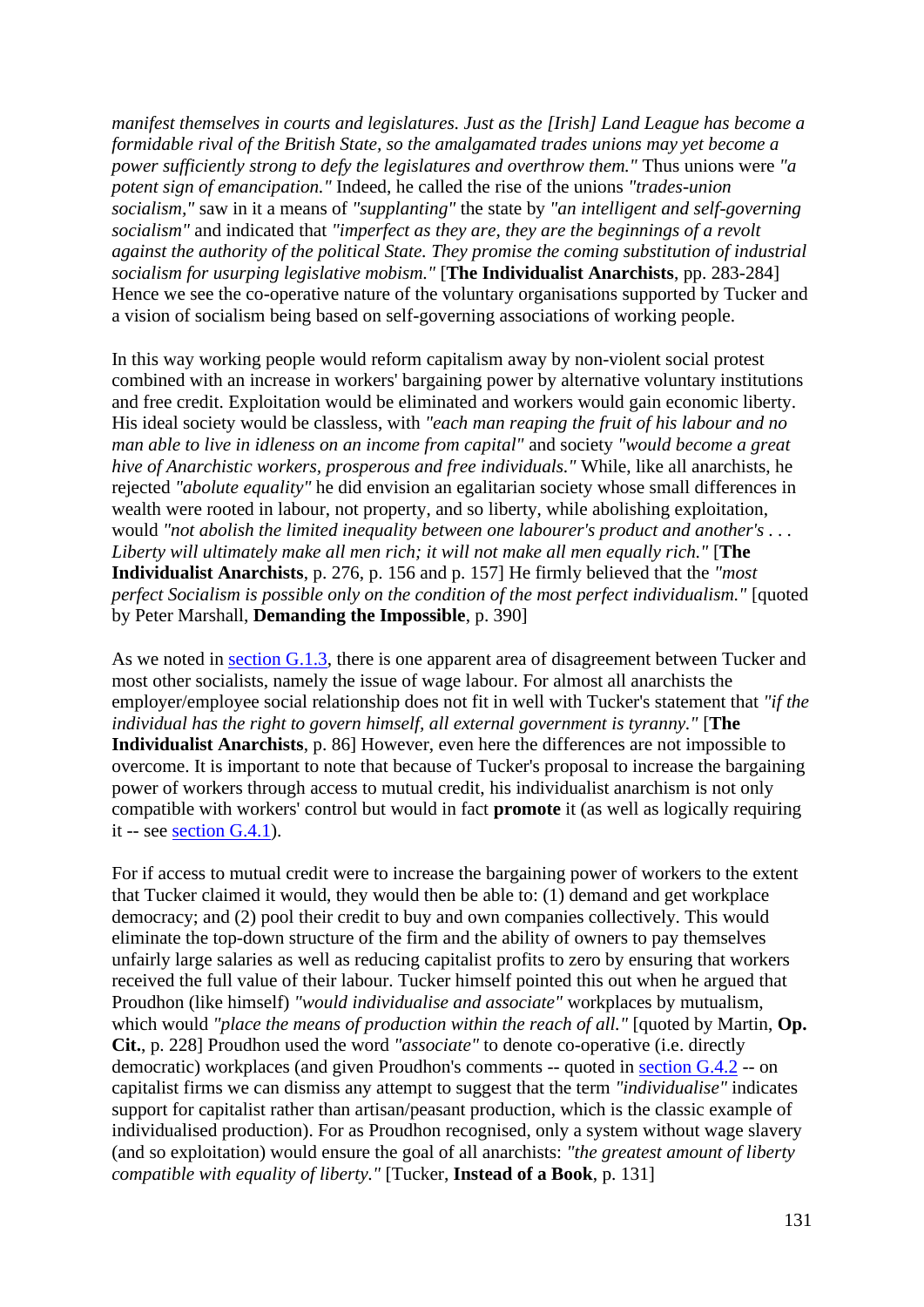Thus the logical consequence of Tucker's proposals would be a system equivalent in most important respects to the kind of system advocated by other left libertarians. In terms of aspirations, Tucker's ideas reflected those of social anarchists -- a form of socialism rooted in individual liberty. His fire was directed against the same targets, exploitation and oppression and so state and capital. He aimed for a society without inequalities of wealth where it would be impossible to exploit another's labour and where free access to the means of life were secured by mutual banking and "occupancy and use" applied to land and what was on it. He considered laissez-faire capitalism to be a system of state-supported privilege rather than as an ideal to be aimed for. He argued extensively that getting rid of the state would mean getting rid of capitalist property rights and so, like other anarchists, he did not artificially divide economic and political issues. In other words, like social anarchists, he was against the state because it protected specific kinds of private property, kinds which allowed its owners to extract tribute from labour.

In summary, then, Tucker *"remained a left rather than a right-wing libertarian."* [Marshall, **Op. Cit.**, p. 391] When he called himself a socialist he knew well what it meant and systematically fought those (usually, as today, Marxists and capitalists) who sought to equate it with state ownership. John Quail, in his history of British Anarchism, puts his finger on the contextual implications and limitations of Tucker's ideas when he wrote:

*"Tucker was a Proudhonist and thus fundamentally committed to a society based on small proprietorship. In the American context, however, where the small landowner was often locked in battle with large capitalist interests, this did not represent the reactionary position it often did later where it could easily degenerate into an 'Anarchism for small business-men.' Tucker had a keen sense of the right of the oppressed to struggle against oppression."* [**The Slow Burning Fuse**, p. 19]

As we stressed in [section G.1.4,](sectionG.html#secg14) many of Tucker's arguments can only be fully understood in the context of the society in which he developed them, namely the transformation of America from a pre-capitalist into a capitalist one by means of state intervention (the process of *"primitive accumulation"* to use Marx's phrase -- see **section F.8.5**). At that time, it was possible to argue that access to credit would allow workers to set-up business and undermine big business. However, eventually Tucker had come to argue that this possibility had effectively ended and even the freest market would not be able to break-up the economic power of corporations and trusts (see [section G.1.1\)](sectionG.html#secg11).

In this, ironically, Tucker came to the same conclusion as his old enemy Johann Most had done three decades previously. In the 1880s, Tucker had argued that wage labour would be non-exploitative under individualist anarchy. This was part of the reason why Most had excommunicated Tucker from anarchism, for he thought that Tucker's system could not, by definition, end exploitation due to its tolerance of wage labour, an argument Tucker disputed but did not disprove (see [section G.4.1](sectionG.html#secg4) for more discussion on this issue). In 1888 Tucker had speculated that *"the question whether large concentrations of capital for production on the large scale confronts us with the disagreeable alternative of either abolishing private property or continuing to hold labour under the capitalistic yoke."* [**Liberty**, no. 122, p. 4] By 1911, he had come to the conclusion that the latter had come to pass and considered revolutionary or political action as the only means of breaking up such concentrations of wealth (although he was against individualists anarchists participating in either strategy). [Martin, **Op. Cit.**, pp. 273-4] In other words, Tucker recognised that economic power existed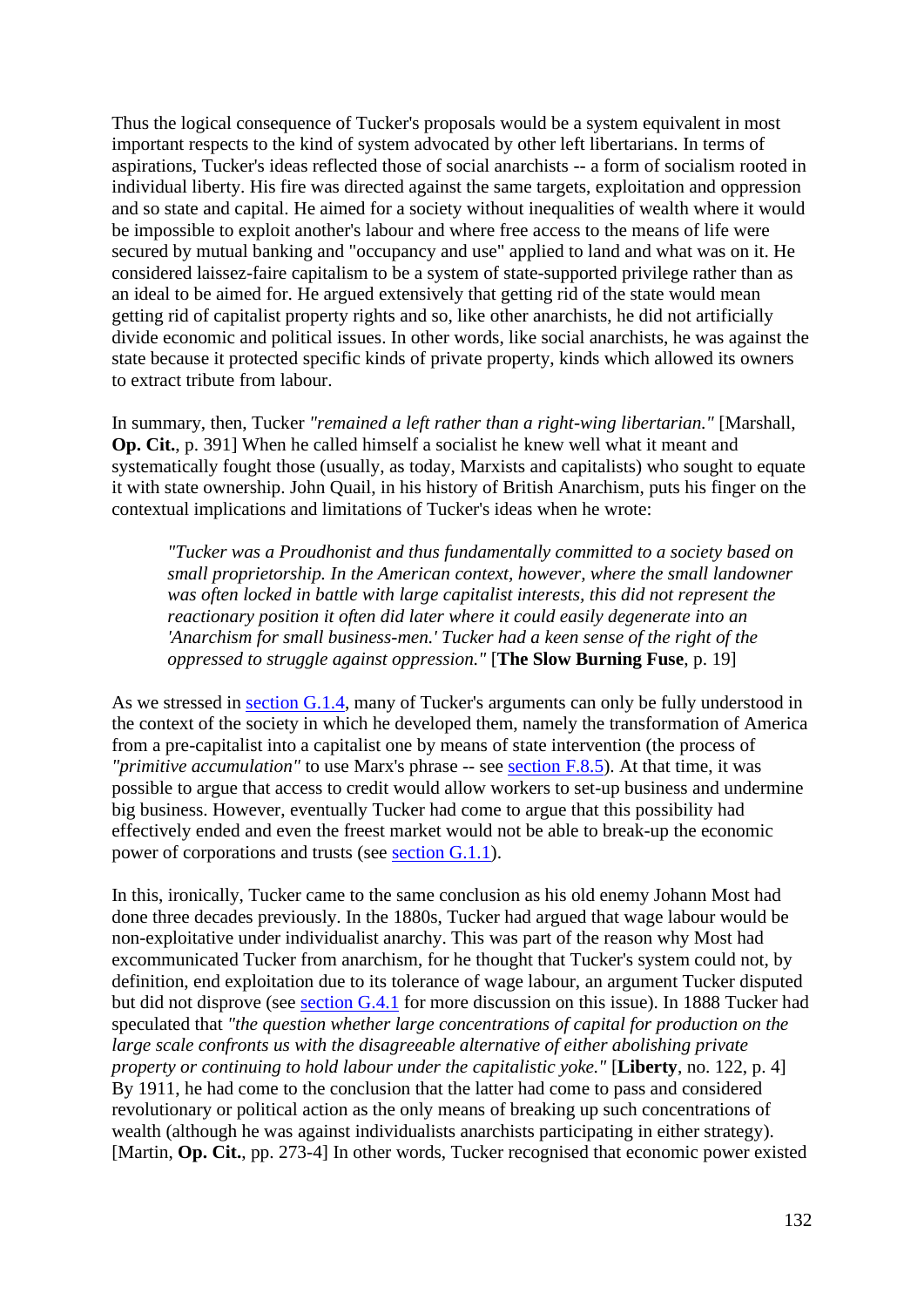and, as a consequence, free markets were not enough to secure free people in conditions of economic inequality.

There are, of course, many differences between the anarchism of, say, Bakunin and Kropotkin and that of Tucker. Tucker's system, for example, does retain some features usually associated with capitalism, such as competition between firms in a free market. However, the fundamental socialist objection to capitalism is not that it involves markets or "private property" but that it results in exploitation. Most socialists oppose private property and markets because they result in exploitation and have other negative consequences rather than an opposition to them as such. Tucker's system was intended to eliminate exploitation and involves a radical change in property rights, which is why he called himself a socialist and why most other anarchists concurred. This is why we find Kropotkin discussing Tucker in his general accounts of anarchism, accounts which note that the anarchists *"constitute the left wing"* of the socialists and which make no comment that Tucker's ideas were any different in this respect. [**Anarchism**, p. 285] A position, needless to say, Tucker also held as he considered his ideas as part of the wider socialist movement.

This fact is overlooked by "anarcho"-capitalists who, in seeking to make Tucker one of their "founding fathers," point to the fact that he spoke of the advantages of owning "property." But it is apparent that by "property" he was referring to simple "possession" of land, tools, etc. by independent artisans, farmers, and co-operating workers (he used the word property *"as denoting the labourer's individual possession of his product or his share of the joint product of himself and others."* [Tucker, **Instead of a Book**, p. 394]. For, since Tucker saw his system as eliminating the ability of capitalists to maintain exploitative monopolies over the means of production, it is therefore true **by definition** that he advocated the elimination of "private property" in the capitalist sense.

So while it is true that Tucker placed "property" and markets at the heart of his vision of anarchy, this does not make he a supporter of capitalism (see sections [G.1.1](sectionG.html#secg11) and [G.1.2\)](sectionG.html#secg12). Unlike supporters of capitalism, the individualist anarchists identified "property" with simple "possession," or *"occupancy and use"* and considered profit, rent and interest as exploitation. Indeed, Tucker explicitly stated that *"all property rests on a labour title, and no other property do I favour."* [**Instead of a Book**, p. 400] Because of their critique of capitalist property rights and their explicit opposition to usury (profits, rent and interest) individualist anarchists like Tucker could and did consider themselves as part of the wider socialist movement, the libertarian wing as opposed to the statist/Marxist wing.

Thus, Tucker is clearly a left libertarian rather than a forefather of right-wing "libertarianism". In this he comes close to what today would be called a market socialist, albeit a non-statist variety. As can be seen, his views are directly opposed to those of right "libertarians" like Murray Rothbard on a number of key issues. Most fundamentally, he rejected "absolute" property rights in land which are protected by laws enforced either by private security forces or a "night watchman state." He also recognised that workers were exploited by capitalists, who use the state to ensure that the market was skewed in their favour, and so urged working people to organise themselves to resist such exploitation and, as a consequence, supported unions and strikes. He recognised that while formal freedom may exist in an unequal society, it could not be an anarchy due to the existence of economic power and the exploitation and limitations in freedom it produced. His aim was a society of equals, one in which wealth was equally distributed and any differences would be minor and rooted in actual work done rather than by owning capital or land and making others produce it for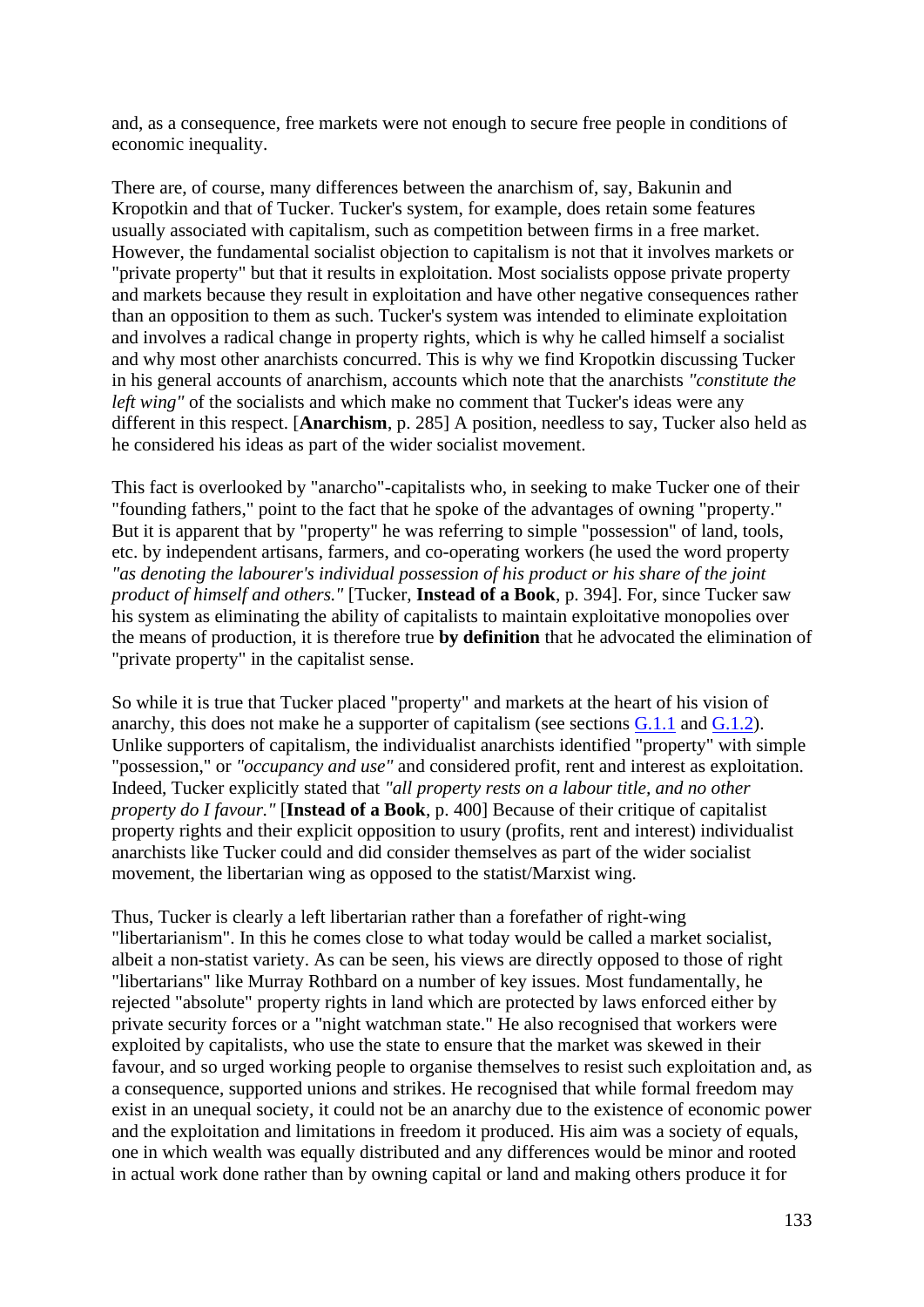them. This clearly indicates that Rothbard's claim to have somehow modernised Tucker's thought is **false** -- "ignored" or "changed beyond recognition" would be more appropriate.

# **G.6 What are the ideas of Max Stirner?**

To some extent, Stirner's work **The Ego and Its Own** is like a Rorschach test. Depending on the reader's psychology, he or she can interpret it in drastically different ways. Hence, a few have tried to use Stirner's ideas to defend capitalism while others have used them to argue for anarcho-syndicalism. For example, many in the anarchist movement in Glasgow, Scotland, took Stirner's *"Union of Egoists"* literally as the basis for their anarcho-syndicalist organising in the 1940s and beyond. Similarly, we discover the noted anarchist historian Max Nettlau stating that *"[o]n reading Stirner, I maintain that he cannot be interpreted except in a socialist sense."* [**A Short History of Anarchism**, p. 55] In this section of the FAQ, we will indicate why, in our view, the latter, syndicalistic, interpretation of egoism is far more appropriate than the capitalistic one.

It should be noted, before continuing, that Stirner's work has had a bigger impact on individualist anarchism than social anarchism. Benjamin Tucker and many of his comrades embraced egoism when they became aware of **The Ego and Its Own** (a development which provoked a split in individualist circles which, undoubtedly, contributed to its decline). However, his influence was not limited to individualist anarchism. As John P. Clark notes, Stirner *"has also been seen as a significant figure by figures who are more in the mainstream of the anarchist tradition. Emma Goldman, for example, combines an acceptance of many of the principles of anarcho-syndicalism and anarcho-communism with a strong emphasis on individuality and personal uniqueness. The inspiration for this latter part of her outlook comes from thinkers like . . . Stirner. Herbert Read has commented on the value of Stirner's defence of individuality.*" [Max Stirner's Egoism, p. 90] Daniel Gu $\tilde{A}$ ©rin's classic introduction to anarchism gives significant space to the German egoist, arguing he *"rehabilitated the individual at a time when the philosophical field was dominated by Hegelian anti-individualism and most reformers in the social field had been led by the misdeeds of bourgeois egotism to stress its opposite"* and pointed to *"the boldness and scope of his thought."* [**Anarchism**, p. 27] From meeting anarchists in Glasgow during the Second World War, long-time anarchist activist and artist Donald Rooum likewise combined Stirner and anarcho-communism. In America, the short-lived Situationist influenced group *"For Ourselves"* produced the inspired **The Right to Be Greedy: Theses on the Practical Necessity of Demanding Everything**, a fusion of Marx and Stirner which proclaimed a *"communist egoism"* based on the awareness that greed *"in its fullest sense is the only possible basis of communist society."*

It is not hard to see why so many people are influenced by Stirner's work. It is a classic, full of ideas and a sense of fun which is lacking in many political writers. For many, it is only known through the criticism Marx and Engels subjected it too in their book **The German Ideology**. As with their later attacks on Proudhon and Bakunin, the two Germans did not accurately reflect the ideas they were attacking and, in the case of Stirner, they made it their task to make them appear ridiculous and preposterous. That they took so much time and energy to do so suggests that Stirner's work is far more important and difficult to refute than their notoriously misleading diatribe suggests. That in itself should prompt interest in his work.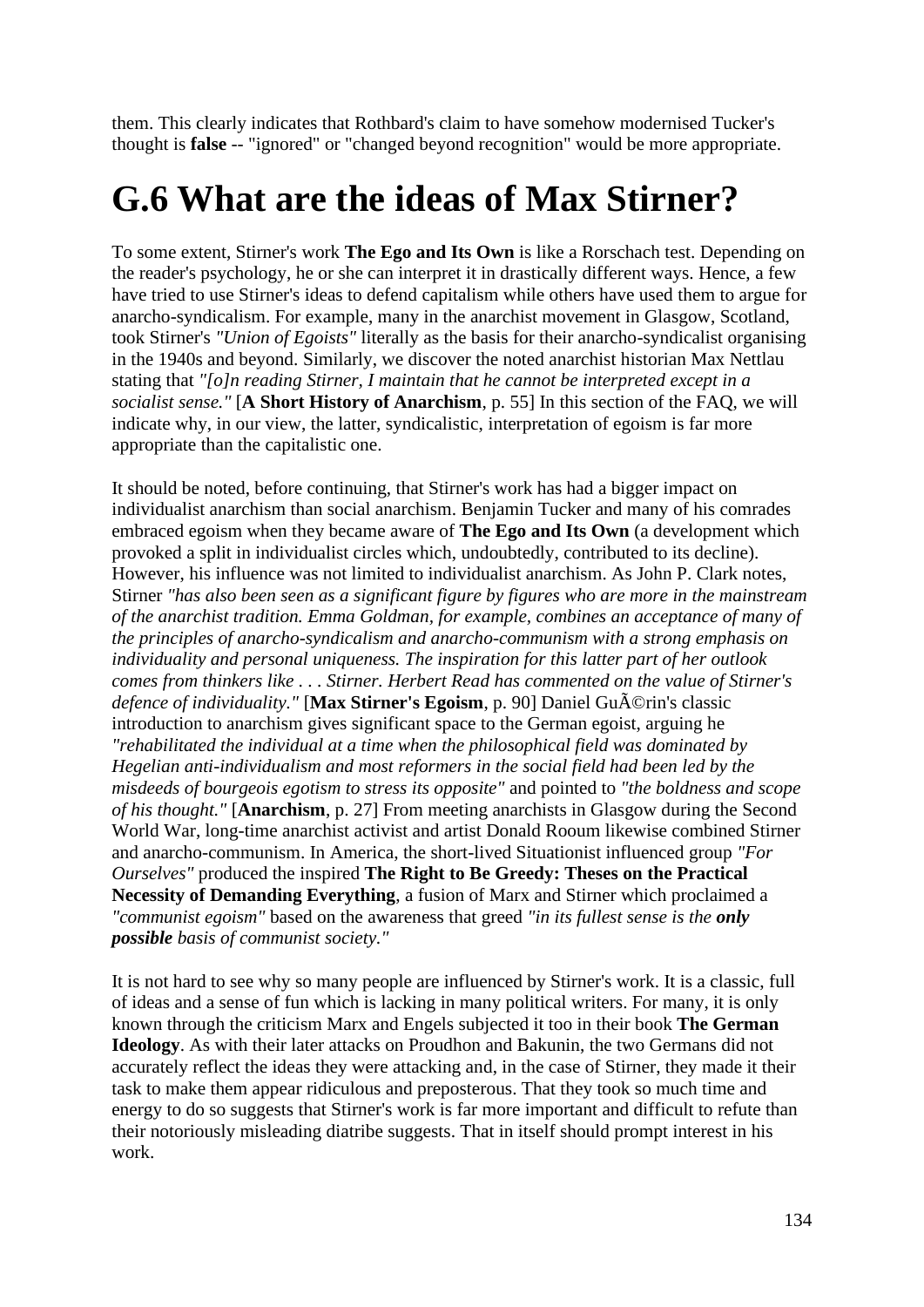As will become clear from our discussion, social anarchists have much to gain from understanding Stirner's ideas and applying what is useful in them. While some may object to our attempt to place egoism and communism together, pointing out that Stirner rejected "communism". Quite! Stirner did not subscribe to libertarian communism, because it did not exist when he was writing and so he was directing his critique against the various forms of **state** communism which did. Moreover, this does not mean that anarcho-communists and others may not find his work of use to them. And Stirner would have approved, for nothing could be more foreign to his ideas than to limit what an individual considers to be in their best interest. Unlike the narrow and self-defeating "egoism" of, say, Ayn Rand, Stirner did not prescribe what was and was not in a person's self-interest. He did not say you should act in certain ways because he preferred it, he did not redefine selfishness to allow most of bourgeois morality to remain intact. Rather he urged the individual to think for themselves and seek their own path. Not for Stirner the grim "egoism" of "selfishly" living a life determined by some guru and which only that authority figure would approve of. True egoism is not parroting what Stirner wrote and agreeing with everything he expounded. Nothing could be more foreign to Stirner's work than to invent "Stirnerism." As Donald Rooum put it:

*"I am happy to be called a Stirnerite anarchist, provided 'Stirnerite' means one who agrees with Stirner's general drift, not one who agrees with Stirner's every word. Please judge my arguments on their merits, not on the merits of Stirner's arguments, and not by the test of whether I conform to Stirner."* [*"Anarchism and Selfishness"*, pp. 251-9, **The Raven**, no. 3, p. 259fn]

With that in mind, we will summarise Stirner's main arguments and indicate why social anarchists have been, and should be, interested in his ideas. Saying that, John P. Clark presents a sympathetic and useful social anarchist critique of his work in **Max Stirner's Egoism**. Unless otherwise indicated all quotes are from Stirner's **The Ego and Its Own**.

So what is Stirner all about? Simply put, he is an Egoist, which means that he considers selfinterest to be the root cause of an individual's every action, even when he or she is apparently doing "altruistic" actions. Thus: *"I am everything to myself and I do everything on my account."* Even love is an example of selfishness, *"because love makes me happy, I love because loving is natural to me, because it pleases me."* He urges others to follow him and *"take courage now to really make yourselves the central point and the main thing altogether."* As for other people, he sees them purely as a means for self-enjoyment, a selfenjoyment which is mutual: *"For me you are nothing but my food, even as I am fed upon and turned to use by you. We have only one relation to each other, that of <i>usableness, of utility, of use."* [p. 162, p. 291 and pp. 296-7]

For Stirner, all individuals are unique (*"My flesh is not their flesh, my mind is not their mind,"*) and should reject any attempts to restrict or deny their uniqueness: *"To be looked upon as a mere part, part of society, the individual cannot bear -- because he is more; his uniqueness puts from it this limited conception."* Individuals, in order to maximise their uniqueness, must become aware of the **real** reasons for their actions. In other words they must become conscious, not unconscious, egoists. An unconscious, or involuntary, egoist is one *"who is always looking after his own and yet does not count himself as the highest being, who serves only himself and at the same time always thinks he is serving a higher being, who knows nothing higher than himself and yet is infatuated about something higher."* [p. 138, p. 265 and p. 36] In contrast, egoists are aware that they act purely out of self-interest, and if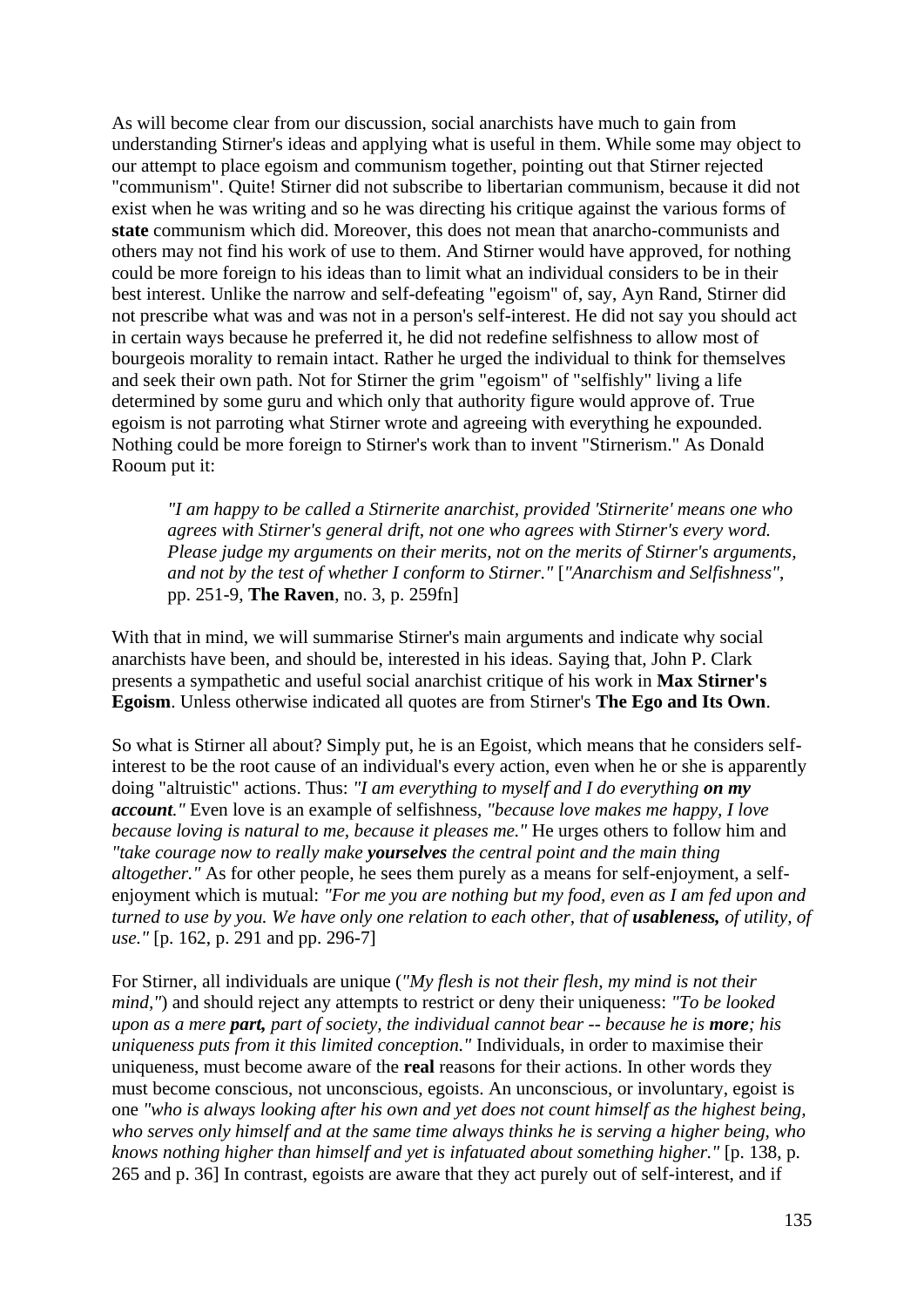they support a "higher being," it is not because it is a noble thought but because it will benefit them.

Stirner himself, however, has no truck with "higher beings." Indeed, with the aim of concerning himself purely with his own interests, he attacks all "higher beings," regarding them as a variety of what he calls *"spooks,"* or ideas to which individuals sacrifice themselves and by which they are dominated. First amongst these is the abstraction *"Man"*, into which all unique individuals are submerged and lost. As he put it, *"liberalism is a religion because it separates my essence from me and sets it above me, because it exalts 'Man' to the same extent as any other religion does to God . . . it sets me beneath Man."* Indeed, he *"who is infatuated with Man leaves persons out of account so far as that infatuation extends, and floats in an ideal, sacred interest. Man, you see, is not a person, but an ideal, a spook."* [p. 176 and p.79] Among the many *"spooks"* Stirner attacks are such notable aspects of capitalist life as private property, the division of labour, the state, religion, and (at times) society itself. We will discuss Stirner's critique of capitalism before moving onto his vision of an egoist society and how it relates to social anarchism.

For the egoist, private property is a spook which *"lives by the grace of law"* and it *"becomes 'mine' only by effect of the law"*. In other words, private property exists purely *"through the protection of the State, through the State's grace."* Recognising its need for state protection, Stirner is also aware that *"[i]t need not make any difference to the 'good citizens' who protects them and their principles, whether an absolute King or a constitutional one, a republic, if only they are protected. And what is their principle, whose protector they always 'love'? Not that of labour"*, rather it is *"interesting-bearing possession . . . labouring capital, therefore . . . labour certainly, yet little or none at all of one's own, but labour of capital and of the -- subject labourers."* [p. 251, p. 114, p. 113 and p. 114]

As can be seen from capitalist support for fascism, Stirner was correct -- as long as a regime supports capitalist interests, the 'good citizens' (including many on the so-called "libertarian" right)) will support it. Stirner sees that not only does private property require state protection, it also leads to exploitation and oppression. As noted in [section D.10,](sectionD.html#secd10) like subsequent anarchists like Kropotkin, Stirner attacked the division of labour resulting from private property for its deadening effects on the ego and individuality of the worker:

*"When everyone is to cultivate himself into man, condemning a man to machine-like labour amounts to the same thing as slavery . . . Every labour is to have the intent that the man be satisfied. Therefore he must become a master in it too, be able to perform it as a totality. He who in a pin-factory only puts on heads, only draws the wire, works, as it were mechanically, like a machine; he remains half-trained, does not become a master: his labour cannot satisfy him, it can only fatigue him. His labour is nothing by itself, has no object in itself, is nothing complete in itself; he labours only into another's hands, and is used (exploited) by this other."* [p. 121]

Stirner had nothing but contempt for those who defended property in terms of "natural rights" and opposed theft and taxation with a passion because it violates said rights. *"Rightful, or legitimate property of another,"* he stated, *"will by only that which you are content to recognise as such. If your content ceases, then this property has lost legitimacy for you, and you will laugh at absolute right to it."* After all, *"what well-founded objection could be made against theft"* [p. 278 and p. 251] He was well aware that inequality was only possible as long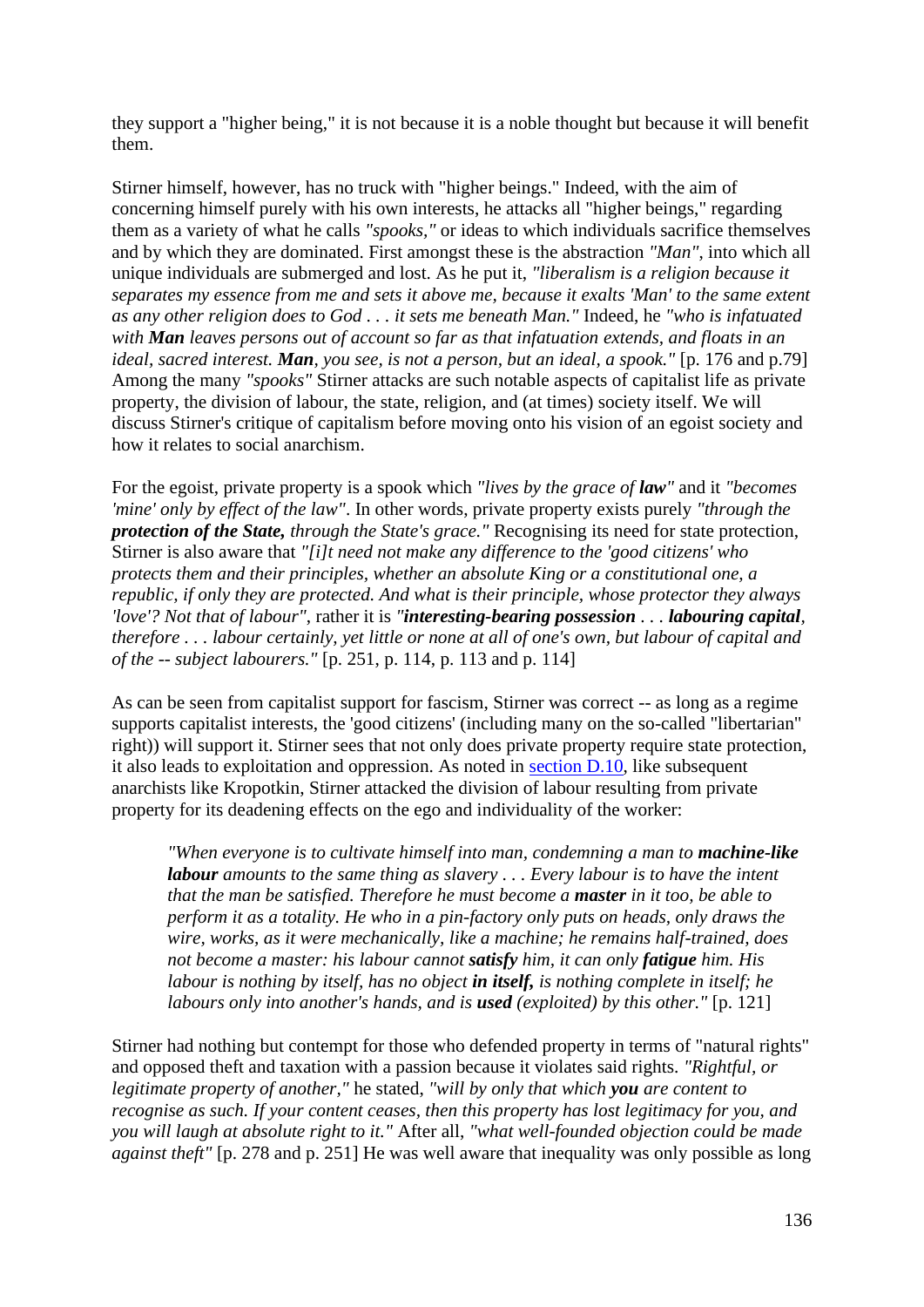as the masses were convinced of the sacredness of property. In this way, the majority end up without property:

*"Property in the civic sense means sacred property, such that I must respect your property . . . Be it ever so little, if one only has somewhat of his own - to wit, a respected property: The more such owners . . . the more 'free people and good patriots' has the State.* 

*"Political liberalism, like everything religious, counts on respect, humaneness, the virtues of love . . . For in practice people respect nothing, and everyday the small possessions are bought up again by greater proprietors, and the 'free people' change into day labourers."* [p. 248]

Thus free competition *"is not 'free,' because I lack the things for competition."* Due to this basic inequality of wealth (of "things"), *"[u]nder the regime of the commonality the labourers always fall into the hands of the possessors . . . of the capitalists, therefore. The labourer cannot realise on his labour to the extent of the value that it has for the customer."* [p. 262 and p. 115] In other words, the working class is exploited by the capitalists and landlords.

Moreover, it is the exploitation of labour which is the basis of the state, for the state *"rests on the slavery of labour. If labour becomes free, the State is lost."* Without surplus value to feed off, a state could not exist. For Stirner, the state is the greatest threat to his individuality: *"I am free in no State.*" This is because the state claims to be sovereign over a given area, while, for Stirner, only the ego can be sovereign over itself and that which it uses (its *"property"*): *"I am my own only when I am master of myself."* Thus the state *"is not thinkable without lordship and servitude (subjection); for the State must will to be the lord of all that it embraces.*" Stirner also warned against the illusion in thinking that political liberty means that the state need not be a cause of concern for *"[p]olitical liberty means that the polis, the State, is free; ... not, therefore, that I am free of the State... It does not mean <i>my* liberty, but *the liberty of a power that rules and subjugates me; it means that one of my <i>despots* . . . is *free."* [p. 116, p. 226, p. 169, p. 195 and p. 107]

Therefore Stirner urges insurrection against all forms of authority and **dis**-respect for property. For *"[i]f man reaches the point of losing respect for property, everyone will have property, as all slaves become free men as soon as they no longer respect the master as master."* And in order for labour to become free, all must have *"property." "The poor become free and proprietors only when they rise."* Thus, *"[i]f we want no longer to leave the land to the landed proprietors, but to appropriate it to ourselves, we unite ourselves to this end, form a union, a soci* $\tilde{A} \mathbb{O}$ *t* $\tilde{A} \mathbb{O}$ *, that makes itself proprietor ... we can drive them out of many another property yet, in order to make it our property, the property of the -- conquerors."* Thus property *"deserves the attacks of the Communists and Proudhon: it is untenable, because the civic proprietor is in truth nothing but a propertyless man, one who is everywhere shut out. Instead of owning the world, as he might, he does not own even the paltry point on which he turns around."* [p. 258, p. 260, p. 249 and pp. 248-9]

Stirner recognises the importance of self-liberation and the way that authority often exists purely through its acceptance by the governed. As he argues, *"no thing is sacred of itself, but my declaring it sacred, by my declaration, my judgement, my bending the knee; in short, by my conscience."* It is from this worship of what society deems *"sacred"* that individuals must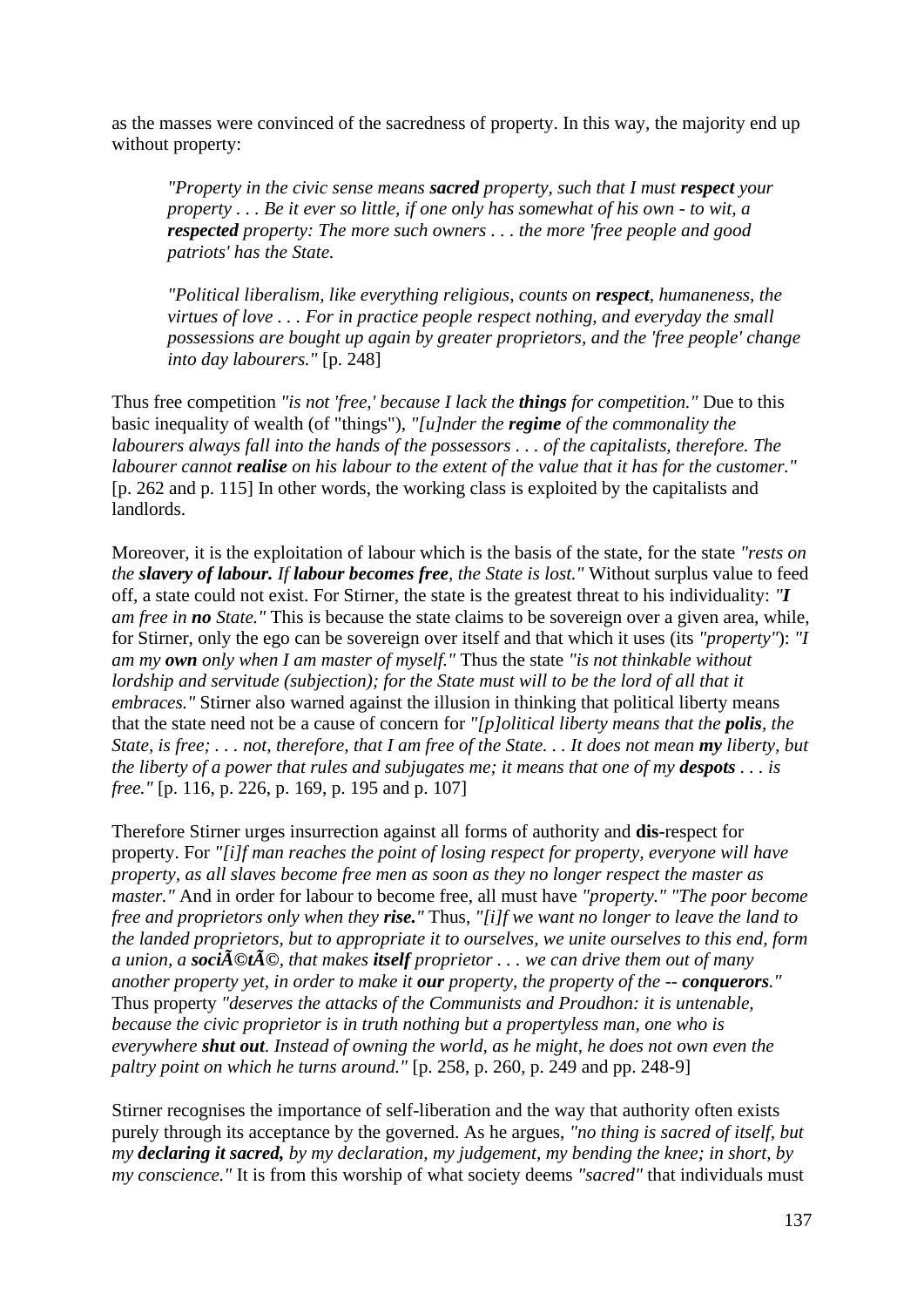liberate themselves in order to discover their true selves. And, significantly, part of this process of liberation involves the destruction of **hierarchy.** For Stirner, *"Hierarchy is domination of thoughts, domination of mind!,"* and this means that we are *"kept down by those who are supported by thoughts."* [p. 72 and p. 74] That is, by our own willingness to not question authority and the sources of that authority, such as private property and the state:

*"Proudhon calls property 'robbery' (le vol) But alien property -- and he is talking of this alone -- is not less existent by renunciation, cession, and humility; it is a present. Who so sentimentally call for compassion as a poor victim of robbery, when one is just a foolish, cowardly giver of presents? Why here again put the fault on others as if they were robbing us, while we ourselves do bear the fault in leaving the others unrobbed? The poor are to blame for there being rich men."* [p. 315]

For those, like modern-day "libertarian" capitalists, who regard "profit" as the key to "selfishness," Stirner has nothing but contempt. Because "greed" is just one part of the ego, and to spend one's life pursuing only that part is to deny all other parts. Stirner called such pursuit *"self-sacrificing,"* or a *"one-sided, unopened, narrow egoism,"* which leads to the ego being possessed by one aspect of itself. For *"he who ventures everything else for one thing, one object, one will, one passion . . . is ruled by a passion to which he brings the rest as sacrifices."* [p. 76]

For the true egoist, capitalists are *"self-sacrificing"* in this sense, because they are driven only by profit. In the end, their behaviour is just another form of self-denial, as the worship of money leads them to slight other aspects of themselves such as empathy and critical thought (the bank balance becomes the rule book). A society based on such "egoism" ends up undermining the egos which inhabit it, deadening one's own and other people's individuality and so reducing the vast potential "utility" of others to oneself. In addition, the drive for profit is not even based on self-interest, it is forced upon the individual by the workings of the market (an alien authority) and results in labour *"claim[ing] all our time and toil,"* leaving no time for the individual *"to take comfort in himself as the unique."* [pp. 268-9]

Stirner also turns his analysis to "socialism" and "communism," and his critique is as powerful as the one he directs against capitalism. This attack, for some, gives his work an appearance of being pro-capitalist, while, as indicated above, it is not. Stirner did attack socialism, but he (rightly) attacked **state** socialism, not libertarian socialism, which did not really exist at that time (the only well known anarchist work at the time was Proudhon's **What is Property?**, published in 1840 and this work obviously could not fully reflect the developments within anarchism that were to come). He also indicated why moralistic (or altruistic) socialism is doomed to failure, and laid the foundations of the theory that socialism will work only on the basis of egoism (communist-egoism, as it is sometimes called). Stirner correctly pointed out that much of what is called socialism was nothing but warmed up liberalism, and as such ignores the individual: *"Whom does the liberal look upon as his equal? Man! . . ., In other words, he sees in you, not you, but the species."* A socialism that ignores the individual consigns itself to being state capitalism, nothing more. "Socialists" of this school forget that "society" is made up of individuals and that it is individuals who work, think, love, play and enjoy themselves. Thus: *"That society is no ego at all, which could give, bestow, or grant, but an instrument or means, from which we may derive benefit . . . of this the socialists do not think, because they -- as liberals -- are imprisoned in the religious principle and zealously aspire after -- a sacred society, such as the State was hitherto."* [p. 123]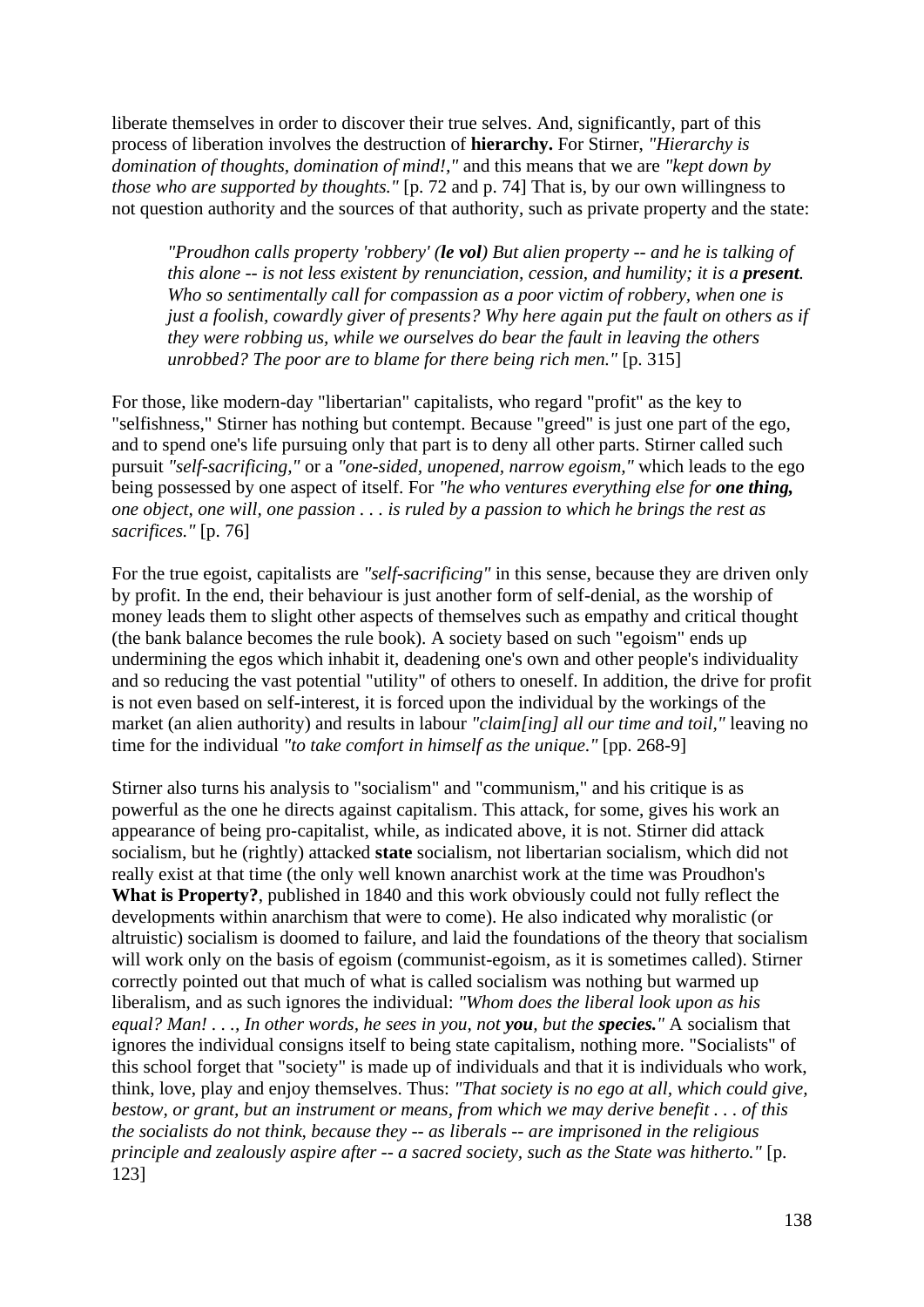Of course, for the egoist libertarian communism can be just as much an option as any other socio-political regime. As Stirner stressed, egoism *"is not hostile to the tenderest of cordiality . . . nor of socialism: in short, it is not inimical to any interest: it excludes no interest. It simply runs counter to un-interest and to the uninteresting: it is not against love but against sacred love . . . not against socialists, but against the sacred socialists."* [**No Gods, No Masters**, vol. 1, p. 23] After all, if it aids the individual then Stirner had no more problems with libertarian communism that, say, rulers or exploitation. Yet this position does not imply that egoism tolerates the latter. Stirner's argument is, of course, that those who are subject to either have an interest in ending both and should unite with those in the same position to end it rather than appealing to the good will of those in power. As such, it goes without saying that those who find in egoism fascistic tendencies are fundamentally wrong. Fascism, like any class system, aims for the elite to rule and provides various spooks for the masses to ensure this (the nation, tradition, property, and so on). Stirner, on the other hand, urges an universal egoism rather than one limited to just a few. In other words, he would wish those subjected to fascistic domination to reject such spooks and to unite and rise against those oppressing them:

*"Well, who says that every one can do everything? What are you there for, pray, you who do not need to put up with everything? Defend yourself, and no one will do anything to you! He who would break your will has to do with you, and is your enemy. Deal with him as such. If there stand behind you for your protection some millions more, then you are an imposing power and will have an easy victory."* [p. 197]

That Stirner's desire for individual autonomy becomes transferred into support for rulership for the few and subjection for the many by many of his critics simply reflects the fact we are conditioned by class society to accept such rule as normal -- and hope that our masters will be kind and subscribe to the same spooks they inflict on their subjects. It is true, of course, that a narrow "egoism" would accept and seek such relationships of domination but such a perspective is not Stirner's. This can be seen from how Stirner's egoist vision could fit with social anarchist ideas.

The key to understanding the connection lies in Stirner's idea of the *"union of egoists,"* his proposed alternative mode of organising society. Stirner believed that as more and more people become egoists, conflict in society will decrease as each individual recognises the uniqueness of others, thus ensuring a suitable environment within which they can co-operate (or find *"truces"* in the *"war of all against all"*). These *"truces"* Stirner termed *"Unions of Egoists."* They are the means by which egoists could, firstly, *"annihilate"* the state, and secondly, destroy its creature, private property, since they would *"multiply the individual's means and secure his assailed property."* [p. 258]

The unions Stirner desires would be based on free agreement, being spontaneous and voluntary associations drawn together out of the mutual interests of those involved, who would *"care best for their welfare if they unite with others."* [p. 309] The unions, unlike the state, exist to ensure what Stirner calls *"intercourse,"* or *"union"* between individuals. To better understand the nature of these associations, which will replace the state, Stirner lists the relationships between friends, lovers, and children at play as examples. [**No Gods, No Masters**, vol. 1, p. 25] These illustrate the kinds of relationships that maximise an individual's self-enjoyment, pleasure, freedom, and individuality, as well as ensuring that those involved sacrifice nothing while belonging to them. Such associations are based on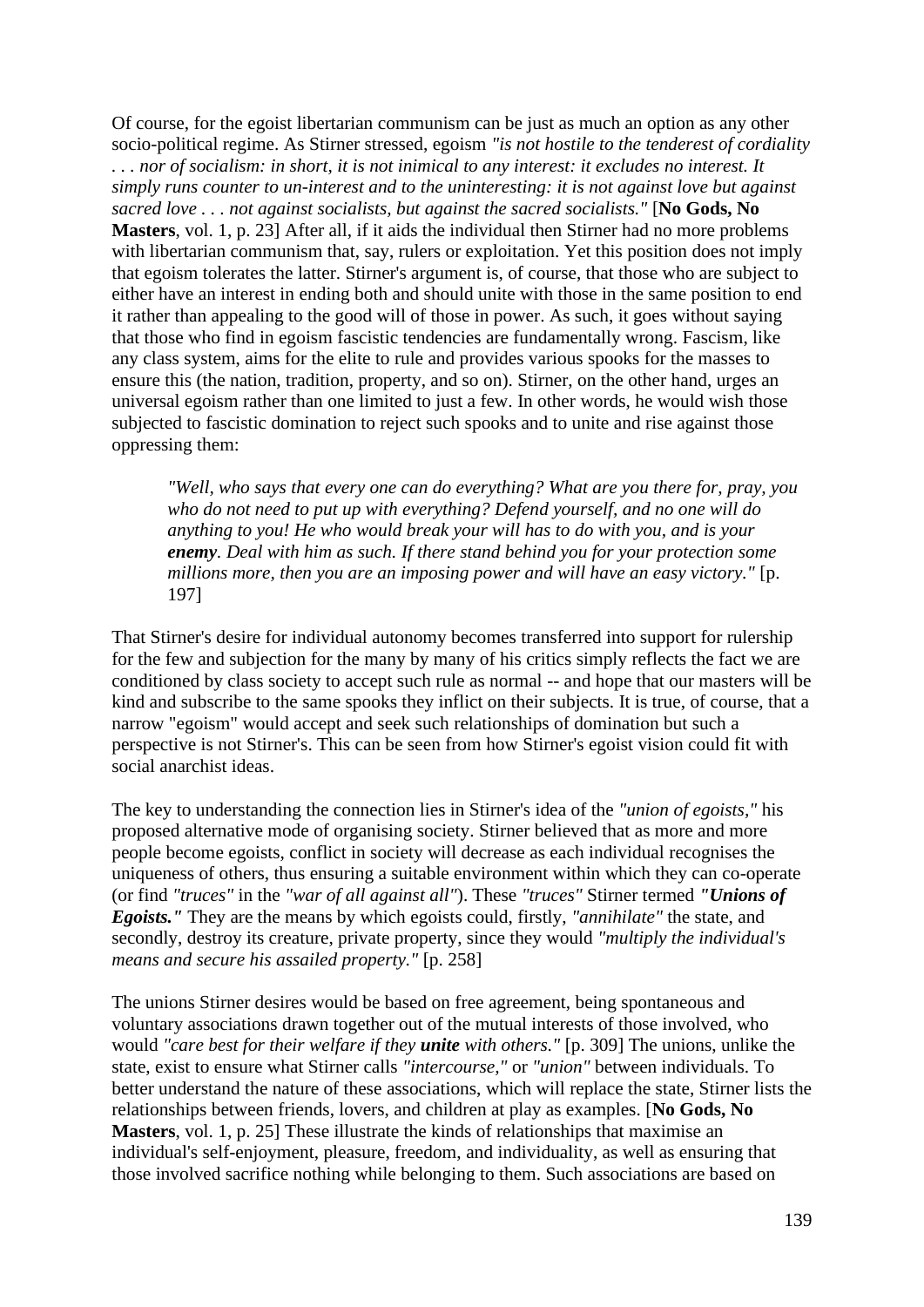mutuality and a free and spontaneous co-operation between equals. As Stirner puts it, *"intercourse is mutuality, it is the action, the commercium, of individuals."* [p. 218] Its aim is *"pleasure"* and *"self-enjoyment."* Thus Stirner sought a broad egoism, one which appreciated others and their uniqueness, and so criticised the narrow egoism of people who forgot the wealth others are:

*"But that would be a man who does not know and cannot appreciate any of the delights emanating from an interest taken in others, from the consideration shown to others. That would be a man bereft of innumerable pleasures, a wretched character . . . would he not be a wretched egoist, rather than a genuine Egoist? . . . The person who loves a human being is, by virtue of that love, a wealthier man that someone else who loves no one."* [**No Gods, No Masters**, vol. 1, p. 23]

In order to ensure that those involved do not sacrifice any of their uniqueness and freedom, the contracting parties have to have roughly the same bargaining power and the association created must be based on self-management (i.e. equality of power). Only under selfmanagement can all participate in the affairs of the union and express their individuality. Otherwise, we have to assume that some of the egoists involved will stop being egoists and will allow themselves to be dominated by another, which is unlikely. As Stirner himself argued:

*"But is an association, wherein most members allow themselves to be lulled as regards their most natural and most obvious interests, actually an Egoist's association? Can they really be 'Egoists' who have banded together when one is a slave or a serf of the other?. . .* 

*"Societies wherein the needs of some are satisfied at the expense of the rest, where, say, some may satisfy their need for rest thanks to the fact that the rest must work to the point of exhaustion, and can lead a life of ease because others live in misery and perish of hunger, or indeed who live a life of dissipation because others are foolish enough to live in indigence, etc., such societies . . . [are] more of a religious society, a communion held as sacrosanct by right, by law and by all the pomp and circumstance of the courts."* [**Op. Cit.**, p. 24]

Therefore, egoism's revolt against all hierarchies that restrict the ego logically leads to the end of authoritarian social relationships, particularly those associated with private property and the state. Given that capitalism is marked by extensive differences in bargaining power outside its "associations" (i.e. firms) and power within these "associations" (i.e. the worker/boss hierarchy), from an egoist point of view it is in the self-interest of those subjected to such relationships to get rid of them and replace them with unions based on mutuality, free association, and self-management. Ultimately, Stirner stresses that it is in the workers' **self-interest** to free themselves from both state and capitalist oppression. Sounding like an anarcho-syndicalist, Stirner recognised the potential for strike action as a means of self-liberation:

*"The labourers have the most enormous power in their hands, and, if they once become thoroughly conscious of it and used it, nothing could withstand them; they would only have to stop labour, regard the product of labour as theirs, and enjoy it. This is the sense of the labour disturbances which show themselves here and there."* [p. 116]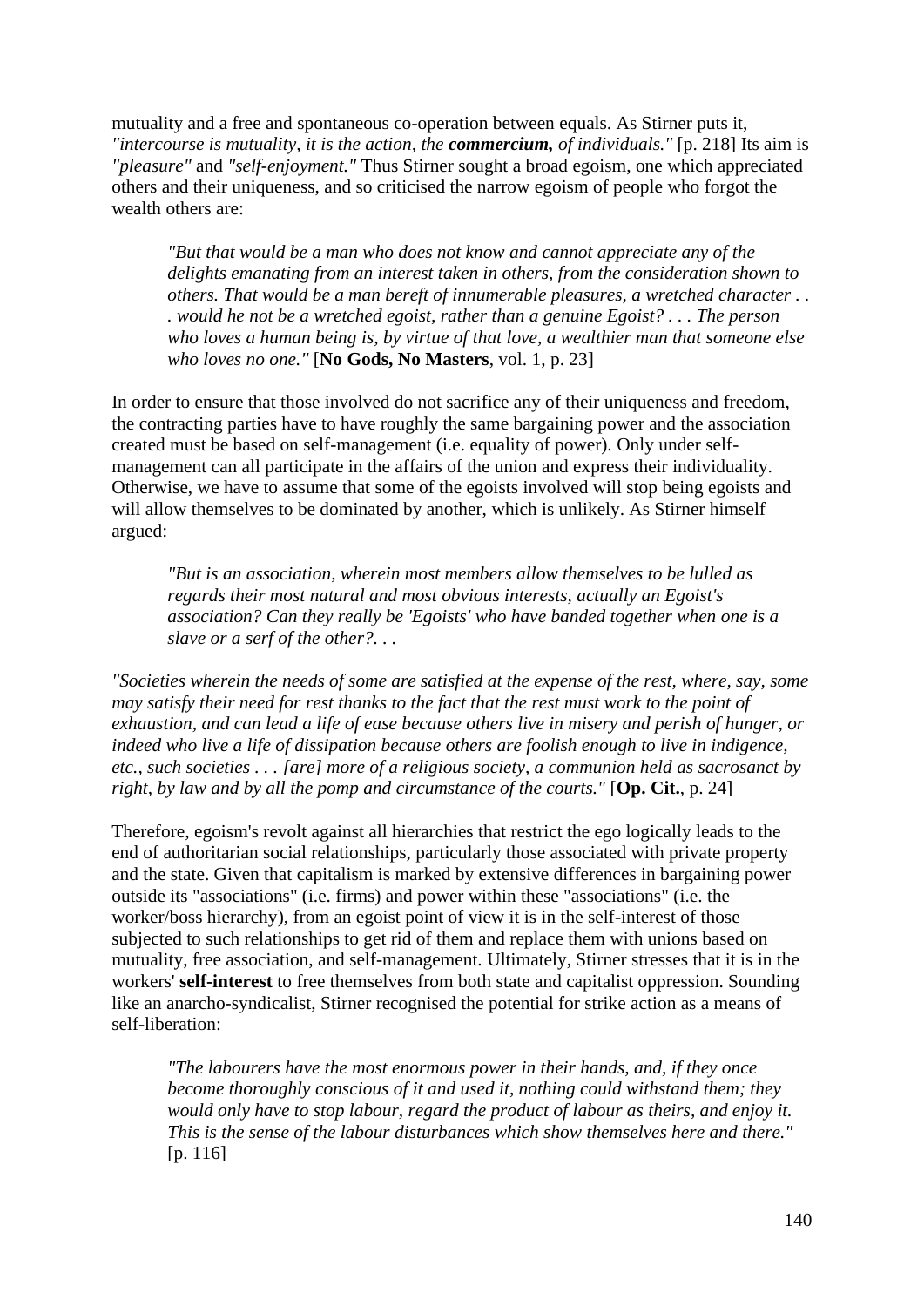Given the holistic and egalitarian nature of the union of egoists, it can be seen that it shares little with the so-called free agreements of capitalism (in particular wage labour). The hierarchical structure of capitalist firms hardly produces associations in which the individual's experiences can be compared to those involved in friendship or play, nor do they involve equality. An essential aspect of the *"union of egoists"* for Stirner was such groups should be "owned" by their members, not the members by the group. That points to a **libertarian** form of organisation within these "unions" (i.e. one based on equality and participation), **not** a hierarchical one. If you have no say in how a group functions (as in wage slavery, where workers have the "option" of "love it or leave it") then you can hardly be said to own it, can you? Indeed, Stirner argues, for *"[o]nly in the union can you assert yourself as unique, because the union does not possess you, but you possess it or make it of use to you."* [p. 312]

Thus, Stirner's *"union of egoists"* cannot be compared to the employer-employee contract as the employees cannot be said to "own" the organisation resulting from the contract (nor do they own themselves during work time, having sold their labour/liberty to the boss in return for wages -- see [section B.4\)](sectionB.html#secb4). Only within a participatory association can you *"assert"* yourself freely and subject your maxims, and association, to your *"ongoing criticism"* -- in capitalist contracts you can do both only with your bosses' permission.

And by the same token, capitalist contracts do not involve "leaving each other alone" (a la "anarcho"-capitalism). No boss will "leave alone" the workers in his factory, nor will a landowner "leave alone" a squatter on land he owns but does not use. Stirner rejects the narrow concept of "property" as private property and recognises the **social** nature of "property," whose use often affects far more people than those who claim to "own" it: *"I do not step shyly back from your property, but look upon it always as my property, in which I 'respect' nothing. Pray do the like with what you call my property!"* [p. 248] This view logically leads to the idea of both workers' self-management and grassroots community control (as will be discussed more fully in [section I\)](sectionI.html) as those affected by an activity will take a direct interest in it and not let "respect" for "private" property allow them to be oppressed by others.

Moreover, egoism (self-interest) must lead to self-management and mutual aid (solidarity), for by coming to agreements based on mutual respect and social equality, we ensure nonhierarchical relationships. If I dominate someone, then in all likelihood I will be dominated in turn. By removing hierarchy and domination, the ego is free to experience and utilise the full potential of others. As Kropotkin argued in **Mutual Aid**, individual freedom and social cooperation are not only compatible but, when united, create the most productive conditions for all individuals within society.

Stirner reminds the social anarchist that communism and collectivism are not sought for their own sake but to ensure individual freedom and enjoyment. As he argued: *"But should competition some day disappear, because concerted effort will have been acknowledged as more beneficial than isolation, then will not every single individual inside the associations be equally egoistic and out for his own interests?"* [**Op. Cit.**, p. 22] This is because competition has its drawbacks, for *"[r]estless acquisition does not let us take breath, take a calm enjoyment. We do not get the comfort of our possessions. . . Hence it is at any rate helpful that we come to an agreement about human labours that they may not, as under competition, claim all our time and toil."* [p. 268] In other words, in the market only the market is free not those subject to its pressures and necessities -- an important truism which defenders of capitalism always ignore.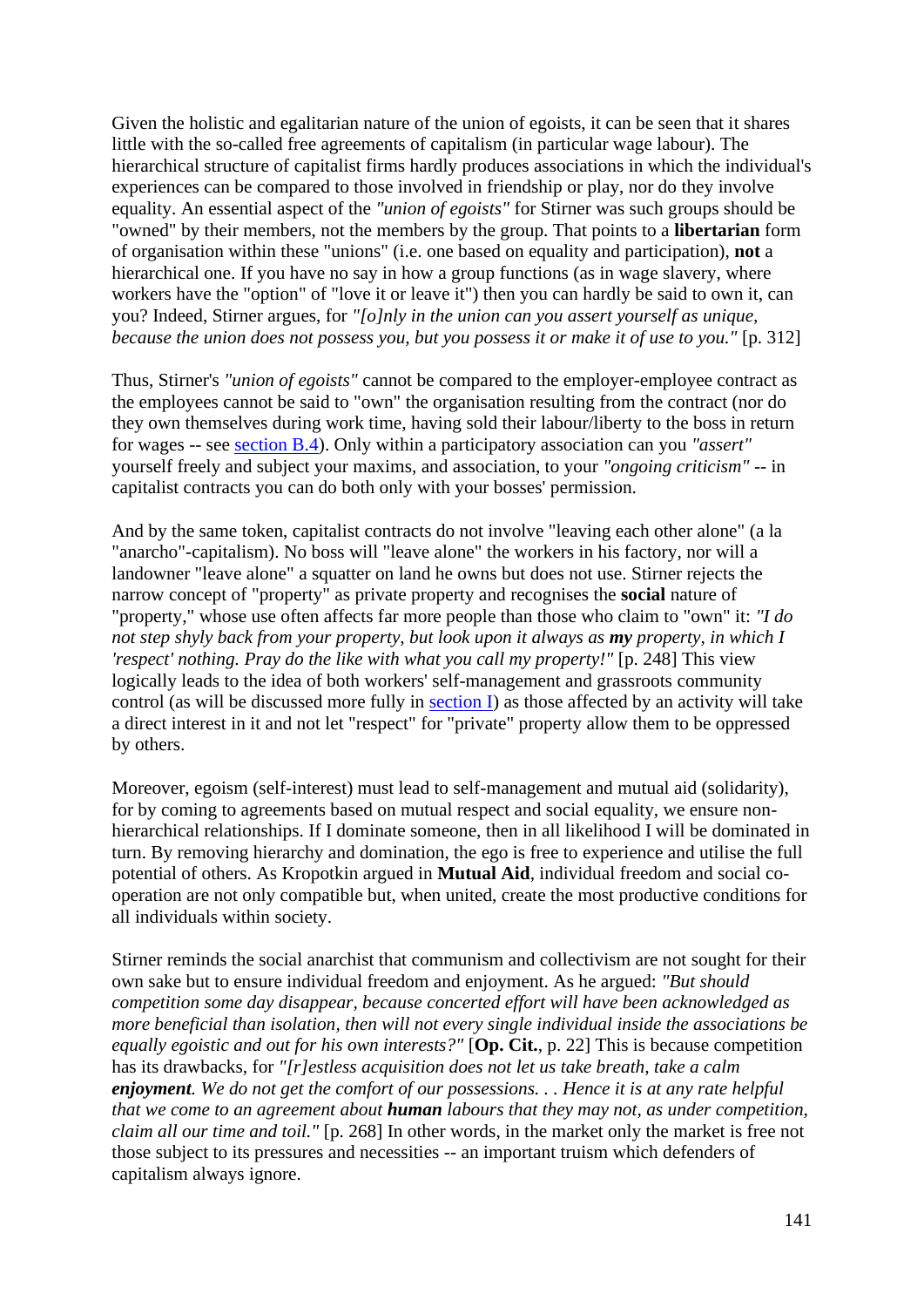Forgetting about the individual was, for Stirner, the key problem with the forms of communism he was familiar with and so this *"organisation of labour touches only such labours as others can do for us . . . the rest remain egoistic, because no one can in your stead elaborate your musical compositions, carry out your projects of painting, etc.; nobody can replace Raphael's labours. The latter are labours of a unique person, which only he is competent to achieve."* He went on to ask *"for whom is time to be gained [by association]? For what does man require more time than is necessary to refresh his wearied powers of labour? Here Communism is silent."* Unlike egoism, which answers: *"To take comfort in himself as unique, after he has done his part as man!"* In other words, competition *"has a continued existence"* because *"all do not attend to their affair and come to an understanding with each other about it."* [p. 269 and p. 275] As can be seen from Chapter 8 of Kropotkin's **Conquest of Bread** (*"The Need for Luxury"*), communist-anarchism builds upon this insight, arguing that communism is required to ensure that all individuals have the time and energy to pursue their own unique interests and dreams (see [section I.4\)](sectionI.html#seci4).

Stirner notes that socialising property need not result in genuine freedom if it is not rooted in individual use and control. He states *"the lord is proprietor. Choose then whether you want to be lord, or whether society shall be!"* He notes that many communists of his time attacked alienated property but did not stress that the aim was to ensure access for all individuals. *"Instead of transforming the alien into own,"* Stirner noted, *"they play impartial and ask only that all property be left to a third party, such as human society. They revindicate the alien not in their own name, but in a third party's"* Ultimately, of course, under libertarian communism it is not "society" which uses the means of life but individuals and associations of individuals. As Stirner stressed: *"Neither God nor Man ('human society') is proprietor, but the individual."* [p. 313, p. 315 and p. 251] This is why social anarchists have always stressed self-management -- only that can bring collectivised property into the hands of those who utilise it. Stirner places the focus on decision making back where it belongs -- in the individuals who make up a given community rather than abstractions like "society."

Therefore Stirner's union of egoists has strong connections with social anarchism's desire for a society based on freely federated individuals, co-operating as equals. His central idea of "property" -- that which is used by the ego -- is an important concept for social anarchism because it stresses that hierarchy develops when we let ideas and organisations own us rather than vice versa. A participatory anarchist community will be made up of individuals who must ensure that it remains their "property" and be under their control; hence the importance of decentralised, confederal organisations which ensure that control. A free society must be organised in such a way to ensure the free and full development of individuality and maximise the pleasure to be gained from individual interaction and activity. Lastly, Stirner indicates that mutual aid and equality are based not upon an abstract morality but upon selfinterest, both for defence against hierarchy and for the pleasure of co-operative intercourse between unique individuals.

Stirner demonstrates brilliantly how abstractions and fixed ideas (*"spooks"*) influence the very way we think, see ourselves, and act. He shows how hierarchy has its roots within our own minds, in how we view the world. He offers a powerful defence of individuality in an authoritarian and alienated world, and places subjectivity at the centre of any revolutionary project, where it belongs. Finally, he reminds us that a free society must exist in the interests of all, and must be based upon the self-fulfilment, liberation and enjoyment of the individual.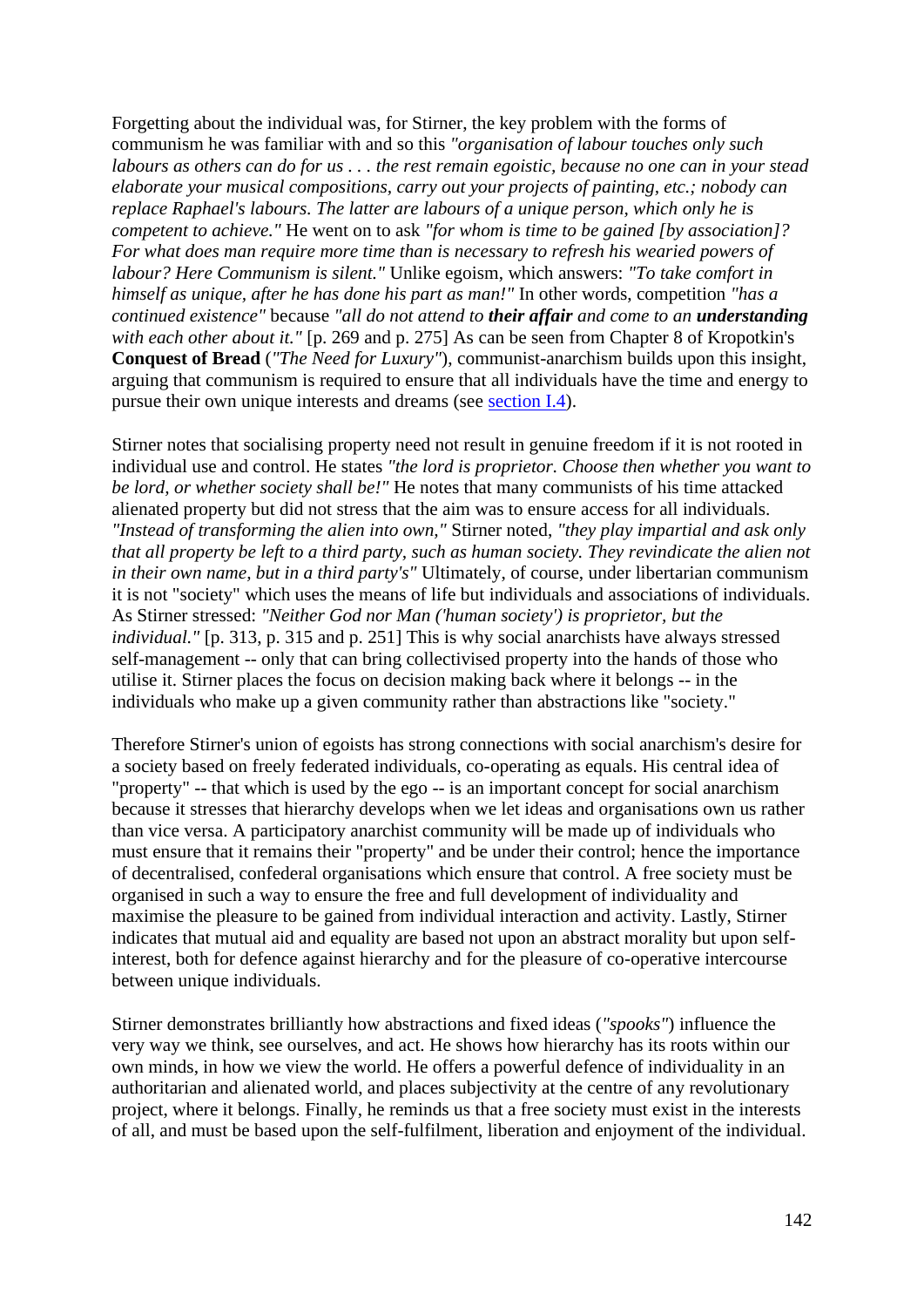# **G.7 Lysander Spooner: right-"libertarian" or libertarian socialist?**

Murray Rothbard and others on the "libertarian" right have argued that Lysander Spooner is another individualist anarchist whose ideas support "anarcho"-capitalism's claim to be part of the anarchist tradition. It is fair to say that Spooner's critique of the state, rooted in *"natural rights"* doctrine, was quoted favourably by Rothbard on many occasions, making Spooner the 19th century anarchist most likely to be referenced by him. This is understandable as Spooner was undoubtedly the closest to liberalism of the individualist anarchists, making him more amenable to appropriation than the others (particularly those, like Tucker, who called themselves socialists).

As will be shown below, however, any claim that Spooner provides retroactive support for "anarcho"-capitalist claims of being a form of anarchism is untrue. This is because, regardless of his closeness to liberalism, Spooner's vision of a free society was fundamentally anticapitalist. It is clear that Spooner was a left-libertarian who was firmly opposed to capitalism. The ignoring (at best) or outright dismissal (at worse) of Spooner's economic ideas and vision of a free society by right-"libertarians" should be more than enough to show that Spooner cannot be easily appropriated by the right regardless of his (from an anarchist position) unique, even idiosyncratic, perspective on property rights.

That Spooner was against capitalism can be seen in his opposition to wage labour, which he wished to eliminate by turning capital over to those who work it. Like other anarchists, he wanted to create a society of associated producers -- self-employed farmers, artisans and cooperating workers -- rather than wage-slaves and capitalists. For example, Spooner writes:

*"every man, woman, and child. . . could . . . go into business for himself, or herself - either singly, or in partnerships -- and be under no necessity to act as a servant, or sell his or her labour to others. All the great establishments, of every kind, now in the hands of a few proprietors, but employing a great number of wage labourers, would be broken up; for few, or no persons, who could hire capital, and do business for themselves, would consent to labour for wages for another."* [**A Letter to Grover Cleveland**, p. 41]

Wage-labour, Spooner argued, meant that workers did not labour for their own benefit *"but only for the benefit of their employers."* The workers are *"mere tools and machines in the hands of their employers."* [**Op. Cit.**, p. 50] Thus he considered that *"it was necessary that every man be his own employer or work for himself in a direct way, since working for another resulted in a portion being diverted to the employer. To be one's own employer, it was necessary for one to have access to one's own capital."* [James J. Martin, **Men Against the State**, p. 172] This was because wage labour resulted in exploitation:

*"When a man knows that he is to have all the fruits of his labour, he labours with more zeal, skill, and physical energy, than when he knows -- as in the case of one labouring for wages -- that a portion of the fruits of his labour are going to another. . . In order that each man may have the fruits of his own labour, it is important, as a general rule, that each man should be his own employer, or work directly for himself, and not for another for wages; because, in the latter case, a part of the fruits of his*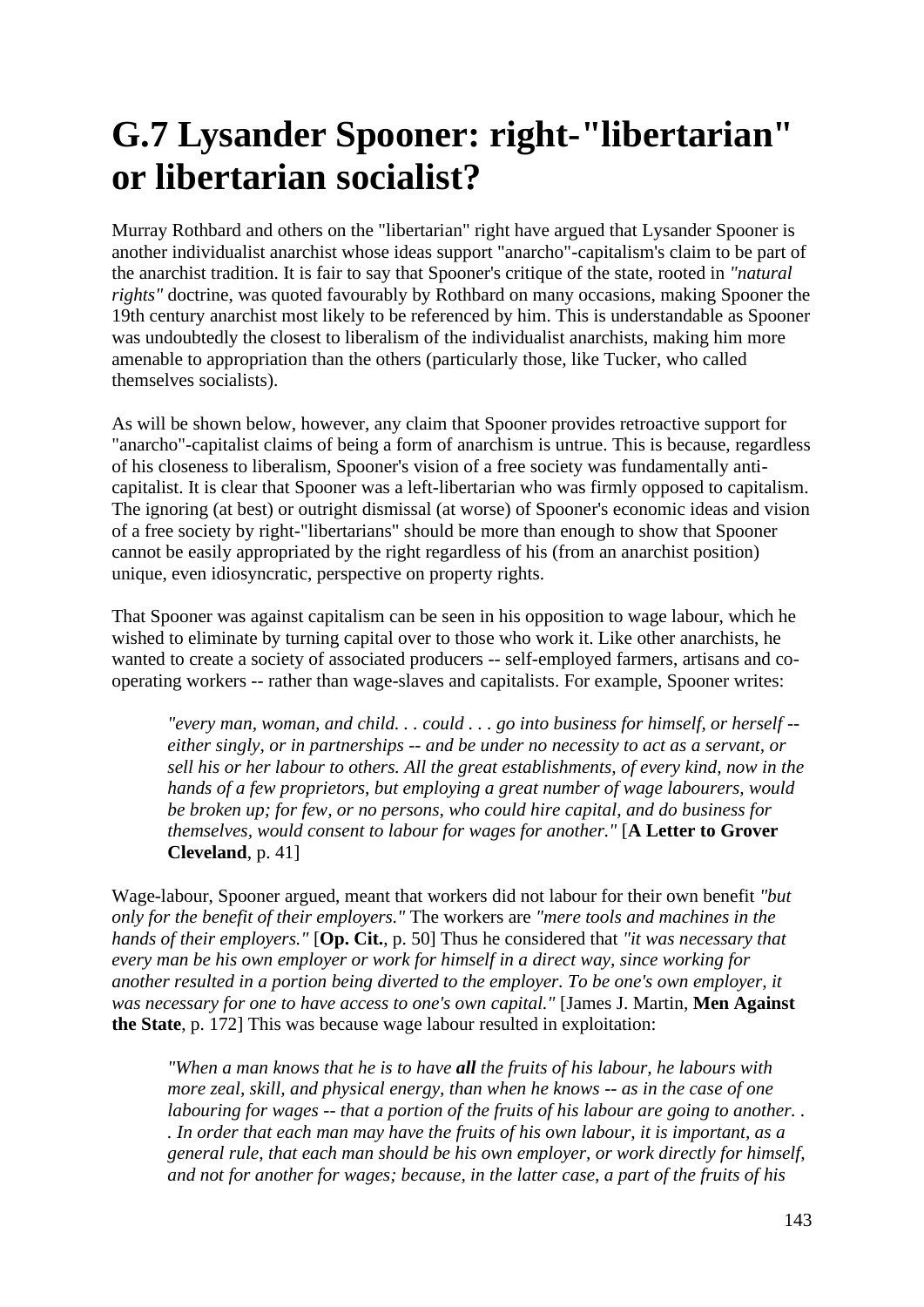*labour go to his employer, instead of coming to himself . . . That each man may be his own employer, it is necessary that he have materials, or capital, upon which to bestow his labour."* [**Poverty: Its Illegal Causes and Legal Cure**, p. 8]

This preference for a system based on simple commodity production in which capitalists and wage slaves are replaced by self-employed and co-operating workers puts Spooner squarely in the **anti-capitalist** camp with other anarchists. And, we may add, the egalitarianism he expected to result from his system indicates the left-libertarian nature of his ideas, turning the present *"wheel of fortune"* into *"an extended surface, varied somewhat by inequalities, but still exhibiting a general level, affording a safe position for all, and creating no necessity, for either force or fraud, on the part of anyone, to enable him to secure his standing."* [quoted by Peter Marshall, **Demanding the Impossible**, pp. 388-9] Thus:

*"That the principle of allowing each man to have, (so far as it is consistent with the principles of natural law that he can have,) all the fruits of his own labour, would conduce to a more just and equal distribution of wealth than now exists, is a proposition too self-evident almost to need illustration. It is an obvious principle of natural justice, that each man should have the fruits of his own labour . . . It is also an obvious fact, that the property produced by society, is now distributed in very unequal proportions among those whose labour produced it, and with very little regard to the actual value of each one* $\hat{a} \in T^M s$  *labour in producing it."* [Poverty: Its Illegal Causes **and Legal Cure**, p. 7]

For Spooner, as with other left-libertarians, equality was seen as the necessary basis for liberty. As he put it, the *"practice of each man's labouring for himself, instead of labouring for another for wages"* would *"be greatly promoted by a greater equality of wealth."* Not only that, it *"would also contribute to the increase of labour-saving inventions -- because when a man is labouring for himself, and is to have all the proceeds of his labour, he applies his mind, with his hands, much more than when he is labouring for another."* [**Op. Cit.**, p. 42] As he stressed equality will have many positive outcomes beyond the abolition of wage labour and increased productiveness:

*"Extremes of difference, in their pecuniary circumstances, divide society into castes; set up barriers to personal acquaintance; prevent or suppress sympathy; give to different individuals a widely different experience, and thus become the fertile source of alienation, contempt, envy, hatred, and wrong. But give to each man all the fruits of his own labour, and a comparative equality with others in his pecuniary condition, and caste is broken down; education is given more equally to all; and the object is promoted of placing each on a social level with all: of introducing each to the acquaintance of all; and of giving to each the greatest amount of that experience, wealth, being common to all, enables him to sympathise with all, and insures to himself the sympathy of all. And thus the social virtues of mankind would be greatly increased."* [**Op. Cit.**, pp. 46-7]

Independence in producing would lead to independence in all aspects of life, for it was a case of the *"higher self-respect also, which a man feels, and the higher social position he enjoys, when he is master of his own industry, than when he labours for another."* [**Op. Cit.**, p. 35] It is quite apparent, then, that Spooner was against wage labour and, therefore, was no supporter of capitalism. Perhaps unsurprisingly, Spooner (like William Greene) had been a member of the **First International**. [George Woodcock, **Anarchism**, p. 393]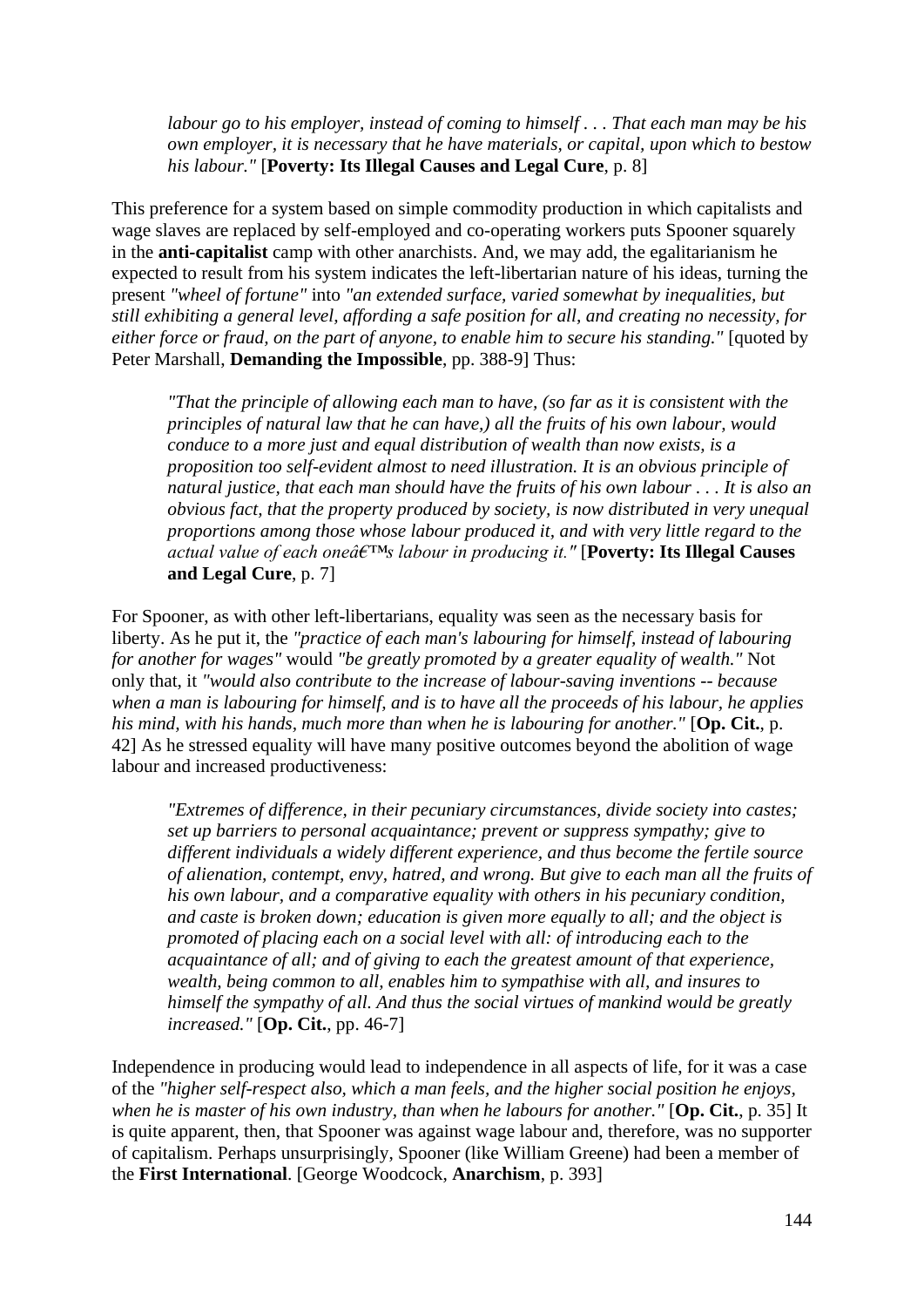Whether Spooner's ideas are relevant now, given the vast amount of capital needed to start companies in established sectors of the economy, is another question. Equally, it seems unlikely that a reversion to pre-industrial forms of economy is feasible even if we assume that Spooner's claims about the virtues of a free market in credit are correct. But one thing is clear: Spooner was opposed to the way America was developing in the 19th century. He had no illusions about tariffs, for example, seeing them as a means of accumulating capital as they *"enable[d] the home producers . . . to make fortunes by robbing everybody else in the prices of their goods."* Such protectionism *"originated with the employers"* as the workers *"could not have had no hope of carrying through such a scheme, if they alone were to profit; because they could have had no such influence with governments."* [**A Letter to Grover Cleveland** p. 20 and p. 44] He had no illusions that the state was anything else than a machine run by and for the wealthy.

Spooner viewed the rise of capitalism with disgust and suggested a way for non-exploitative and non-oppressive economic relationships to become the norm again in US society, a way based on eliminating a root feature of capitalism -- wage-labour -- through a system of easy credit, which he believed would enable artisans and farmers to obtain their own means of production and work for themselves. As we stressed in [section G.1.2](sectionG.html#secg12) capitalism is based not on property as such but rather property which is not owned by those who use it (i.e., Proudhon's distinction between property and possession which was echoed by, among others, Marx). Like more obvious socialists like Proudhon and Marx, Spooner was well aware that wage labour resulted in exploitation and, as a result, urged its abolition to secure the worker the full produce of their labour.

As such, Spooner's analysis of capitalism was close to that of social anarchists and Marxists. This is confirmed by an analysis of his famous works **Natural Law** (unless otherwise indicated, all subsequent quotes are from this work).

Spooner's support of "Natural Law" has also been taken as "evidence" that Spooner was a proto-right-"libertarian." Most obviously, this ignores the fact that support for "Natural Law" is not limited to right-"libertarians" and has been used to justify, among other things, feudalism, slavery, theocracy, liberty, fascism as well as communism. As such, "natural rights" justification for property need not imply a support for capitalism or suggest that those who hold similar views on them will subscribe to the same vision of a good society. Of course, most anarchists do not find theories of "natural law," be they those of right- "libertarians", fascists or whatever, to be particularly compelling. Certainly the ideas of "Natural Law" and "Natural Rights," as existing independently of human beings in the sense of the ideal Platonic Forms, are difficult for most anarchists to accept **per se**, because such ideas are inherently authoritarian as they suggest a duty to perform certain actions for no other reason than obedience to some higher authority regardless of their impact on individuals and personal goals. Most anarchists would agree with Tucker when he called such concepts *"religious"* (Robert Anton Wilson's **Natural Law: or don't put a rubber on your willy** is an excellent discussion of the flaws of such concepts).

Spooner, unfortunately, did subscribe to the cult of *"immutable and universal"* Natural Laws. If we look at his "defence" of Natural Law we can see how weak (and indeed silly) it is. Replacing the word *"rights"* with the word *"clothes"* in the following passage shows the inherent weakness of his argument: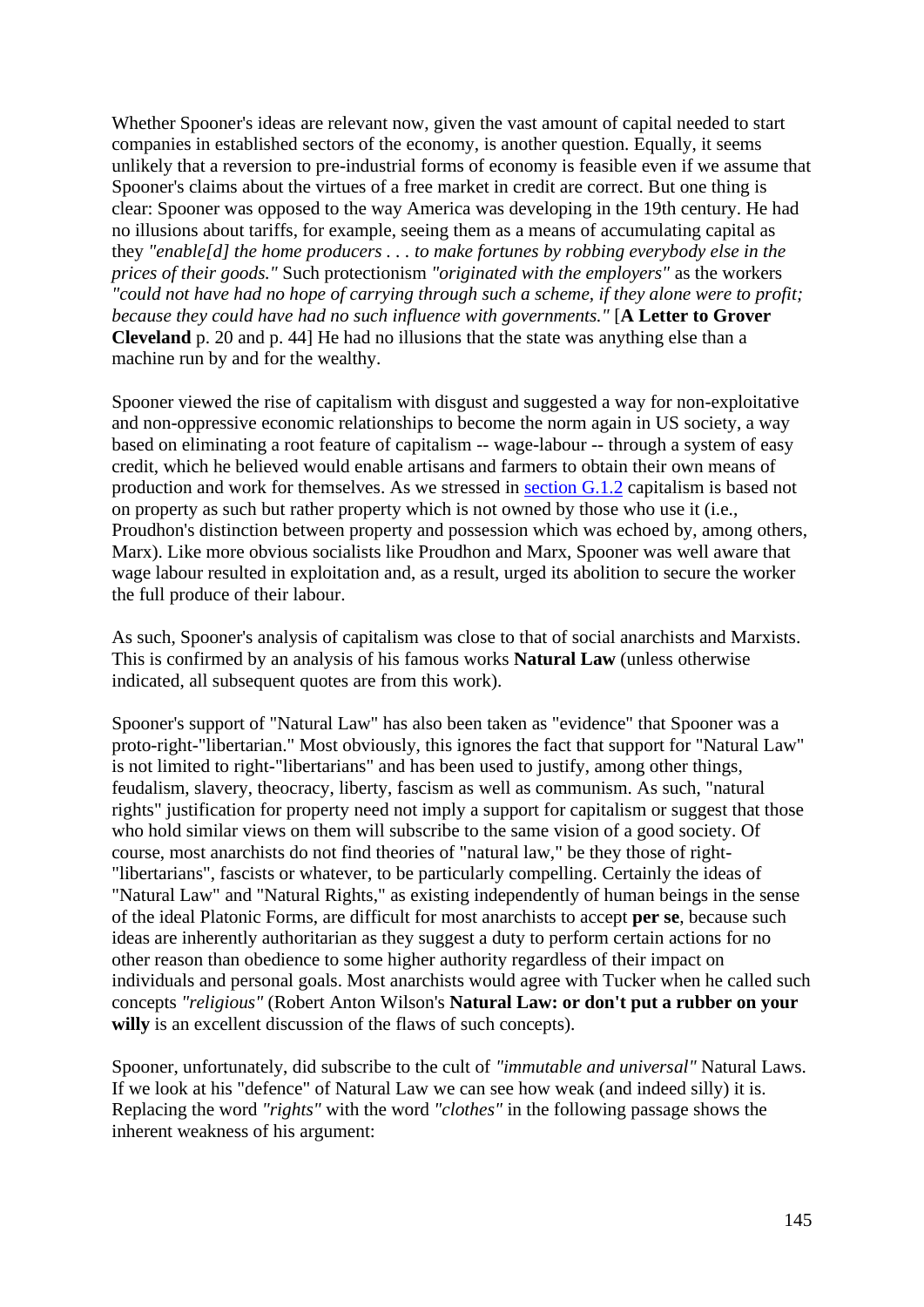*"if there be no such principle as justice, or natural law, then every human being came into the world utterly destitute of rights; and coming so into the world destitute of rights, he must forever remain so. For if no one brings any rights with him into the world, clearly no one can ever have any rights of his own, or give any to another. And the consequence would be that mankind could never have any rights; and for them to talk of any such things as their rights, would be to talk of things that had, never will, and never can have any existence."*

And, we add, unlike the "Natural Laws" of *"gravitation, . . . of light, the principles of mathematics*" to which Spooner compares them, he is perfectly aware that his "Natural Law" can be *"trampled upon"* by other humans. However, unlike gravity (which does not need enforcing) it is obvious that Spooner's "Natural Law" has to be enforced by human beings as it is within human nature to steal. In other words, it is a moral code, **not** a "Natural Law" like gravity. Appeals to make this specific moral code to be considered the universal one required by nature are unconvincing, particularly as such absolutist schemes generally end up treating the rights in question (usually property related ones) as more important than actual people. Hence we find, for example, supporters of "natural rights" to property (like Murray Rothbard) willing to deny economic power, the restrictions of liberty it creates and its similarity to the state in the social relations it creates simply because property is sacred (see [section F.1\)](sectionF.html#secf1).

Interestingly, Spooner did come close to a **rational,** non-metaphysical source for rights when he pointed out that *"Men living in contact with each other, and having intercourse together, cannot avoid learning natural law."* This indicates the **social** nature of rights, of our sense of right and wrong, and so rights and ethics can exist without believing in religious concepts as "Natural Law." In addition, we can say that his support for juries indicates an unconscious recognition of the **social** nature (and so evolution) of any concepts of human rights. In other words, by arguing strongly for juries to judge human conflict, he implicitly recognises that the concepts of right and wrong in society are **not** indelibly inscribed in law tomes as the "true law," but instead change and develop as society does (as reflected in the decisions of the juries). In addition, he states that *"[h]onesty, justice, natural law, is usually a very plain and simple matter,"* which is *"made up of a few simple elementary principles, of the truth and justice of which every ordinary mind has an almost intuitive perception,"* thus indicating that what is right and wrong exists in "ordinary people" and not in "prosperous judges" or any other small group claiming to speak on behalf of "truth."

As can be seen, Spooner's account of how "natural law" will be administered is radically different from, say, Murray Rothbard's and indicates a strong egalitarian context foreign to right-libertarianism. As we noted in [section G.3,](sectionG.html#secg3) Rothbard explicitly rejected Spooner's ideas on the importance of jury driven law (for Spooner, *"the jurors were to judge the law, and the justice of the law."* [**Trial by Jury**, p. 134]). As far as "anarcho"-capitalism goes, one wonders how Spooner would regard the "anarcho"-capitalist "protection firm," given his comment that *"[a]ny number of scoundrels, having money enough to start with, can establish themselves as a 'government'; because, with money, they can hire soldiers, and with soldiers extort more money; and also compel general obedience to their will."* [**No Treason**, p. 22] This is the use of private police to break strikes and unions in a nutshell. Compare this to Spooner's description of his voluntary justice associations:

*"it is evidently desirable that men should associate, so far as they freely and voluntarily can do so, for the maintenance of justice among themselves, and for*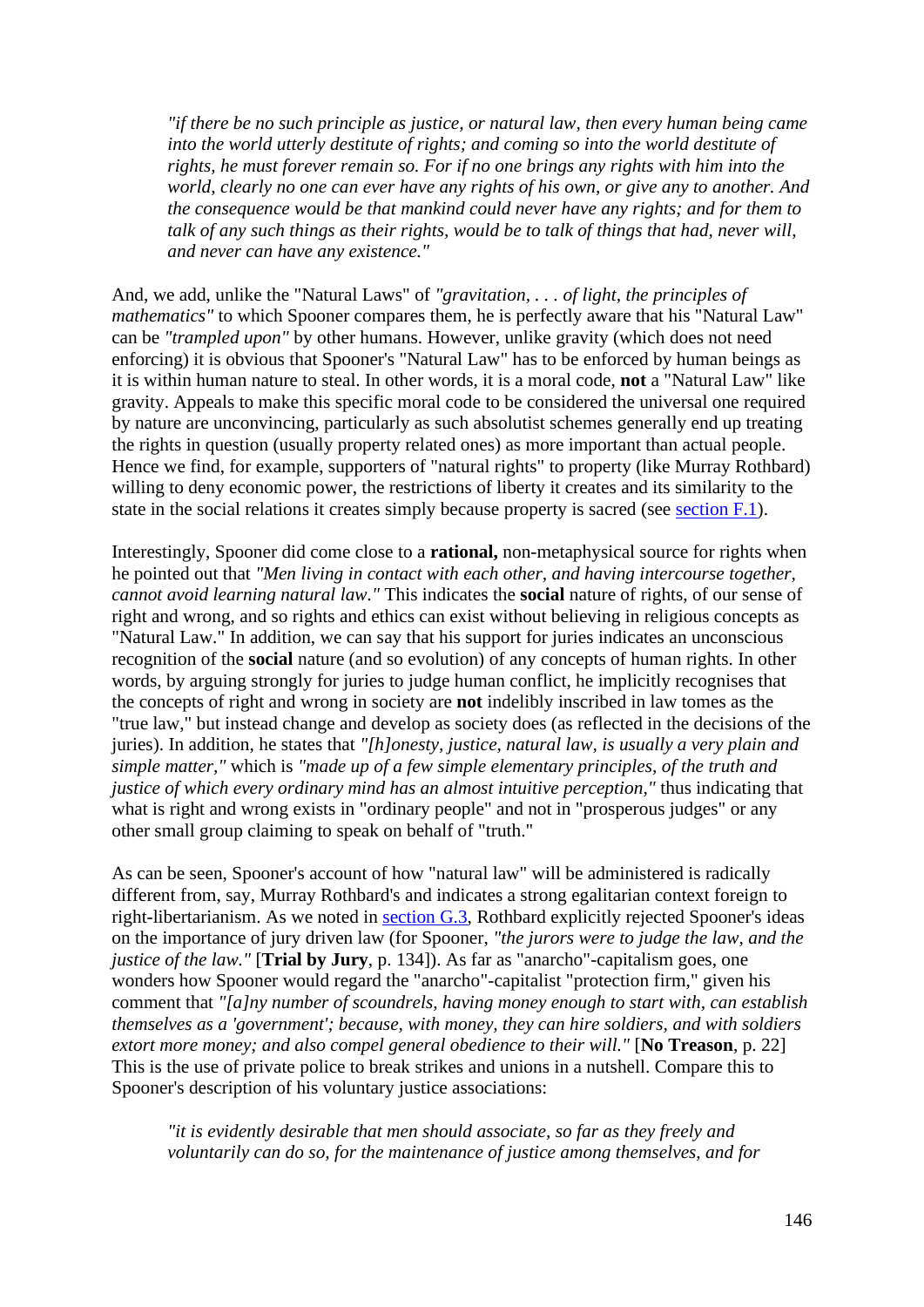*mutual protection against other wrong-doers. It is also in the highest degree desirable that they should agree upon some plan or system of judicial proceedings"*

At first glance, one may be tempted to interpret Spooner's justice organisations as a subscription to "anarcho"-capitalist style protection firms. A more careful reading suggests that Spooner's actual conception is more based on the concept of mutual aid, whereby people provide such services for themselves and for others rather than buying them on a fee-perservice basis. A very different concept. As he put it elsewhere, *"[a]ll legitimate government is a mutual insurance company"* in which *"insured persons are shareholders of a company."* It is likely that this would be a co-operative as the *"free administration of justice . . . must necessarily be a part of every system of government which is not designed to be an engine in the hands of the rich for the oppression of the poor."* It seems unlikely that Spooner would have supported unequal voting rights based on wealth particularly as *"all questions as to the rights of the corporation itself, must be determined by members of the corporation itself . . . by the unanimous verdict of a tribunal fairly representing the whole people"* such as a jury [**Trial by Jury**, p. 223, p. 172 and p. 214]

These comments are particularly important when we consider Spooner's criticisms of finance capitalists, like the Rothschilds. Here he departs even more strikingly from right-"libertarian" positions. For he believes that sheer wealth has intrinsic power, even to the extent of allowing the wealthy to coerce the government into behaving at their behest. For Spooner, governments are *"the merest hangers on, the servile, obsequious, fawning dependants and tools of these blood-money loan-mongers, on whom they rely for the means to carry on their crimes."* Thus the wealthy can *"make [governments] and use them"* as well as being able to *"unmake them . . . the moment they refuse to commit any crime we require of them, or to pay over to us such share of the proceeds of their robberies as we see fit to demand."* Indeed, Spooner considers *"these soulless blood-money loan-mongers"* as *"the real rulers,"* not the government (who are simply their agents). Thus governments are *"little or nothing else than mere tools, employed by the wealthy to rob, enslave, and (if need be) murder those who have less wealth, or none at all."* [**No Treason**, p. 50, p. 51, p. 52 and p. 47] This is an extremely class conscious analysis of the state, one which mirrors the standard socialist one closely.

If one grants that highly concentrated wealth has intrinsic power and may be used in such a Machiavellian manner as Spooner claims, then simple opposition to the state is not sufficient. Logically, any political theory claiming to promote liberty should also seek to limit or abolish the institutions that facilitate large concentrations of wealth. As shown above, Spooner regarded wage labour under capitalism as one of these institutions, because without it *"large fortunes could rarely be made at all by one individual."* Hence for Spooner, as for social anarchists, to be anti-statist also necessitates being anti-capitalist.

This can be clearly seen for his analysis of history, when he asks: *"Why is it that [Natural Law] has not, ages ago, been established throughout the world as the one only law that any man, or all men, could rightfully be compelled to obey?"* Spooner's answer is given in his interpretation of how the State evolved, where he postulates that it was formed through the initial ascendancy of a land-holding, slave-holding class by military conquest and oppressive enslavement of the peasantry:

*"These tyrants, living solely on plunder, and on the labour of their slaves, and applying all their energies to the seizure of still more plunder, and the enslavement of still other defenceless persons; increasing, too, their numbers, perfecting their*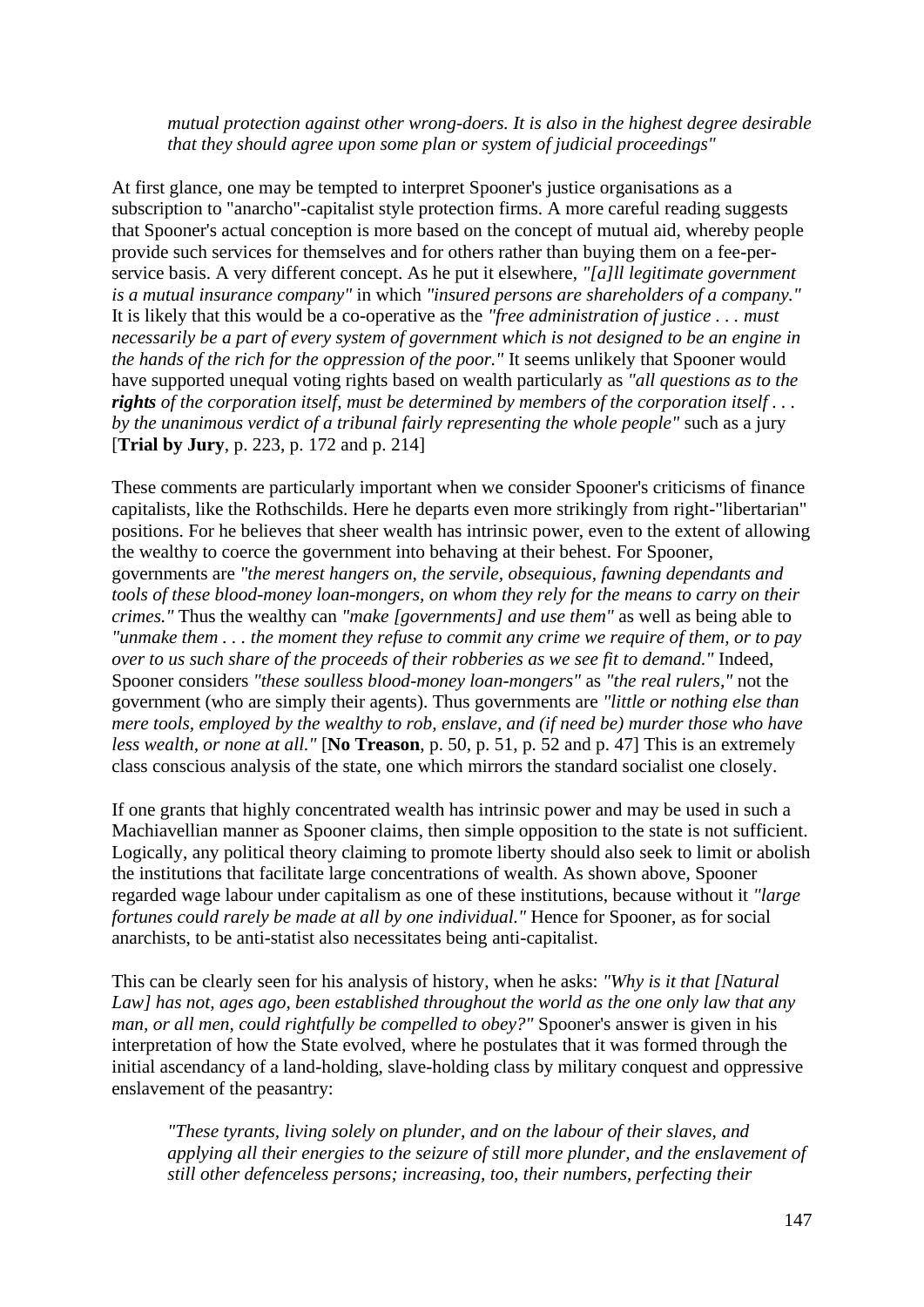*organisations, and multiplying their weapons of war, they extend their conquests until, in order to hold what they have already got, it becomes necessary for them to act systematically, and co-operate with each other in holding their slaves in subjection.* 

*"But all this they can do only by establishing what they call a government, and making what they call laws . . . Thus substantially all the legislation of the world has had its origin in the desires of one class of persons to plunder and enslave others, and hold them as property."*

Nothing too provocative here, simply Spooner's view of government as a tool of the wealthholding, slave-owning class. What is more interesting is Spooner's view of the subsequent development of (post-slavery) socio-economic systems:

*"In process of time, the robber, or slaveholding, class -- who had seized all the lands, and held all the means of creating wealth -- began to discover that the easiest mode of managing their slaves, and making them profitable, was not for each slaveholder to hold his specified number of slaves, as he had done before, and as he would hold so many cattle, but to give them so much liberty as would throw upon themselves (the slaves) the responsibility of their own subsistence, and yet compel them to sell their labour to the land-holding class -- their former owners -- for just what the latter might choose to give them."*

Here Spooner echoes the standard anarchist critique of capitalism. Note that he is no longer talking about slavery but rather about economic relations between a wealth-holding class and a 'freed' class of workers and tenant farmers. Clearly he does **not** view this relation --wage labour -- as a voluntary association, because the former slaves have little option but to be employed by members of the wealth-owning class. As he put it elsewhere, their wealth ensures that they have *"control of those great armies of servants -- the wage labourers - from whom all their wealth is derived, and whom they can now coerce by the alternative of starvation, to labour for them."* [**A Letter to Grover Cleveland**, p. 48] Thus we have the standard socialist analysis that economic power, wealth itself, is a source of coercion.

Spooner points out that by monopolising the means of wealth creation while at the same time requiring the newly 'liberated' slaves to provide for themselves, the robber class thus continues to receive the benefits of the labour of the former slaves while accepting none of the responsibility for their welfare. *"Of course,"* Spooner continued *"these liberated slaves, as some have erroneously called them, having no lands, or other property, and no means of obtaining an independent subsistence, had no alternative -- to save themselves from starvation -- but to sell their labour to the landholders, in exchange only for the coarsest necessaries of life; not always for so much even as that."* Thus while technically "free," the apparently liberated working class lack the ability to provide for their own needs and hence remain dependent on the wealth-owning class. This echoes not right-"libertarian" analysis of capitalism, but left-libertarian and other socialist viewpoints:

*"These liberated slaves, as they were called, were now scarcely less slaves than they were before. Their means of subsistence were perhaps even more precarious than when each had his own owner, who had an interest to preserve his life."*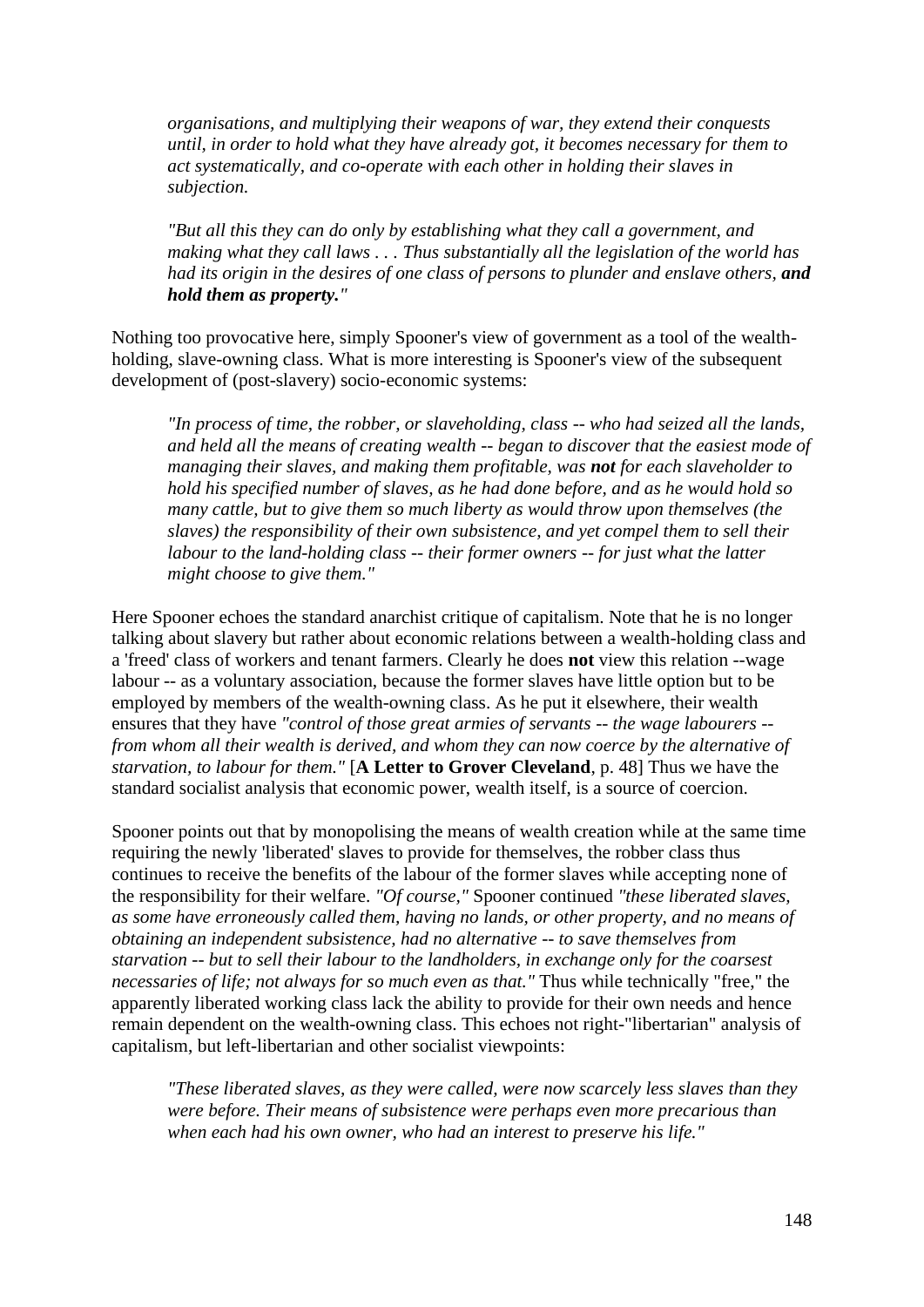This is an interesting comment. Spooner suggests that the liberated slave class were perhaps **better off as slaves.** Most anarchists would not go so far, although we would agree that employees are subject to the power of those who employ them and so are no long selfgoverning individuals -- in other words, that capitalist social relationships deny selfownership and freedom. Spooner denounced the power of the economically dominant class, noting that the workers *"were liable, at the caprice or interest of the landholders, to be thrown out of home, employment, and the opportunity of even earning a subsistence by their labour.*" Lest the reader doubt that Spooner is actually discussing employment here (and not slavery), he explicitly includes being made unemployed as an example of the arbitrary nature of wage labour and indicates that this is a source of class conflict and danger for the ruling class: *"They were, therefore, in large numbers, driven to the necessity of begging, stealing, or starving; and became, of course, dangerous to the property and quiet of their late masters."* And so the *"consequence was, that these late owners found it necessary, for their own safety and the safety of their property, to organise themselves more perfectly as a government and make laws for keeping these dangerous people in subjection."*

In other words, the robber class creates legislation which will protect its power, namely its property, against the dispossessed. Hence we see the creation of "law code" by the wealthy which serves to protect their interests while effectively making attempts to change the status quo illegal. This process is in effect similar to the right-"libertarian" concept of a judge interpreted and developed "general libertarian law code" which exercises a monopoly over a given area and which exists to defend the "rights" of property against "initiation of force," i.e. attempts to change the system into a new one. Spooner goes on:

*"The purpose and effect of these laws have been to maintain, in the hands of robber, or slave holding class, a monopoly of all lands, and, as far as possible, of all other means of creating wealth; and thus to keep the great body of labourers in such a state of poverty and dependence, as would compel them to sell their labour to their tyrants for the lowest prices at which life could be sustained."*

Thus Spooner identified the underlying basis for legislation (as well as the source of much misery, exploitation and oppression throughout history) as the result of the monopolisation of the means of wealth creation by an elite class. We doubt he would have considered that calling these laws "libertarian" would in any change their oppressive and class-based nature. The state was an instrument of the wealthy few, not some neutral machine which furthered its own interests, and so *"the whole business of legislation, which has now grown to such gigantic proportions, had its origin in the conspiracies, which have always existed among the few, for the purpose of holding the many in subjection, and extorting from them their labour, and all the profits of their labour."* Characterising employment as extortion may seem rather extreme, but it makes sense given the exploitative nature of profit under capitalism, as left libertarians have long recognised (see [section C.2\)](sectionC.html#secc2).

Perhaps unsurprisingly, given Spooner's rhetorical denunciation of the state as being a gang of murderers and thieves employed by the wealthy few to oppress and exploit the many, he was not shy in similarly extreme rhetoric in advocating revolution. In this (as in many other things) Spooner was a very atypical individualist anarchist and his language could be, at times, as extreme as Johann Most. Thus we find Spooner in 1880 *"advocat[ing] that the Irish rise up and kill their British landlords since be believed that when a person's life, liberty, and property -- his natural rights -- are denied, that person has a natural right to kill those who*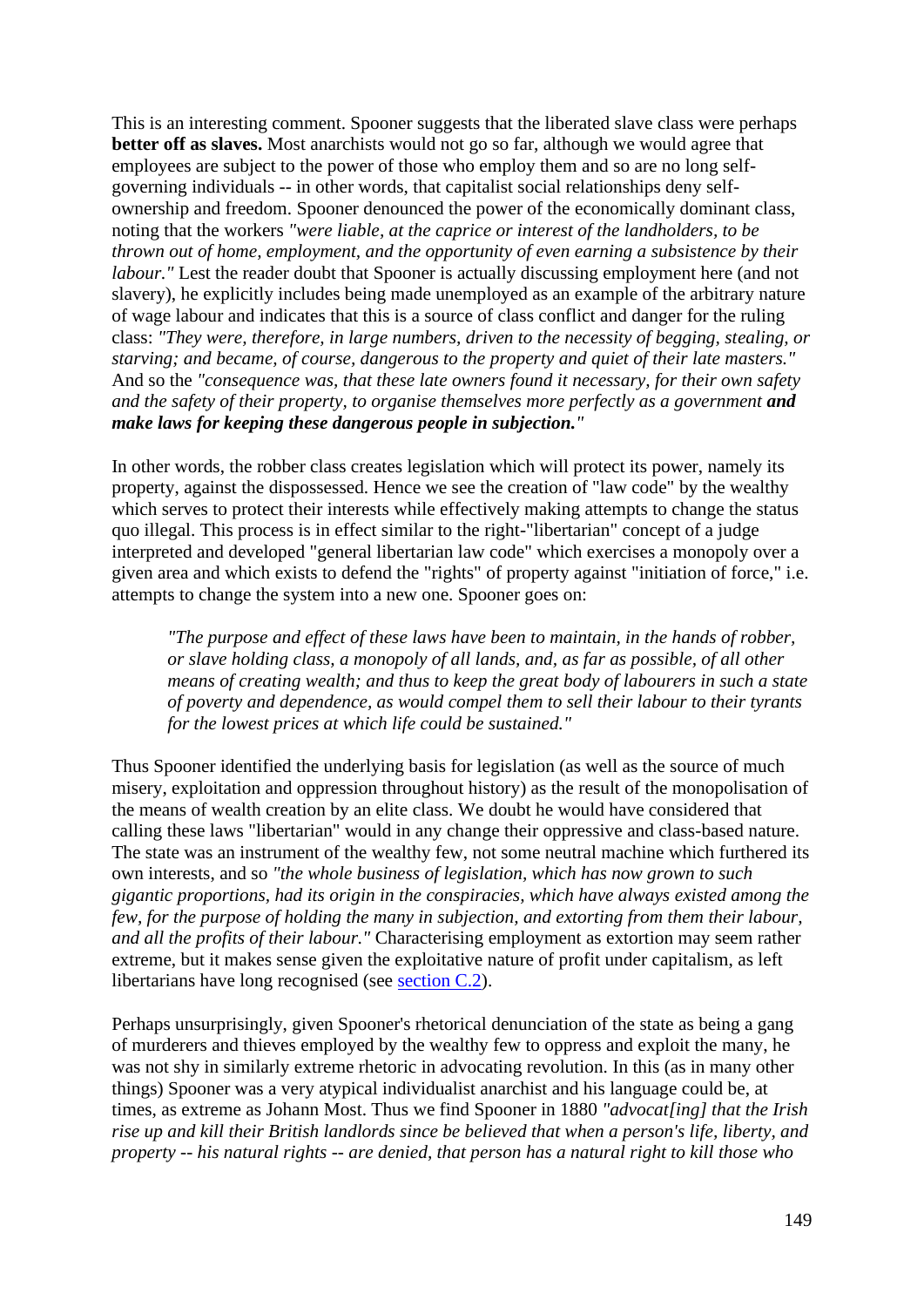*would deny these rights. Spooner called for a class war."* [Wm. Gary Kline, **The Individualist Anarchists**, p. 41] Elsewhere he thundered:

*"Who compose the real governing power in the country? . . . How shall we find these men? How shall we know them from others? . . . Who, of our neighbours, are members of this secret band of robbers and murderers? How can we know which are their houses, that we may burn or demolish them? Which their property, that we may destroy it? Which their persons, that we may kill them, and rid the world and ourselves of such tyrants and monsters?"* [**No Treason**, p. 46]

It should be noted that this fierce and militant rhetoric is never mentioned by those who seek to associate social anarchism with violence.

Spooner's analysis of the root causes of social problems grew more radical and consistent over time. Initially, he argued that there was a *"class of employers, who now stand between the capitalist and labourer, and, by means of usury laws, sponge money from the former, and labour from the latter, and put the plunder into their own pockets."* These usury laws *"are the contrivances, not of the retired rich men, who have capital to loan . . . but of those few 'enterprising' 'business men,' as they are called, who, in and out of legislatures, are more influential than either the rich or the poor; who control the legislation of the country, and who, by means of usury laws, can sponge money from those who are richer, and labour from those who are poorer than themselves -- and thus make fortunes. . . . And they are almost the only men who do make fortunes . . . large fortunes could rarely be made at all by one individual, except by his sponging capital and labour from others."* If *"free competition in banking were allowed, the rate of interest would be brought very low, and bank loans would be within the reach of everybody."* [**Poverty: Its Illegal Causes and Legal Cure**, p. 35, p. 11 and p. 15]

This is a wonderfully self-contradictory analysis, with Spooner suggesting that industrial capitalists are both the only wealthy people around and, at the same time, sponge money off the rich who have more money than them! Equally, he seemed to believe that allowing interest rates to rise without legal limit will, first, produce more people willing to take out loans and then, when it fell below the legal limit, would produce more rich people willing to loan their cash. And as the aim of these reforms was to promote equality, how would paying interest payments to the already very wealthy help achieve that goal? As can be seen, his early work was directed at industrial capital only and he sought *"the establishment of a sort of partnership relation between the capitalist and labourer, or lender and borrower -- the former furnishing capital, the latter labour."* However, he opposed the idea that debtors should pay their debts in case of failure, stating *"the capitalist is made to risk his capital on the final success of the enterprise, without any claim upon the debtor in case of failure"* and this *"is the true relation between capital and labour, (or, what is the same thing, between the lender and borrower.)"* [**Op. Cit.**, pp. 29-30] It is doubtful that rich lenders would concur with Spooner on that!

However, by the 1880s Spooner had lost his illusions that finance capital was fundamentally different from industrial capital. Now it was a case, like the wider individualist anarchist movement he had become aware of and joined, of attacking the money monopoly. His mature analysis recognised that *"the employers of wage labour"* were *"also the monopolists of money"* and so both wings of the capitalist class aimed to *"reduce [the public] to the condition of servants; and to subject them to all the extortions as their employers -- the*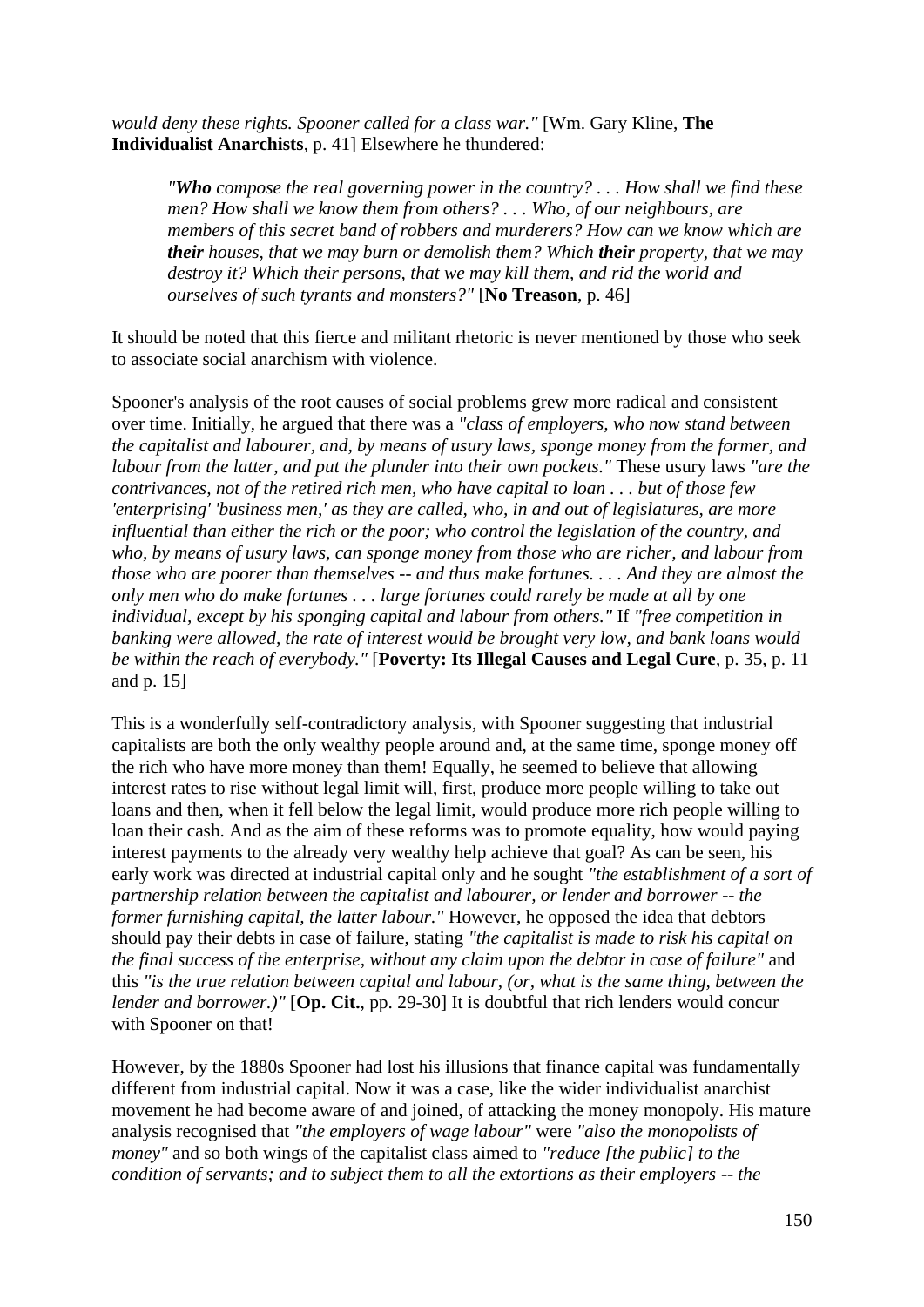*holders of privileged money -- may choose to practice upon them." "The holders of this monopoly now rule and rob this nation; and the government, in all its branches, is simply their tool."* [**A Letter to Grover Cleveland**, p. 48, p. 39, p. 48] Thus Spooner came to see, like other socialists that both finance and industrial capital share a common goal in oppressing and exploiting the working class and that the state is simply an organ of (minority) class rule. In this, his politics became more in line with other individualist anarchists. This analysis is, needless to say, a left-libertarian one rather than right- "libertarian."

Of course, it may be objected that Spooner was a right-Libertarian" because he supported the market and private property. However, as we argued in [section G.1.1](sectionG.html#secg11) support for the market does not equate to support for capitalism (no matter how often the ideologues of capitalism proclaim it so). As noted, markets are not the defining feature of capitalism as there were markets long before capitalism existed. So the fact that Spooner retained the concept of markets does not necessarily make him a supporter of capitalism. As for "property", this question is more complex as Spooner is the only individualist anarchist to apparently reject the idea of "occupancy and use." Somewhat ironically, he termed the doctrine that *"which holds that a man has a right to lay his hands on any thing, which has no other man's hands upon it, no matter who may have been the producer"* as *"absolute communism"* and contrasted this with *"individual property . . . which says that each man has an absolute dominion, as against all other men, over the products and acquisitions of his own labour, whether he retains them in his actual possession or not."* This Spooner subscribed to Locke's theory and argued that the *"natural wealth of the world belongs to those who first take possession of it . . . There is no limit, fixed by the law of nature, to the amount of property one may acquire, simply by taking possession of natural wealth, not already possessed, except the limit fixed by power or ability to take such possession, without doing violence to the person or property of others."* [**The Law of Intellectual Property**, p. 88 and pp. 21-2] From this position he argued that the inventor should have intellectual property rights forever, a position in direct contradiction to the opinions of other anarchists (and even capitalist law and right-"libertarians" like Murray Rothbard).

Unsurprisingly, Tucker called Spooner's work on Intellectual Property *"positively foolish because it is fundamentally foolish, -- because, that is to say, its discussion of the acquisition of the right of property starts with a basic proposition that must be looked upon by all consistent Anarchists as obvious nonsense."* This was because it *"defines taking possession of a thing as the bestowing of valuable labour upon it, such, for instance, in the case of land, as cutting down the trees or building a fence around it. What follows from this? Evidently that a man may go to a piece of vacant land and fence it off; that he may then go to a second piece and fence that off; then to a third, and fence that off; then to a fourth, a fifth, a hundredth, a thousandth, fencing them all off; that, unable to fence off himself as many as he wishes, he may hire other men to do the fencing for him; and that then he may stand back and bar all other men from using these lands, or admit them as tenants at such rental as he may choose to extract.* According to Tucker, Spooner *"bases his opposition to . . . landlords on the sole ground that they or their ancestors took their lands by the sword from the original holders . . . I then asked him whether if"* a landlord *"had found unoccupied the very lands that he now holds, and had fenced them off, he would have any objection to raise against [his] title to and leasing of these lands. He declared emphatically that he would not. Whereupon I protested that his pamphlet, powerful as it was within its scope, did not go to the bottom of the land question."* [**Liberty**, no. 182, p. 6] For Tucker, the implications of Spooner's argument were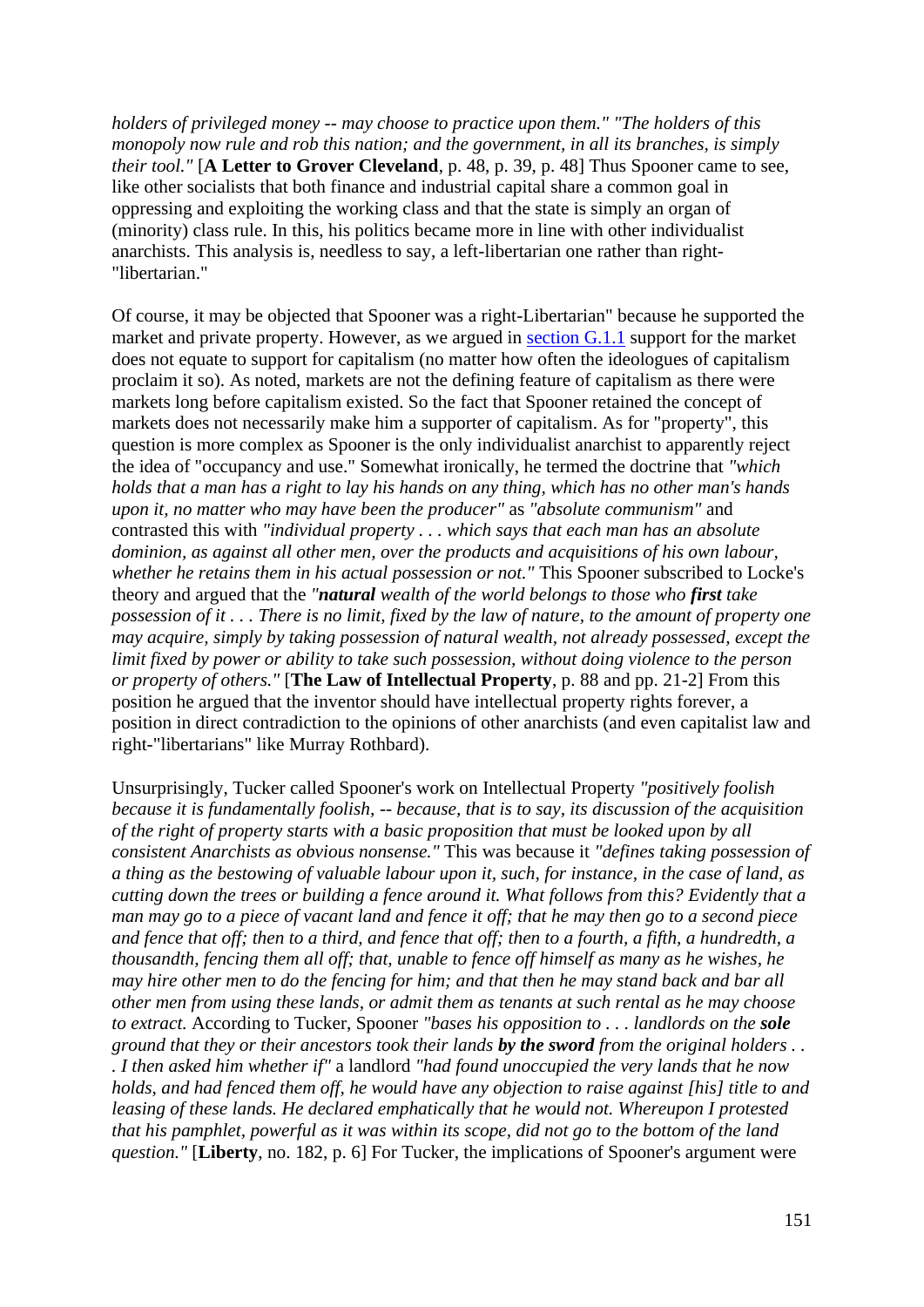such that he stressed that it was not, in fact, anarchist at all (he called it *"Archist"*) and, as a result, rejected them.

Thus we have a contradiction. Spooner attacked the government for it *"denies the natural right of human beings to live on this planet. This it does by denying their <i>natural right to those things that are indispensable to the maintenance of life."* [**A Letter to Grover Cleveland**, p. 33] Yet what happens if, by market forces, all the land and capital becomes owned by a few people? The socio-economic situation of the mass of the population is in exactly the same situation as under a system founded by stealing the land by the few. Equally, having to pay for access to the land results in just as much a deduction from the product of work as wage labour. If property is a "natural right" then they must be universal and so must be extended to everyone -- like all rights -- and this implies an end to absolute property rights (*"Because the right to live and to develop oneself fully is equal for all,"* Proudhon argued, *"and because inequality of conditions is an obstacle to the exercise of this right."* [quoted by John Enrenberg, **Proudhon and his Age**, pp. 48-9]). However, saying that it is fair to suggest, given his arguments in favour of universal self-employment, that Spooner did not think that his system of property rights would be abused to produce a landlord class and, as such, did not see the need to resolve the obvious contradictions in his ideology. Whether he was correct in that assumption is another matter.

Which indicates why Spooner must be considered an anarchist regardless of his unique position on property rights within the movement. As we argued in [section A.3.1,](sectionA.html#seca31) only a system where the users of land or a workplace own it can it be consistent with anarchist principles. Otherwise, if there are bosses and landlords, then that society would be inherently hierarchical and so *Archist*. Spooner's vision of a free society, rooted as it is in selfemployment, meets the criteria of being genuinely libertarian in spite of the property rights used to justify it. Certain "anarcho"-capitalists may subscribe to a similar theory of property but they use it to justify an economy rooted in wage labour and so hierarchy.

Somewhat ironically, then, while certain of Spooner's ideas were closer to Rothbard's than other individualist anarchists (most notably, a "natural rights" defence of property) in terms of actual outcomes of applying his ideas, his vision is the exact opposition of that of the "anarcho"-capitalist guru. For Spooner, rather than being a revolt against nature, equality and liberty were seen to be mutually self-enforcing; rather than a necessary and essential aspect of a (so-called) free economy, wage labour was condemned as producing inequality, servitude and a servile mentality. Moreover, the argument that capitalists deny workers *"all the fruits"* of their labour is identical to the general **socialist** position that capitalism is exploitative. All of which undoubtedly explains why Rothbard only selectively quoted from Spooner's critique of the state rather and ignored the socio-economic principles which underlay his political analysis and hopes for a free society. Yet without those aspects of his ideas, Spooner's political analysis is pressed into service of an ideology it is doubtful he would have agreed with.

As such, we must agree with Peter Marshall, who notes that Spooner *"recommends that every man should be his own employer, and he depicts an ideal society of independent farmers and entrepreneurs who have access to easy credit. If every person received the fruits of his own labour, the just and equal distribution of wealth would result."* Because of this, he classifies Spooner as a **left** libertarian as *"his concern with equality as well as liberty makes him a leftwing individualist anarchist. Indeed, while his starting-point is the individual, Spooner goes beyond classical liberalism in his search for a form of rough equality and a community of*